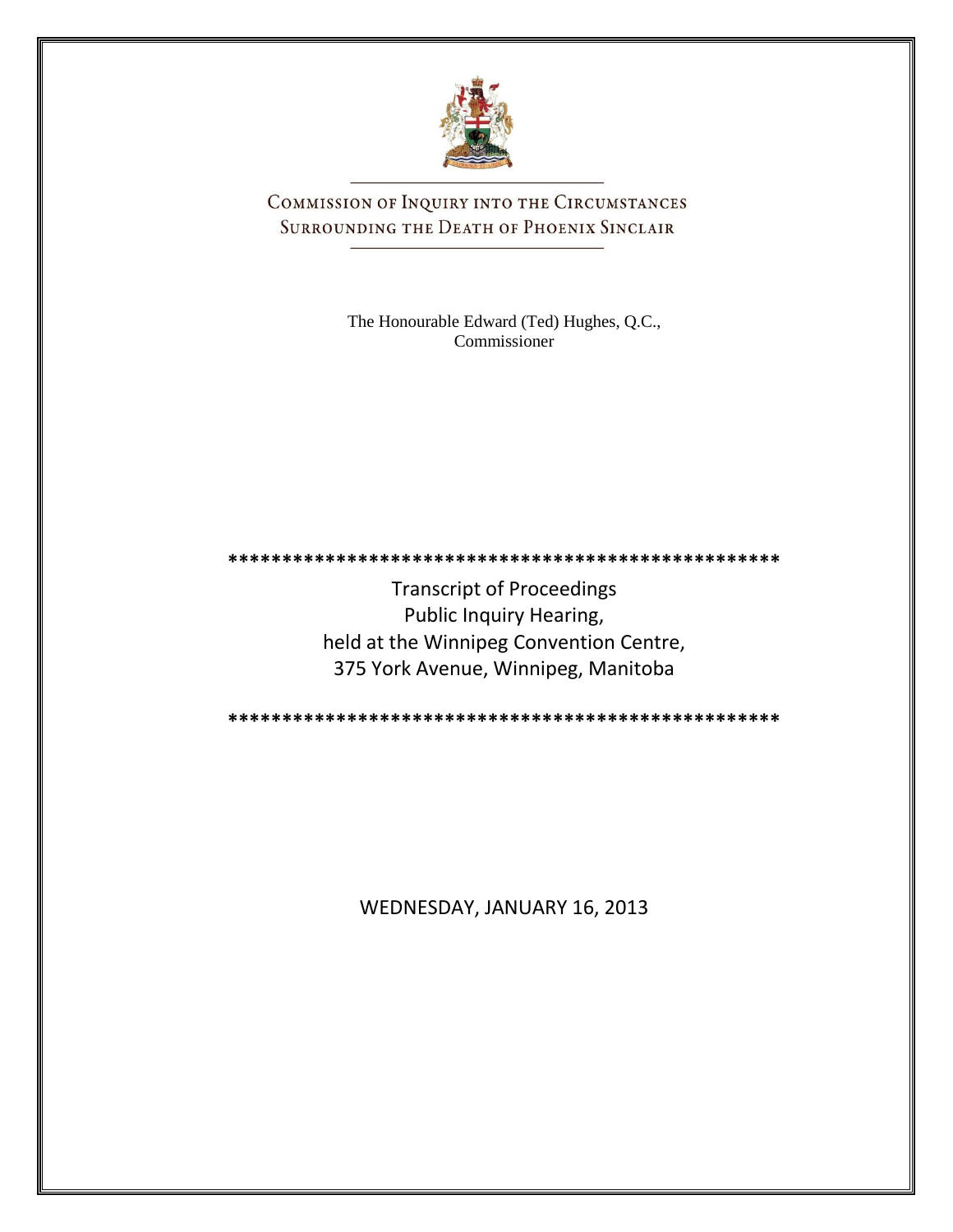### **APPEARANCES**

**MS. S. WALSH,** Commission Counsel **MR. D. OLSON,** Senior Associate Counsel **MR. R. MASCARENHAS,** Associate Commission Counsel

**MR. S. PAUL,** Department of Family Services and Labour

**MR. T. RAY,** Manitoba Government and General Employees Union

**MR. S. SCARCELLO** and **MR. K. SAXBERG,** General Child and Family Services Authority, First Nations of Northern Manitoba Child and Family Services Authority First Nations of Southern Manitoba Child and Family Services Authority Child and Family All Nation Coordinated Response Network

**MR. H. KHAN** and **MR. J. BENSON,** Intertribal Child and Family Services

**MR. J. GINDIN** and **MR. D. IRELAND,** Mr. Nelson Draper Steve Sinclair**,** Ms. Kimberly-Ann Edwards

**MR. J. FUNKE,** Assembly of Manitoba Chiefs and Southern Chiefs Organization Inc.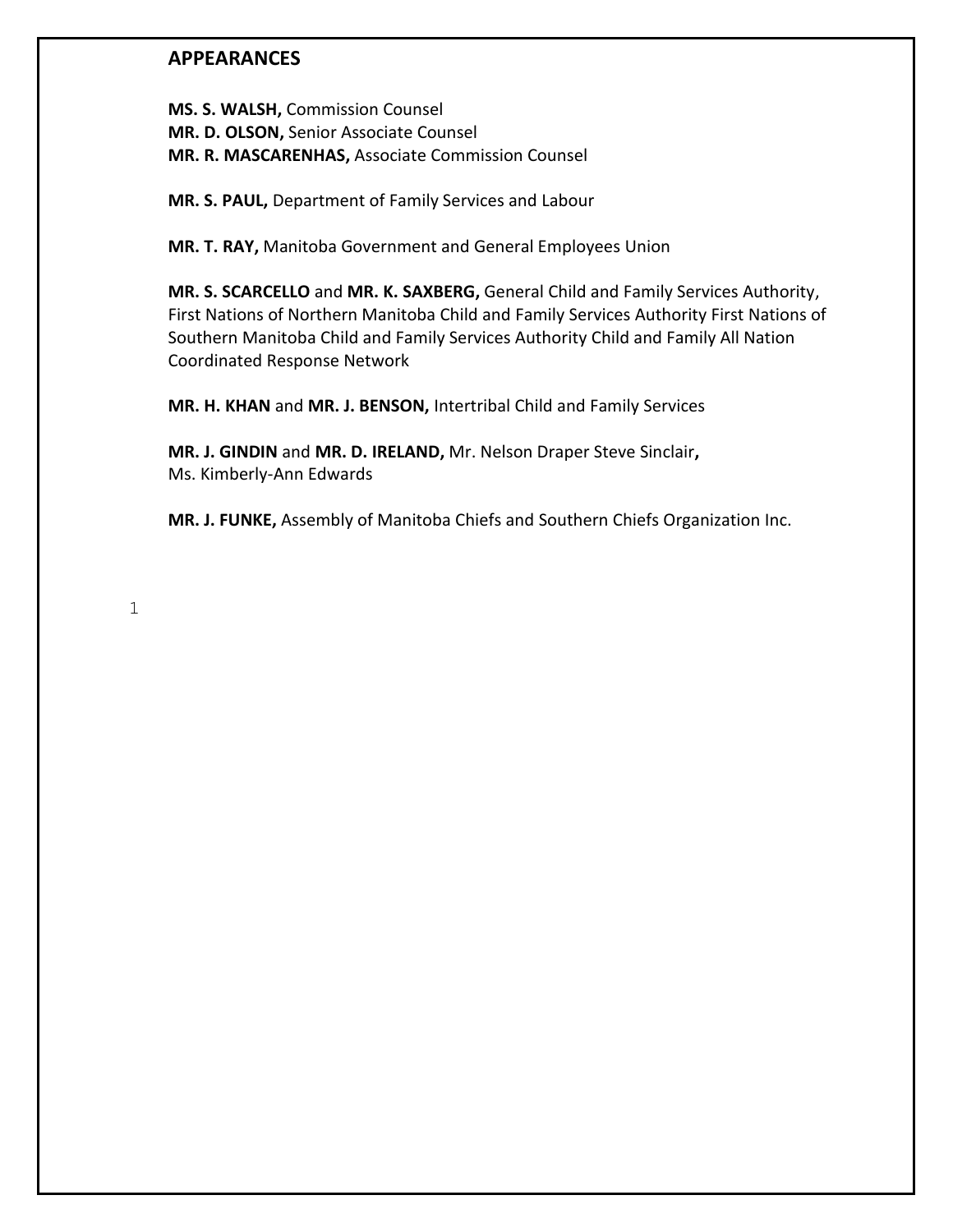# **INDEX**

### **Page**

### **WITNESSES**:

### CHRISTOPHER ZALEVICH

| Cross-Examination | (Saxberg) |     |
|-------------------|-----------|-----|
| Cross-Examination | (Paul)    | 75  |
| Re-Examination    | (Ray)     | 82. |

WILLIAM FRED LESKIW

| Direct Examination | (Olson)   | 95. |
|--------------------|-----------|-----|
| Cross-Examination  | (Saxberg) | 163 |
| Cross-Examination  | (Gindin)  | 178 |
| Cross-Examination  | (Khan)    | 200 |
| Re-Examination     | (Ray)     | 202 |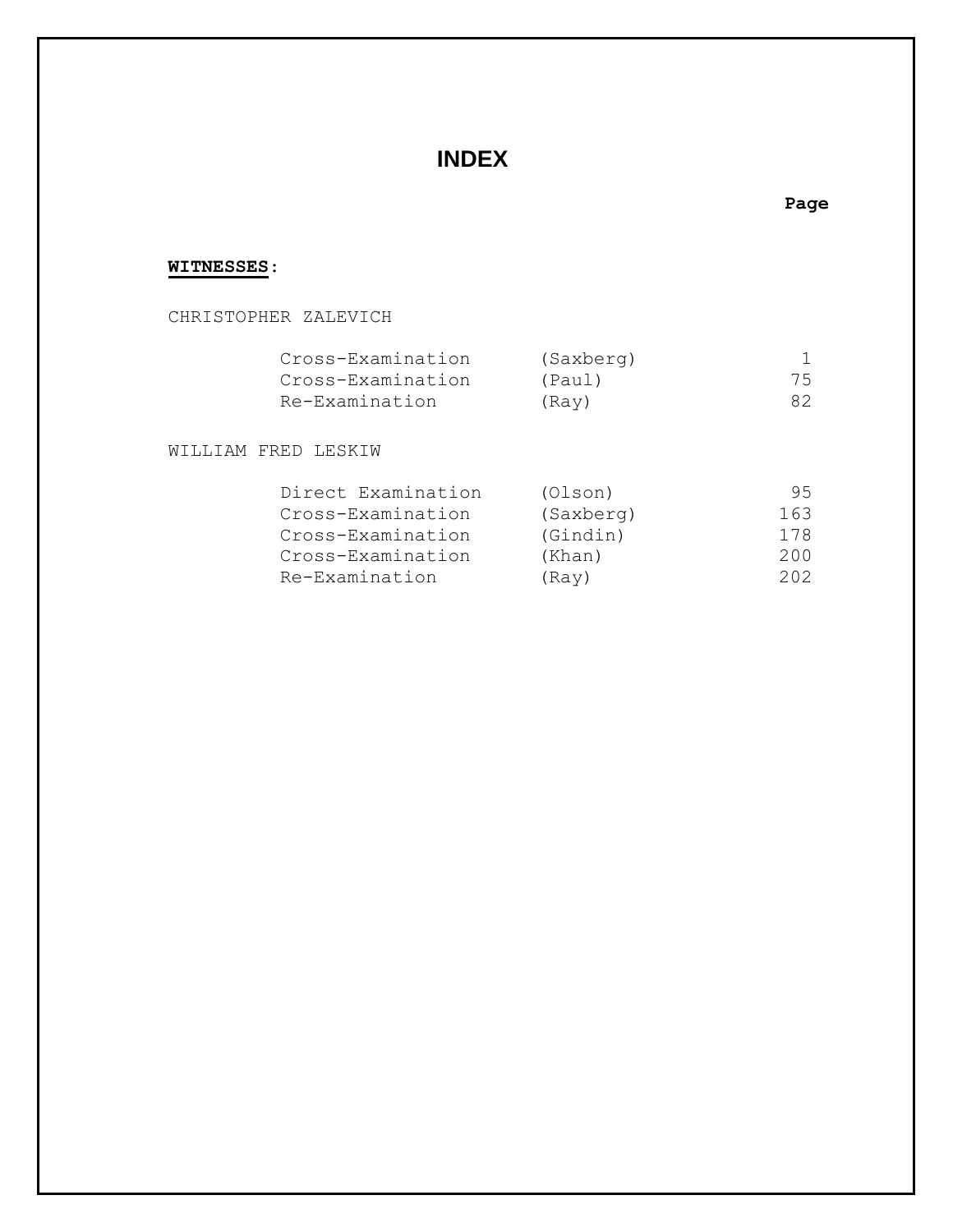JANUARY 16, 2013

 PROCEEDINGS CONTINUED FROM JANUARY 15, 2013 THE COMMISSIONER: Mr. Saxberg, please. MR. SAXBERG: Thank you, Mr. Commissioner. Good morning to you and everyone else. My name is Chris Saxberg and I act for ANCR and I also act for three of the authorities, all of the authorities except for the Metis Authority. And I act for individual witnesses, as well, including Diane Verrier and Diva Faria. **CHRISTOPHER ZALEVICH,** previously sworn, testified as follows: CROSS-EXAMINATION BY MR. SAXBERG: Q I want to begin just going back over the structure of the different programs at Winnipeg CFS, at the time that you performed your work on the Phoenix Sinclair file and, and, and today, as well, as those functions exist today. And so I've put before you a document which we can get on the screen as page 44750. And it's an organizational chart. And, Mr. Commissioner, I've provided you with a binder that has these paper documents in it, they're all

 $- 1 -$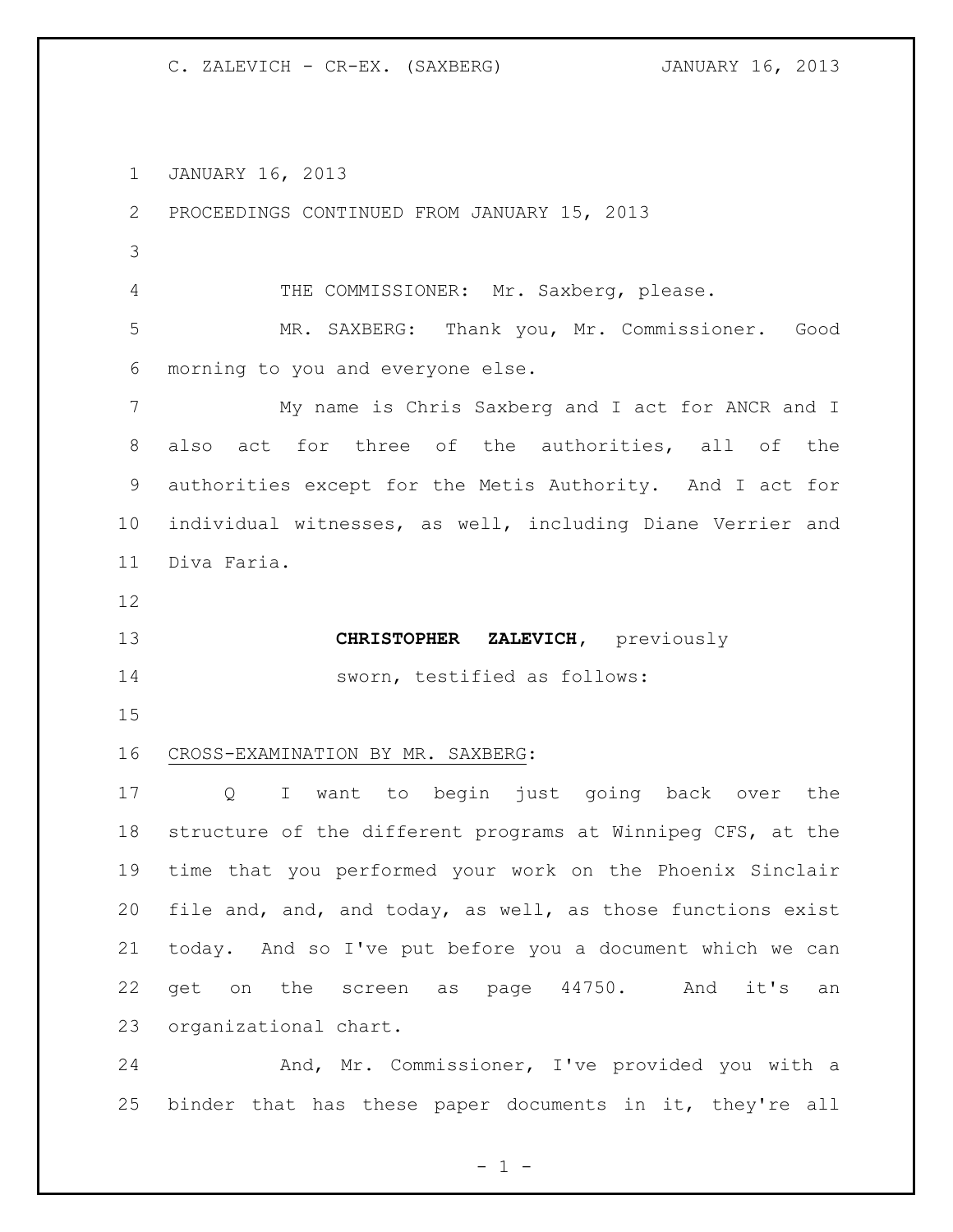Commission disclosure documents, but just for your convenience.

 THE COMMISSIONER: Yes, the staff has made that available to me, this morning. Thank you, Mr. Saxberg. 

BY MR. SAXBERG:

 Q So the first document we're looking at is at the second tab in that binder you have and it's a coloured organizational chart. And on the screen, if we could scroll down a bit. Yeah. Now, this is an organizational chart for ANCR, which is the agency that performs the intake functions in Winnipeg today; is that correct?

 A I'm going to trust that you have the correct form for this.

 Q No, that it -- that ANCR performs intake functions in Winnipeg?

A Yes, it does.

 Q And it's taken over from Winnipeg CFS in that capacity?

A ANCR took over from JIRU, yes.

Q From JIRU which was part of Winnipeg CFS?

A Yes.

 Q And it was Winnipeg CFS at the time you were providing services to Phoenix Sinclair; correct?

A That's right.

 $- 2 -$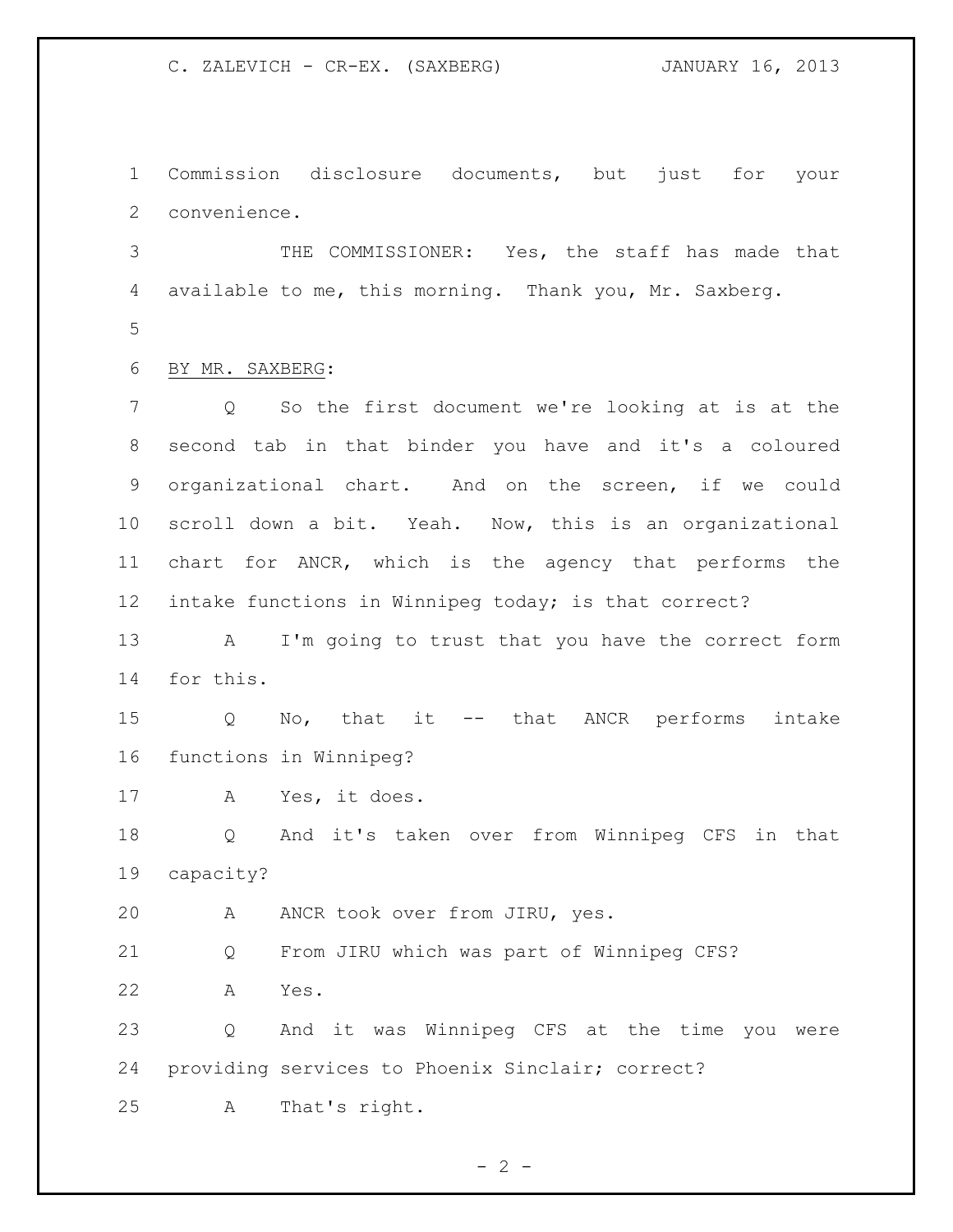Q And your department is the bottom left box that says CRP, that's the crisis response program, as it's known today?

A Yes.

Q Correct?

A Yes.

 Q And in that crisis response program, you see there, there are 12 social workers, two supervisors, one admin, two screeners and one medical liaison. That's as it exists today; correct?

11 A That's correct.

 Q And now, back in 2005, when you were performing this work that unit or that program was called the crisis response unit; correct?

A Yes.

 Q And the only difference, in terms of composition --

 THE COMMISSIONER: Just where on the chart are you?

 MR. SAXBERG: The -- there are four boxes near the bottom.

22 THE COMMISSIONER: Yes.

MR. SAXBERG: And the one on the left side --

24 THE COMMISSIONER: Yes.

25 MR. SAXBERG: -- of the pages says: CRP.

 $- 3 -$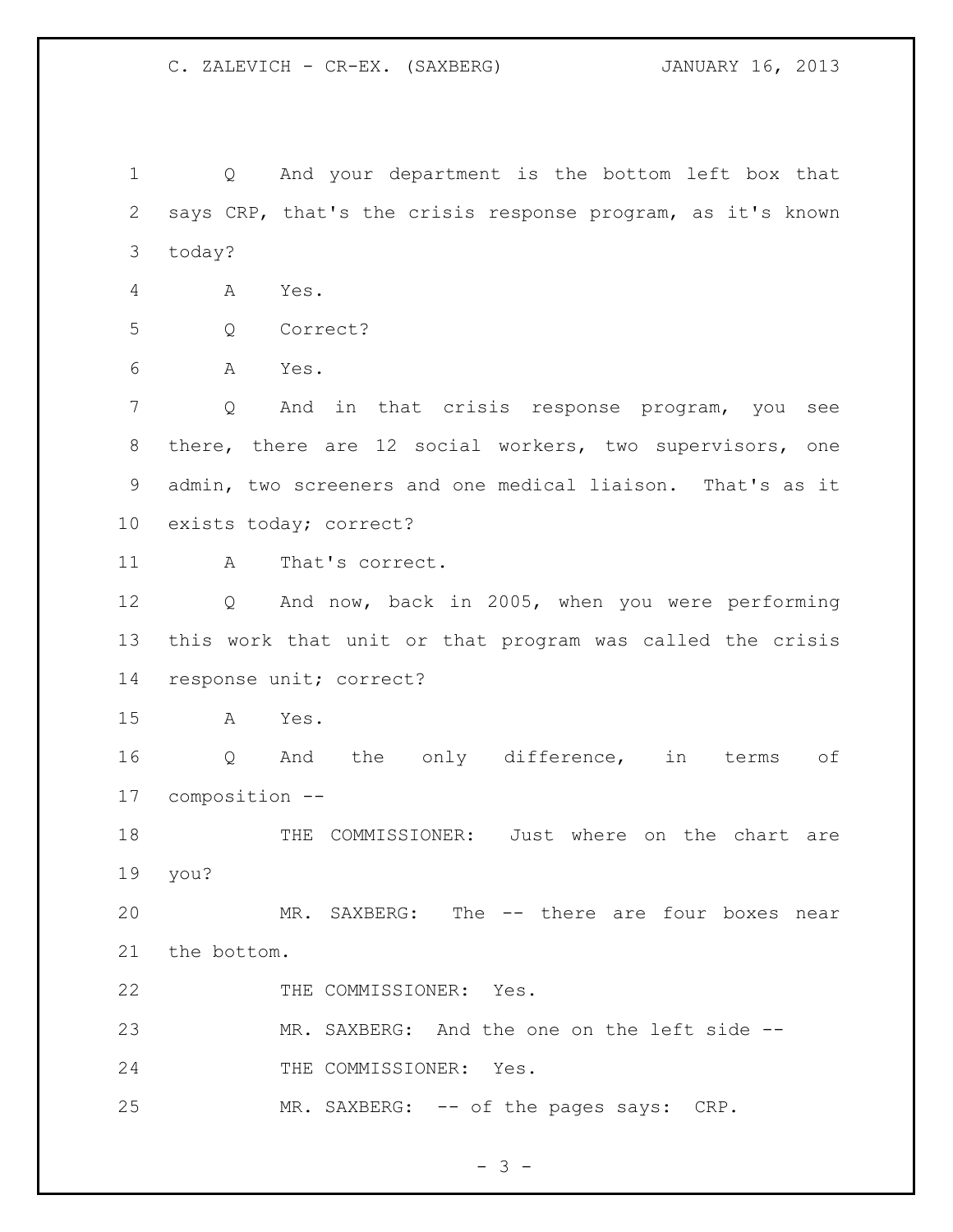1 THE COMMISSIONER: Yes. MR. SAXBERG: That's the box that we're at, that's the crisis response program, formerly known as the crisis response unit. THE COMMISSIONER: All right. I follow you now. BY MR. SAXBERG: Q Okay. And then the next box over is the intake program, that's a separate program, as it existed -- exists at ANCR today and, and that intake program was a separate program back at Winnipeg CFS, when you were providing services to Phoenix Sinclair, as well; correct? A That's right, yes. Q And then there's an abuse program, that's a 15 separate program, as well, you -- correct? A Yes. Q And, and then there's early intervention, another program; correct? A That's right, yes. Q So in terms of CRU, one change that's been made to the CRU function, since you provided your services in the Phoenix Sinclair, is that they've added two full-time social workers that just do the call screening; correct? A Yes. Q And that, that had -- obviously assists with,

 $- 4 -$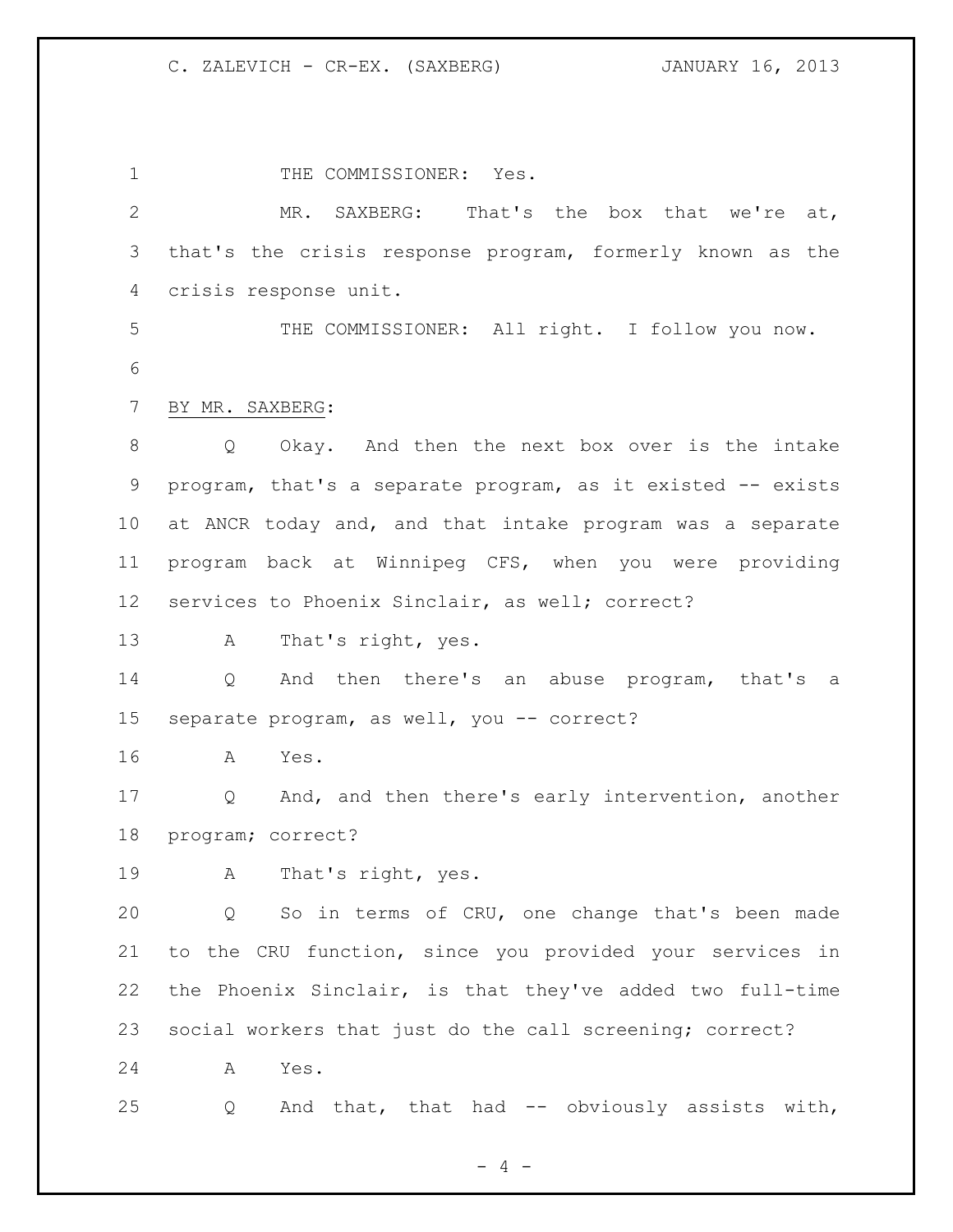with workload?

A It does.

 Q And then in the intake program there's been a major change since you provided services to Phoenix Sinclair, in 2005, and that is that they have added an additional unit of six social workers and a supervisor; correct?

 A Are you referring to differential response program?

 Q Well, the unit that was part of that roll-out has become an intake.

A Yes, that's correct.

 Q Unit, so there's an additional intake unit now? 14 A There is now, as of very recently.

Q Right. About a year.

A Within a year, yeah.

 Q Within a year. So that, that additional unit is six more social workers to move it from 24 social workers to 30 social workers and you would agree that's a significant increase in the ability at intake to take on files directed to it from CRU; correct?

A It's helpful.

Q It's helpful.

A Yes.

Q And the abuse program, similarly, has also added

 $- 5 -$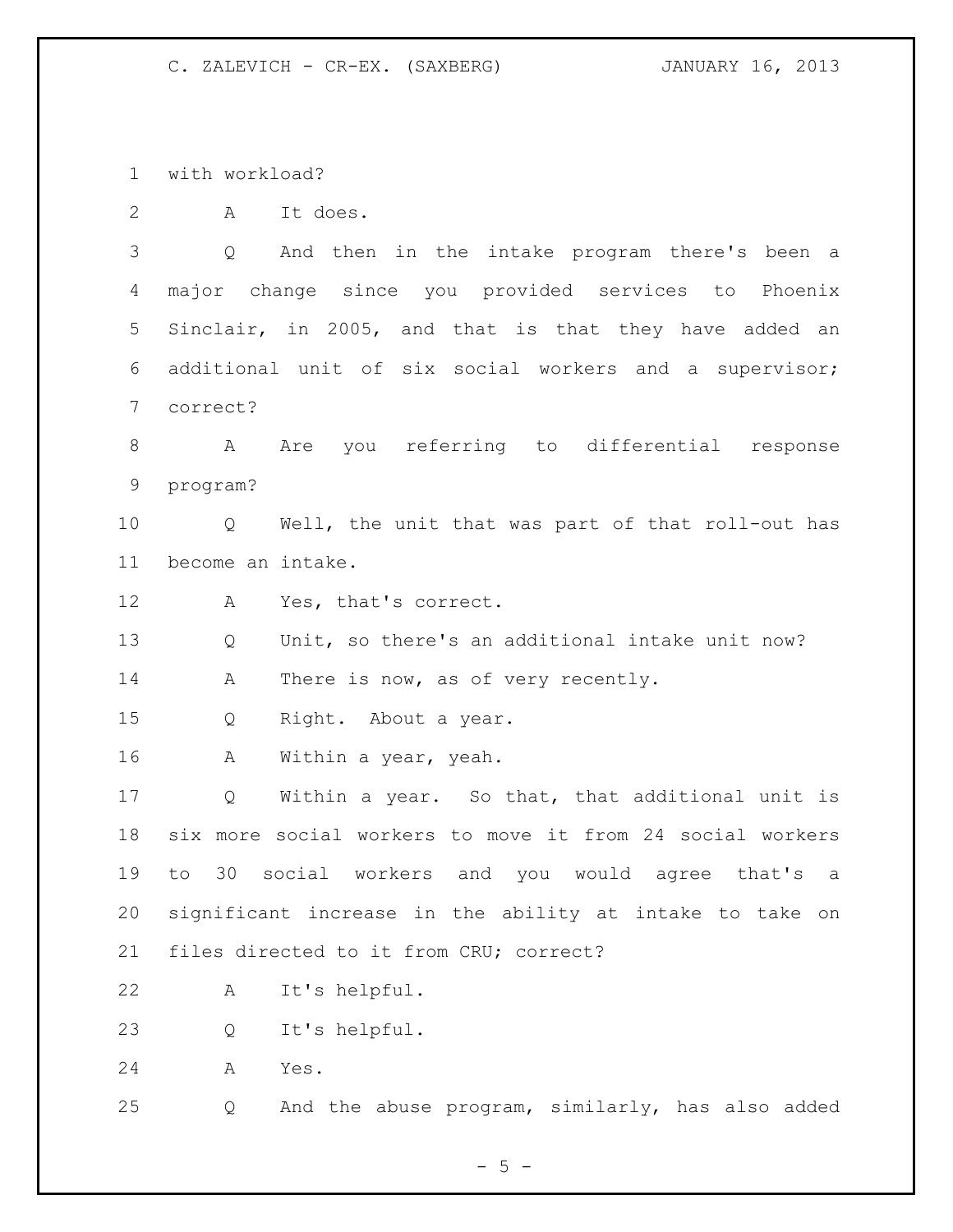an additional unit of eight social workers. Is that correct? A Yes, there's three units there now.

 Q There's now three units, there used to be two units at abuse when you provided services to Phoenix Sinclair in 2005, now there are three?

A Yes.

 Q So it's a fully one-third larger, in terms of its capacity?

A Yes.

 Q And that, that is going to assist in terms of workload, as well; correct?

 A The workload compared, between 2005 and 2013 has changed for the abuse program.

 Q Yes. But the addition of these social workers has assisted with respect to workload issues?

A The workload at abuse is still very high.

Q Has it assisted?

It certainly didn't hurt, did it?

A No, it, it didn't make things worse.

 Q And are you saying it didn't change things at all, didn't improve things?

 A I'm suggesting that the workload at, at abuse is still very high.

Q Okay. Well, and that's, that's a different point

 $- 6 -$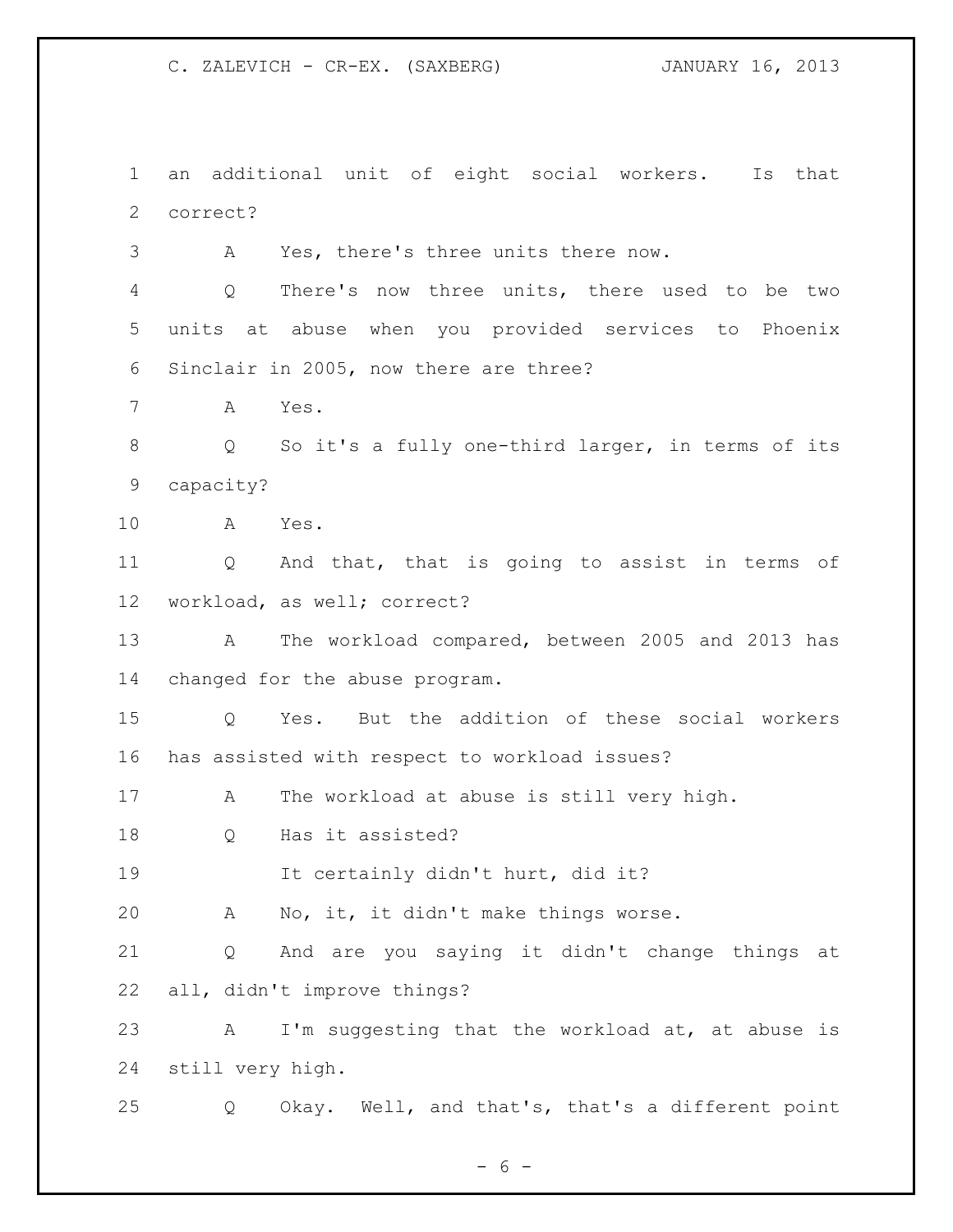but adding workers is going to ameliorate that increase in workload then, would it not? A Adding workers is a positive change for the program. Q So essentially, at ANCR today and at Winnipeg CFS, back when you -- in 2005, there are these four programs and they are the after hours, in CRU -- I'm counting that as, as one because that's an emergency service program; correct? In part? A Yes. Q And then we have the intake program; correct? A That's right. Q Abuse program. A Yes. Q And then early intervention, which is also characterized as differential response. 17 THE COMMISSIONER: As what? BY MR. SAXBERG: Q Differential response or preventative work, as you said yesterday? A Yes. Q Now, CRU then, that's where you were working and, and I just want to make sure it's understood, the main functions and purpose of that program. Firstly, it deals

 $- 7 -$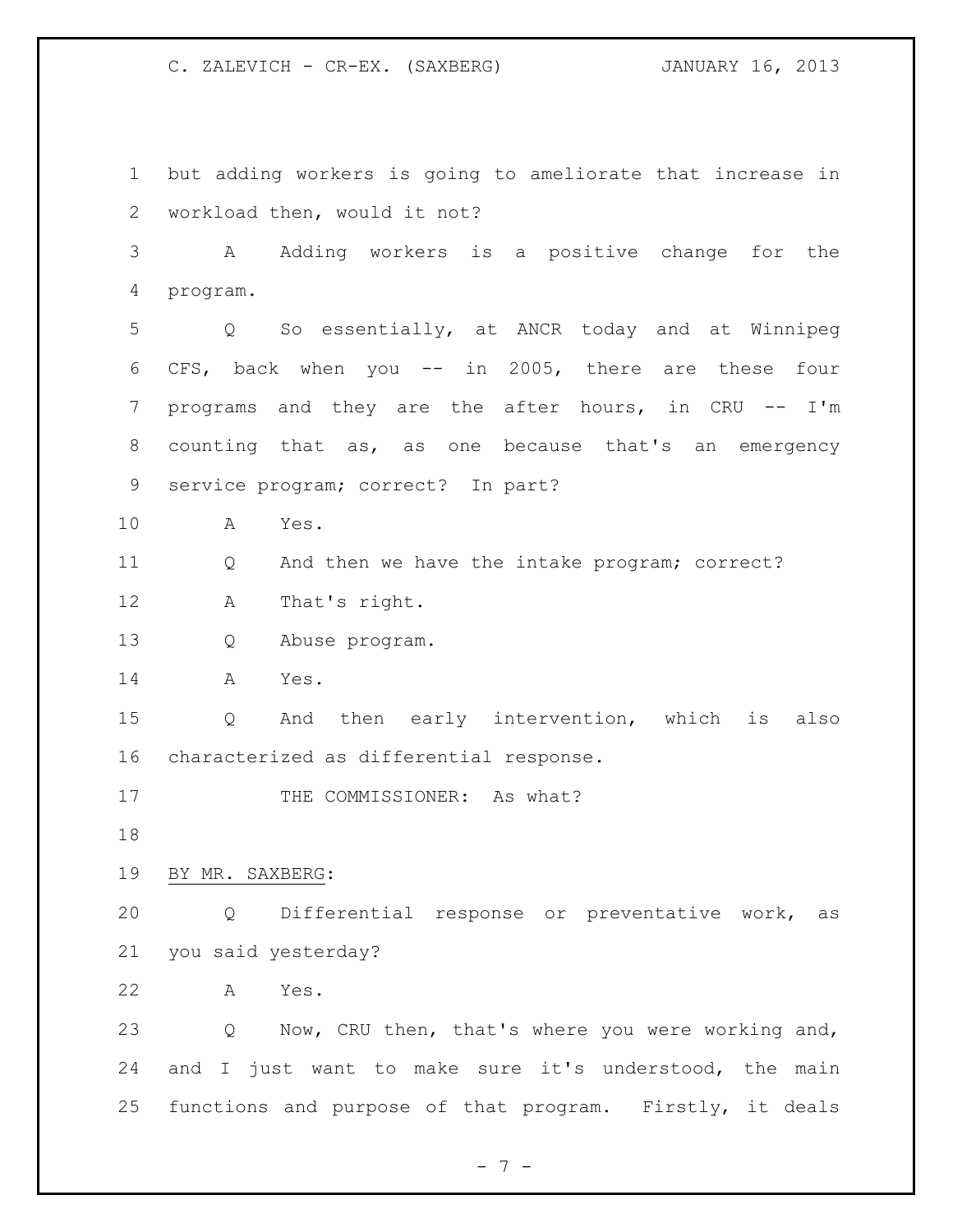with  $-$ 2 THE COMMISSIONER: Then or now? MR. SAXBERG: Then and now. BY MR. SAXBERG: Q The, the purpose has not changed between 2005 and today for the crisis response program in any significant way; correct? 9 A I would agree with that, yes. Q So then and now, the, the purpose of crisis response is one purpose, and I would put it to you, the primary purpose, is to deal with emergencies. Is that correct? 14 A I would suggest that that's incorrect. Q That one of your functions as a crisis response -- A One of my functions as a crisis response unit worker is to deal with crisis, yes. Q Yeah, and I, I call that emergencies. Are you disagreeing? A It's -- I'm suggesting that there's more than just emergencies -- Q Well -- A -- at the crisis response unit. Q And that -- I'm going to go through the different

- 8 -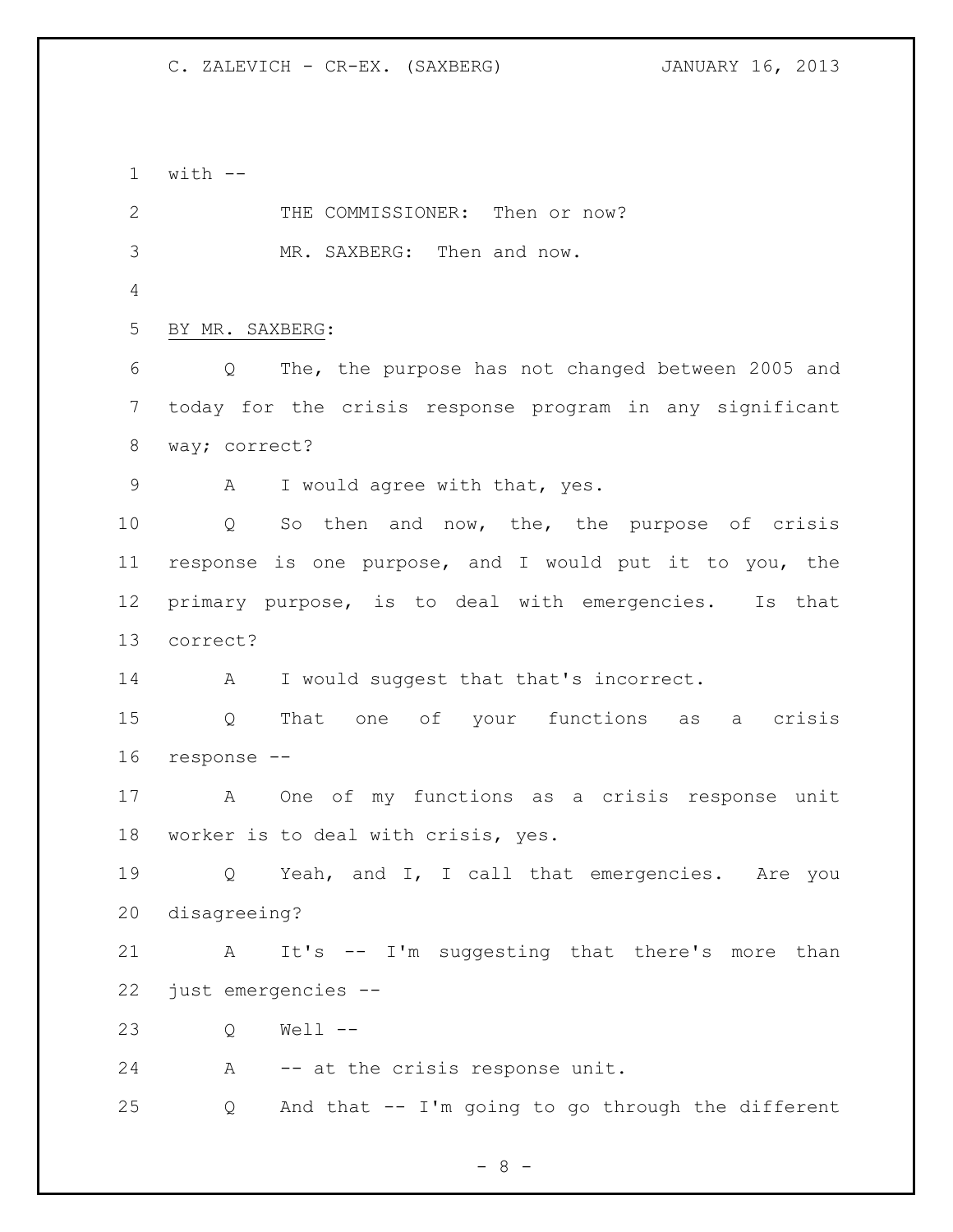functions, I'm saying the -- I said -- put to you, the primary function is dealing with emergencies, that's the, the main -- that's why it's called crisis response. Is that fair? A I don't want to have it be misleading that our unit is only about crisis. Q I'm not saying that, I'm saying one of the functions and I called it the primary function, is dealing with crises and they -- and workers are characterized as first responders; is that not correct? 11 A That's correct. Q A second function is that CRU is screening files to see if investigation and intervention can resolve the file in a short period of time, that's a section -- second function. Do you agree with that? A I think that's accurate. Q Okay. So -- and a third function or a role that CRU plays is that when a new referral comes in and it's a matter that needs investigation, further investigation, but it's not an emergent situation, it's not a crisis, that gets sent right up to intake; correct? And it does -- THE COMMISSIONER: Let him answer. MR. SAXBERG: Yeah. 25 THE WITNESS: I would say that that's not always

 $-9 -$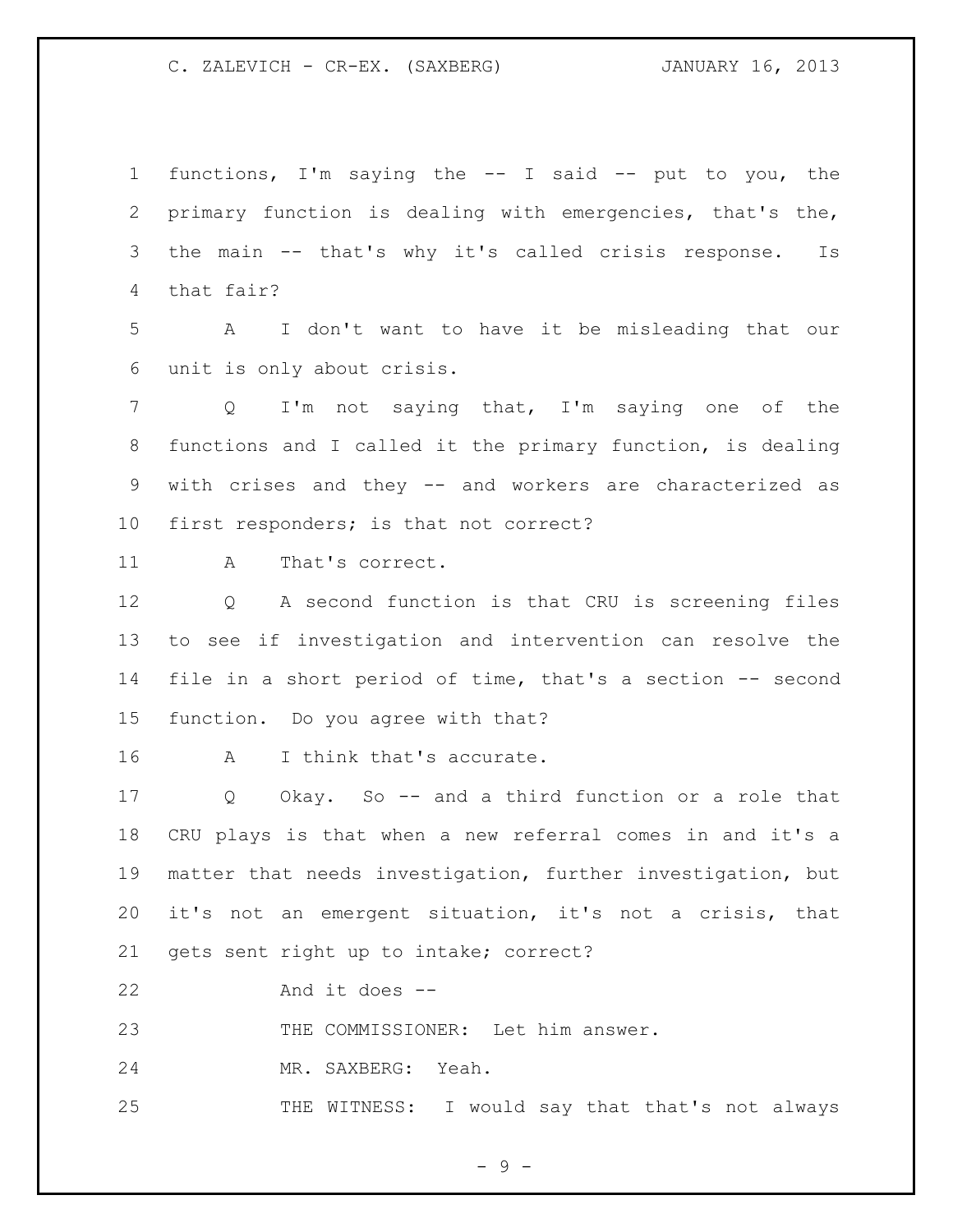the case. BY MR. SAXBERG: Q No, I'm, I'm talking about the purpose of the program, not whether it happens on every single case. A Oh. Q But the idea of the program is what we're talking about here. A Okay, so not in practise but the ideal behind it or the idea. Q Yeah. I'm talking about what the function of this program is. 13 A I'll agree with you then. Q Okay. So those are the three types of situations. Does that encapsulate the work, on a general basis then, emergent work, or work that you can do in a short term intervention and wrap up; correct? A Yes. Q And/or work that just gets sent up to intake if it looks like it needs further investigation but it's not in a -- where there's time to do that investigation; correct? A Yes, I agree. Q Okay. I'm calling those the three situations. And so in terms of that function then that's the -- when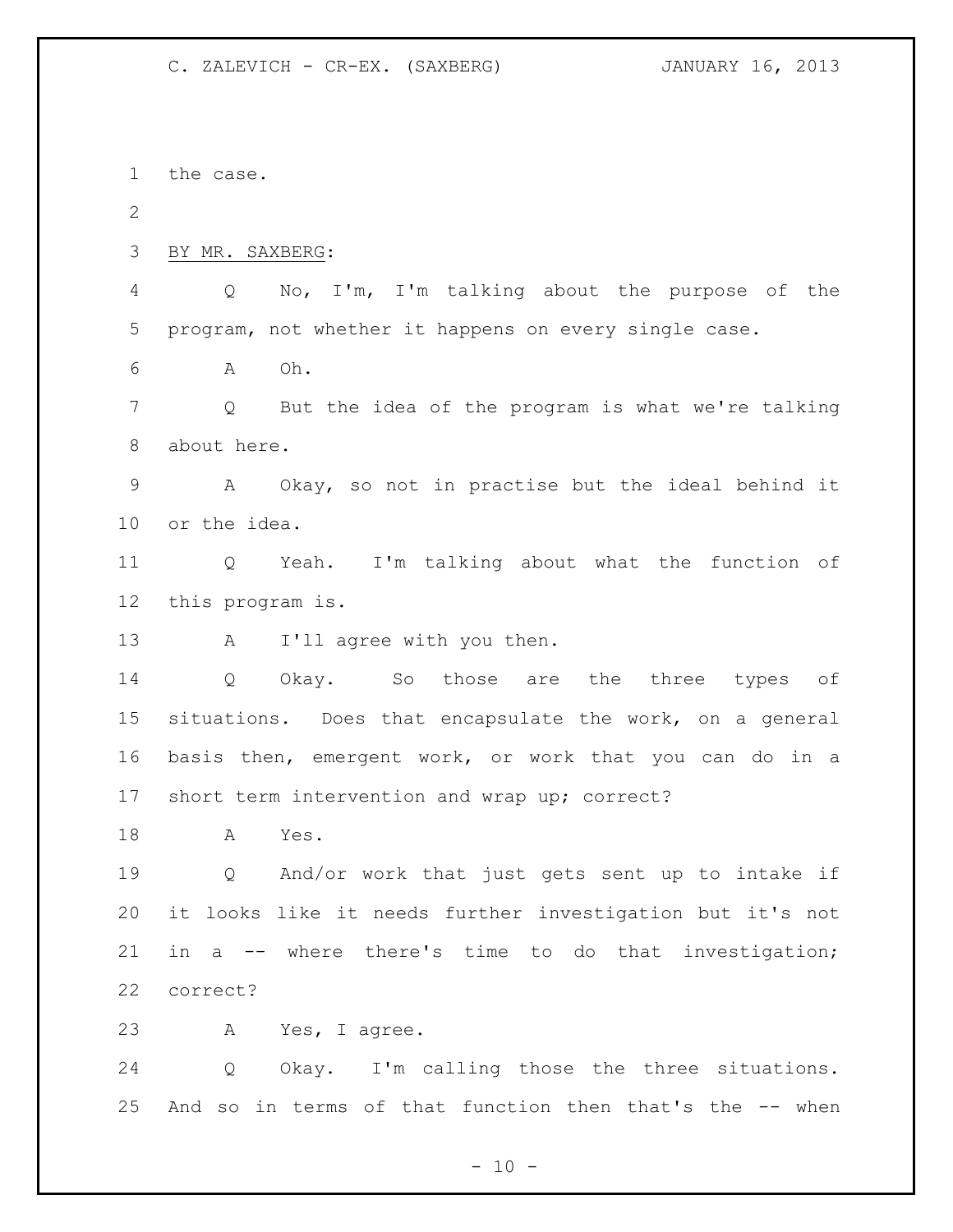you're dealing with the emergencies, what you do is -- there's situations like you get a call that a child is abandoned, at the moment you get out there and respond to that; correct?

A As quickly as possible.

 Q As quickly as possible. And when I say you, I mean CRU, but also after hours. That's the point of these programs; correct?

A Yes.

 Q And if you get a report of serious physical injury or a serious sexual assault allegation, you get out there right away; correct?

 A A serious physical injury or a sexual assault would go directly to the abuse program.

 Q That's emergent, that's happening at that point. A An emergent serious sexual abuse or a physical abuse allegation would go to the abuse program.

Q Any serious --

 A Sorry, it would -- contact would be made between the crisis response unit and the abuse program.

Q Right.

 A And then they have backup workers that would go directly. It would be treated as an emergency, like you are suggesting, and workers that are trained in abuse would go directly out.

 $- 11 -$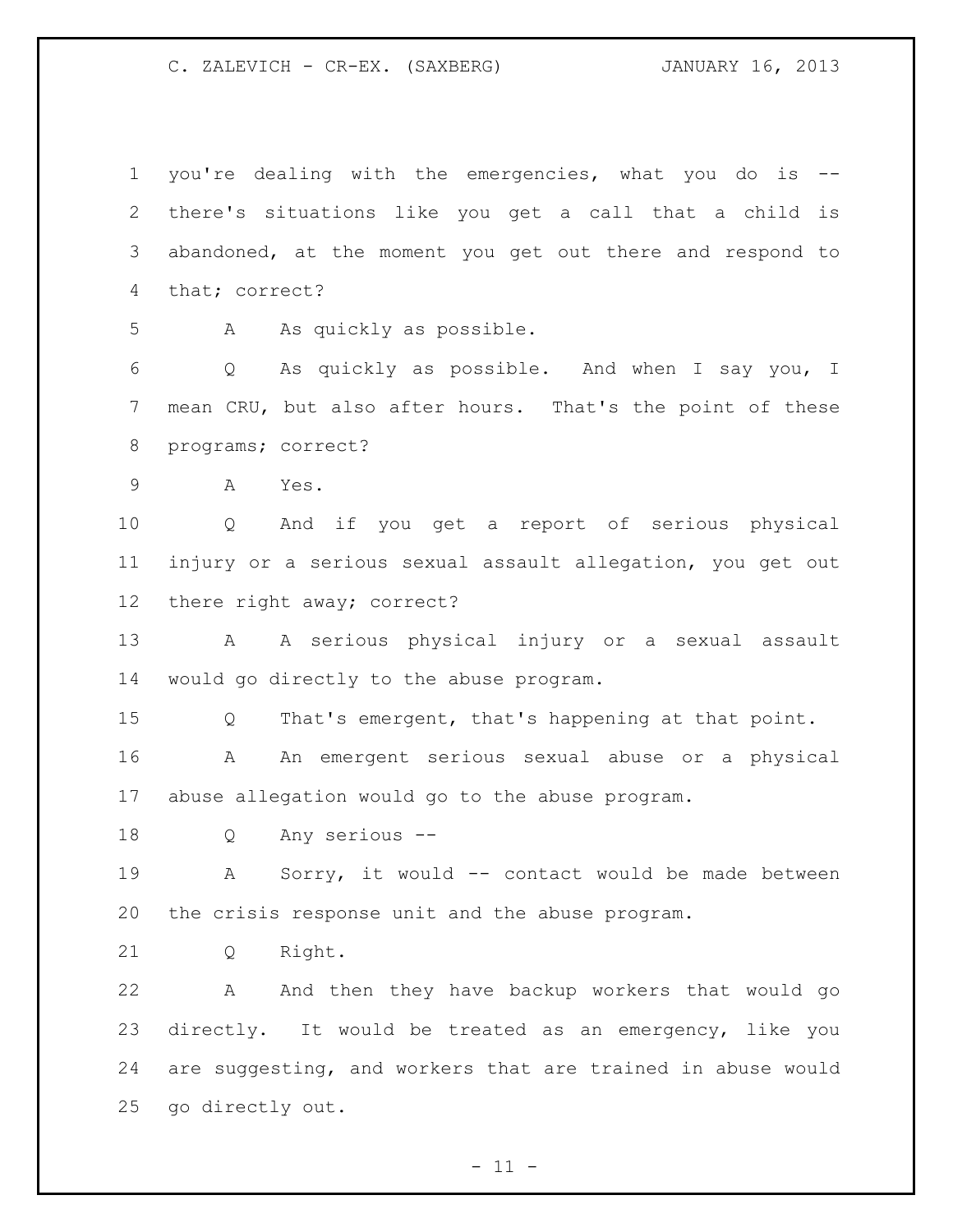1 Q Okay. Yeah, that's --

 A So I'm kind partially agreeing with you but -- Q No, that's a good distinction, I appreciate that. The point is, that there, there is a mechanism that's more specialized when it comes to abuse because of the specialized nature of those investigations; correct? 7 A That's correct, yes. Q And when we're -- but when we're talking about any concerns that are emergent, relating to neglect, you are out there right away, you, you, you and your workers in CRU and after hours; correct? A Yes. Q So -- but on the other end of the spectrum, the other function that CRU is performing is this function of looking at referrals that you think can be investigated in a short period and resolved and closed, that is; correct? 17 A That -- yes. Q Yes. And those are really kind of opposite ends of the spectrum, aren't they? A Very opposite ends, yeah. Q And, and that's sort of -- and that's something that workers at CRU have to wrestle with, dealing with these emergencies on the one hand and then these other cases where they're expected to do some investigation and look to see whether the file can be closed at CRU before it

 $- 12 -$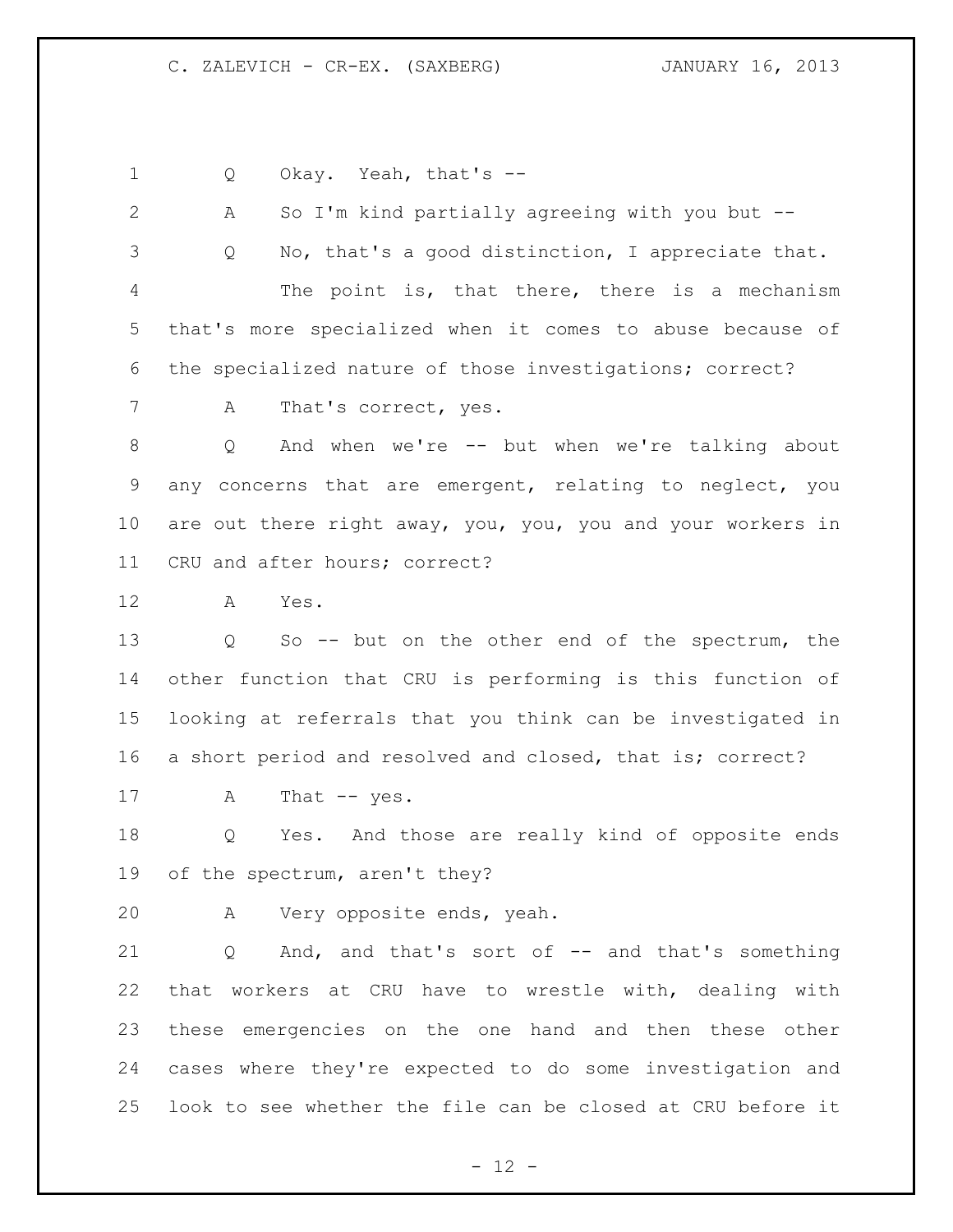even advances further into the system; correct?

A Correct.

 Q Now, I want to talk about the facts of this case then and where it fits into that program or dynamic. The facts of the case you were dealing with in March of 2005; okay?

A Sure.

8 Q Now, Mr. Gindin had suggested to you, yesterday, that Mr. Buchkowski had said that the matter was a high priority. Do you remember him ...

11 A I remember him saying that.

 Q And my notes of what Mr. Buchkowski had said were that he assumes he gave it a high priority on the basis that he went out that day. Okay?

A Okay.

 Q And his supervisor, Ms. Verrier, indicated she did not see it as a high priority, she saw it as a 48 hour response and that she likely gave it to Mr. Buchkowski just to get information on the address.

 Now, you weren't here for any of that testimony; correct?

A That's, that's correct, thank you.

 Q And so we have this somewhat divergent opinion as to whether this matter was high priority or whether it was a lower priority file that was going to go straight to

 $- 13 -$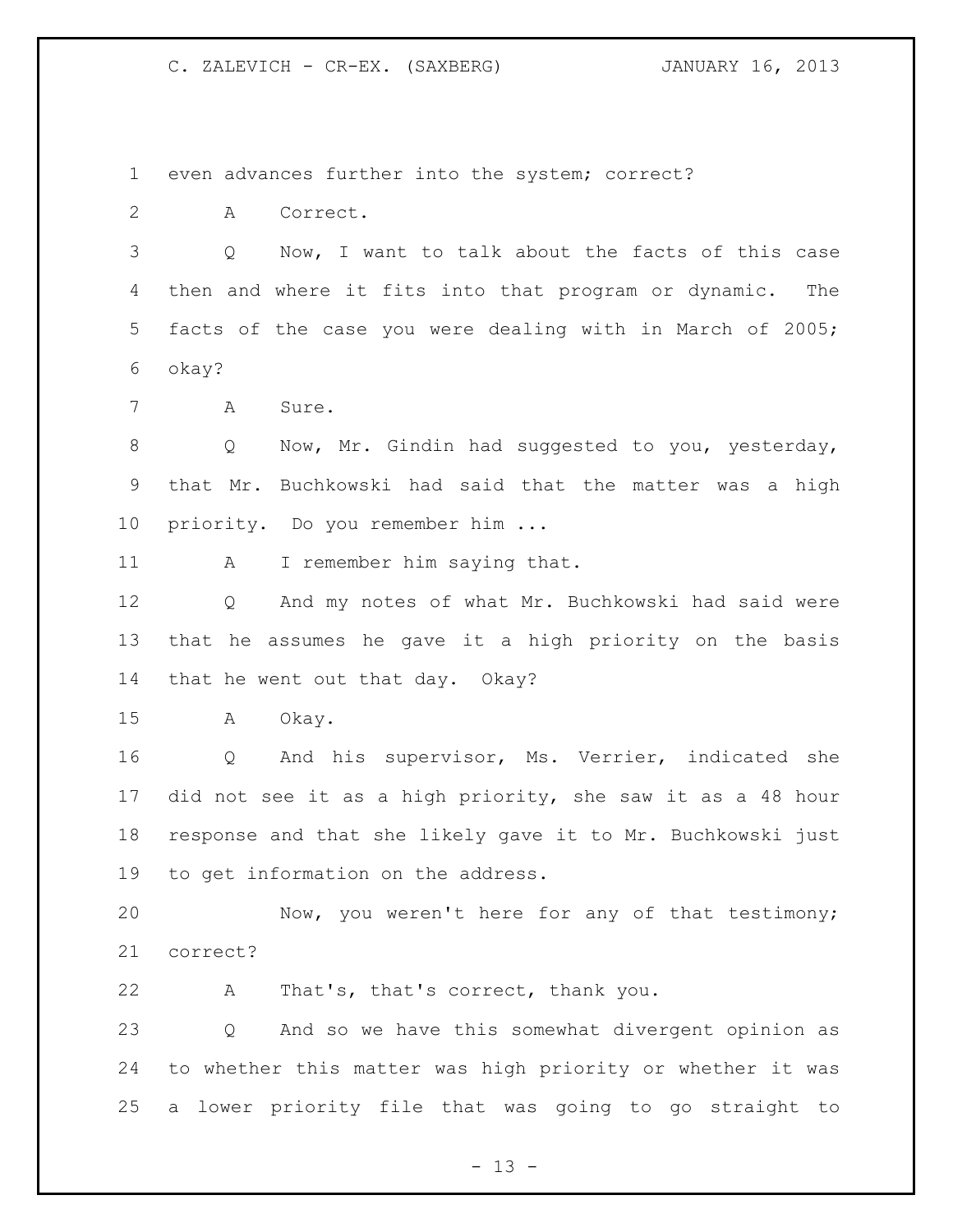| $\mathbf 1$ | intake, that's what the supervisor was saying. So I want   |
|-------------|------------------------------------------------------------|
| 2           | to ask you about it and -- in terms of where the matter    |
| 3           | fit, in terms of whether it's one of those matters you're  |
| 4           | dealing with at CRU with a view to resolving, with short   |
| 5           | term service, or if it's one of those matters you're       |
| 6           | sending up to intake for a more prolonged investigation.   |
| 7           | Or if it's an emergency; okay?                             |
| 8           | А<br>Okay.                                                 |
| 9           | Those are your three choices; correct?<br>Q                |
| 10          | Α<br>Yes.                                                  |
| 11          | And one of the tools that the CRU workers were<br>Q        |
| 12          | given by Winnipeg CFS, to make that decision, was the      |
| 13          | safety assessment form; correct?                           |
|             |                                                            |
| 14          | A<br>Okay. Yes.                                            |
| 15          | Yes. And I'll, I'll take you to that form then.<br>Q       |
| 16          | If you could turn up on the screen page 36934. And maybe   |
| 17          | just scroll through it to the witness can, can familiarize |
| 18          | himself with the document. I'm just showing you<br>the     |
| 19          | document for its form, not, not because this was<br>а      |
| 20          | particular document that was filled out.                   |
| 21          | Thank you.<br>Α                                            |
| 22          | Okay? And so you're familiar with this safety<br>Q         |
| 23          | assessment form?                                           |

Q And it's a form that this inquiry has heard is

 $- 14 -$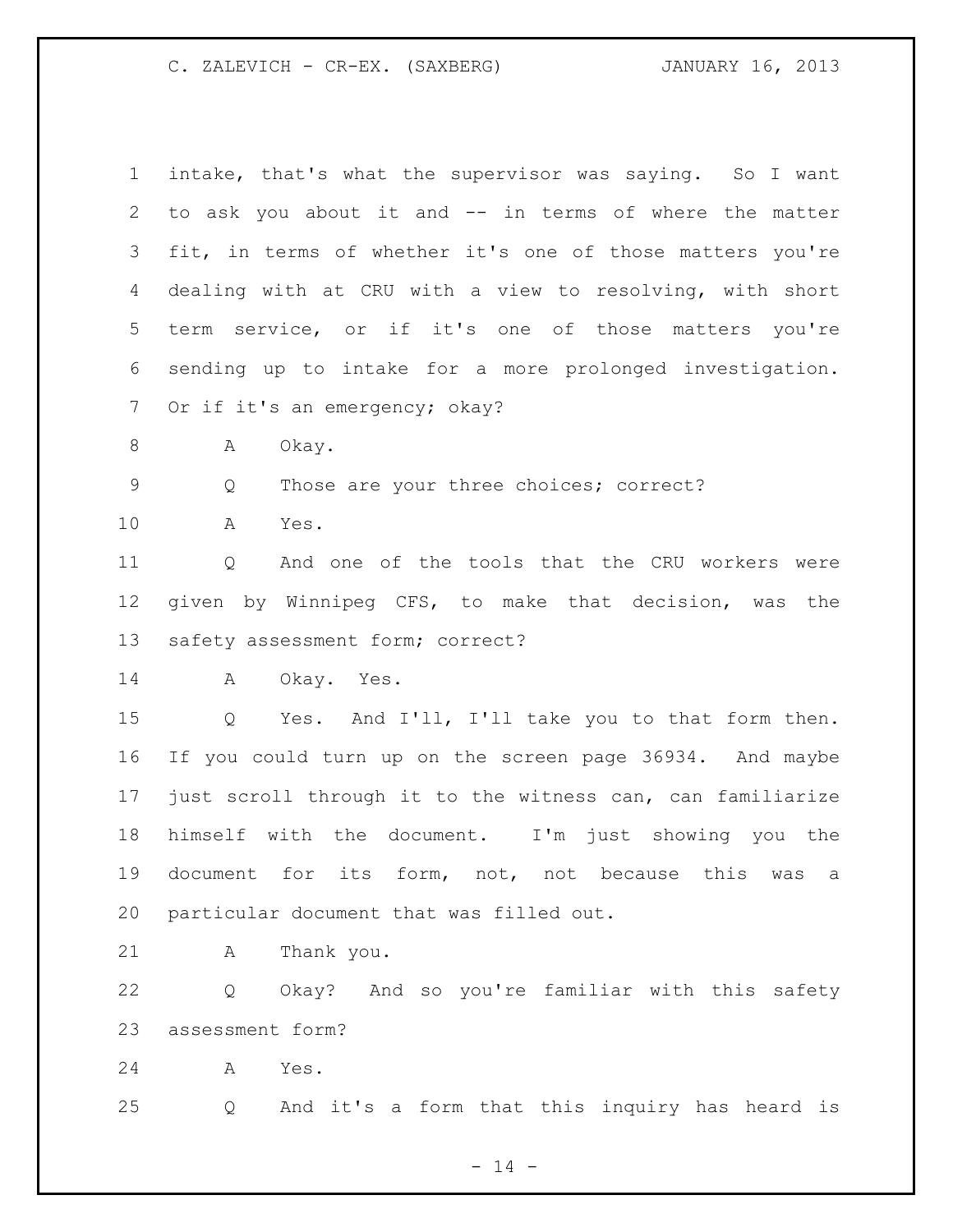filled out on a -- by CRU workers and to assist them in determining response time. A Yes. Q And you don't quibble with that, you agree with that? A I agree with you. MR. SAXBERG: Okay. And, Mr. Commissioner, in your material, in the first tab, it's page 36934. 9 THE COMMISSIONER: Thank you. BY MR. SAXBERG: Q And so if we're looking at 24 hour response time first, there are a series of boxes and you're going to look at types of problems and if it's one of those problems you would check off the box; correct? A Yes. Q And so -- and if you check off a box under 24 hour response, that's information that should be a 24 hour response; correct? A Yes. Q It's as simple as that. So do you have that in front of you, do you have it as a paper document? A I have it on my -- on the computer screen and I thought I would look it up on the -- Q Sure, yeah.

 $- 15 -$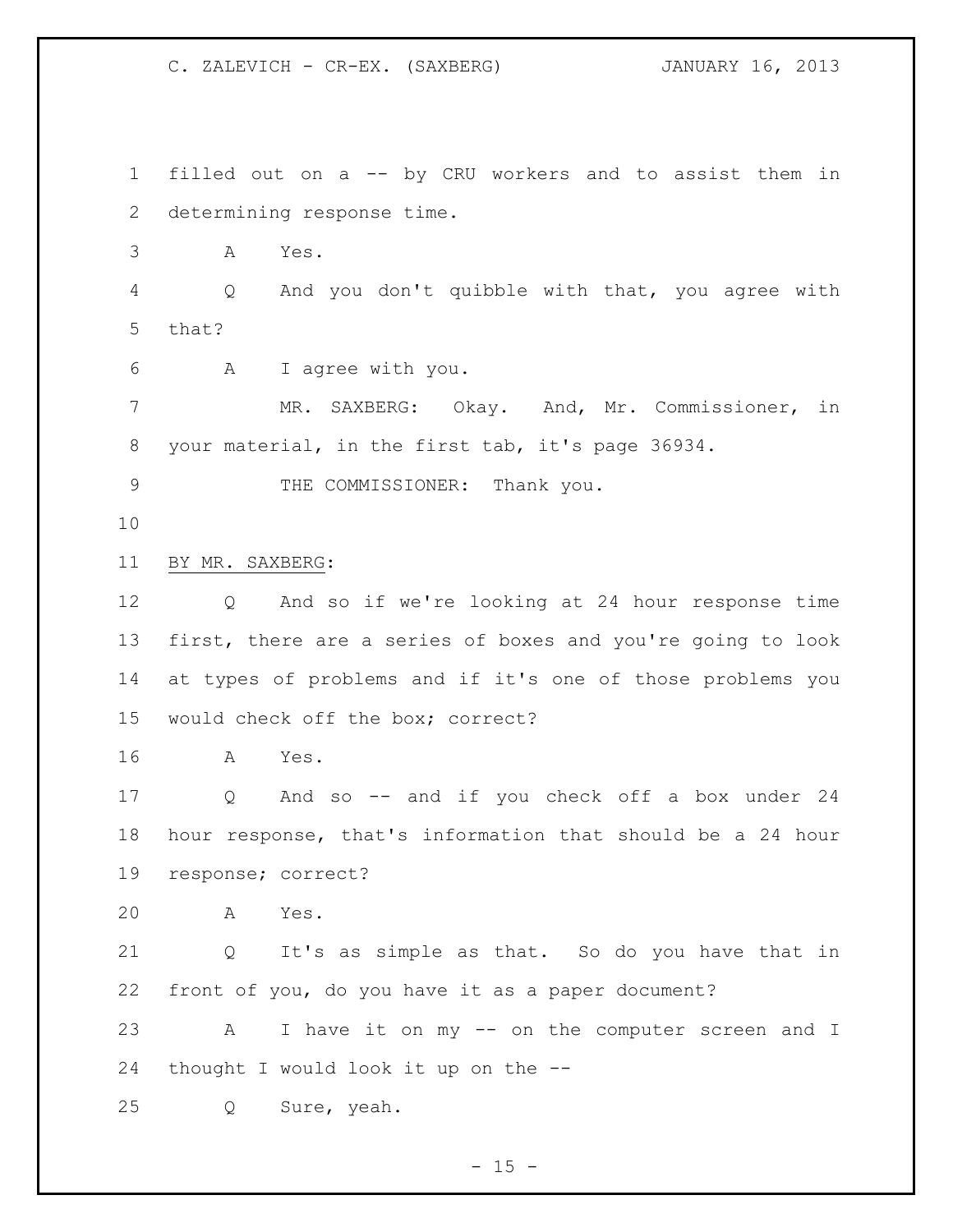1 A I have it here now.

| $\overline{2}$  | Oh, good, good. Because it is -- it's hard to<br>Q                  |
|-----------------|---------------------------------------------------------------------|
| 3               | read on the screen. But -- so if we just quickly go                 |
| 4               | through these 24 hour responses: Suspicious Death, Severe           |
| 5               | or Serious Physical Abuse, Severe or Serious Sexual Abuse,          |
| 6               | Life Threatening, Severe or Serious Lack of Supervision.            |
| $7\phantom{.0}$ | Can you just go through that; is the --                             |
| 8               | I can read it for you.<br>A                                         |
| $\mathsf 9$     | Pardon me?<br>Q                                                     |
| 10              | I can read it for you if it's difficult.<br>A                       |
| 11              | Q<br>Sure, yes.                                                     |
| 12              | Parent Behaving in a Bizarre Manner, Child<br>A                     |
| 13              | Attempts or Threatened Suicide, Child Under 12 Kills or             |
| 14              | Injures Someone, Homeless, Sudden Death of a Parent, Child          |
| 15              | Afraid to Return Home, Birth Alerts and Other.                      |
| 16              | Okay. Was the matter you were dealing with, in<br>$Q \qquad \qquad$ |
| 17              | terms of the referral about locking Phoenix in a room,              |
| 18              | would it -- does it fit into any of those boxes?                    |
| 19              | That portion did not fit into these boxes.<br>$\mathbf{A}$          |
| 20              | Okay. And if we go to the next page, it's a 48<br>Q                 |
| 21              | hour response and there are boxes there, as well. And if            |
| 22              | you can just read them out and, and, and                            |
| 23              | I can read them out.<br>A                                           |
| 24              | Yeah.<br>Q                                                          |
| 25              | Moderate Physical Abuse/Potential for Physical<br>Α                 |

- 16 -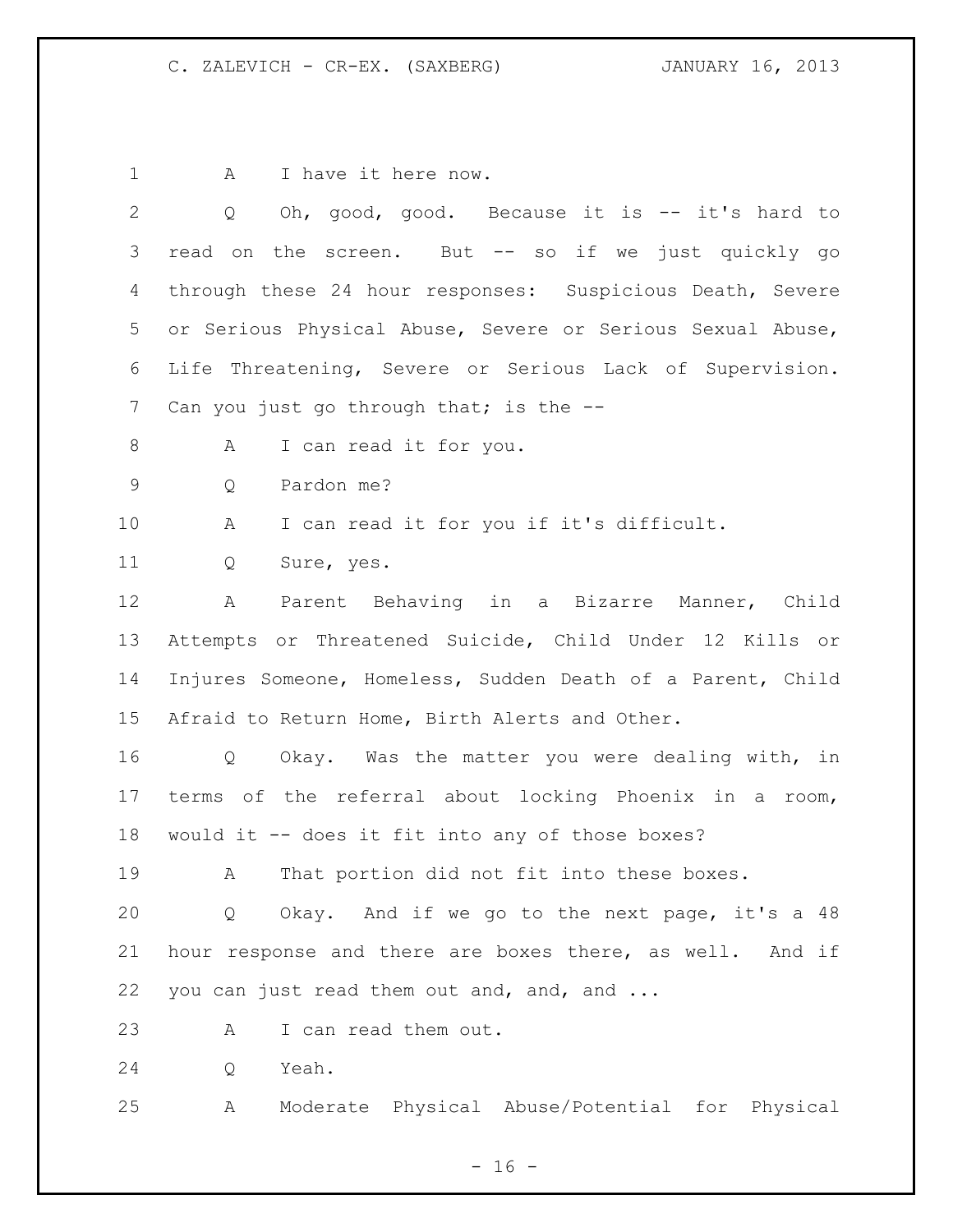Harm. Moderate Sexual Abuse/Potential For Sexual Abuse. Moderate Medical Treatment, Moderate Lack of Supervision, Emotional Abuse/Potential Of Emotional Harm. Neglect, Family Violence, Runaway or Missing Child and Other.

 Q And you're familiar with, with those categories and you're familiar with the referral that you were involved in, in 2005. Was this -- was the referral that you were dealing with fitting into any of these categories?

A I don't think so.

 Q And you, in fact, didn't go out -- when you had the file on the 7th, you went out on the 9th. That, itself, suggests you didn't consider it a 24 hour or emergent high priority situation; correct?

A I wouldn't have been able to go out on the 7th.

 Q Right. And you didn't go out till the 9th, though, you didn't go on the 8th. The point is that, as well, indicates, in support of what the safety assessment says, that it wasn't, to you, a emergency or immediate matter, according to the policies and direction you were being given by Winnipeg CFS?

21 A That's right.

 Q So if you're following Winnipeg CFS's form, it wasn't telling you that you had to go out right away; right?

A Correct.

- 17 -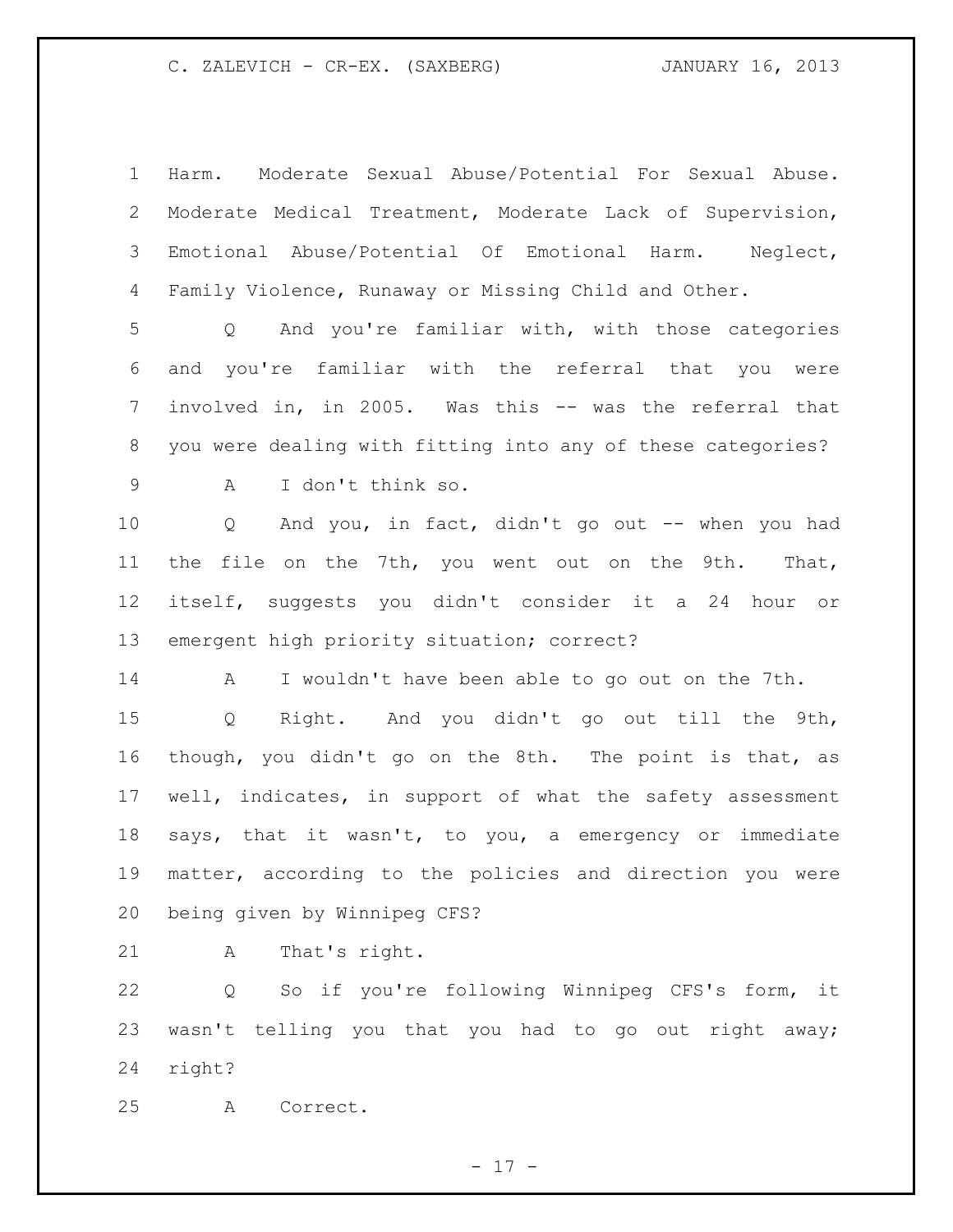Q And would you -- do you agree with, with Ms. Verrier's characterization, that this matter was a matter that is more properly dealt with by intake than CRU? A I would agree with that. Q And she, as, as this commission heard, when Mr. Buchkowski did his work, he signed off on it and he said for follow up by intake and then Ms. Verrier signed off on it and she understood intake to mean tier 2 intake, she believed the file should go to intake and do you agree with -- that, that, that was the right decision? 11 A At that time, not knowing the outcome -- Q Yes. 13 A -- I would agree with that decision. Q Yeah, that would -- the right decision that the file should have gone -- shouldn't have been dealt with by CRU, it should have been dealt with by intake, that was the right decision, that's what you're saying; correct? 18 A That would be my opinion. Q And, and I think you, you talked, you talked about that, maybe laterally yesterday, where you were saying at intake that program has more time to do things like see all of the children; correct? A That's my understanding, yeah. Q Well, CRU's -- A That's my belief.

- 18 -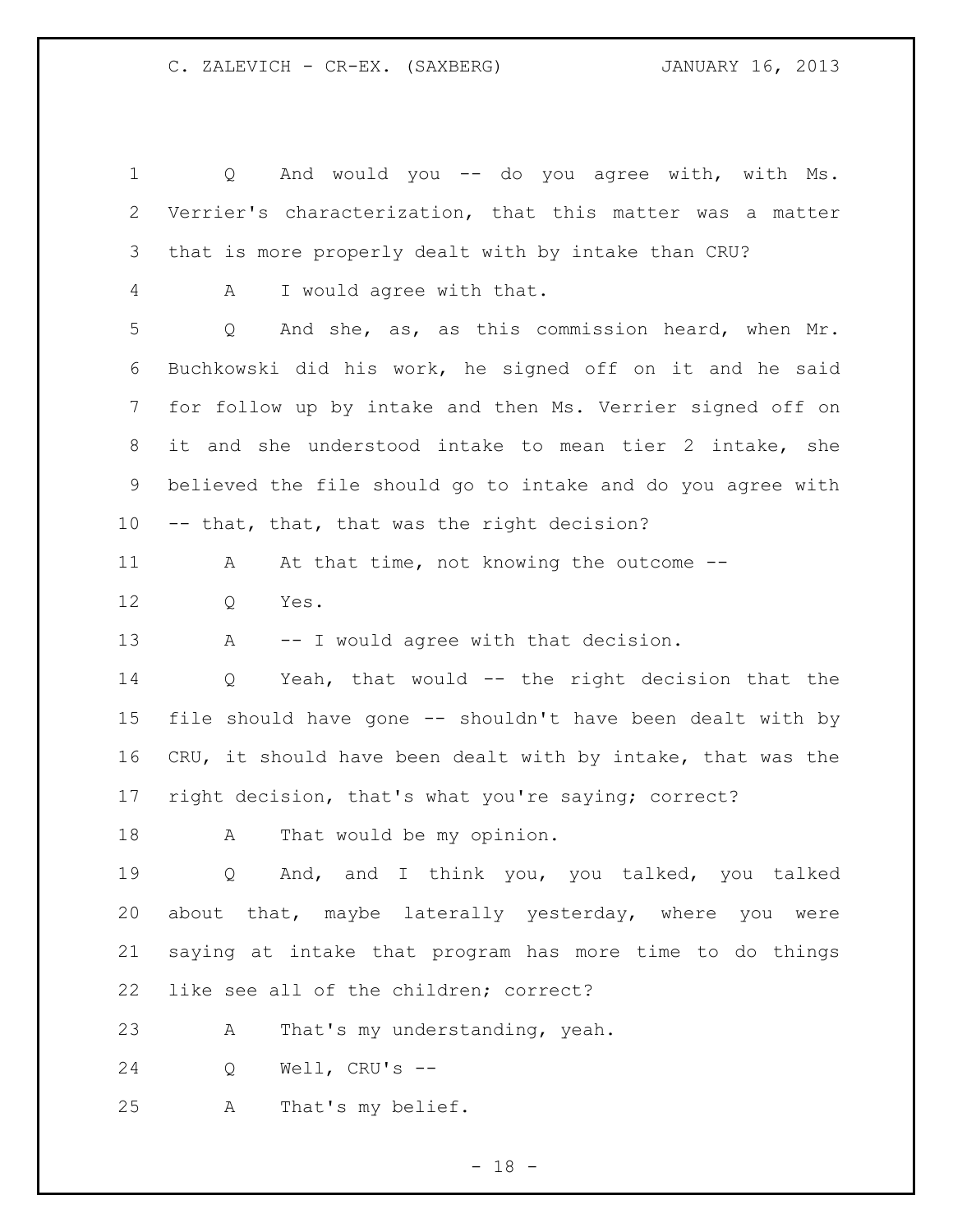Q Right. If CRU is dealing with a file and it's supposed to only hold the file for between 24 hours and 48 hours, according to the purpose of the program, it's going to be a little more difficult to see all the children if you only have 48 hours; correct?

A This is true.

 Q In intake you're dealing with files up to 90 days; correct?

A Yes.

 Q And we've seen that -- all kinds of examples of that in this commission on this specific case, where intake has the luxury of time to be able to go out and see all of the children in a family on a referral; correct?

14 A I'm going to assume that that's -- because I've been watching the commission.

 Q CR -- so intake is better suited to investigate, for other reasons as well, I think you indicated, including they'll have more time to review a lengthy CFSIS record if a lengthy CFSIS record exists; correct?

A That's correct.

 Q We know, in this file, we've got a lot of documents before this commission and we know, with respect to Samantha Kematch, and other people involved in this file, including Steven Sinclair and Mr. McKay, that there are a lot of documents, hundreds of documents to review.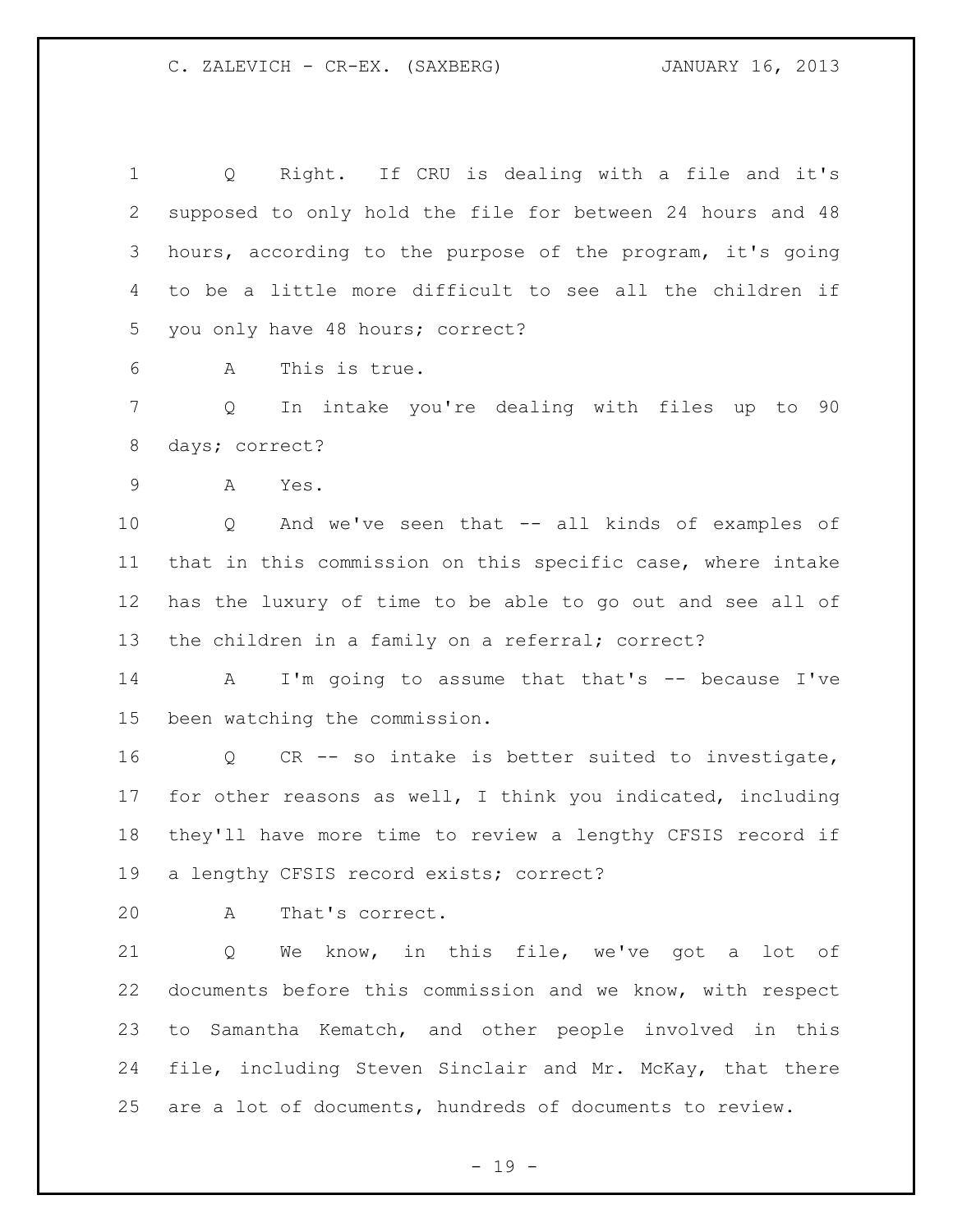A Okay.

| $\mathbf{2}$ | And so CRU could not review those documents,<br>Q           |
|--------------|-------------------------------------------------------------|
| 3            | given the nature of that program, and the purpose of that   |
| 4            | program, that it deals with files for 48 hours; isn't that  |
| 5            | correct? It can't review all those words.                   |
| 6            | No, you, you cannot review all of those documents<br>A      |
| 7            | at all.                                                     |
| 8            | And reviewing is one thing, digesting the<br>Q              |
| 9            | information, analyzing it, putting it all together, that's  |
| 10           | another thing as well, that's, that's not something you can |
| 11           | do in 48 hours when you've got three huge files on the      |
| 12           | CFSIS system; correct?                                      |
| 13           | It's better served by intake, who can spend more            |
| 14           | time reviewing that?                                        |
| 15           | It -- that is correct.<br>Α                                 |
| 16           | That's my point.<br>Q                                       |
| 17           | Α<br>Yes.                                                   |
| 18           | And you're agreeing with those points.<br>Q                 |
| 19           | Α<br>Yes.                                                   |
| 20           | Q Now, as I indicated, Ms. Verrier testified that           |
| 21           | she signed off with the intention to send this file up to   |
| 22           | intake. We know that it came back to you and you did        |
| 23           | further work on it; correct?                                |
| 24           | Yes, it would have come back to Diva and then to<br>A       |
| 25           | me.                                                         |

- 20 -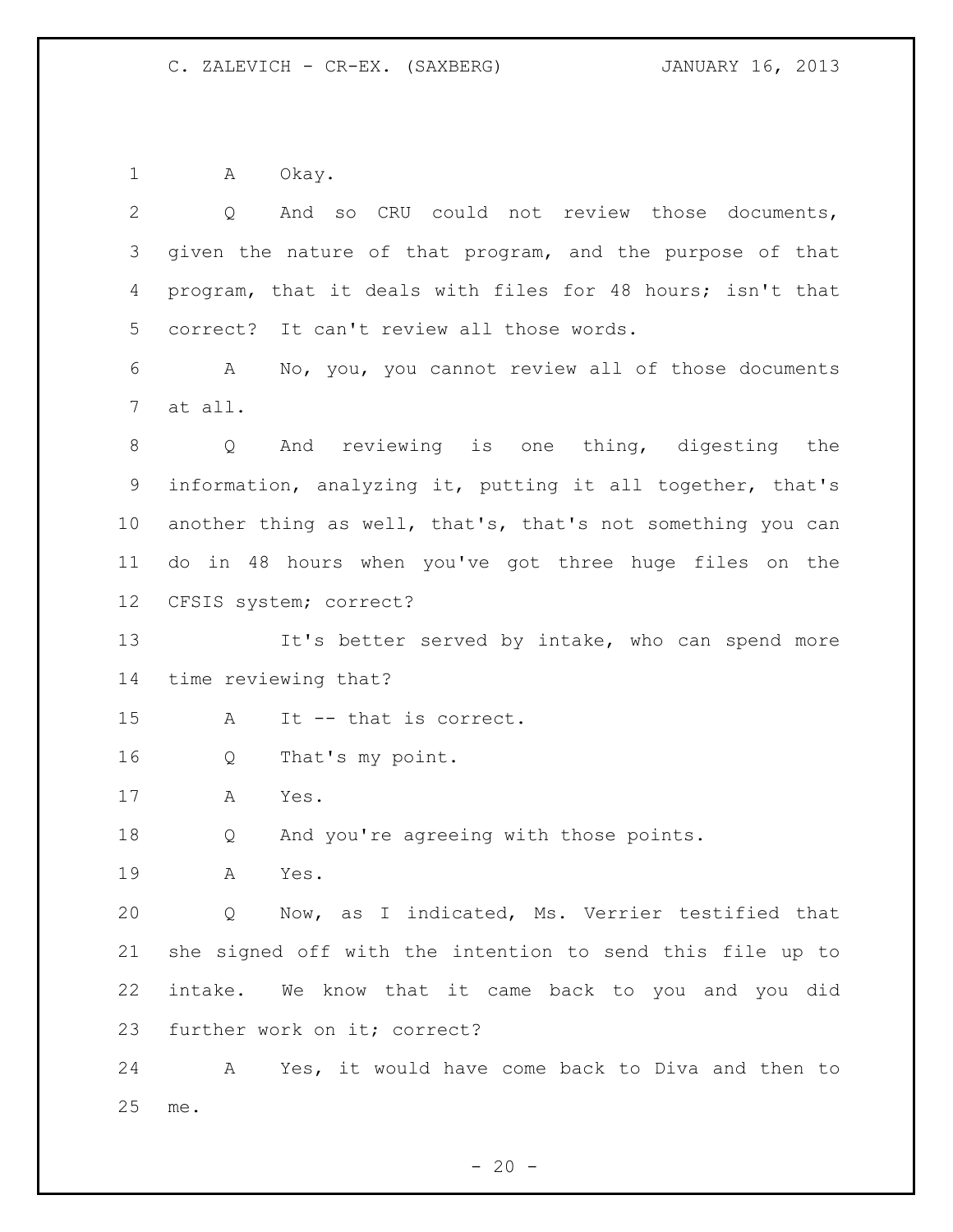Q Right. And you don't remember any conversation from Diva as to why it was coming back, why it wasn't at intake; correct? A I don't recall any such conversation. Q You just know that it had originally been sent to intake and that it came back to you? A From reading this document yeah, this would be -- that would be my understanding. Q Right. That's what -- A Yes. Q -- the document says. The document says at one point it's going to intake and then all of a sudden it says it's coming back to you? A Yes. THE COMMISSIONER: Do we know if it ever got to intake? 17 MR. SAXBERG: Well, that -- I, I suspect there will be further evidence on that. There hasn't been evidence from anyone -- THE COMMISSIONER: Up to this point. MR. SAXBERG: -- to say whether it was formally or informally rejected by intake. 23 THE COMMISSIONER: Or whether it ever got there. MR. SAXBERG: Or physically, you mean the file physically moving up there? Yeah, no evidence of that yet.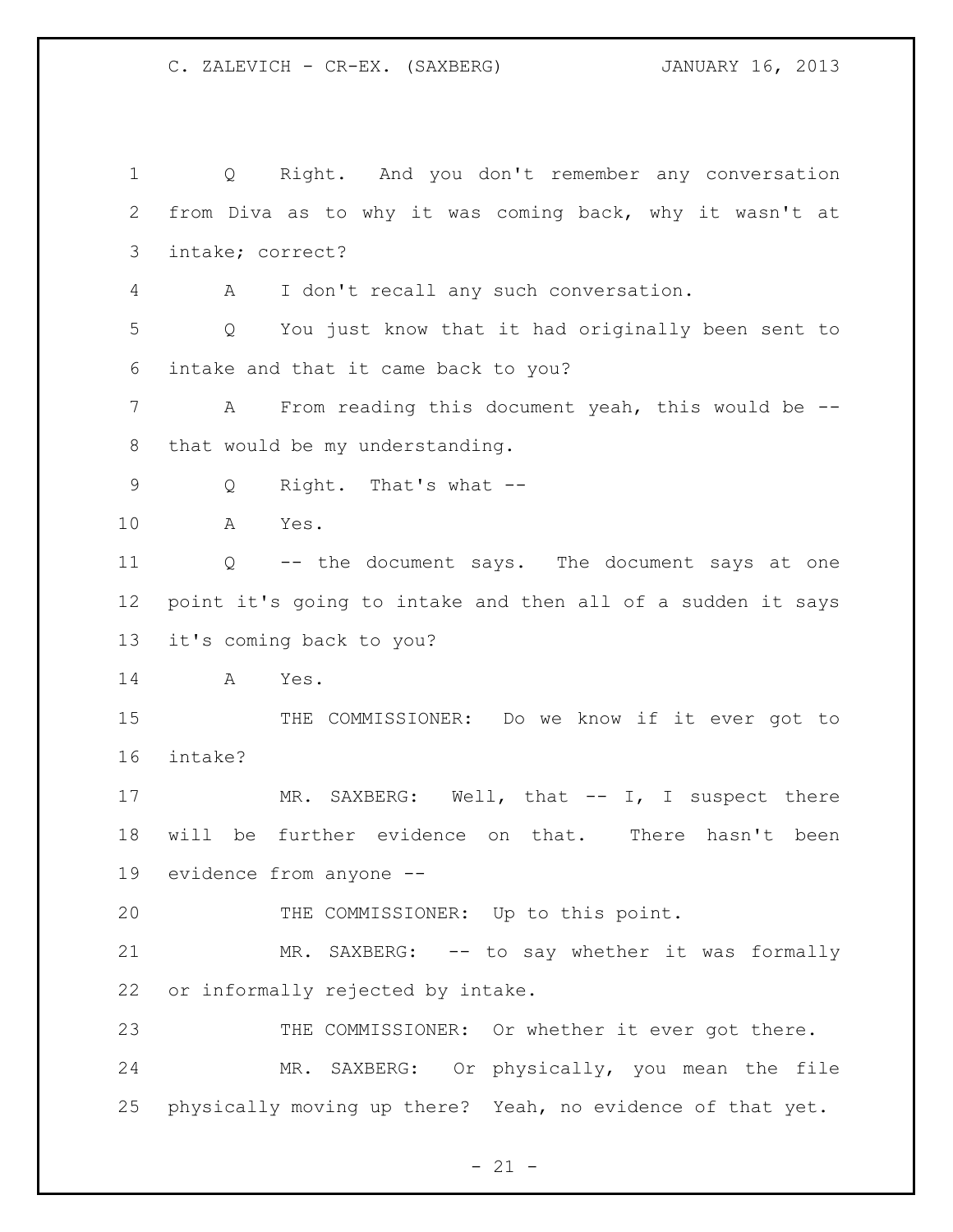BY MR. SAXBERG:

 Q And you testified yesterday, though, that it wasn't uncommon for files to be rejected by intake and sent back to CRU?

A Yes.

 Q And, and that's because sometimes it's not easy to tell whether this is a matter that can be dealt with on, on a short service and fully resolved at CRU or whether it should be investigated over a longer period at intake. It's not always easy to make that distinction, is it?

A No, it's not.

 Q And two people who are bright and reasonable and experienced social workers may have different opinions on the same facts, as to whether it should be at CRU with a view to resolving it within a couple of days and closing the file or whether it should go to intake for a longer period. Isn't that correct?

18 A I would agree.

 Q And you said if a file is rejected at intake and it comes back to CRU that doesn't mean that it's automatic that it has to be closed, that, that was your evidence yesterday; correct?

A Yes.

 Q But you would agree with me that when you do the further work, if no additional presenting, no additional

 $- 22 -$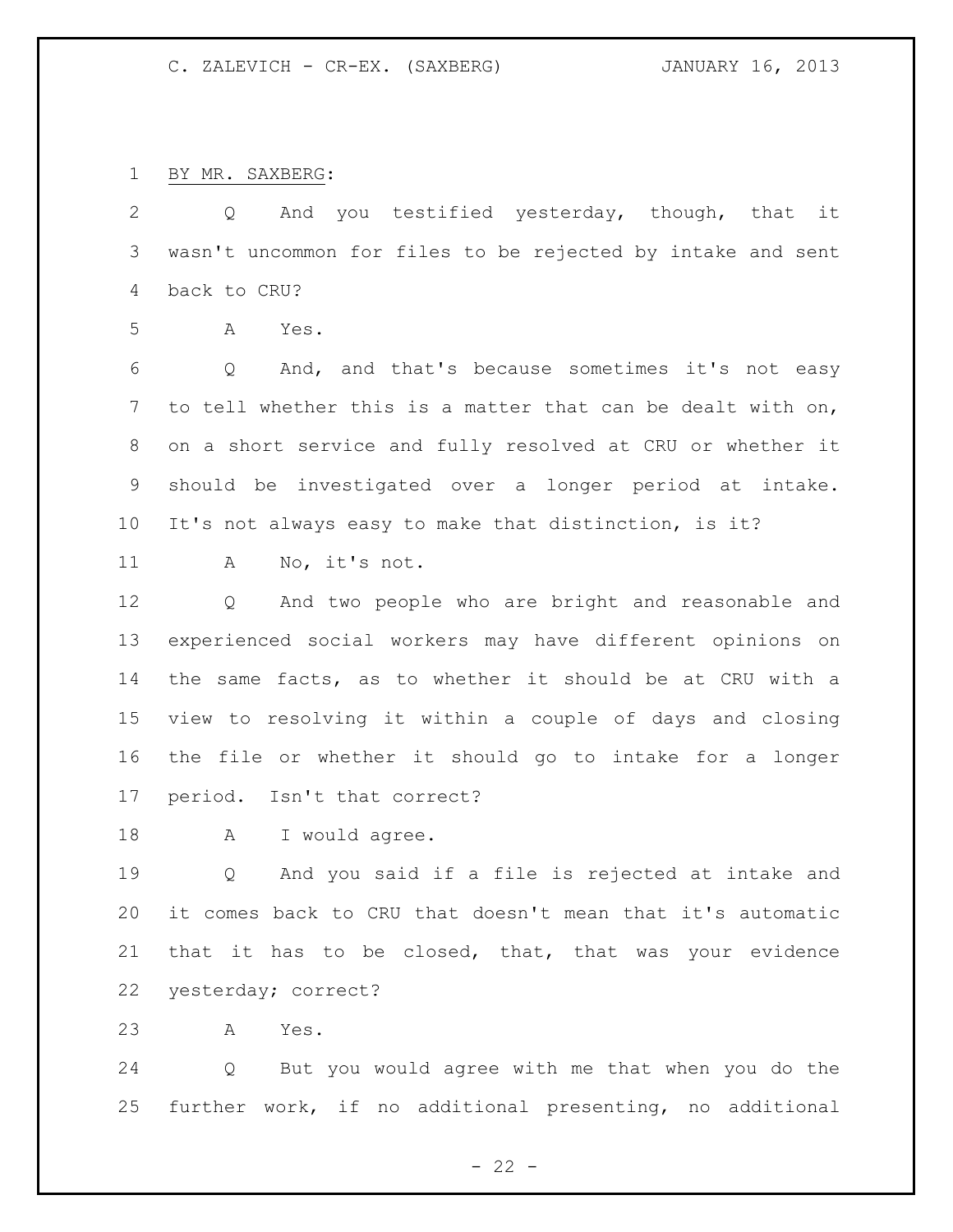issues present themselves of concern, then the expectation is that the file would be closed.

 If you do further work and nothing additional comes forward, in terms of concerns, that the expectation would be to close the file; is that correct?

A It would lean in that direction, yes.

 Q Right. If it comes back from intake and you're doing further work and you don't uncover anything that, that's additional in terms of concerns, the file is most likely going to be recommended to be closed. Is that your experience?

A I would agree with that.

 Q And so would you agree with me then that the fact that intake had sent this matter back and that you were aware of it, was one factor that you would have had, in the back of your mind at the time you made your recommendation to close the file? Just one factor.

 A Yeah, that's, that's a good way of putting it.

 THE COMMISSIONER: Well, did you, did you know that intake had sent it back?

 THE WITNESS: I'm, I'm assuming that I did know because of Richard's recommendation and the fact that I got it, as opposed to intake. So, yes, I'm presuming at that time that I knew that.

 $- 23 -$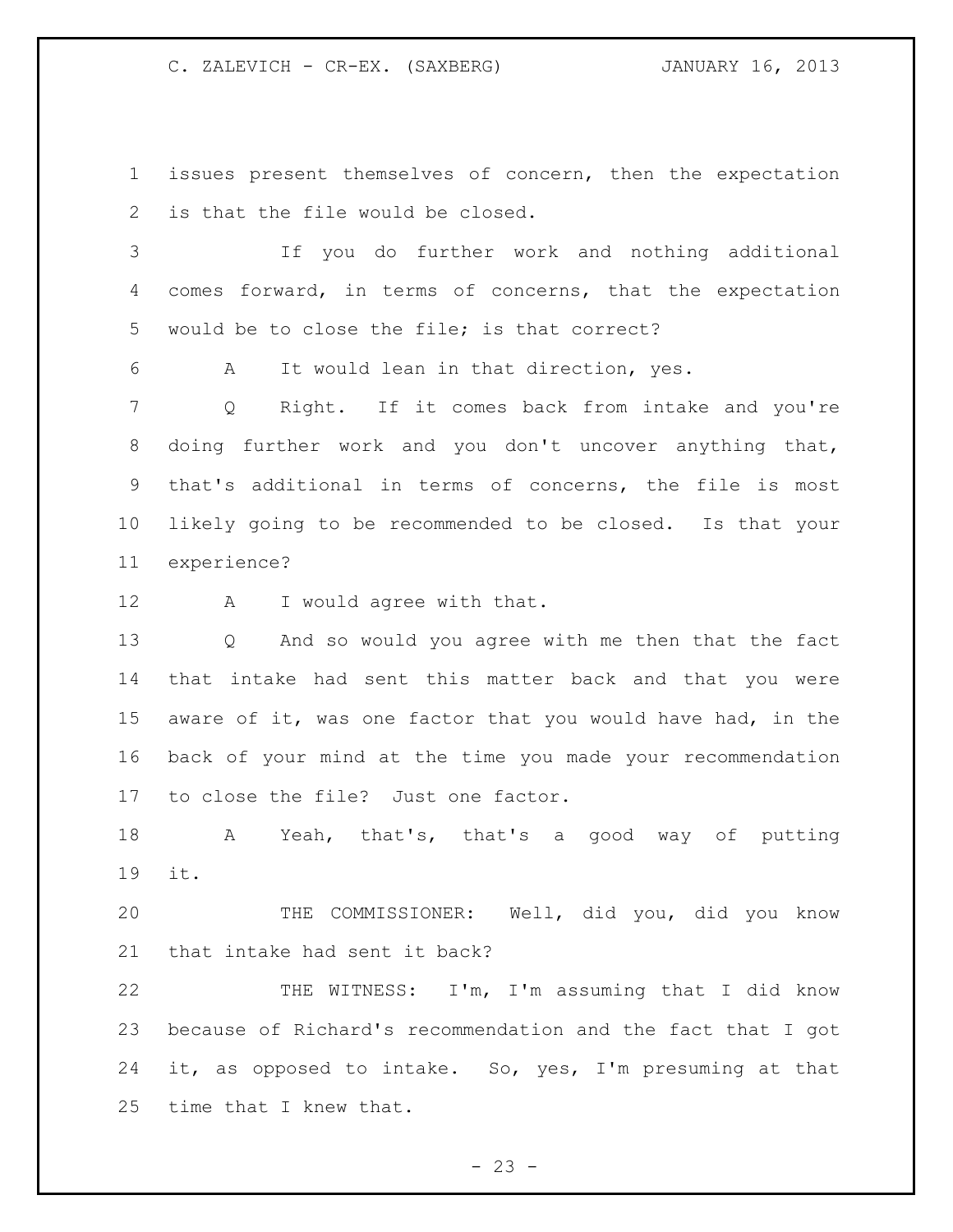BY MR. SAXBERG:

 Q And if we could turn up page 36928 and that's in that same tab for you, Mr. Commissioner. A Thank you. Q 36928. And scroll down a bit, yeah, and stop right there. What you're referring to, Mr. Zalevich, is this statement right here, where it says: "It is recommended this file be opened to Intake." There's the signature lines, without signatures, and then you start your work on March 7th. A Yes. Q That's what would indicate to you that it had originally gone to intake and come back? A Yes. Yes. Q And, and, and you've just indicated, so then one of the factors, the various numerous factors you considered in closing this file, was that fact of it coming back from intake? 19 A That would be one of the factors, yes. Q Now, in terms of the number of files that are opened and passed on from CRU to intake and the number that are closed at intake, I want to show you a document that

 records those, those numbers. And it's page number 44739 and it's at one of the tabs in, in, in your binder, Mr. Commissioner, I think it's the fifth tab and it's -- the,

 $- 24 -$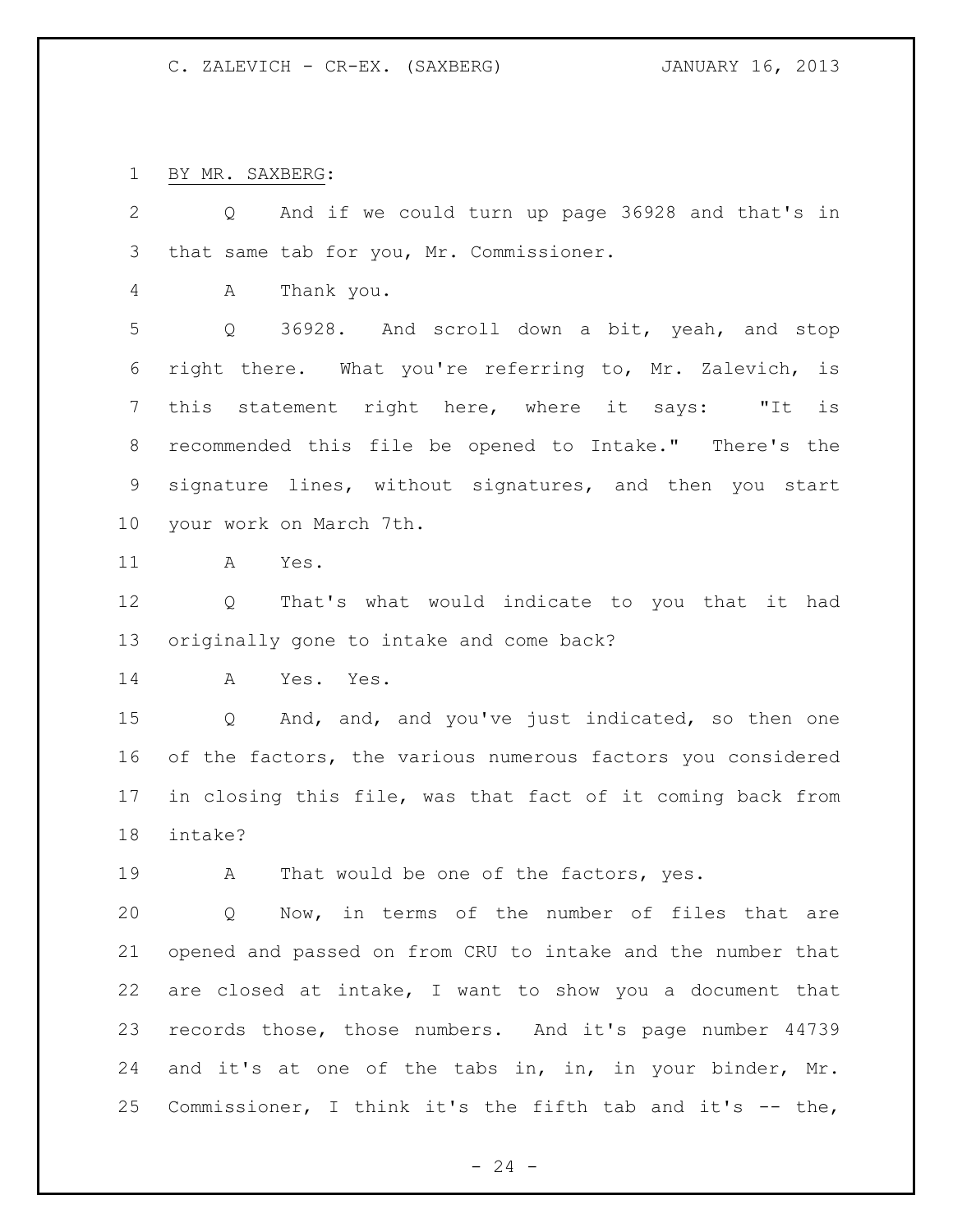the first line is CRU Yearly Stats.

| $\mathbf{2}$ | THE COMMISSIONER: CRU Yearly Stats?                              |
|--------------|------------------------------------------------------------------|
| 3            | MR. SAXBERG: Yes.                                                |
| 4            | THE COMMISSIONER: Yes, I have it.                                |
| 5            |                                                                  |
| 6            | BY MR. SAXBERG:                                                  |
| 7            | And I'm going to flip to the year that Mr.<br>Q                  |
| 8            | Zalevich was involved in this file, which is 2005 and            |
| 9            | that's the last page. Okay. And just -- we can start at          |
| 10           | the top then. Are you familiar with this document, have          |
| 11           | you seen it before?                                              |
| 12           | No, I haven't.<br>A                                              |
| 13           | The information in this document is -- it's<br>$Q \qquad \qquad$ |
| 14           | compiled by Trudy Carpenter, and you know who she is?            |
| 15           | Yes, I do.<br>A                                                  |
| 16           | Q She's the administrative person that worked in                 |
| 17           | your unit; correct?                                              |
| 18           | Yes, she is.<br>A                                                |
| 19           | And it indicates you dealt with this file in<br>Q                |
| 20           | March; correct?                                                  |
| 21           | A Yes, I did.                                                    |
| 22           | Q March of 2005. And it indicates, when you look                 |
| 23           | at -- under total of -- under the heading of request for         |
| 24           | services, there's a total, it says 1,311 in March. Do you        |
| 25           | see that? Yes?                                                   |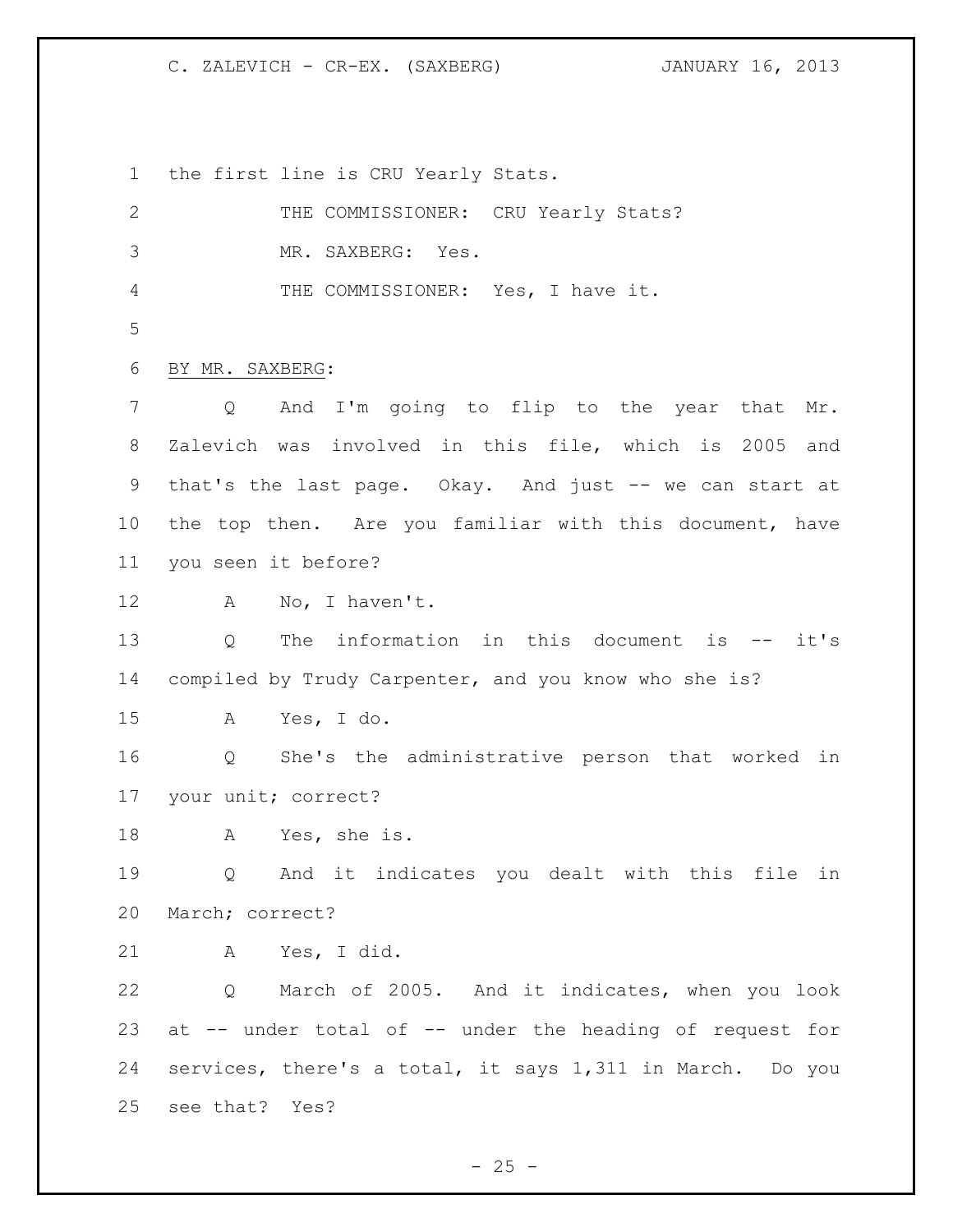A Oh, yes, I do. Thank you. Q So this, this document is indicating that CRU received 1,311 requests for service in one month. You see that? A Is this solely for CRU or does it include the after hours program? Q It's CRU yearly stats, it's just CRU. 8 A So in the -- from Monday to Friday? Q Yes. A Yes. Q So just the CRU file. A Yes. Q And you had 12 social workers; correct? A That's right. Q 1311 service requests and 12 social workers, in one month; correct? A Yes. Q And then at -- if you scroll down, a little bit further, please. Right there. Yeah. You see, under the, the heading number three, open and close files. 21 A Okay. Q Do you see that? A Yes. Q And then for the month of March it indicates a number of 192 and my understanding is that that would mean

 $- 26 -$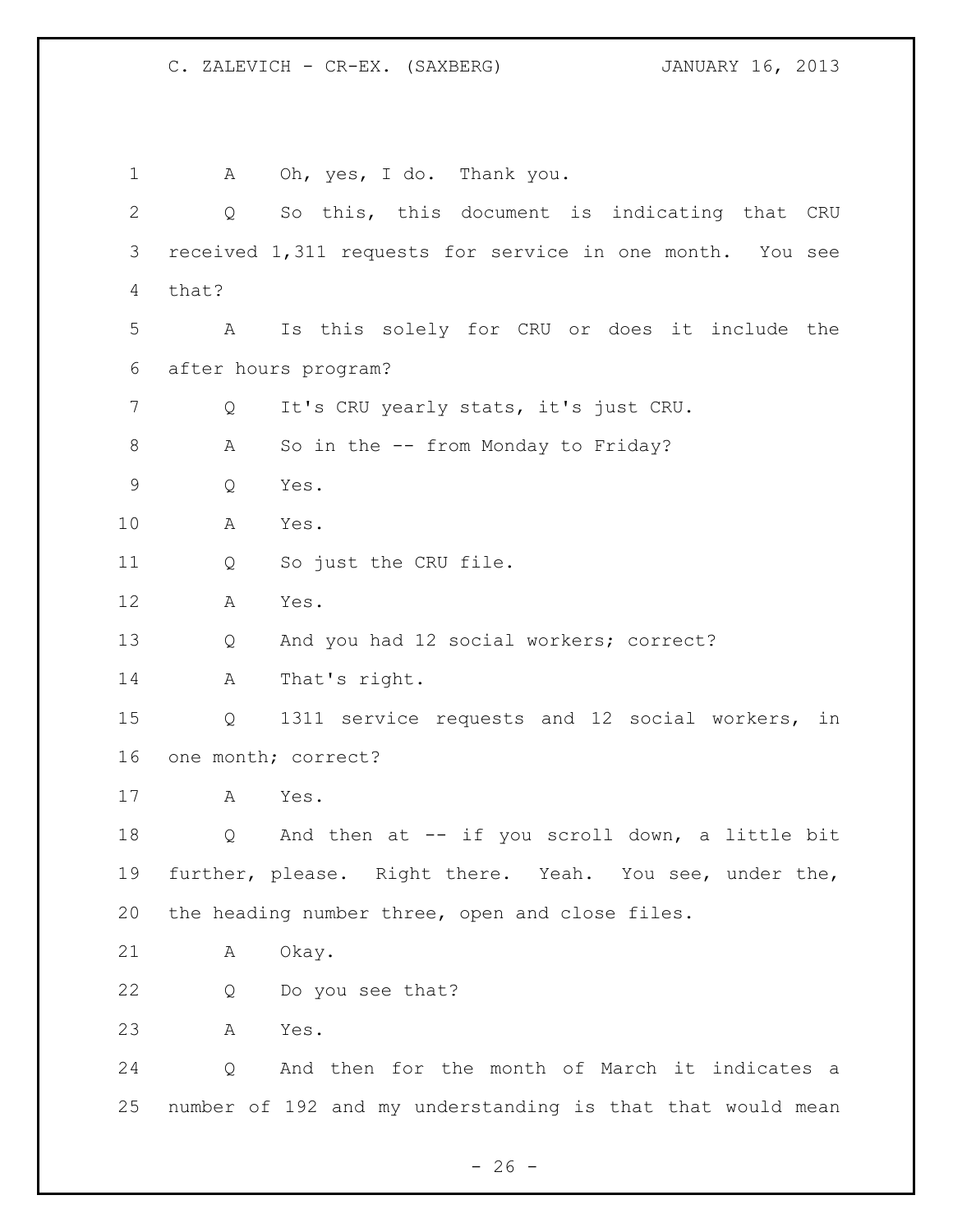that there's 192 cases in March that were opened, reviewed by CRU and closed by CRU.

A Okay.

 Q Okay? And then above it the number that were opened and then transferred to intake or directly to Family Services, which happened on some occasion, was 411. Do you see that?

A I do.

 Q And does that -- is that information then, that I take that to be out of 600, roughly, 600 cases, were files opened by CRU, one-third of them are dealt with and closed in March of 2005. You see that?

A I do, yes.

14 Q And is that, is that an approximate -- that's just March of 2005. Is that a fair ballpark statistic, that when you're dealing with files about a third of them you'll deal with in that category of short service where you're looking to resolve the matter and close the file? Does that sound about right to you?

 A I can't say that I, that I know the stats that, that you've presented, so from going from this document I'll agree with you but I don't know, on a regular basis, that I would know how many get closed or that it would be about one-third so I, I apologize for not knowing that.

Q No, I'm just talking about your personal

 $- 27 -$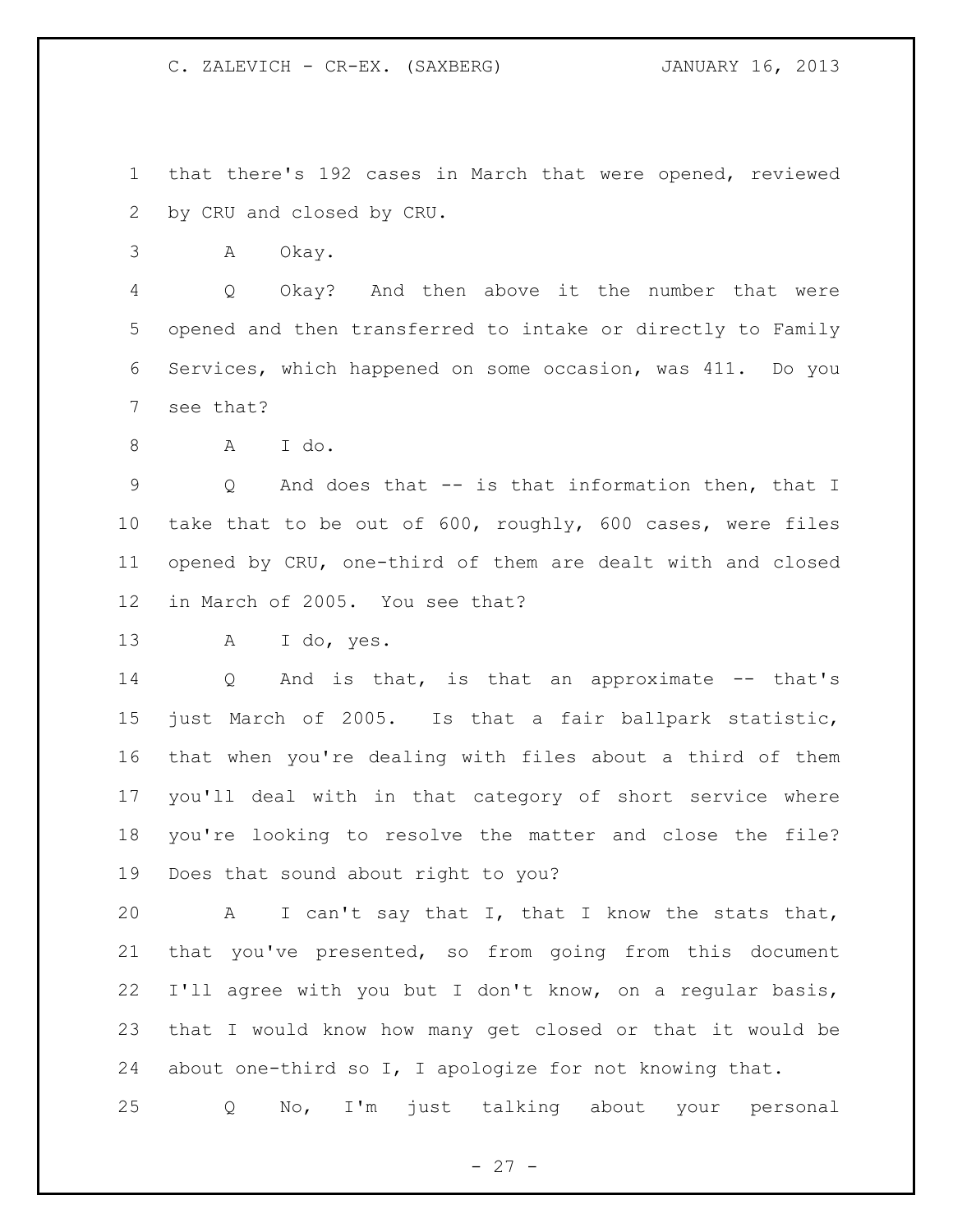experience, the files you get, do you wind up dealing with about a third of them and then closing them and, and referring two-thirds of them on? Is that an approximate? A I haven't thought about it in terms of percentages.

 Q Okay. And the other point here is that out of 1311 requests for service, the fact of approximately 600 8 turning into files being opening, does that -- is that around half of the requests for service turning into files being opened, is that something that's within your experience?

12 A Again, it's, it's -- I don't keep track of, of how many are open but I'll, I'll agree with you on, on this, based on what you're showing me.

Q Okay. And now did you testify --

 THE COMMISSIONER: You're saying you have no personal knowledge, is that what you're saying?

18 THE WITNESS: Yes. Yeah.

### BY MR. SAXBERG:

 Q All right. You have no personal knowledge of this aggregate of stats and what I was doing was putting the aggregate together for you, this commission is going to hear the person who put these together testify on Monday. A Okay.

 $- 28 -$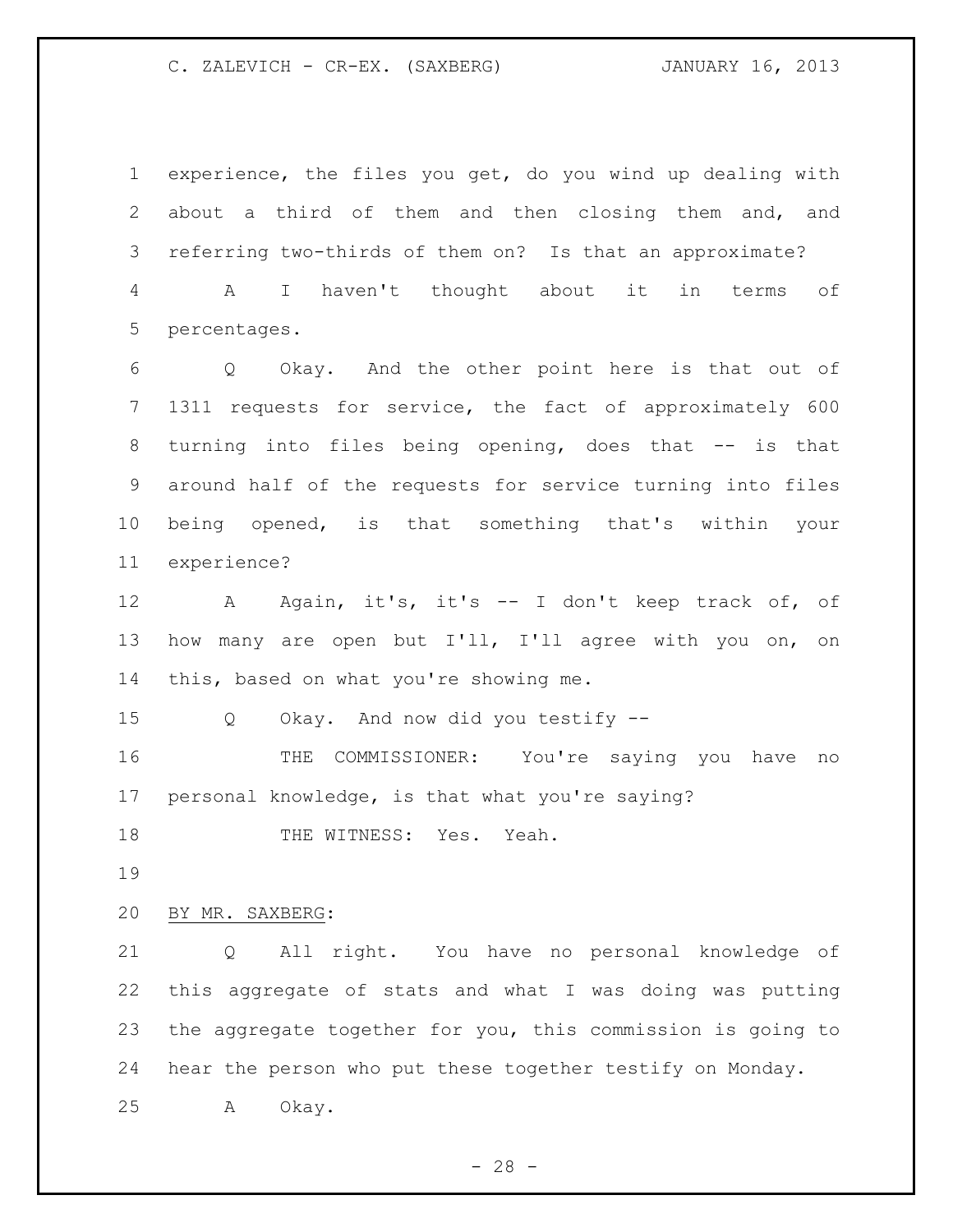| 2<br>3<br>4<br>5<br>experience and $I$ , I think you're saying $-$ -<br>6<br>7<br>Yeah.<br>Α<br>8<br>-- you hadn't really thought of it.<br>Q<br>$\mathsf 9$<br>Α<br>Yeah, $I \ldots$<br>10<br>Q<br>11<br>12<br>they were, say the previous March, of 2004?<br>13<br>No, I don't think I testified that.<br>A<br>14<br>$Q \qquad$<br>15<br>16<br>workload it was presented with?<br>17<br>18<br>$\mathbf{A}$<br>19<br>was a lot of pressure at the time.<br>20<br>Q<br>21<br>22<br>that what you --<br>23<br>Yes.<br>Α<br>24<br>-- were talking about?<br>Q<br>25<br>Workload pressure.<br>Α | $\mathbf 1$ | I, I am just putting it to you, as a worker<br>$Q \qquad \qquad$ |
|----------------------------------------------------------------------------------------------------------------------------------------------------------------------------------------------------------------------------------------------------------------------------------------------------------------------------------------------------------------------------------------------------------------------------------------------------------------------------------------------------------------------------------------------------------------------------------------------|-------------|------------------------------------------------------------------|
|                                                                                                                                                                                                                                                                                                                                                                                                                                                                                                                                                                                              |             | that's dealing with it, you know, on -- in the broad sense,      |
|                                                                                                                                                                                                                                                                                                                                                                                                                                                                                                                                                                                              |             | is that fair that about a third of the files you wind up         |
|                                                                                                                                                                                                                                                                                                                                                                                                                                                                                                                                                                                              |             | dealing with and closing and, and, and the balance you end       |
|                                                                                                                                                                                                                                                                                                                                                                                                                                                                                                                                                                                              |             | up forwarding on. I was just asking from your personal           |
|                                                                                                                                                                                                                                                                                                                                                                                                                                                                                                                                                                                              |             |                                                                  |
|                                                                                                                                                                                                                                                                                                                                                                                                                                                                                                                                                                                              |             |                                                                  |
|                                                                                                                                                                                                                                                                                                                                                                                                                                                                                                                                                                                              |             |                                                                  |
|                                                                                                                                                                                                                                                                                                                                                                                                                                                                                                                                                                                              |             |                                                                  |
|                                                                                                                                                                                                                                                                                                                                                                                                                                                                                                                                                                                              |             | So that's fair. Now, did you testify that you                    |
|                                                                                                                                                                                                                                                                                                                                                                                                                                                                                                                                                                                              |             | thought that things were more busy in March of 2005 than         |
|                                                                                                                                                                                                                                                                                                                                                                                                                                                                                                                                                                                              |             |                                                                  |
|                                                                                                                                                                                                                                                                                                                                                                                                                                                                                                                                                                                              |             |                                                                  |
|                                                                                                                                                                                                                                                                                                                                                                                                                                                                                                                                                                                              |             | Okay. So, so you're not suggesting that there                    |
|                                                                                                                                                                                                                                                                                                                                                                                                                                                                                                                                                                                              |             | was anything special in terms of the workload in March of        |
|                                                                                                                                                                                                                                                                                                                                                                                                                                                                                                                                                                                              |             | 2005 with respect to what CRU was doing and the, and the         |
|                                                                                                                                                                                                                                                                                                                                                                                                                                                                                                                                                                                              |             |                                                                  |
|                                                                                                                                                                                                                                                                                                                                                                                                                                                                                                                                                                                              |             | No, what I was suggesting yesterday that there                   |
|                                                                                                                                                                                                                                                                                                                                                                                                                                                                                                                                                                                              |             |                                                                  |
|                                                                                                                                                                                                                                                                                                                                                                                                                                                                                                                                                                                              |             | A lot of pressure but was it -- I'm talking about                |
|                                                                                                                                                                                                                                                                                                                                                                                                                                                                                                                                                                                              |             | -- I was interpreting that to mean workload pressure; is         |
|                                                                                                                                                                                                                                                                                                                                                                                                                                                                                                                                                                                              |             |                                                                  |
|                                                                                                                                                                                                                                                                                                                                                                                                                                                                                                                                                                                              |             |                                                                  |
|                                                                                                                                                                                                                                                                                                                                                                                                                                                                                                                                                                                              |             |                                                                  |
|                                                                                                                                                                                                                                                                                                                                                                                                                                                                                                                                                                                              |             |                                                                  |

- 29 -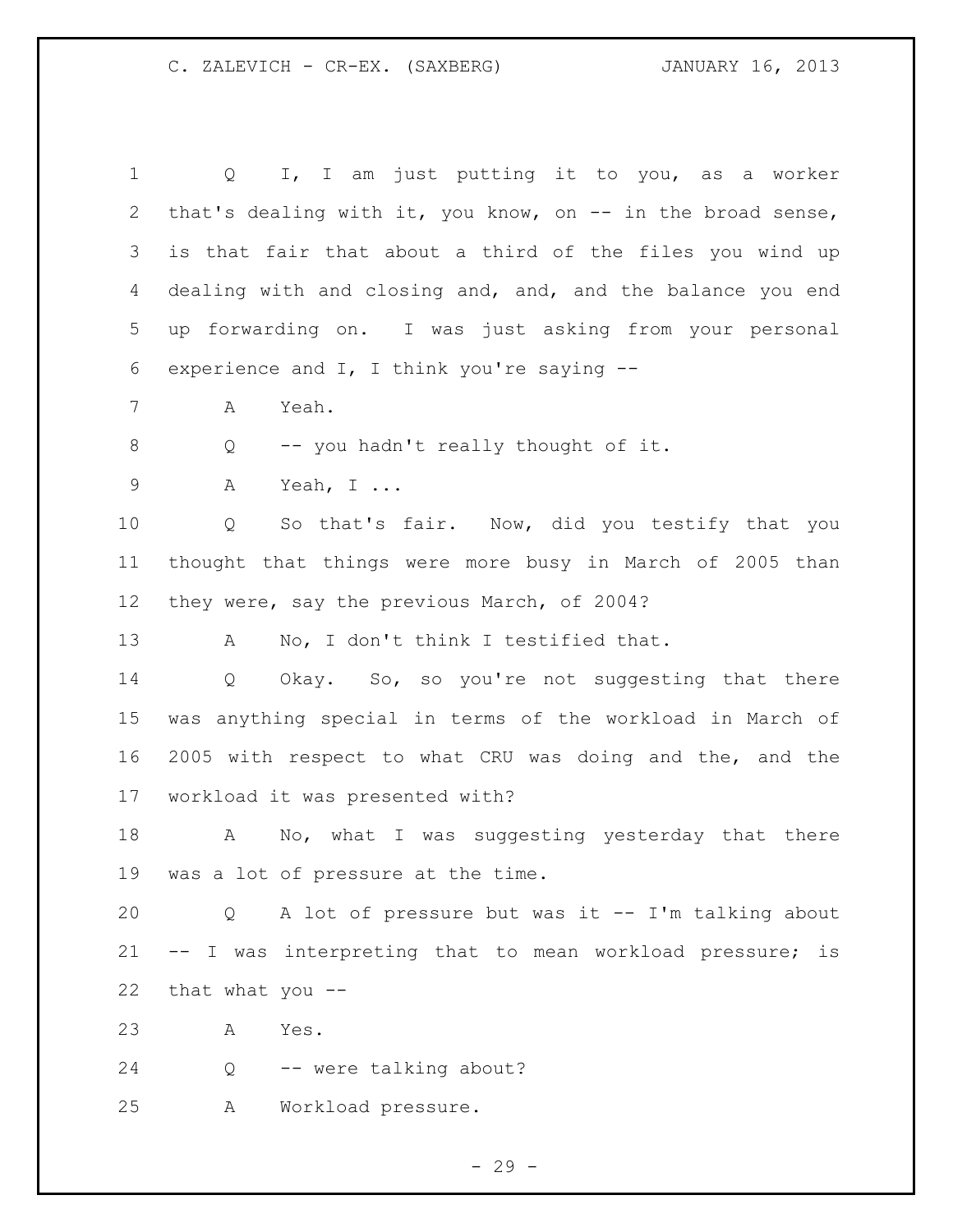Q Okay. And I'm showing you statistics from 2005 and if we could go back to 2004 then, March of 2004, that would be to scroll up. Now, here we have, under total request for service, in March of 2004, 1514 requests for service. You see that? A I do. Q Which suggests it was busier in March of 2004 than it was in March of 2005. You'll accept that? A Yes. Q And then if you scroll down and stop there. We see that the numbers, in terms of the cases that are dealt with and then closed, versus the cases that are transferred on, are fairly similar. 14 A Okay. Q Close to 200 and close to 400, respectively. Is that fair? A Okay. Q So these stats, anyway, don't show any real marked difference in terms of workload between 2004 and 2005. Do you agree with that? A No. I'm sorry, yes, I, I agree with that, that there was pressure both of those years. 23 Q Now, those are just, those are, those are just numbers but we know the workload is different than just numbers of cases, it can deal with the complexity of the

 $- 30 -$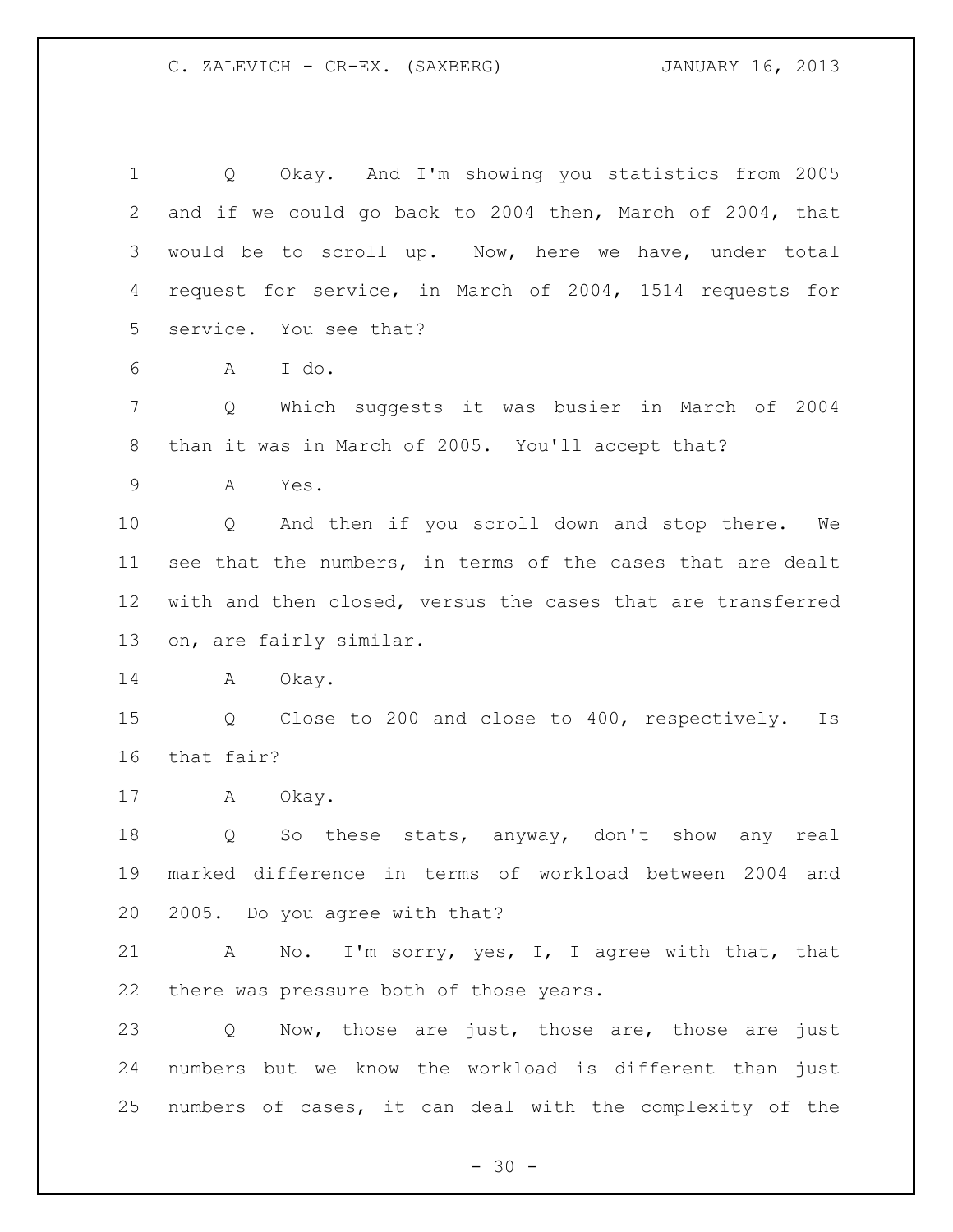cases.

A Absolutely.

 Q And so in terms of the complexity of the cases, is that what you're suggesting was amounting to an increase in pressure? In 2005?

 A That is, that is one area where an increase in pressure would occur.

8 O And, and what are the other areas then?

 A Other areas would be factors that external like -- or not necessarily external but factors such as the, the devolution process, staffing, changes within the -- I guess those types of, those types of things is what I'm referring to.

 Q Okay. In terms of whether you deal with the file on a short term basis with a view to resolving the issues and closing the file or whether you send it up to intake, would you agree that you err on the side of caution if you just send it to intake; correct?

A Yes.

 Q And for you, in terms of ensuring -- if you could do it on every occasion, you would send them all up to intake, wouldn't you, because then you would be absolutely 23 sure that, that there is going to be a thorough investigation; correct?

A Yes.

 $- 31 -$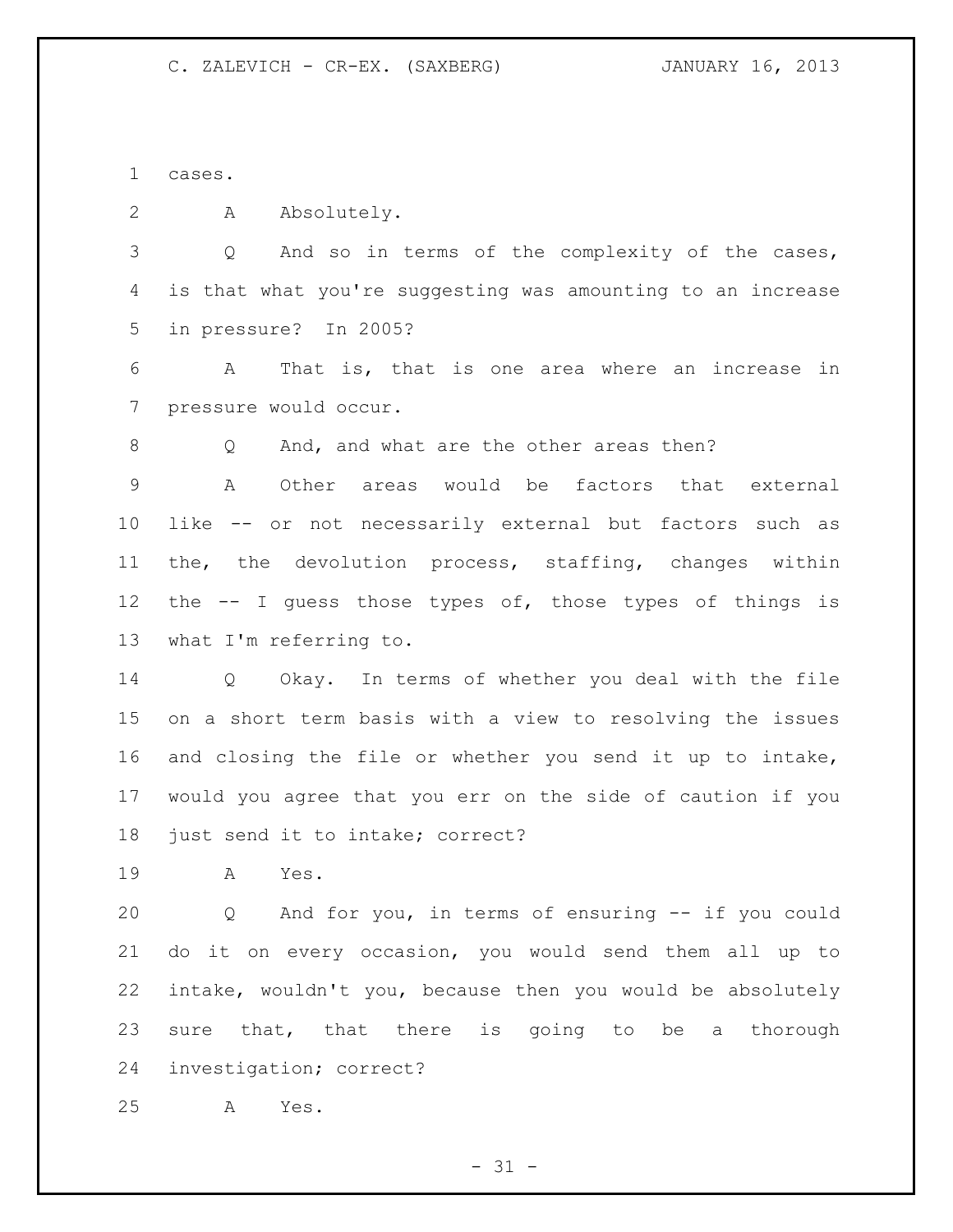Q You -- and so your preference and the preference of all the other CRU workers and the supervisors would be to send as many files to intake as possible to get as thorough as an assessment as possible; correct? A Yes. Q But that just cannot be done, it's not something that, that intake could support, they couldn't handle all 8 of that work; correct? A It's unrealistic, yes. Q And so part of your job at CRU is to pick out the ones -- if you had your druthers, you would send them all to intake, but you don't so you've got to pick out the ones that can be resolved and closed; correct? A Correct. Q And that's what you did on the Phoenix Sinclair case, you looked at this file and you saw it as one of those 192, one of those one-third of the files that are open, that could be closed, and that was part of your function; correct? A That was part of our function. Q And just to be specific, the part of that function is looking at which files can be dealt with and closed. A Yes.

- 32 -

Q Now, you've faced a lot of criticism because in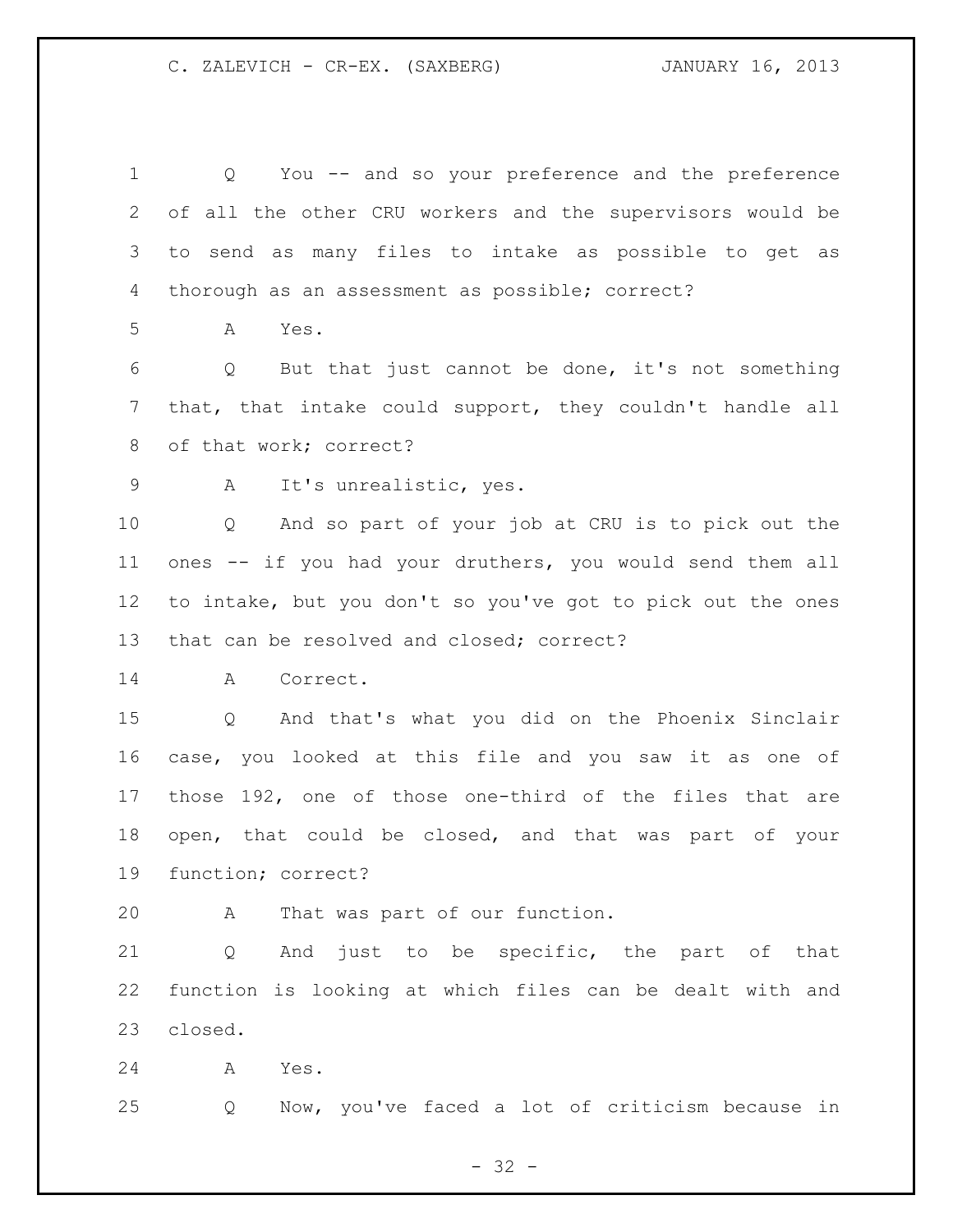doing your investigation you didn't ensure that you saw Phoenix before you ultimately signed off on closing the file.

A Yeah.

 Q And I want to, I want to take you to the standard, the provincial standard that was in place at the time that you performed these services with respect to seeing families on an investigation and that's at page 38167 and it's about seven tabs in. If, if you could just scroll up first so we can orientate ourself to this. It says: "Final Draft 2004." And approved. But my understanding is, this is the version that then came on line in 2005, in January 1 of 2005. And I wish I had the CD number written down here, but I didn't but I can find it if you can give me a second.

 MS. WALSH: Is it 1175 or 1818 maybe. MR. SAZBERG: Oh, yeah, I do have it. MS. WALSH: Try 1818. 1850, try that.

19 MR. SAXBERG: 1818 is what I have.

BY MR. SAXBERG:

 Q This is, this is 1818. So -- and if we scroll down this document to the next page, you see a heading Case Management Standards, I just want to orientate everyone to what this document looks like because I'm going to show you

 $- 33 -$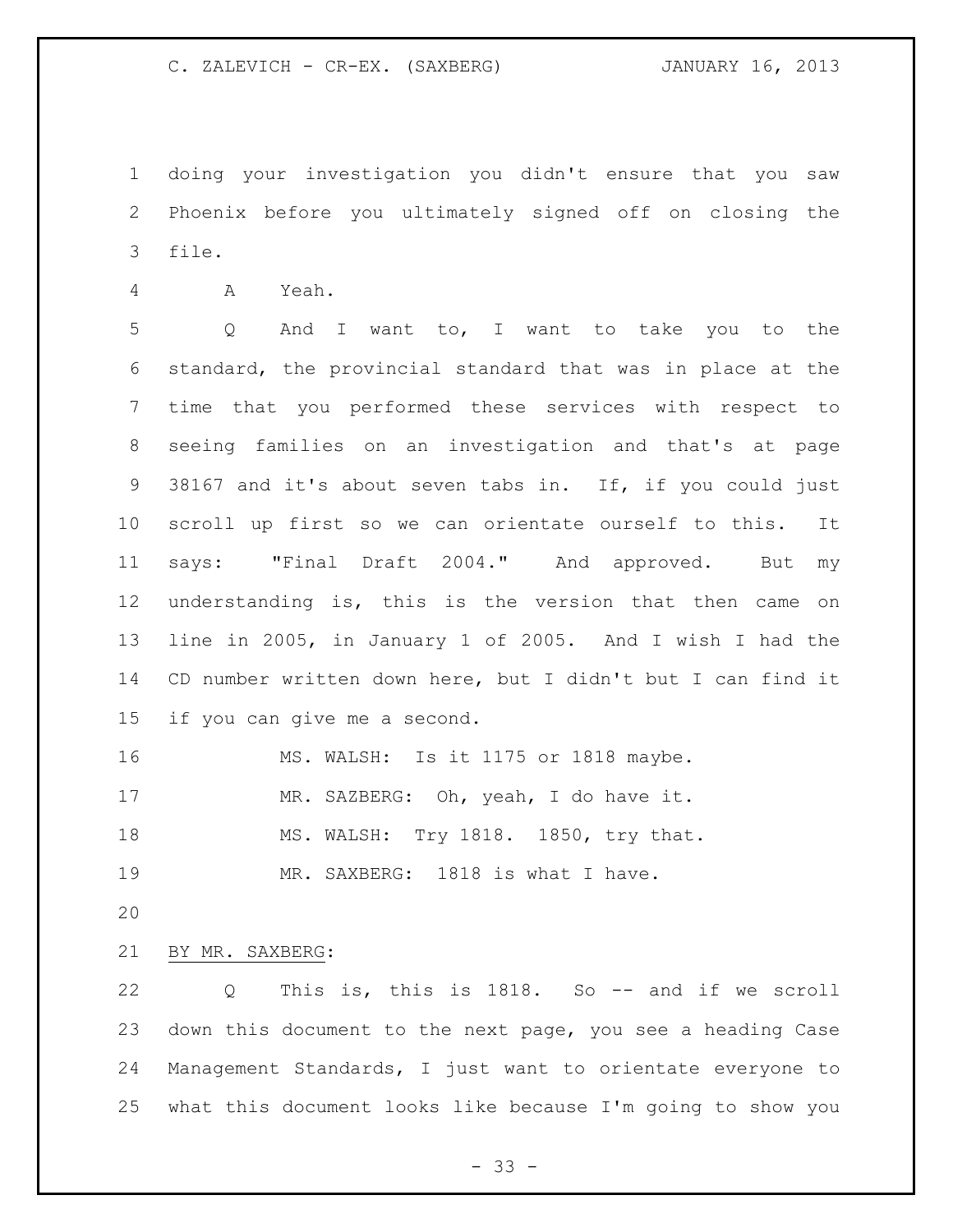the current version of it.

2 A Thanks.

 Q And if we scroll down to the next page we see a heading that says: "Levels of Risk to Children". Do you see that?

A Yes.

 Q On the screen. And if we scroll down further, please, just, just to the bottom of the page. Thank you. You'll see, under "Levels of Risk to Children," you have high risk, medium risk, low risk, no risk, and some definitions beside that.

12 And then if we scroll to the next page, we start on this intake section and, and scroll then to -- two pages, it's 38176, if that makes it easier. Yeah, thank you.

 Now, sorry and, and if you can just scroll down one more page, I was -- it's 38177, Mr. Commissioner. And it's item number 17. And it says: "Client Contact at Intake." And my understanding is when intake is referred to in the provincial standards, it's referring to CRU after hours intake, general intake and intake. And --

 THE COMMISSIONER: What's your question there?

 MR. SAXBERG: I'm going to read to him the standard that was in, in --

- 34 -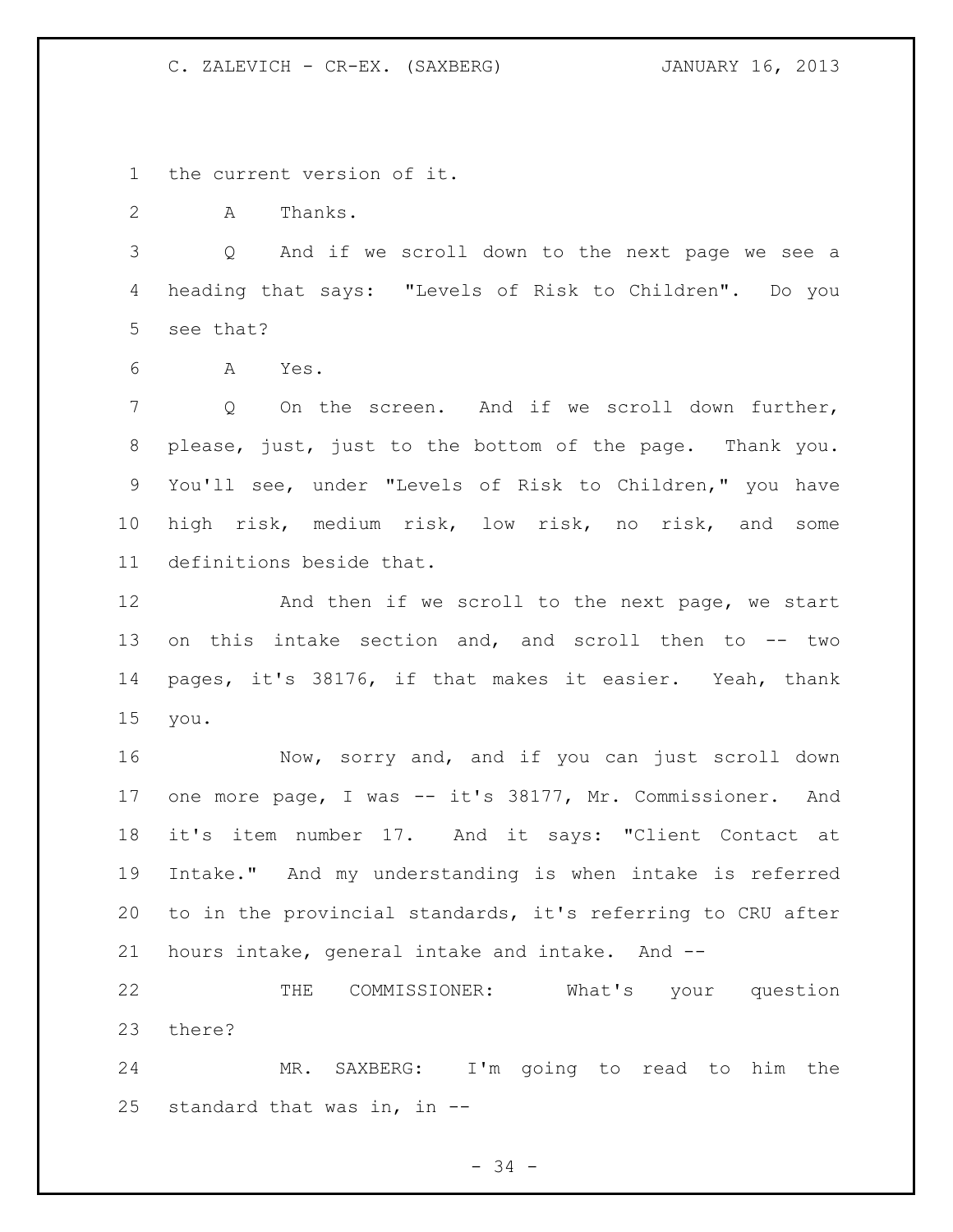THE COMMISSIONER: But does he agree with your proposition you just put to him? MR. SAXBERG: I was just ... BY MR. SAXBERG: Q Well, are you aware that that's what intake means in the provincial standards, having received training in them? A I don't know what -- of the standards at that time if intake was being referred to as the crisis response unit. Q Oh, okay. You're familiar with the current standards, you've received training in the current standards? A Yes. Q Right? A Yes. Q Yes? And the standard that was in place, and there's -- it's not an issue in, in, in this proceeding, the standard that was in place at the time you delivered your services with respect to seeing children, is this standard. A Okay. Q And I'm going to read into the record then. It's number 17, "Client Contact at Intake."

 $- 35 -$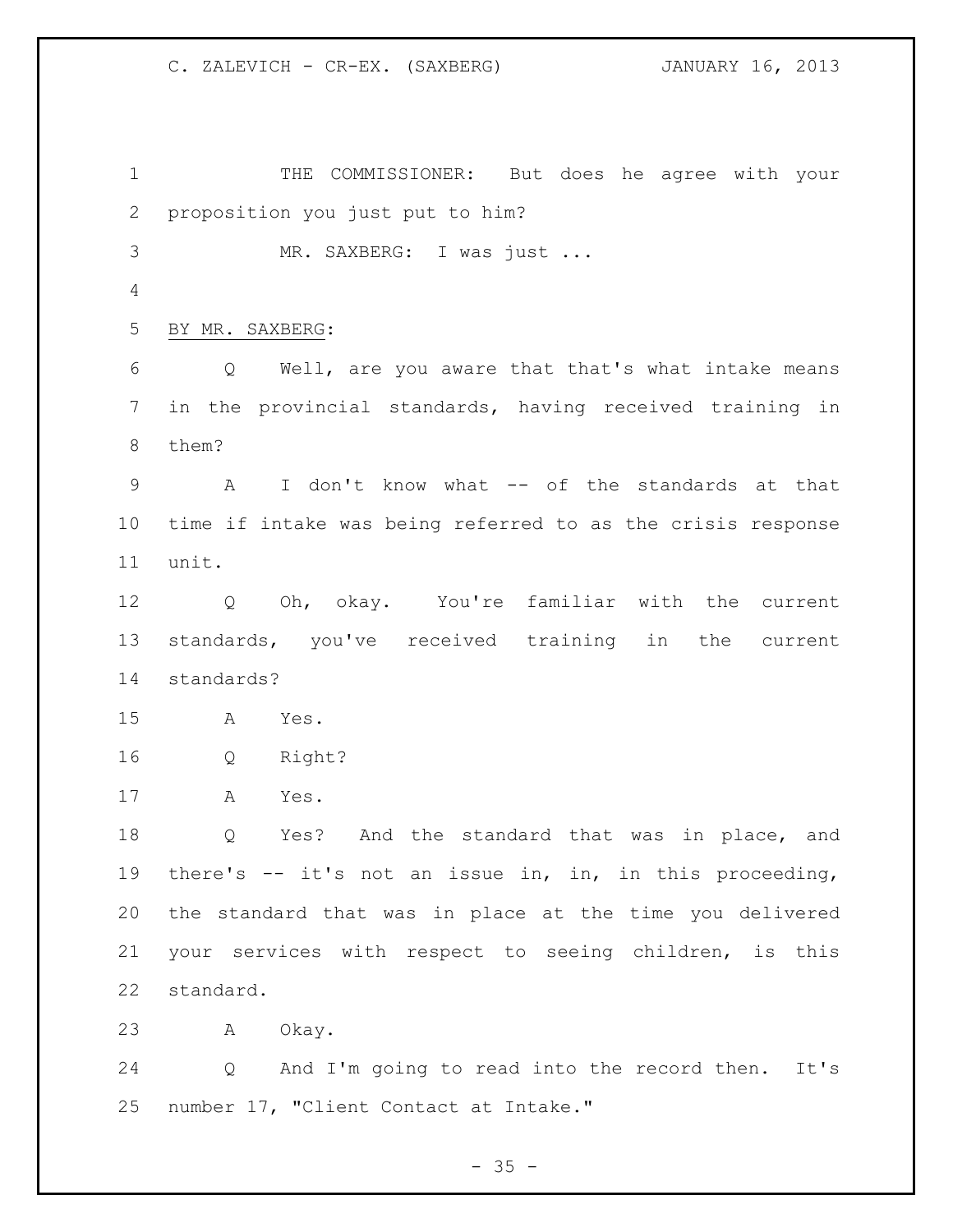| $\mathbf{1}$ |           |  | "When there are protection         |
|--------------|-----------|--|------------------------------------|
| 2            |           |  | concerns in a case, the intake     |
| 3            |           |  | worker or, if the case has been    |
| 4            |           |  | transferred to another agency or   |
| 5            |           |  | another worker, the assigned       |
| 6            |           |  | worker has direct contact with the |
| 7            |           |  | person or family within 10 working |
| 8            |           |  | days of receiving the referral for |
| 9            | service." |  |                                    |

Do you see that?

A Yeah.

 Q And I know you, you testified that you weren't, in 2005, familiar with the provincial standards but I'm putting to you, and there's no disagreement amongst the parties here, that that was the standard that was in place at the time and I'm asking you, do you -- what's your view as to whether or not your work on this file complied with that standard?

 A At that time I would agree that or I would suggest that I complied with this standard.

 Q And is that because it doesn't specifically say that all of the children have to be seen in doing your investigation in this standard; correct?

A Yes.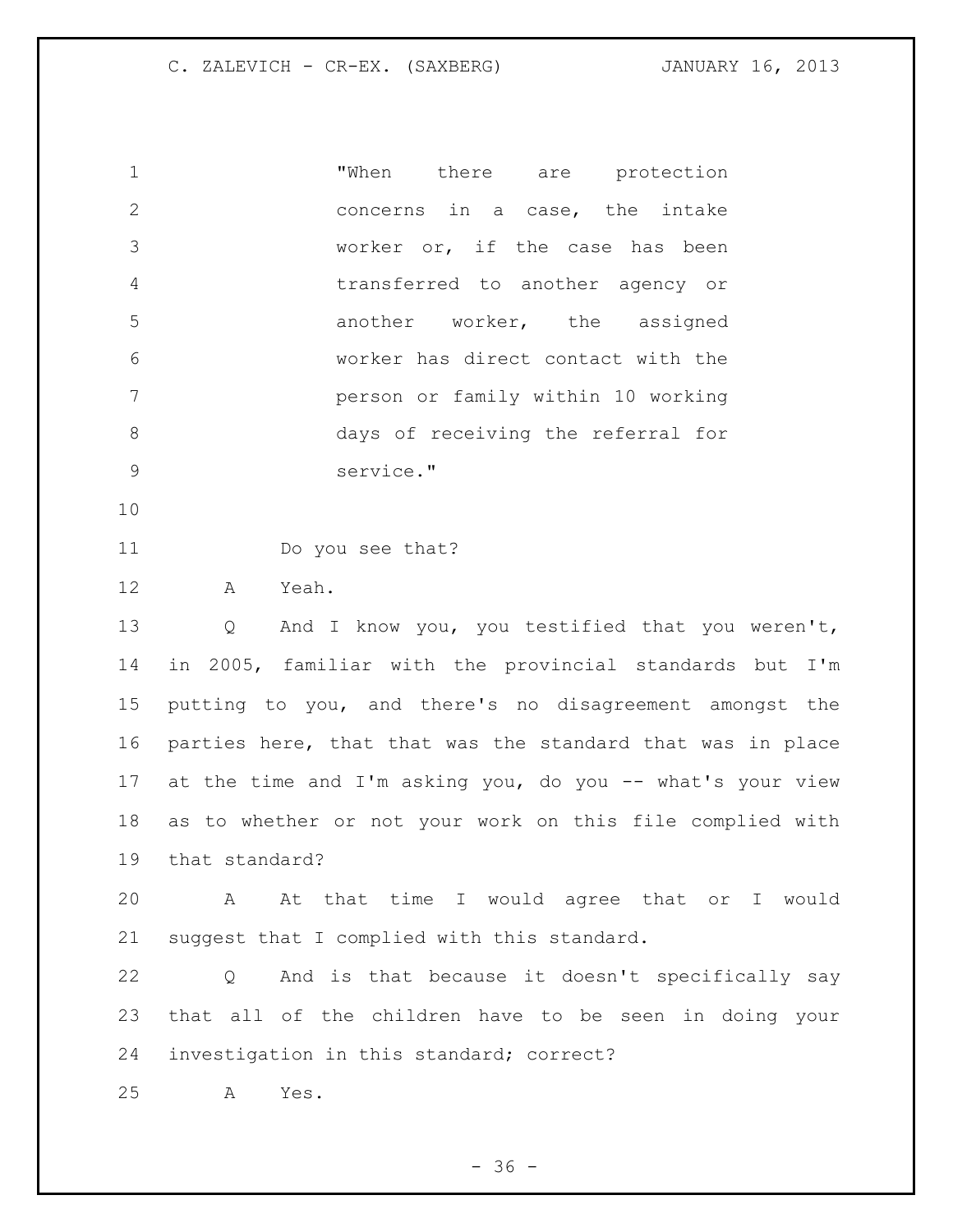- 1 Q But it does, today; correct?
- 

A That is my understanding.

 Q And if we could call up page 42285. It should be the next tab for you, Mr. Commissioner. These are the current standards, as they exist today. And that's CD number 2036 for everyone's reference. And if we scroll down to the bottom of the, of the page, you'll see that we're at the heading was "Levels of Risk to Children," which we had seen in the other standards but now -- and if we scroll down -- there's a new section, I'm putting that -- I -- that's my understanding and I'm asking you if you -- it's your understanding, as well, that there's a new section called "Contact with Children." Do you see that?

A I see it.

 Q And, and that's your understanding, as well, that there's a new section put into the standards?

A Yes.

 Q And you were trained on these standards and so you -- were you trained on this specific provision here of contact with children?

A In recent years, yes.

Q Yes, in recent years?

A Yes.

 Q And the, the provision provides, in the second paragraph, quote: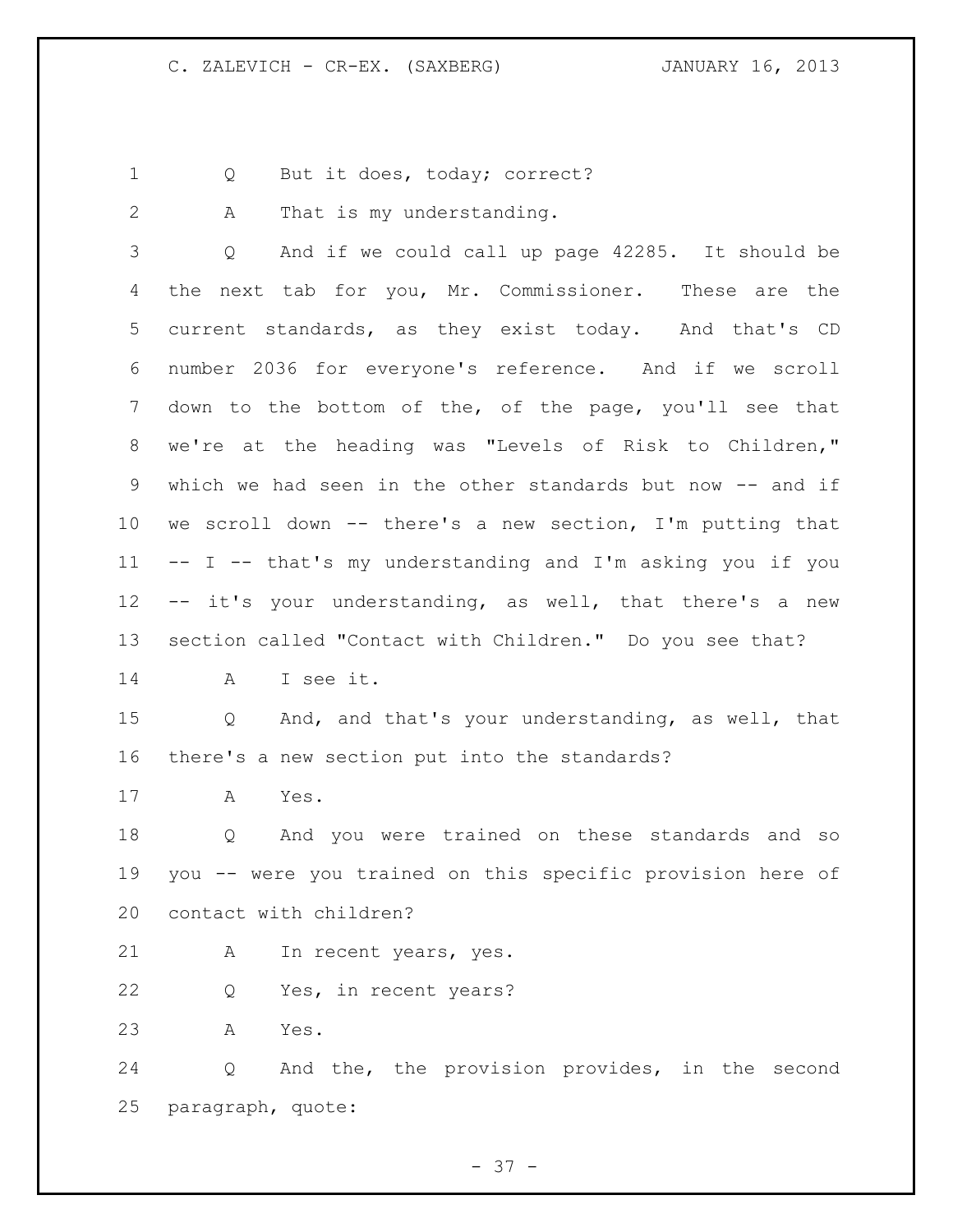"Intake workers and case managers must see a child, that is, have direct face-to-face contact, to ensure the child is safe and receives appropriate services in relation to the following case management and service 8 activities ..." And it goes on. Do you see that? A Yes. Q And that's your practise today, to see every child during an investigation? A Below that paragraph it's -- it appears that it says based on the following you must see a child. I'm not sure if you wanted to include that. Q But I'm just putting to you in more -- at a higher level, in general terms. A In general terms. Q Your practise now is to ensure that all the children are seen before you close a file? A Yes. Q Correct? A Yes. Q And that's what ANCR requires of you and every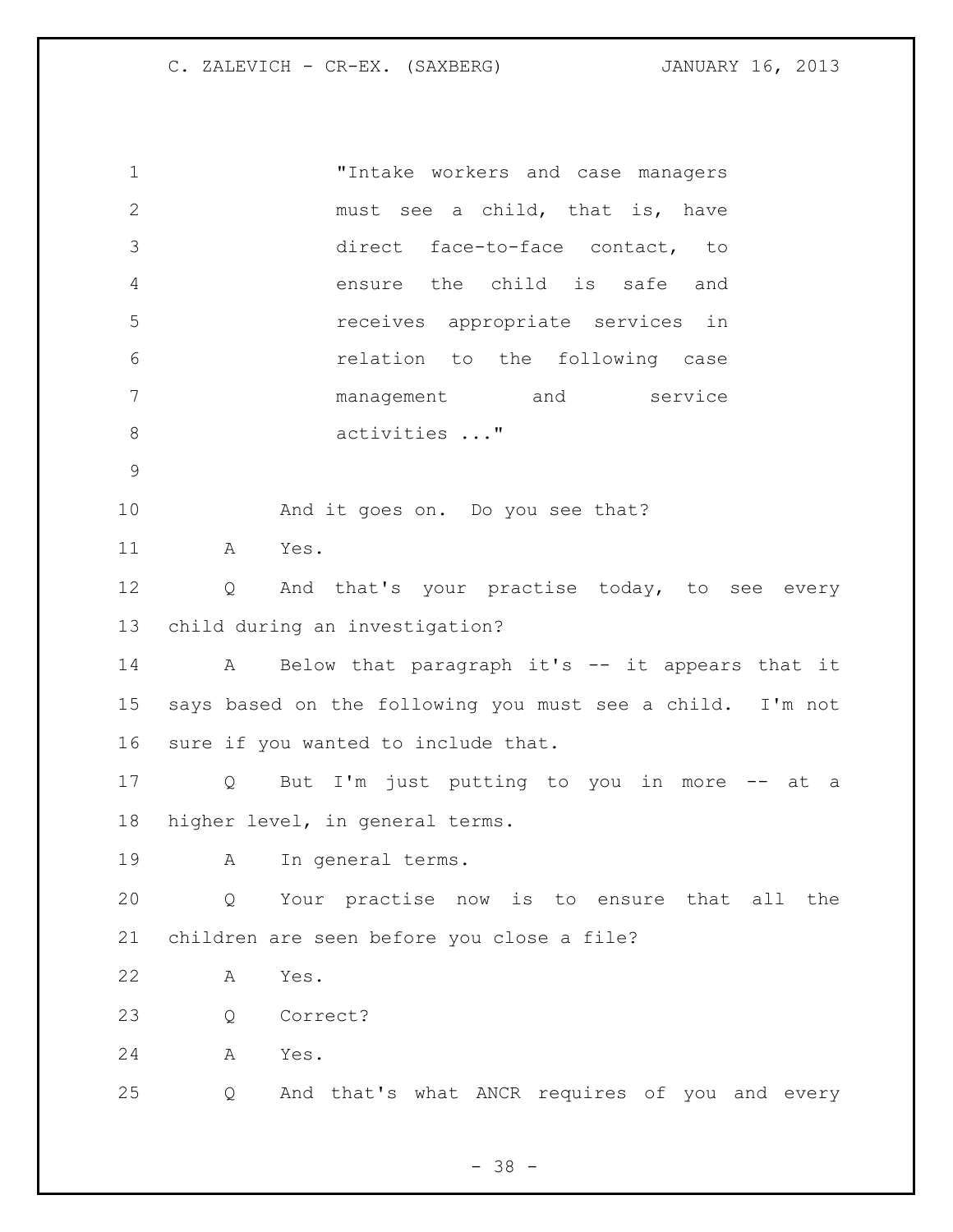CRU worker, to see every child; correct? Before a file is closed.

A Yes.

 Q In fact, when you're doing the work that you do today, which is the same work you did back in 2005, when there's any referral dealing with abuse or neglect, you have to do a safety assessment before closing the file; correct?

A There's, there's a safety assessment.

Q That's mandatory?

A Yes.

 Q You would have to do that before closing a file; correct?

A Yes.

 Q Yes. And you didn't do a safety assessment before closing the file in the Phoenix Sinclair case, we know that. I mean, I'm not suggesting that it was required at the time but you didn't; correct?

A Right.

 Q And so in, in today's -- with today's policies, the file wouldn't have been closed for not doing a safety assessment, you also have to do, today, a risk assessment which is prepared under the structured decision making tool know as the probability of future harm; correct?

A That is correct.

- 39 -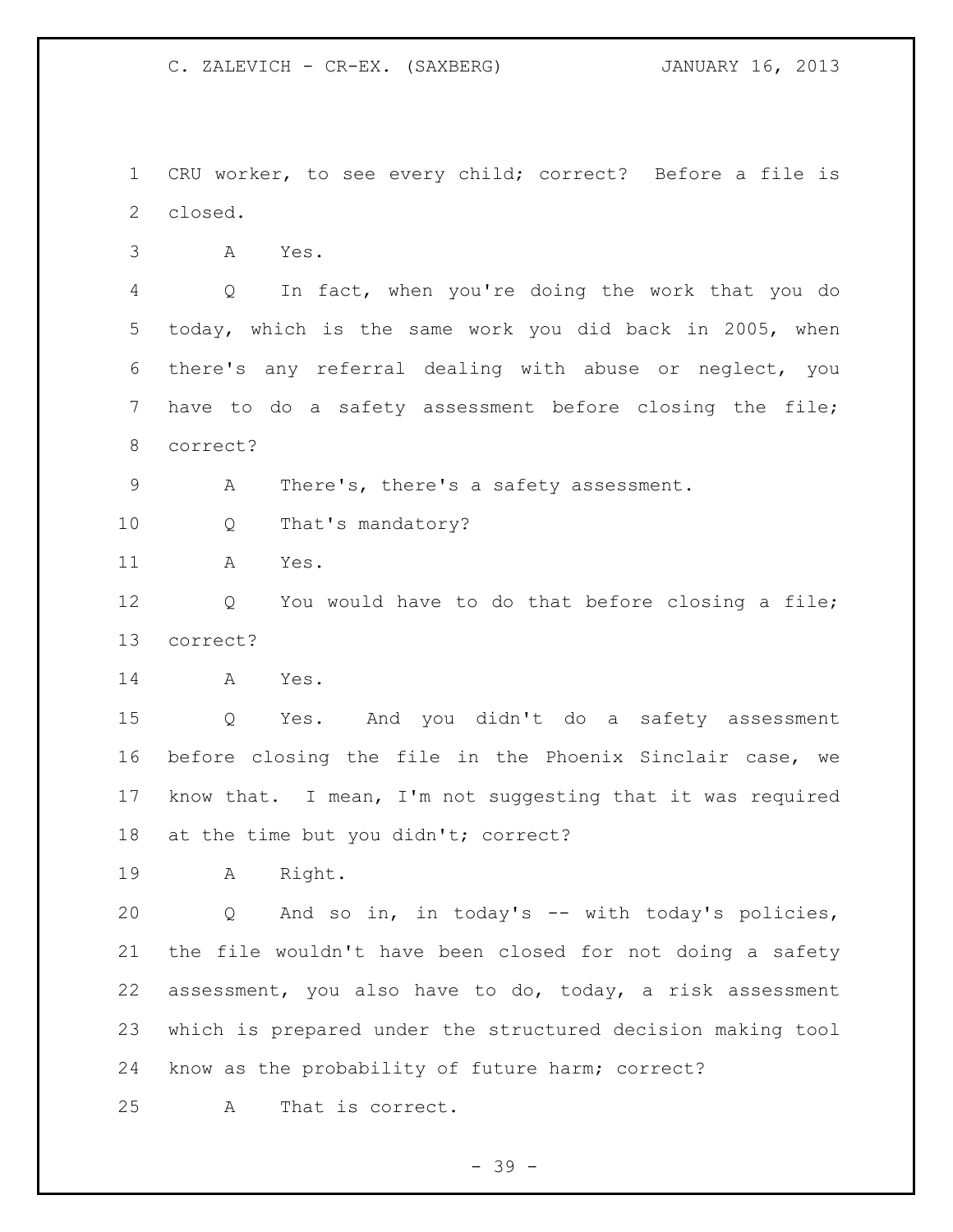Q Now that's a, a tool in a brand new system that this commission is going to hear a lot of evidence about in the next several months and it's a, it's a tool, the probability of future harm tool that you're using, in your work, and before you close any file you have to fill out, complete that probability of future harm; correct? A In the summer of 2012 that system rolled out at CRU. Q Right. A By the crisis response program. Q Right. And -- A Yes. Q -- and, and, and it's -- it had been tested previously, before, by a separate unit for a year; correct? 15 A And I believe separate agencies, as well. Q And separate agencies. But now it's rolled out in full and you're -- you have to use that tool, do a risk assessment before you close a file today; correct? A Yes. Q In 2005, then, is it -- to summarize, is it fair to say in 2005 there wasn't a strict requirement to see all of the children before closing the file; correct? A Yes. Q There wasn't a requirement to do a safety assessment before closing the file at CRU; correct?

 $- 40 -$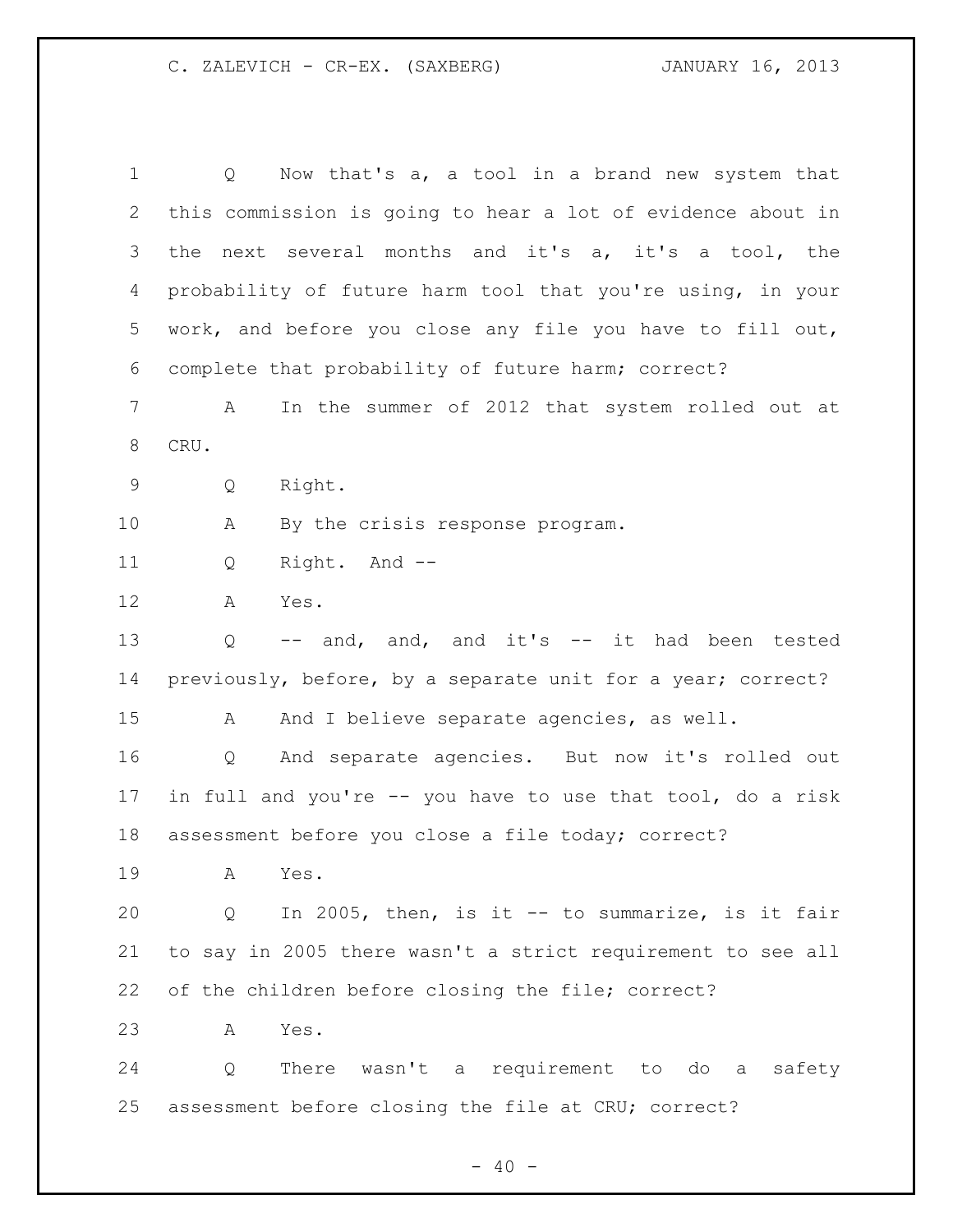A Correct.

 Q And there wasn't a policy or a requirement to do a risk assessment, a formal risk assessment -- A Yes. Q -- in 2005; correct? A Correct. 7 Q And all of those items exist today? 8 A They do. Q Now, also, in -- along those same lines, in terms 10 of prior contact checks, I think you agreed yesterday that you -- it's, it's most likely that you didn't go on to CFSIS and look at the last contact that CFS had with this family before your involvement? 14 A From my notes it appears that way, yes. Q And, and the reason you're saying from your notes it appears that way is because, in the last contact which was Shelly Wiebe who now known as Shelly Willox, testified,

 in that last contact there was direct reference to Wes McKay.

- A Yes.
- Q Correct?
- A Yes.

 Q And so if you had looked at that last contact you would have been aware that there was this other individual 25 in the home and that prior contact check hadn't been done,

 $- 41 -$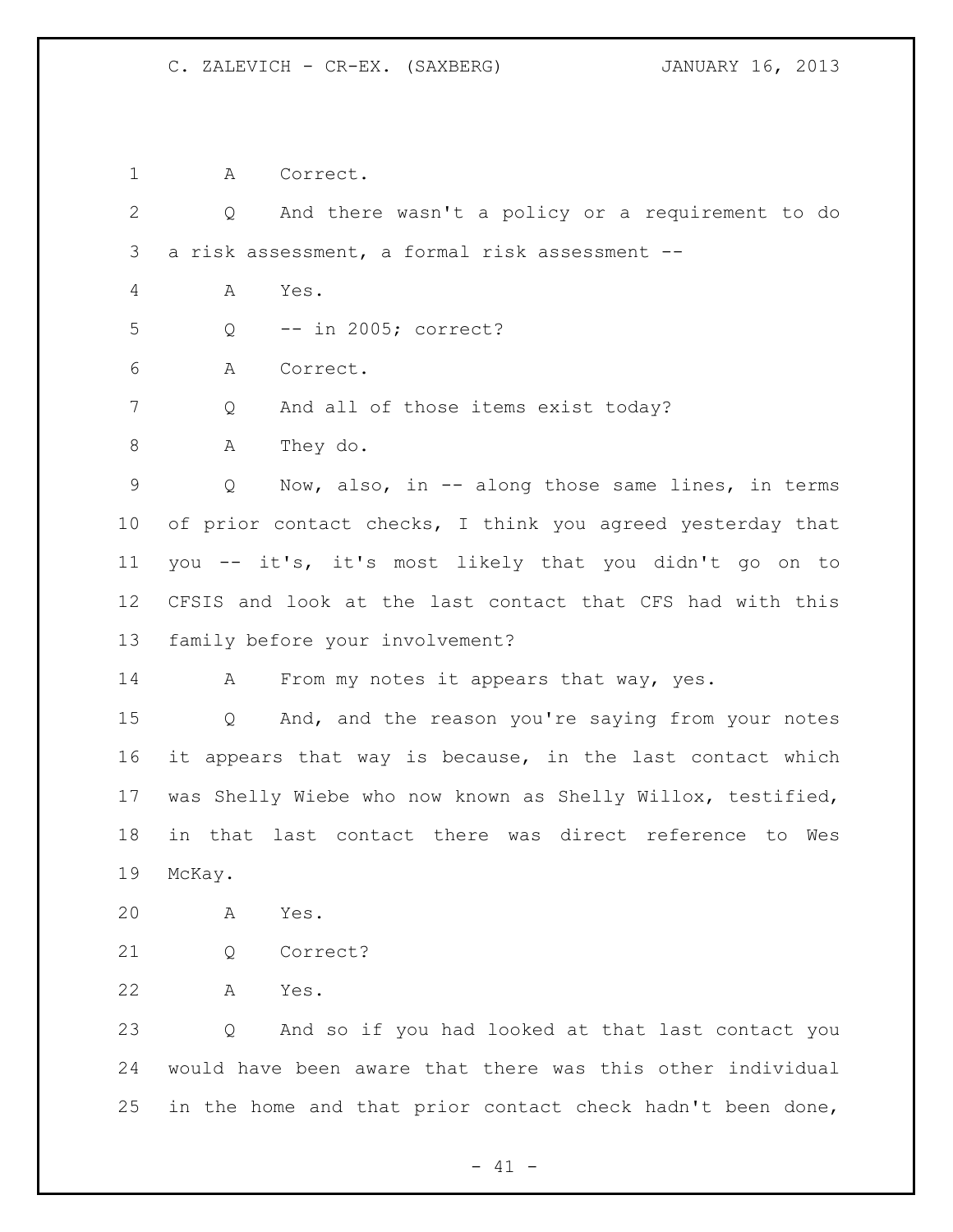and his name is Wes McKay; correct?

A Yes.

 Q Now, is it fair that you were relying on the after hours worker who did the original report to have included all of the information that was relevant on the file in her history?

7 A I think that's fair to say.

 Q And is it fair then that because she didn't include that in that history, that's why you didn't follow up with respect to Wes McKay?

A That's a possibility, yes. Yeah.

 Q And this commission has heard evidence that at the time, 2005, the focus was -- on doing prior contact checks of secondary caregivers, wasn't as sharp back then as it is today, it wasn't as high of priority back then as it is today. Is that fair?

A That's fair.

18 Q In other words, if a file came to you and you saw that there was potentially a secondary caregiver in the home, back in 2005, and there hadn't been a prior contact check, would that have jumped out at you back in 2005?

A Not as much as it does now.

 Q And, and as you say, not as much as it does now, today it is a strict requirement to do the background, prior contact searches on all of the individuals that will

 $- 42 -$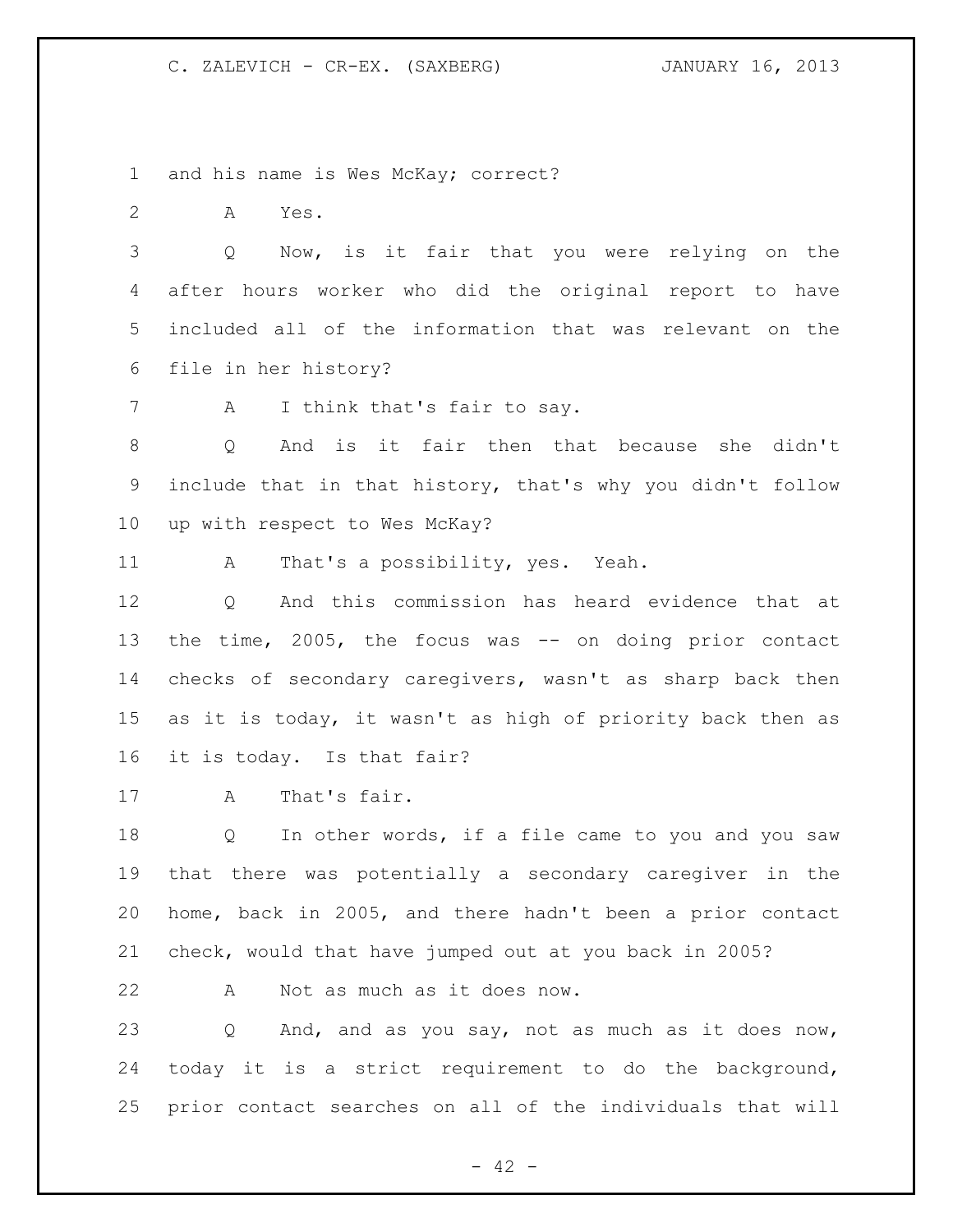be caring for, for a child -- A Yes. Q -- in a home. Yes? A Yes. Q And, in fact, that tool that we were referencing earlier, the probability of future harm tool directs you, requires you to make inquiries about secondary caregivers in the home; correct? A Yes. Q And if we could scroll down on the document that we're on, scroll down a few pages, please. And continue. 12 THE CLERK: (Inaudible.) 13 MR. SAXBERG: Oh. I'm sorry, that's the end of the document for you. 15 THE CLERK: It says page 5 of 5. 16 THE WITNESS: Sorry, did you say that this document is from 2005 or 2004? MR. SAXBERG: No, the document we were just looking at was -- THE WITNESS: The one that we're looking at. 21 MR. SAXBERG: -- was the current standards. THE WITNESS: That's -- okay, thank you. BY MR. SAXBERG: Q And, and maybe I -- without calling up --

 $- 43 -$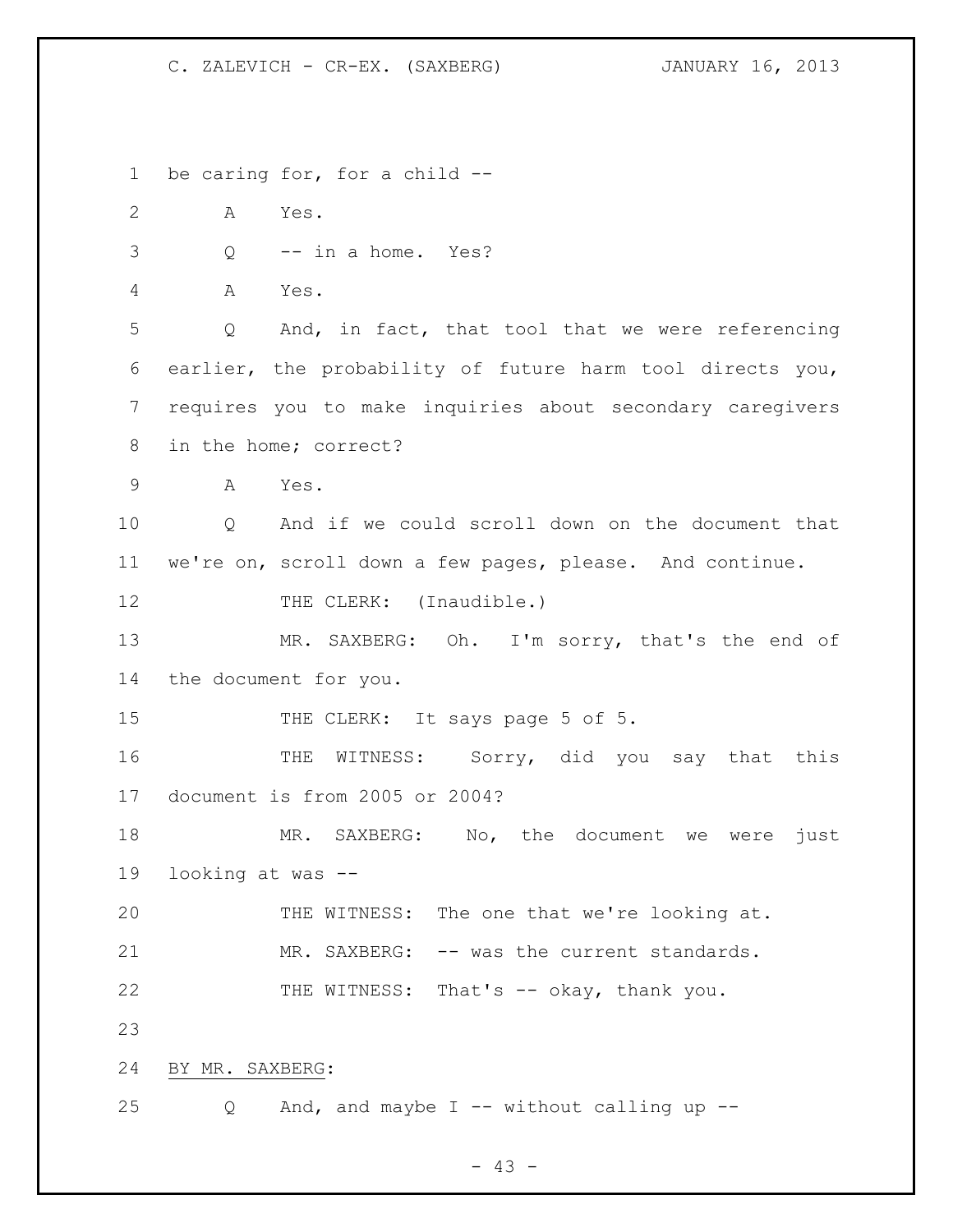A That's okay.

 Q -- the page then I'll just -- I'll refer you to the -- my understanding is in the current standards there is a specific provision which relates to handwritten notes and how long you keep those handwritten notes, or if you keep them, once you've entered material into the intake module.

8 A Okay.

 Q And, you know, maybe I'll, maybe I'll come back to that question when I have that specific provision I can put before you, I don't want to waste any time up here so ...

13 But maybe we can short circuit it by -- are you aware of that provision that says that handwritten notes for workers inputting into the intake module are to be destroyed within -- if they -- if the information is being transferred to the intake module, within 24 hours?

18 A No, I wasn't aware of that.

19 0 Okay. And the intake module, is the new computer system that came into effect in May of 2005, that you used to input all of the information you gather in connection with all of your child investigations; correct?

 A I don't recall the date but yes, I would. That is the system would use to put in my --

Q Yeah, you use the intake module?

 $-44 -$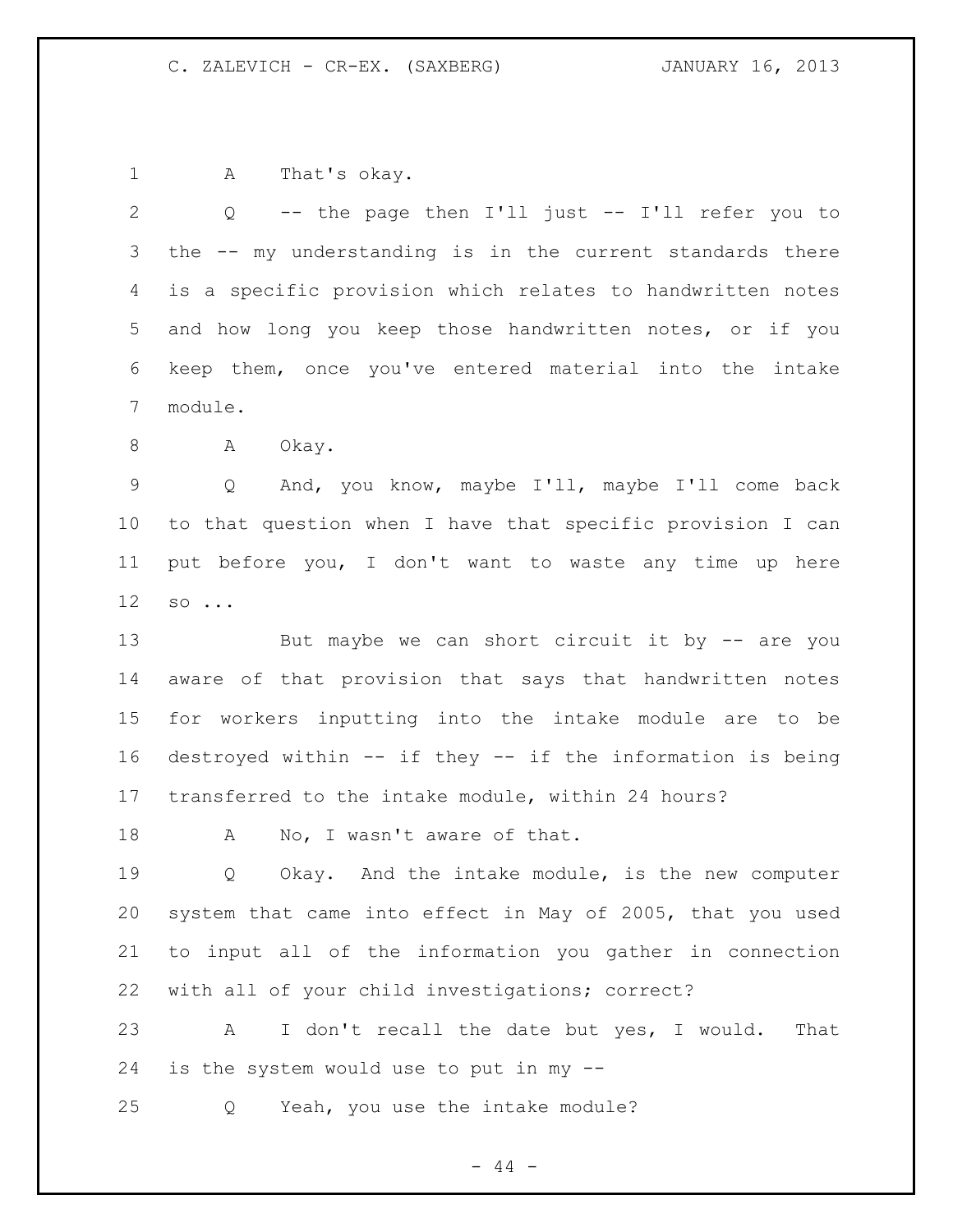1 A I use, yes, the intake module. Q You're just saying you're not sure if it came into place in May of 2005? A That's what I mean, yes. Q Okay. But today you're using the intake module and that's a new system and I think you described it as an improvement from the way the system worked previously? A Yes. Q And when you take notes you then transfer those notes into the intake module. Is that your regular practise? 12 A On the intakes that I create. Q Right. A Yes. Q And the moment you put those notes into the intake module, they're live for everyone else that has access to that -- A For those -- Q -- in your unit. A -- for those that have access to the intake module. Q Yes. A Some people don't have access to the intake module. Q Now, I want to refer you to the abuse criteria

 $- 45 -$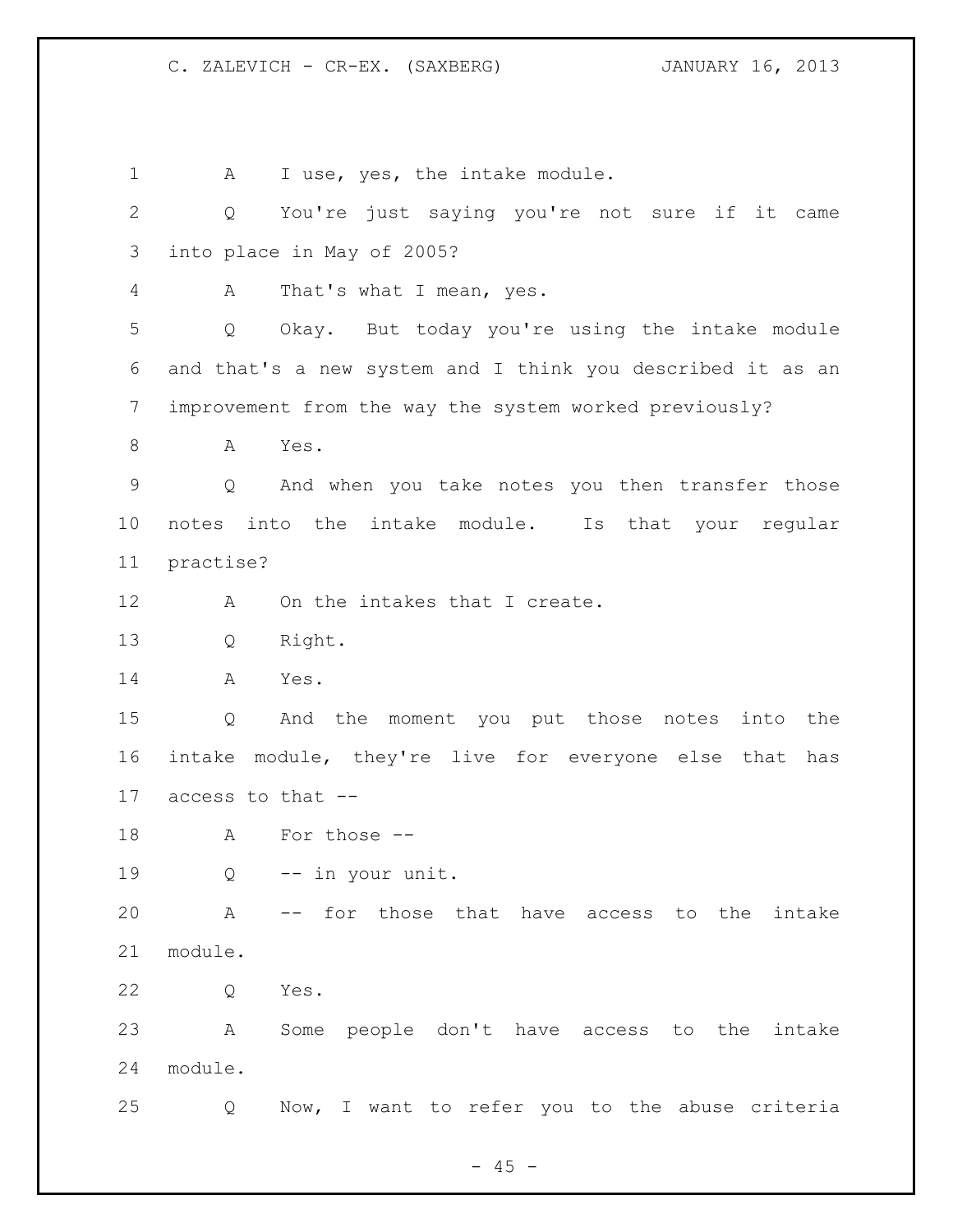that was in place at the time that you did your work here and it's at page 19645. And it's, it's -- should be near the end of your tabs, Mr. Commissioner, and it's first -- it's headed "Referral Process" and then there's a heading "Criteria for Referral to Abuse Intake." THE COMMISSIONER: Well, I don't see it but go ahead anyway. 8 MR. SAXBERG: Well, it's on the screen here. 9 THE COMMISSIONER: Yes. BY MR. SAXBERG: Q It's a one pager and my understanding is that this is the criteria for referral to abuse intake that was in place in 2005, it's from that intake policy manual that you were shown, taken through by commission counsel. A Okay. Q And it indicates a definition of abuse. And you, in fact, worked in abuse intake for a short period of time before you, you went on to CRU; correct? A Yes. Q So of course you would be familiar with the criteria which the agency directed, applied before a case could be referred to abuse intake; correct? A Yes.

 $- 46 -$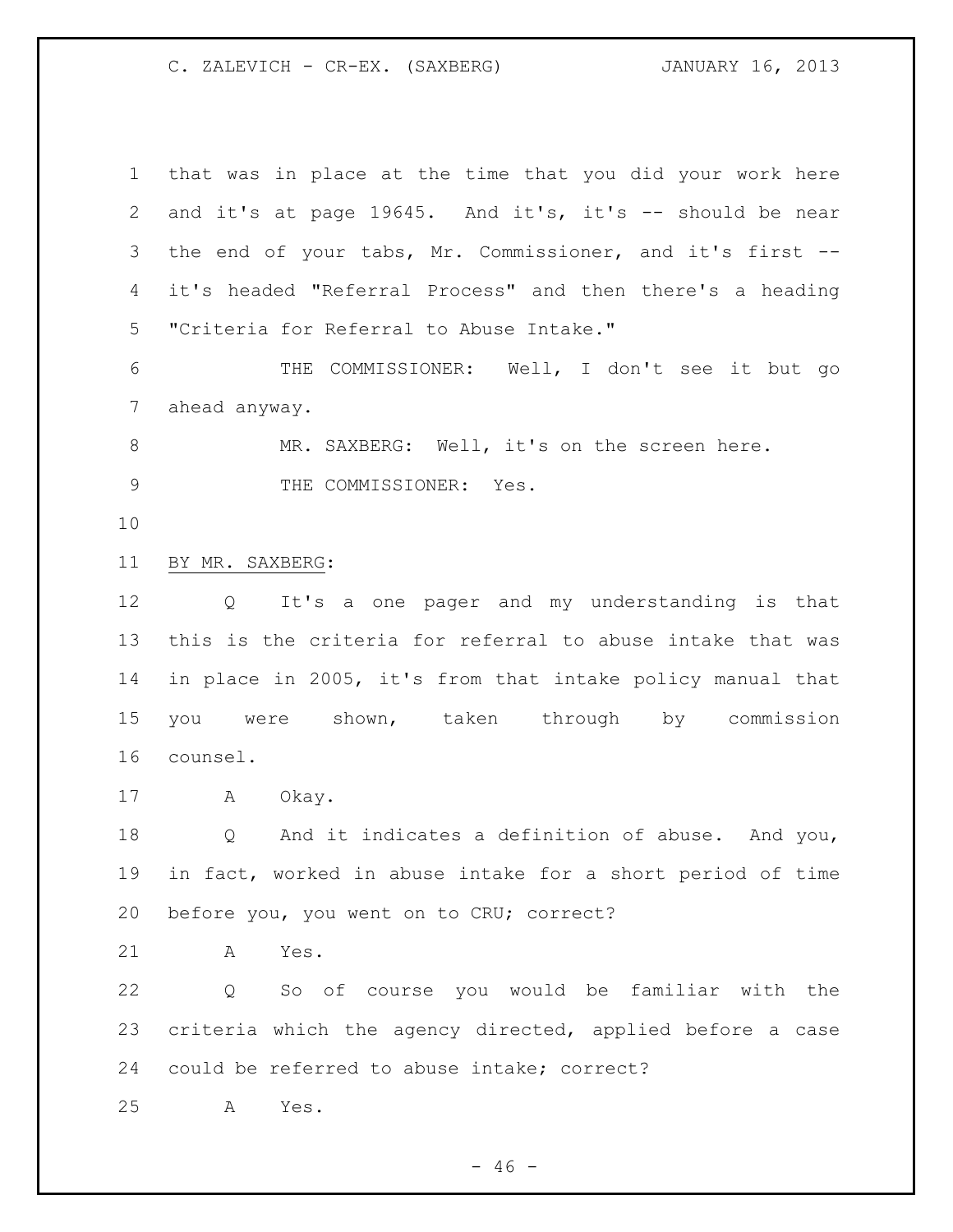Q Because you worked there you knew it. And I've put it in front of you and the definition of abuse is limited to "physical injury of the child", that's "A", or "sexual exploitation of the child with or without the child's consent." Do you see that? A I do. Q And you can confirm that was the criteria for referral to the abuse unit? A Yes. Q And did the case you were dealing with meet that threshold? You said no. A Yes, I said no. Q Okay. And one note -- you're familiar with the Child and Family Services Act, I take it? A Yes. Q It's, it's, it's something that social workers have to be familiar with because it, it governs their dealings in large part; correct? A That's right. Q And the definition of abuse in the CFS Act is broader than the criteria at the abuse intake unit. Do you agree with that? Are you familiar with that? A I can't recall exactly how it's worded but I'll, I'll accept what you're saying.

 $- 47 -$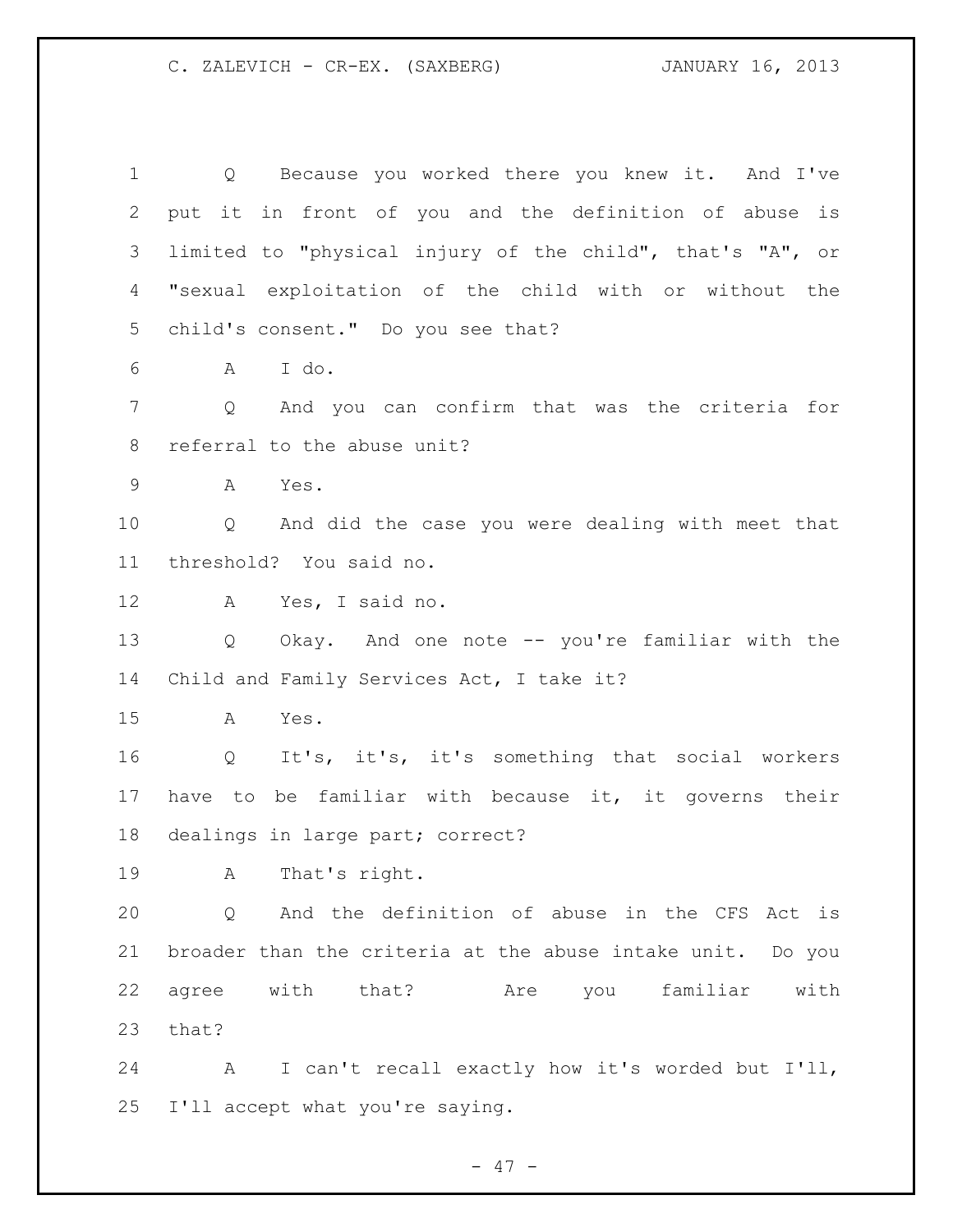Q The, the definition of, of abuse in the CFS Act, in Section 1(1) under abuse -- and I have put the CFS Act before you, Mr. Commissioner -- is, is a -- THE COMMISSIONER: What, what section? MR. SAXBERG: It's -- first page, Section 1(1) definitions. 7 THE COMMISSIONER: Yes. BY MR. SAXBERG: Q The very first definition, as a matter of fact, in the CFS Act is the definition of abuse and in the CFS Act abuse includes: 14 "physical injury to the child," (a). "(b) emotional disability of a permanent nature in the child or is likely to result in such a disability, or (c) sexual exploitation of the child with or without the child's consent;"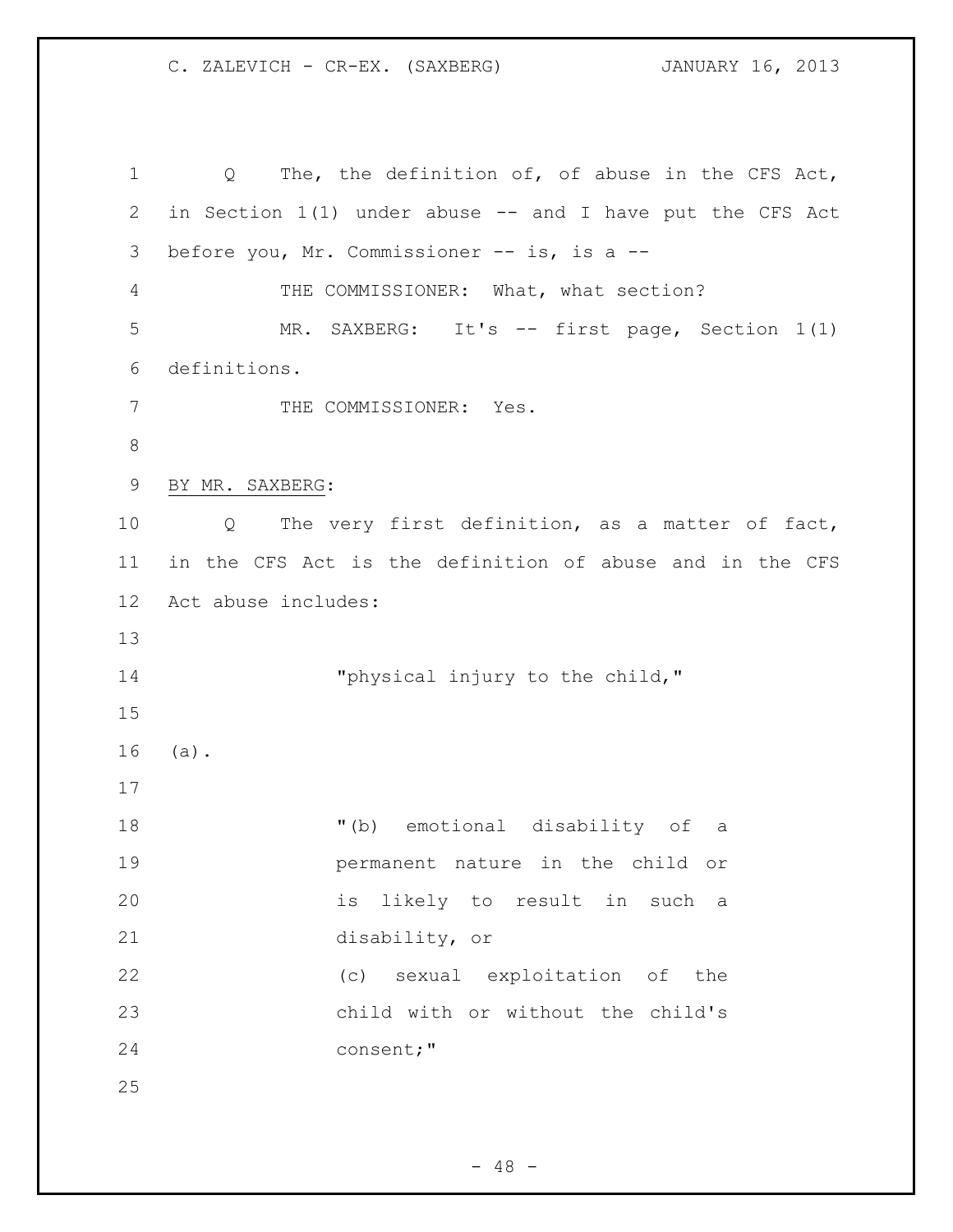And what's broader about that then is the inclusion of an emotional disability aspect to, to abuse. Does, does that refresh your memory in terms of the difference between CFS and the intake policy? A Yes. Q And just while we're with the CFS Act, there was some criticism of, of you yesterday for not forcing your way into Ms. Kematch's apartment. Do you recall that? A I do. Q Now, it's clear, your evidence was if you had your way, you would have been able to get into the apartment but she wasn't prepared to let you in. Is that fair? A Yes. Q And she gave her reasons, being that she had company and that was the reason she gave? That's right? A Yes. Q And it -- isn't it the case that a social worker has no authority to enter someone's home unless they have a reasonable apprehension that a child is in immediate danger. Is that your understanding? A That is my understanding. 23 Q And at Section 21 of the CFS Act, which -- sub(2) which deals with "Entry without warrant in certain cases," and it says that:

- 49 -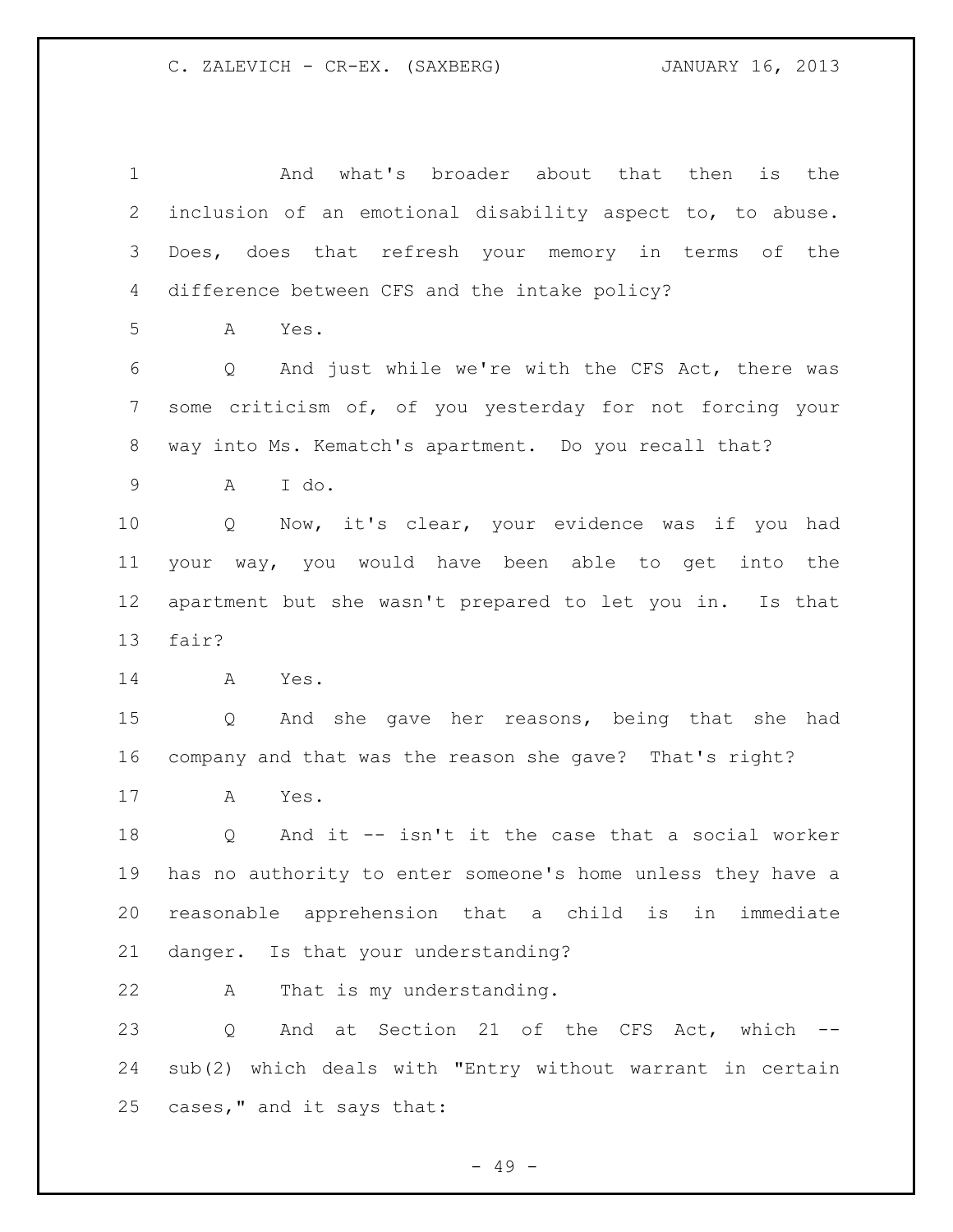| $\mathbf 1$     | "The director, a representative of                           |
|-----------------|--------------------------------------------------------------|
| $\overline{2}$  | an agency or a peace officer who                             |
| 3               | on reasonable and probable grounds                           |
| $\overline{4}$  | believes                                                     |
| 5               | (a) that a child is in immediate                             |
| 6               | danger; or                                                   |
| $7\phantom{.0}$ | (b) that a child who is unable to                            |
| 8               | look after and care for himself or                           |
| $\mathcal{G}$   | herself has been left without any                            |
| 10              | responsible person to care for him                           |
| 11              | or her;                                                      |
| 12              | may, without warrant and by force                            |
| 13              | if<br>necessary, enter<br>any                                |
| 14              | premises "                                                   |
| 15              |                                                              |
| 16              | And then it goes on. And you're -- as a social worker, and   |
| 17              | doing the work that you do at that emergent level, you're    |
| 18              | familiar with, with that requirement you need reasonable and |
| 19              | probable grounds to enter?                                   |
| 20              | A Yes.                                                       |

 Q And the question is, on the referral that you had here about Phoenix being abused but no details of the abuse and perhaps locked in a room, did you have reasonable and probable grounds to believe that a child was in immediate danger such that you could have entered that apartment?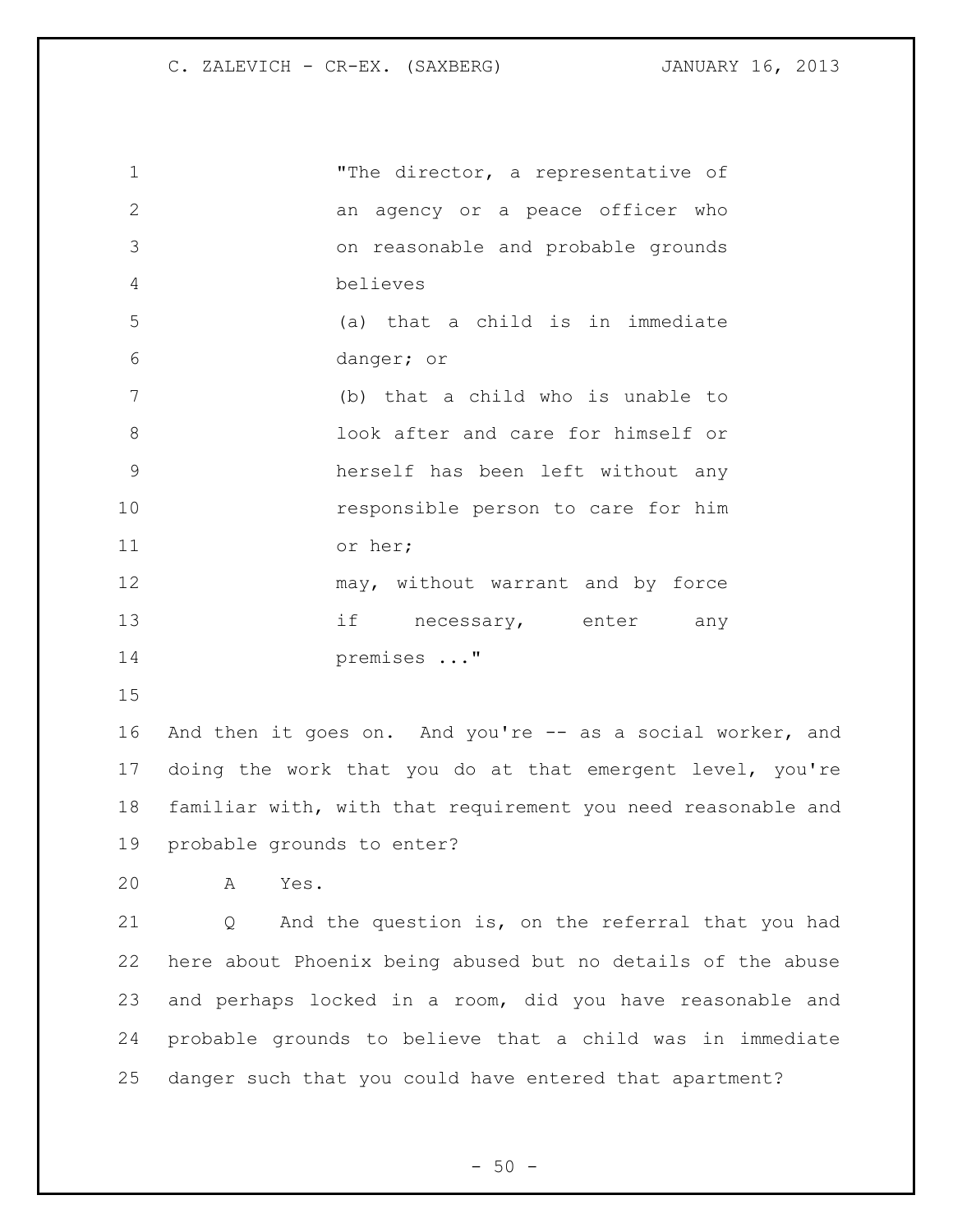1 A No, I didn't have that.

| $\overline{2}$  | Now, I want to take you to that topic of this<br>$Q \qquad \qquad$ |
|-----------------|--------------------------------------------------------------------|
| 3               | discussion that you recall with Diva Faria. And I had my           |
| 4               | notes recorded, what you said, as we briefly discussed             |
| 5               | whether this file should be closed and part of that was            |
| 6               | whether Phoenix had been seen. And she may have asked or I         |
| $7\phantom{.0}$ | volunteered if Phoenix had been seen and she said, she             |
| 8               | being Diva, to you that you should have seen Phoenix but           |
| 9               | that this file can still be closed. That's what I recorded         |
| 10              | of your evidence. Is that fair?                                    |
| 11              | May have said ultimately you should have seen<br>A                 |
| 12 <sup>°</sup> | Phoenix but this file can be closed.                               |
| 13              | I'm sorry, ultimately should have seen Phoenix?<br>Q               |
| 14              | Yes.<br>A                                                          |
| 15              | Q<br>Now, if we could turn up on the screen to page                |
| 16              | 20260. These are the minutes of one of your CRU joint              |
| 17              | meetings. Do you see that?                                         |
| 18              | Yes.<br>A                                                          |
| 19              | it during your direct<br>were taken to<br>Q<br>You                 |
| 20              | examinations --                                                    |
| 21              | Yes.<br>A                                                          |
| 22              | -- from February 3, 2004. And it's, it's in the<br>Q               |
| 23              | tab near the end of the material, Mr. Commissioner and if          |
| 24              | you $--$                                                           |
| 25              | THE COMMISSIONER: I, I have it.                                    |

 $- 51 -$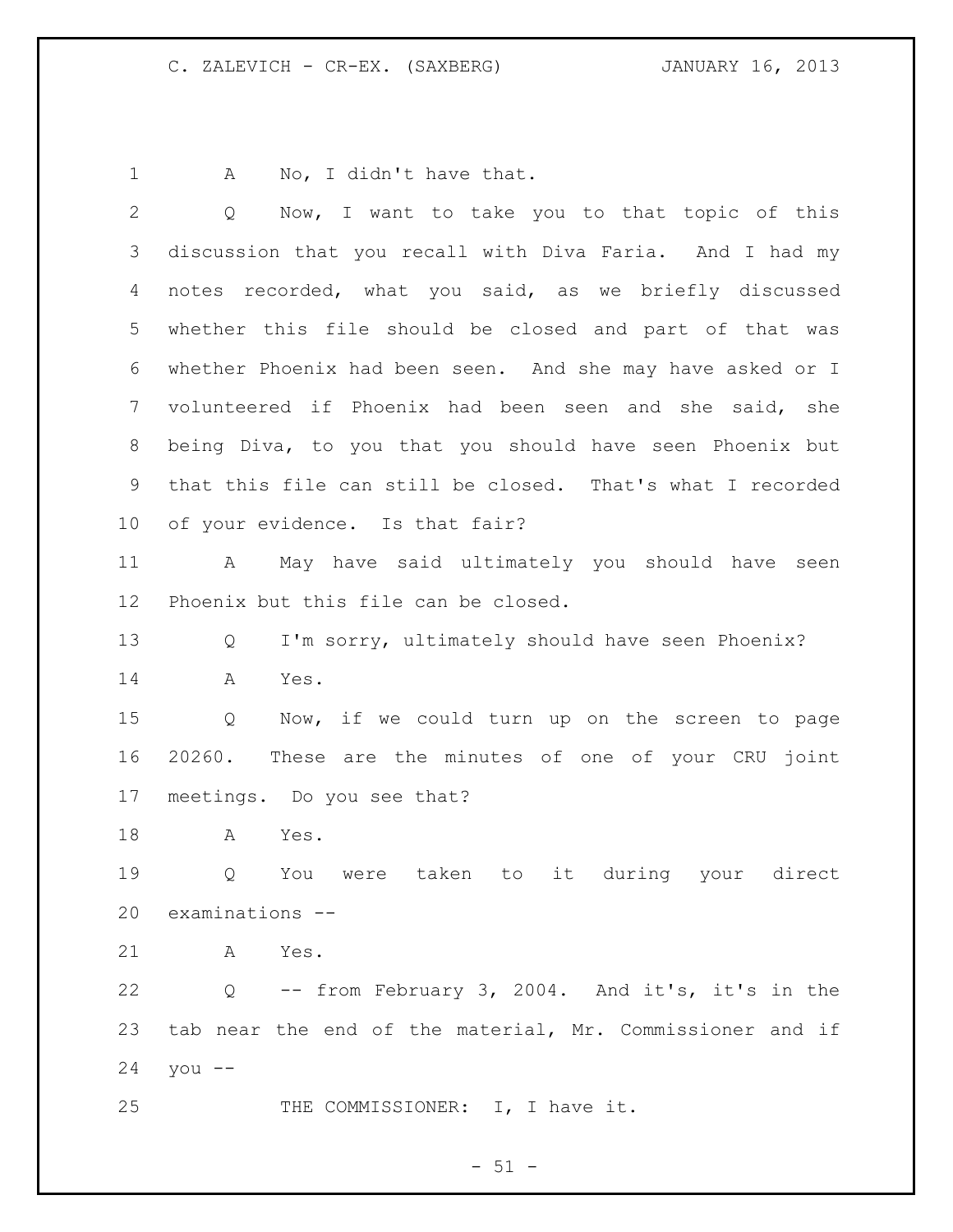BY MR. SAXBERG:

| $\mathbf{2}$   | Q -- flip to the second page, it's item number 13           |
|----------------|-------------------------------------------------------------|
| 3              | under assessments, where it indicates:                      |
| $\overline{4}$ |                                                             |
| 5              | "Assessments - There were concern                           |
| 6              | raised about assessments being                              |
| 7              | made over the phone that should be                          |
| $\,8\,$        | done by a field to the home. As                             |
| $\mathcal{G}$  | much as is possible, when there is                          |
| 10             | a concern about a child in the                              |
| 11             | home, the home and the child                                |
| 12             | should be seen by a worker. If                              |
| 13             | the decision is made to complete                            |
| 14             | an assessment via telephone or                              |
| 15             | through a collateral this should                            |
| 16             | be reviewed and approved by the                             |
| 17             | Supervisor."                                                |
| 18             |                                                             |
| 19             | Do you see that?                                            |
| 20             | Α<br>Yes.                                                   |
| 21             | And my understanding is that Ms. Faria was the<br>$\circ$   |
| 22             | supervisor who was raising this concern to CRU workers,     |
| 23             | such as yourself, and indicating that children that are the |
| 24             | subject of a home -- of a referral need to be seen.         |
| 25             | COMMISSIONER:<br>You're asking him if it was<br>THE         |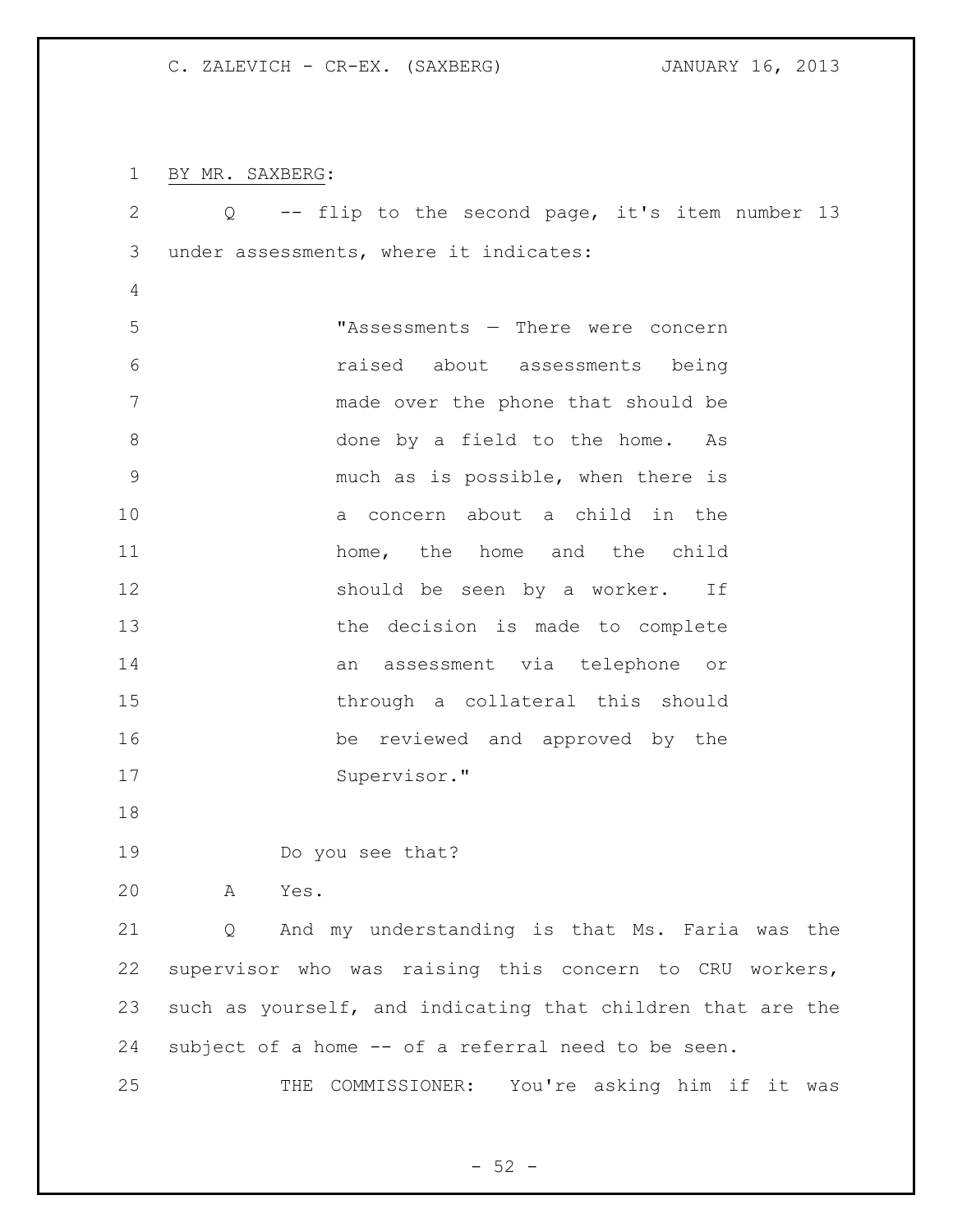Faria that raised the topic at the meeting? MR. SAXBERG: Yes. THE COMMISSIONER: Okay. BY MR. SAXBERG: Q And maybe not specifically at the meeting but the -- generally, in her supervision of you, that that was her concern. Do you agree with that? 9 THE COMMISSIONER: What do you mean at -- on, on the day that he conferred with her about the, the current file or at the time of this meeting? MR. SAXBERG: Okay, well, maybe we'll, we'll ask both questions then. 14 THE COMMISSIONER: Sure. BY MR. SAXBERG: Q At, at -- in terms of this particular meeting, do you recall that it was Ms. Faria that raised this matter? A I, I don't know if it was Ms. Faria or if it was Ms. Verrier but it would have been one of those two persons. Q Yeah, it would have been one of the two supervisors. A Yes. Q And, and then generally, in terms of your

 $-53 -$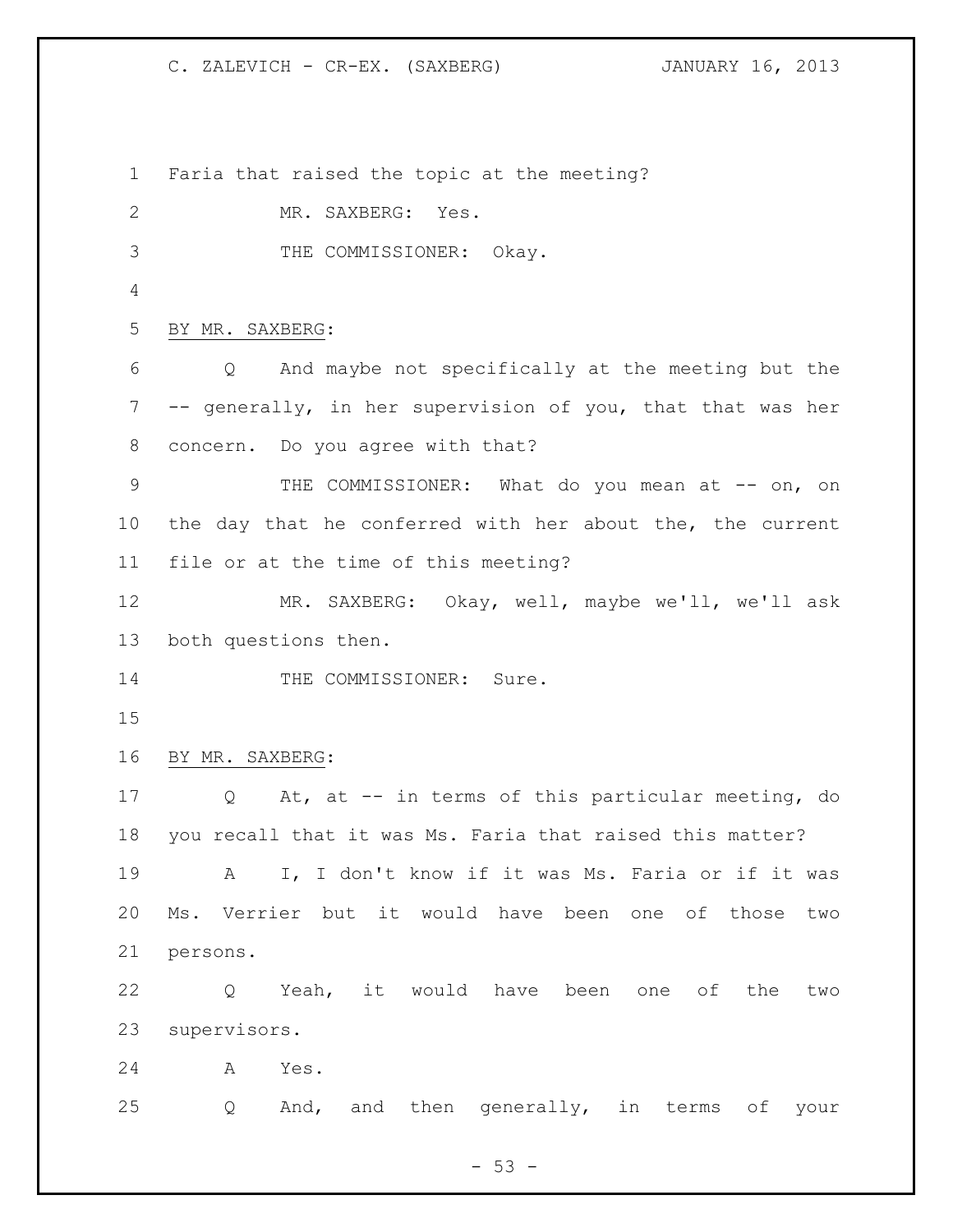experience under Ms. Faria's supervision, do you agree that she was asserting this, this, I'm going to call it a policy 3 here, that you have whenever -- as much as possible when there is a concern about a child in the home, the home and the child should be seen. Do you agree with that? A Okay, yes. 7 Q You do agree with it? 8 A Yes. Q And so in the regular course, on files, Ms. Faria would, would be concerned that the children in the home -- that the children and the home were both being seen; correct? A Correct. Q And one of the reasons is, when this was coming up, there were some files back then -- this is back in 2004 -- there were some files at CRU that were being dealt with over the phone. Correct? A Yes. Q They were being investigated, a referral was being made and rather than going out to the home, seeing the home and seeing the child, some of these referrals were simply being dealt with, with a phone call; correct? A Correct.

 Q And, and at this minute the supervisors are admonishing the staff that that can't be done and that the

 $-54 -$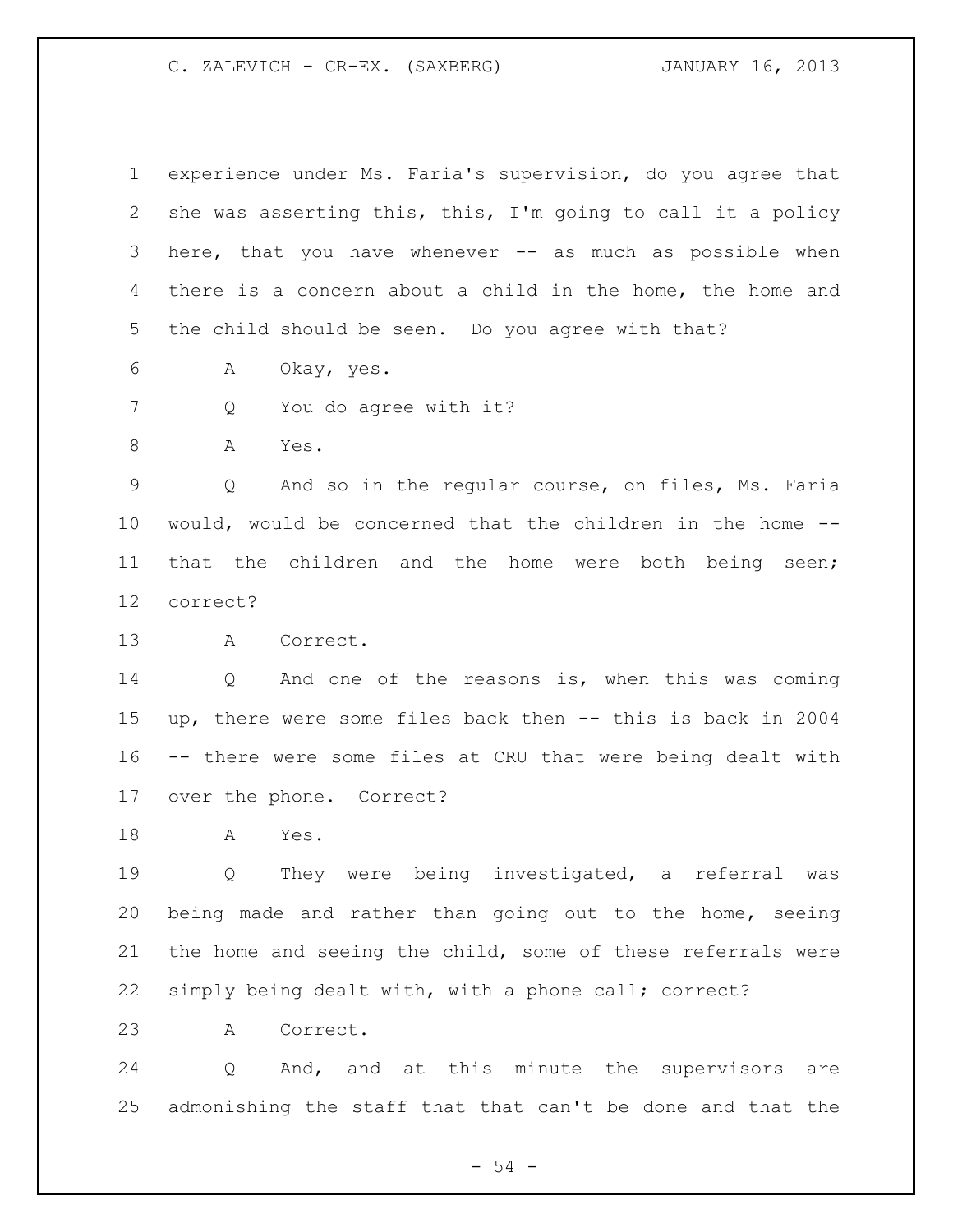home and the child should be seen; correct? A Yes. Q Now, that was best practise, it wasn't always possible. Correct? A Yes. Q It wasn't always possible to see -- to get to the home and see all of the children and, and that would be because of workload, perhaps. Is that one reason? A That would be one influence, yes. Q Another, though, because of that short timeframe that CRU has the file, would that be another reason why it wasn't always possible, even though it was strived for. Is that fair? A Yes. Q And another reason would have to do with parents that don't want to let you into their apartment, that would be another reason why all the kids couldn't be seen; correct? A Yes. Q Another would be parents that are difficult to get a hold of, we, we can't find their address or their phone number, they don't have a phone? A Yes. Q Correct? There are a lot of reasons why, even though you strive to see the home, and the child, in every

 $-55 -$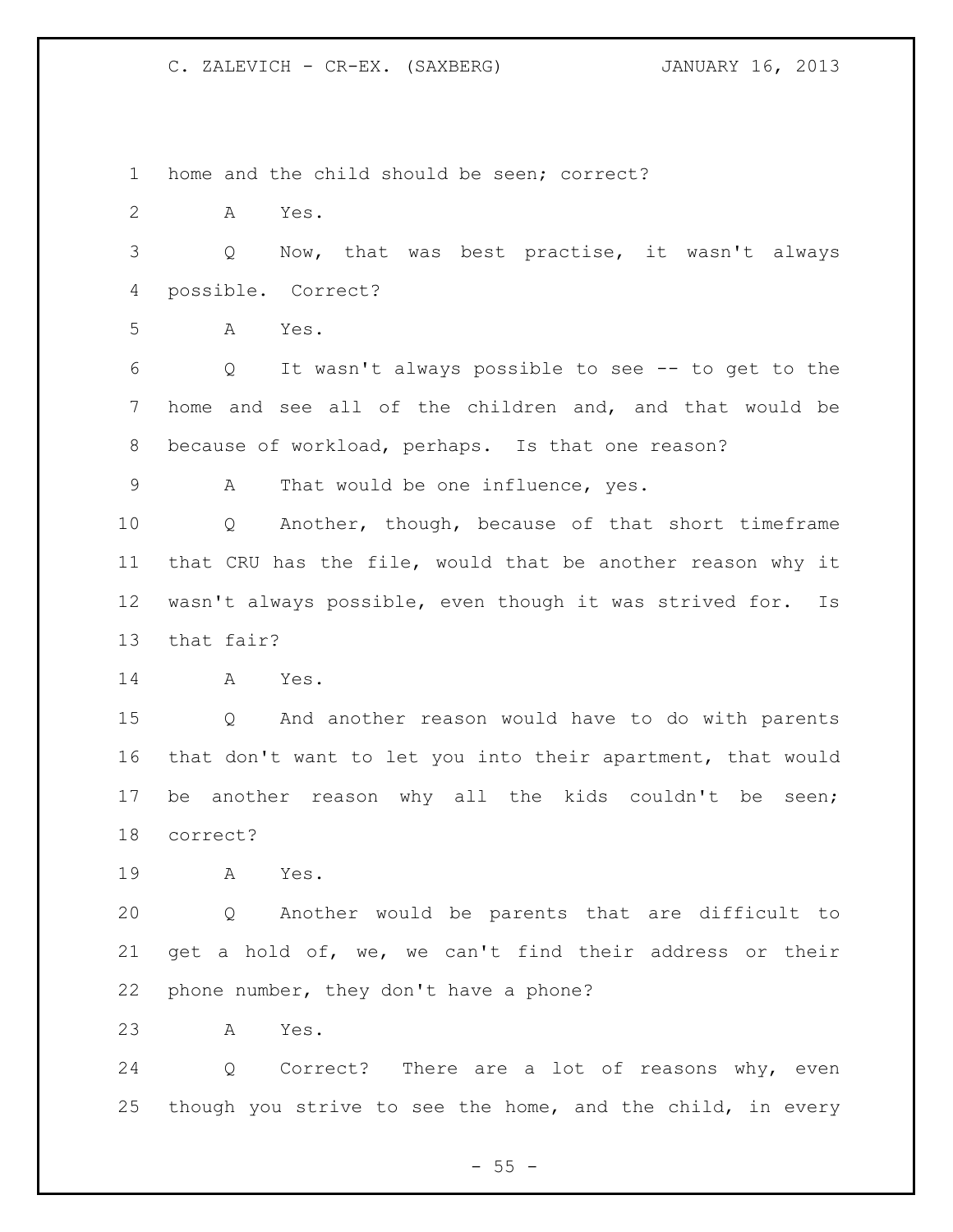one of your investigations, sometimes it wasn't possible back then? A Yes. Q Sometimes -- and it was -- and this was permitted, you could use a collateral in order to see the child where it wasn't possible to get out there and do it yourself or where time didn't permit; correct? 8 A Correct. Q And collaterals would include hospital, social workers? A Yes. Q Yes? A Yes. Q Police? A Yes. Q Schools? A Correct. Q And, and generally, as a general caveat, someone who you could reasonably rely on, the agency felt it could reasonably rely on for the information? A Yes. Q Now, when you had this discussion with Ms. Faria 23 it, it, it would have been after you had made your decision to, to recommend to close the file; correct? A I don't know the timeline if, if I returned to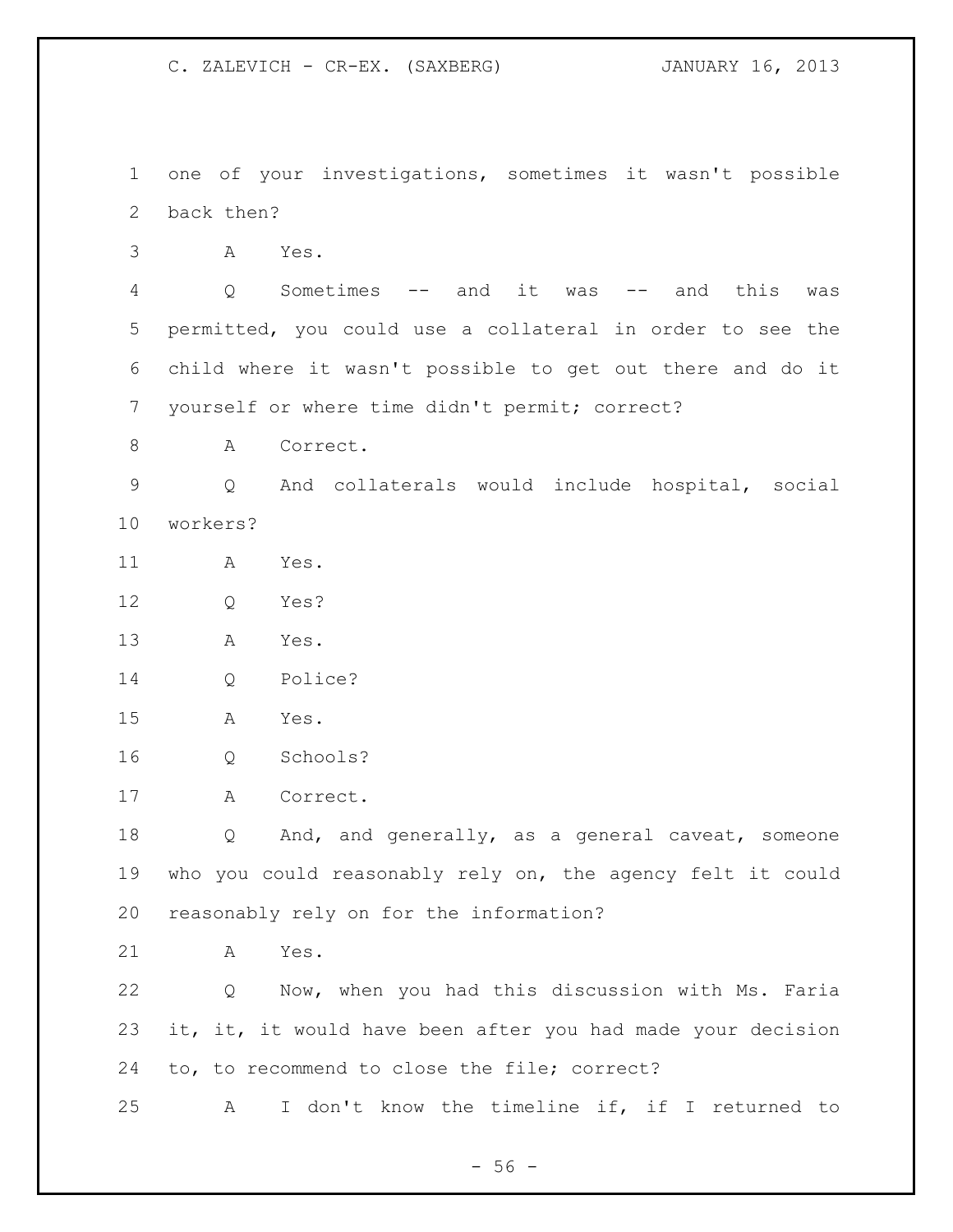the office first, had the discussion, and then did my notes or if I returned to the office, did my notes and then had the discussion. Q My question is just slightly different than that. A Sorry. Q It's in your mind you had made the decision you were going to recommend to close the file before you talked to Ms. Faria; correct? A I don't know that that would be safe to say. Q Well, you're not resiling from the fact that it was your recommendation to close the file? A Yes, I recommended to close the file. Q Right. And at the time that you signed off on your report, you endorsed that recommendation, based on the standards and policies at the time? A Yes. Q And the discussion with Ms. Faria didn't change your recommendation at any point, did it? A No. Q No. You, you maintained your recommendation to Ms. Faria to close the file; correct? A Yes. Q Notwithstanding what she said. A Yes. Q Right. You --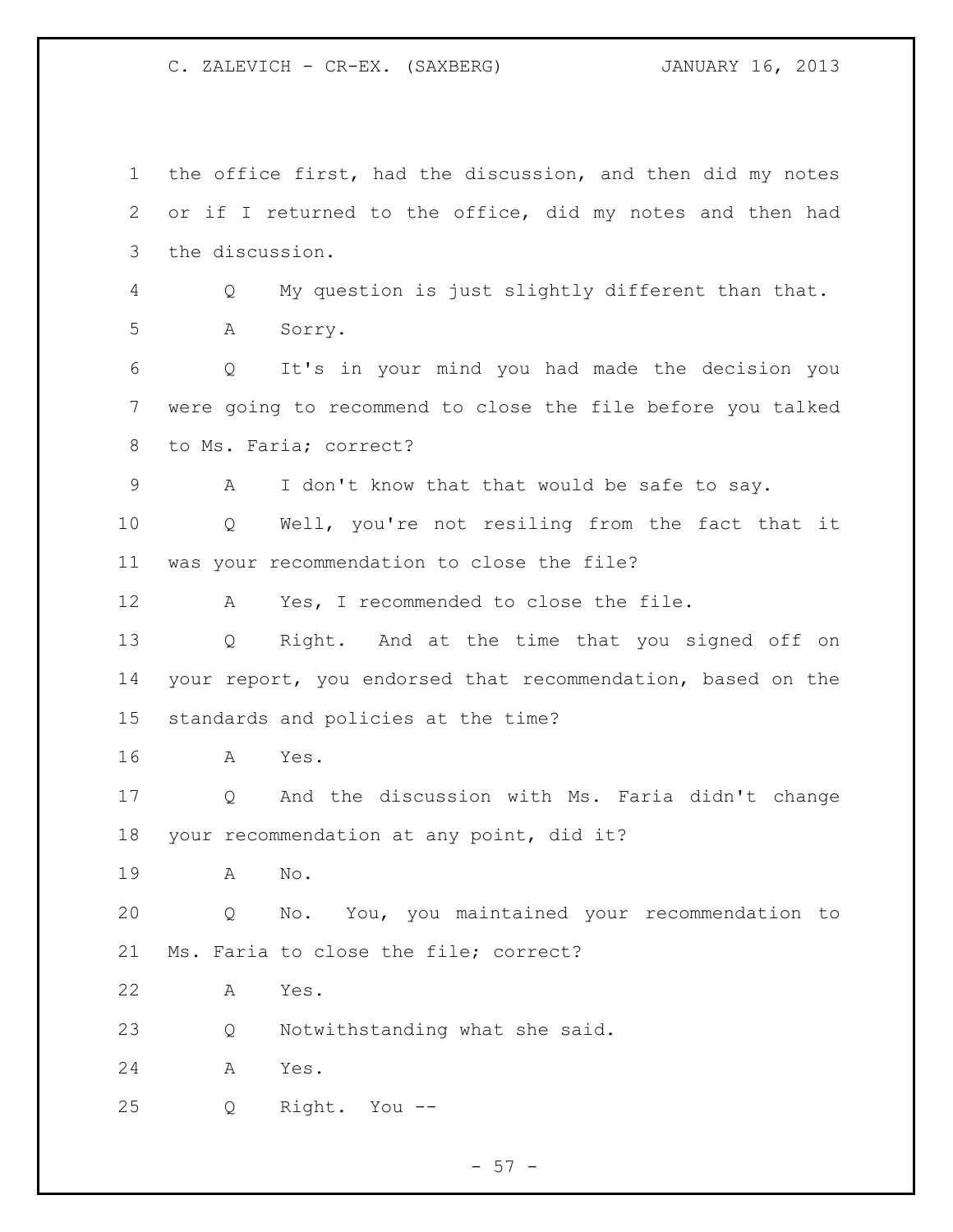THE COMMISSIONER: Well, she signed off on it, too, didn't she?

 THE WITNESS: She signs off on it in -- at the end, like.

 THE COMMISSIONER: Giving her concurrence to your recommendation.

7 THE WITNESS: Yes.

BY MR. SAXBERG:

 Q Right. I'm just making the point that after she said you should have seen the child, you didn't change your mind about your recommendation, you still believed, even though she said you, you should have seen the child, that it was appropriate to close the file and you've confirmed that; correct?

A Yes.

 Q And Mr. Leskiw, who was with you, during this entire field and with you with this Diva Faria conversation that you allege he, also, he certainly didn't voice an opinion that the file shouldn't be closed?

21 A That's correct.

 Q You never recommended to your supervisor, Ms. Faria, you never recommended to her let's keep the file open until we see Phoenix. You never made that recommendation to her, did you?

 $-58 -$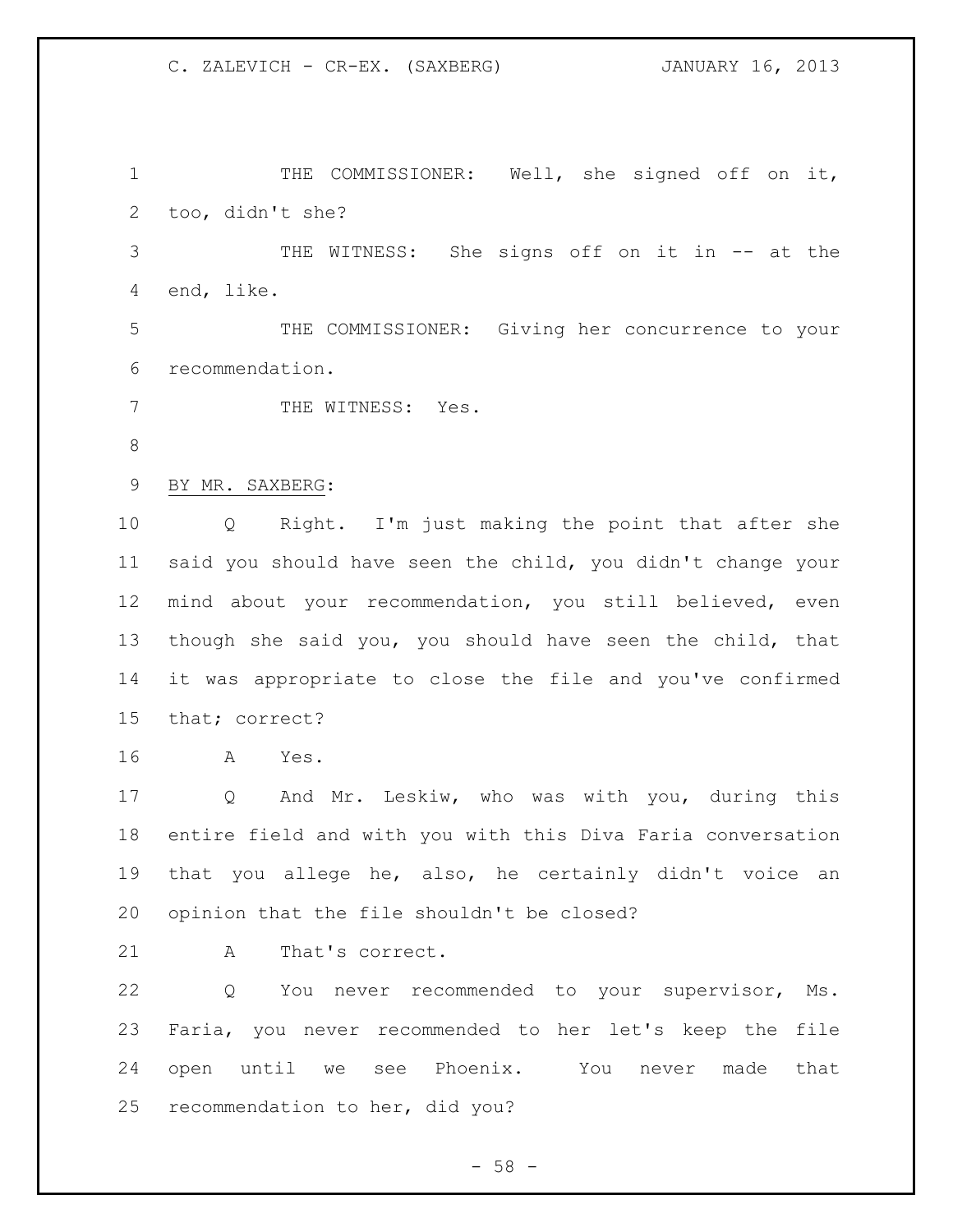A No, I didn't. Q And she would certainly never, in the course of your dealings with her, generally, on all the files you dealt with her, she would never instruct you to not see a child, would she? A She's never done that, no. Q She -- right. And it would be the antithesis of what we saw in this minute where she's directing that the children in the home be seen whenever possible? A Yes. Q Right? And Ms. Faria, as your supervisor, was relying on you in terms of your recommendation, because you were the one that had reviewed the file and gone to the home; correct? A Yes. Q And it's reasonable for her, as the supervisor, to rely on you because you're the, the person who has the first hand information; correct? A Yes, I've performed consults with her and give her the information that I have. Q Right. But she's relying on the fact that you've done a good investigation and she's relying on, on your recommendation; correct? 24 THE COMMISSIONER: Well, are you suggesting that she has no input of her judgment?

 $-59 -$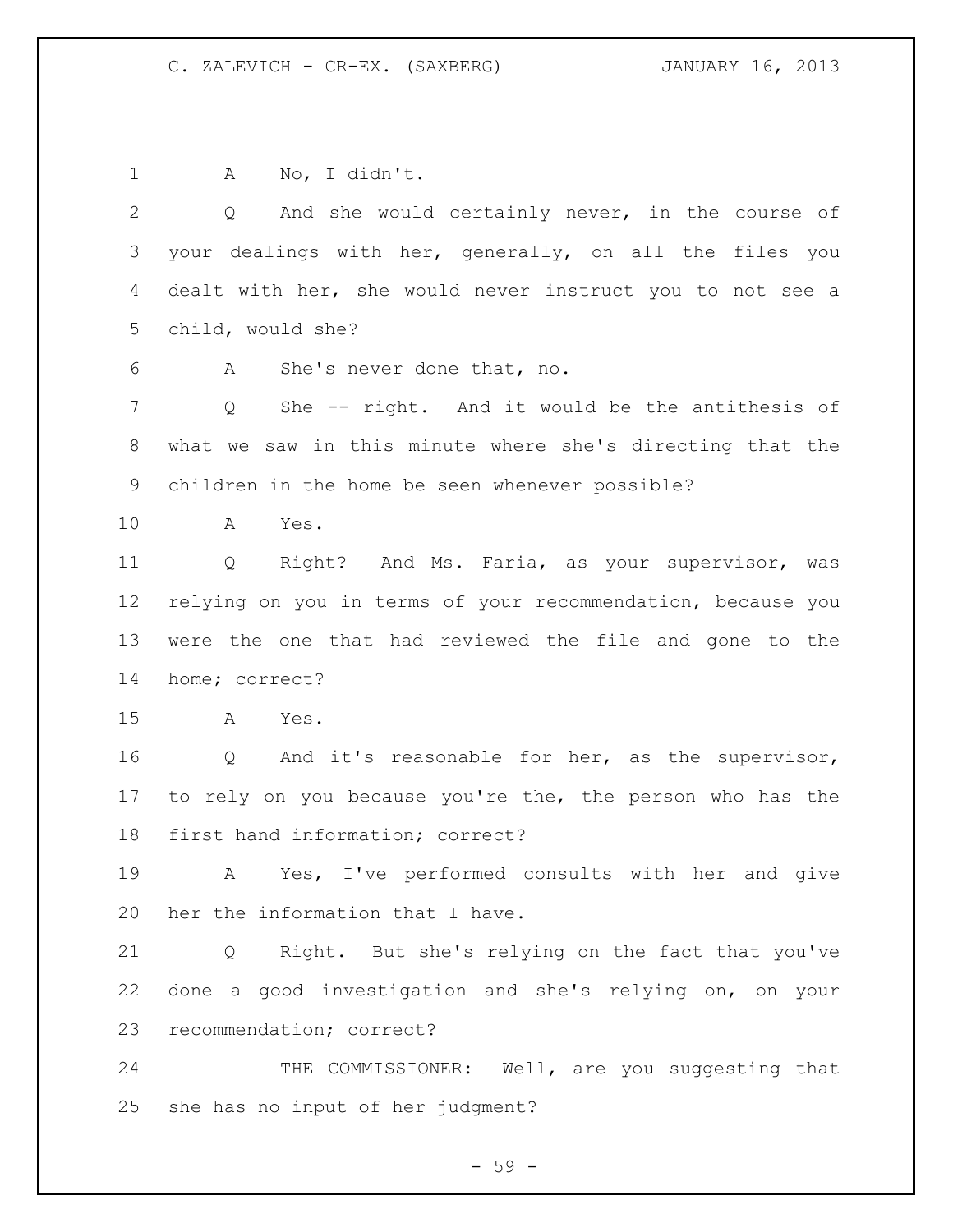1 MR. SAXBERG: No, I'm not at all. 2 THE COMMISSIONER: Okay. BY MR. SAXBERG: Q I'm simply saying that it's fair that you know that your supervisor is going to be counting on you doing a good job and, and providing accurate information and, and making appropriate recommendations. A Yes. Q And also, with respect to Mr. Leskiw, who was with you on this occasion, it would be fair that, that she would rely on him to speak up if he had any objection to closing this file. That's fair? A Yes. Q And it's not up to the supervisor to go back and re-do the work that you've done. For instance, it wouldn't be up to the supervisor to do a prior contact check? A I don't know how often they do their own work such as a prior contact check or look at the history, if they're more curious about it but I don't think that it's up to her to be doing that on every file that's being presented to her. Q Right. Or -- but it's not the supervisor's job to double check all of the work done by the worker? A No, she's relying on the worker.

 $- 60 -$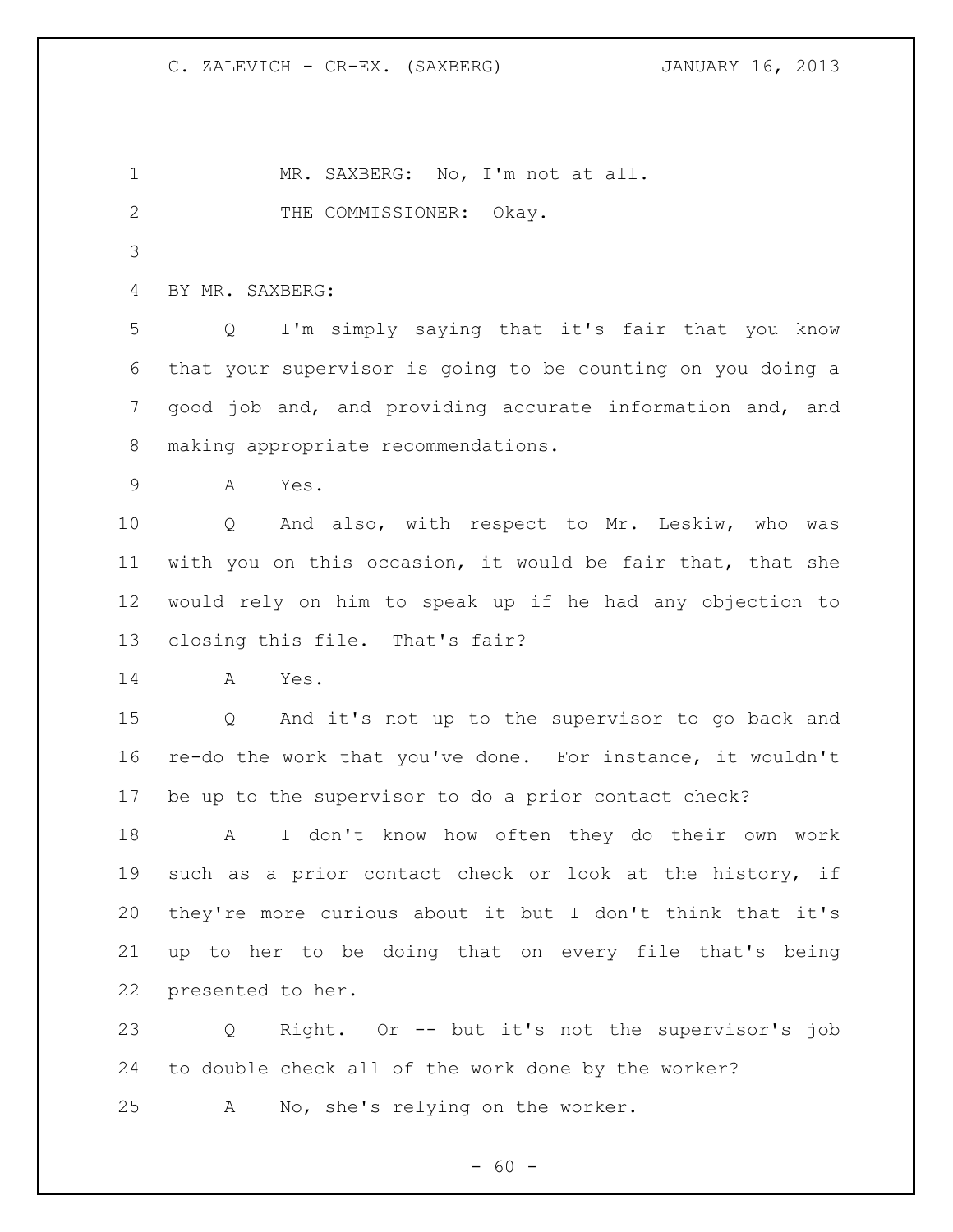| $\mathbf 1$    | Right. She's there as -- she's got six others<br>$Q \qquad \qquad$ |
|----------------|--------------------------------------------------------------------|
| $\overline{2}$ | that -- five others, six including you, that she's                 |
| 3              | supervising and receiving reports from every day and               |
| $\overline{4}$ | signing off on, whether to move it up to intake or whether         |
| 5 <sup>1</sup> | to close it; correct?                                              |
| 6              | Α<br>Correct.                                                      |
| $7\phantom{.}$ | And<br>Q                                                           |
| 8              | Sometimes she's supervising all 12.<br>Α                           |
| $\mathsf 9$    | Sometimes she's supervising all 12 workers?<br>Q                   |
| 10             | A<br>Yes.                                                          |
| 11             | Because the other supervisor is away sick or<br>Q                  |
| 12             | because they're training, that sort of thing; correct?             |
| 13             | A<br>Yes.                                                          |
| 14             | And so when someone -- her -- is it fair then<br>$Q \qquad \qquad$ |
| 15             | that really the supervisor's job is to read the report you,        |
| 16             | you give, listen to the information you give orally and,           |
| 17             | and be that $--$ ensure that it's $--$ that it $--$ there's        |
| 18             | nothing there that's not in accordance with policy or best         |
| 19             | practise?                                                          |
| 20             | A<br>I think that's fair to say, yeah.                             |
| 21             | Now, in terms of your, your memory of this<br>Q                    |
| 22             | discussion, I gleaned, from listening to your entire               |
| 23             | testimony, that you had no recollection, other --                  |
| 24             | independent of your notes, of what happened when you               |
| 25             | fielded to Ms. Kematch's apartment; correct?                       |

- 61 -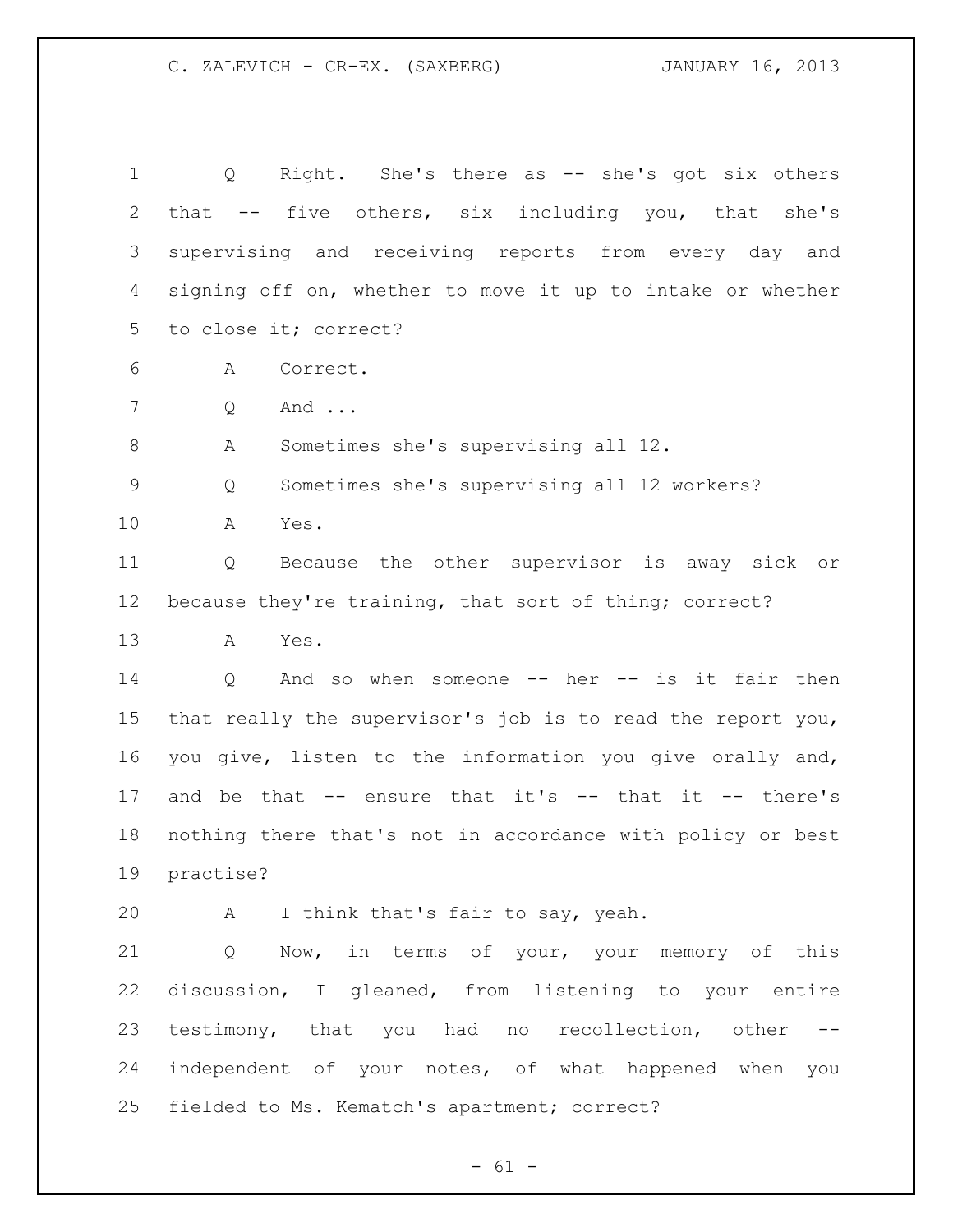A No. Early -- no.

2 Q Like you don't -- sorry?

 A Early yesterday I suggested that after Phoenix had passed away I was presented with the document and I had a recollection of what had occurred and I suggested that I was not absolutely certain that my recollection of what had occurred there was influenced by having read the notes. I believe that I do have some recollection of it but I can't say entirely if the notes had also influenced my recollection of that field.

 Q Okay. And I want to make sure I understand that because you -- yesterday you seemed to be indicating that if it's not in your notes and you didn't write it in your notes, then it didn't happen.

 A My, my notes were being referred to throughout the afternoon yesterday.

 Q Yes. And the suggestion was put to you that if you -- if, for instance, if you didn't write something in your notes that means that it, it didn't happen. Is that, is that what you are suggesting?

A I don't, I don't think that's correct.

 Q Okay. So what is it that, that you have a memory of that you didn't write in your notes? That's -- that was the question. One, one is that, that you probably asked to see Phoenix. Is that one?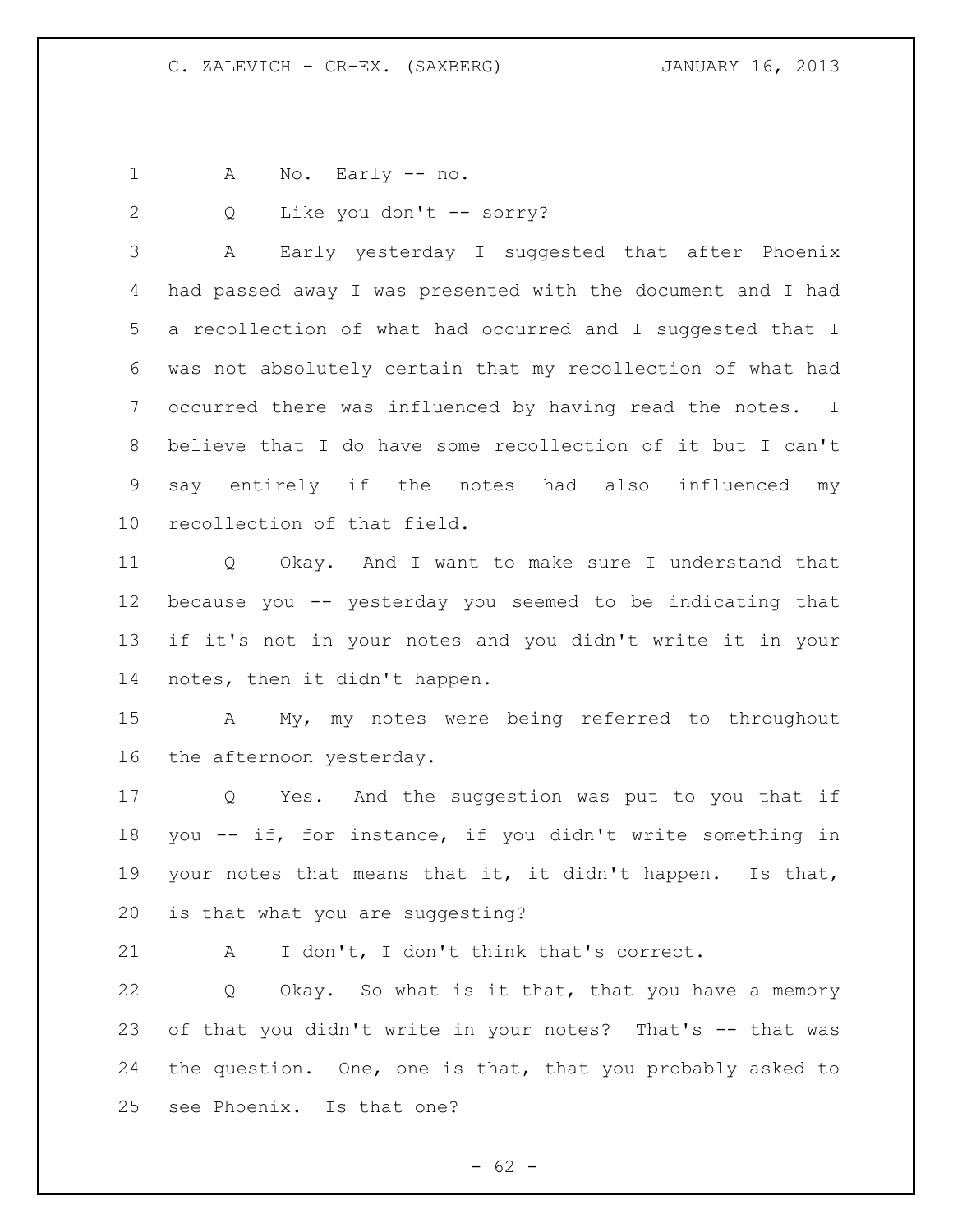1 A I think that's correct but to stay on the subject that you're referring to, I didn't include in the notes that -- my discussion with Ms. Faria. Q That's right, then -- A Right. Q Right. A So it's not in the notes yet I recollect that meeting occurring. Q That's right. And so you understand where I was going? Let me take you to a document at page, page 36943. And this is right out of CD1795. It's the Shelly Wiebe December 1st, 2004 intake. And if we can scroll three -- through to the fourth page. Yeah, right there, under the heading "Intervention" there's, there's a note here that says: "On Dec. 2/04 this worker received the above referral information 19 back from CRU supervisor, Faria, for ongoing follow up and assessment. Worker was directed by Faria to connect with the 23 mother, offer the family supports, 24 and close the file to CRU ..."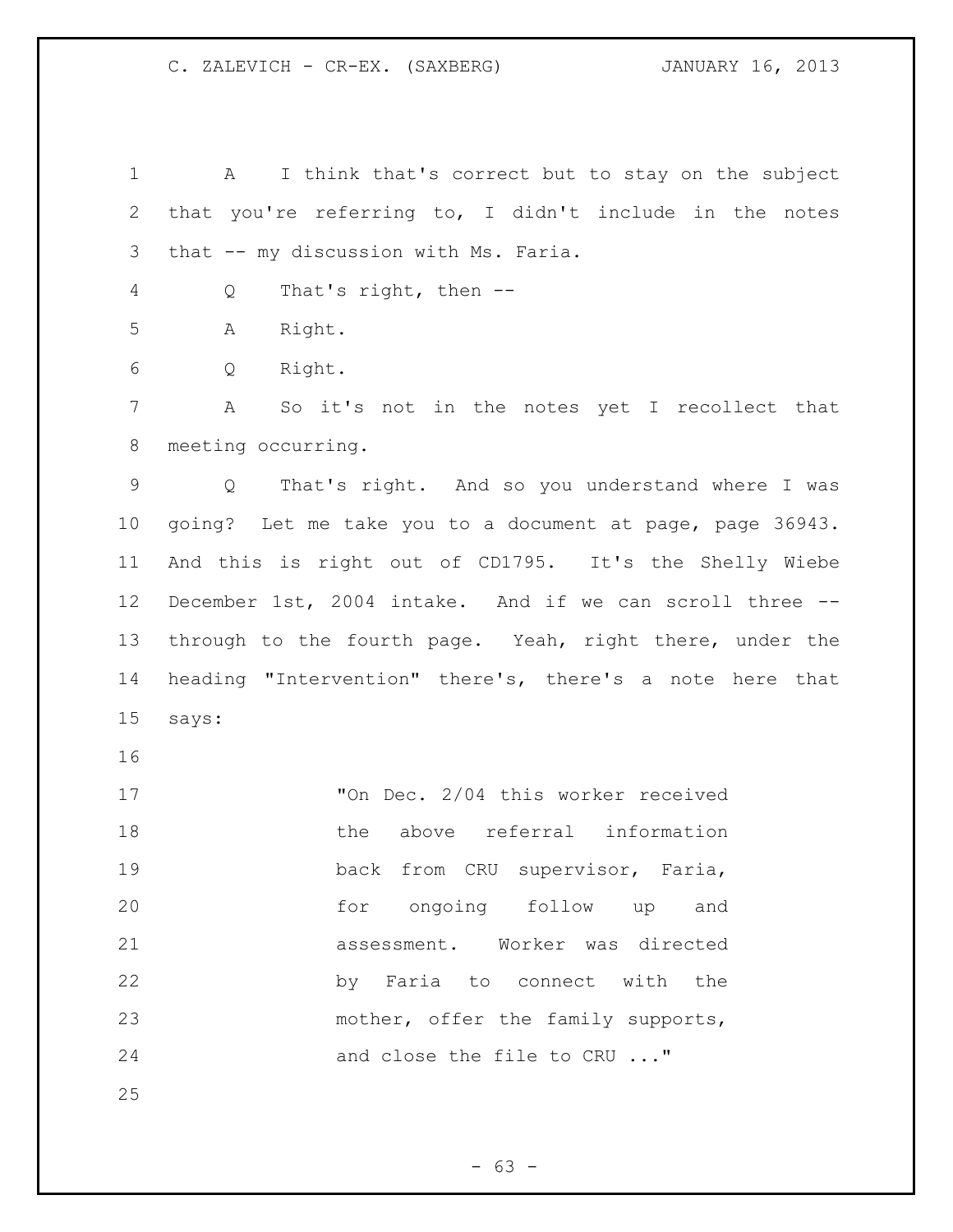Do you see that? A I see what Shelly has written here. Q Right. And what Shelly has written is she's recording instructions that she's received from her supervisor. Do you see that? A Yeah. Q And isn't that the expectation of the supervisors, that if they have a discussion with one of 9 their workers, that that worker -- and they give instructions to the worker it's going to be included in the report? A I don't know that that was an expectation back in 2004. Q Was that -- but that -- was that one of your practises though? A I have done this at times. Q You've done it at times. And the point is, you didn't do it here, though. You didn't do it in this case, you made no reference to Ms. Faria's discussion with you? A That's right. Q And another time that, that, that it appears you didn't make a reference to, to this discussion with Ms. Faria is when you were talking to Mr. Koster; correct? A Sorry, could you repeat that? Q You were interviewed by Mr. Koster?

 $- 64 -$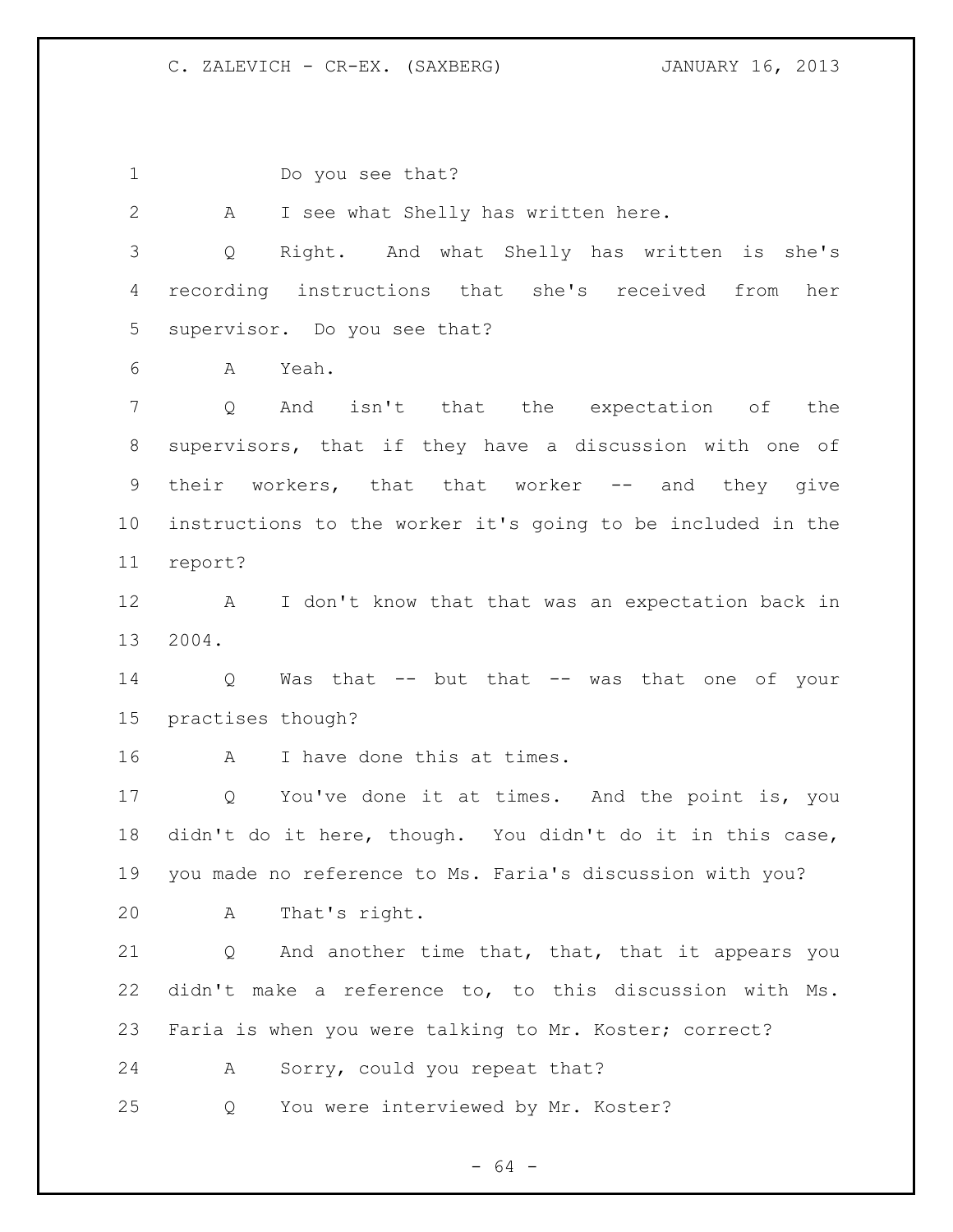A Yes.

 Q Approximately 17 months or so after your involvement in the file; correct?

A That's right.

 Q It was back in, in 2006 that Mr. Koster interviewed you.

7 A Okay.

8 Q And he took notes of that interview?

A Okay.

 Q And you were taken to them the other day. It's at page 36875. It's the last tab in your binder, Mr. Commissioner and it's -- this heading is Chris, in March of 2005. Do you see that?

A Yes.

 Q Now, you were taken through these notes yesterday and they don't say anything about you having a discussion with Ms. Faria.

18 A I'm not responsible for Andrew's notes.

 Q Right. But he hasn't recorded you making that, that, that -- indicating that there was a discussion with Ms. Faria about not seeing Phoenix.

A Okay.

 Q And he also doesn't mention it in his report either and I'm going to put to you, suggest to you, that the reason he doesn't mention it is because you didn't tell

 $- 65 -$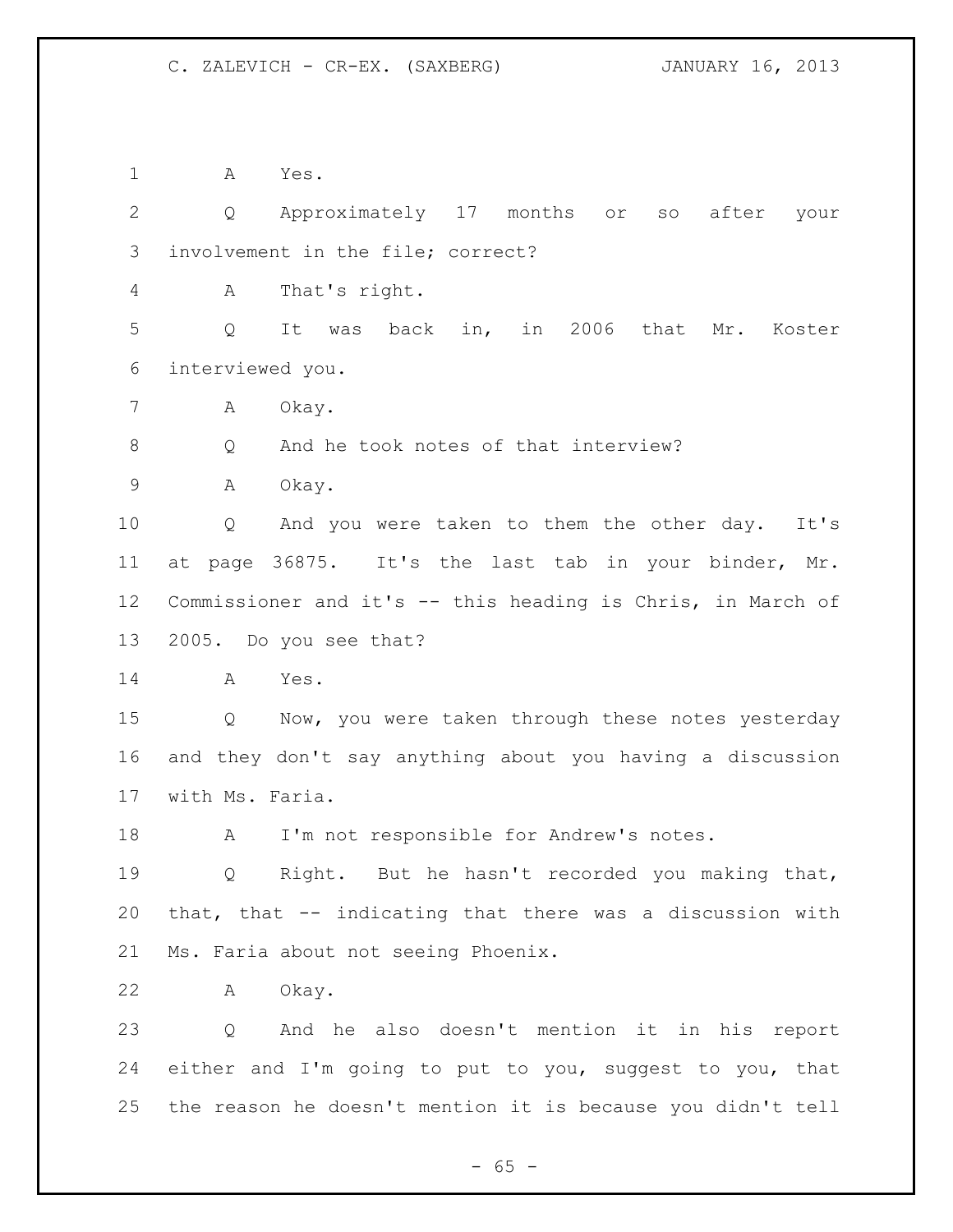it to him.

| $\mathbf{2}$  | I disagree with you.<br>А                                  |
|---------------|------------------------------------------------------------|
| $\mathcal{S}$ | Are you saying that you have a recollection of<br>Q        |
| 4             | telling Mr. Koster about this meeting with Ms. Faria?      |
| 5             | I'm saying that I have that recollection.<br>Α             |
| 6             | You do have the recollection?<br>Q                         |
| 7             | Yes.<br>A                                                  |
| 8             | And if, if Mr. Koster says otherwise, when he<br>Q         |
| 9             | testifies, then you're suggesting he would be mistaken?    |
| 10            | At the same time he's suggesting that I'm<br>A             |
| 11            | mistaken.                                                  |
| 12            | Right. But I'm, I'm just -- you're, you're sure<br>Q       |
| 13            | that you recall this and that Mr., Mr. Koster must be      |
| 14            | mistaken if he testifies that you didn't tell it to him?   |
| 15            | A<br>Yes.                                                  |
| 16            | Q<br>Okay. Now --                                          |
| 17            | THE COMMISSIONER: Now, I'm going to stop you               |
| 18            | there, that being your last tab, are you nearly through or |
| 19            | what $--$ is it $--$                                       |
| 20            | MR. SAXBERG: Yeah, I'm nearly through but I                |
| 21            | wanted to get that one reference so if we took the break I |
| 22            | could be very quick --                                     |
| 23            | THE COMMISSIONER: But, but I'm wondering about             |
| 24            | the mid-morning break, is $-$ -                            |
| 25            | MR. SAXBERG:<br>Yes.                                       |

- 66 -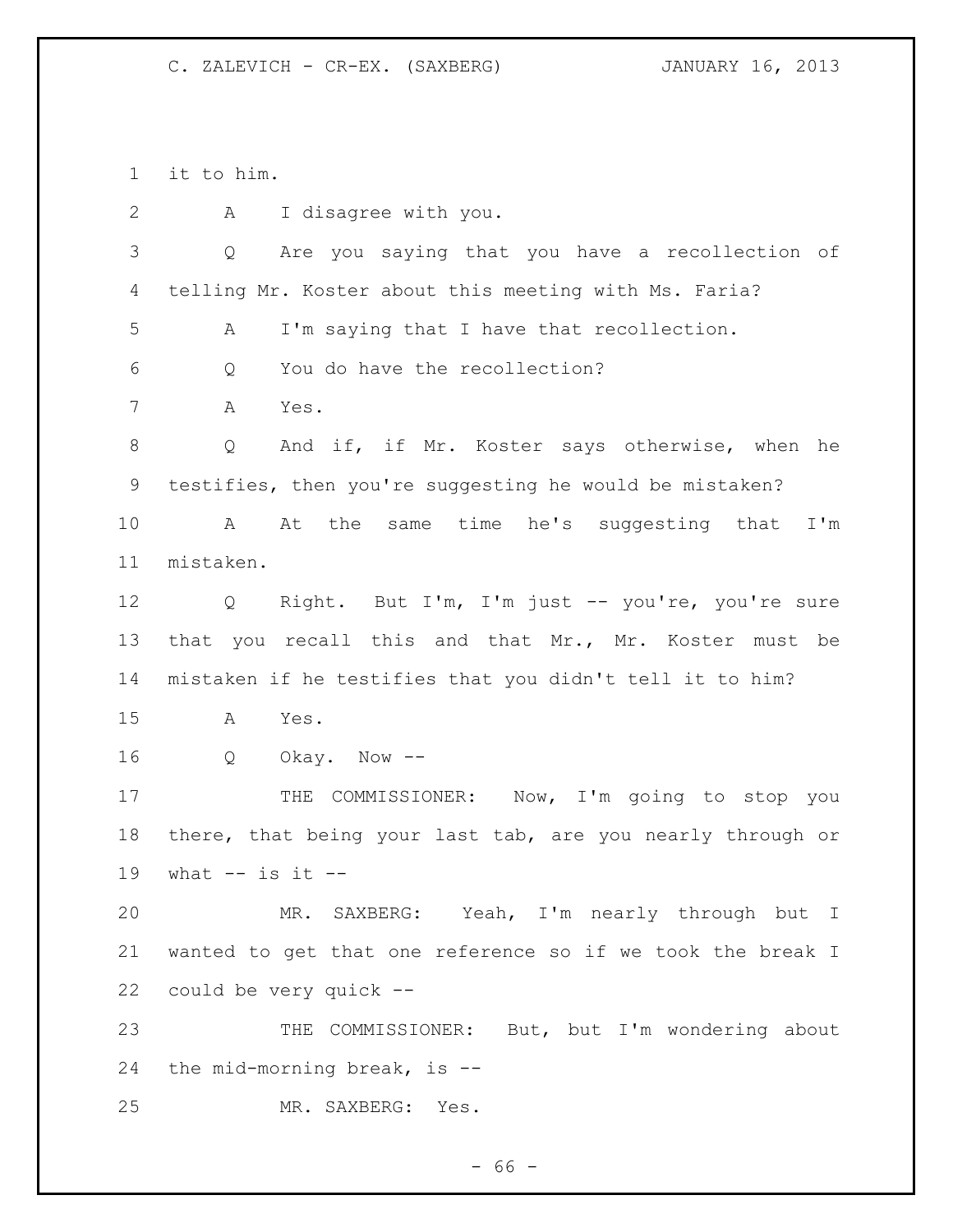1 THE COMMISSIONER: You're -- you will be going on for a little time yet, will you? MR. SAXBERG: Just, just yeah, probably another 10 minutes but, but I -- 5 THE COMMISSIONER: Well, I think -- MR. SAXBERG: We could take a break. THE COMMISSIONER: -- I think we should take our break for 15 minutes. (BRIEF RECESS) MR. SAXBERG: Thank you, Mr. Commissioner. I just have a few more questions. BY MR. SAXBERG: Q Firstly, yesterday you talked about the practise of putting together histories for files and how important histories are; correct? A Yes. Q And, and then when I was examining you earlier, we identified one of the problems with a history and your involvement being that it didn't include the information about Wes McKay in the history that you received? A Correct. Q And that's because there was a cutting and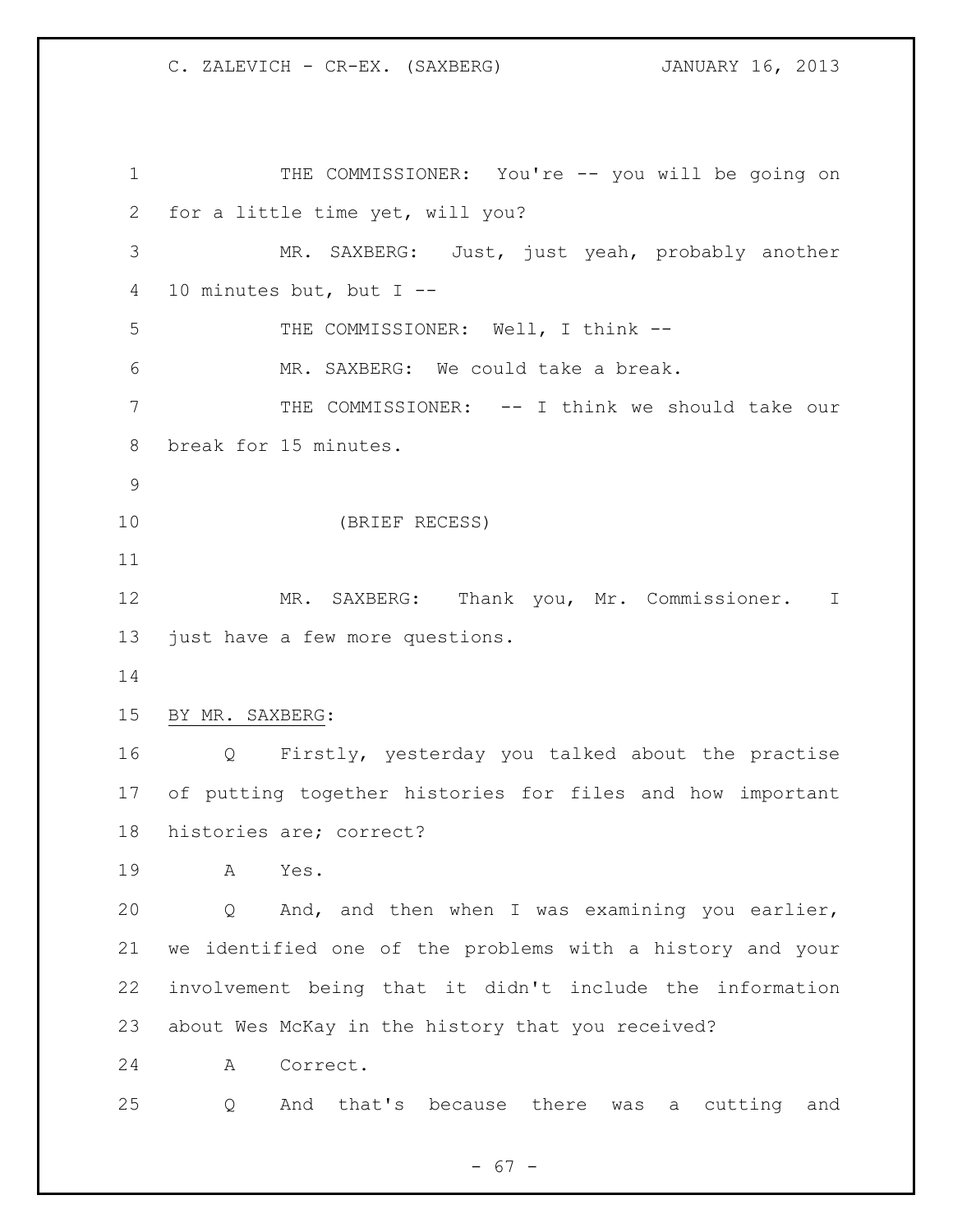pasting of an earlier history and, and then no subsequent inclusion of additional information from the last contact; correct?

A Yes.

 Q And I just want to confirm that ANCR, who is performing this function today, is aware of that issue with respect to the histories and, and it is no longer permitted to cut and paste histories in CRU at ANCR today; correct?

9 A ANCR is aware of that, yes.

 Q And it's not longer -- the issue of cutting and pasting has been resolved, has it not?

 A There's still work that needs to be done on how to compile histories, that's not completed yet.

 Q Right. You're on a histories working group as striving to improve the, the creation of histories currently; correct?

17 A We've had an opportunity to meet once.

 Q Okay. And you're working on striving to improve the practise of, of documenting histories; correct?

A I hope so, yes.

Q That's your goal?

A Of course.

 Q But -- and what I'm saying is though that, that it's already been made known to workers they're not allowed to cut and paste these histories any longer; correct?

- 68 -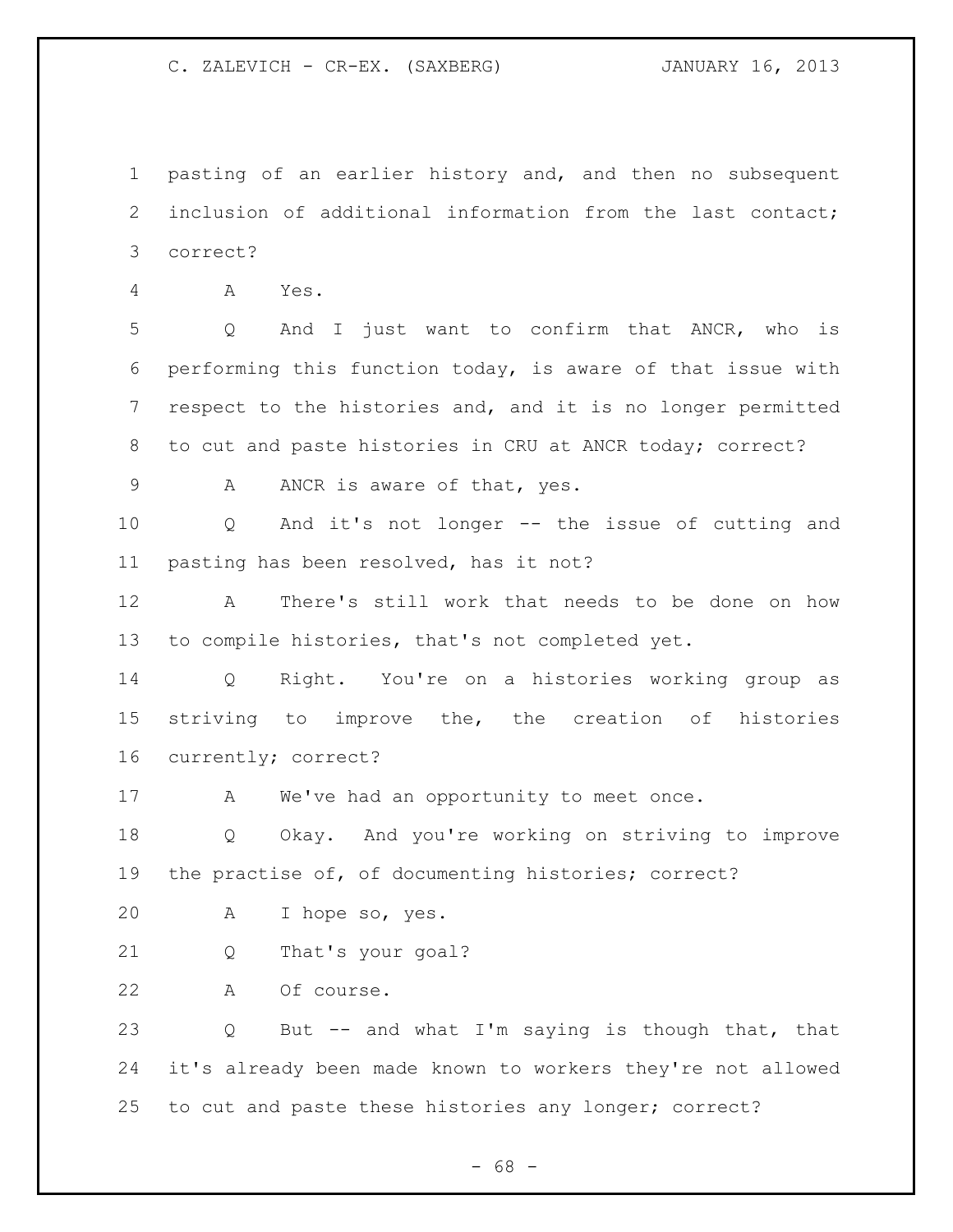A Yes.

 Q Okay. So the workers in CRU and intake, and after hours, they know not to cut and paste?

A Yes.

 Q Okay. And, and I now just want to quickly talk about training. You -- in my view there was an impression 7 left that there, there wasn't -- you hadn't received much training in terms of your employment with CFS and I've -- have information in terms of the courses that you've taken and I want to put it to you, get your confirmation, that you've taken these formal training courses.

A Sure.

 Q Okay? And I understand that in -- well, in 2001, you've already indicated you took the, the core competency training four modules; correct?

A Yes.

 Q And then in 2003 you took a substance misuse training. Do you recall that?

A Yes.

 Q And in 2004 you took a intervention strategies for addictions training?

A Yes.

 Q And in 2004 you also took working with adults and adolescents with alcohol disorder training?

A Yes.

- 69 -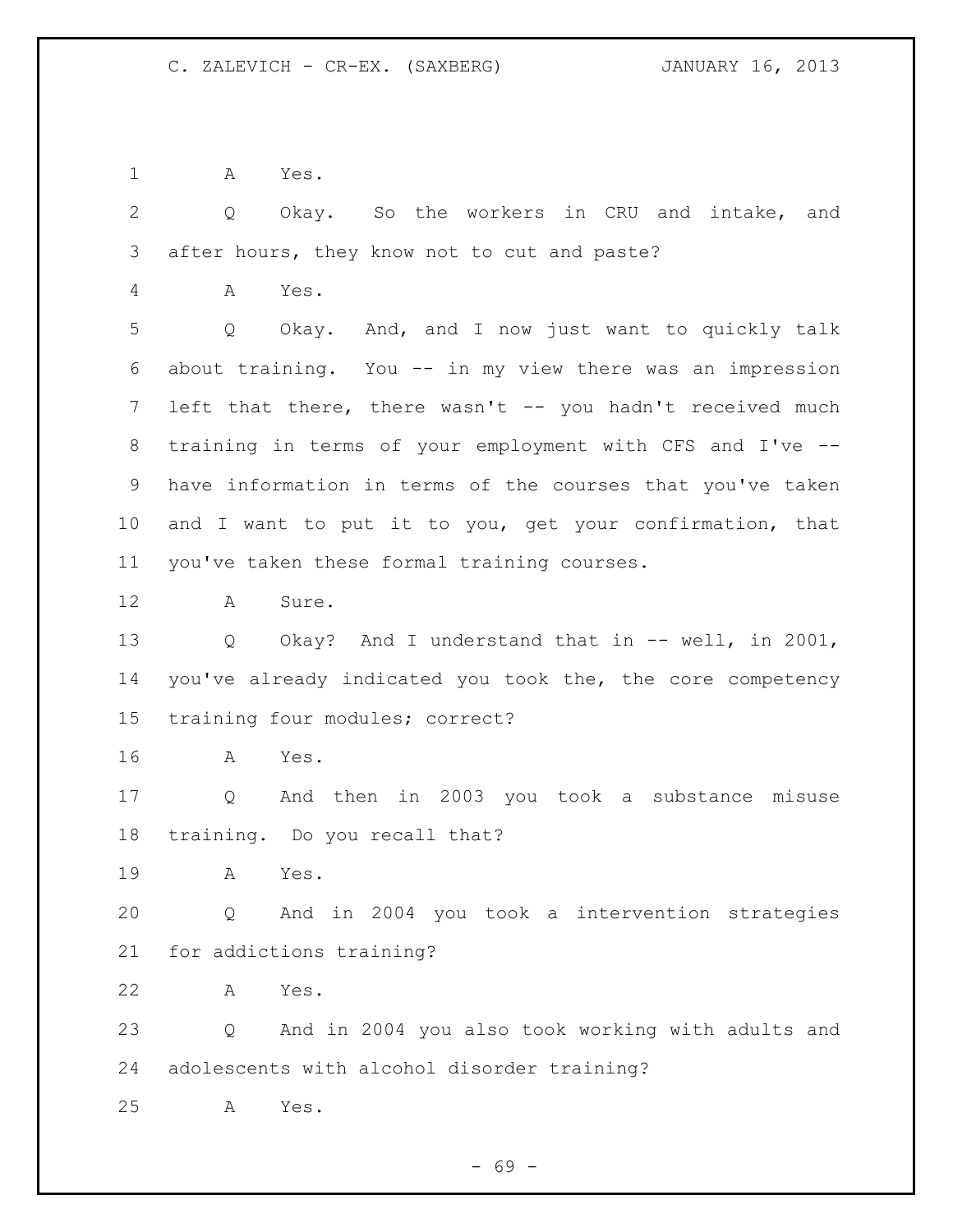C. ZALEVICH - CR-EX. (SAXBERG) JANUARY 16, 2013

 Q In 2006 you took emotional survival for law enforcement -- A Yes. Q -- training? Yes? A Yes. Q These are external formal training courses; correct? A This is correct. Q In 2007, you took orientation to parent/child assessments; correct? A Okay. Yes. Q Yes? A Yes. Q In 2007 you took crisis intervention training? A I'll -- I don't recall it but I'll say okay, yes. Q Well, if you don't recall, you can -- you don't recall? A Yeah, yeah. Q In 2008, my information is you took taking the path of most resistance. A Yes. Q The course. Yes? A Yes. Q Now, there's also mandatory training at ANCR today; correct? On certain items.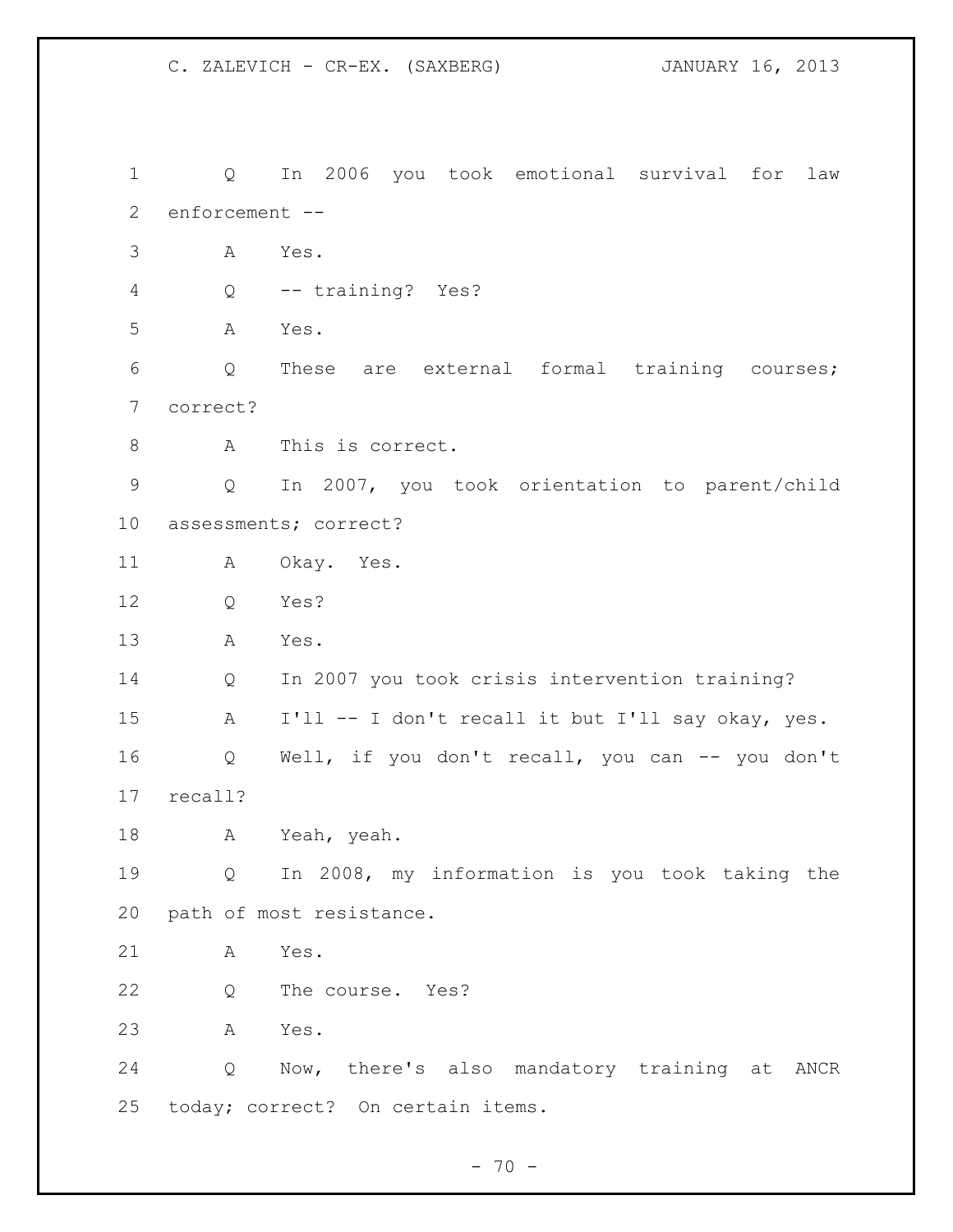A Yes. Q And you've taken all your mandatory training; correct? A I have, yes. Q One of the mandatory training courses that you took was aboriginal cultural awareness at Snowbird Lodge; correct? 8 A Was that in 2001? Q I -- that's what I have on here, yes. A Yes. Q And in 2009 -- that was 2001. In 2009, in terms of mandatory training at ANCR, you took non-violent crisis intervention. A Yes. Q Yes? And here's one that probably would have come in handy, had you had it before 2005, but you took tactical communications training. A Yes. Q In 2009; correct? A Yes. Q And that's tactical communications training, that would be attempting to elicit information from someone who doesn't necessarily want to provide it. Is that just a very general -- A That's a good way of generally stating it, yeah.

- 71 -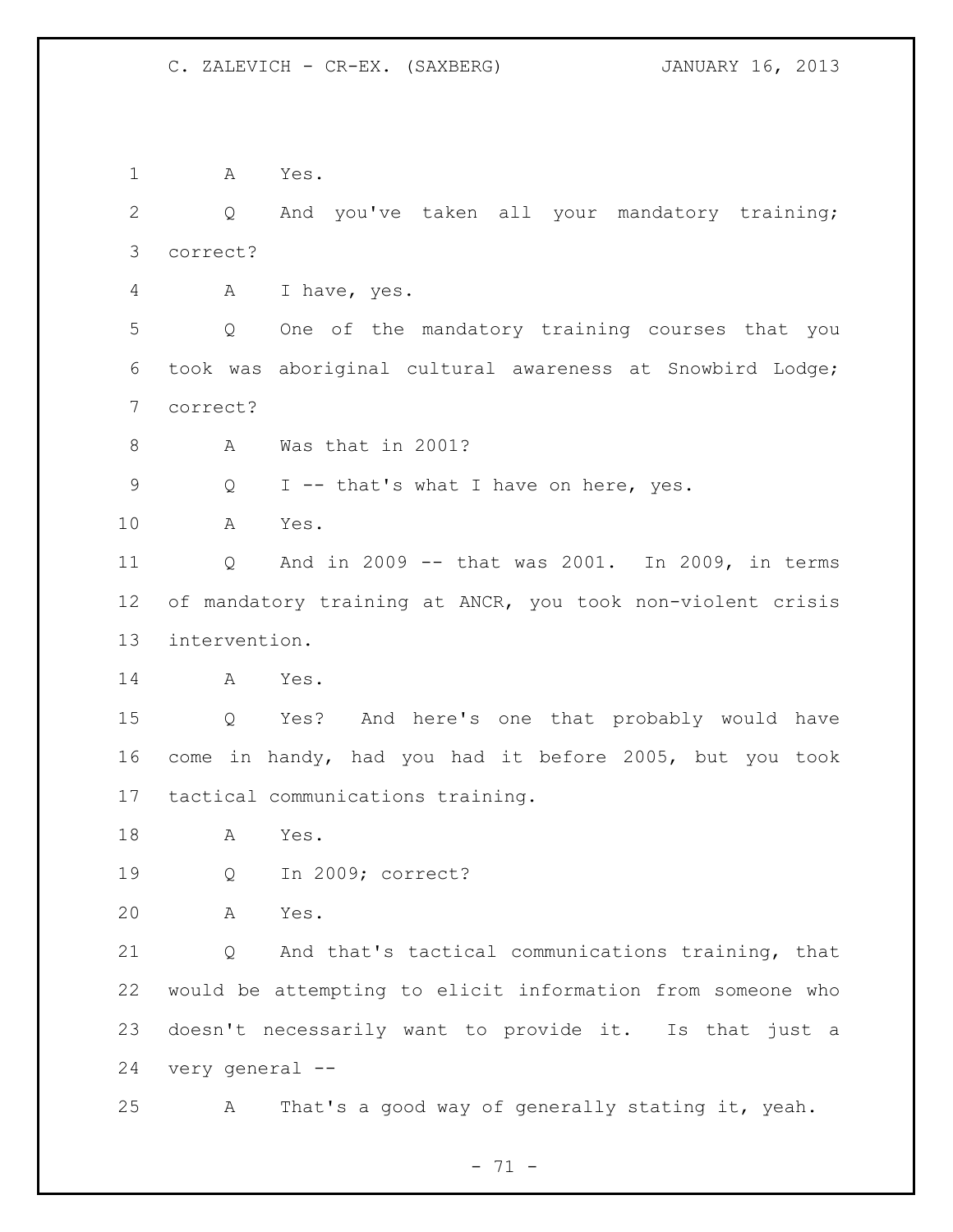Q Right. That -- something that, that you're probably faced with on a regular basis? A Yes. Q You took standards training in 2009; correct? A Yes. Q And you took structured decision making training, those -- that's the probability of future harm tool that's 8 been implemented -- in May of 2012? A Yes. Q And with that mandatory training at ANCR, that you have achieved or that you have obtained, can you confirm that, that you feel competent to perform the functions that you perform at ANCR? A Yes, I believe so. 15 MR. SAXBERG: Okay, those are my questions. Thank you. 17 THE WITNESS: Thanks. 18 THE COMMISSIONER: Thank you, Mr. Saxberg, it was helpful, you putting this folder before me. I thank you. All right, Mr. Paul? MR. PAUL: Thank you, Mr. Commissioner. Mr. Zalevich, my name is Sacha Paul, I'm one of the lawyers for Winnipeg CFS and the department and I hope to be brief in my questions.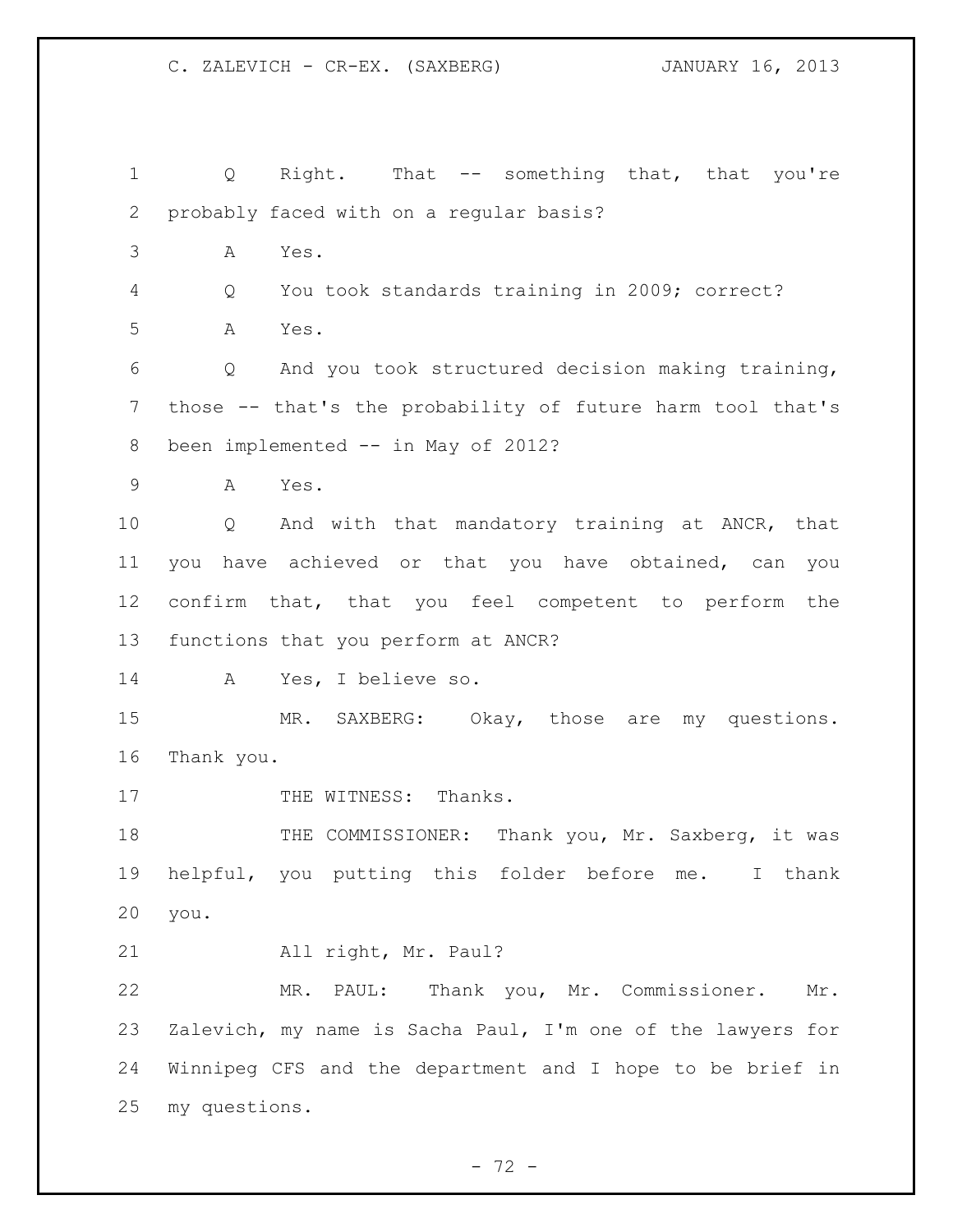CROSS-EXAMINATION BY MR. PAUL:

| $\mathbf{2}$    | If I can put it this way, Mr. Zalevich, some of<br>Q.       |
|-----------------|-------------------------------------------------------------|
| 3               | your testimony have -- has, of course, been directed to     |
| 4               | your involvement in March of 2005; correct?                 |
| 5               | Α<br>Yes.                                                   |
| 6               | And some of it has been directed to more general<br>Q       |
| $\overline{7}$  | issues, if I can put it that way.                           |
| 8               | Α<br>Yes.                                                   |
| $\mathsf 9$     | Okay. And from your evidence yesterday you spoke<br>Q       |
| 10 <sub>o</sub> | about indirect pressures; correct?                          |
| 11              | Yes.<br>A                                                   |
| 12              | And my understanding was that you were speaking<br>Q        |
| 13              | about it generally?                                         |
| 14              | Yes.<br>A                                                   |
| 15              | And that these indirect pressures didn't impact<br>Q        |
| 16              | how you handled this particular case in March of 2005?      |
| 17              | Correct.<br>A                                               |
| 18              | And so -- and Mr. Commissioner --<br>Q                      |
| 19              | And what I meant by that was the decision to, to<br>А       |
| 20              | close a file wouldn't be impacted by those pressures.       |
| 21              | Okay. In terms of this issue, and Mr.<br>Q                  |
| 22              | Commissioner, these will be questions that you may have     |
| 23              | heard before. Again, when we speak about the matter         |
| 24              | generally you would agree with me that when a file is       |
| 25              | recommended to go from CRU to tier 2 intake, the very first |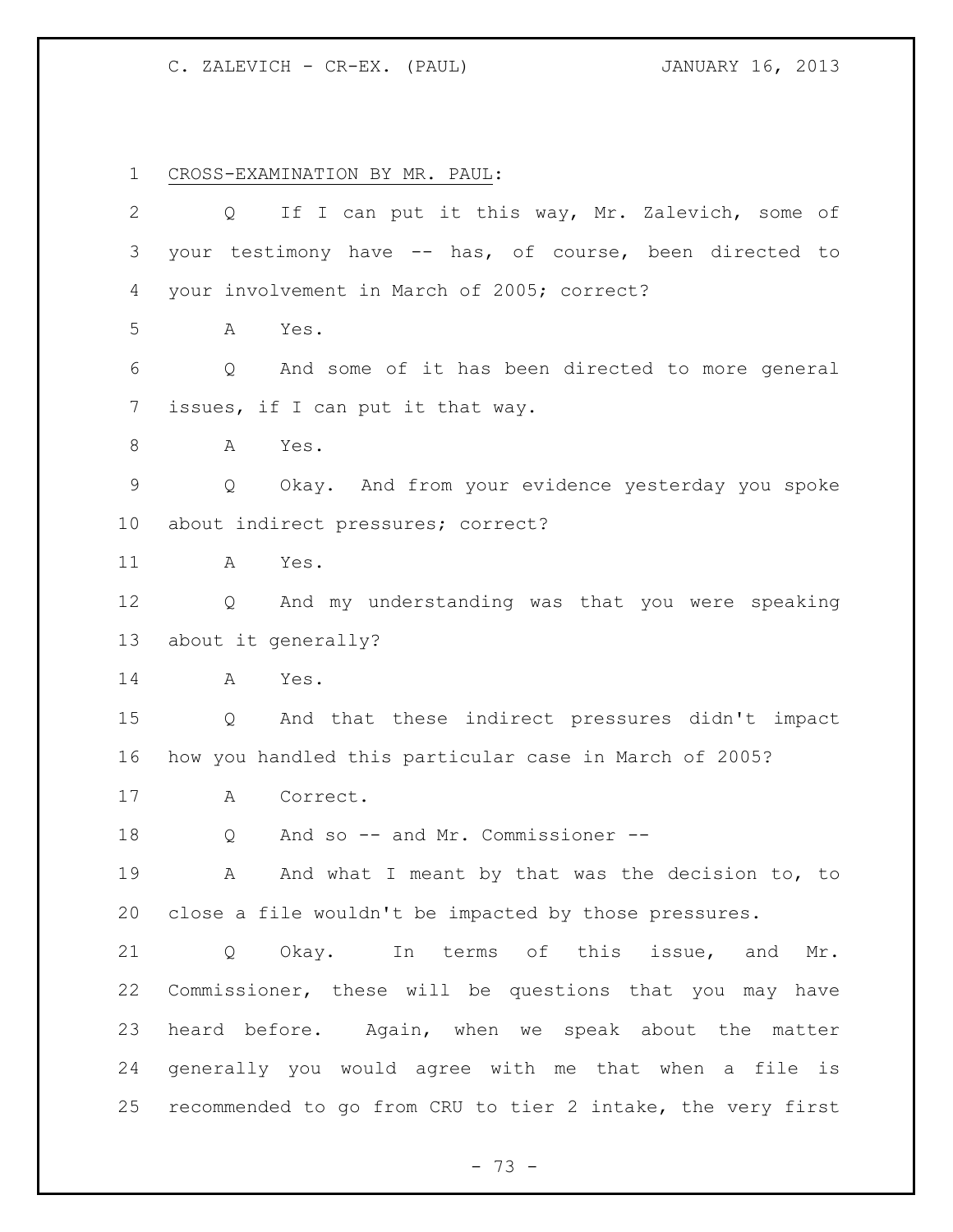step is that it goes from a worker to the CRU supervisor? A Yes. Q Right? And then that CRU supervisor, of course, then decides whether or not to accept your recommendation to move it onto intake, or to keep it at CRU? A Right. Q Right? And then as a CRU worker really that's not your decision, it's the supervisor's decision? A Yes. Q Right? And, of course, the supervisor could, indeed, decide to pass on the file to tier 2 intake? A Yes. Q Right? And in that case, as I understand the process, the CRU report would then go to the intake supervisor. A Yes. Q Right? And, of course, there are a number of intake units? A Yes. Q Right? And so my understanding, in this time of 2005, it would go to the intake supervisor for a specific geographic region? A I believe that's correct. Q And then in the normal course of things the intake supervisor would provide it to an intake worker?

- 74 -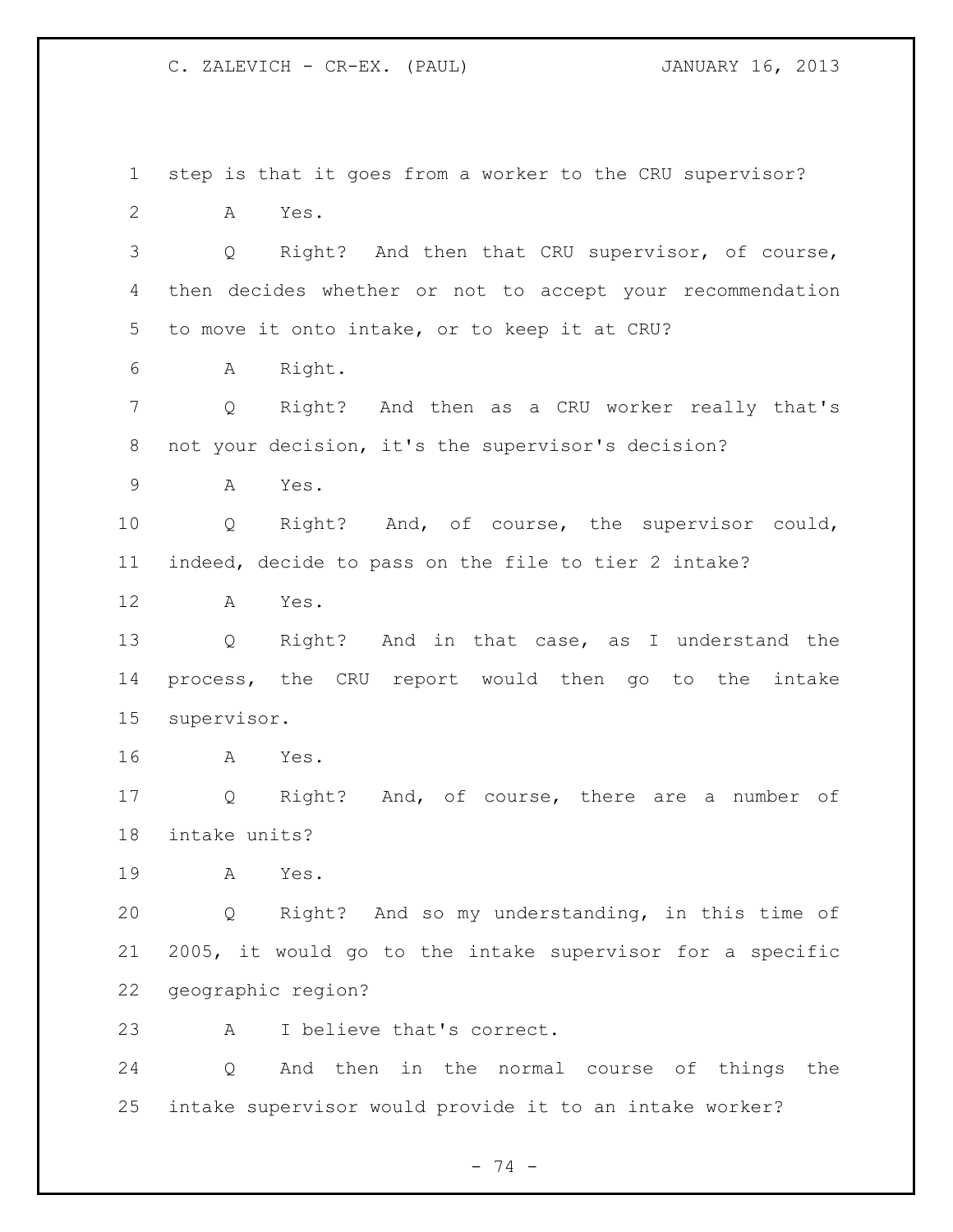A Yes. Q Right? Another possibility is that the intake supervisor could have some questions about the CRU referral? A Yeah. Q Right? And then in terms of the process, that issue could then be discussed between the intake supervisor and the CRU supervisor? A Yes. Q Right? And that's not a discussion that you're part of -- A No. 13 Q -- as a CRU worker. 14 A That's correct. Q Right? A That's correct. Q Right. My understanding is -- and I'll ask you whether or not you agree with, with this. We've heard evidence from Carolyn Parsons, who is the tier 2 supervisor for Central, that she never outright rejected a CRU referral and would it be fair, fair for me to suggest to you that you can't comment on that because, again, you're not part of that level of discussion. A It would -- yes, it would be fair for you to

suggest that.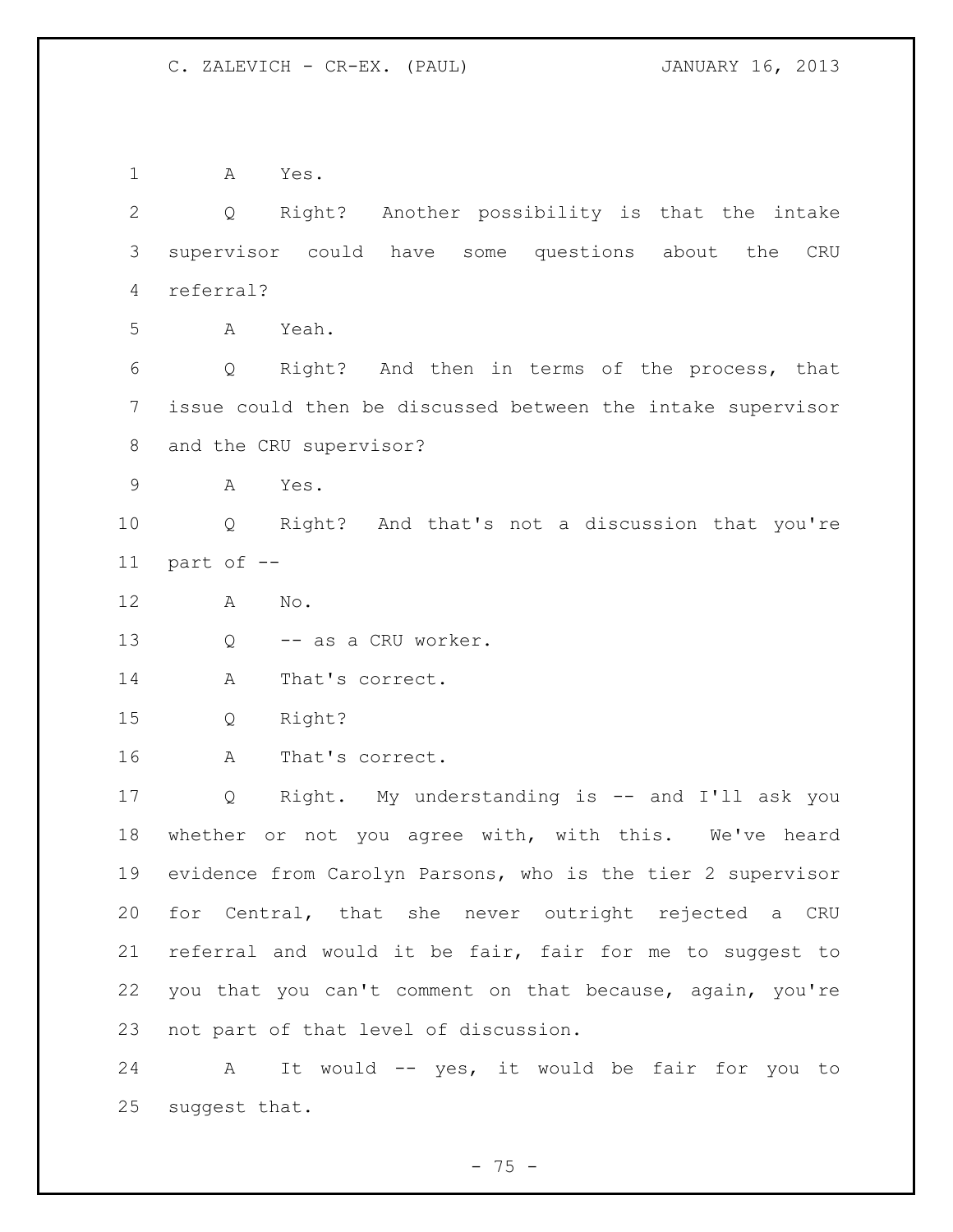Q And, again, Ms. Parsons' testimony is that as opposed to rejecting files, she would have a discussion with the CRU supervisor and talk it through to what I'll call a consensus but again, you would agree with me that you can't comment on that either because you're not part of that discussion? A That's correct. Q All right. So all you can say sometimes is that sometimes a file, a recommendation was made to go to intake, but it remains in CRU and you really can't say why. 11 A Right. Q Right. And again, as a CRU worker, you're not there to collect statistics as to referrals, et cetera. A Right. Q You're there to work on your cases; right? A Yes. Q So you really can't tell the Commissioner how often cases that were recommended to go to intake stay in CRU? A I can't. Q Right. You would certainly agree with me that there was no directives issued to say that CRU should not be transferring things to intake? A Right. Q Because, again, that issue was handled at the

- 76 -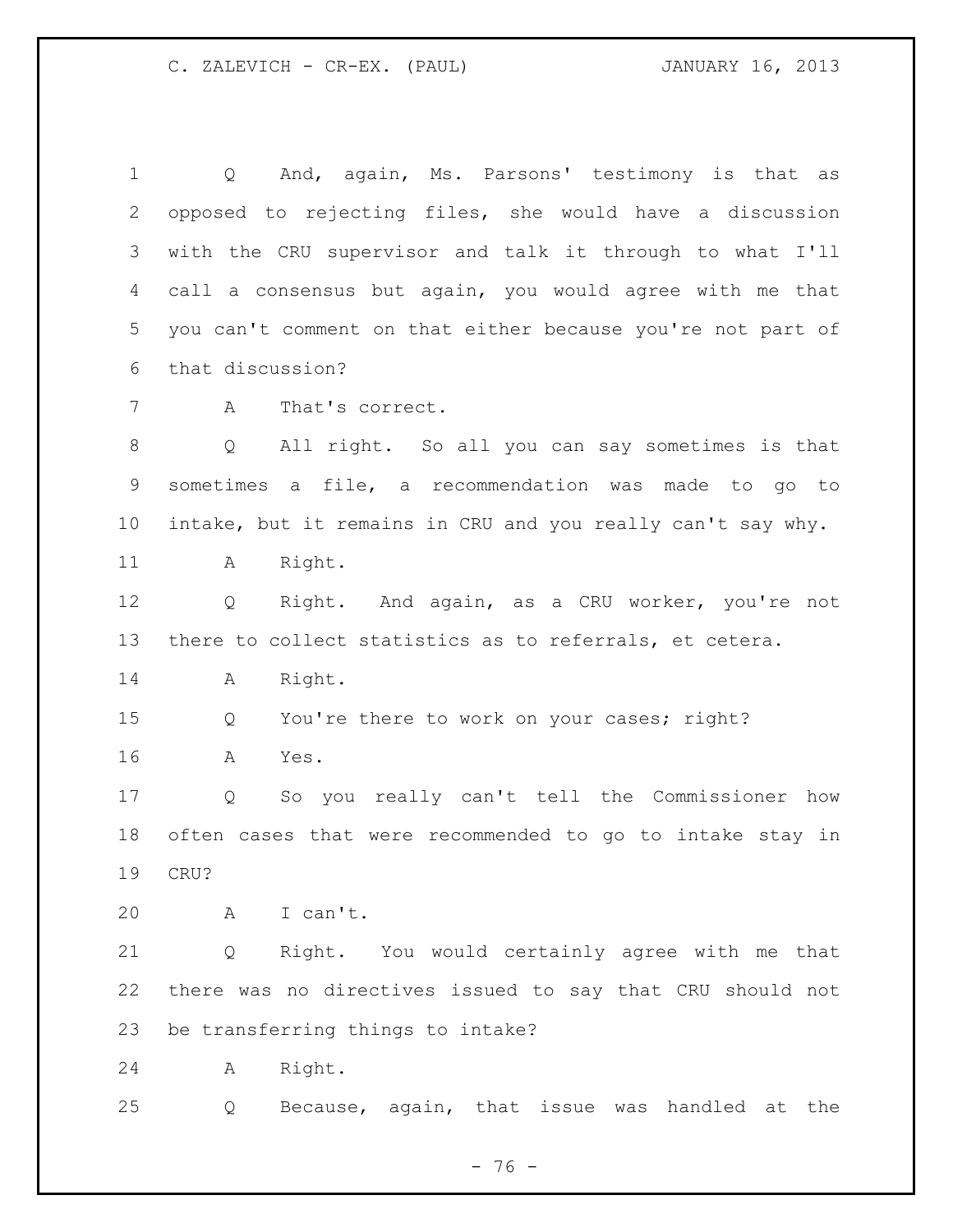supervisor level?

A Right.

 Q Right. And again, when it comes to the issue of statistics, et cetera, you're not there to monitor people's vacation schedules; correct?

A I've never suggested any of these things.

 Q Yeah. And I'm just, just saying what you know and you don't know. You don't -- you're not there monitoring who's there at work on a given day?

A Right.

 Q And you're not there monitoring that they're on vacation or on sick leave?

A No.

 Q Right. And when it comes then to the issue of devolution that was occurring, in May of 2005, you would agree with me that this concept of devolution is occurring at the family service unit level in 2005. That, in essence, what they were doing was restructuring to create aboriginal agencies at this time?

A Yes.

 Q Right. And that, at this time, in May of 2005, the structure of intake remained the same between tier 1 and tier 2?

A Yes.

Q And, of course, during this period CRU is still

- 77 -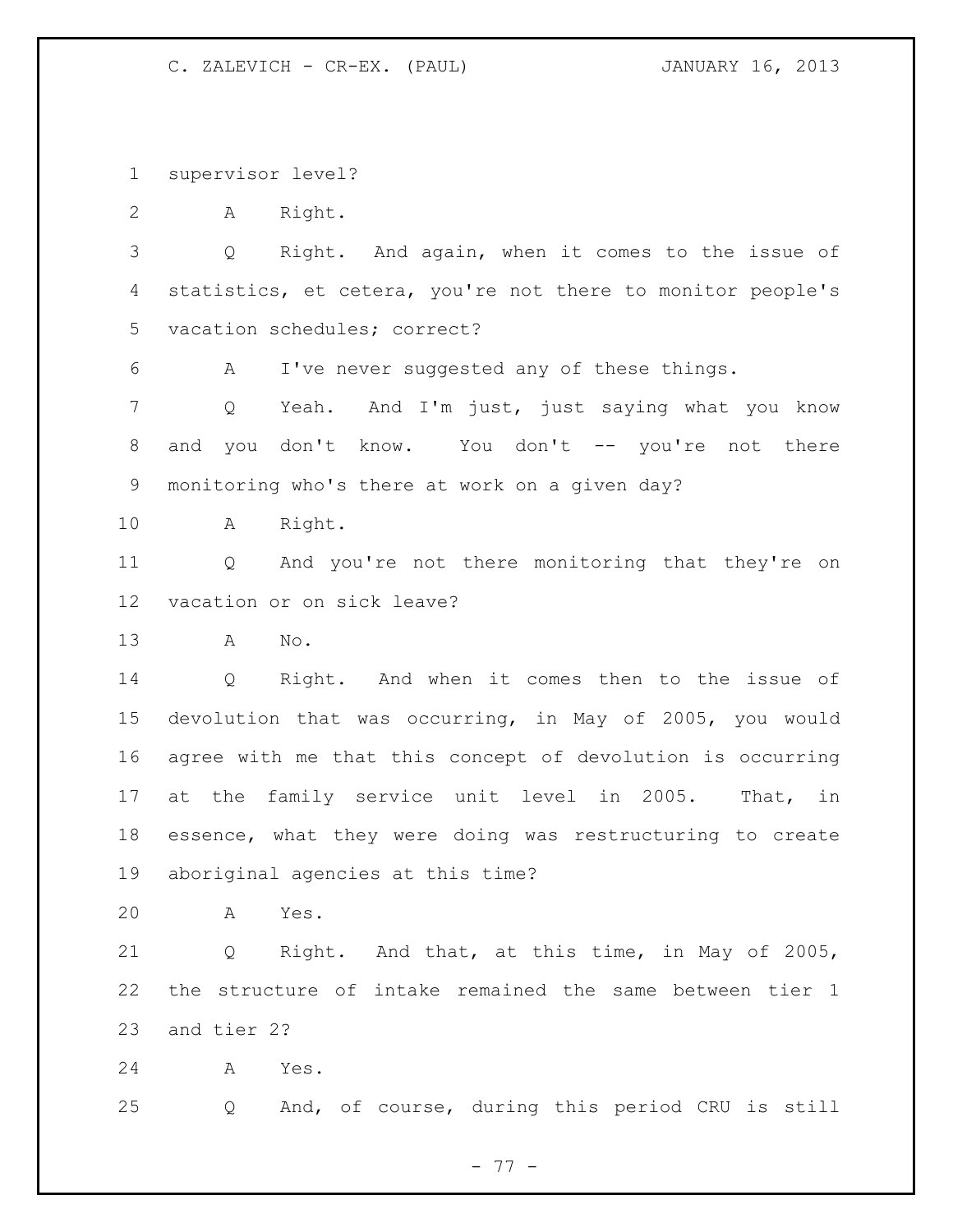working on the, the basis of referrals coming in, phone calls, walk-ins, et cetera? A Yes. Q Right? And that you would agree with me that regardless of how the child welfare system is structuring itself, that has no impact on the number of calls coming in? 8 A I don't know that for sure. Q You can't comment either way? A Right. Q So when we move into the transition, into devolution in 2005, would you be aware that from January to May 2005 family service units were not taking new referrals so they could do their paperwork, if I could put it that way. Were you aware of that? 16 A I think I was aware of that. Q Okay. 18 A And I'm going to trust that you're correct on the dates. Q Okay. And if you don't know you don't have to guess. A Yeah. Q You would agree with me that there were other units, in essence, taking those referrals, known at the preservation and reunification teams? Were you were aware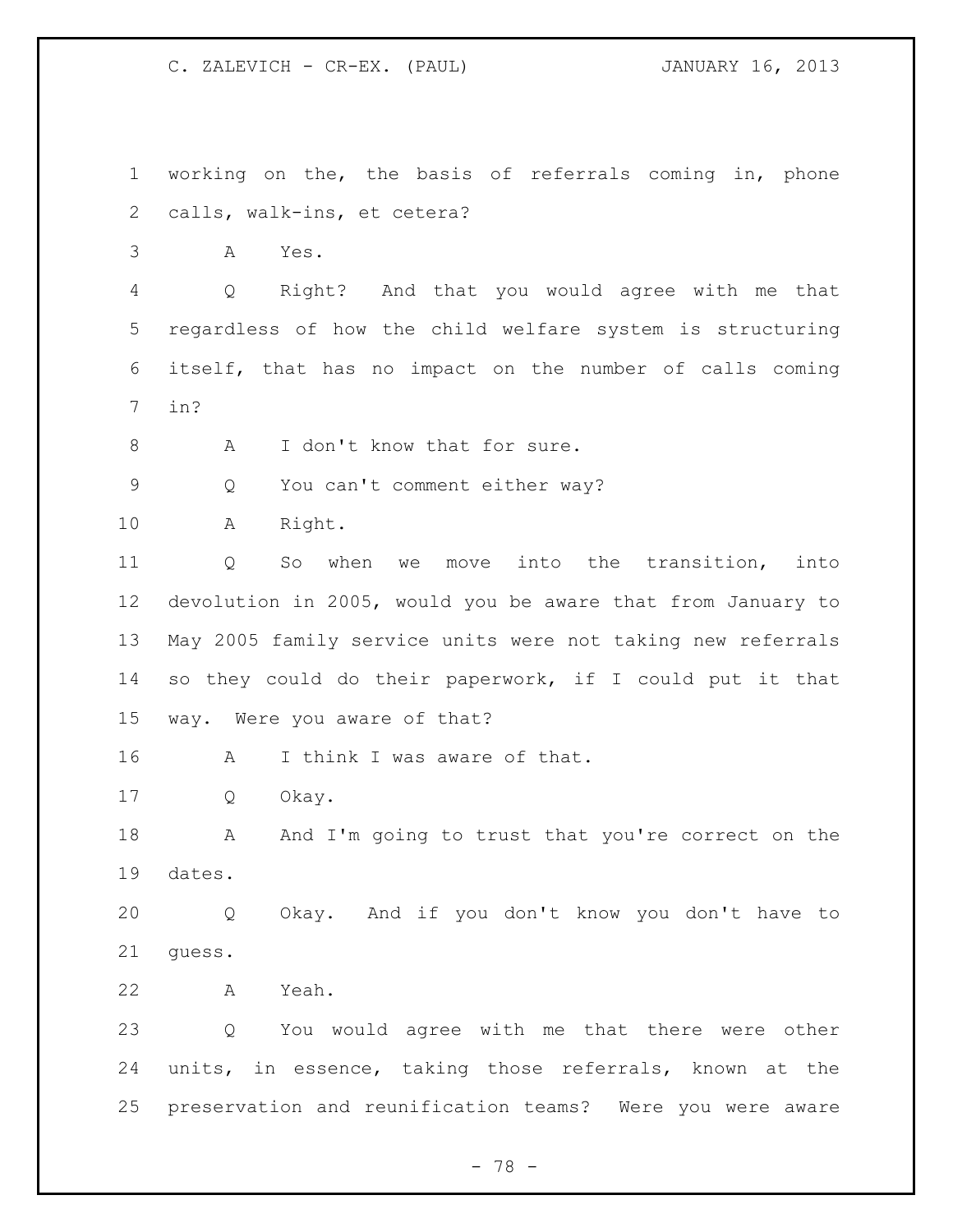of that?

A Yes.

 Q Okay. And during the same period, of course, the community programming department is volunteering to assist in this transition. Were you aware of that?

A Yes.

 Q And were you aware that part-time staff were being approached in this period to increase their hours to assist in the process?

A I believe so.

 Q Okay. And were you aware that many of these people agreed to do so, agreed to assist?

13 A No, I wasn't aware of that.

 Q Okay. And would you agree with me that or were you aware that social workers were -- or pardon me, social work students were asked to do work on a casual basis at that time? Were you aware of that?

A No.

 Q Okay. Were you aware that recent retirees were also approached to do the work in the transition phase?

 A Were these same people also doing that work or were they just approached?

 Q They were at least approached. Were you aware of that?

A No.

- 79 -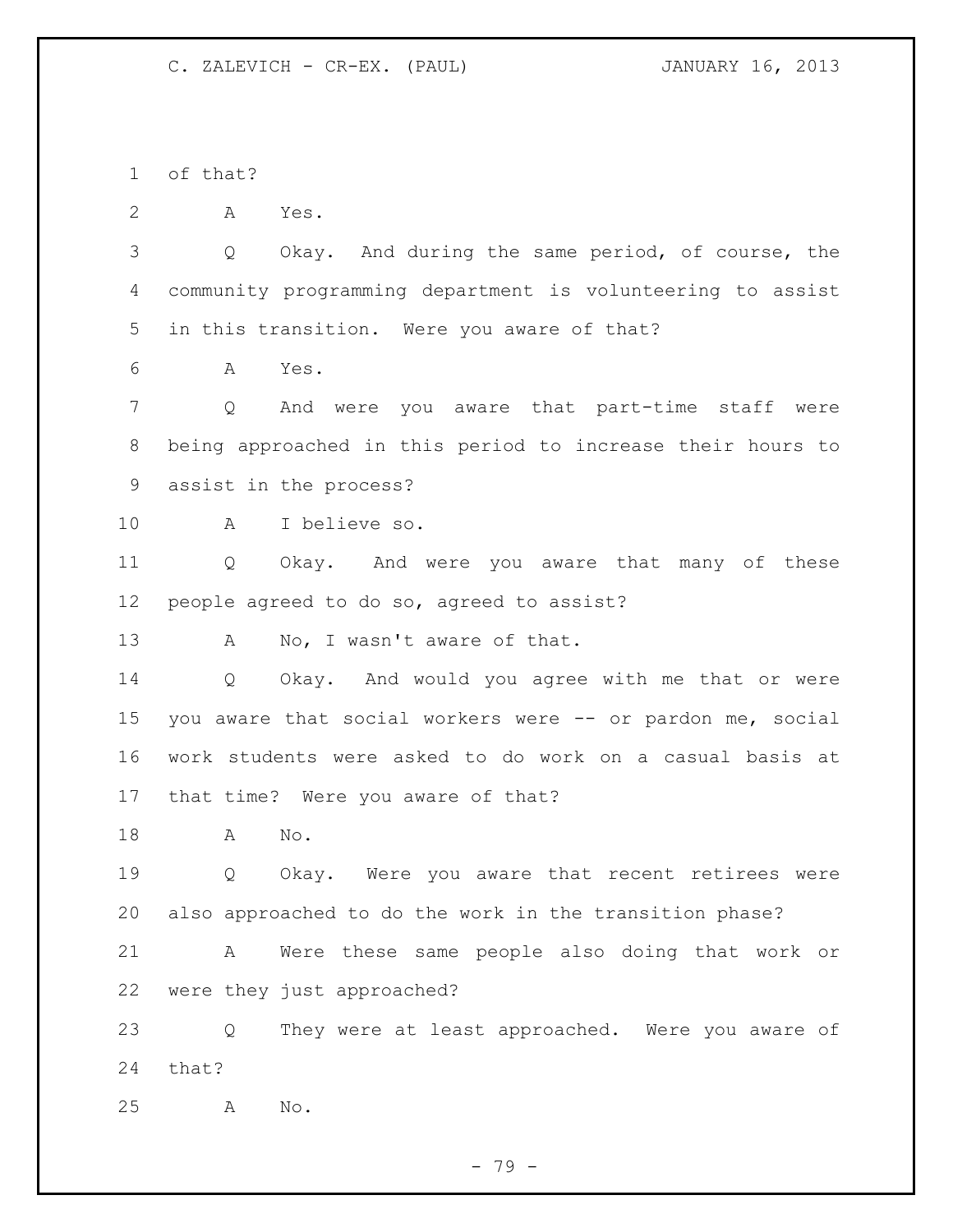C. ZALEVICH - CR-EX. (PAUL) JANUARY 16, 2013 C. ZALEVICH - RE-EX. (RAY)

 Q Were you aware that additional administrative staff were hired to assist in this period of time? A I don't recall that. MR. PAUSL: Okay. Mr. Commissioner, you've heard those questions before and I appreciate the opportunity to post them. 7 THE COMMISSIONER: Yes. 8 MR. PAUL: Thank you. THE COMMISSIONER: You kept your word you would be brief. MR. PAUL: I'll do my best. 12 THE COMMISSIONER: Thank you. All right. Anybody else before Mr. Ray? I guess you're on, Mr. Ray. MR. RAY: Mr. Commissioner, I just have a very few number of questions for Mr. Zalevich. RE-EXAMINATION BY MR. RAY: Q Mr. Zalevich, I would just like to take you to Mr. Koster's report to start with, if I can. If we could turn up to page 36875, please. 21 THE COMMISSIONER: Is this the Section 10 report? MR. RAY: Oh, I'm sorry, yes, I'm sorry, Mr. Commissioner, the Section 10 report, yes. 24 THE COMMISSIONER: And what page in the report? MR. RAY: I'm sorry, apparently I've misstated

 $- 80 -$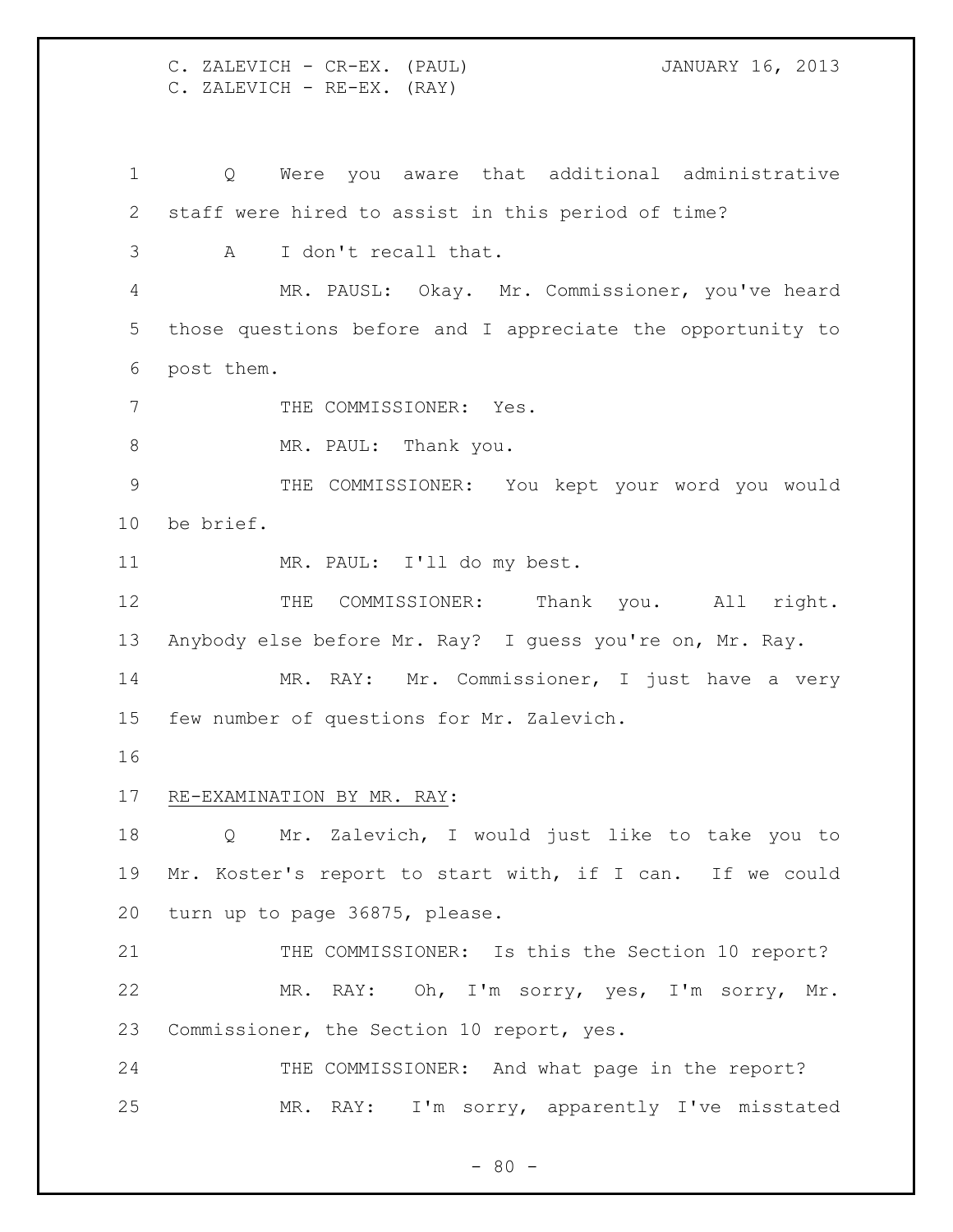the page number and the report. Just give me one moment, I'm sorry. THE COMMISSIONER: It's the Section 4 report? MR. RAY: I'm actually wanting to discuss the Section 10 report, I'm just getting -- THE COMMISSIONER: Oh, all right. MR. RAY: -- that page number. I'm sorry, Mr. Commissioner. 9 THE COMMISSIONER: That's the -- MR. RAY: It's -- 11 THE COMMISSIONER: -- Christianson-Wood report? MR. RAY: That's correct. 13 THE COMMISSIONER: Yeah. 14 MR. RAY: Page 162 is the page number, please. 15 THE COMMISSIONER: Right. BY MR. RAY: Q Mr. Zalevich, your recording, and I'm just going to tell you what your recording says rather -- so you can look at this and I'll tell you what your recording says. A Okay. Q Your recording, and I'm, and I'm reading from page 36929 but you don't have to bring it up, Madam Clerk, you can just leave this page there. It says:

 $- 81 -$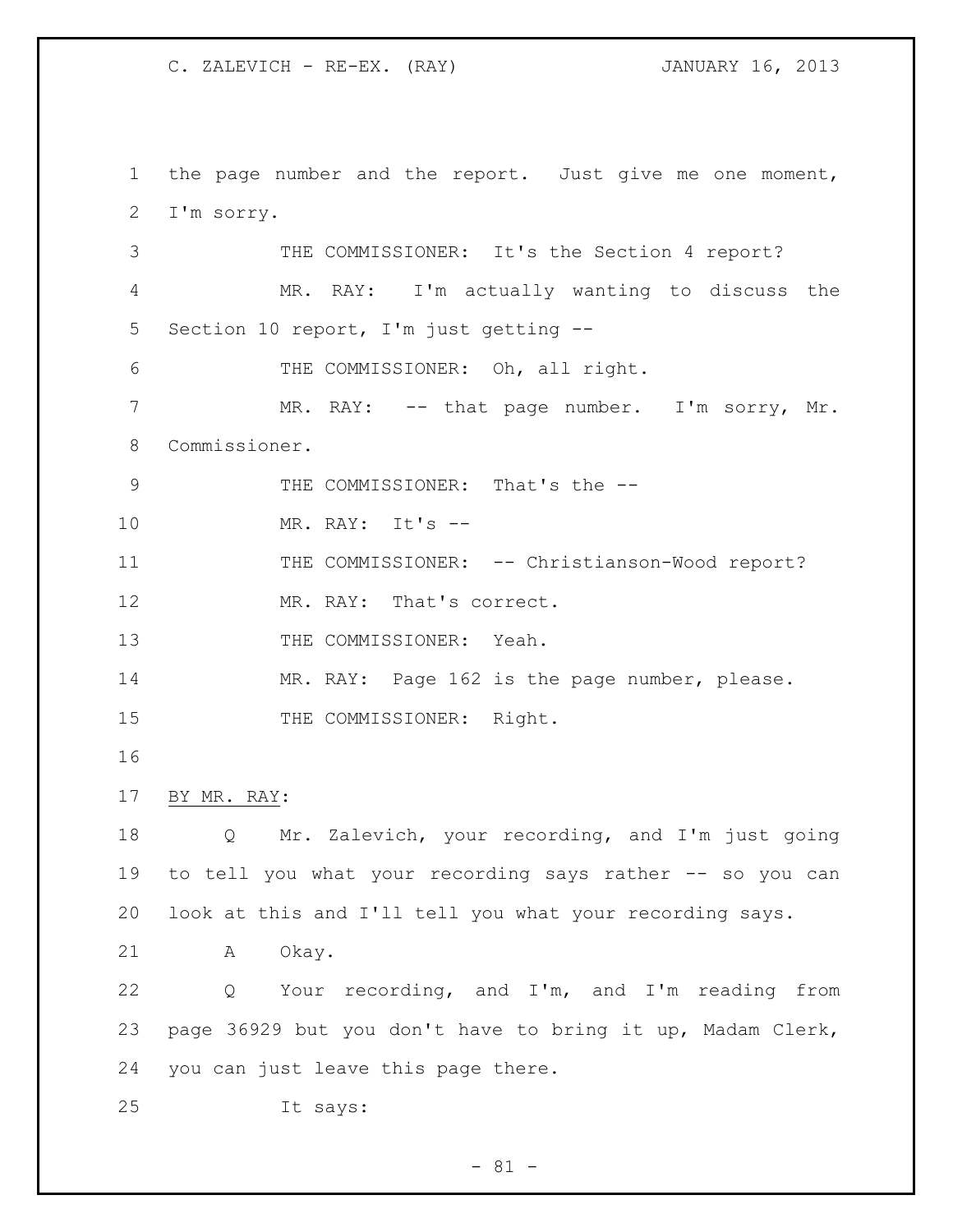"This writer did not notice any sounds of a party occurring or that there was (or that there was) more than one other --" THE COMMISSIONER: Just a minute, where are you reading from? 8 MR. RAY: Mr. Commissioner, I'm just -- I'm reading the top of 36929, the first paragraph. 10 THE COMMISSIONER: How does the paragraph start? 11 MR. RAY: "Workers at the door." It's the very first paragraph. 13 THE COMMISSIONER: The worker described by Ms. Kematch? 15 MR. RAY: Pardon me? The top -- it's the first paragraph on 36929. 17 THE COMMISSIONER: Yeah, well, I don't have that, 18 I have it by pages, other page numbers. MR. RAY: Oh, okay. THE COMMISSIONER: But just tell me how does the paragraph starts. MR. RAY: Let me just maybe be a little bit clearer, Mr. Commissioner. The, the page on the screen that I would like Madam Clerk to leave is from the Section 10 report and I'm going to read the witness his report,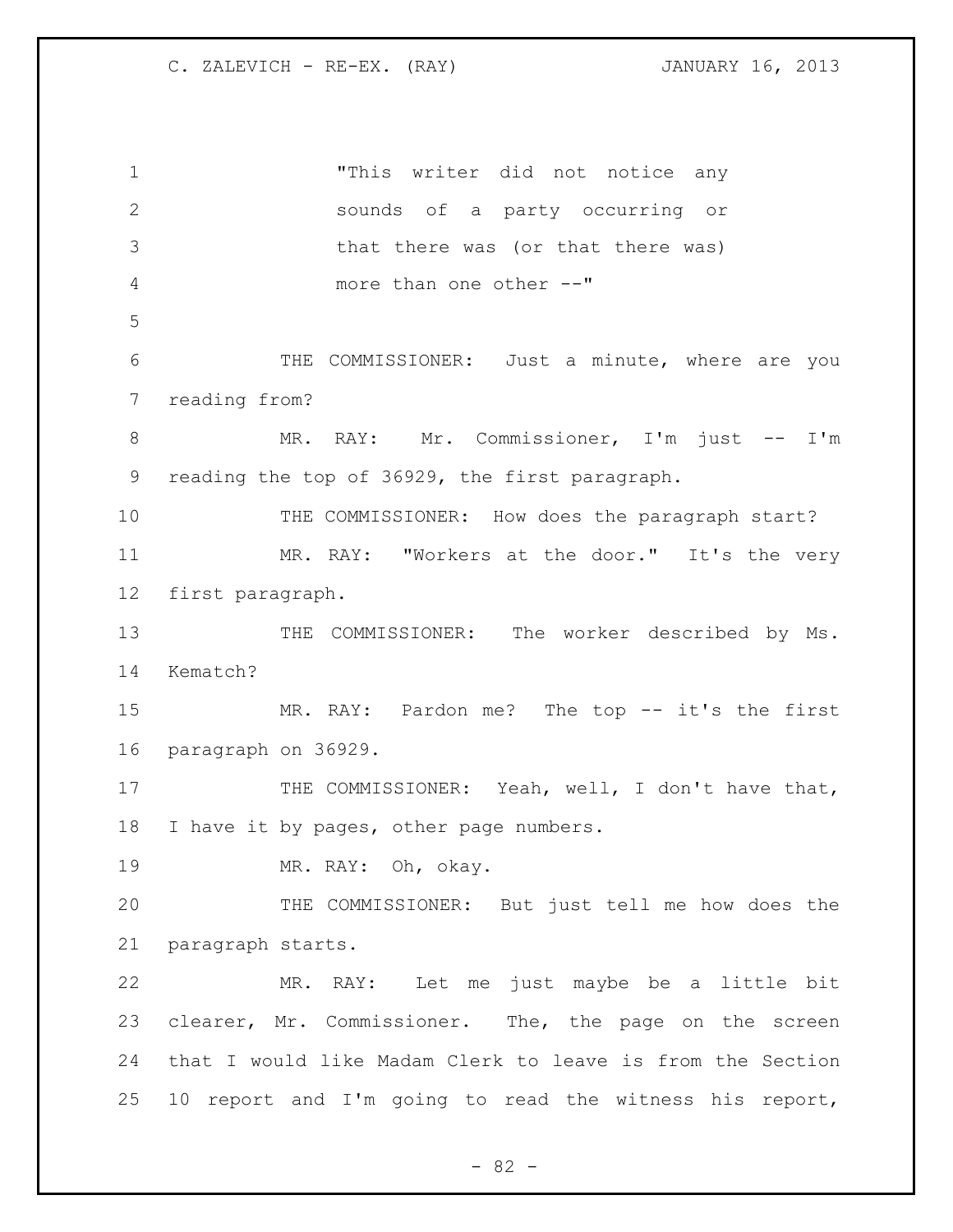which is page 36929. So what I'm reading from is from page 36929, which is not which is on -- which is not what's on the screen. Do you have page 36929, a physical copy? THE COMMISSIONER: No, I, I have page 46 that's on the screen. MR. RAY: Oh, I'm sorry. I would like -- let me deal with it this way. Please turn to page 36929. I'm going to read the first paragraph of Mr. Zalevich's report. Do you have that, Mr. Commissioner? THE COMMISSIONER: Starting "Agency workers spoke"? MR. RAY: No, 36929, "workers at the door" is the first paragraph. 14 THE COMMISSIONER: Workers at the ... MR. RAY: It's on the screen in front of you. THE COMMISSIONER: Well, that's in the middle of a paragraph. MR. RAY: Yeah. No, what -- I'm going to -- if we could just leave that there, Madam Clerk. THE COMMISSIONER: How does the paragraph start? MR. RAY: No, go up -- go back to where you were, please. Yeah. Half-way down the first paragraph, the sentence starts: "This writer did not notice any sounds." 24 THE COMMISSIONER: That's the, the ... Can you help me, Ms. Walsh, where this is on page

- 83 -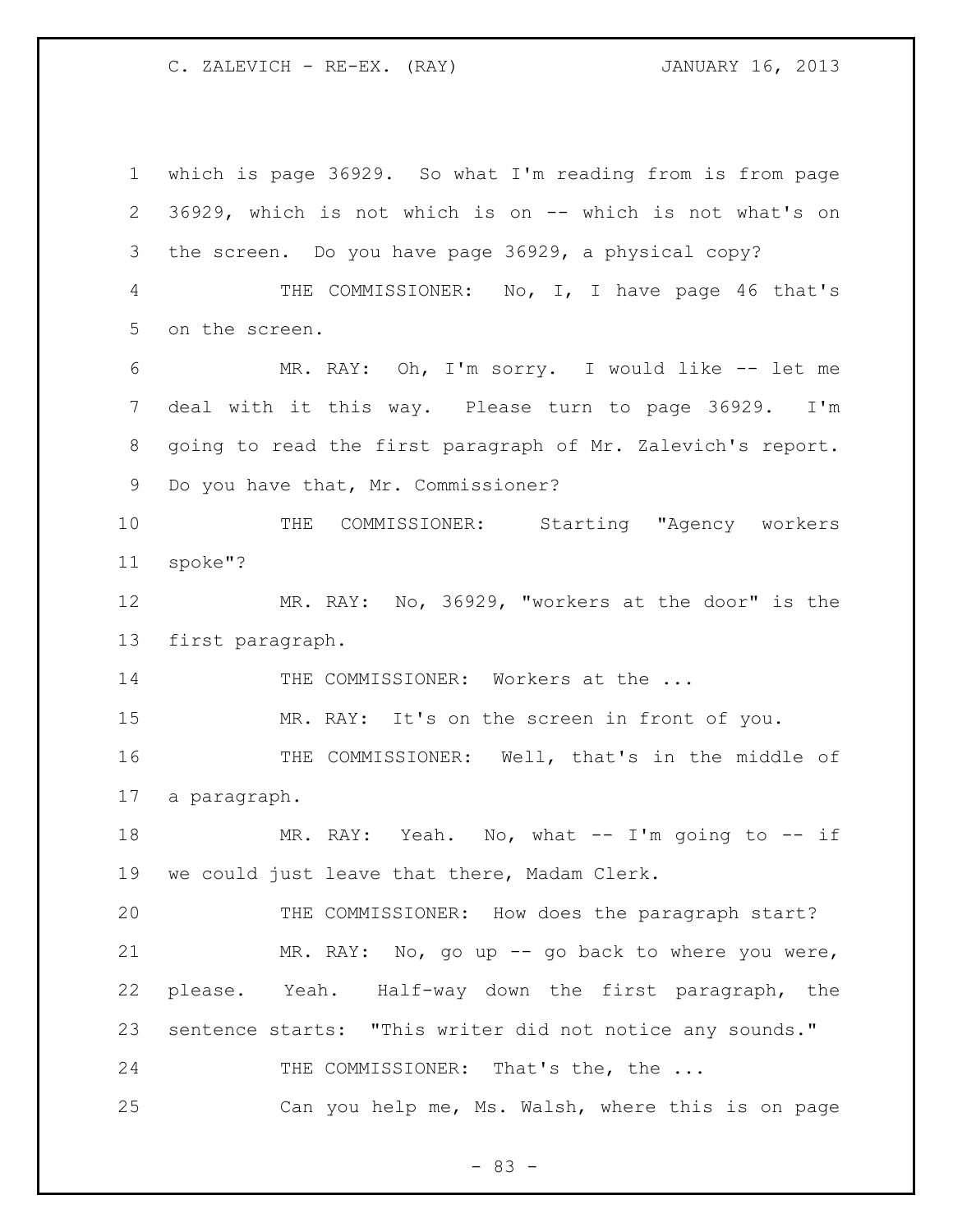1 45? 2 MR. RAY: No, Mr. -- 3 MS. WALSH: Mr. Commissioner, I think what you 4 should do is, if you still have a copy of Mr. Zalevich's 5 intake report, the report that we went through with him 6 yesterday, do you have those documents? 7 THE COMMISSIONER: Yes, yes. 8 MS. WALSH: If you find that page, it starts at 9 page 36926. So it's the, the CRU report March 5, 2005. I 10 think if you put that in front of you ... 11 THE COMMISSIONER: Three, six, nine what? 12 MS. WALSH: 36926 should be the -- 13 THE COMMISSIONER: Yes, I have that. 14 MS. WALSH: So that's the document that my friend 15 is taking you through now. 16 THE COMMISSIONER: Well, that's --17 MS. WALSH: So Mr. Ray --18 THE COMMISSIONER: -- that's, that's an intake 19 report. 20 MS. WALSH: That's right, so -- 21 THE COMMISSIONER: Oh, oh, I thought you were --22 MS. WALSH: -- I, I gather that Mr. Ray is 23 showing the witness his report in advance of discussing the 24 comments in the Section 10 report. So I think you should 25 have both in front of you, you should have the witness'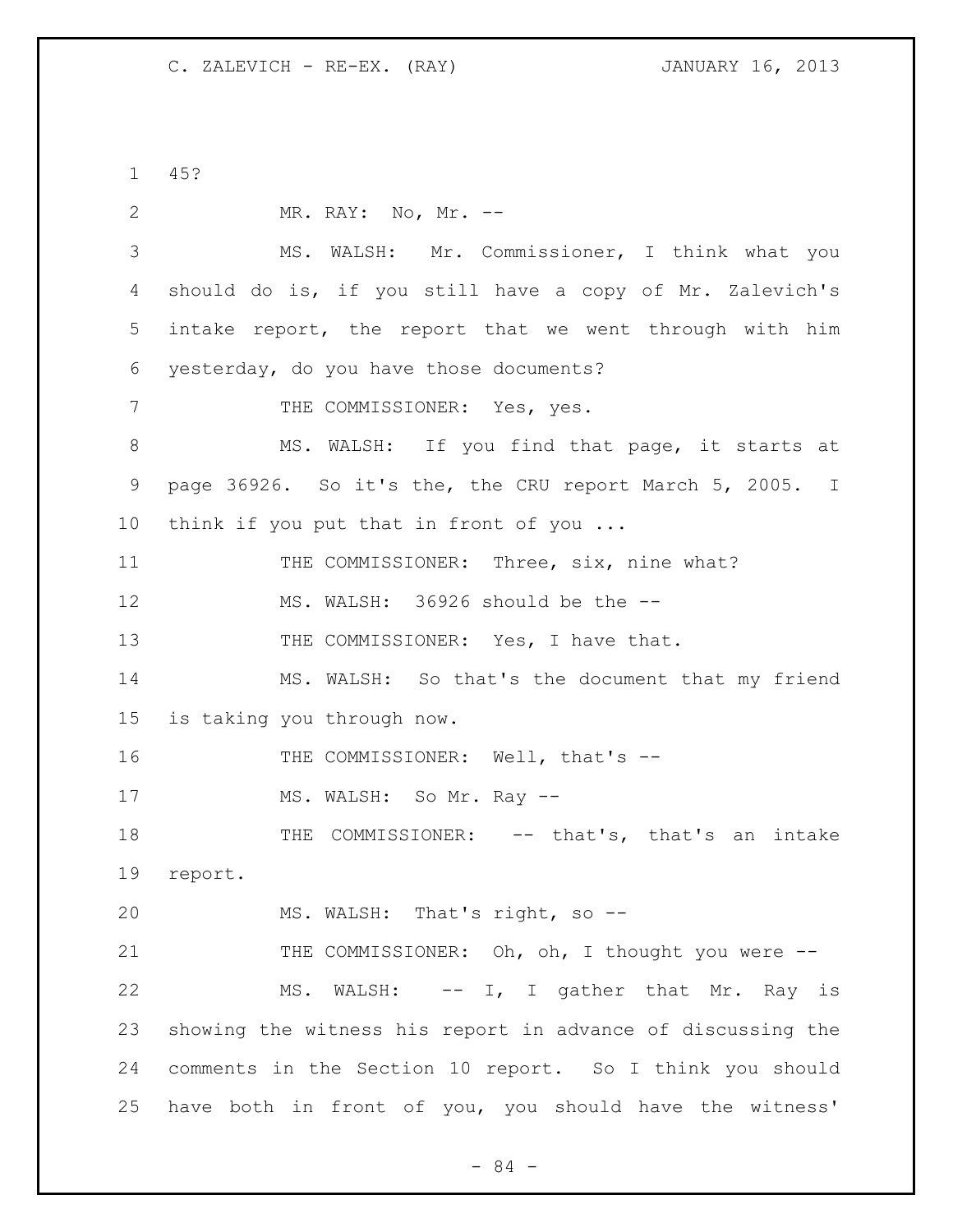report which you have now. 2 THE COMMISSIONER: Which I now have. MS. WALSH: And the Section 10 report. THE COMMISSIONER: Well, where on the Section 10 report? MR. RAY: I apologize, Mr. Commissioner, I attempted to cut corners and perhaps it will be easier if I just do it sequentially and we'll start with 36929, maybe that would be easiest, I -- 10 THE COMMISSIONER: All right. BY MR. RAY: Q If you look halfway down the first paragraph, starting with "This writer did not notice any sounds." And I'm referring to page 36929 at the top of the page. 16 THE COMMISSIONER: I have that. 17 MR. RAY: Okay. BY MR. RAY: Q Your recording says: "This writer did not notice any sounds of a party occurring or 24 that there was more than one other adult in the home."

 $- 85 -$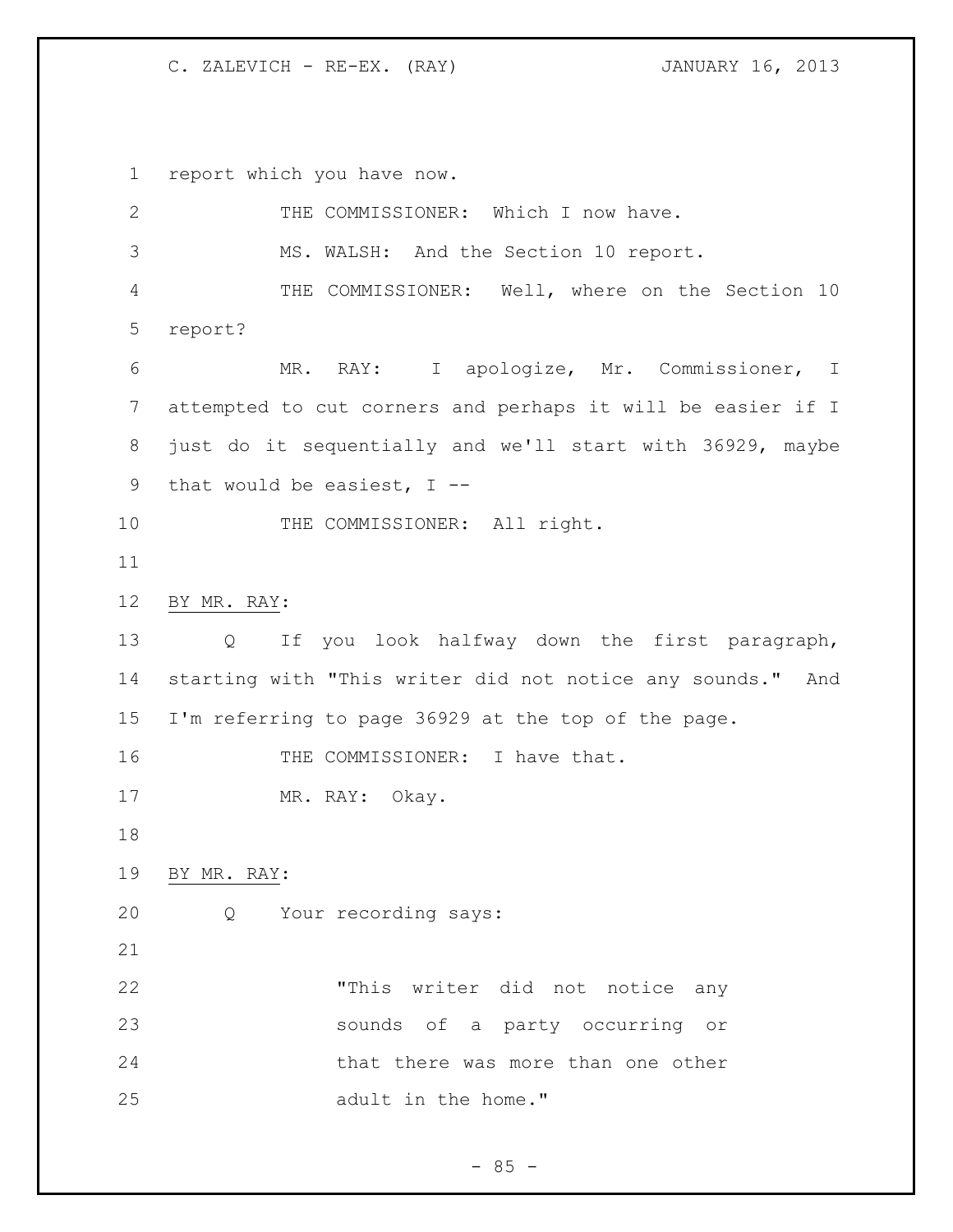| $\mathbf 1$ | Okay? And you gave evidence about that and your                      |
|-------------|----------------------------------------------------------------------|
| 2           | evidence was you're -- you felt there was one other adult            |
| 3           | in the home and you felt there was a visitor. Was that a             |
| 4           | correct reflection of your --                                        |
| 5           | Yes.<br>A                                                            |
| 6           | Q<br>Okay.                                                           |
| 7           | A<br>Yes.                                                            |
| $\,8\,$     | So now I would like to turn you to the Section 10<br>$\circ$         |
| 9           | report, please. And I would like you to turn to page 162.            |
| 10          | If we can bring that up on the screen?                               |
| 11          | Do you have that, Mr. Commissioner?                                  |
| 12          | THE COMMISSIONER: Yes.                                               |
| 13          | MR. RAY: Okay.                                                       |
| 14          |                                                                      |
| 15          | BY MR. RAY:                                                          |
| 16          | It's the third paragraph and there's a notation<br>$Q \qquad \qquad$ |
| 17          | in the paragraph, it's about a -- just a third the way               |
| 18          | down, it's the second sentence.                                      |
| 19          |                                                                      |
| 20          | "The television was on and the                                       |
| 21          | worker did not believe that (any                                     |
| 22          | other) any adult other than Ms.                                      |
| 23          | Kematch was in the home."                                            |
| 24          |                                                                      |
| 25          | And Ms. Walsh asked you, in going through the                        |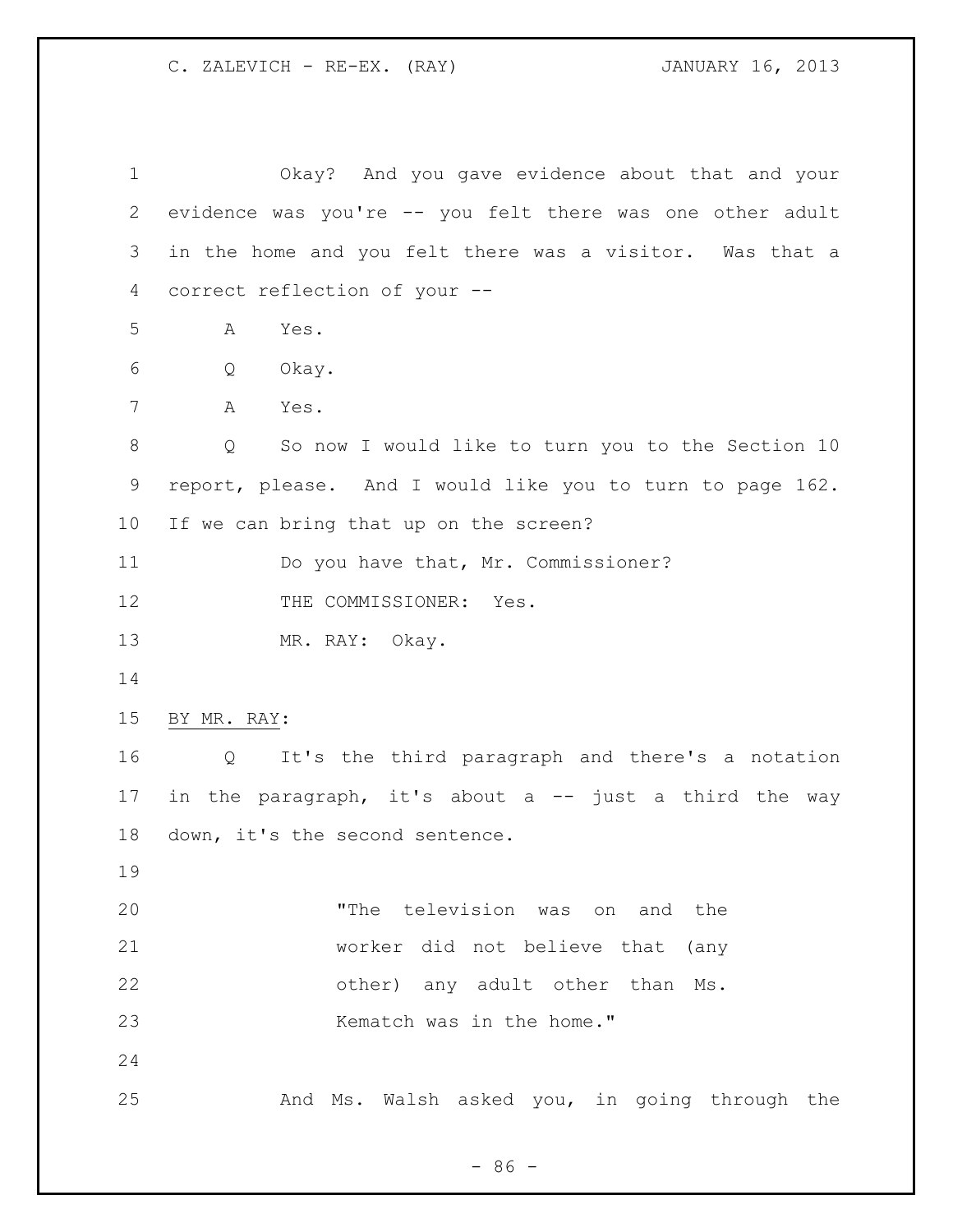Section 10 reports, whether you agreed with the facts, as recorded by the writer. And I would just like you to, to direct your attention to what's recorded by the writer. Is, is that accurate in terms of what you recorded and what you believed? A No, in my report I believe that there was one other adult in the home. In the report on the, on the monitor it says that I did not believe that any other adult than -- other than Ms. Kematch was in the home, which would imply that Ms. Kematch is alone. Q Thank you. So your, your previous evidence to Ms. Walsh, was that just a misstatement or? 13 A That was a misstatement, I apologize. Q You indicated you had been interviewed by Mr. Koster? A Yes. Q Do you recall approximately how long that interview would have taken? A I don't. Q Right. 21 A I don't know how long that -- Q Okay. A -- that was. Q I would like you to turn to page 36875, please. And if we could just scroll up, Madam Clerk, a little bit

- 87 -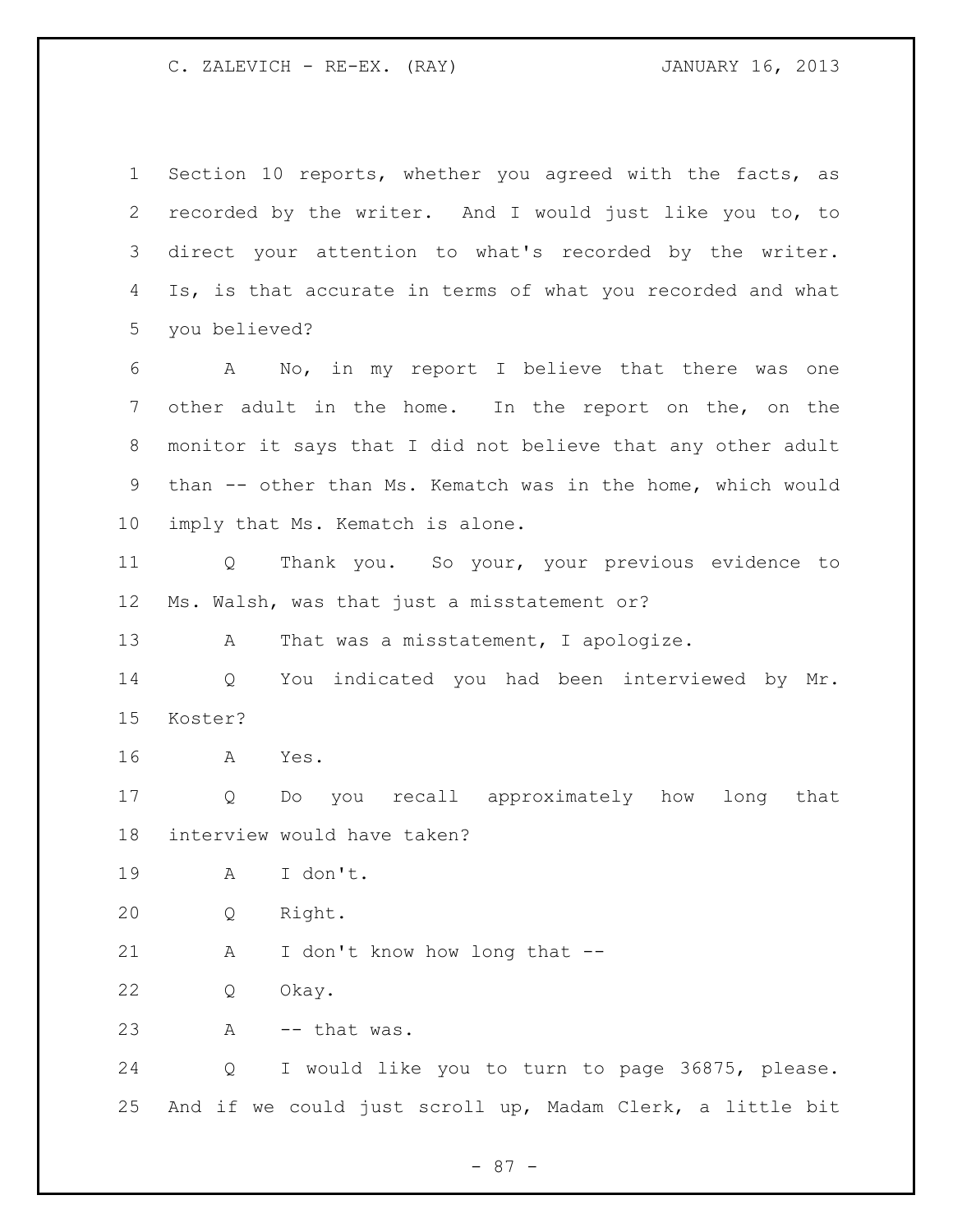further, just -- so "Chris in March" is at the top of the page.

That's fine, thank you.

 Now, these are what -- this is what Mr. Koster recorded, what -- about what you told him and I appreciate you cannot say -- you can't speak for Mr. Koster about what he recorded or why?

8 A Right.

 Q The notes appear to be quite brief, they're in one large paragraph (inaudible). Do you know whether or not this would encompass everything that you told Mr. Koster?

 A One paragraph would not encompass that meeting or two paragraphs or -- these short notes would not. If these are his entire notes, we met for longer than that.

 Q And Mr. Saxberg asked you -- I'll, I'll withdraw that question. Sorry. Is it possible that Mr. Koster failed to record things that are not in this paragraph?

A It's certainly possible, yeah.

 Q Other things beyond what you stated was your conversation with Ms. Faria?

A That's possible, as well.

 Q Were you given an opportunity to review Mr. Koster's notes in advance of giving evidence at this inquiry? Let me re-state that. When was the first time

- 88 -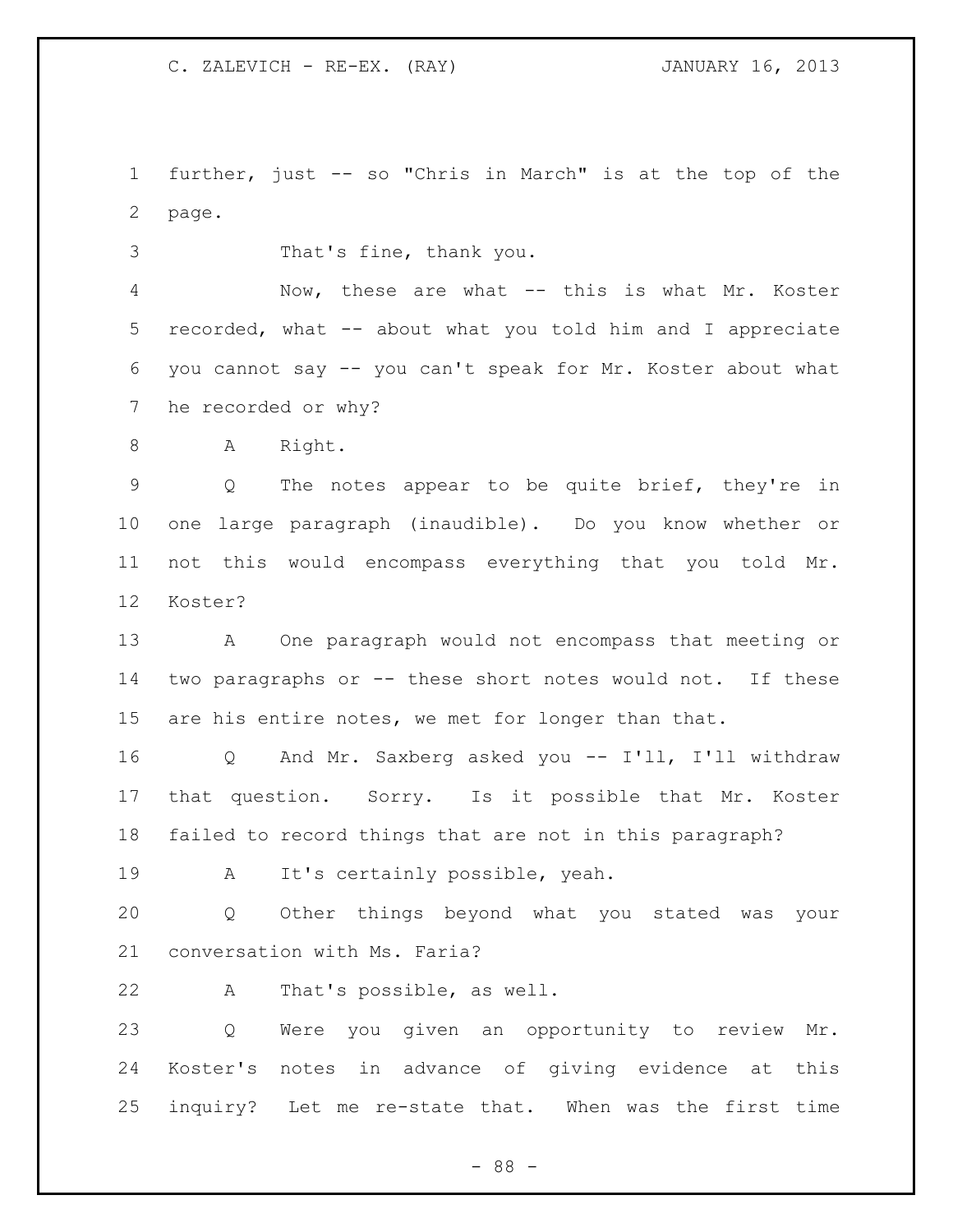you were given an opportunity to review Mr. Koster's notes? A I think that was in, in preparation for the inquiry. Q So, so not -- okay. So would you have had an opportunity to report to anyone the fact that Mr. Koster failed to record what you say was your conversation with Ms. Faria until this inquiry? 8 A No, I wouldn't have had that opportunity. Q I just want to talk, talk about your discussion with Ms. Faria. As I understand your evidence, you suggested to her that the file be closed? A Yes. Q And she agreed with your suggestion? A Yes. Q Has a supervisor ever disagreed with your suggestion and instructed you to do something different? Not necessarily in this case but ever? 18 A Yes, that has occurred. Q Okay. And have you ever, perhaps, even though your supervisor has given you direction, have you ever perhaps disagreed with the direction she has given you? He or she? A Yes, this, this is possible. Q Okay. A Yeah.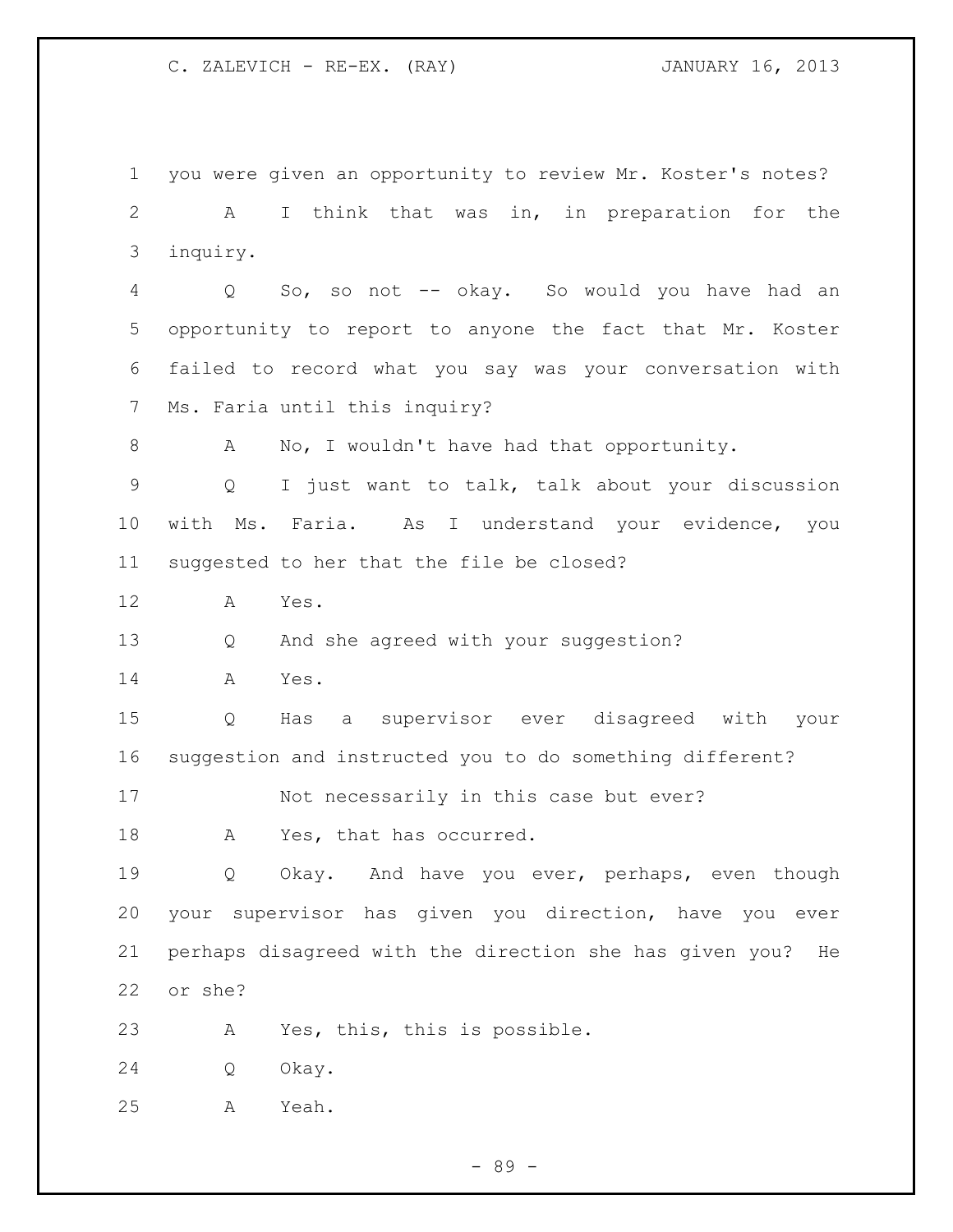Q And would it be your practise to record that directive because you did not disagree with it? A Yes, it would be my practise. Q And is it, is it possible that -- so why did you perhaps not record this, this, this discussion with Ms. Faria? A I don't know with certainty why I didn't record that discussion with, with Ms. Faria but I could -- it's possibilities that there's -- our workload demand, we're moving cases quickly, and so -- Q My question is -- A Sorry. Q -- Mr., Mr. Zalevich, you indicated that you would -- you agreed with Ms. Faria? A Yes. Q And she agreed with you? A Yes. Q And you indicated that on occasions you would record where there was a disagreement between yourself and your supervisor? A Yes. Q Okay. Does that help you to -- does that explain perhaps why you may not have recorded it in this situation? A Right. Because there was no disagreement in this case.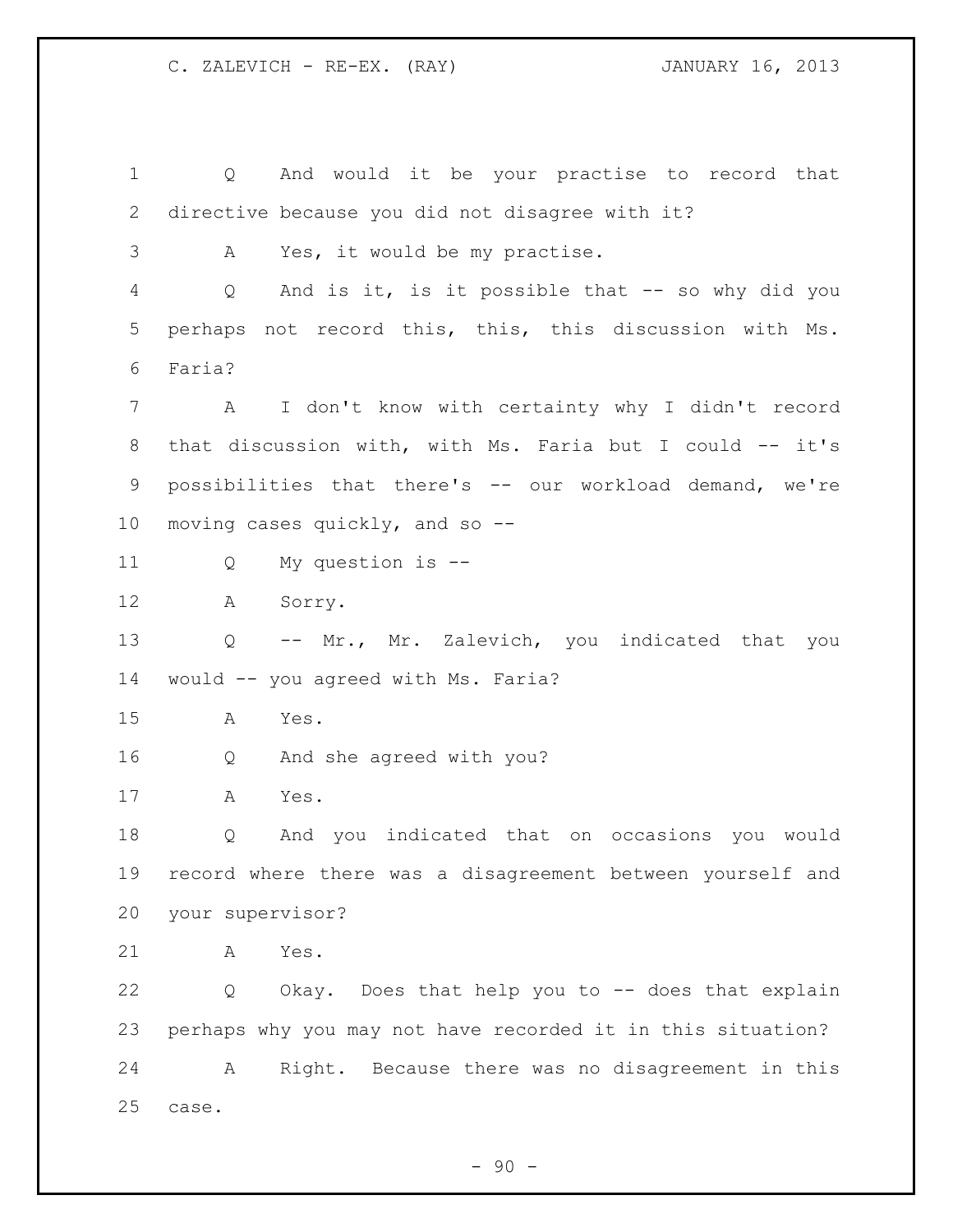1 Q One question for, for you, Mr. Paul asked you a number of questions about devolution and some of the things that were occurring at that time. A Yes. Q He put to you a number of things that the department did to take steps to address things such as workload pressures, et cetera. A Yes. Q Does that at all change your evidence about, general evidence about workload and the fact that CRU was generally very busy? A Not in any way. 13 MR. RAY: Thank you, Mr. Commissioner, those are my questions. 15 THE COMMISSIONER: Thank you, Mr. Ray. Ms. Walsh? 17 MS. WALSH: I have no questions, Mr. Commissioner. 19 THE COMMISSIONER: All right, witness, thank you very much. You are completed. 21 THE WITNESS: Thank you. (WITNESS EXCUSED) 25 THE COMMISSIONER: Mr. Olson?

 $- 91 -$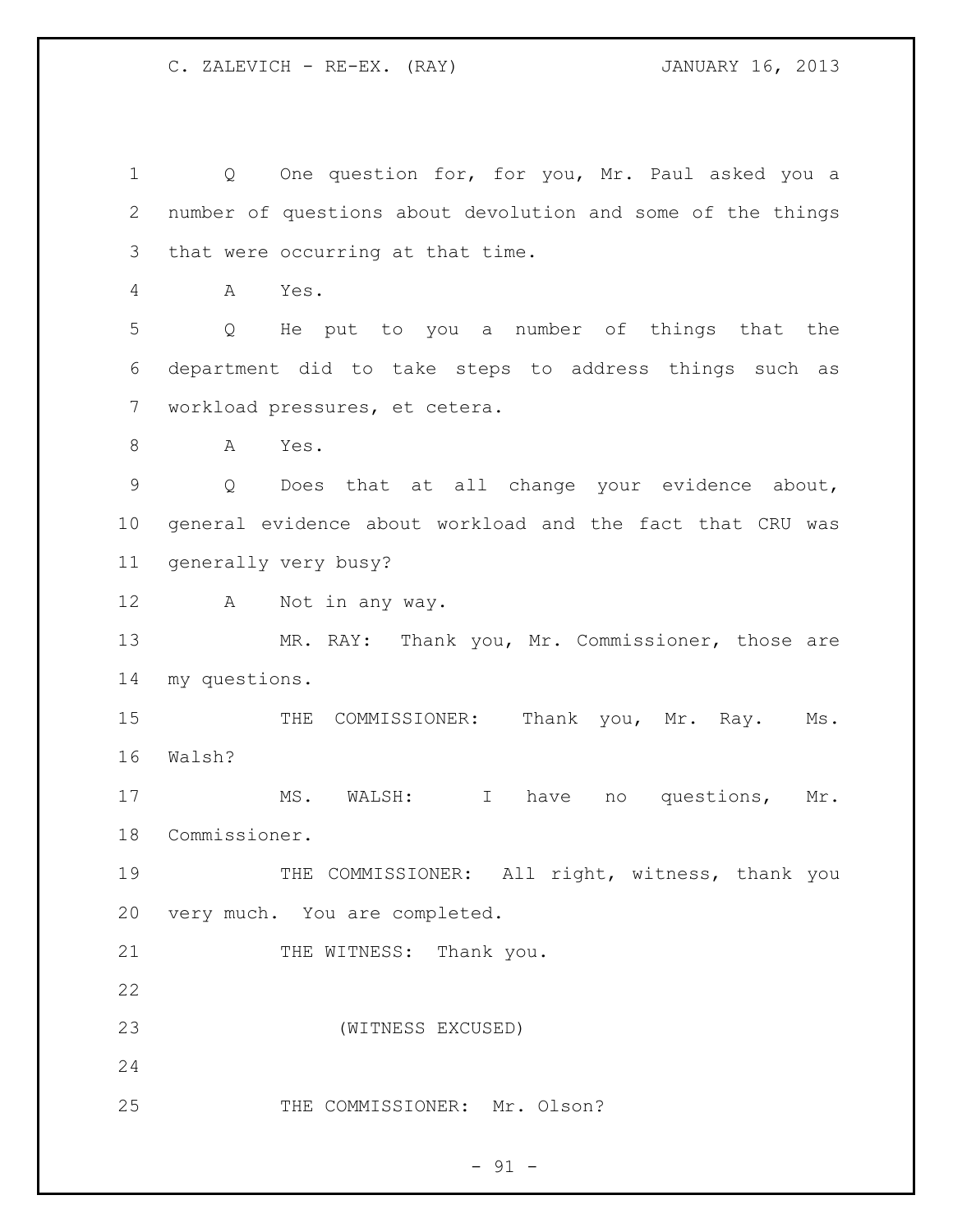PROCEEDINGS **DROCEEDINGS JANUARY 16, 2013** 

| $\mathbf{1}$ | MR. OLSON: We're ready for the next witness, Mr. |
|--------------|--------------------------------------------------|
| 2            | Ray will bring him in .                          |
| 3            | THE CLERK: Is it your wish to swear on the Bible |
| 4            | or affirm without the Bible?                     |
| 5            | THE WITNESS: I prefer affirmation please.        |
| 6            | THE CLERK: All right. Just stand for a moment    |
| 7            | then.                                            |
| 8            | THE WITNESS: Yeah.                               |
| 9            | THE CLERK: Will you state your full name to the  |
| 10           | court?                                           |
| 11           | THE WITNESS: My legal name is William Frederick  |
| 12           | Leskiw.                                          |
| 13           | THE CLERK: Would you spell us your first name?   |
| 14           | THE WITNESS: William, W-I-L-L-I-A-M.             |
| 15           | THE CLERK: And your middle name, please?         |
| 16           | THE WITNESS: Fred, F-R-E-D. It's actually        |
| 17           | William Fred Leskiw.                             |
| 18           | THE CLERK: Okay. And your last name, please.     |
| 19           | THE WITNESS: Leskiw, L-E-S-K-I-W.                |
| 20           | THE CLERK: Thank you.                            |
| 21           |                                                  |
| 22           | LESKIW, affirmed,<br>WILLIAM<br><b>FRED</b>      |
| 23           | testified as follows:                            |
| 24           |                                                  |
| 25           | THE CLERK: Thank you.                            |

- 92 -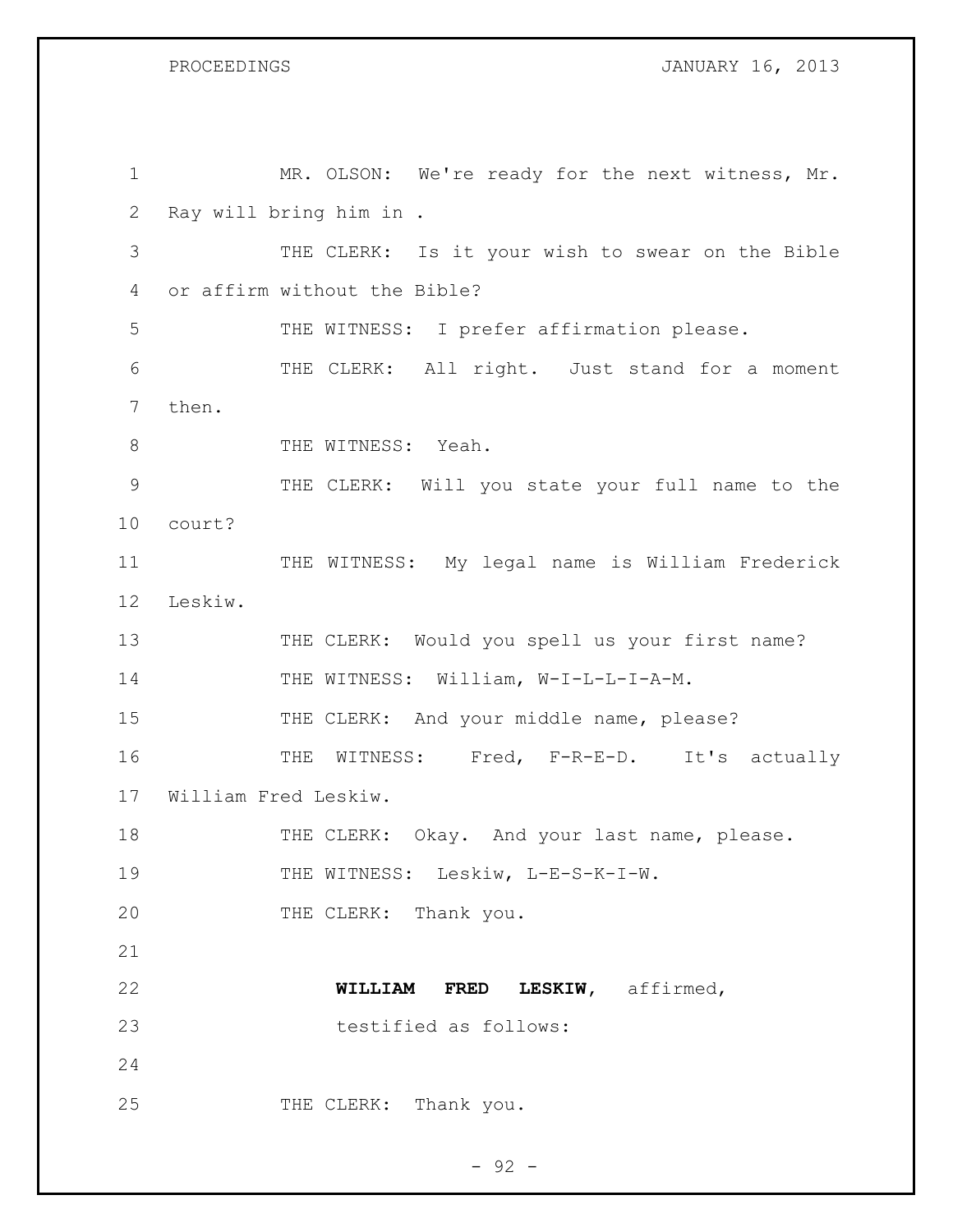W.F. LESKIW - DR.EX. (OLSON) JANUARY 16, 2013

 DIRECT EXAMINATION BY MR. OLSON: Q I understand that you have a Bachelor of Arts degree as well as a Bachelor of Social Work degree? A That's correct. Q When did you obtain the social work degree? A I obtained the social work degree in 1985. Q In '85. You began working in group homes, I understand, in 1982? A Yes. Q And then you actually became a social worker in 1985? A That's correct. Q Which agency did you work with? 14 A Is that better? 15 MR. PAUL: Good. Try it one time. 16 THE WITNESS: Is that better? 17 MR. PAUL: Yes. 18 THE WITNESS: Okay. MR. OLSON: You can, you can also move the microphone a little bit closer to you. 21 THE WITNESS: Okay. Sure. BY MR. OLSON: Q Which agency did you first start working with? A Well, the first agency I started working with,

 $-93 -$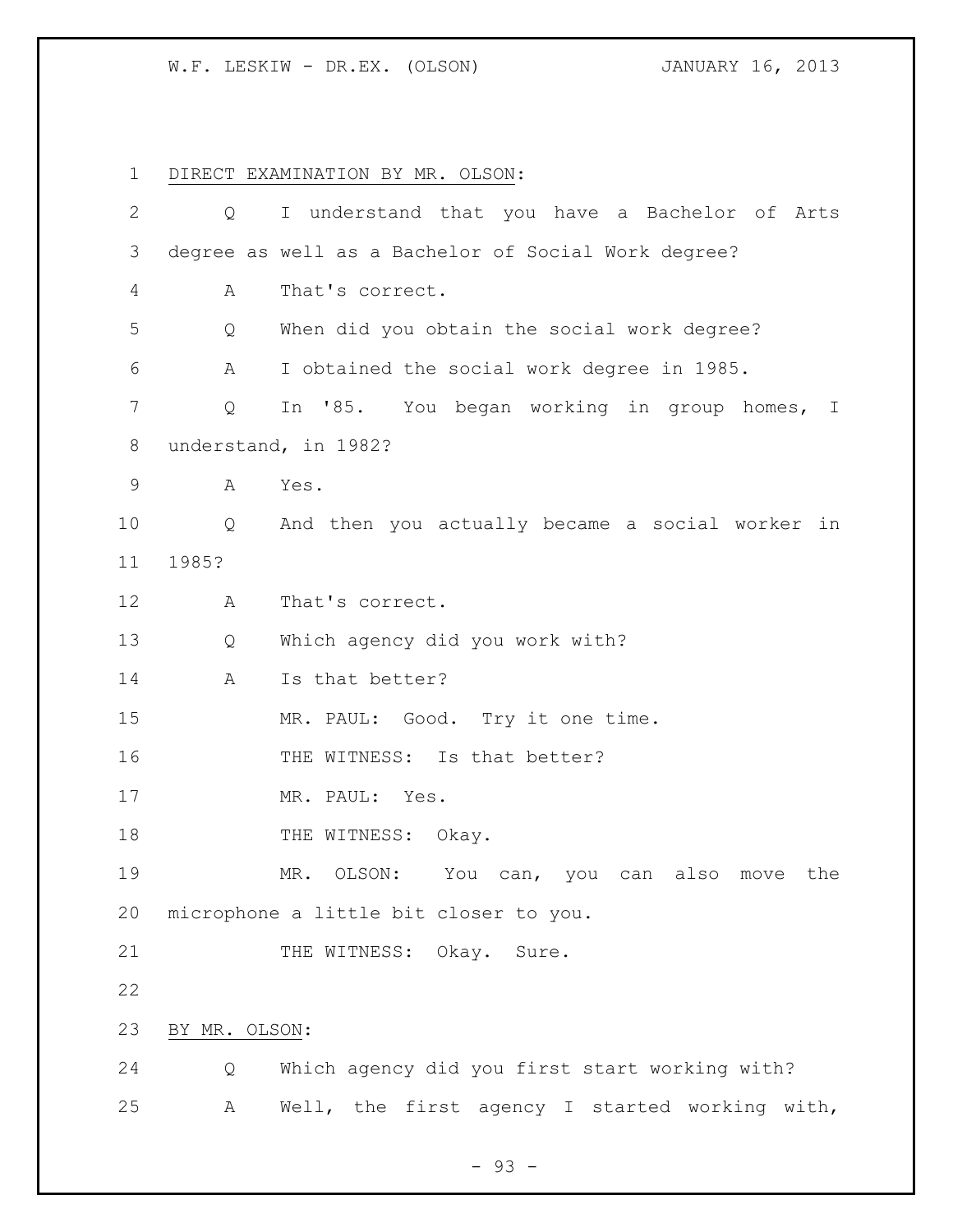W.F. LESKIW - DR.EX. (OLSON) JANUARY 16, 2013

 after I graduated, was with the Churchill Health Centre, in Churchill, Manitoba. Q In Churchill? A Yes. Q How long did you work there? A About 18 months. Q And that was as a family service worker? A I was probation, family service, it was a generic position. Q Okay. After that I understand you became an intake worker with Northwest Child and Family Services? A When I returned from Churchill I did some contract work with Central Manitoba Child and Family as a case aid and then I applied for a position at Northwest Child and Family. Q What as the position you had with Northwest? 17 A I was initially a family service worker. Q Um-hum. And you say initially, did that position change? A No, that's how I started. Q What kind of work did you do as a family service worker? A I would be assigned a number of cases for long term follow up. Q Did your -- and you, you said your position

- 94 -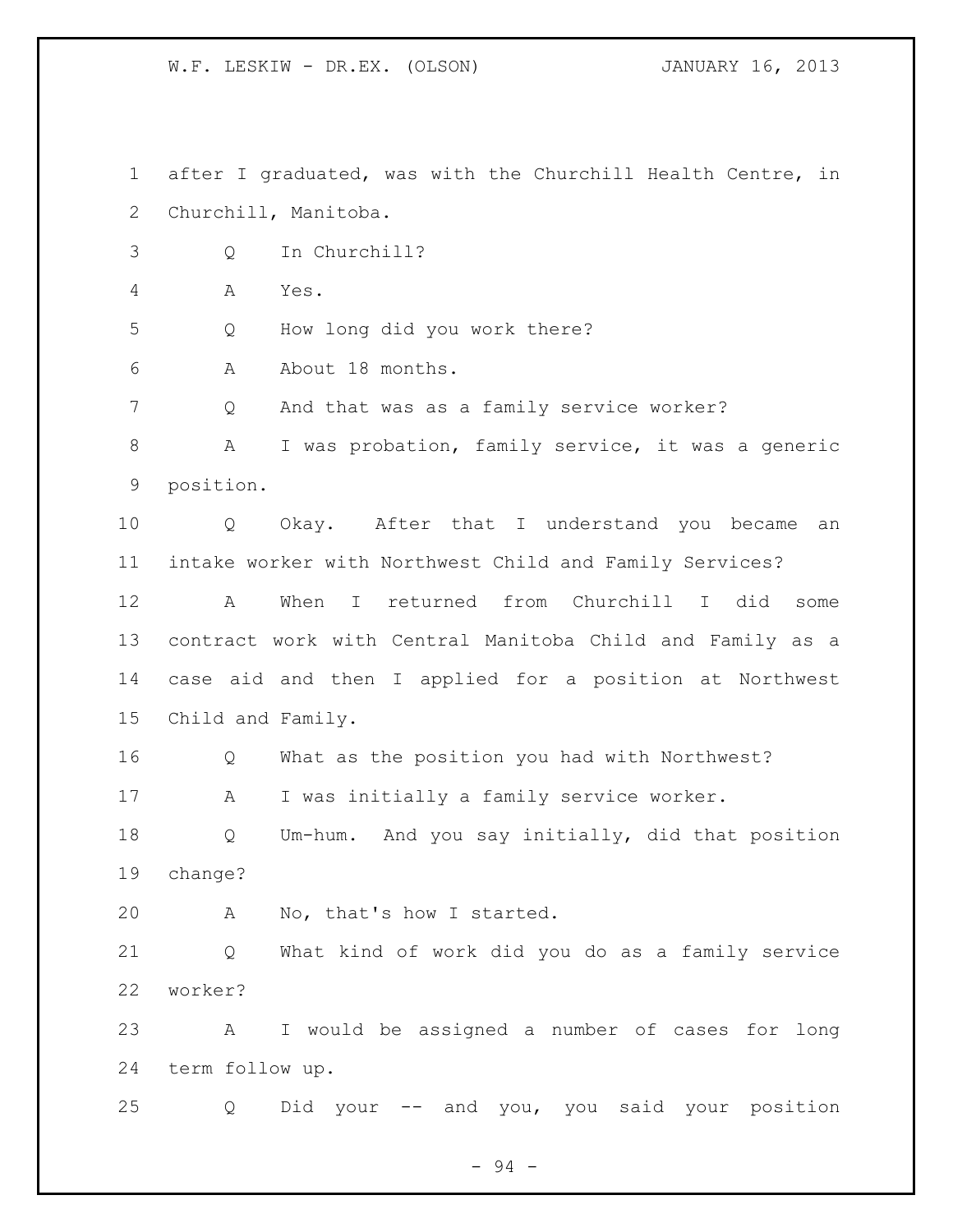W.F. LESKIW - DR.EX. (OLSON) JANUARY 16, 2013

 remained the same as -- at Northwest, you always stayed a family service worker? A No. After family service I went to become an intake worker. Q An intake worker. And we've heard about CRU, CRU is an intake service, is that something similar to CRU? A Well, at the time intake then would have been more generic, it would be similar to CRU and tier 2 intake combined. Q Okay. Would you have a case load that you would actually carry? A I would have cases that I would be responsible for up to a number of weeks, if necessary. Q 1997 you became a family preservation worker? A That's correct. Q You did that for 18 months? A That's correct. Q Then from 1999 until the end of 2000 you were an intake worker at Northwest again? A That's correct. Q Okay. And then you began working in the crisis response unit? A That's correct. Q You held that position, I understand, until March of 2005. Is that right?

 $-95 -$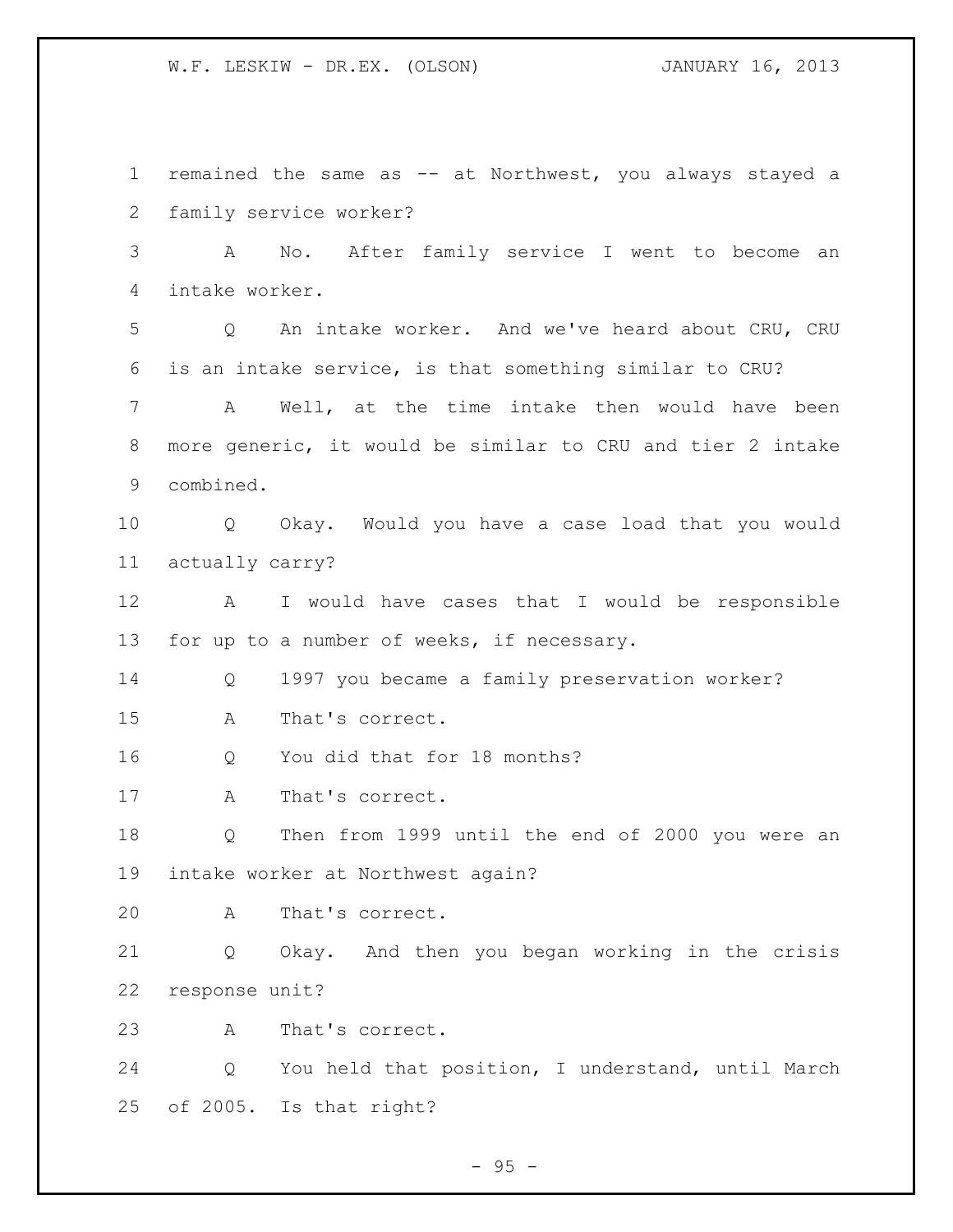A That's correct. Actually, with the crisis response, yes, I would assume till 2005. Q But you continued in a position doing the same work after that? A Yes. Q Just explain how that worked. A Well, basically, when the agencies were centralized, in 1999, and we were moved over to the current location that I'm at now, I became an intake worker, or continued to be an intake worker, then an opportunity came up to become what was sort of the, the beginning of a CRU type of a position. At the time it was called a screener. So we would take the phone calls and process the matters and direct them to whichever type of response was required. Q When did you start doing that? A In '99, 2000, in around that area. Q Okay. And so you just answered calls then -- basically screened calls is what it sounds like? A Yes. Q And you screened calls in that manner until March of 2005? A Well, the, the role developed from there. Initially I was just responsible for phones then the CRU, specific CRU position was created. I can't recall exactly what year that was.

 $-96 -$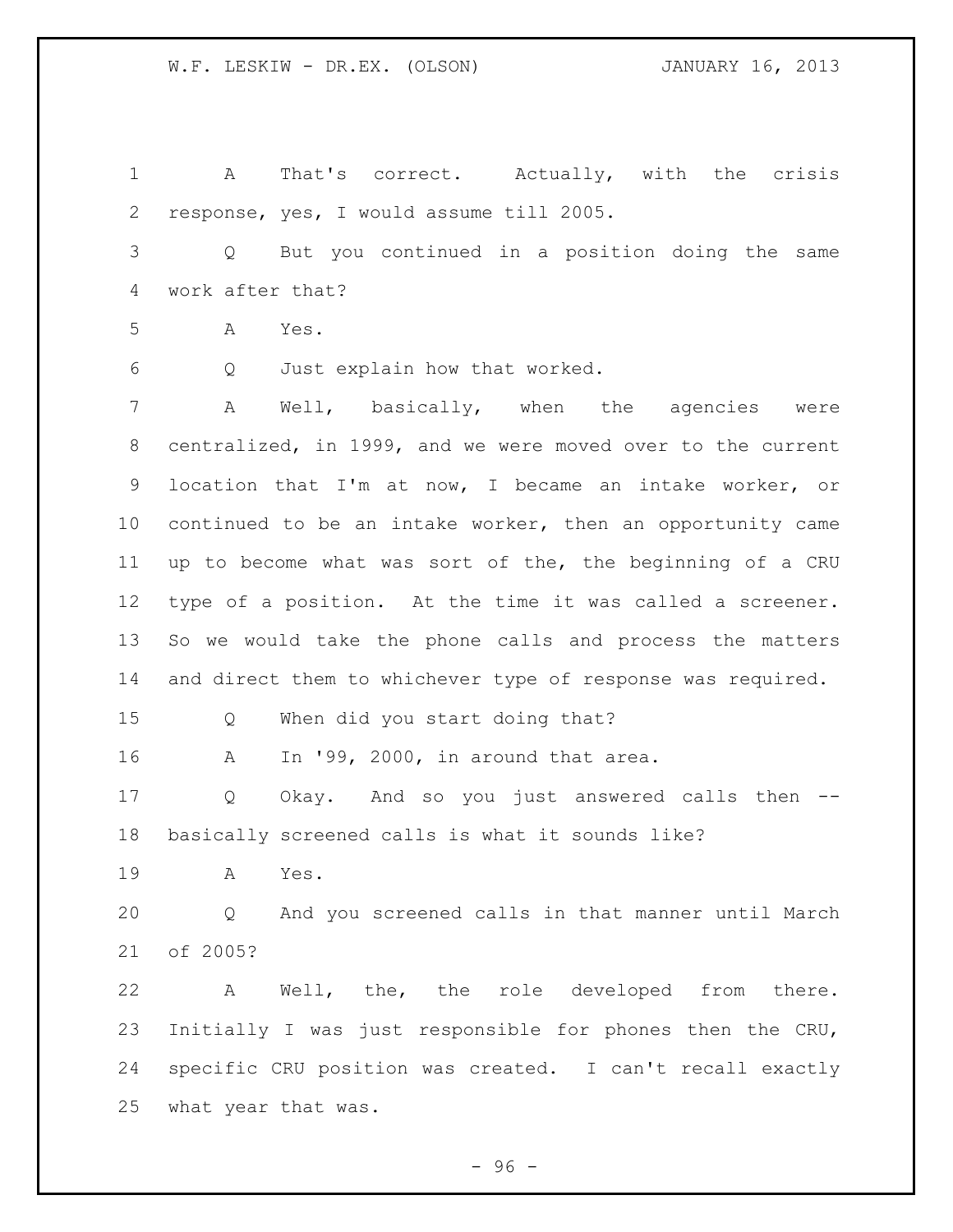Q Right.

| $\overline{2}$ | And it developed into a phones, fields type of a<br>A                |
|----------------|----------------------------------------------------------------------|
| 3              | role. And then it changed back to a phones role then back            |
| 4              | to a phones, fields role over that period of time.                   |
| 5              | Okay. So off and on you would just work phones<br>Q                  |
| 6              | for, for a period of time?                                           |
| 7              | That's correct.<br>A                                                 |
| $\,8\,$        | And we, we have heard other workers in CRU say<br>Q                  |
| 9              | they would work phone for three days and then they would go          |
| 10             | out in fields for three days?                                        |
| 11             | That's correct.<br>A                                                 |
| 12             | But you're saying for part of the time you were<br>$Q \qquad \qquad$ |
| 13             | employed you would just work phones?                                 |
| 14             | Yes, there were periods of time where<br>A<br>my                     |
| 15             | responsibilities were solely to do phones.                           |
| 16             | In March, 2005 you were doing phones and fields;<br>Q                |
| 17             | is that right?                                                       |
| 18             | That's correct.<br>A                                                 |
| 19             | And that's when you would have had involvement in<br>Q               |
| 20             | this file?                                                           |
| 21             | That's correct.<br>Α                                                 |
| 22             | Who is your employer now?<br>Q                                       |
| 23             | My employer is ANCR. All Nations Coordinated<br>Α                    |
| 24             | Response Network.                                                    |
| 25             | Okay. And you're still working in the crisis<br>Q                    |

- 97 -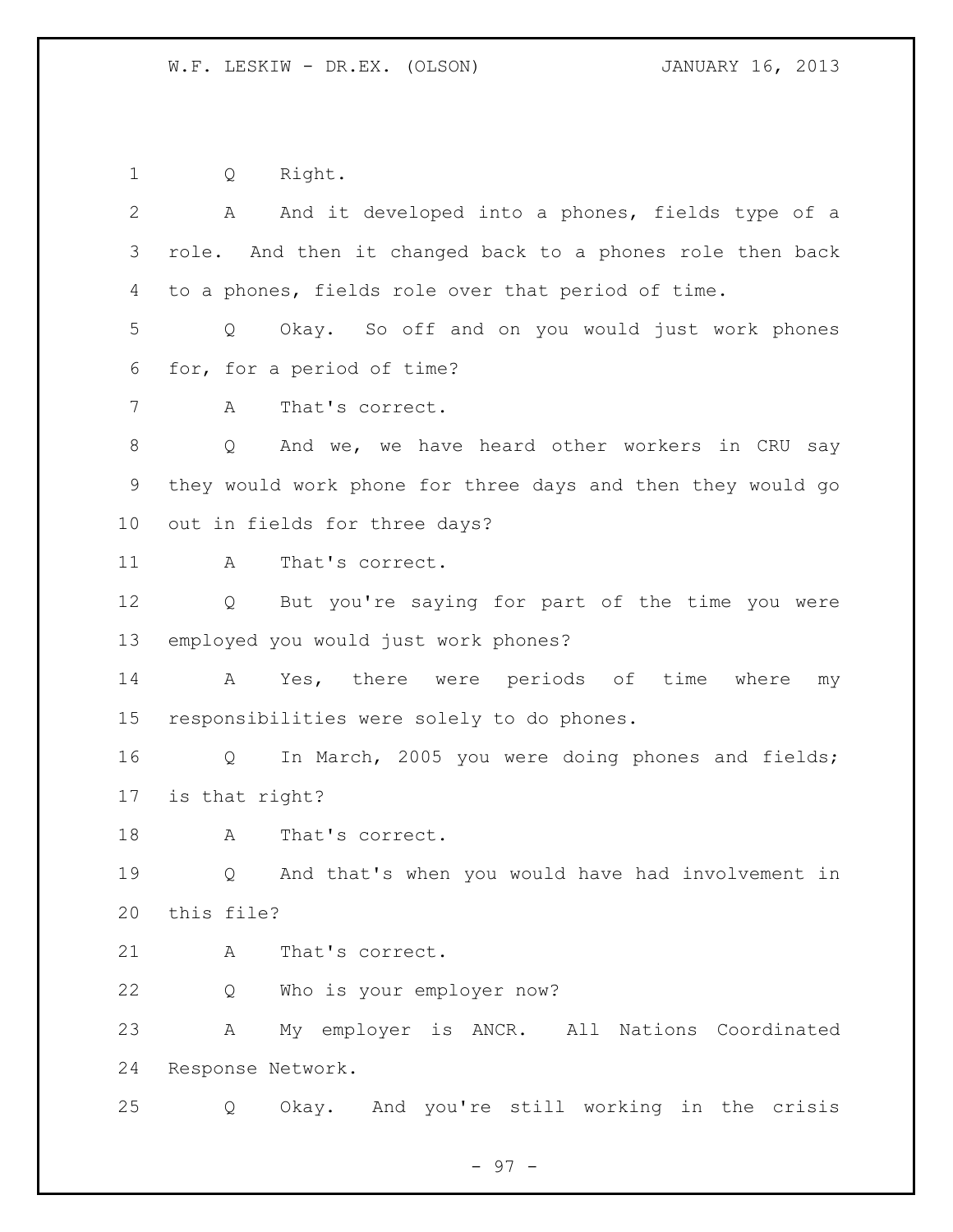response program?

A That's correct.

 Q Is it -- am I right that the bulk of your career in child welfare has been in the form of what, what you describe as intake work?

 A Yes, the majority has been in, in front line intake.

 Q Just in terms of your training, are you able to tell me whether or not you've had any training in standards?

11 A I would have had training in standards.

12 O And when would that have been?

13 A I, I can't be specific with regards to dates. Anything that would be mandatory training would have been something that I would have had to have complied with. So it's, it's difficult for me to give you specific times or dates.

 Q Would that have been early on in your career as a social worker?

 A I'm sure that, you know, when I started in the '80s, that there was an expectation to review standards. I do recall one of the first duties that I had was to go through policy and procedures manuals, et cetera.

 Q Okay. In 2005, were the standards something you would frequently reference in your work?

- 98 -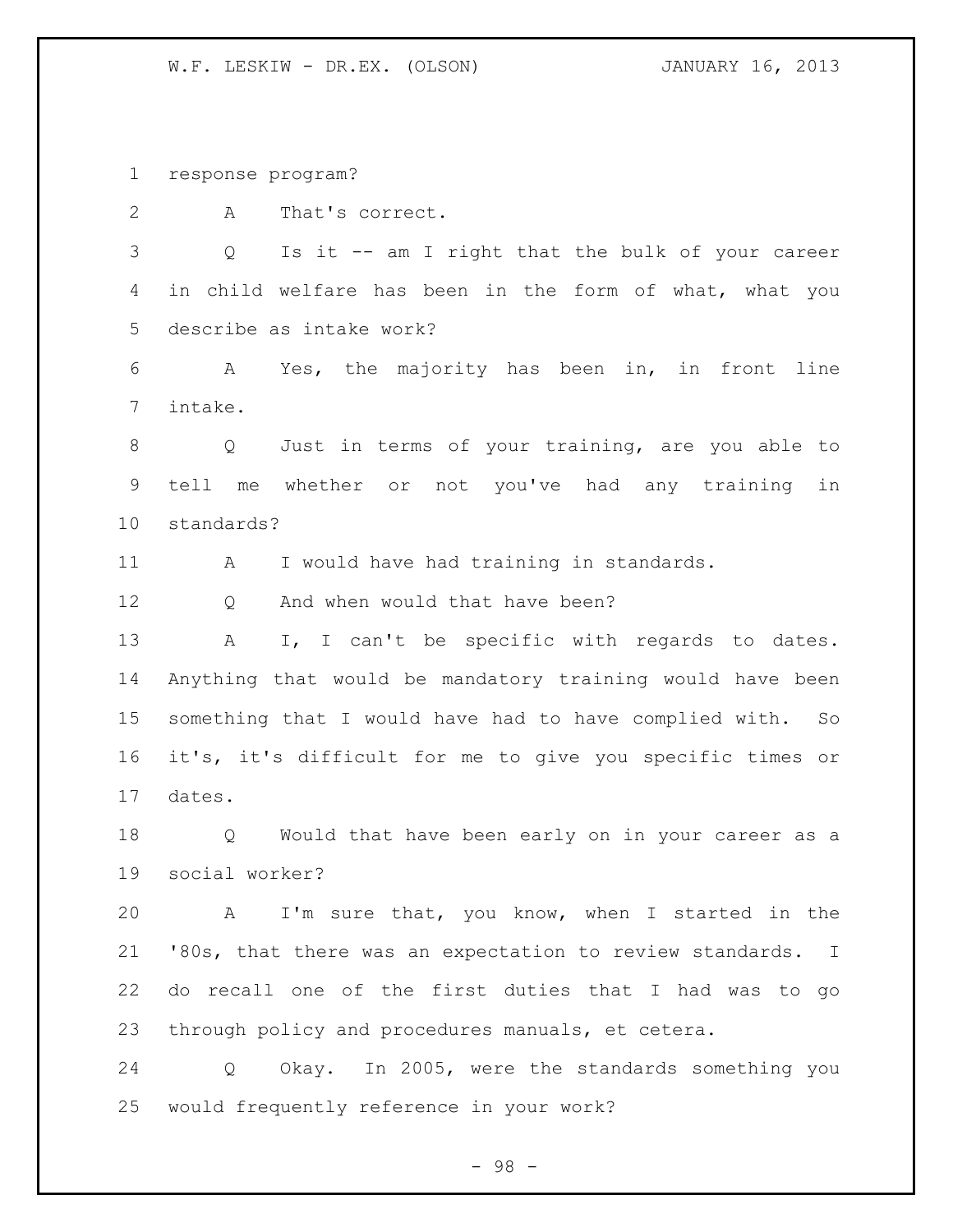A I wouldn't go to a standards manual and, and review them, no.

Q So not at all then?

 A No. Unless there was something specific in a unit meeting where something has been changed or a focus towards something, it was brought forward, then we would have an opportunity to review that particular portion.

 Q Okay. We've heard other workers talk about a core competency program, is that -- did you go through that training, the core competency --

11 A I would have done that training.

 Q In 2005, were you aware of any requirement to 13 have face-to-face contact with a child about whom -- sorry, about an allegation of abuse. If there was an allegation of abuse involving a child, were you aware of any standard that required face-to-face contact with that child?

 A If, if a child was abused my understanding is, is that they would have to be in contact with that child.

 Q That was your understanding as a social worker? A Um-hum.

 Q We've heard the phrase best practise. Would that be best practise or would that just be practise?

 A I would prefer to use the term best practise. Q And when you say best practise, what do you mean? A Well, ideally, if a child has been abused, that a

- 99 -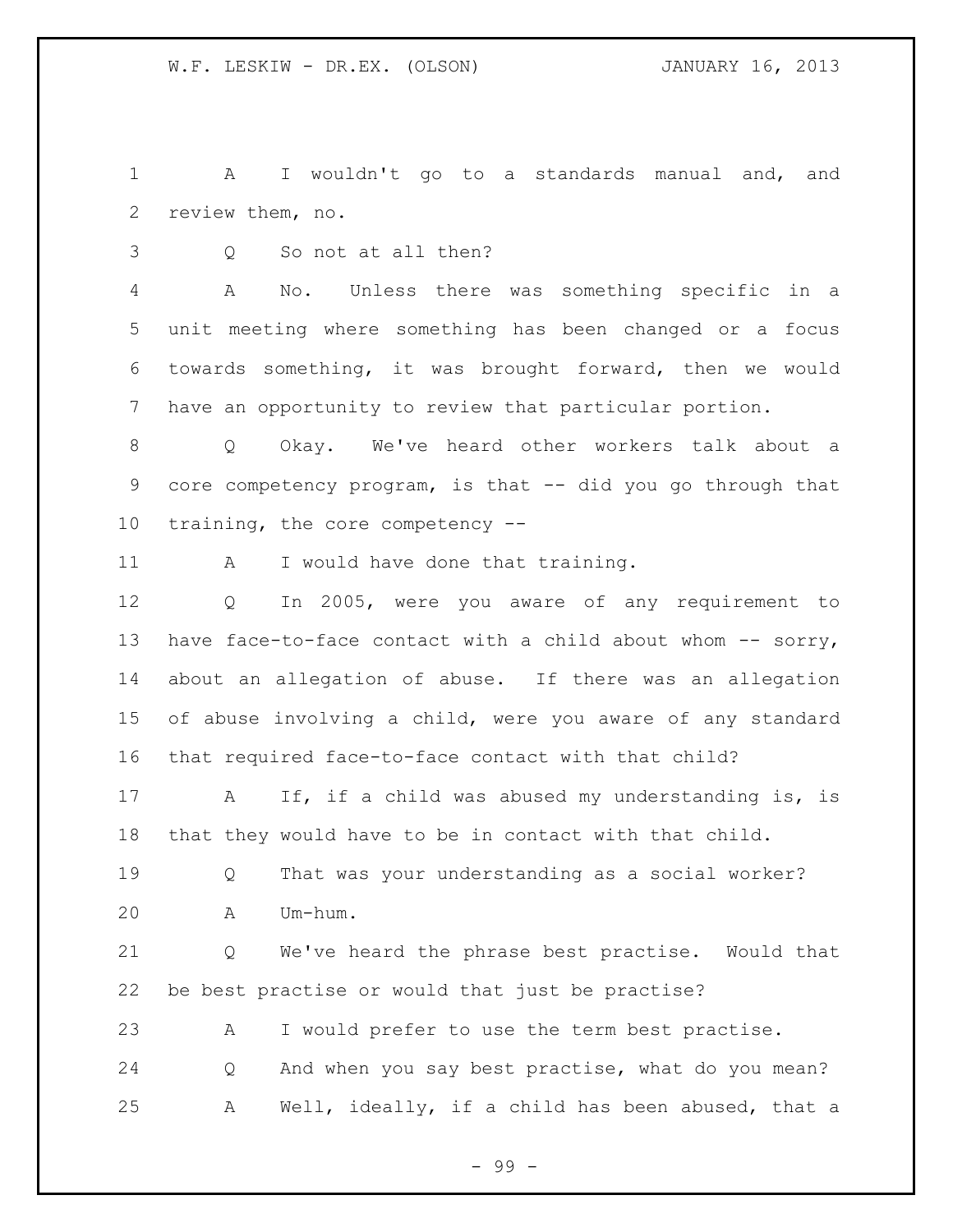worker responsible for the case would have an opportunity to, to document the abuse, to address the matter, follow up with the matter.

 Q And specifically with respect to the requirement to see a child, where there is an allegation of abuse involving that child, what I would like to know is would -- is that something that would be sort of a matter of routine in, in an investigation of child abuse?

 A Well, if there's been an allegation that has been made but it's been unfounded, then it, it depends on -- every circumstance is unique. Ideally, if an opportunity permits itself, that all children in the home can be seen and I would assume that would be done.

 Q What about the actual child who the allegation is concerning as opposed to all the children in the home?

 A Again, if it -- if there has been a specific allegation or, or a report made that a child has been abused, then that child likely has been seen.

19 THE COMMISSIONER: Then what?

 THE WITNESS: The child would likely need to be seen or would be seen if it's been confirmed that, in some capacity, that something specific with regards to abuse.

 THE COMMISSIONER: Well, did you say likely or will be?

25 THE WITNESS: I would say should be.

 $- 100 -$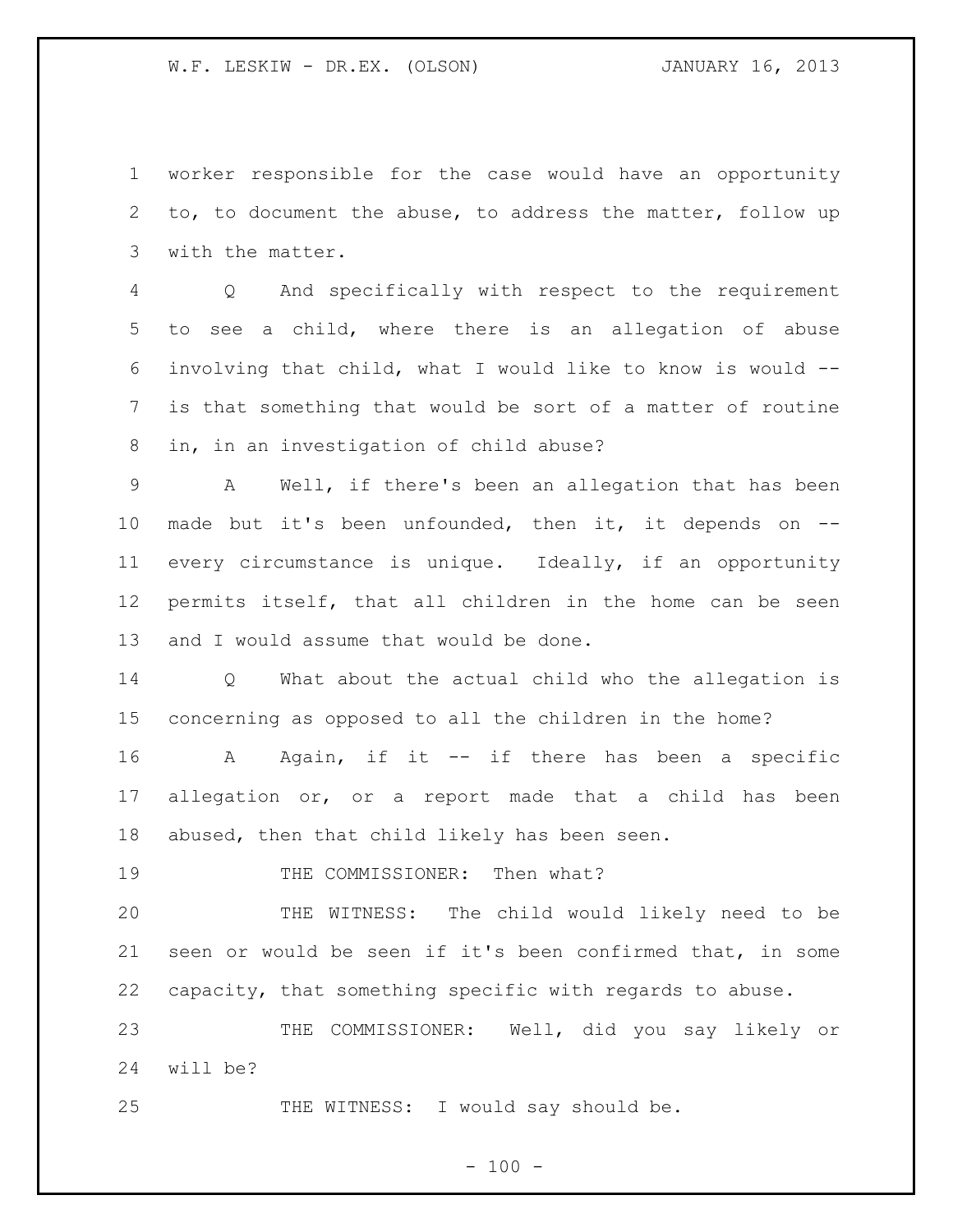BY MR. OLSON:

- Q Should be seen?
- A Should be seen.

 Q You also said where there's a specific allegation of abuse.

A Um-hum.

Q What about just an allegation of abuse?

 A Well, it depends. You know, sometimes that word gets used fairly generally. In my experience over a number of years there has been times where somebody has said that a child is being abused and when further questions with -- questioned with respect to what they're referring to then their description of the incident may not necessarily fall under an abuse category.

 Q Okay. But you would do some investigation to make that determination before deciding not to see a child?

A Ideally.

18 Q Okay. You were, in March 2005, you were supervised by Ms. Faria?

A That's correct.

 Q And you were on -- Mr. Leskiw was on your -- sorry, Mr. Zalevich was on your team?

A That's correct.

 Q Can -- maybe if we could pull up Commission disclosure 781.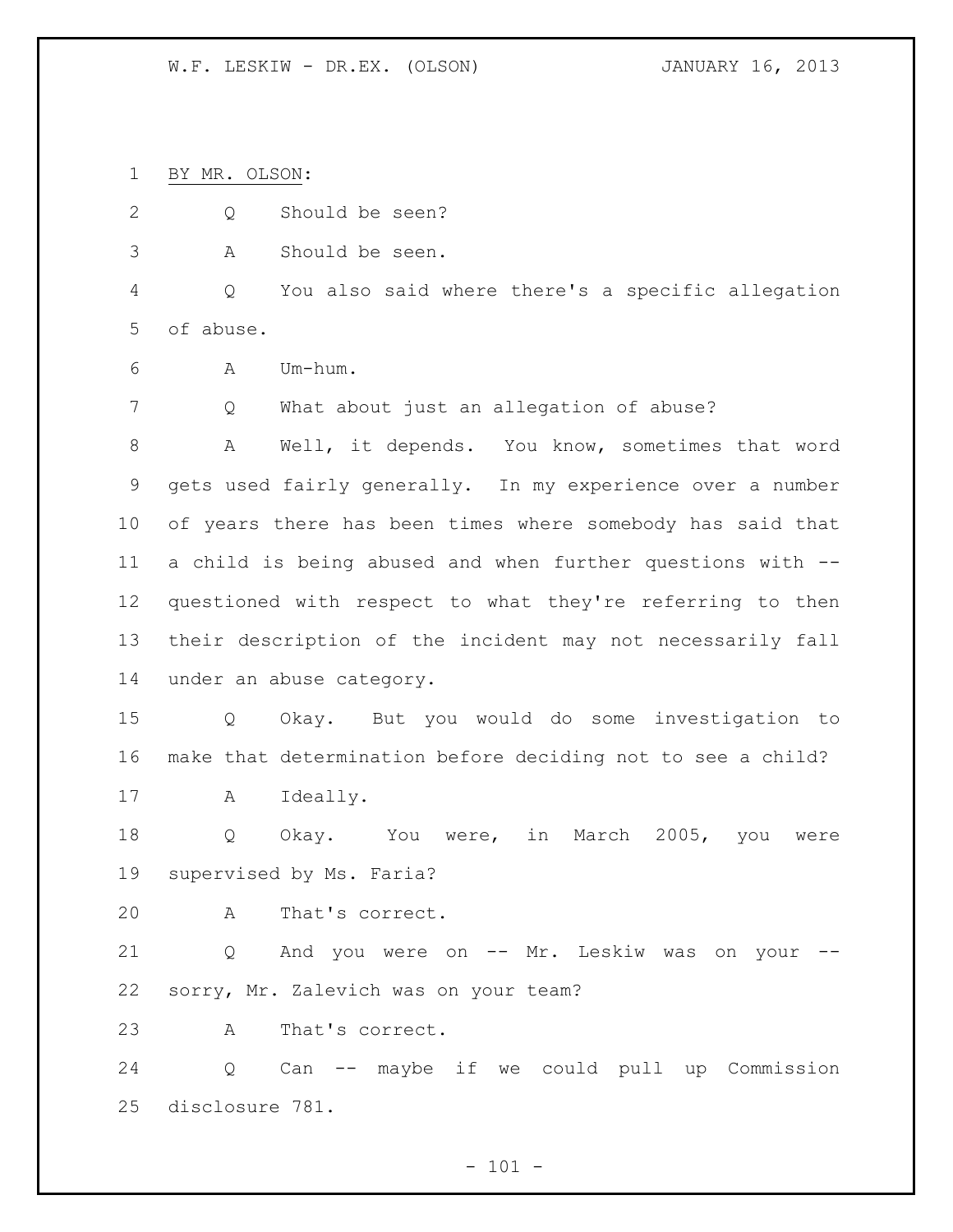1 Sorry, Mr. Commissioner, I, I meant to -- I wanted to refer to the joint meeting minutes that we've looked at previously, I have the wrong disclosure number. The page reference is 20261. That should be in your documents. THE COMMISSIONER: Yes. BY MR. OLSON: Q So just, just before we look at this specific -- 10 THE COMMISSIONER: Wait, wait a minute now. Yes, I have, I have -- yes, I have it. BY MR. OLSON: Q Okay. The first page of this document, if we can just go back one page. It says: "CRU Joint Meeting Minutes". February 3, 2004. There's a number of names and one of the names is Bill. Would that be you? 18 A That's correct. Q Do you have any recollection of this meeting? A Not specifically. Q Were meeting minutes like this prepared on a regular basis? A For the most part. Q What would you -- do you remember what the purpose of these joint meetings was?

 $- 102 -$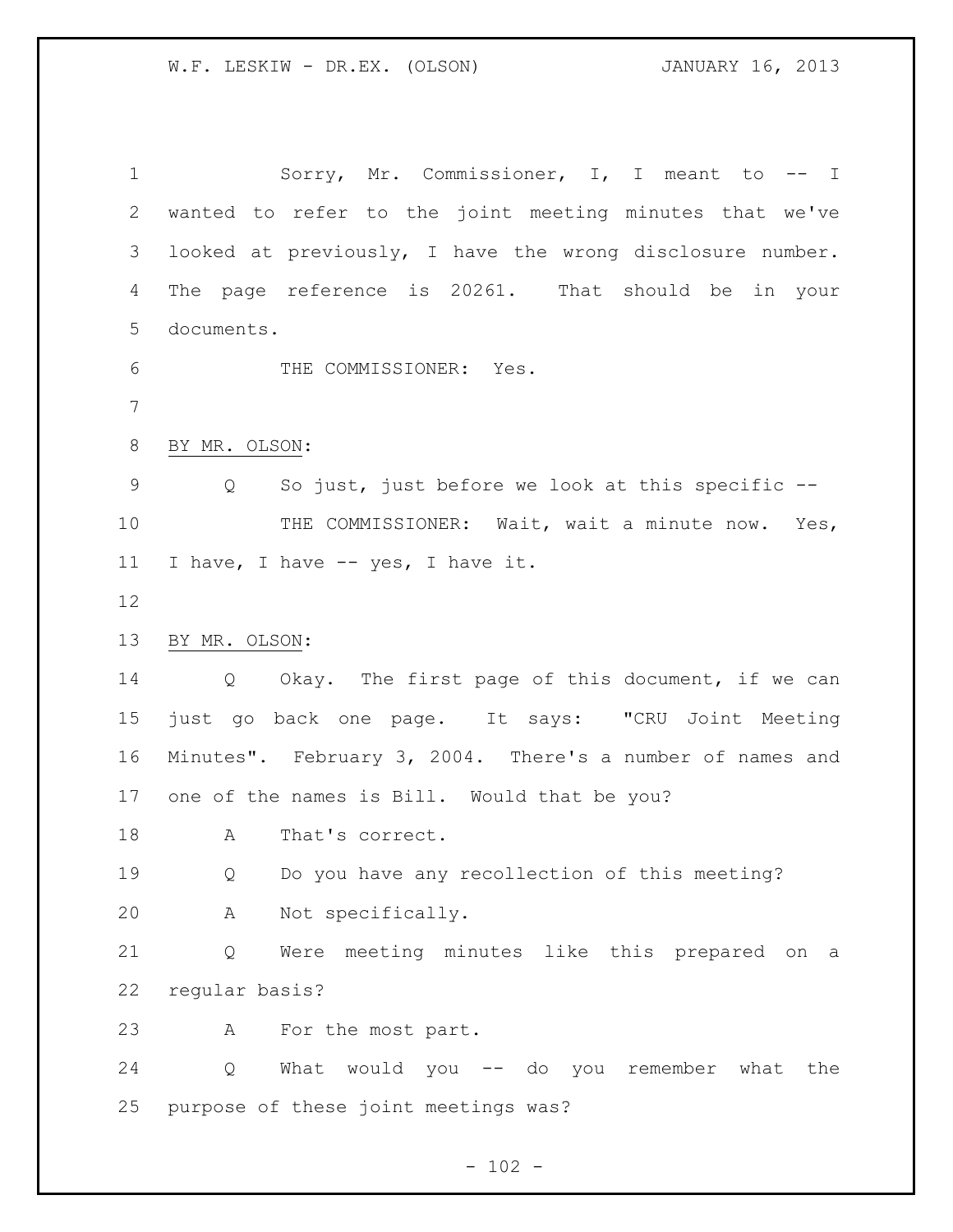1 A Again, to get the two teams together, to permit staff to receive any information that's relevant to the nature of their work. To address any concerns that may have arisen with respect to, you know, the, the function of, of the -- you know, the position, and the general stuff. Q Okay. Turn to page -- the next page, 20261. Paragraph 13, concerning assessments. Have you had an opportunity to read that paragraph, previously? A Prior to the inquiry, no, but certainly I have seen this, yes. Q It says: "There were concern raised about assessments being made over the 17 bhone that should be done by a 18 field to the home. As much as is possible, when there is a concern about a child in the home, the home and the child should be seen by a worker. If the decision is made to complete an assessment via telephone or through a collateral this should be reviewed and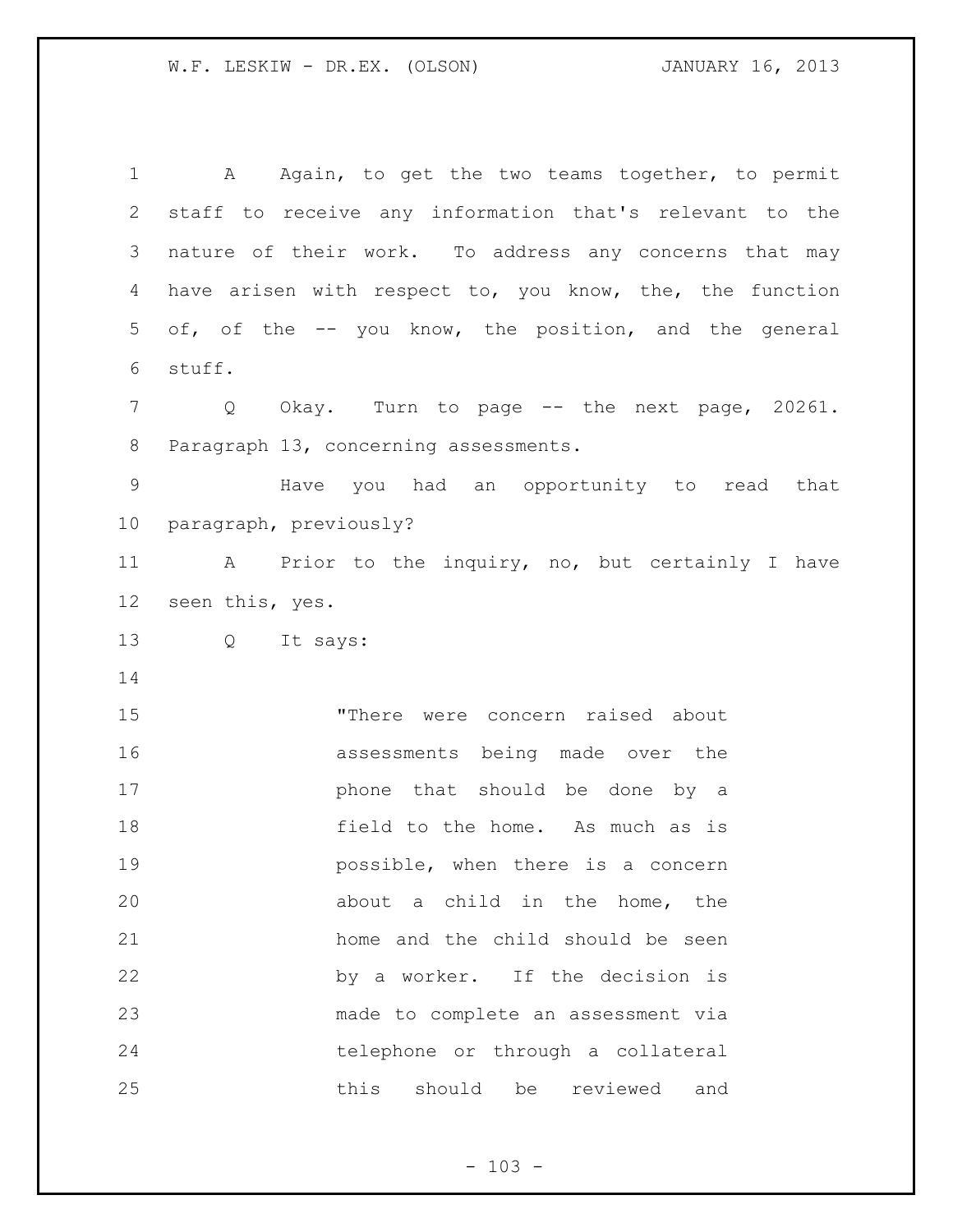1 approved by the Supervisor." Do you have any recollection of, of this being an issue while you were a CRU worker on that unit? A Well, obviously if this is something that was addressed at, at a meeting level and it's something that was an issue. I don't know if it was an issue personally that I brought forward -- Q Right. 10 A -- or someone else but ... Q But just generally, do you remember the issue of the need to actually go out and see a -- the home and the child when there's a concern of -- raised about a child in the home, being an issue in the unit? A Again, I, I can -- I agree with you with respect to the, the nature of this statement, I can't recall when this was brought up, specifically, or under what context it would have been generated as an issue that needed to be reviewed. Q Okay. That's -- I was going to ask you next about the, the context of this particular issue. Are you saying you're not able to recall what the context would have been? A No. Q Are you able to recall whether you had any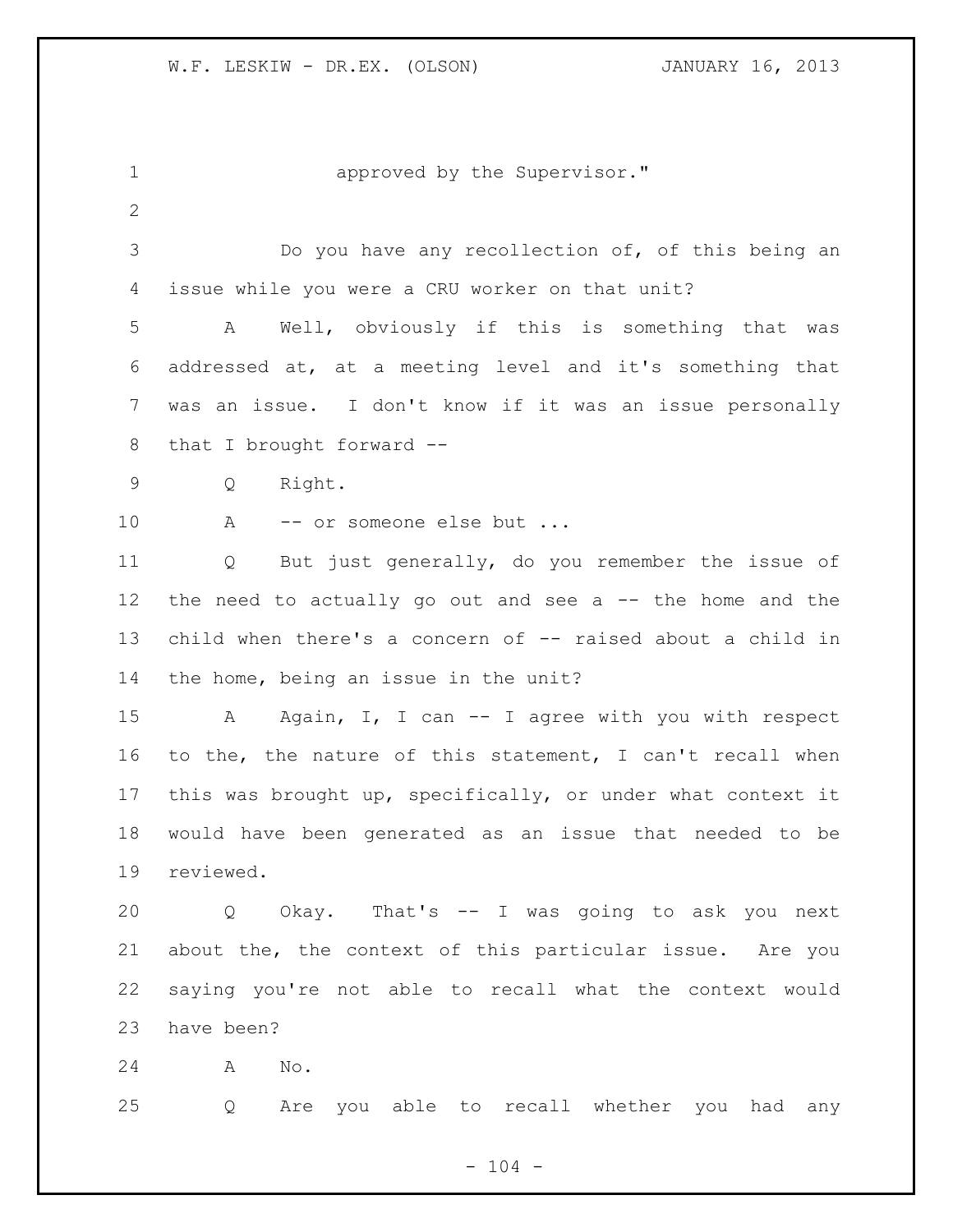direction from a supervisor in terms of what you need to do when there's an allegation of abuse made with respect to a child?

 A Well, routinely every, every -- ideally ever case that you receive is, is reviewed by a supervisor in some capacity. Generally some direction is given with respect to how the matter is to proceed.

 If, for instance, there's information that's received that a child has been injured and the matter would require an abuse intake referral, the direction would be given to direct the matter to the attention of that particular unit.

 Q This -- the reference in this document, at paragraph 13, just speaks about there being a concern about a child in the home, that the child -- the home and the child should be seen by worker.

A Um-hum.

 Q Do you understand that to refer to just abuse or just generally concerns about a child in a home?

 A I would think that would -- could be viewed as being generally. As much as is possible, I think as -- again, ideally one -- if one is going to a home and children are present and you have the ability to see the children, that's an ideal scenario to follow through with. Q What was your own practise? I mean, I, I assume

 $- 105 -$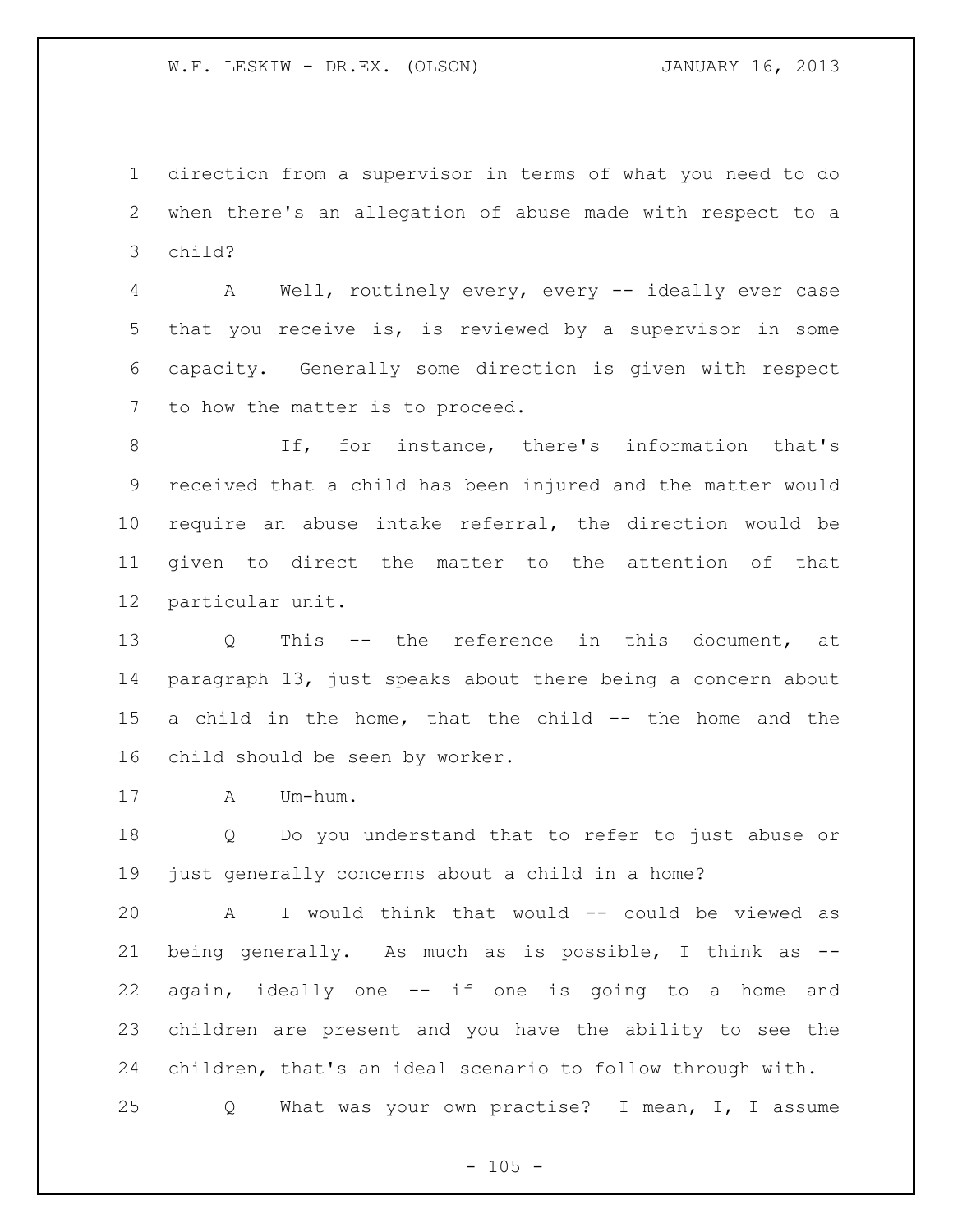you responded to abuse calls involving children in the past? That, that's true?

A Yes. Yeah.

 Q That is something that came up frequently? It was a frequent issue that you responded to?

 A It would be something that I would have responded to more often prior to coming to ANCR or to CRU.

8 O More often before coming to ANCR or CRU?

 A Yes, because, as I indicated earlier, my role as an intake worker at Northwest was, was more generic than it was with CRU. If, if an abuse case comes up at CRU, we're directed to refer the matter to the attention of an abuse worker, to follow up with the matter.

 Q Is that true even when it's a general concern about abuse?

 A Well, I guess the, the -- when you say -- if there's a specific allegation of abuse, something that would fall within the parameters of what abuse would respond to, then that would go directly to abuse. As I had indicated earlier there are some times where people use that term without necessarily understanding the nature of the term and when you're gathering additional information you have an opportunity to be more specific, ideally, to be able to ensure that if the need -- if that the matter requires intake follow up that that take place. I mean,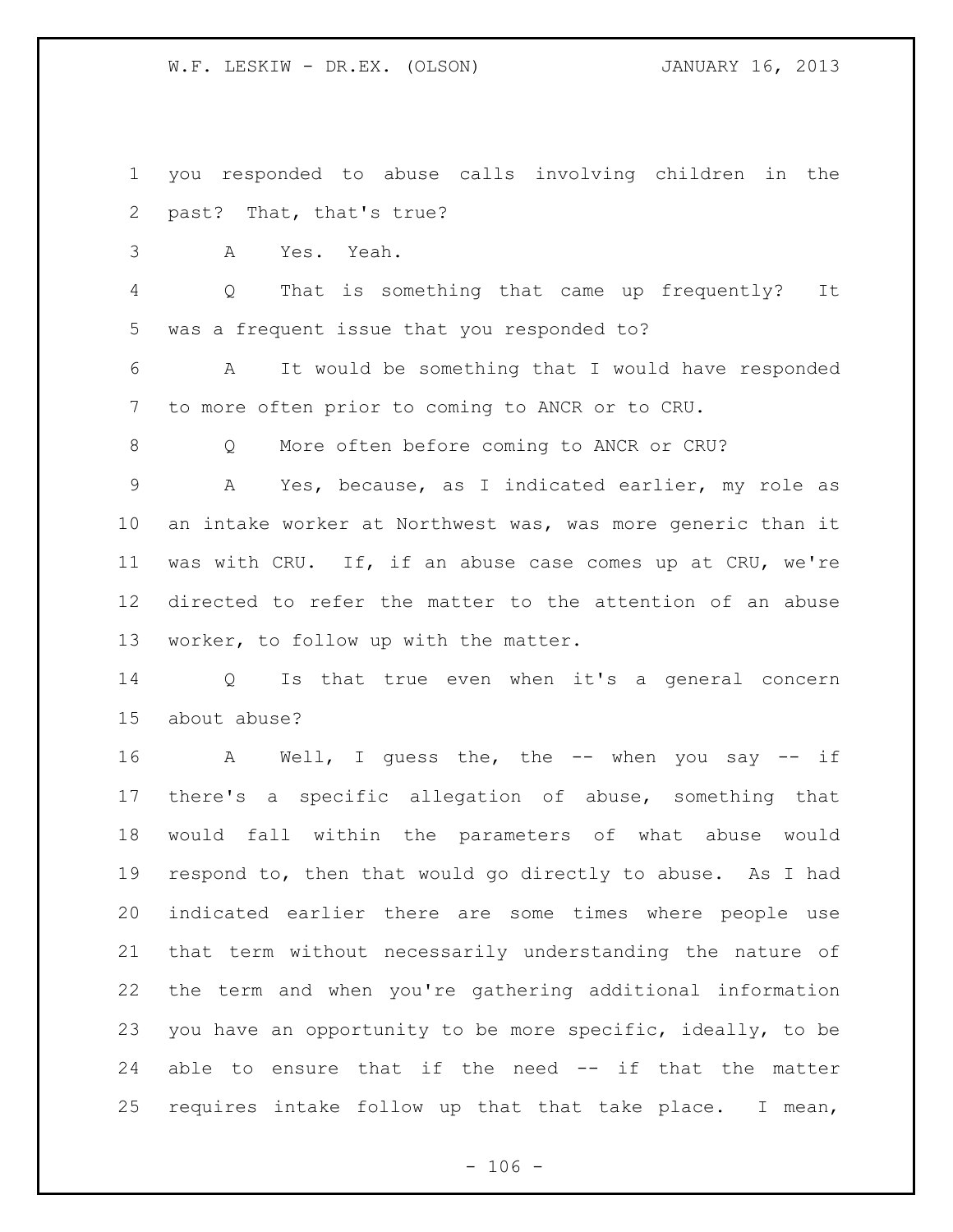I'm sorry, abuse follow up, then that take place. Q You, you accompanied Mr. Zalevich, in this case, when there was a response to -- when he attended Ms. Kematch's apartment; right? A I don't recall it specifically but I, I believe I did. Q Okay. You've had a chance to review the, the CRU report that Mr. Zalevich prepared? A Yes, I've had a chance to see it now. Q So when you, when you looked at that, and you looked at the, the abuse call that came in, what, what sort of abuse call would you characterize that as? 13 And you can -- if you need to refer to it -- A Sure. Q -- feel free. 16 A What would be the ... Q Page reference? A Yes. Q 36927. THE COMMISSIONER: At the bottom of the page. 21 THE WITNESS: Yes, yes. THE COMMISSIONER: The bottom of the page. 23 THE WITNESS: Yes, I've found it. Thank you. Yes. Yes, so that term, in and of itself, would not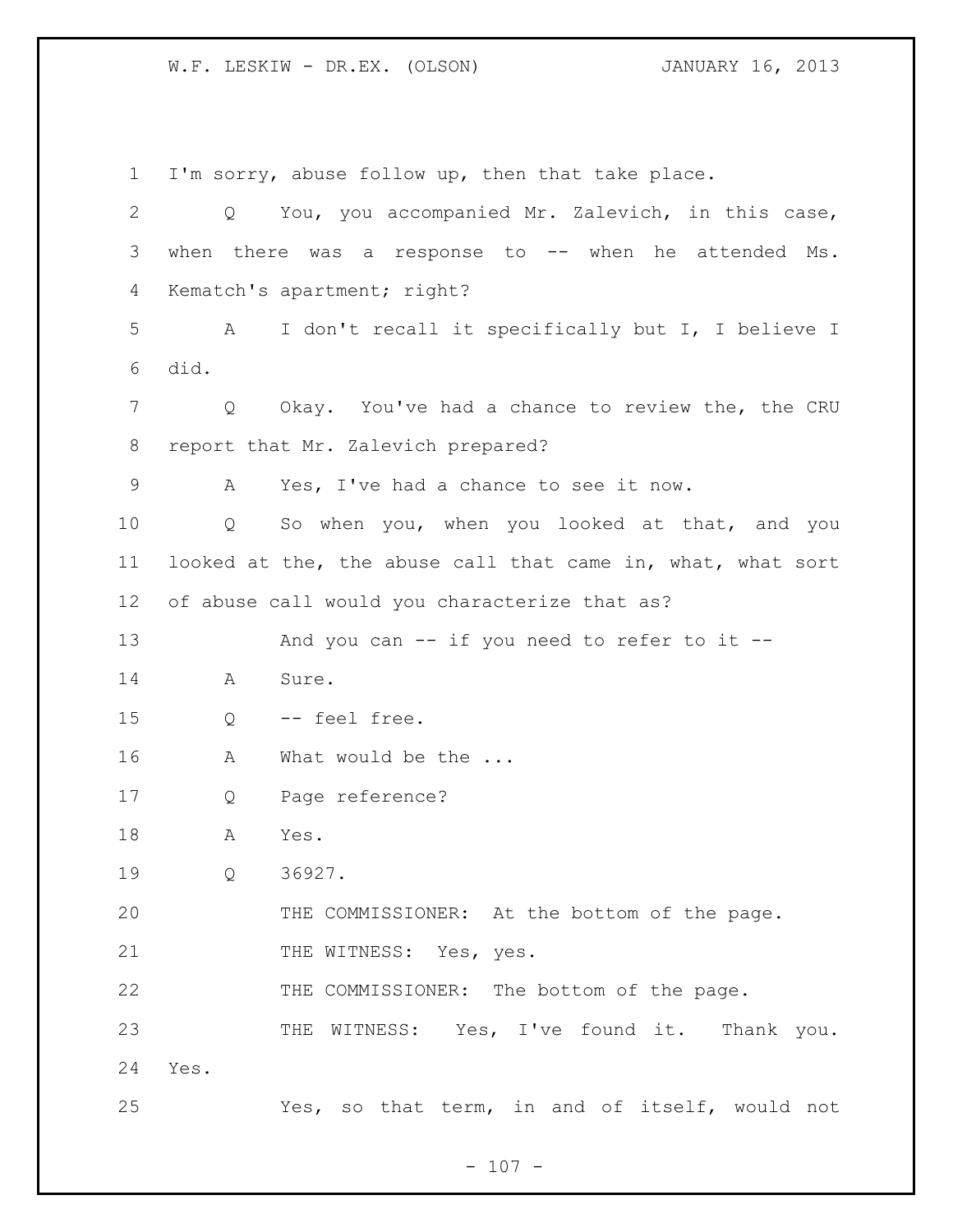necessary, for myself, automatically mean that the matter would be followed up by abuse.

BY MR. OLSON:

 Q In this case you're saying it wouldn't automatically go directly to abuse?

 A Not with, with -- just indicating that they suspect that this -- the mother is abusing her daughter.

 Q Okay. There's not enough there to send it to 10 abuse; is that ...

11 A That's correct.

Q Okay.

13 A And that's not an uncommon response that we receive.

Q Okay. An uncommon response?

 A It's not an uncommon response. We get referrals where people are alleging that somebody is abusing and, and upon further exploration we find that it's -- for instance, where they're smoking cigarettes in the presence of their child, it's a, you know, custody, access matter, that type of thing.

 Q Okay. Would the, the history that's recorded in, in a form like this, would that history impact how you view the, the caller, the, the complaint?

MR. RAY: I'm sorry, I didn't quite hear

 $- 108 -$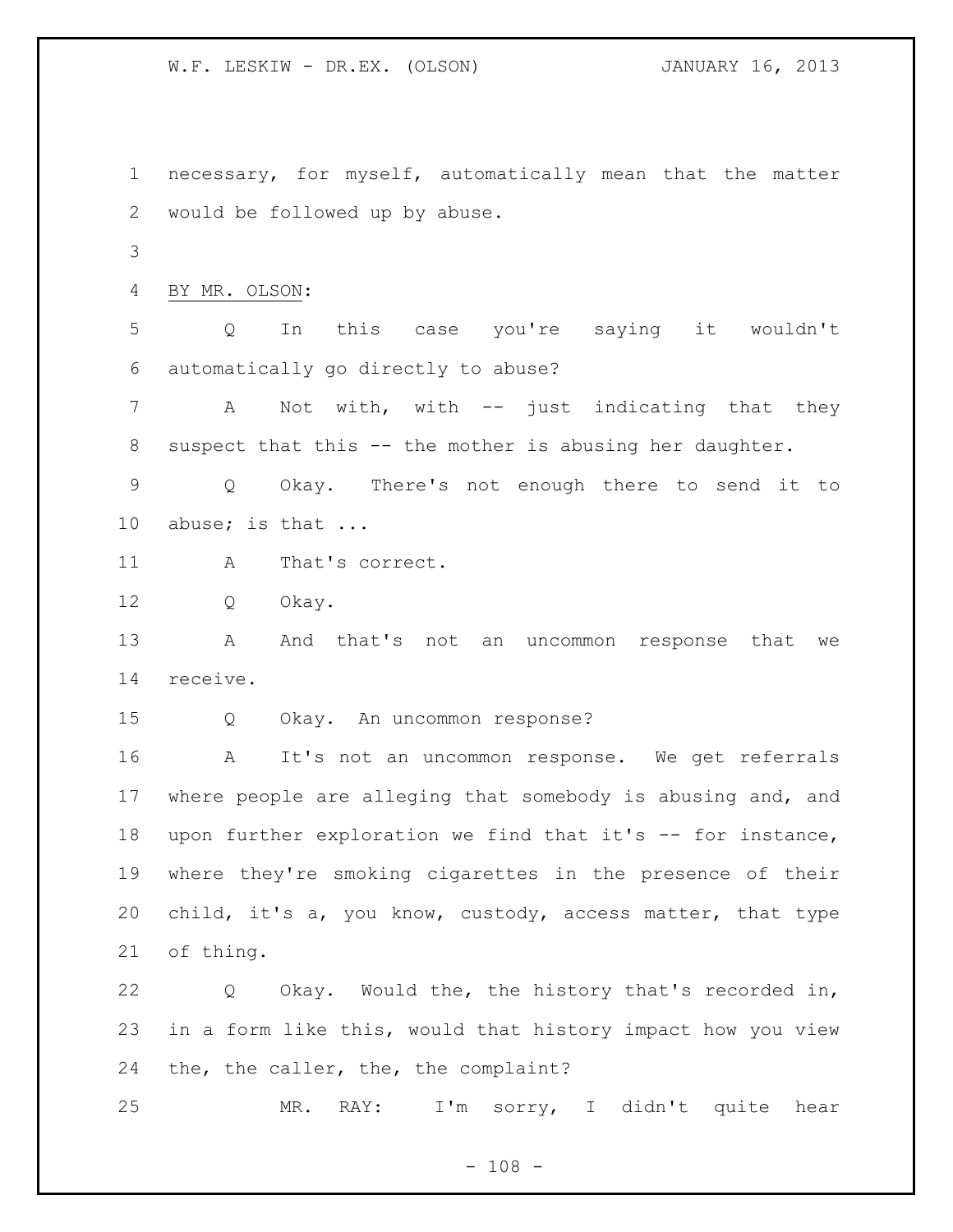Commission counsel's question so just before Mr. Leskiw answers perhaps he could repeat the question. 3 THE COMMISSIONER: Can you repeat your question? 4 MR. OLSON: Sure. 5 MR. RAY: Thank you. BY MR. OLSON: Q Sure. It's just whether or not the history that was -- that's recorded in the form would inform how you viewed a call, an abuse call like this. A Well, I'm just sort of reviewing the history to see how it, you know, relates to this particular referral. Q Right. And that's -- A Yeah. I mean, the history is important with respect to how one proceeds on, on a matter that comes to the attention of the agency. This particular history doesn't have anything with respect to any prior history of 18 abuse that I can see. Or, you know, a prior history of blocking a child in a room. Q And what about in the history -- maybe we'll, we'll come -- I'll come back to that. Before, before I go through that, I wanted to ask you about your involvement in 23 another related file and that would be  $\blacksquare$ file.

A Sure.

 $- 109 -$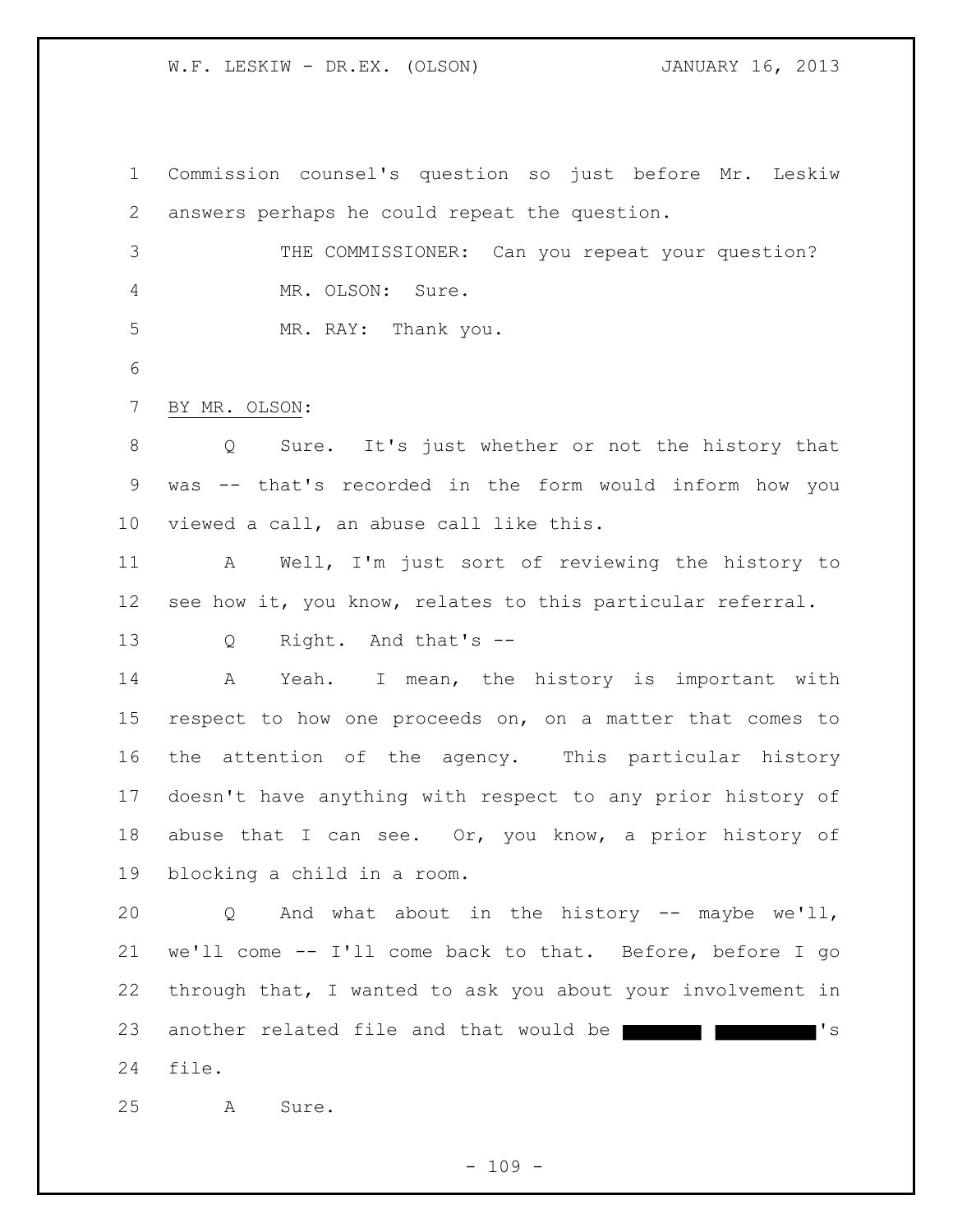1 Q If you can turn, please, to page -- it's Commission disclosure 0781. Page reference is 17781. 3 Have you had a chance to see this document before today? A Yes, I have. Q Did you create this document? 7 A I would have created this, yes. Q Okay. And can you just explain for the Commissioner what, what it is? A Well, this was an intake report with respect to -- I mean, there's not much here. It -- with respect to some matter. 13 Q A lot of it has been redacted. A Yes. Q Where were you working at the time you generated this? Was that in CRU? A That's correct. 18 Q Had you had any involvement with Ms. before this call that you're aware of? A I may have. Q You may have. Are you able to recall whether or not you did? A No. Q Okay. Now, knowing that you were involved in the provision of services to Phoenix, in March, are you able to

 $- 110 -$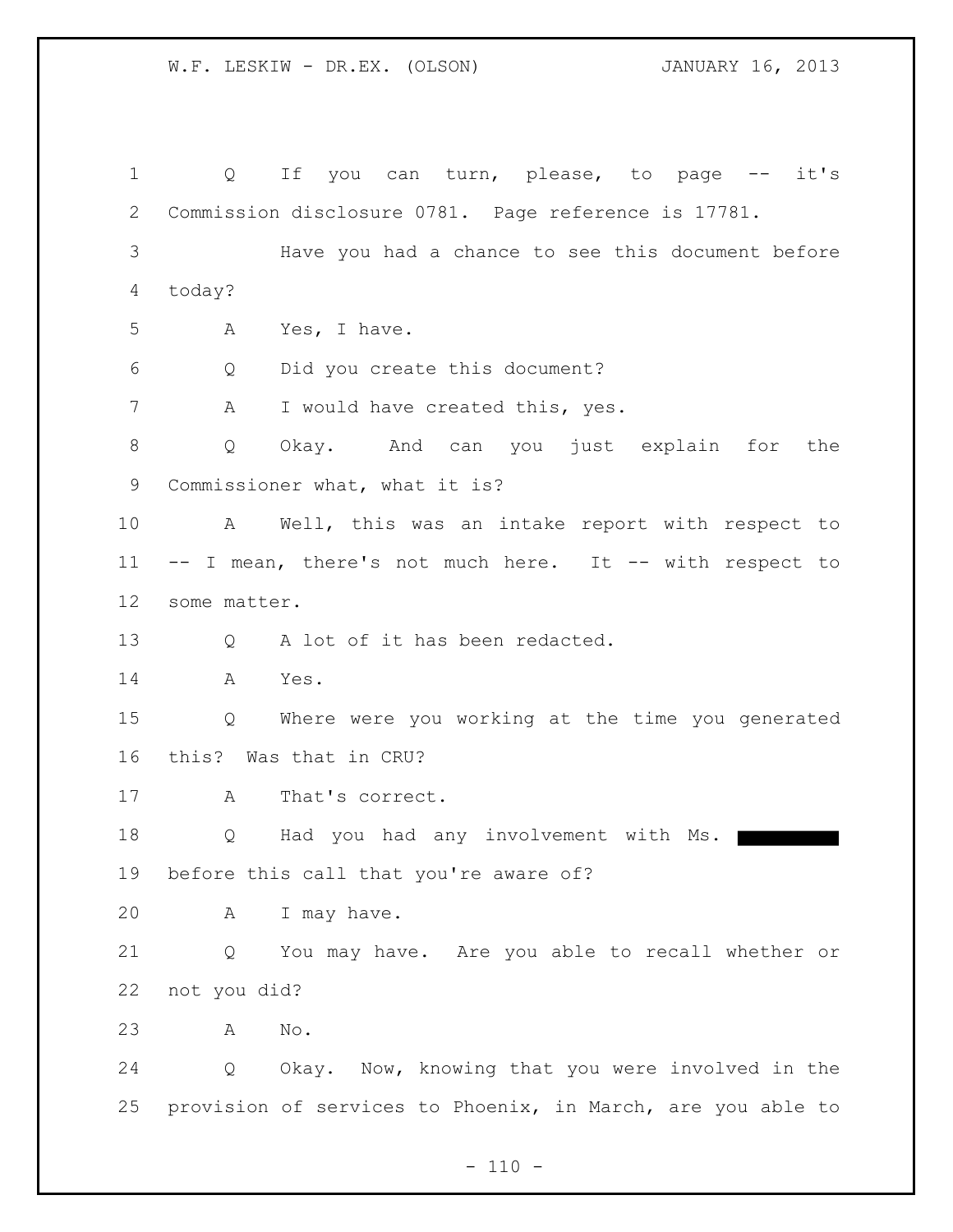tell me whether or not you would have been able to make the 2 connection between Ms. **All and Phoenix at this point** or at the point you were involved with Phoenix?

A No, I wouldn't have made any connection there.

Q And why, why is that?

 A Well, I guess because there is no indication of -- well, for one thing, I probably would have had very little information provided to me at the time that I was following up with the matter as a backup worker for Mr. Zalevich and now that I've seen both reports I don't recall that there was any reference to a Karl McKay in that particular report. In this report, the -- I am assuming that the connection between the two would be Karl McKay is, is what you are referring to.

Q Right, right.

 A And in this case Karl McKay is the source of referral in the matter. Even if, even if I was aware that Karl McKay was involved in the other matter, I don't know whether I would have had enough information to have said that this Karl McKay, and that Karl McKay, were one and the same.

 Q Right. So a few, few reasons that you wouldn't have made the connection is because there wasn't a reference to Karl McKay when you went out to investigate with respect to Phoenix; right?

 $- 111 -$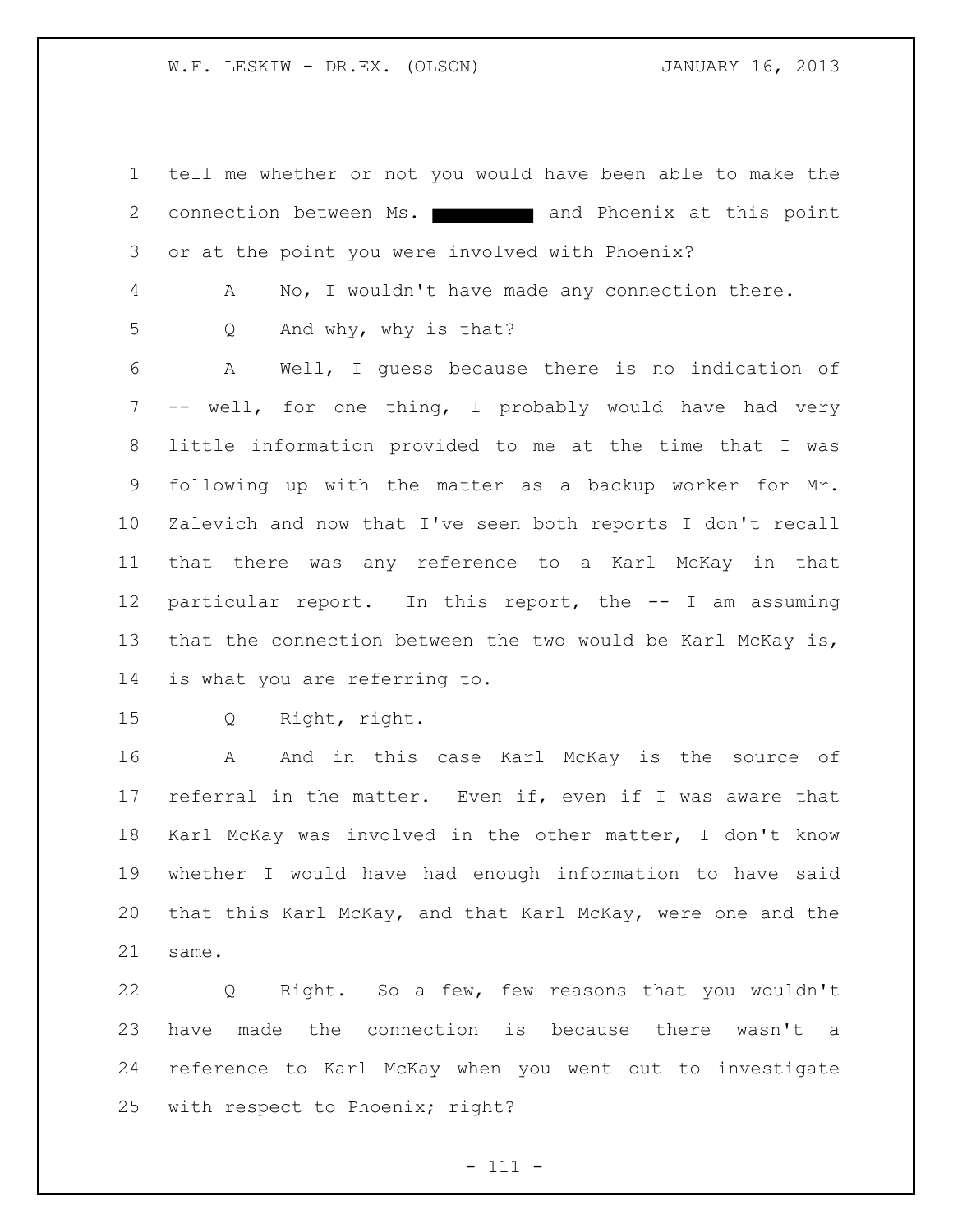1 A And even if there was, I may not have been aware of that either.

Q And you made not have been aware of it?

 A That, that information may not have been provided to me at that time.

 Q Okay. That's because you said you were, you were performing a backup function?

A Yes.

 Q And I'm going to ask you about that in a minute. Just when it comes to -- so I'm done with that, that document now. When it comes to your involvement in Phoenix's matter, do you have any independent recollection of being involved?

```
14 A No, I don't.
```
 Q Okay. Can you tell us why you don't have a recollection? Are you able to do that?

 A Well, I can attempt to explain why. At the time when we were performing this, this function, in 2005, as indicated in previous testimony there were two teams at that time. There were two teams of six which ideally would mean that there could be three teams of workers that would go out on fields if, if a worker required a backup.

 At that time it wasn't a mandatory requirement as, as indicated in Mr. Buchkowski's testimony, he, I believe, went, I assume on his own, there was no indication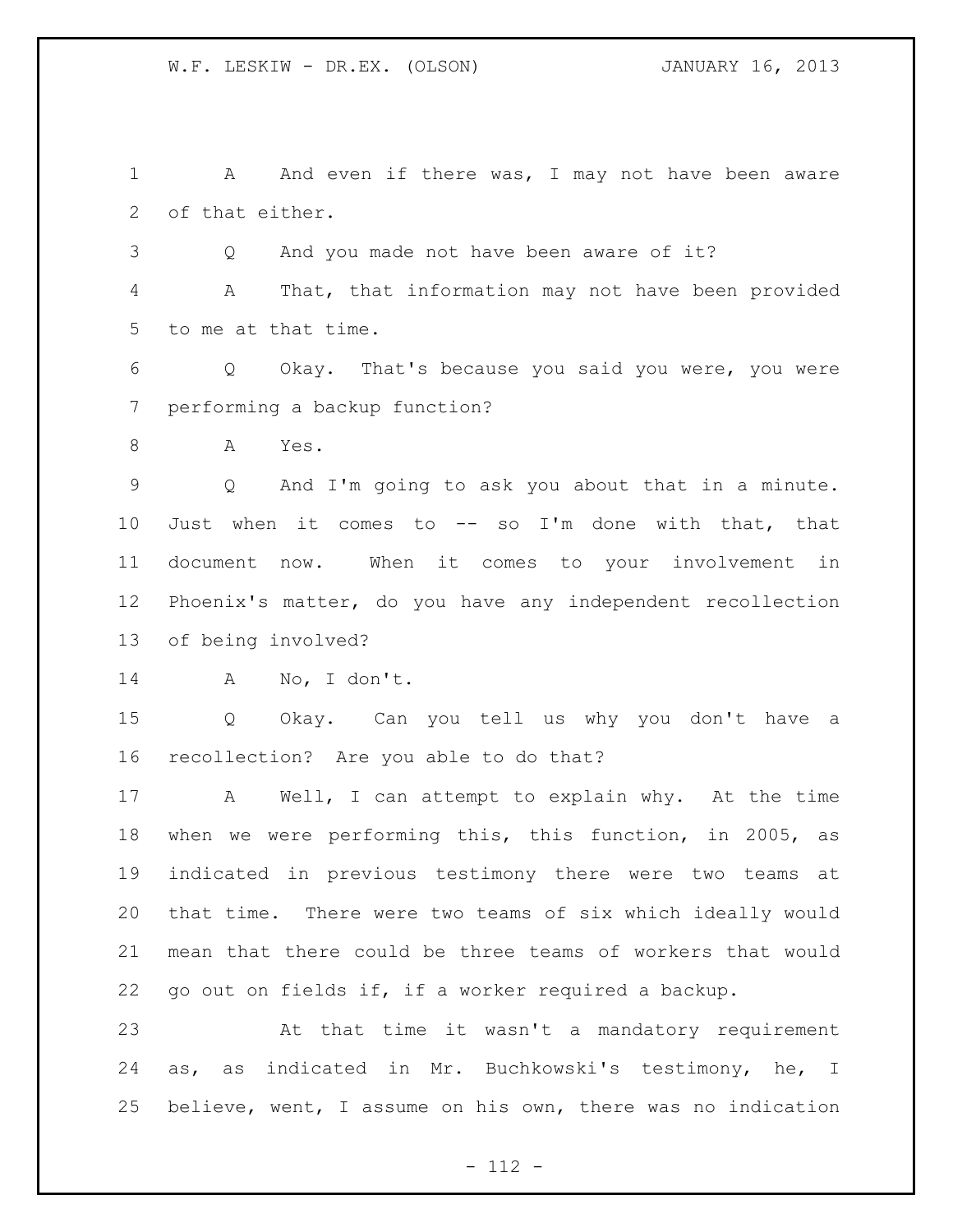of a backup worker.

Q Right.

 A At that time that's something that we were encouraging, that there be mandatory backups for all fields but it wasn't a strict policy at that time.

 With our particular unit, as a result of the devolution process, the idea at the time was to bring on as many senior staff as possible and, and as a result people with the most seniority were brought over, one of those being a staff member that physically could not do fields, who was on our team.

Q Can you, can you recall who that was?

13 A That would be Barb Klos.

Q Okay. We've heard from her already.

A Yes.

Q Okay.

 A So as a result, there was always -- if there was the requirement for two people to go out on fields and, and our team was -- adhered to that requirement, that always meant that there was going to be one backup person short. So I do recall that. I was doing backup with Chris, I was doing backup primarily with a worker by the name of Allison Drinnan, who was on our unit, and I could have been asked to do backup for anyone else on our team. Again, because it's not a -- it's not like you're paired off with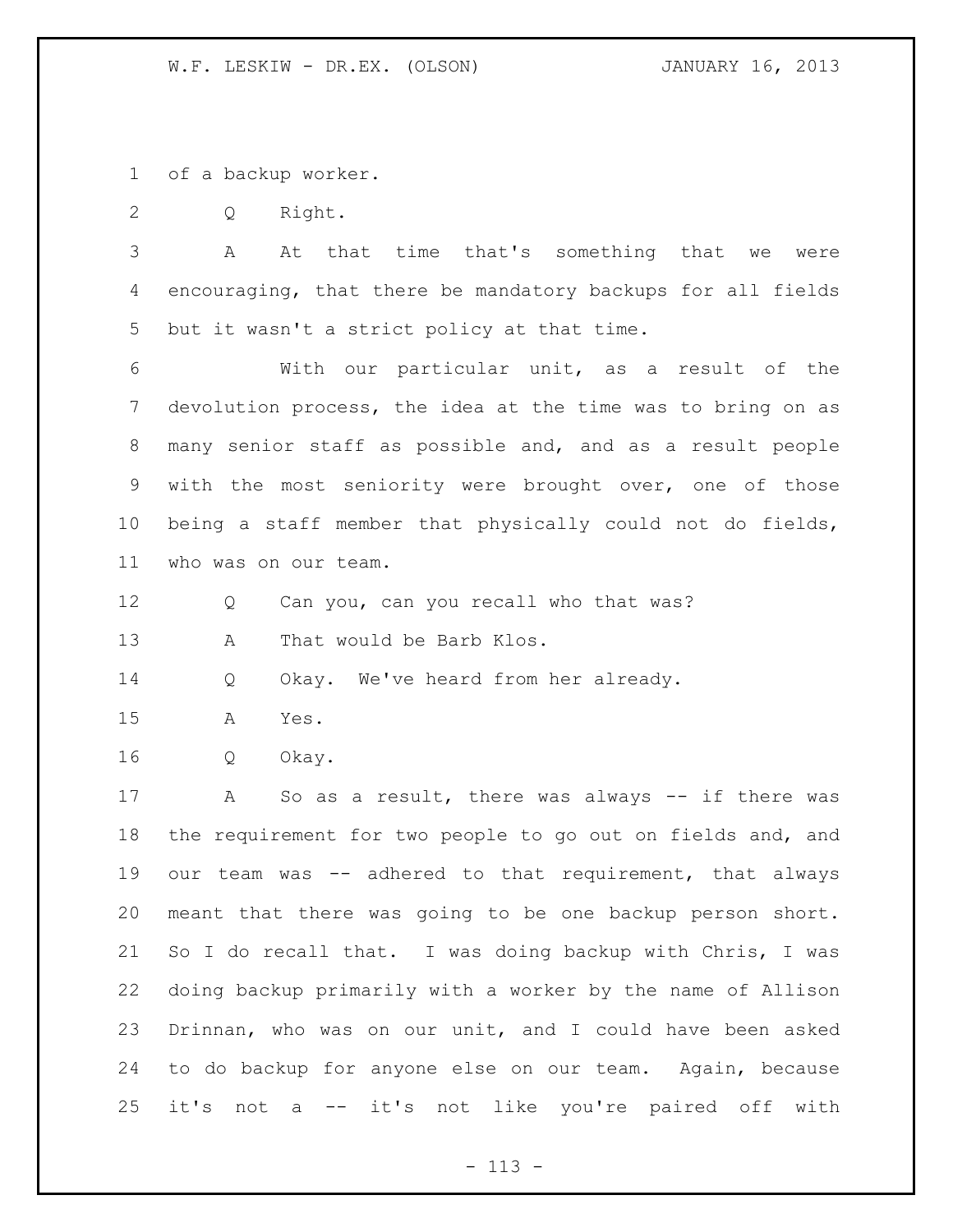somebody, it's whoever is available at the time that you need to do that field, whoever is available, keeping in mind that we all have our own workloads, as well.

 So many times, if workers felt comfortable with me, that they would ask me to go and I would comply to the best of my ability. And so I might be going out with two different workers, on any given day, that sort of thing.

 Q Okay. And the specific question was whether or not you had independent recollection, you said no, and I asked you why.

11 A Um-hum.

 Q And I think I understand what you're saying but can you just tell me how what you've just told us relates to whether or not you have independent recollection of this field?

 A Well, because basically I don't have much in the way of recollections of any backups, period, unless there was something that was fairly intense. So if there was a difficult apprehension, if there was a traumatic event, as a backup worker I may recall the specifics on that.

 I have to be responsible for my own files and my own cases, I have to focus on, to the best of my ability, my own clients. If I go as a backup my role is to be, therefore, in my opinion, primarily safety reasons and, as well, safety for clients, if an apprehension is required

 $- 114 -$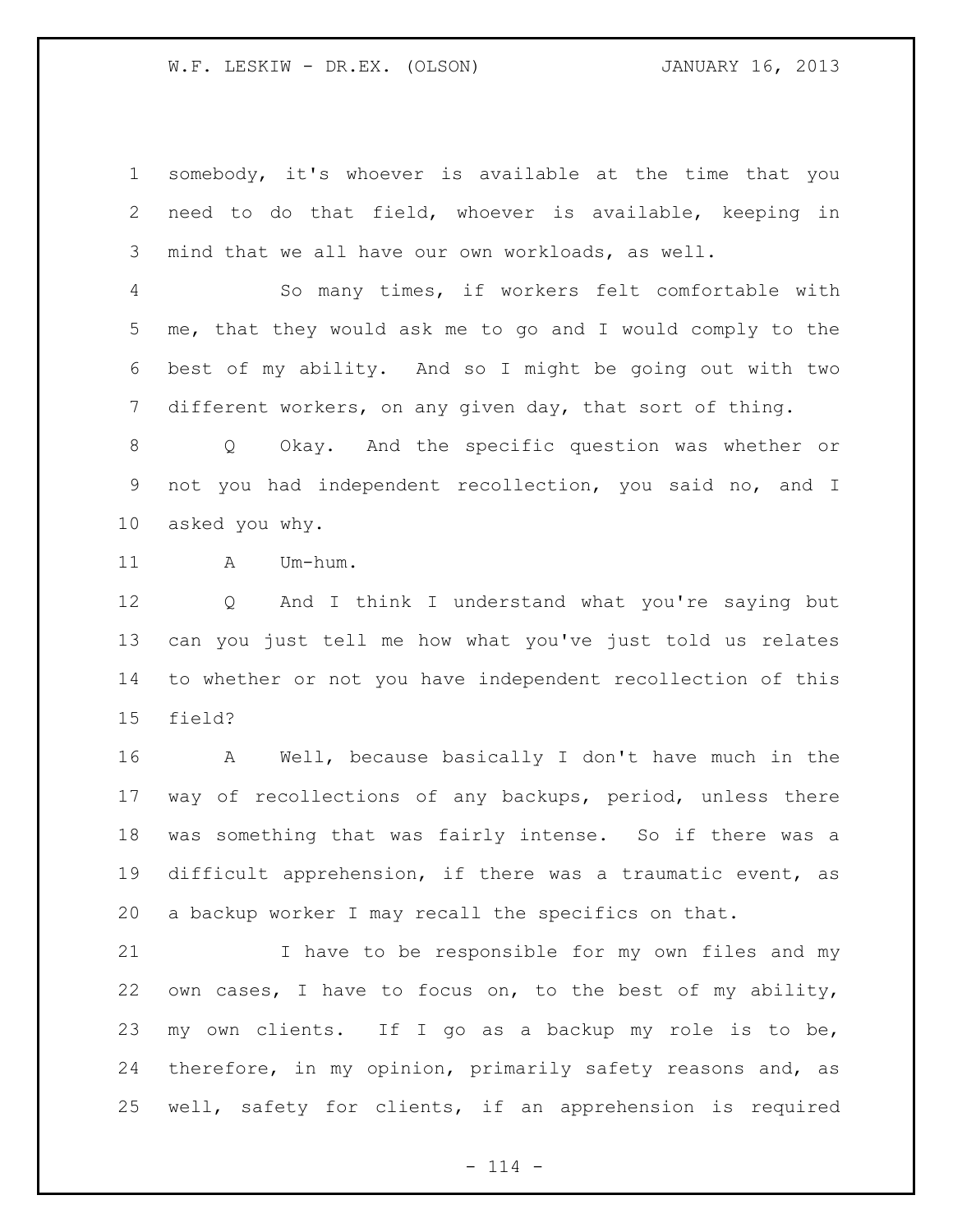and, and an extra set of hands are needed, that type of thing.

 Q Okay. The backup, the practise of having a backup worker, you said, I think, was not a formalized requirement?

A No, it wasn't.

7 Q It was something that the workers wanted?

 A That was something that was -- it was, I think -- at the time there was some debate with respect to it because of the demand of the, the workload and having two staff go out would mean that that would be less opportunity to process cases, as if you were going on your own.

13 I was, I was a keen advocate for the role of having two, I've had a number of very serious events happen to me when I was by myself where I was in a very dangerous position and, and a backup person would have been very helpful to have, obviously for safety reasons. That was my motive for, for promoting the use of a backup worker.

 Q Were you given any sort of direction as to what you were expected to do when you accompanied a worker on backup?

 A To my -- this -- that was, again, a -- I think a position that developed on its own, more so, as did, you know, some of these positions as we switched from the general intake type of, of role that we had back in, in the

 $- 115 -$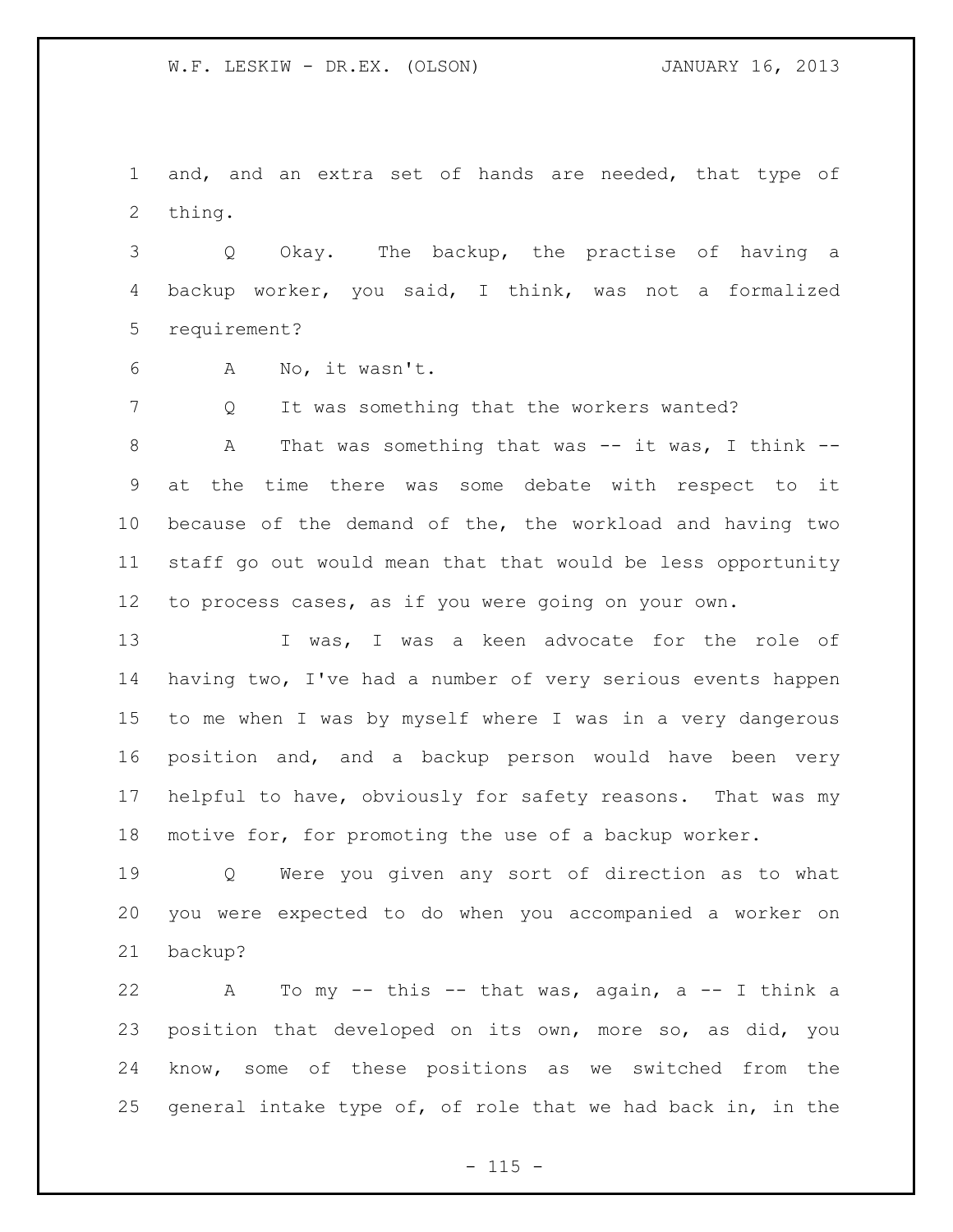'80s and '90s and then developed into the type of thing that we have now.

 So there isn't any policy and procedures manual with respect to the roles and responsibilities of a backup worker, there's nothing -- there's no specific training with regards to the roles and responsibilities.

 Q When, when you were backup on, on this particular matter, and I know you don't have a recollection of, of it, how, how do you think you came to be backup? Would Mr. Zalevich have asked you or would the supervisor have directed you or ...

 A Mr. Zalevich would have asked me. That's, that's generally the way that it happens. Sometimes supervisors will request workers attend. For instance, if, you know, you're apprehending a newborn at the hospital it may be better for there to be a male and female staff together, that type of thing.

18 Q Okay. In this case, are you able to say what happened, whether it was Mr. Zalevich or the supervisor?

 A I can't recall the details of it. I would assume, based on the nature of the involvement, reading it now that I have opportunity to, that the matter came to Mr. Zalevich on the 7th and we went out on the 9th, that it wouldn't have been a planned event because there would be no way of knowing whether I would be available at that

 $- 116 -$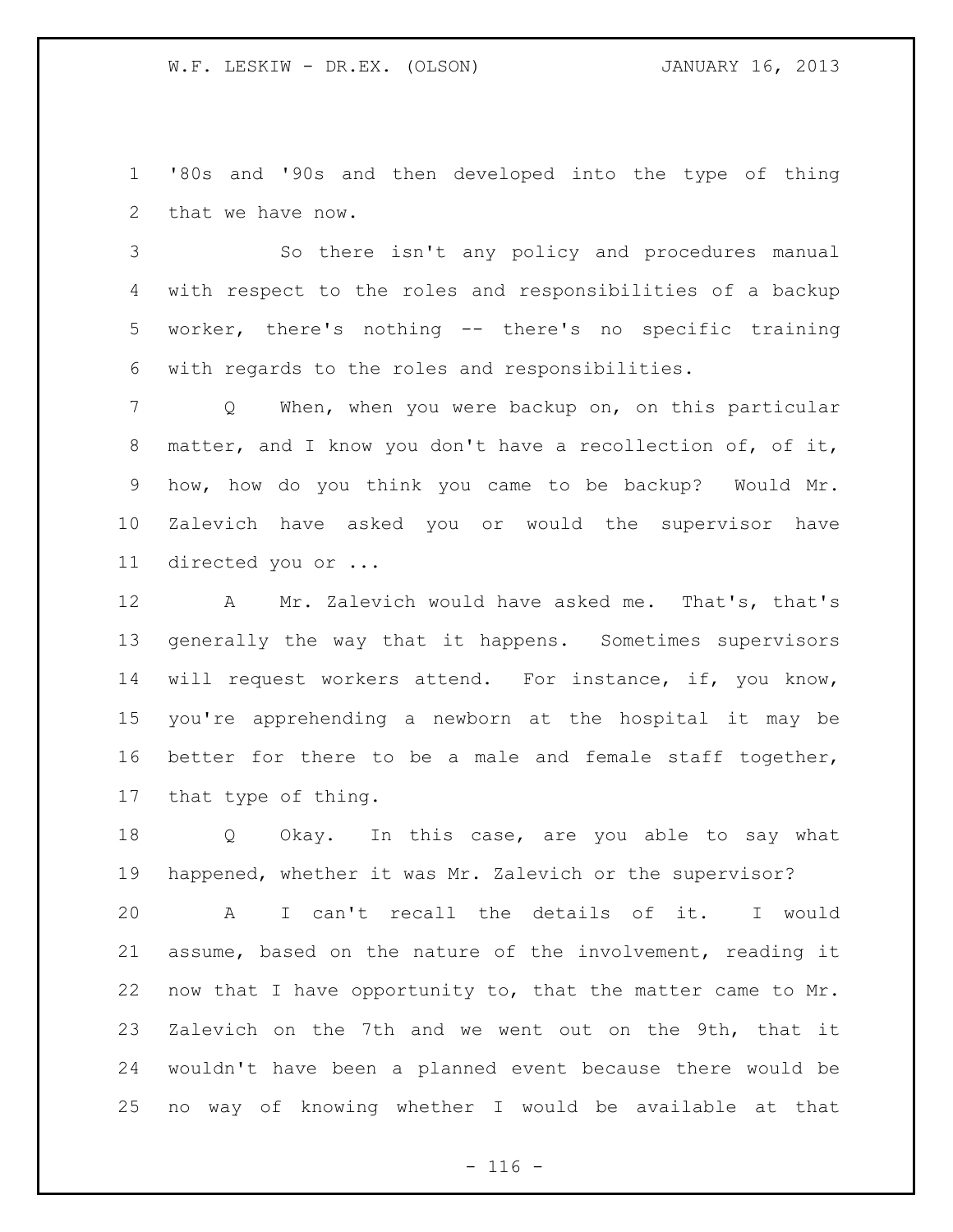particular time if there was an emergency on my own case load.

 Q Okay. That leads to my next question which is when you were, when you were backup here, when would you have known that you were going to be backup? Would it be just before going out or would it have been earlier in the day?

 A It may have been what's your afternoon like? Do you have some fields in this area of the city? I have a field in this area of the city. You know, that type of thing.

 Q Okay. In terms of the reason for going out on the referral, what information would you have known?

 A I can't recall this one specifically. I've been on fields as backup where some information is provided to me. More recently, it's now a requirement that backup workers review the, the written report. It wasn't at that time.

 Q At that time did you have a practise in terms of what you would review, if anything?

 A I don't think there was a specific practise. Q But you, you personally, did you have a practise? A I -- if I was driving out to a field I may discuss things that I might find important for the, for the backup worker, my backup worker to be aware of.

- 117 -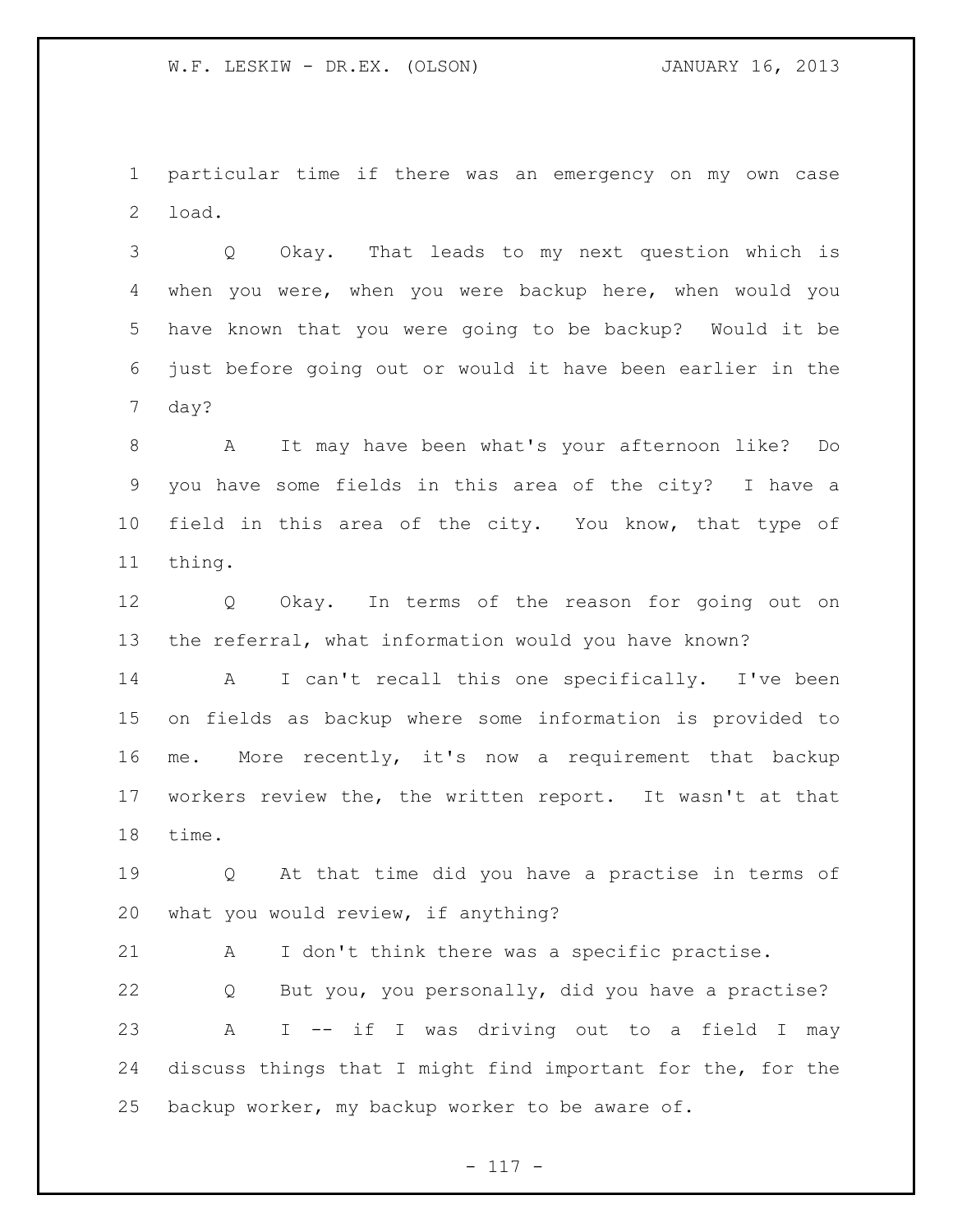Q Okay. A If we're going to a gang house, where there may be a -- you know, a dog, you know if the -- there's the possibility of apprehension, how many kids are involved, that type of thing. Q Okay. You had -- I take it you had ridden with Mr. Zalevich a number of times prior to this one? A Yes. Q Do you recall what his practise was, in terms of informing you as to why you were going out as, as his backup? A We would speak about stuff, informally, on the way out. Q Okay. 15 A It, it depends. There are times where, you know, we may be going out on joint fields, we may be going to mine first. I may be talking about it and then not have an opportunity to review or vice versa. Q All right. So this may not have been the only field you were attending with Mr. Zalevich that day? 21 A That's correct. Q Okay. So there -- it might have just been one amongst many? A That's correct. Q Okay. And you might have had your own fields

- 118 -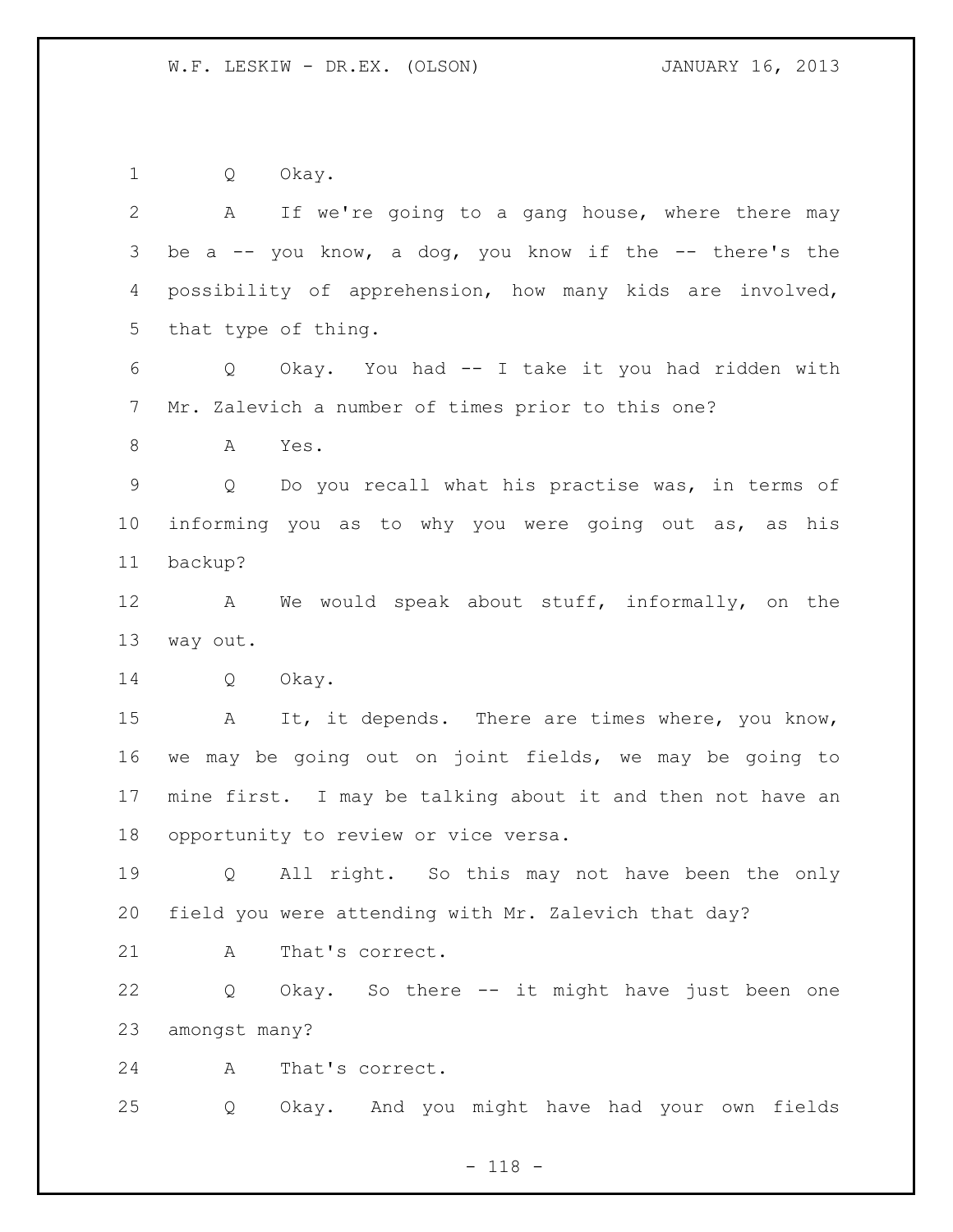where you were the primary worker? A That's correct. MR. OLSON: Okay. Mr. Commissioner, this might be a good time to break for lunch. THE COMMISSIONER: All right. We'll adjourn now till two o'clock. You have to come back, witness. 7 THE WITNESS: Yes, yes. Thank you. (LUNCHEON RECESS) BY MR. OLSON: Q So before the, the lunch break we had been talking about the field that you went on with Mr. Zalevich. I wanted to ask you prior, prior to your going out on the field with him, and I think you may have told us this already, I just want to make sure I have it right, you would not have reviewed any written documentation with respect of why you're going out? A That wasn't the practice at that time, no. Q Okay. In other words, you -- so you wouldn't have reviewed anything at that point? A I'm -- I likely had not. I can't speak for all situations but that wasn't a standard practice at that time, it is now. Q Okay. That's changed since?

 $- 119 -$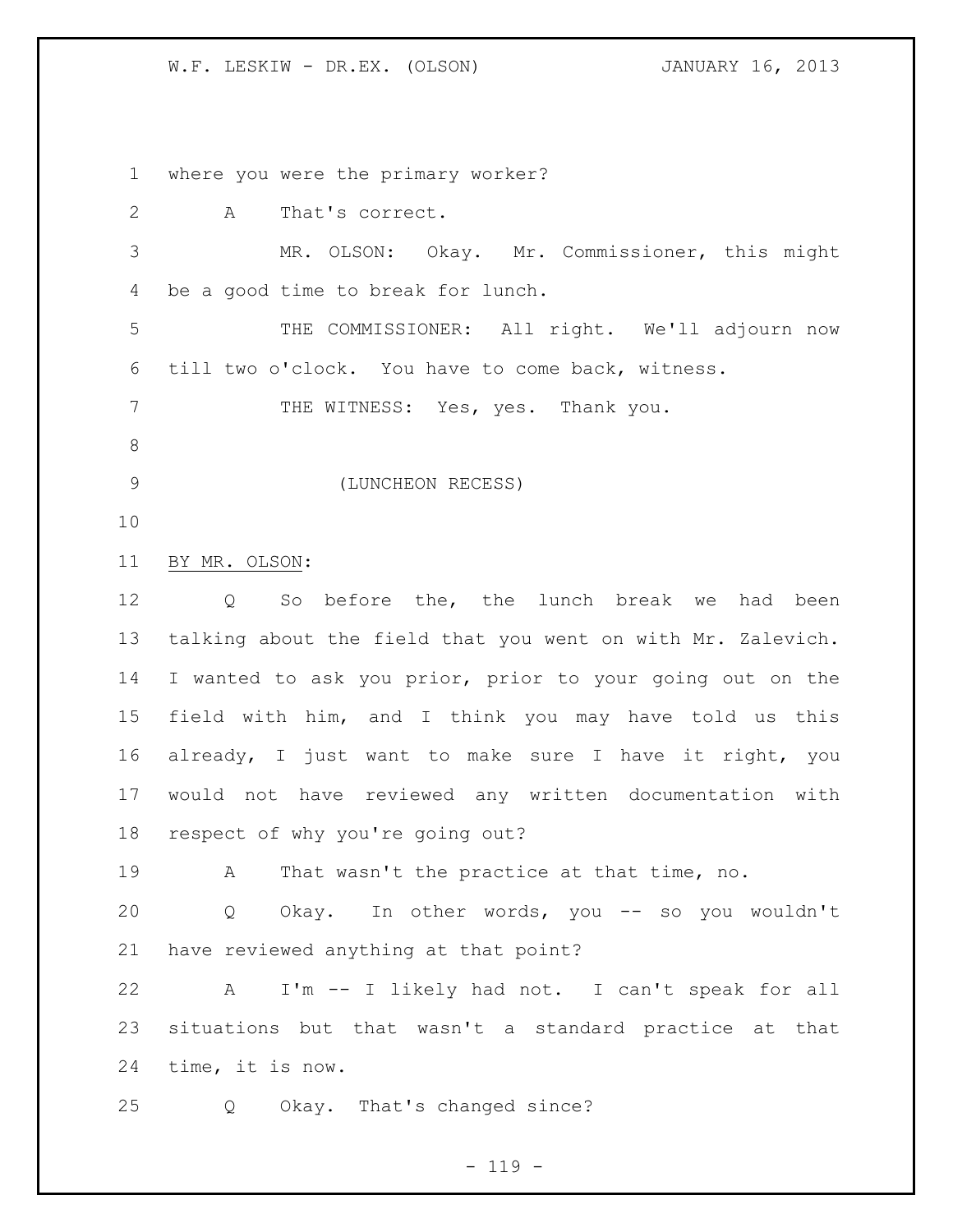A Yes. Q Okay. The document that is the CRU intake form that Mr. Zalevich indicated he prepared, that's between pages 36926 and 36930 -- you should have them in front of you. A Yes, I do. Q You're quite familiar with this document now? A Yes, I am. Q Did you have any input into the creation of it? A No. Q When you accompanied Mr. Zalevich are you able to say whether or not he would have had an understanding as to why you were going out on this field? 14 A I'm sorry, I didn't hear that. Q When you -- 16 A The word before Mr. -- because you're not speaking right into the mike so it's -- Q Sorry. A -- sometimes hard. Q When you accompanied Mr. -- A Oh, accompanied. Q -- Zalevich on this field -- A Okay. Q -- would you have had an understanding as to why you were going out?

 $- 120 -$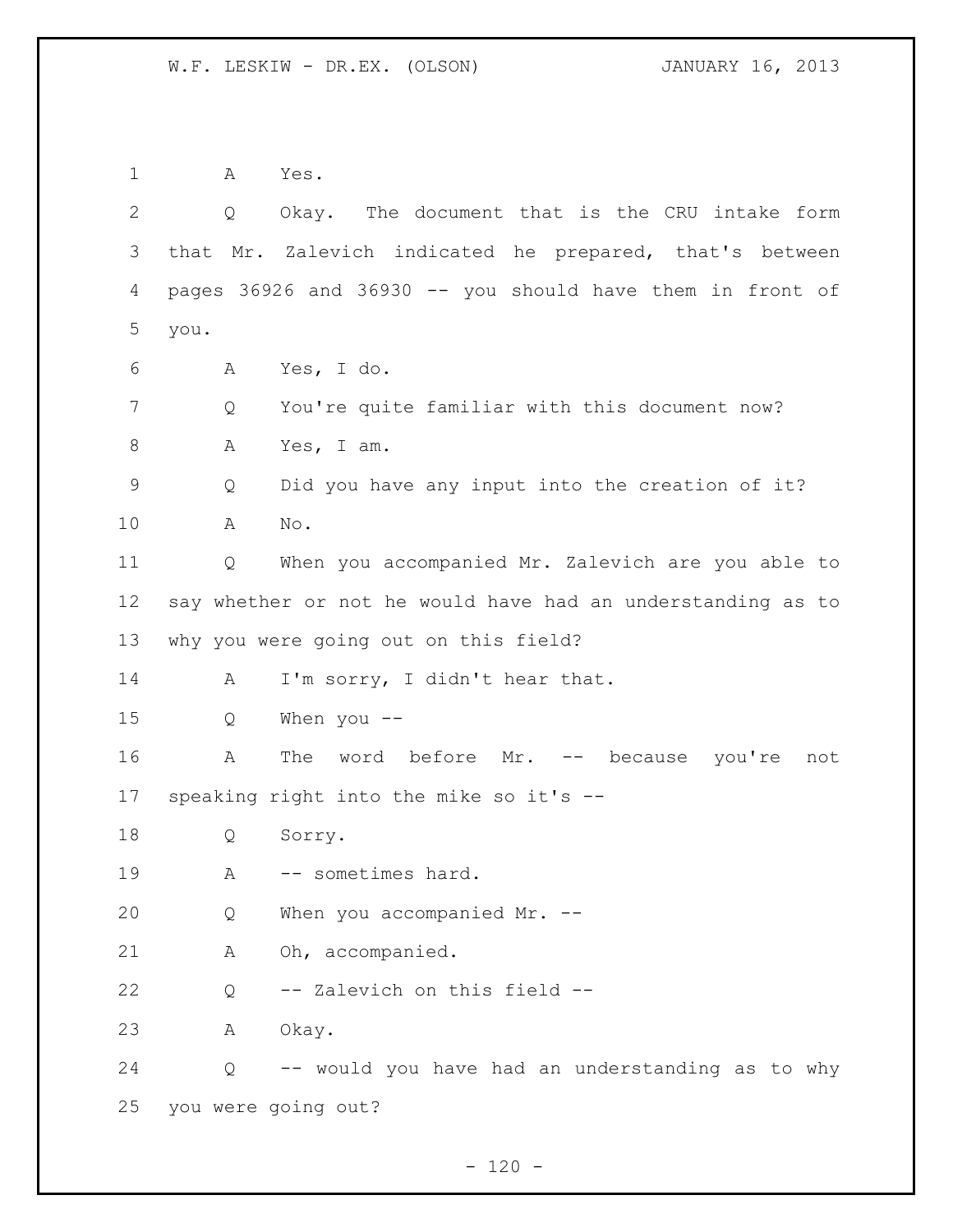1 A I may or may not have. Q Okay. Would it have been your practise to at least get a basic understanding of why you were going out to meet with this person, Ms. Kematch? A If, if it's something that we have an opportunity to, to review or whatever, that would have been done. Q Would you be riding together in the same vehicle when you went out? A Yes. Q Would it have been a good idea, generally, to at least discuss, you know, why it is you're going out. He said you might be concerned about safety concerns. A Um-hum. Q Wouldn't you want to know why you were going out there? A Generally I may have information with respect to the matter, I can't speak to whether all the information that was present in this report would have been something that if it was reviewed with me would have been reviewed with me. Q Okay. Is it -- can you say it's a probability that you would have had an understanding as to why you're going out? A I -- it's, it's possible. I can't speak -- 25 sometimes when we went on fields, as -- we may have been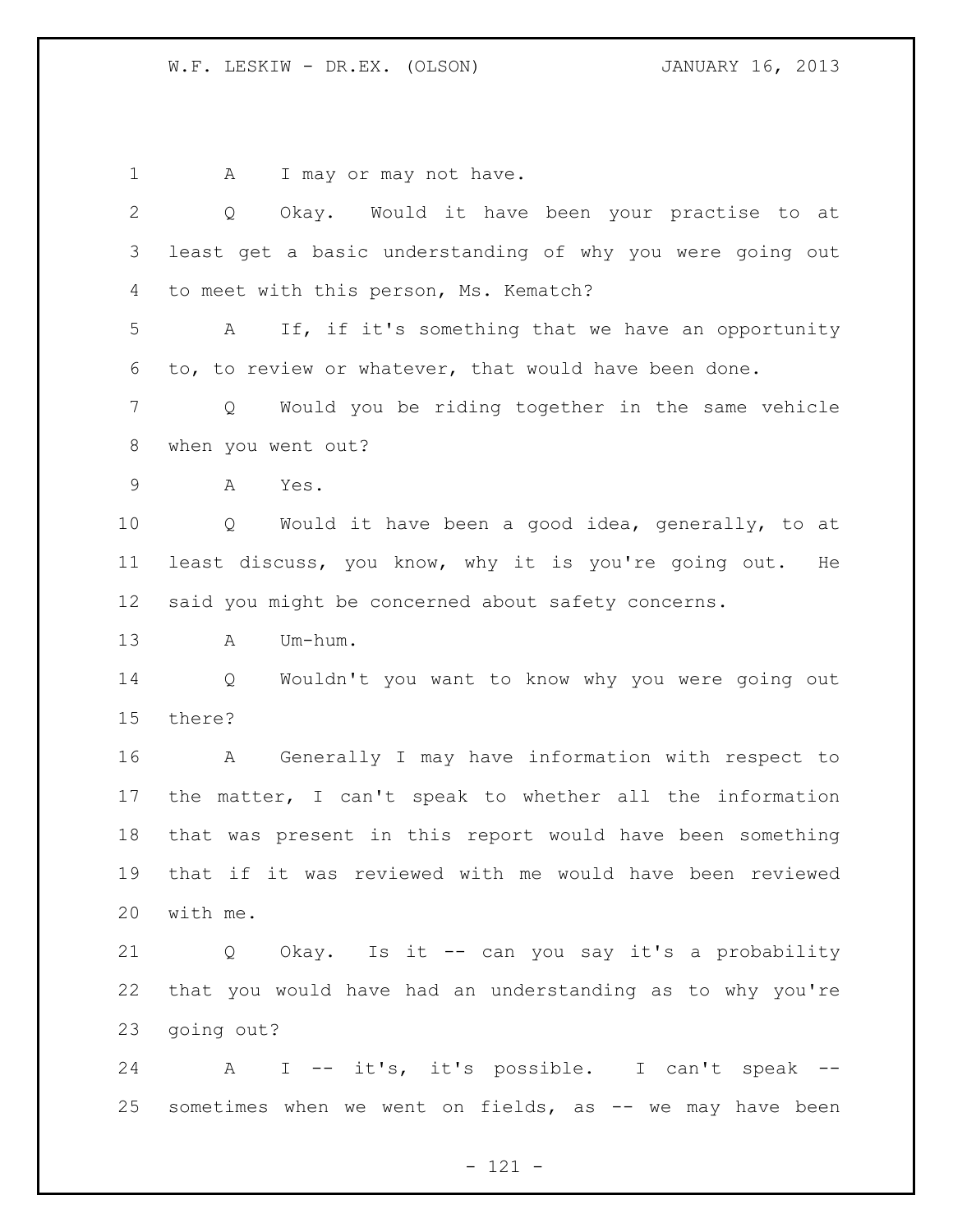going on fields for both of us. I may have been speaking about my field on the way there or we may not have had an opportunity to review this. Q So you may, may -- you're saying you may not have discussed why you're going out? A Yeah, I can't say for sure with this. Q You weren't -- when you were going out were you just a passive observer there to accompany Mr. Zalevich or did you have -- was your role more than that? A Well, generally, my understanding of the primary role of a backup worker is for, for safety. Safety for the primary worker as well as safety for children. Q Right. A In, in the sense that if an apprehension is required, if there's a need for more than two hands to address a matter, that type of thing, then a backup worker would be necessary. Q But you're, you're an experienced social worker with -- you have to say something for the, the record. You just nodded your head. A Yes, I'm an experienced social worker, yes. Q And you're accompanying another social worker on a field to see a client, so you have -- you would have the ability to make your own assessments and, and be involved

in that field; right?

 $- 122 -$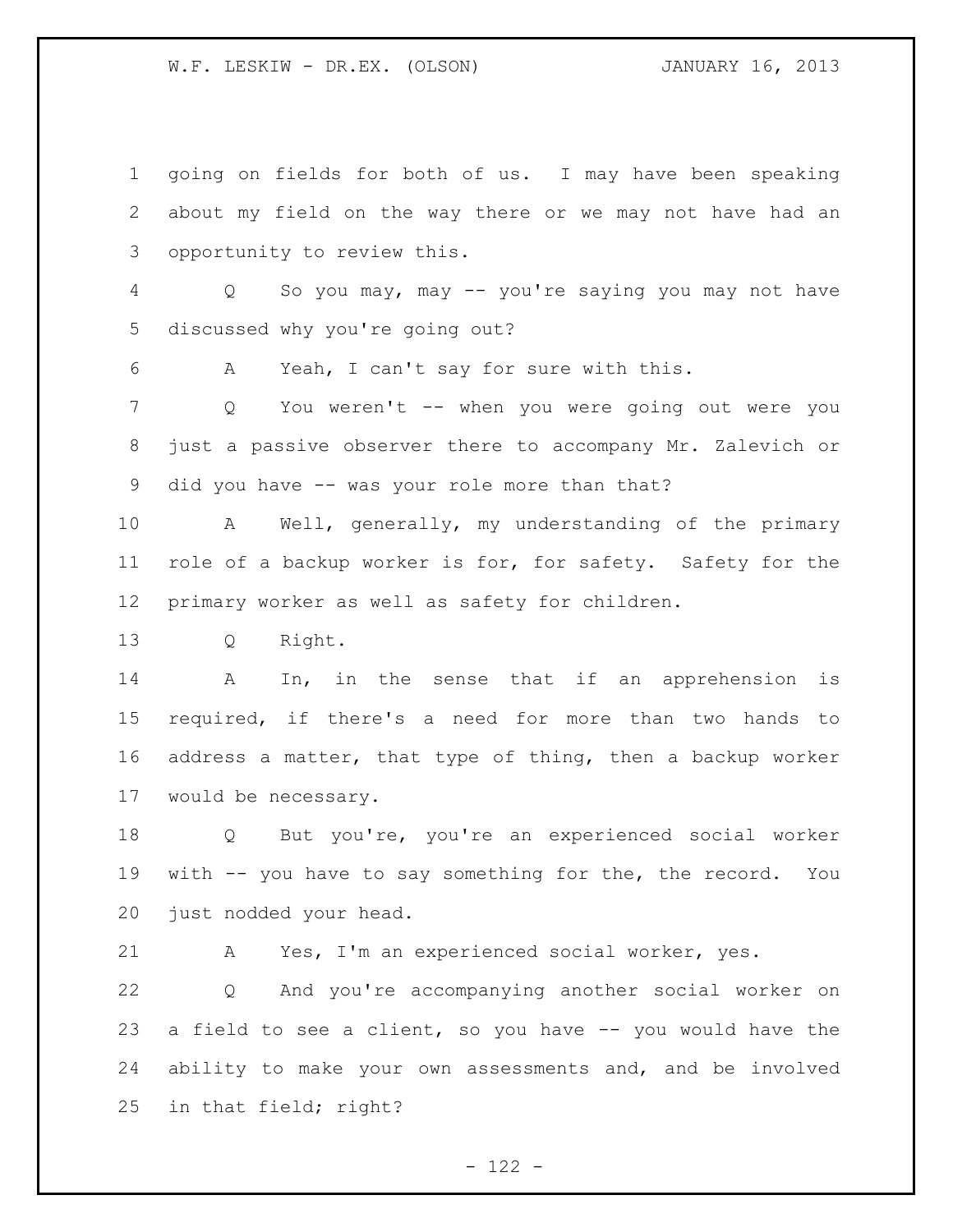A Well, I wouldn't necessarily have the ability to make my own assessments based on the, the nature of the field. I may have been given specific direction from a worker, for instance, with respect to what role they may feel I may have had. They may have just indicated that there is no specific role for me and just to be there. So I am, when I'm on a field, assessing the dynamics of the situation, not just necessarily the presenting problem but the general environment in the vicinity where we're working as a whole. I don't know if that answers your question specifically but ...

 Q Are you, are you -- would you be there to offer support to the other worker?

 A If the worker required me to take on a specific function then I would be prepared to do that.

 Q But if you were there, if you see something that's concerning to you as a social worker, what would you do about it?

 A If there was a situation where I felt that there was a concern that the person that I was with may have not been aware of, I may have intervened.

Q Okay.

 A Would likely intervene if it was a specific child protection matter.

Q Okay. When we read Mr. Zalevich's document as to

- 123 -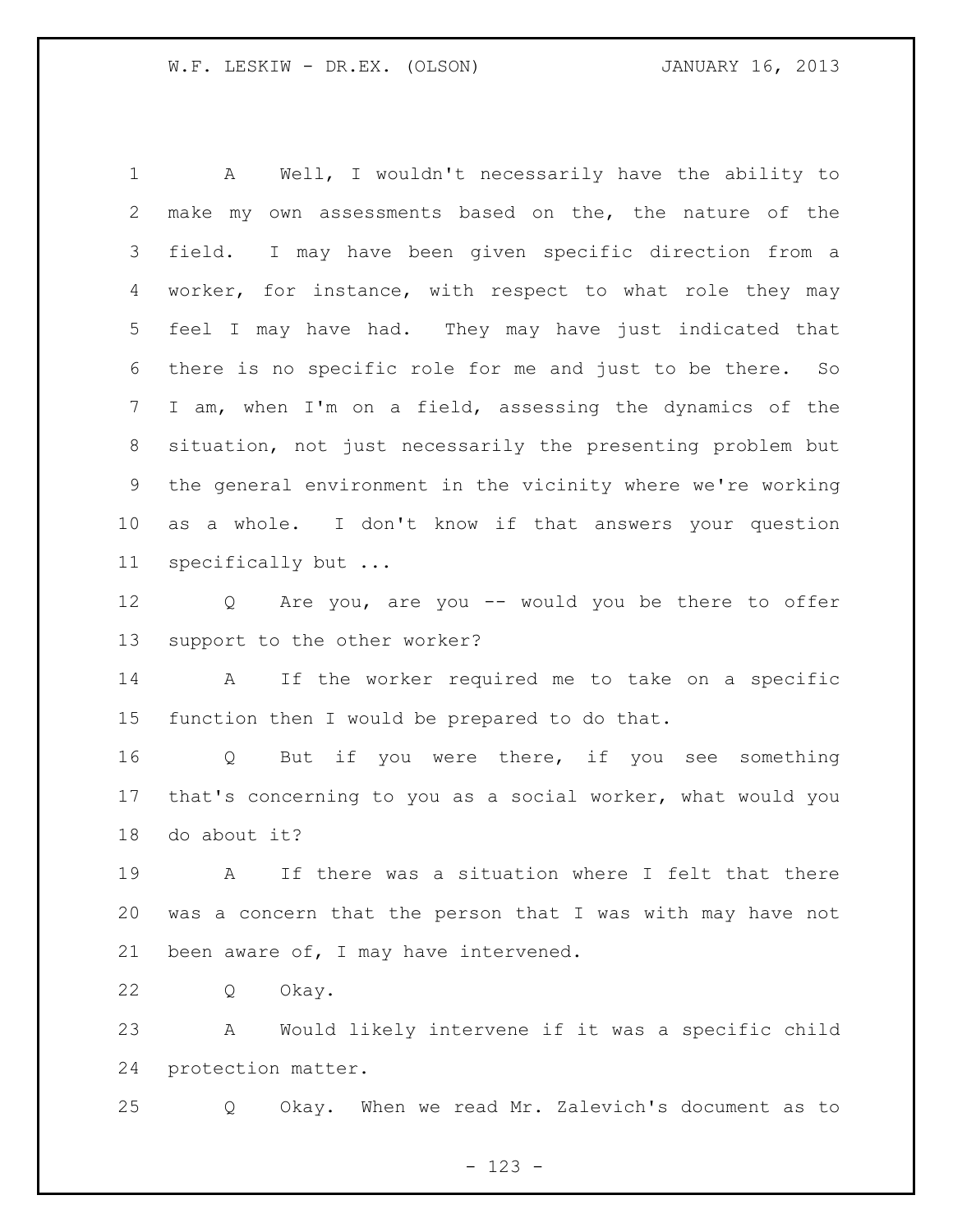what, what happened when you went out with him to Ms. Kematch's apartment, he mentions to her that there was a concern about potential abuse that was reported; right? A I believe so. I think that's in the report. Q So you would have heard him at least say that to her at the door, even if you hadn't been aware of it previously? A Yes. Q Okay. And you would known that the abuse was with respect to Phoenix Sinclair, the young child? 11 A I, I would assume so. Q Okay. There's, there's no indication in Mr. Zalevich's report that he requested to see Phoenix. In a situation like this, as a social worker, would you -- would your practise have been to see Phoenix? 16 A If it was my particular case, if I had -- did the workup on it, if I felt that seeing the child was paramount, et cetera, I don't know whether Mr. Zalevich did or didn't ask to see Phoenix, I, I note it's not in his, his documentation. I don't know whether he would or wouldn't have said that or even whether I would or wouldn't have said that, I can't recall the, the incident in particular.

 Q Okay. Well, assuming you knew nothing about Ms. Kematch's background, all you knew is what you learned at

 $- 124 -$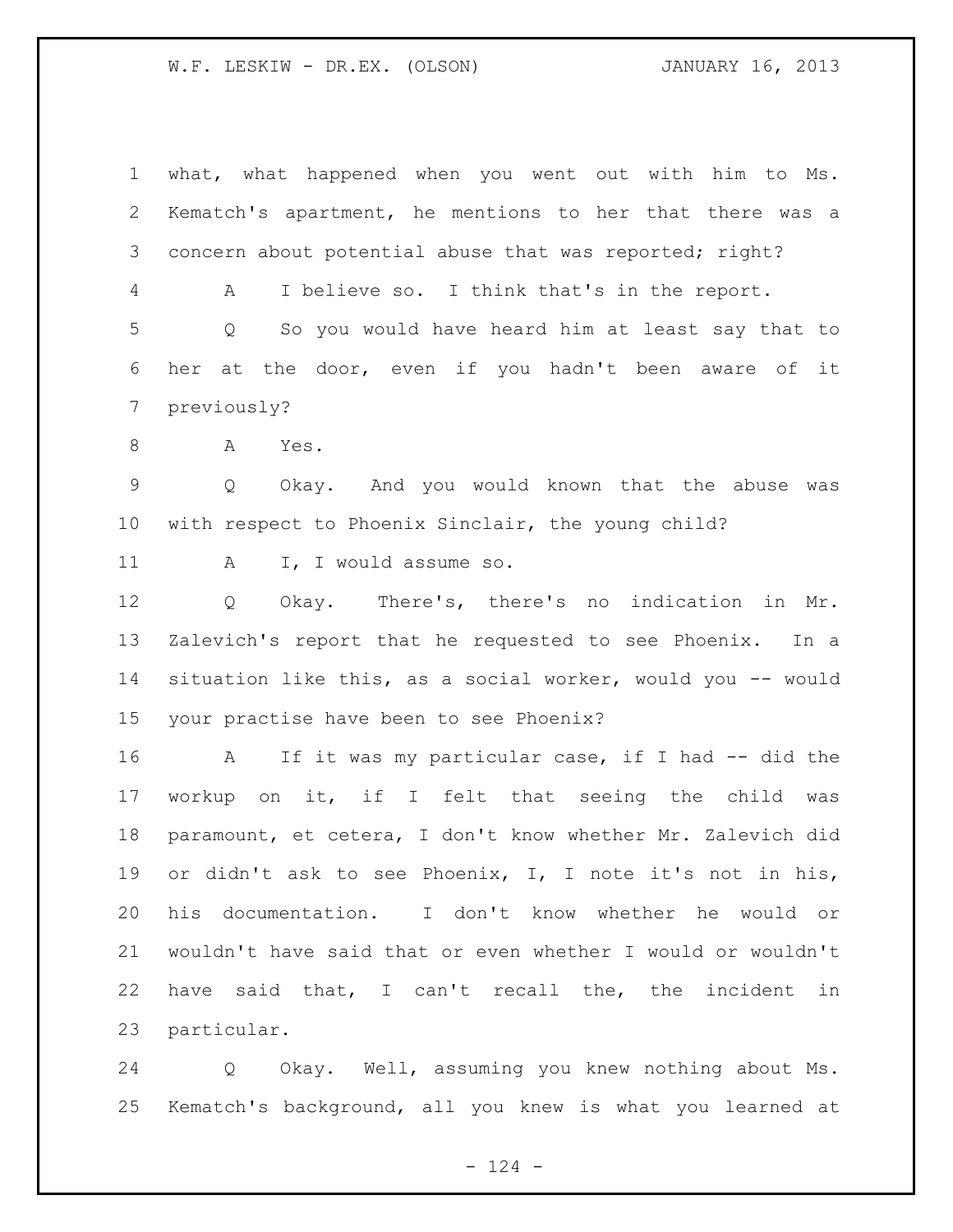the doorway, standing with Mr. Zalevich. Based on that, and as a social worker, would you have, have wanted to see the child who is the subject of the abuse allegation? A As a, as a backup worker, I, I would have deferred to the primary worker with respect to the necessity to see the child. In situations where I've been in similar types of situations, I have asked, in other situations I haven't, depending on the response that was received from the particular individual. There may be a 10 requirement to come back again, there may not, it ... Q We're hearing there was also a concern about there being a lock on Ms. Kematch's door? A That's correct. Q And Phoenix being locked in that room; right? A Um-hum. Q That's something else you would have been aware of at the time? A Yes, I would assume so, based on the fact that's in the report. Q Okay. And it appears that that concern was validated, that Samantha Kematch -- A Um-hum. Q -- acknowledged that she had a lock on the door; right? A Yes.

 $- 125 -$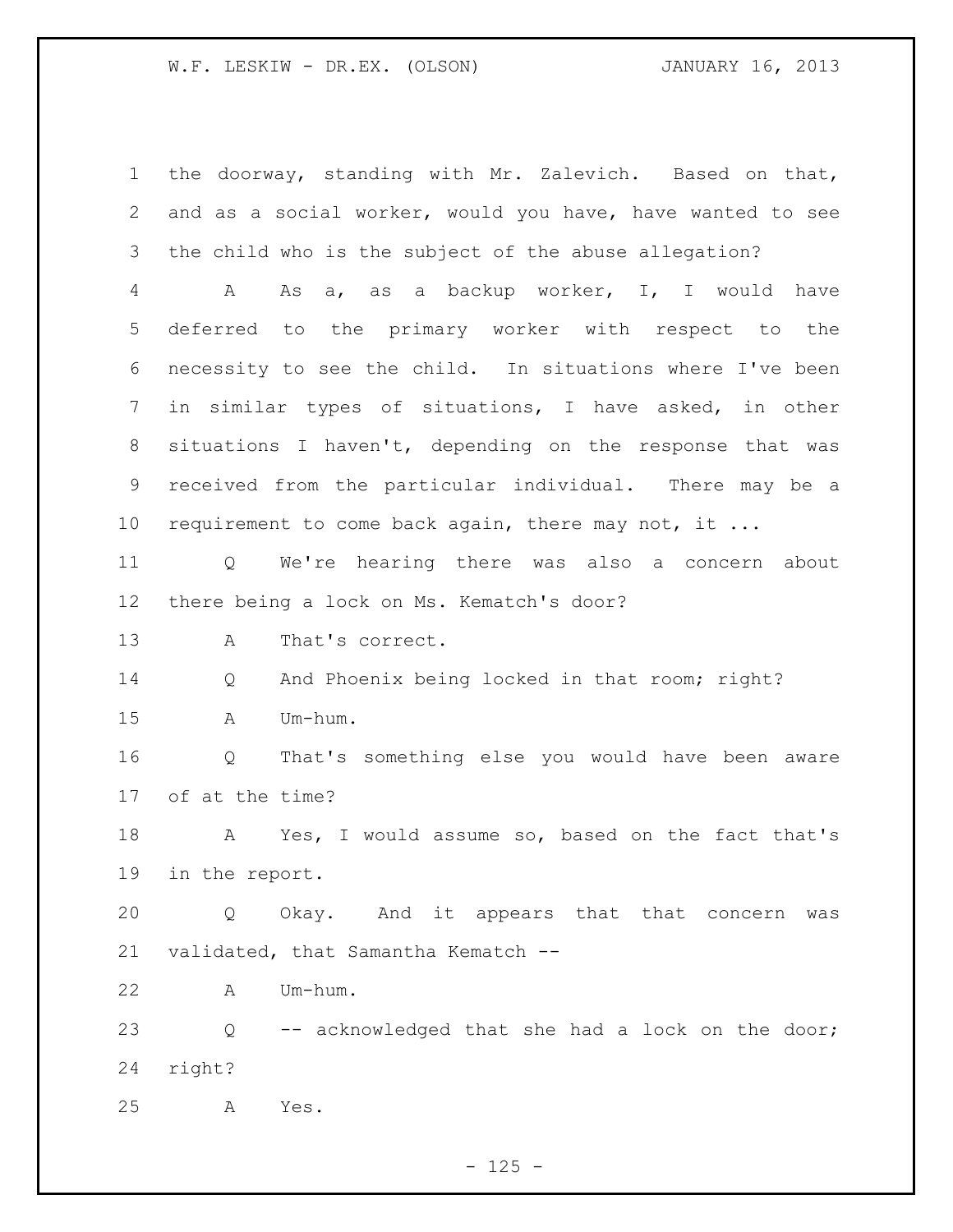Q So with that, with that other bit of background, knowing that Samantha Kematch had a lock on her door, that she may have been locking Phoenix in the room, and knowing that there was this abuse concern, would that impact on whether or not you would want to see the child in this case?

 A The lock on the door, in and of itself, isn't something that would necessarily warrant the need to see a child. It may require seeing the, the door. Depending on the response that's received, in these types of situations if it's the first time that a report has been made against an individual with respect to a lock on the door, a lot of times it's a, it's an education piece, it's a warn and caution.

 If a, if an individual presents that they weren't aware that that is inappropriate and will do -- no longer use that form of, of corrective behaviour for their child then it may be accepted at that point.

 Q There's no recording as to what Mr. Zalevich may or may not have asked Samantha in terms of, you know, why you're locking Phoenix in this, this room and what -- anything more than that.

A Um-hum.

 Q Would that be something you would want to explore with the, the person at the door in this case?

 $- 126 -$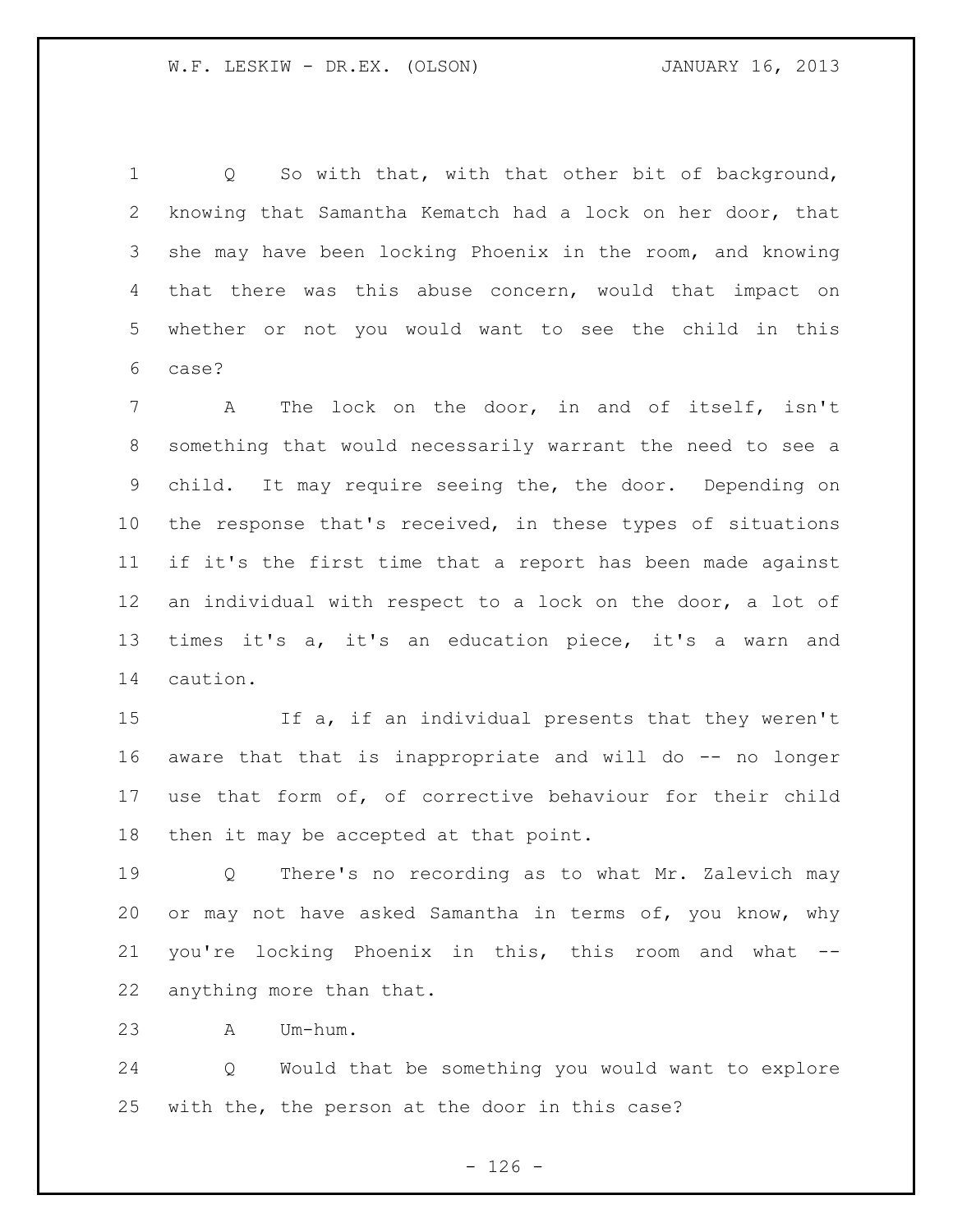1 A Again, if it, it was my case I may approach things differently, I, I can't speak to this particular situation. Depending on the demeanour of the person, again there's no history with respect to them using locks on doors as, as a form of, you know, containing their child or as a time out, or whatever the reason might have been. It may be, as I said earlier, a warn and caution, with an understanding that there may be more, more involved intervention in the, in the future if this comes up again. Q Okay. You and Mr. Zalevich didn't actually get into Ms. Kematch's apartment? 12 A That's my understanding. Q And Mr. Zalevich indicated partly that was over a concern for Ms. Kematch's privacy, she may have had someone else in the, the apartment with her? A That's correct. Q Is that, is that the same approach you would have had were -- if you were the primary worker? A I've had situations in the past where I've taken a similar approach with regards to a field to a home. I, I wouldn't say that it was with respect to the identical circumstances that were provided but there have been times in the past where I have respected the privacy of a, of a client with respect to a request to not enter the home. Q But in this situation because you did say you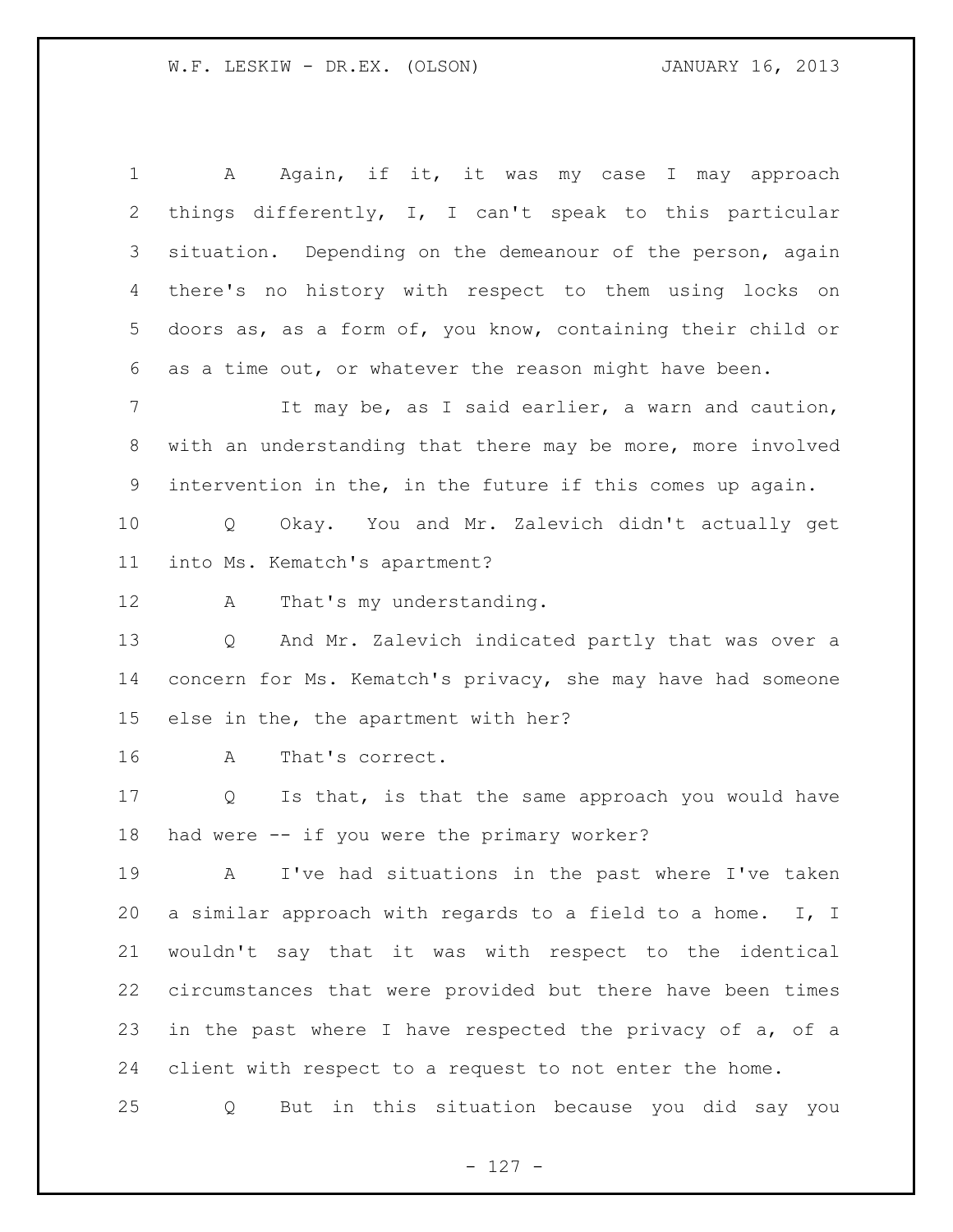were familiar with what Mr. Zalevich has written here, would you, in, in this specific situation, as opposed to other situations you may have been referring to, would you have, would you have wanted to get into the house, or asked to get in?

6 A Well, may not -- as a backup worker, again I'll 7 defer to the primary worker. The primary worker, I, I don't have the ability to understand where they're going with the case, necessarily. It may be my understanding at that time that, that the worker may be coming back again. It may be my understanding that the worker may return to 12 the office, for instance, and phone and say is there a 13 better time to come down, I -- you had somebody there, I, I don't know.

## Q You were with Mr. Zalevich, though, at the door? A That's correct.

Q At anywhere -- as social worker?

18 A Um-hum.

19 0 The -- if, if you had a concern about the safety of, of the child, based on what you understood to be the, the presenting problem, could you have intervened and asked to see the child and go in and, and do an assessment?

 A I, as a backup worker, wouldn't necessarily go over the head of, of the primary worker in a situation like that. I, myself, have been a primary worker where a backup

- 128 -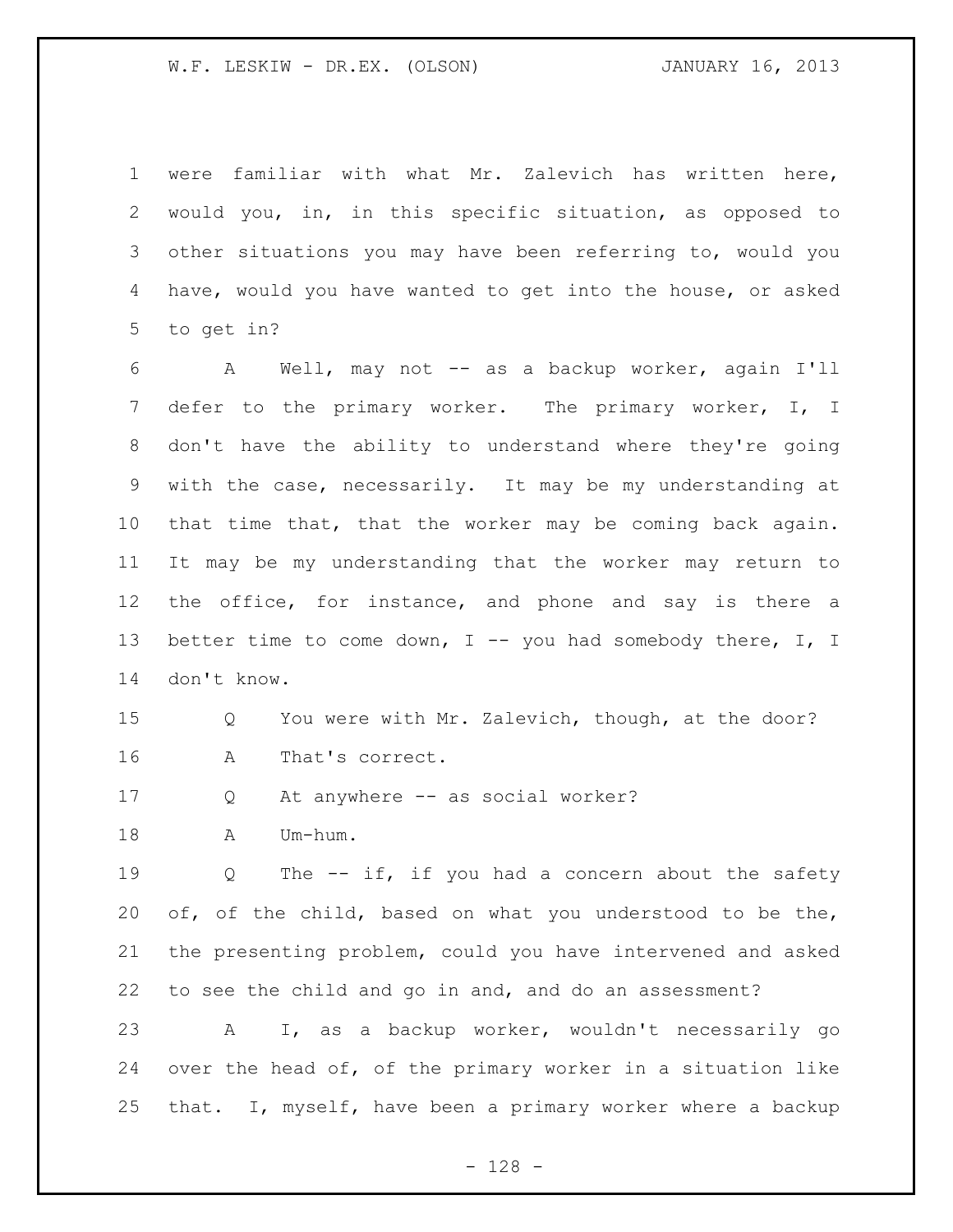worker has felt it necessary to intervene and has actually made the situation worse than better and so I am aware of the dynamics of doing something that is without the prior consent or knowledge of the primary worker, who is the one that's responsible for the case.

 Q Okay. Because, as you've said, I take it you didn't -- you wouldn't know the background of the case or there may be other factors at play?

A Exactly.

 Q But if you had concerns, you may not intervene at that point; right?

A I'm sorry?

 Q If you had concerns you may not intervene at the point of meeting with a client at the door?

15 A If, if there was a concern that -- based on my involvement in a particular case that would warrant a return to the home then that would be done or could be done, yes.

 Q Well, after, after you, you left the door and, and Ms. Kematch explained, you know, maybe she yelled at Phoenix and that could have been the abuse, would you have had a discussion with Mr. Zalevich to ask, you know, are you going to see the child or why didn't you see the child? A I have -- I may or may not have. Again, I can't

recall the specifics of this particular case.

- 129 -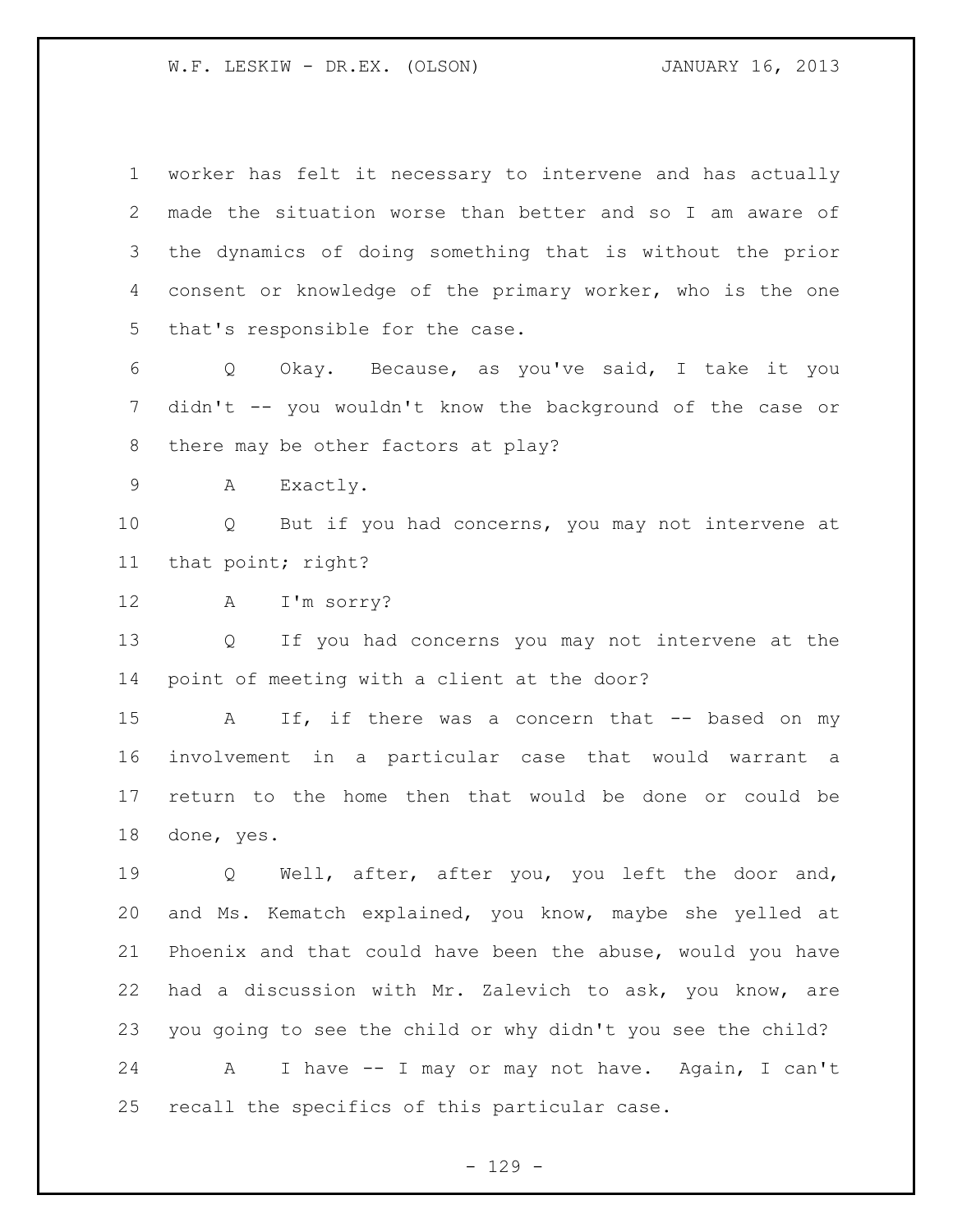Q If you were the primary worker on this case would you have wanted to see Phoenix?

 A Well, that, again, depends on -- I mean I would need to back up quite a bit and to be part of the development of this case as it presented itself at the point of intervention at this time. I can't speculate, necessarily, on what I may have felt I would need to have done at that particular time.

Q So the difference is you're --

10 THE COMMISSIONER: Just a minute. Mr. Ray, I was waiting for that answer to be finished before I called on you.

 MR. RAY: I understand. I was, I was just going to interject and I think the witness answered the question that I was going to raise, was I think we're getting to the point now we're really, really speculating about what he would have -- would not have done without having any background about this particular case, any memory about what this particular case involved and, and his involvement really is a -- not a backup worker but even the primary worker, is, is not what his role was. So I just raise that and I, I think the, the witness indicated, it would be speculation.

24 THE COMMISSIONER: I think, I think the answers have to be viewed in, in the light of those facts.

 $- 130 -$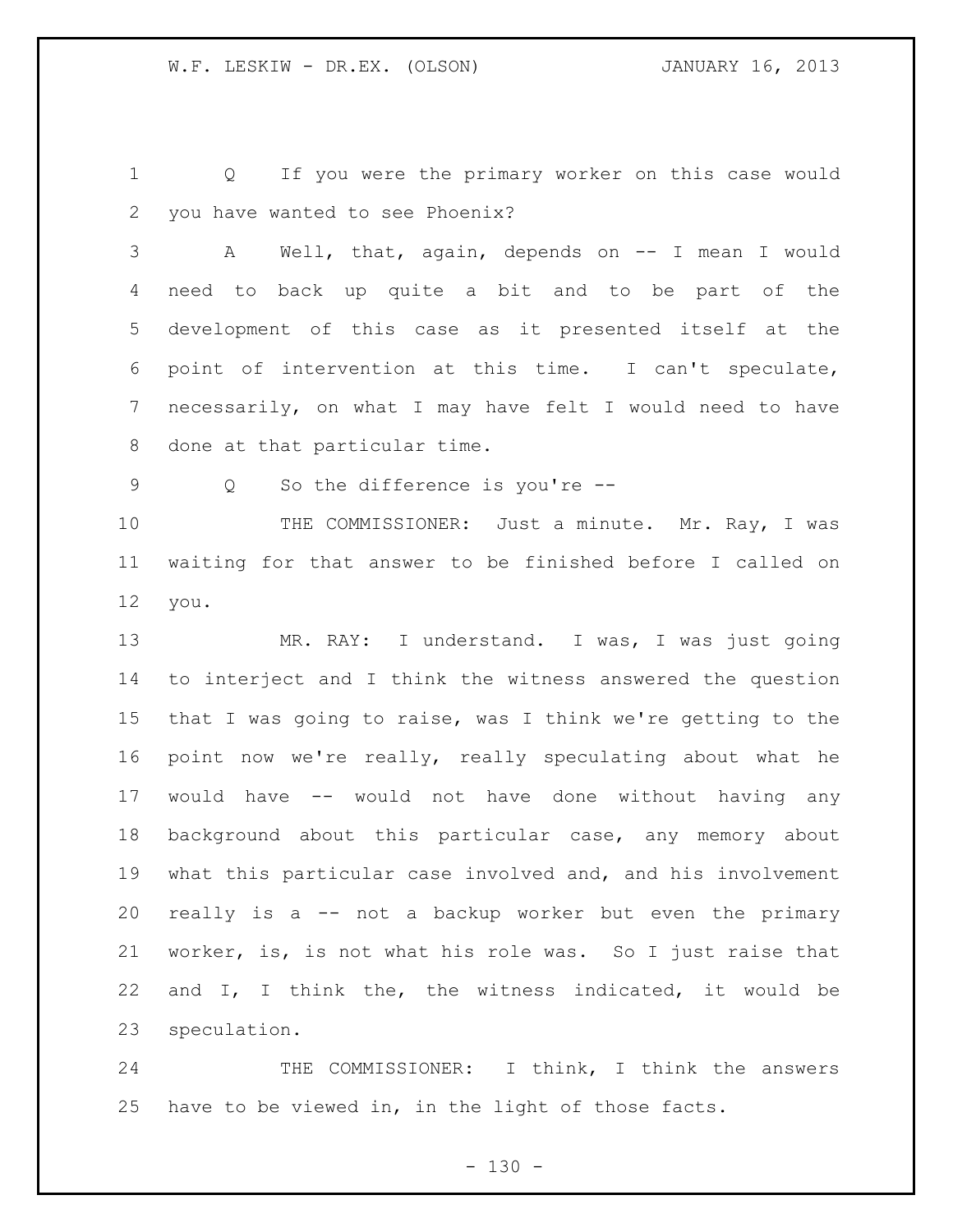MR. RAY: Yeah. Thank you. BY MR. OLSON: Q When, when you were at the door, meeting with Ms. Kematch, what options would you have had had you wanted to, to see Phoenix? 7 A If, if I -- and I wish I could -- if I could remember that particular field I think I could develop a number of possible options, really depending on the, the circumstances at the particular time, what -- I have to rely on the information that's in that report, I don't -- Q Yeah, and that's all I'm asking you to do. A Yeah. Q Based on the information that's in the report -- A Um-hum. Q -- I mean, you've been a social worker for many years, what options would have been available to you or Mr. Zalevich to actually try to see the child? A Well, if the direction that has been given to the primary worker is to see the child then there are a number of options that one could take to see the child. If the direction given to the primary worker is to gather more information then that has been achieved, if it's, if it's that non-specific and, and returning to the office, that would have been a completion of that direction.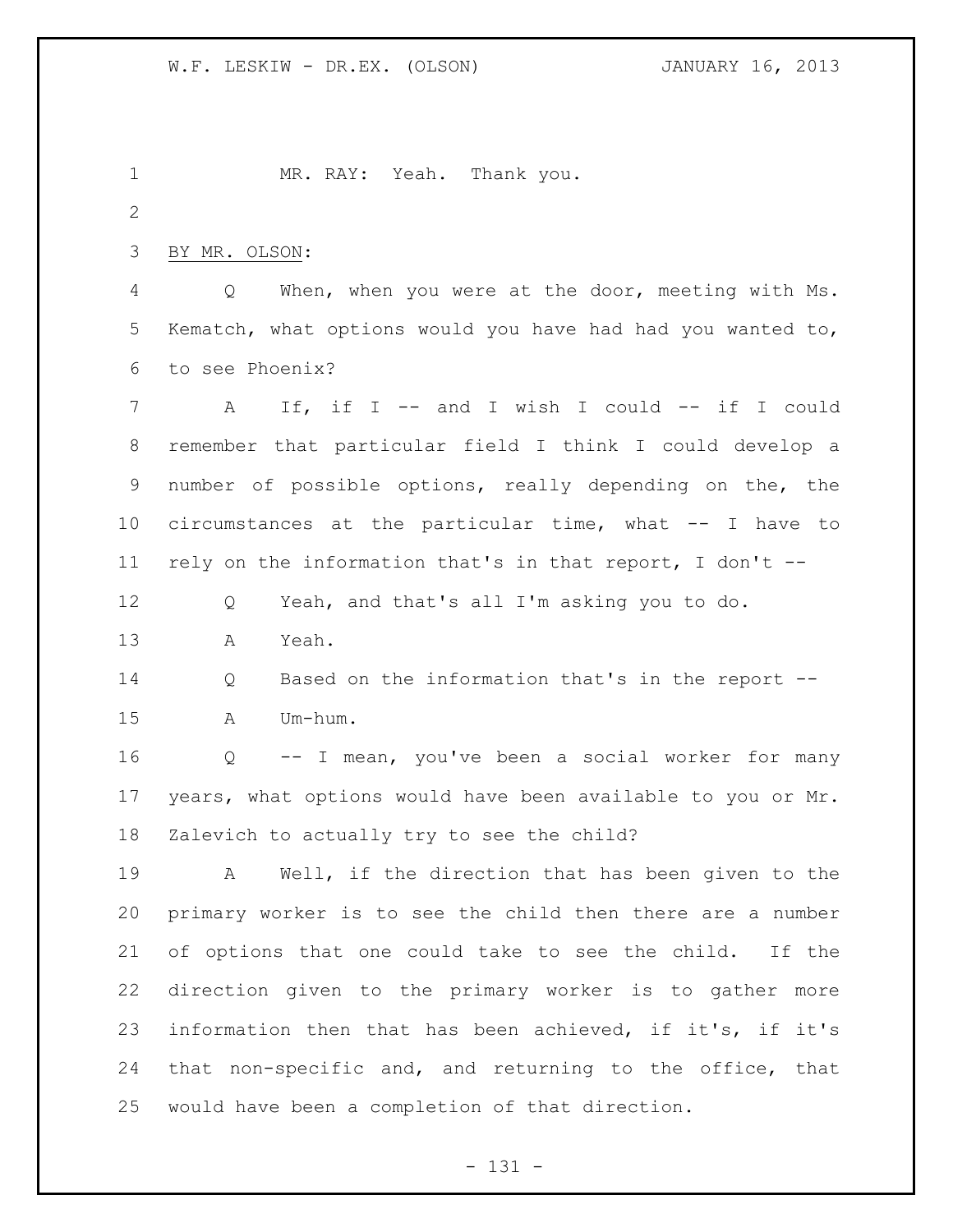Q Well, in this, in this case you, you -- I take it you would have wanted to know was, was there abuse or not; right? Were these concerns valid concerns?

 A Well -- and I guess in reading this report, when I see something as general as just the term abuse and I -- in reading the report, where the individual had indicated, Ms. Kematch had indicated that she had been yelling at her child and knowing that in previous types of situations people have referred to yelling at their child or screaming at their child as a form of abuse, be it emotional abuse.

 Q And that could be accurate; right? It could be abuse.

A Exactly.

 Q But with this particular call you -- were you trying to find out what the abuse was?

A I can't recall the particulars in this matter.

 Q If you had wanted to actually get in to see Phoenix in this case could you have demanded to see the child?

 A I don't know if one could have demanded at that particular moment based on the information that was provided at the point of referral, based on the information that is before me in this report. There have been situations where we have requested the assistance of the authorities with respect to entering a home to conclude an

- 132 -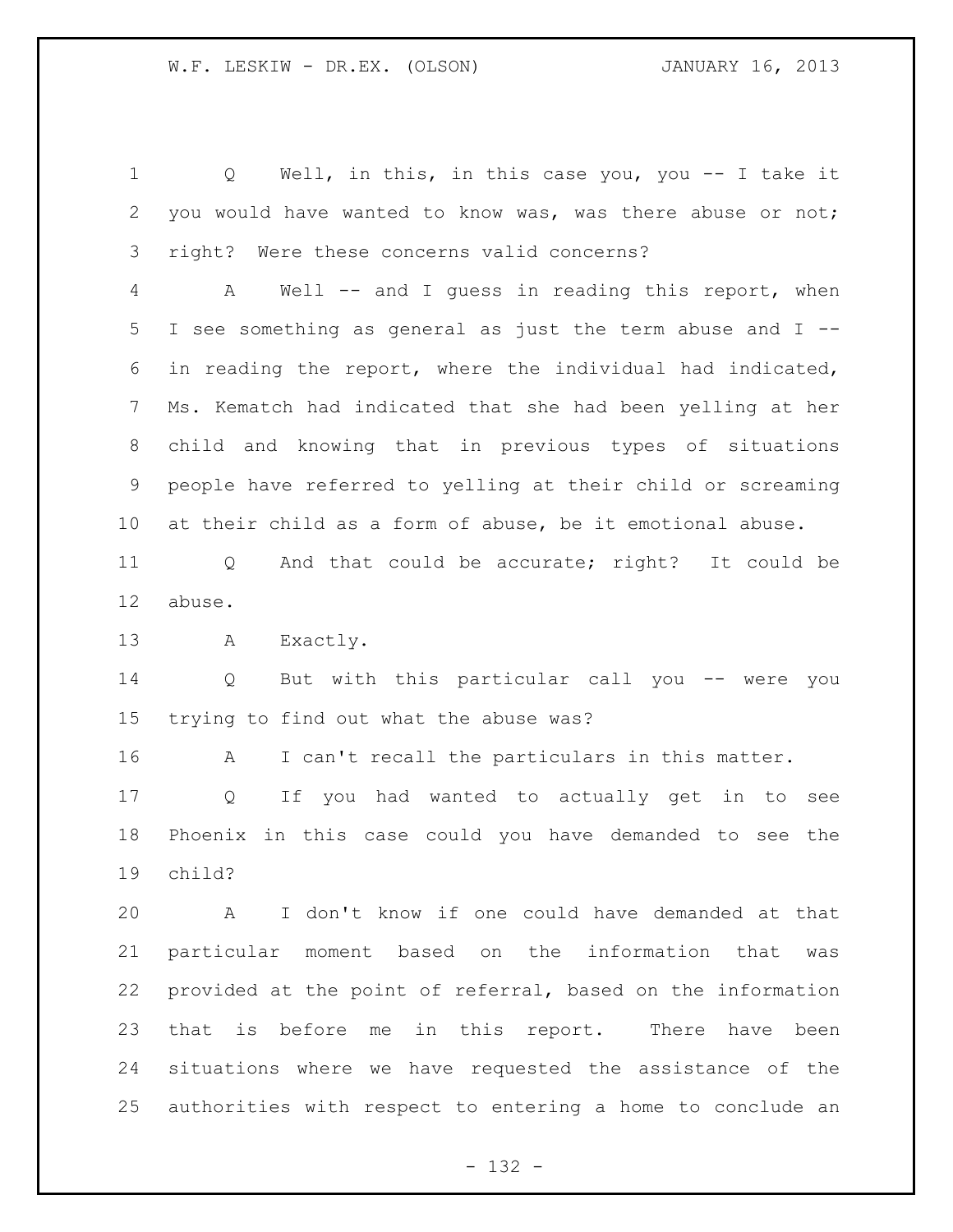investigation.

 In, in many cases there would have to be a review with a superior, prior to that step being taken. Q Okay. Would this be a situation where you could

involve the authorities?

 A This -- any situation where an individual is refusing to allow workers into the home is something that can be reviewed with a supervisor. If a supervisor is determined that the nature of the concern would warrant a more forceful approach, then certainly authorization can be granted to involve the, the police.

 Q But would you, as a social worker, make the recommendation to the supervisor in terms of what shall we 14 do here, should we get the police involved or ...

 A I, as a social worker, generally would review the matter with a supervisor, I'm not going to necessarily make a recommendation that the worker -- the supervisor authorize me to contact the police to request backup. I'll present the situation with an understanding that that is something that I feel needs to be done and, and, and then review that with a supervisor who would then provide me that authorization, if it's required.

 I have been in situations where I've been granted that authority and other situations where I haven't been granted that authority.

- 133 -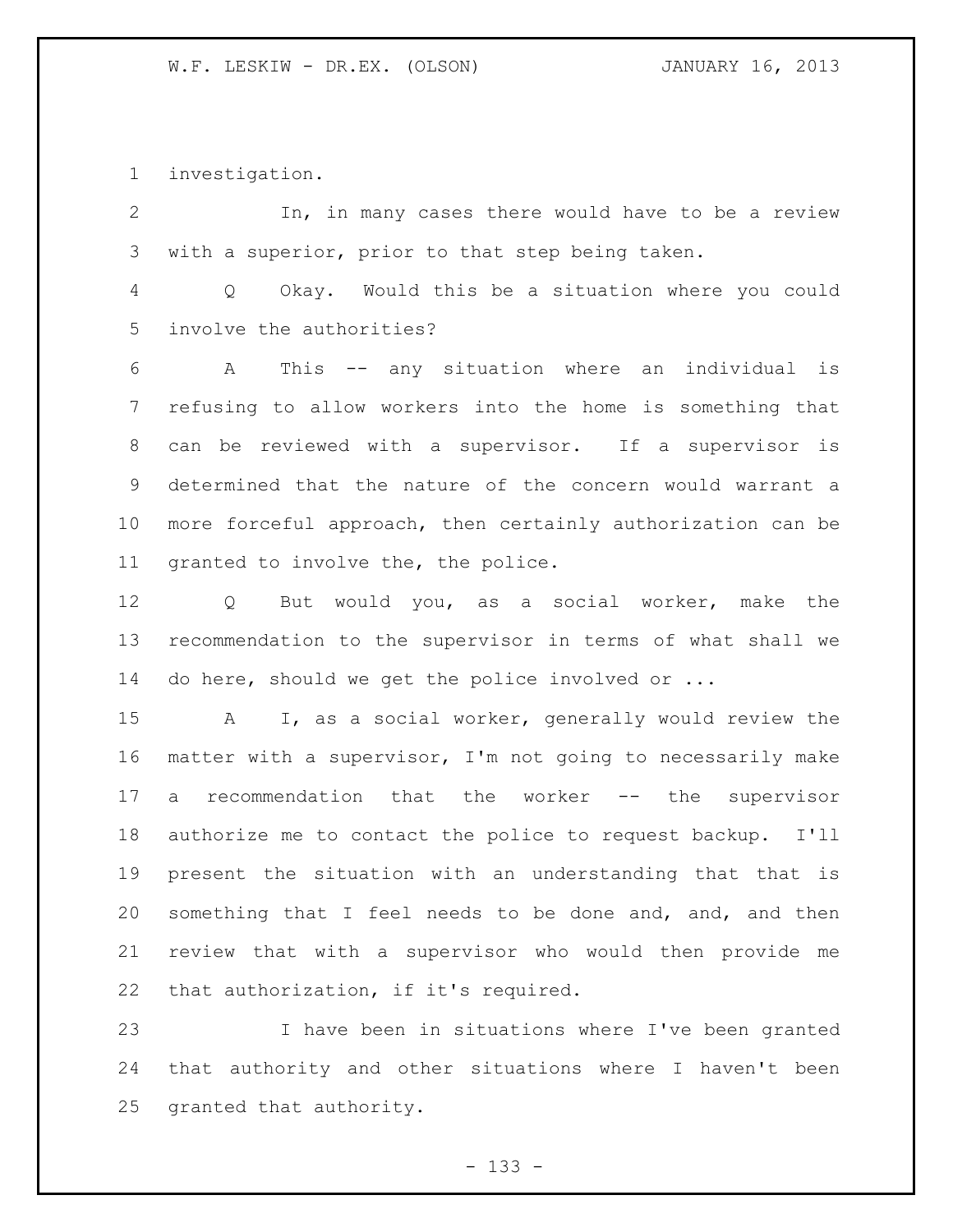Q Do you know -- you have absolutely no recollection of attending on this visit? A No, I don't. Q Okay. There's no indication in the report as to whether or not there was a request made of Samantha Kematch to produce Phoenix; right? 7 A As far as I can see in the report there isn't. Q And would you have expected that request to have been made in these circumstances? A I, I can't say whether I would expect it or not, it's -- again, it, it really depends on the, the particular -- the worker, the supervisor, the, the background 13 information, et cetera. There may -- there has been situations where -- Q I just mean with respect to this -- A Yeah. 17 Q -- situation. 18 A It's -- again, maybe if you repeat your question, I -- Q Well, are you saying you have no opinion as to whether or not Phoenix should have been -- Ms. Kematch should have been asked to produce Phoenix there? A I, I think that it -- I don't have an opinion with respect to that, based on my lack of specific knowledge.

 $- 134 -$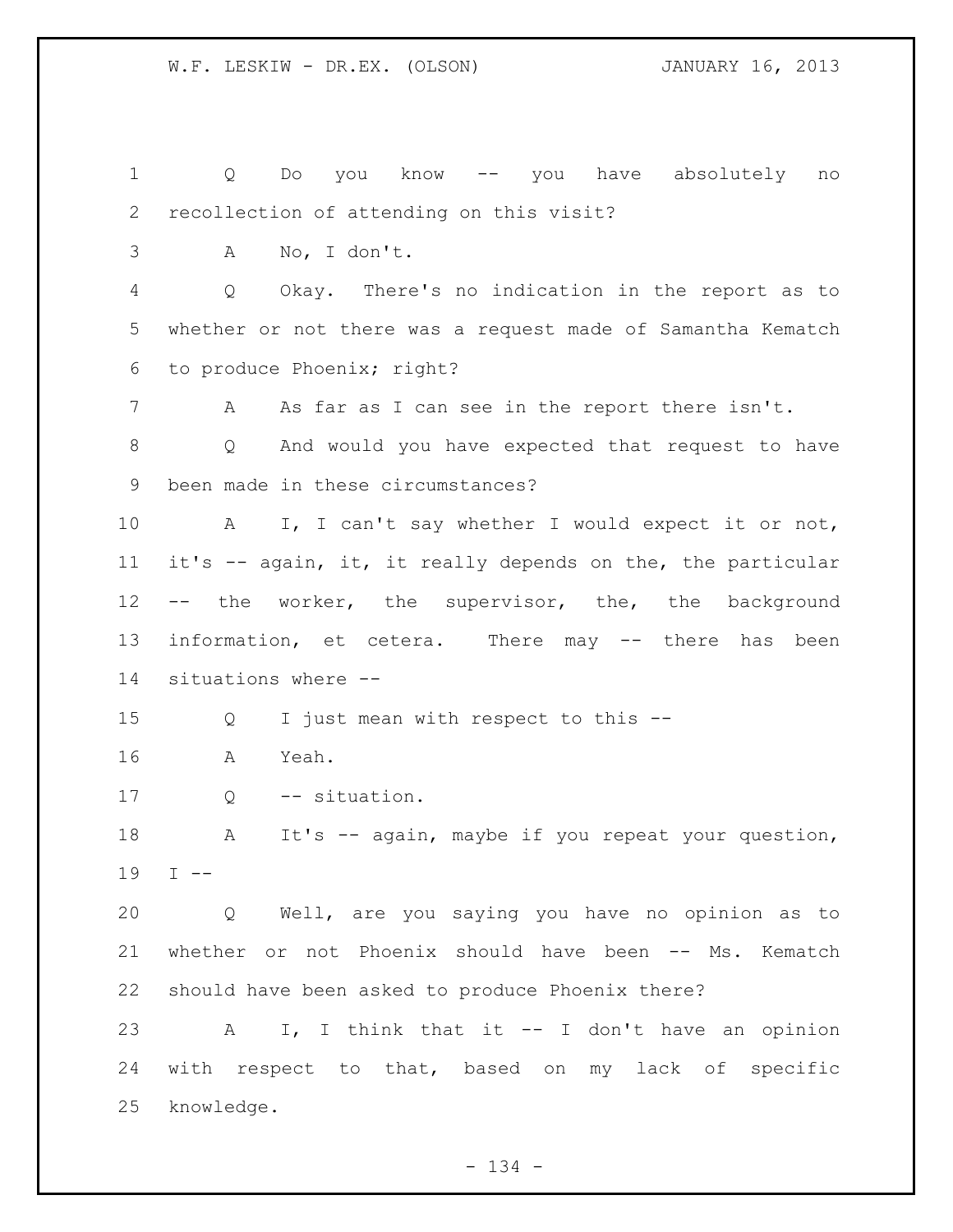Q Would it have been your practise as a backup worker to make any notes?

 A No, I don't -- wouldn't make any. Unless, unless a primary worker has requested that I generate notes on their behalf and that has happened on, on a rare occasion but that has happened where it's a particularly dynamic situation, where focus has to be -- by the primary worker, has to be on the, the task at hand.

 Q Would there be any particular reason why you wouldn't generally make notes when you're a backup worker?

11 A Again, because a backup worker, my understanding 12 at that time is the, the backup worker doesn't have any involvement with respect to the creation of the report, the -- what's in the report, the closing of the report. There have been times where I have had input in a report. If, for instance, an apprehension has taken place and I've had a specific role that was somewhat key, then I may be requested to add that piece of information into a report as a backup worker but it's -- it would be limited to that particular function. I may not even have notes as a result, it may just be with respect to my recollection of the events at the time.

 Q Okay. So it's not -- it wasn't your practise to take notes and your understanding was --

A Not as --

 $- 135 -$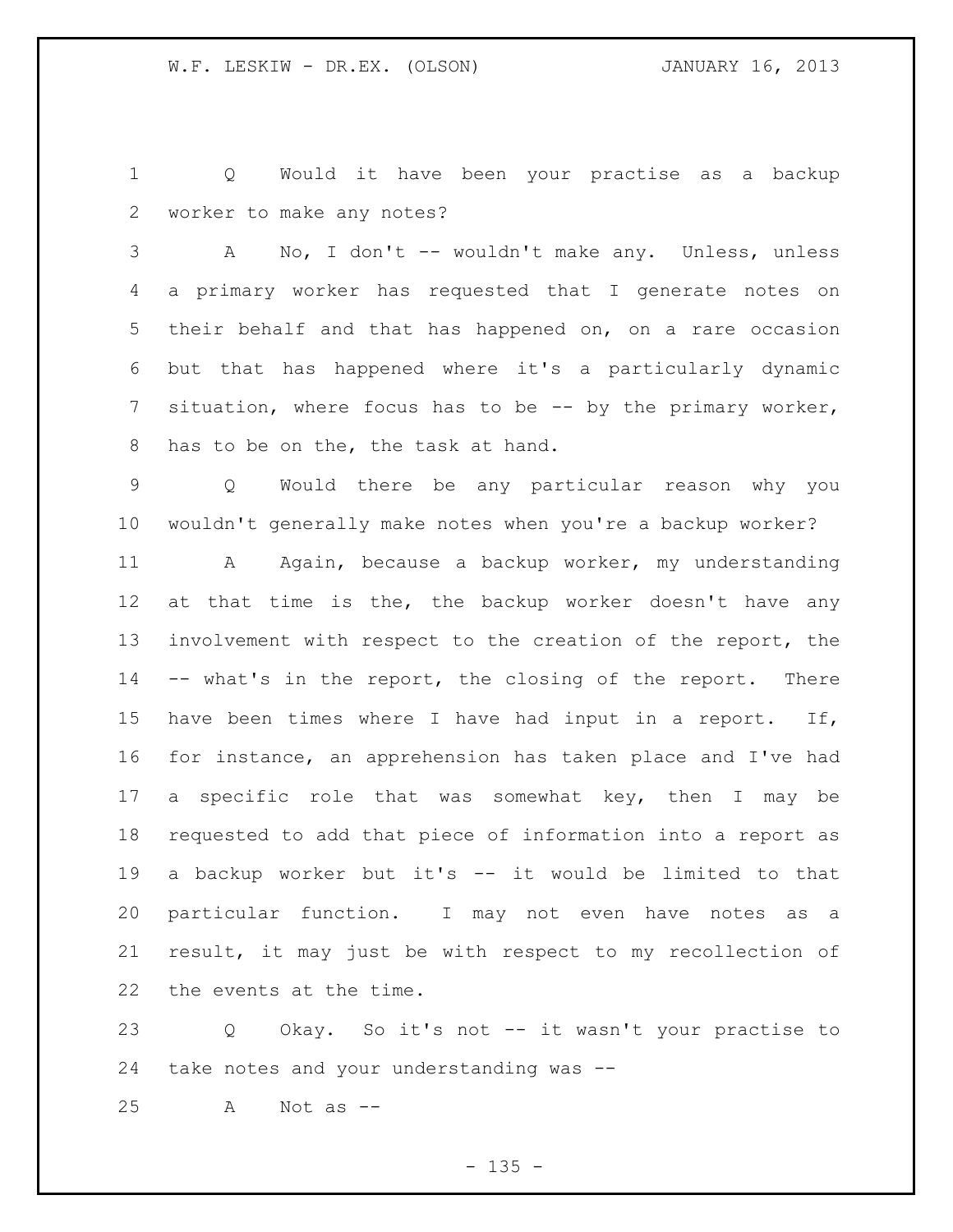1 Q -- you weren't required to? A Not as a backup worker. As a primary worker, when I go on fields, I would be taking notes. Q Would you have even reviewed this report after it was prepared? A I wouldn't necessarily have reviewed it. I don't know whether I did or not. The practise is that you've -- you don't, based on the fact that, in many cases, a worker, when they get to the point where they are going to be submitting this, it may be -- I may not even be present at the time when it's completed. Q Based on your experience, was the concern, presenting concern here an emergency? A Based on what I see, from this report, I wouldn't 15 consider this an emergency. It was -- it began on the 5th, I fielded with Mr. Zalevich on the 9th. To me that would not constitute an emergency. Q Okay. Was it a fairly routine type of matter? A I would say there's aspects of it that would fall within that category. Q Would you consider it a serious matter? A At the -- knowing what I know, certainly this is a -- was a serious matter. 24 Q But that -- back then? A But back then, no, I wouldn't have necessarily.

 $- 136 -$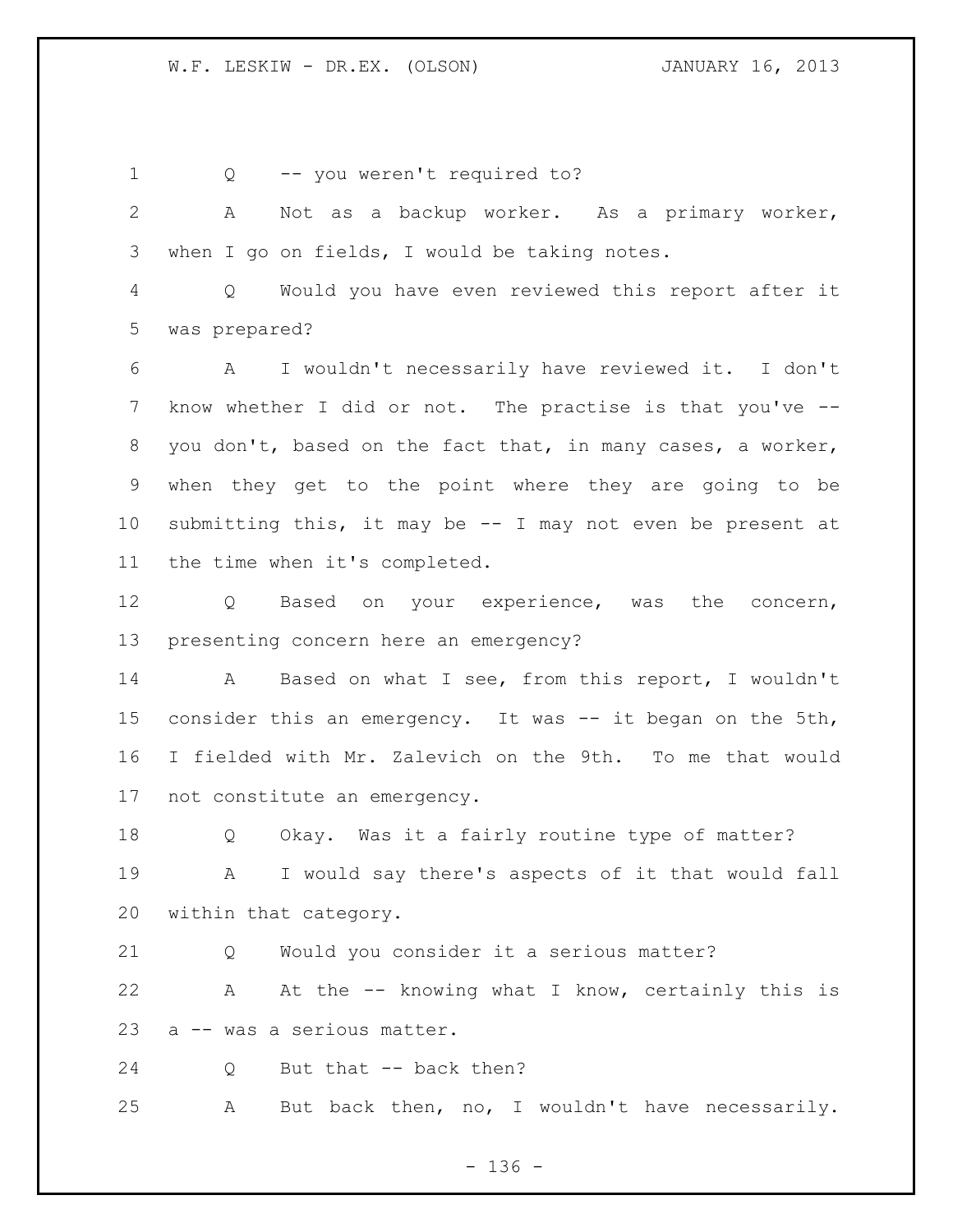| $\mathbf 1$     | This was a -- again, somewhat vague with respect to one     |
|-----------------|-------------------------------------------------------------|
| 2               | concern. The other concern was more specific.<br>The        |
| 3               | response received, both times, from what I read here, the,  |
| 4               | the client framed the nature of what was referred to, the   |
| 5               | vaque description of abuse, the acknowledged, the --        |
| 6               | Q Do you, do you mean Ms. Kematch saying that maybe         |
| $7\phantom{.0}$ | she yelled at Phoenix?                                      |
| 8               | Α<br>Yes.                                                   |
| 9               | And you were prepared then to take her word for<br>Q        |
| 10              | it, I take it, based on what's --                           |
| 11              | A Well, I wasn't prepared to take her word for it,          |
| 12              | I'm just -- when you're asking me to sort of speculate I'm  |
| 13              | -- by looking at this report and looking at it from a       |
| 14              | critical perspective, I can see where that may have been    |
| 15              | what the issue was with respect to the nature of the abuse. |
| 16              | Locking the door was addressed and the client did           |
| 17 <sub>2</sub> | not deny it. Possibly, if the client denied it, then we     |
| 18              | would request to see the door. It was acknowledged. The     |
| 19              | client understood that it's not appropriate, it's an        |
| 20              | education piece, it's a warn and caution. There was<br>no   |
| 21              | prior history.                                              |
|                 |                                                             |

 Q Okay. Well, so when Mr. Zalevich recommended the file be closed in this case, is -- were you -- first of all, were you aware that that was the recommendation that he was going to make?

- 137 -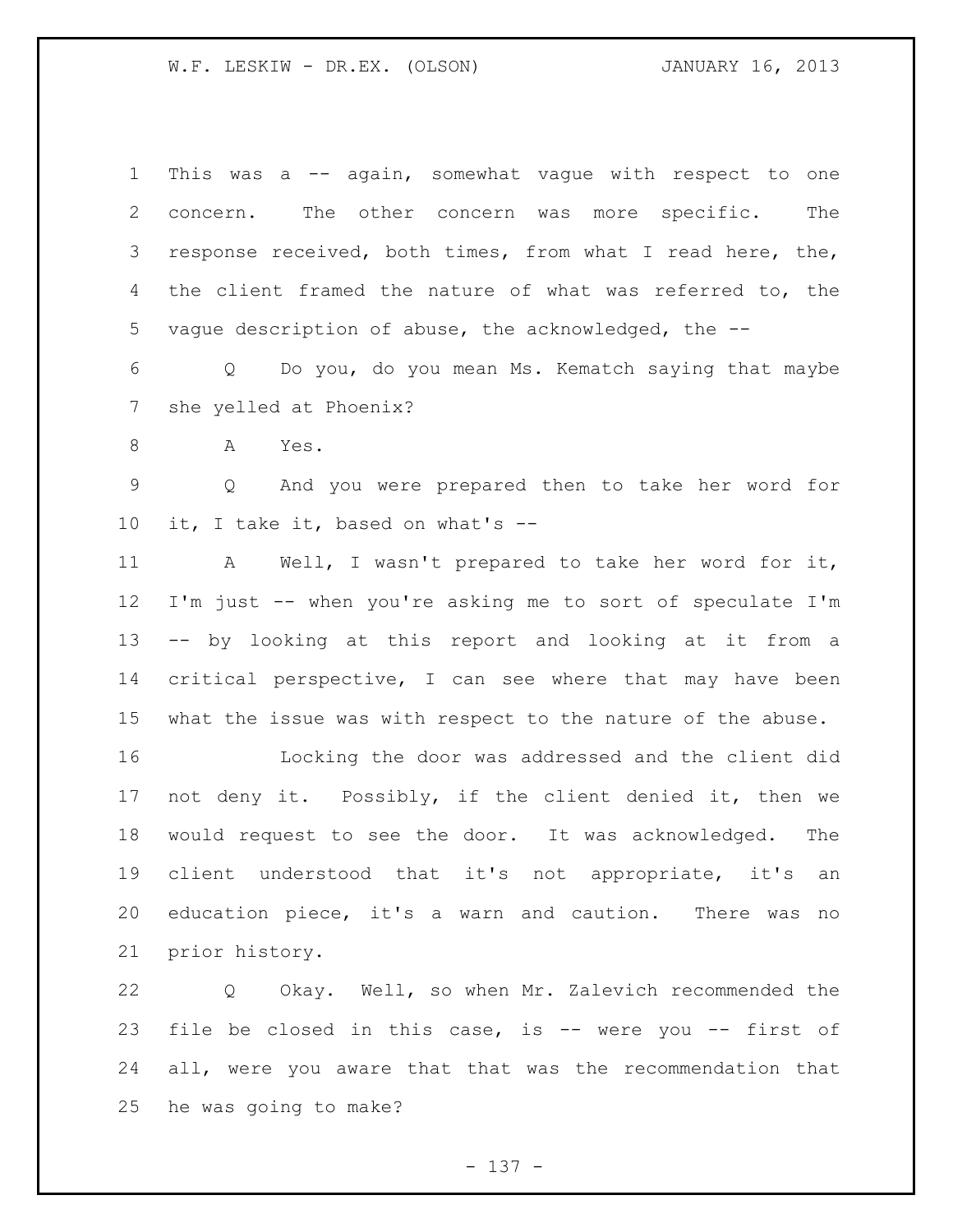A I don't recall whether I was present at the time that decision was made. I don't recall if I was, the nature of the meeting. I normally wouldn't be necessarily involved in that decision, that's basically between the primary worker and the supervisor.

 Q Based on what you've just told me was, was the recommendation to close the file something you would agree with?

 A Again, with respect to this particular matter I 10 can't be specific. I don't have the luxury of -- again, I don't know whether all the history was reviewed, I don't know how it was interpreted, I don't even know what history was available at the time. I don't know what transpired when the case was assigned, whether the primary worker and the supervisor discussed the matter prior. I probably wouldn't have had, based on the nature of the, the timing, the luxury to necessarily have known, in advance, that I would be going out on this matter because it came to Mr. Zalevich on the 7th and we went out on the 9th. To me that would mean that likely I was available at the -- that day or that particular time when the decision was made to field to the home.

 THE COMMISSIONER: I'm not sure there's much point in trying to make -- take this much further, Mr. Olson.

- 138 -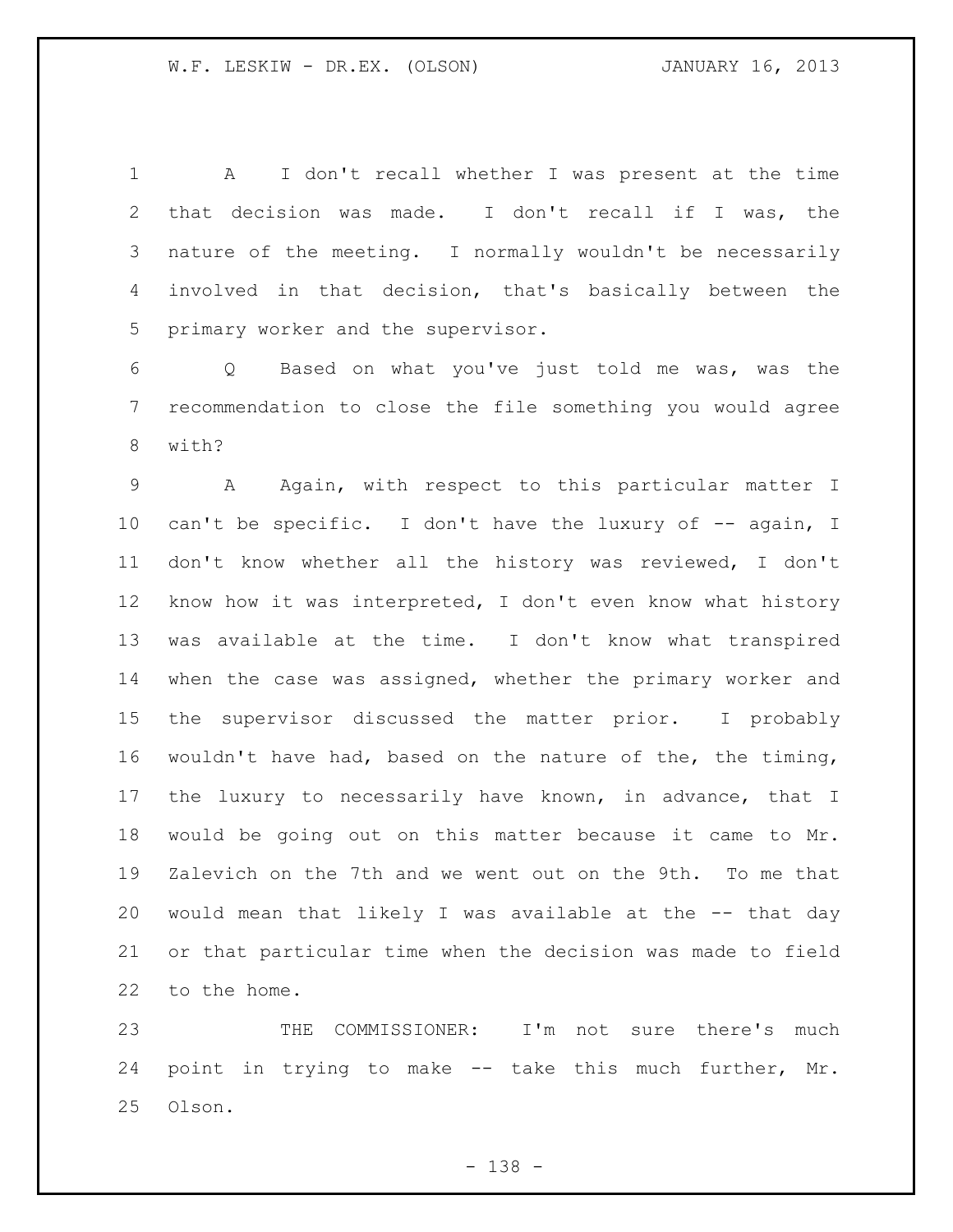1 MR. OLSON: I agree. BY MR. OLSON: Q I just wanted to ask you about what would happen after a field, would you, as the backup worker, would you meet -- you said you don't have a recollection of whether or not you met with Ms. Faria and Mr. Zalevich after? A Yeah, I don't remember specifically on this case, no. Q Okay. Was there a practise in terms of whether there would be a meeting following the involvement in a case? 13 A I wouldn't say that it was a practise, per se, that the backup worker would meet with the primary worker and the supervisor. It would be a practise that the primary worker and the supervisor meet to discuss the direction the case is going, whether it's to remain open or to be closed. I do recall there were times in the past where I have met with the primary worker and a supervisor and again, those would be in those moments where there was something that was fairly unique about, about a particular matter.

 Q So when Mr. Zalevich testified that he recalls a meeting with you, himself and the supervisor, and discussed

- 139 -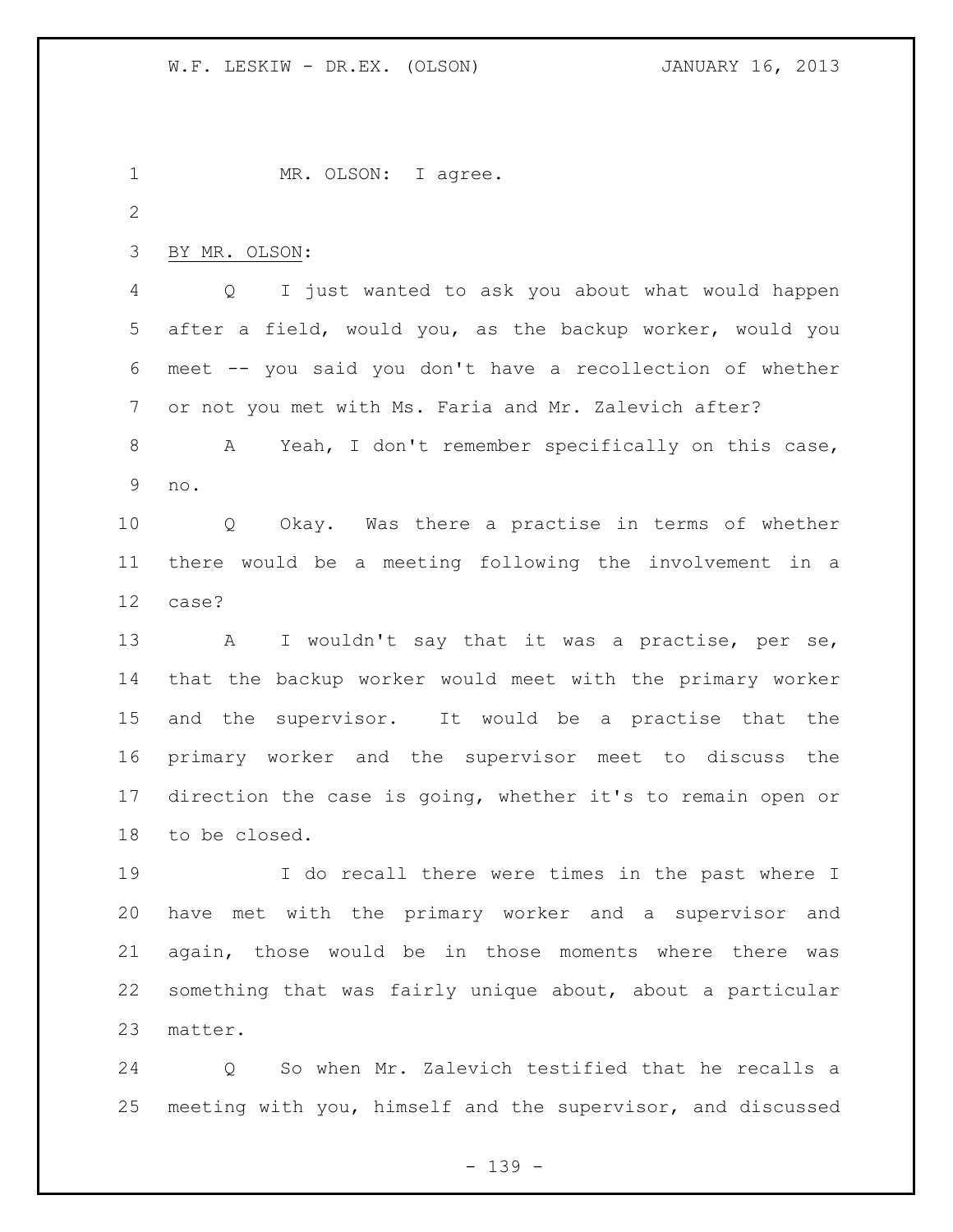this closing and whether or not Phoenix should have been seen, would you be able -- would you disagree that that would have happened or ...

 A If he says I was there then I would assume that I was. And I'm not sure, I, I know in listening to the -- whether -- at what stage that discussion took place, if the discussion took place upon return to the office then there's a greater chance that I would have been there. If the discussion took place when the matter was to be reviewed after it was finalized and to be moved towards the direction of being signed off, that would have been after the fact and I don't know, there would have been less chance I would have been there for that.

 Q But you don't disagree, you don't have a reason to disagree?

 A I don't have a reason to disagree, I don't have a reason to, yeah.

 Q After your involvement that's recorded in this document, in the CRU document, did you have any other involvement in this matter?

A Not to my knowledge.

 Q Were you aware at the time -- this is March 2005 -- of circumstances where cases that you would have expected to be transferred to intake were, were not being transferred --

 $- 140 -$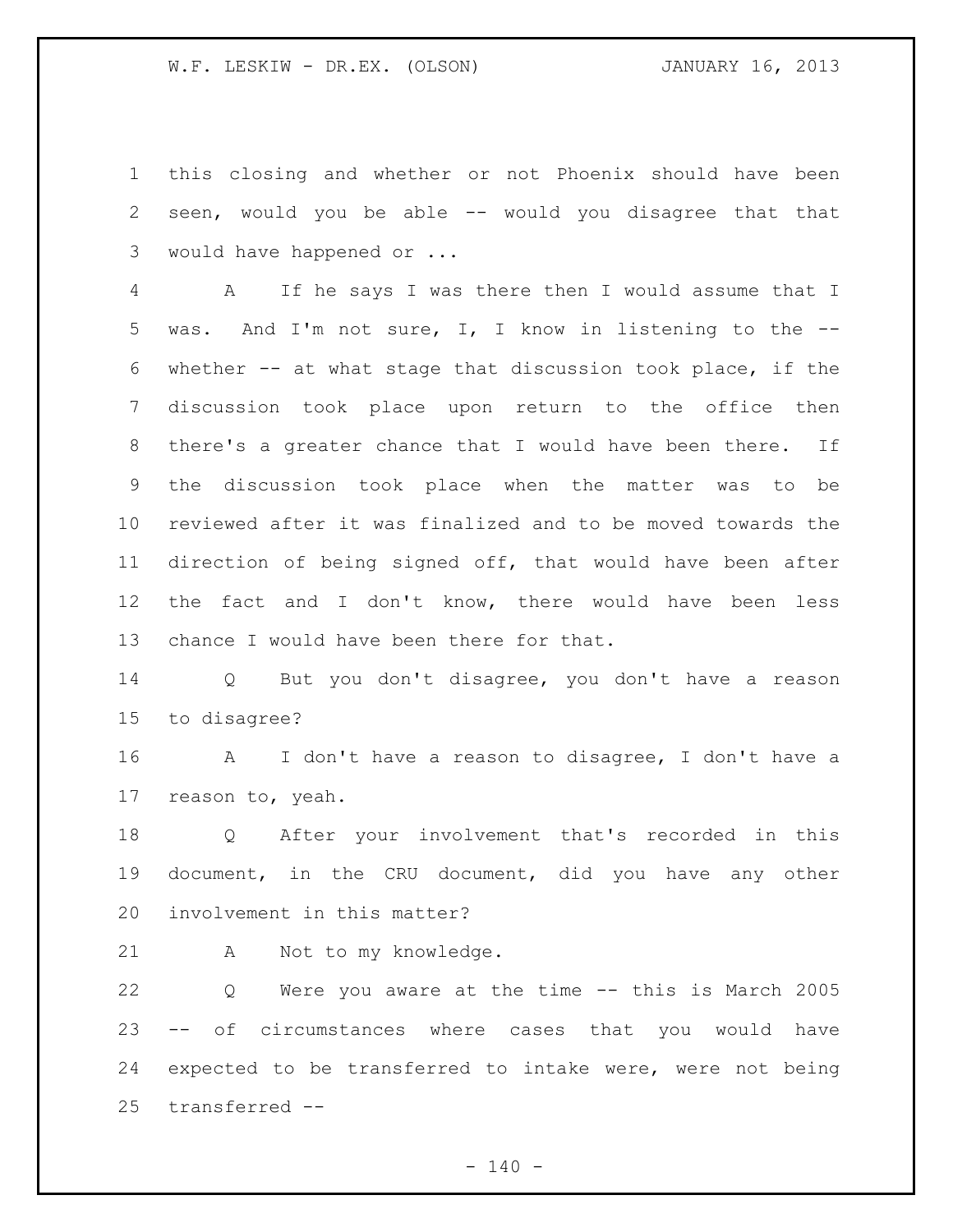A Yes.

Q -- were being closed?

A That was occurring.

Q Okay. What can you tell me about that?

 A That it happened, it, it was frustrating at times. I felt that we were fairly busy. It's an intense type of work and ideally it would have been easier if cases had moved to the next level, if that's the recommendation that was made by a worker, for instance.

 Q Okay. So are you saying the recommendation made by CRU that this should go to intake and that just wasn't happening?

 A Well, I'm not sure whether that would be CRU or 14 after hours or, or you know, by the primary -- by the worker, themselves or, or by a different worker.

 Q Did you get any sense as to why that was happening?

 A The understanding I had was because things were backed up within the system as a whole.

 Q Okay. So not, not because the -- it was inappropriate to recommend it go to intake but they just couldn't deal with it?

 A My understanding, at the time, was that, that 24 this system was, yeah, backed up and, and there was an inability to move cases as easily as is the case now, for

- 141 -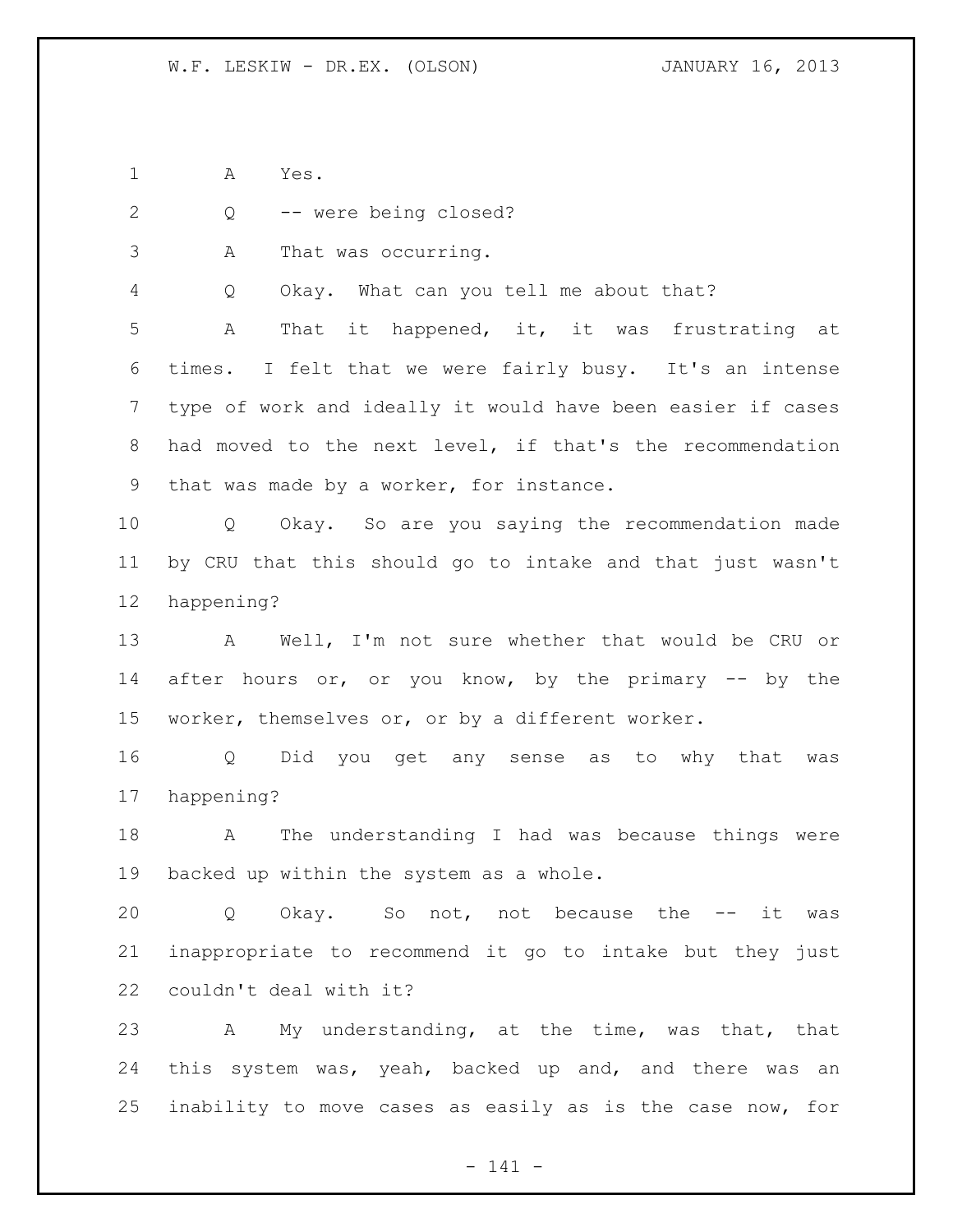instance. Q What would happen when the case was sent back or rejected at intake? A Why I have no idea. What that process was, I wasn't part of that -- Q Okay. A -- process. If I received a case that I understood to have been sent back or that wouldn't have been accepted, that it would have been a frustrating event and -- Q Did you have, did you have that experience? 12 A I, I had that experience, yes. Q Okay. Would the case get sent back to you, as the worker? A Yes. That I received a case that was originally thought to have -- that it should have gone to tier 2 intake and was kept at our level. Q Would you typically close a case after that or ... A I would typically review the matter with my superior and, and request information with respect to what we do here, based on the fact that if it was to have gone to that next level and it was back with us, then what would be the nature of my role or CRU's role at the time. Q Have things changed since with respect to cases

- 142 -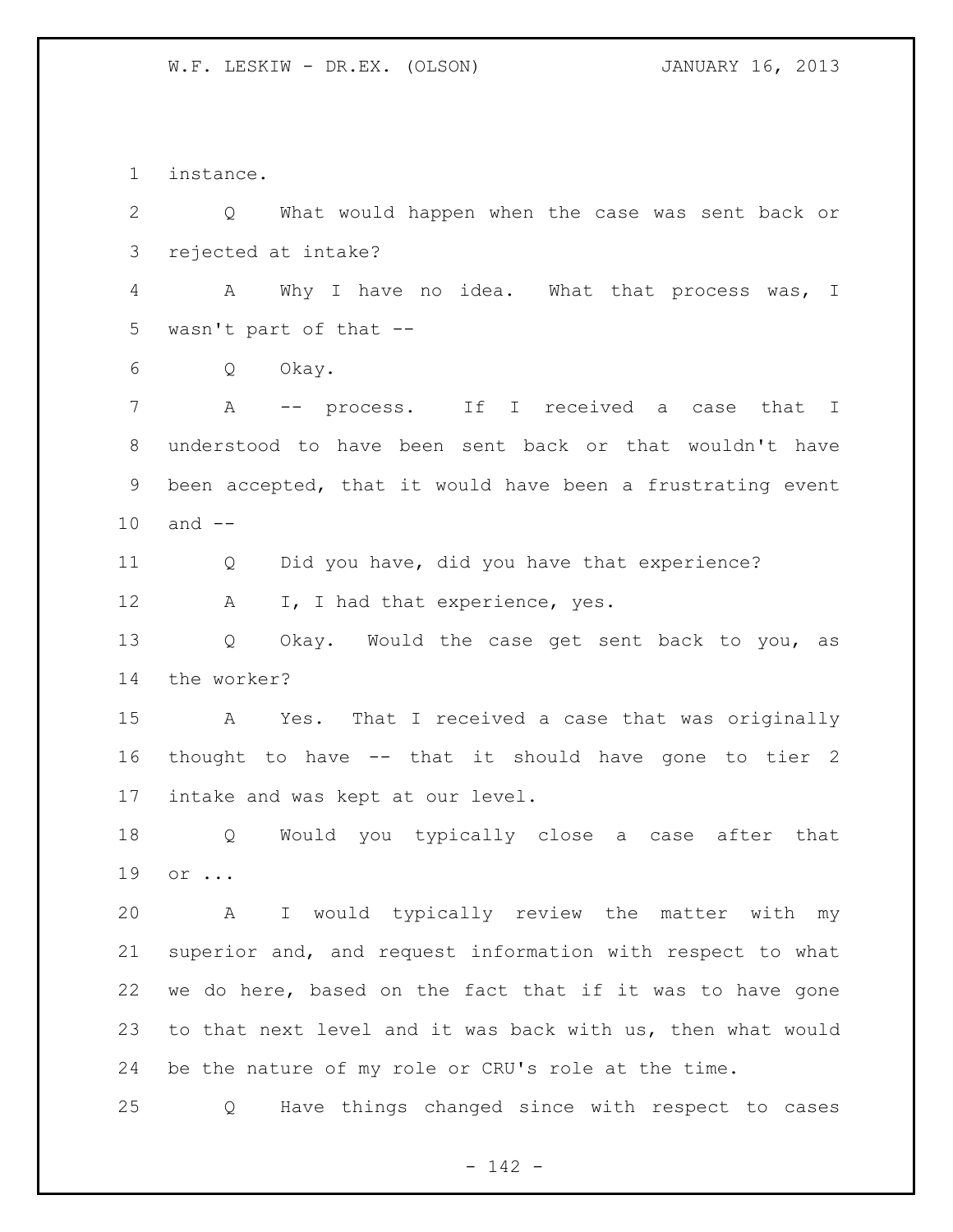being sent back to CRU or whoever from intake? 2 A Yeah, that's -- that, that type of event doesn't occur, it's, it's a rare occurrence, if it occurs at all. I can't speak specifically to that, I haven't experienced that in the last number of years. Q So it's the last number of years that you haven't experienced that? 8 A That's correct. Q Okay. I wanted to ask you about some of the reports that came out after Phoenix's death was discovered. 11 A Um-hum. Q I understand that you were interviewed by Andrew Koster? A I was. Q Do you have a recollection of that? A I do. Q Did you -- when you were interviewed, did you have an understanding as to why you were being interviewed? A I didn't particularly have an understanding and that was explained to me. I guess I would probably have had an opportunity to see the report, I would think. And, and the reason why I'm saying that is because in discussing the nature of my role of Mr. Kostner (sic), his -- the involvement was quite brief, his response was you were a backup worker, there's nothing really here that you can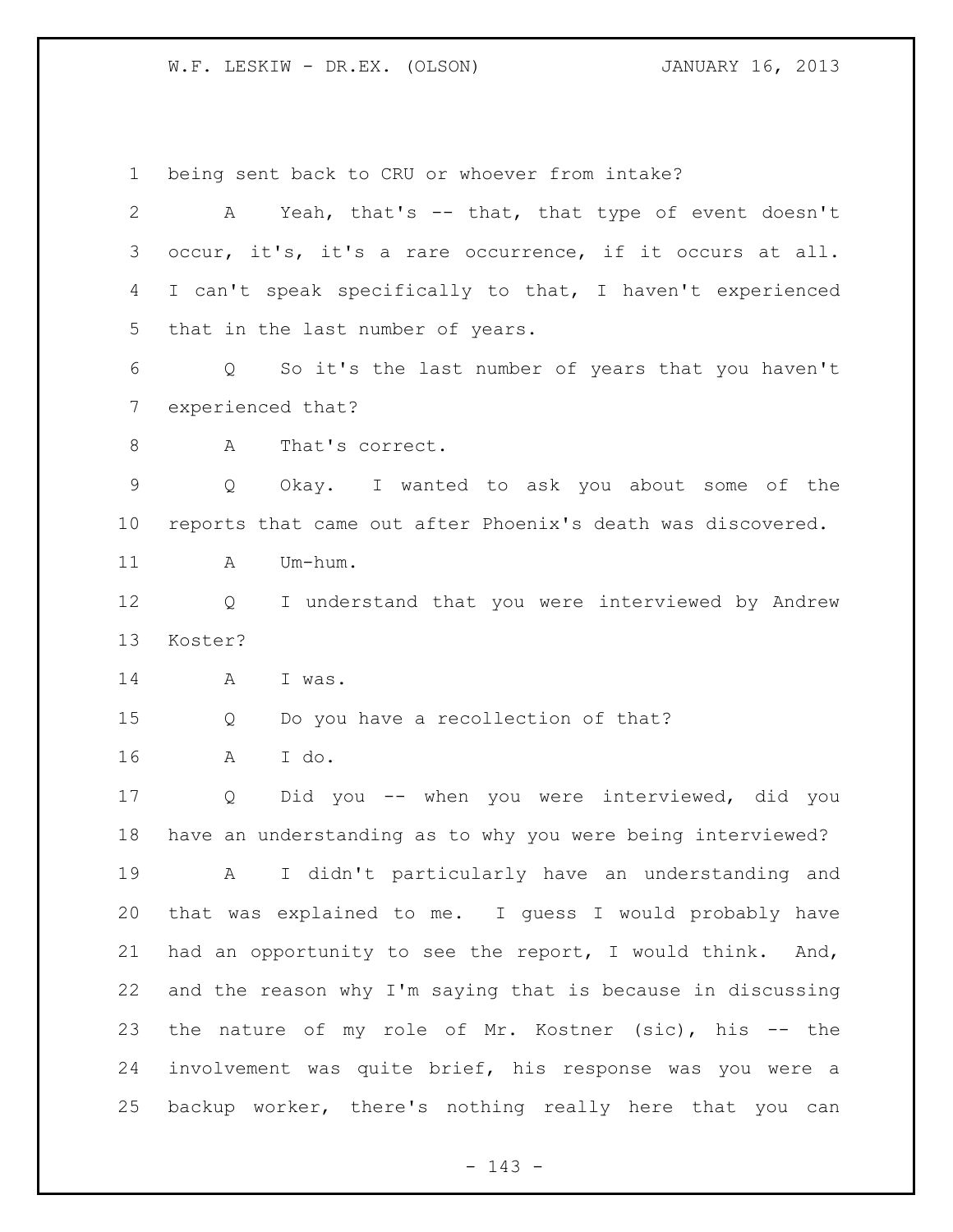offer to be of assistance and, and basically then just sort of asked me general questions about CRU and the nature of my work.

Q Okay.

 A You know, I did indicate at that time that I can't recall the matter and explained, due to the nature of being a backup worker, we don't have direct involvement with the case.

 Q Before the interview with him, did you -- did anyone tell you that he was going to be interviewing you?

11 A I knew that, that there would be an interview and that I was scheduled for a particular meeting.

 Q Okay. If you go to -- will you turn to page 36873.

 THE COMMISSIONER: Is this in the Section 4 report?

 MR. OLSON: No, these are the notes from Mr. Koster.

19 THE WITNESS: I'm sorry, what number was that again?

BY MR. OLSON:

Q It's 36873.

A Three, six --

Q If you're looking for a Commission disclosure tab

 $- 144 -$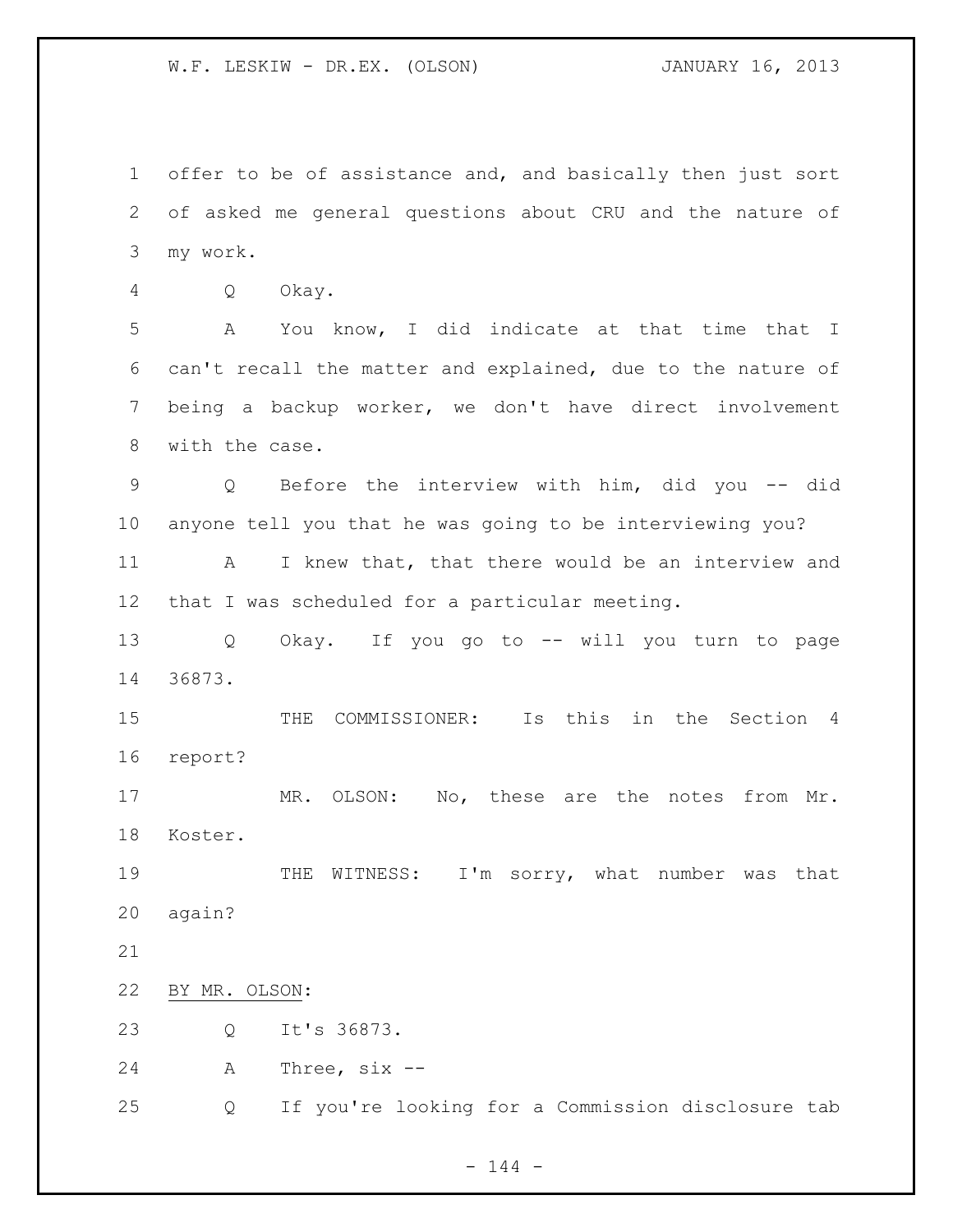it's 1794. A 2791? Q 1794. A Oh, 1794, I'm sorry. MR. RAY: I'm not sure if -- THE WITNESS: You said 1794? MR. RAY: He might not have that in his binder. 8 THE WITNESS: Oh, no, I -- not 1794. If I could find it. I do believe it's in here, I just don't know if it's that particular number. BY MR. OLSON: Q The page number is 36873. A 36873. I start at 36878. I can review it on the monitor. Q It looks we've just had to reboot the monitor so -- A Oh, okay. Q -- I don't (inaudible). 20 THE COMMISSIONER: Here, take this. 21 THE WITNESS: Oh, thank you very much. 22 THE COMMISSIONER: He's got my copy, Mr. Olson. MR. OLSON: Oh, okay. THE COMMISSIONER: So you can carry on. MR. OLSON: Great. Thank you.

 $- 145 -$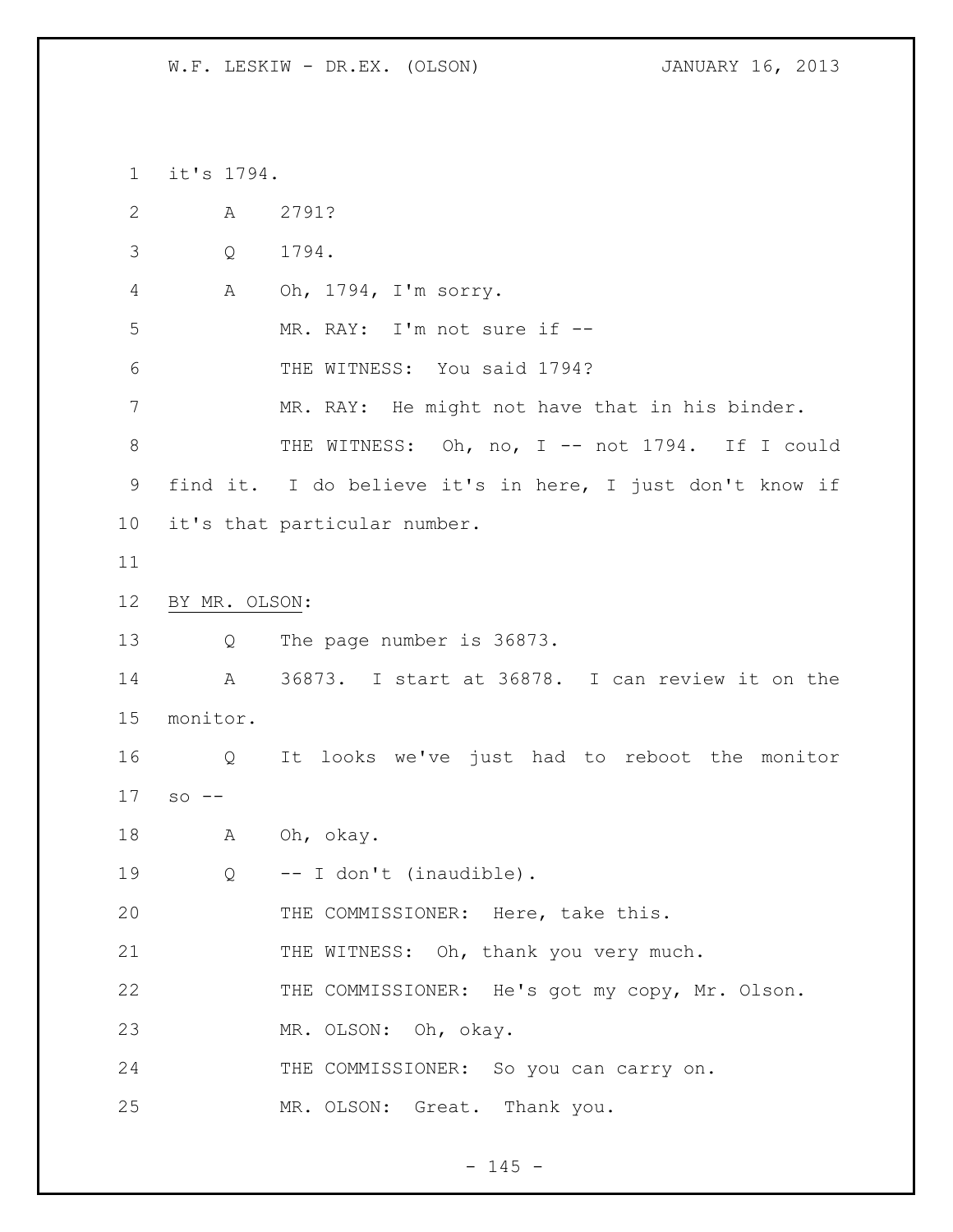BY MR. OLSON: Q So I just want to give you an -- have you -- did Mr. Koster show you the notes after he prepared them and -- A No, he didn't. Q He didn't. Okay. Did you -- do you know if you asked to see them? A I don't recall being given the opportunity to see them. Q Okay. Under your name he's written: 11 Thas been here for 17 years. 12 Protection experience. Standards are probably something they give you to read when you first start. He is not sure what **Standards** are in place." 18 18 Is that, is that accurate, is that something you would have told Mr. Koster? A Yeah. Q Okay. "CRU is a good system but in reality backups throughout the system backlogs everything." Is that what we discussed earlier about files coming back from intake? A Yes.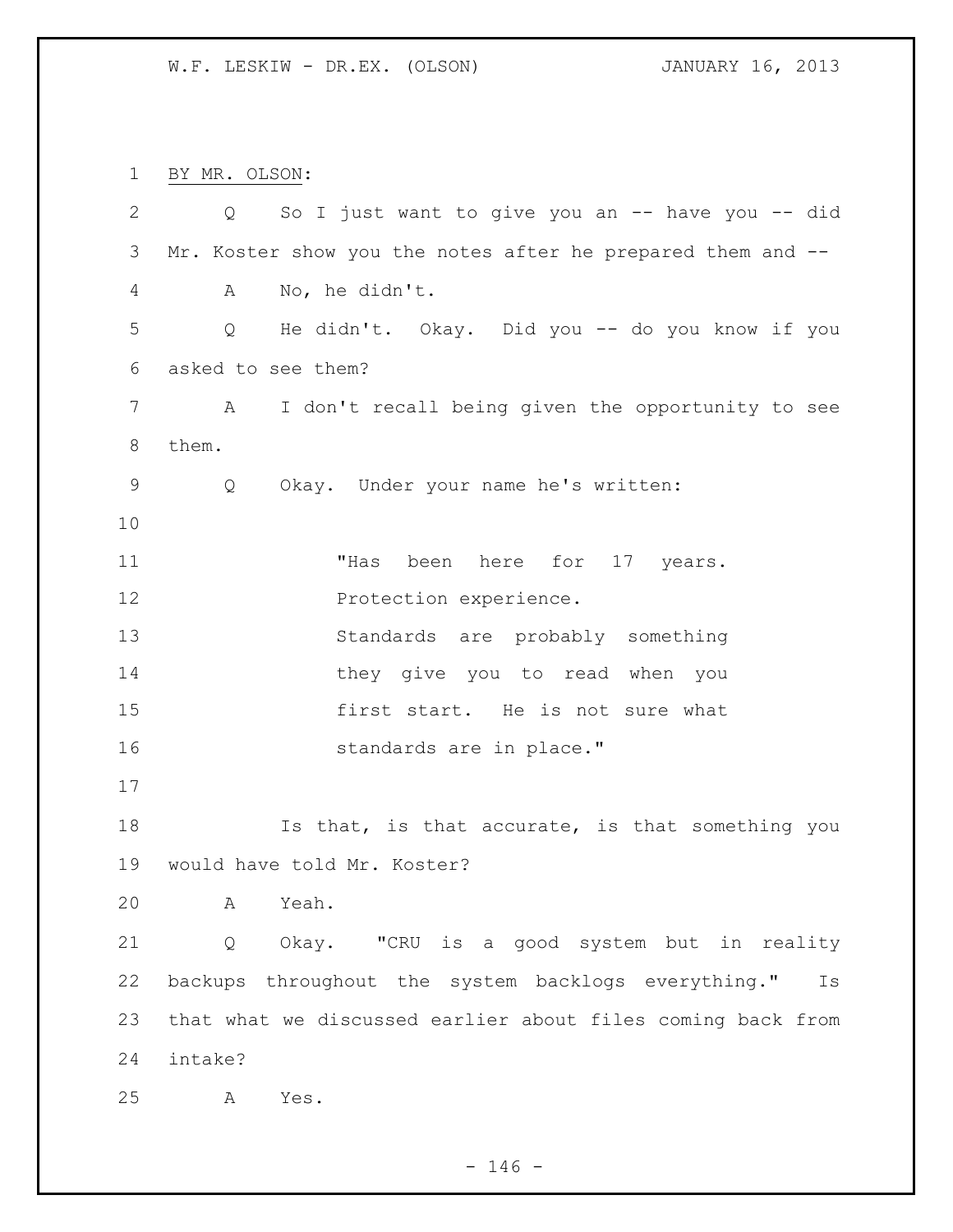Q Was there anything else you wanted to add to that? A No, I think that sums it up. Q It says: "He was the back up worker for Chris in situations when you do 8 and to go out alone. Sometimes to help workers in risky situation but also to help 11 transportation etc. Is that accurate? A Yes. Q Okay. It says: "Bill would like the backup system **put** into procedure. With high caseloads it makes it sometimes impossible and could delay the investigation of other cases. It is also a health and safety issue for workers." A Yes.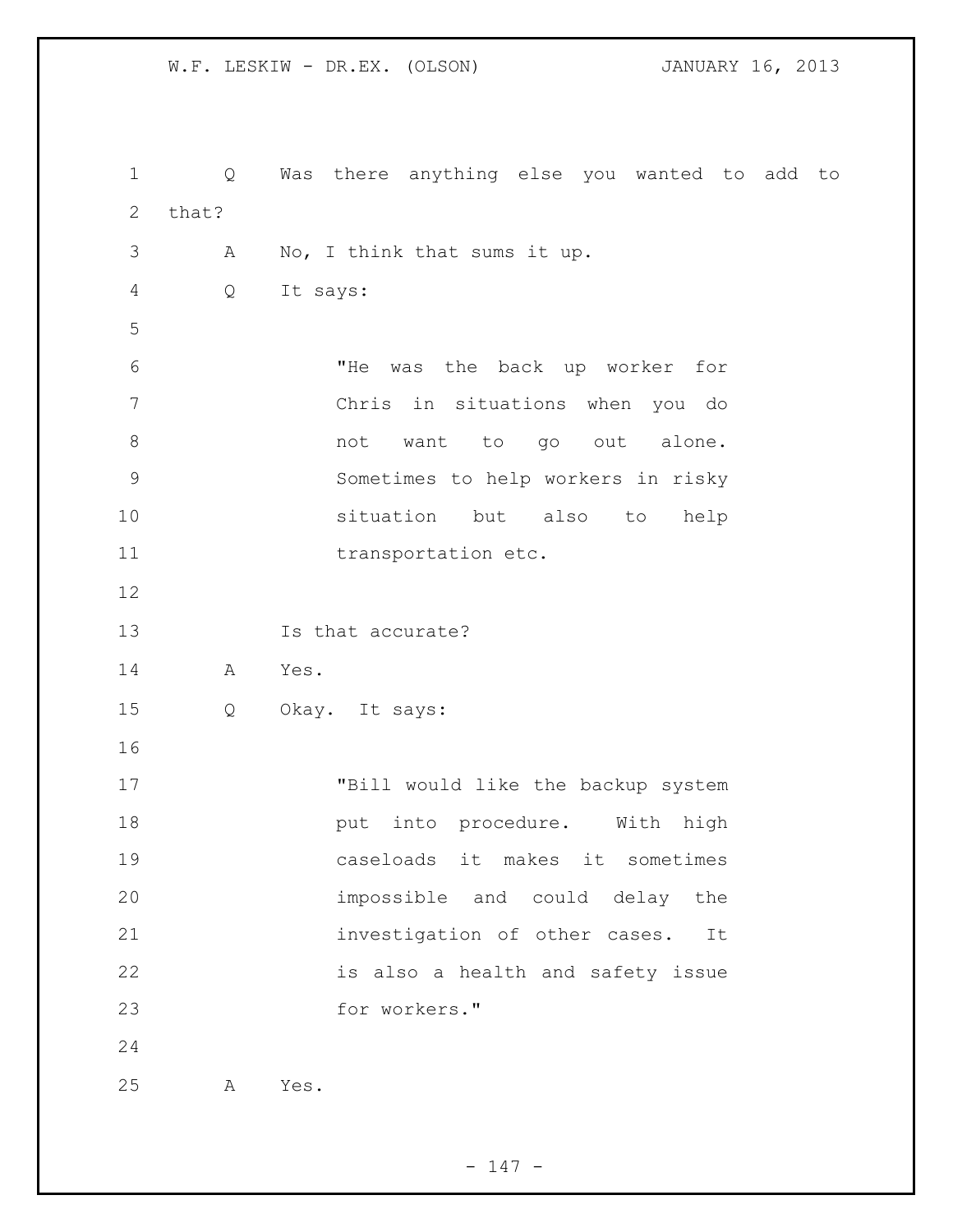1 Q Is that something you told him? A And that -- yeah, and that highlights what I had said earlier about it wasn't a standard procedure at the time. Q Okay. And the last bit here: "Managers know that they cannot meet new draft standards and told the directorate so." And then it says "and". Do you know what that's referring to? A No. Q Do you have a recollection of telling them that managers couldn't meet draft standards? A I may have put it in terms that that's the interpretation, like that they can't, you know, necessarily respond the way they ideally would like to, given the -- you know, highlighting when a case moves up to an intake level and is put back down again, that type of thing. Q So that would have been with respect to the intake issue, the files coming back? A Yeah. And yeah, generally in the backlog, because I guess that's what we were talking about prior to. Q I want to put Mr. Koster's report to you, as it records your involvement. That's Commission disclosure 1 and the first page I'll ask you to look at is page 49. A Okay. Q You see at the bottom of page 49 under March 9,

- 148 -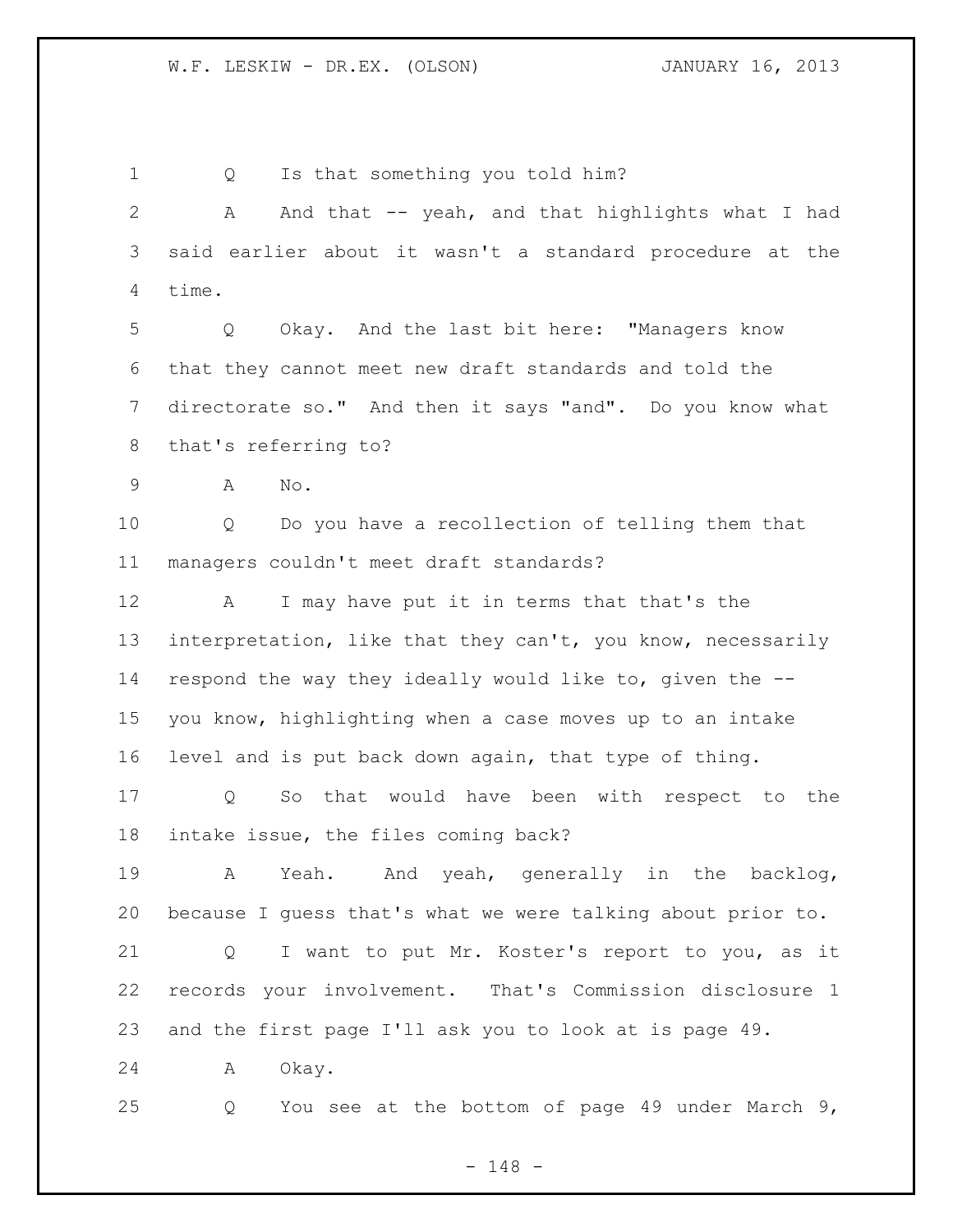2005?

A Yes.

 Q That would just be a recording of, of what Mr. Zalevich wrote in his AHU report so I'm not going to ask you to comment on that, I know you have no recollection at all.

A Um-hum.

 Q Then it just continues on the next page. And if you go to page 51. It's the interview with worker number 1, is Mr. Buchkowski. At number 2 is Zalevich and you are the third worker there.

 And I think this is similar to what we just read but if you want to take a minute and let me know if you have any comments.

 THE COMMISSIONER: Where are you directing his attention?

 MR. OLSON: This is the bottom of page 51. Under worker three, interview with worker three.

19 THE WITNESS: Okay, that's ...

BY MR. OLSON:

Q Nothing to comment on?

A No.

 Q Okay. If you go to page 52, please. Under -- the heading is "Supervisor Interview for the March 5, 2005

 $- 149 -$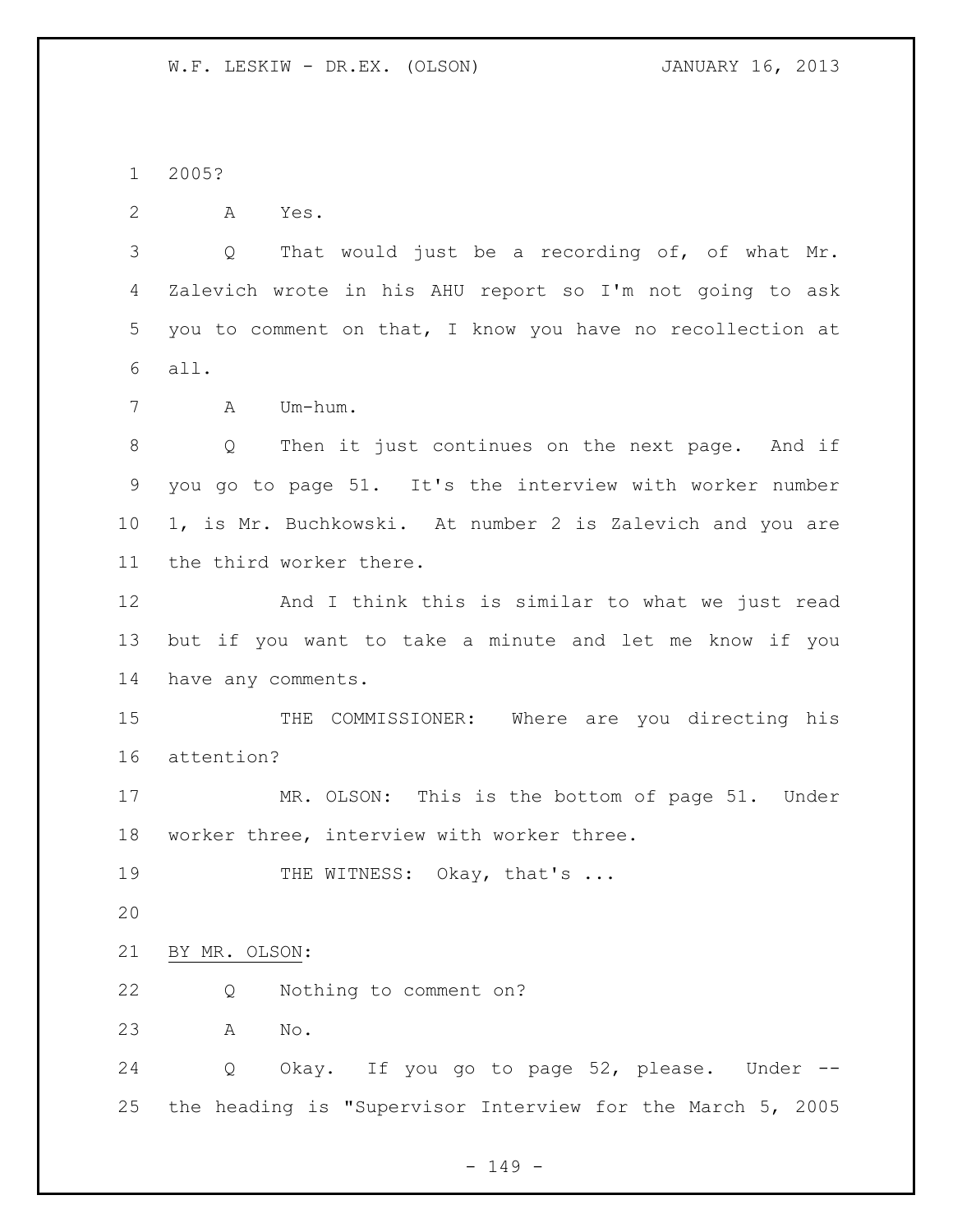Referral." Go down to the second last paragraph where it starts -- it's about midway through, it says: "Finally and most importantly." Can you see where I'm referring to? A Yes. Q It says: 7 Trinally and most  $-$  Do you have that, Mr. Commissioner? 10 THE COMMISSIONER: Yes. BY MR. OLSON: Q It says: "Finally and most importantly for her especially when there was so much overwork, she trusted Worker #3 -- And this is your supervisor -- A Yes, yes -- Q -- Ms. Faria's sentence. A -- I understand. Q "Worker #3 to make the right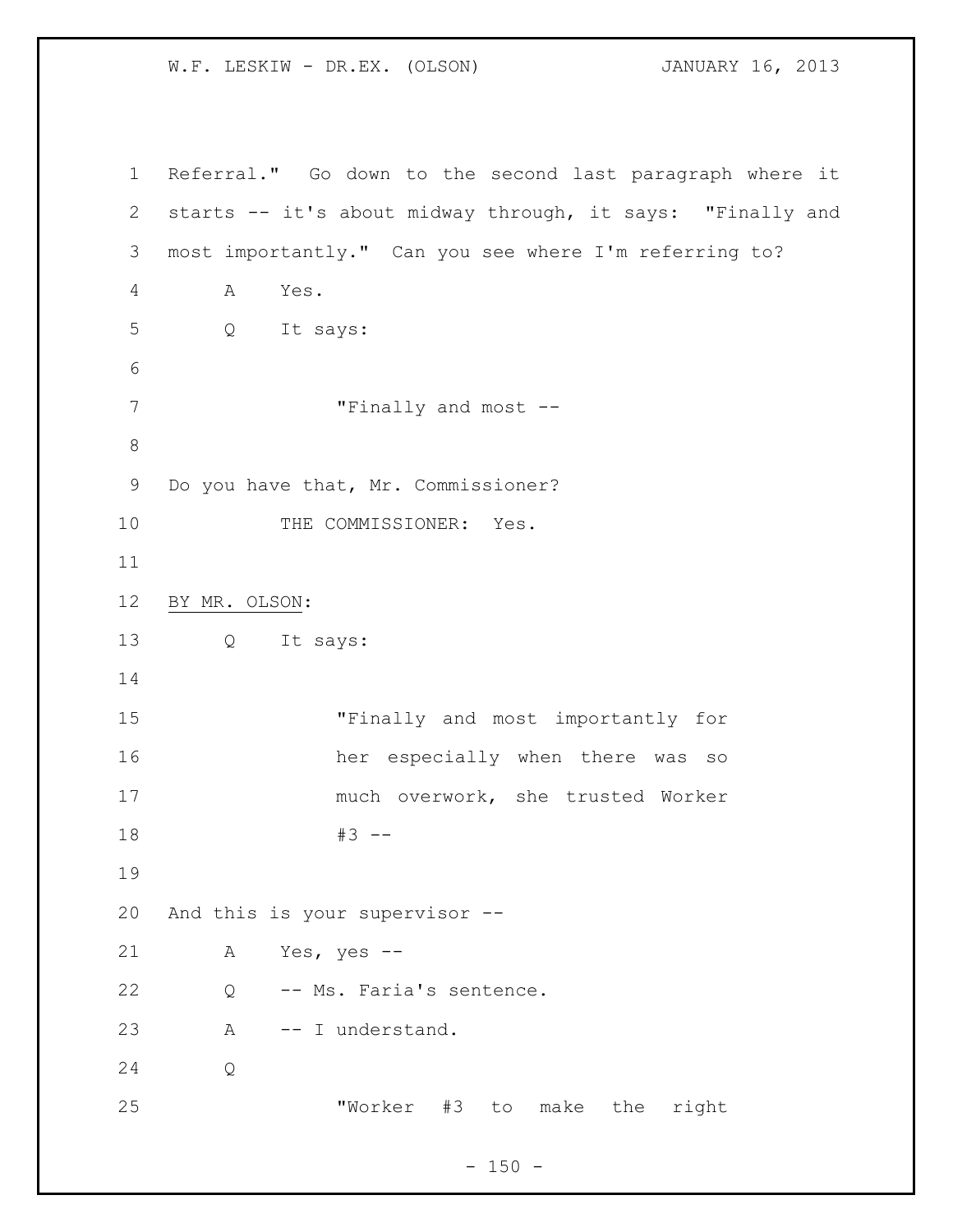| $\mathbf 1$     | decision on the visit and to be a                                    |
|-----------------|----------------------------------------------------------------------|
| $\mathbf{2}$    | help to #2 who was<br>less                                           |
| 3               | experienced. She indicated that                                      |
| 4               | worker #3 "was a seasoned worker                                     |
| 5               | and the supervisor would trust                                       |
| 6               | that judgment when he went out                                       |
| 7               | with a less experienced worker who                                   |
| $8\,$           | did not do abuse."                                                   |
| $\mathsf 9$     |                                                                      |
| 10              | Um-hum.<br>A                                                         |
| 11              | Do you have -- now worker number three, who was<br>$Q \qquad \qquad$ |
| 12 <sup>°</sup> | identified as you.                                                   |
| 13              | That's correct.<br>A                                                 |
| 14              | And worker number two is Mr. Zalevich; right?<br>Q                   |
| 15              | $\mathbb A$<br>That's correct.                                       |
| 16              | Do you have any comments with respect to what's<br>Q                 |
| 17              | written here?                                                        |
| 18              | A Yeah, I -- when I first read it I was, I was                       |
| 19              | quite surprised that that would be said, given the nature            |
| 20              | of my involvement in the case. Probably for all the                  |
| 21              | workers, I mean, I'm -- was one of the most senior workers           |
| 22              | of the whole department, I think at that time, if you, if            |
| 23              | you look at the longevity.                                           |
| 24              | I don't see me as being in a position to make                        |
| 25              | decisions with respect to this particular intake. That's             |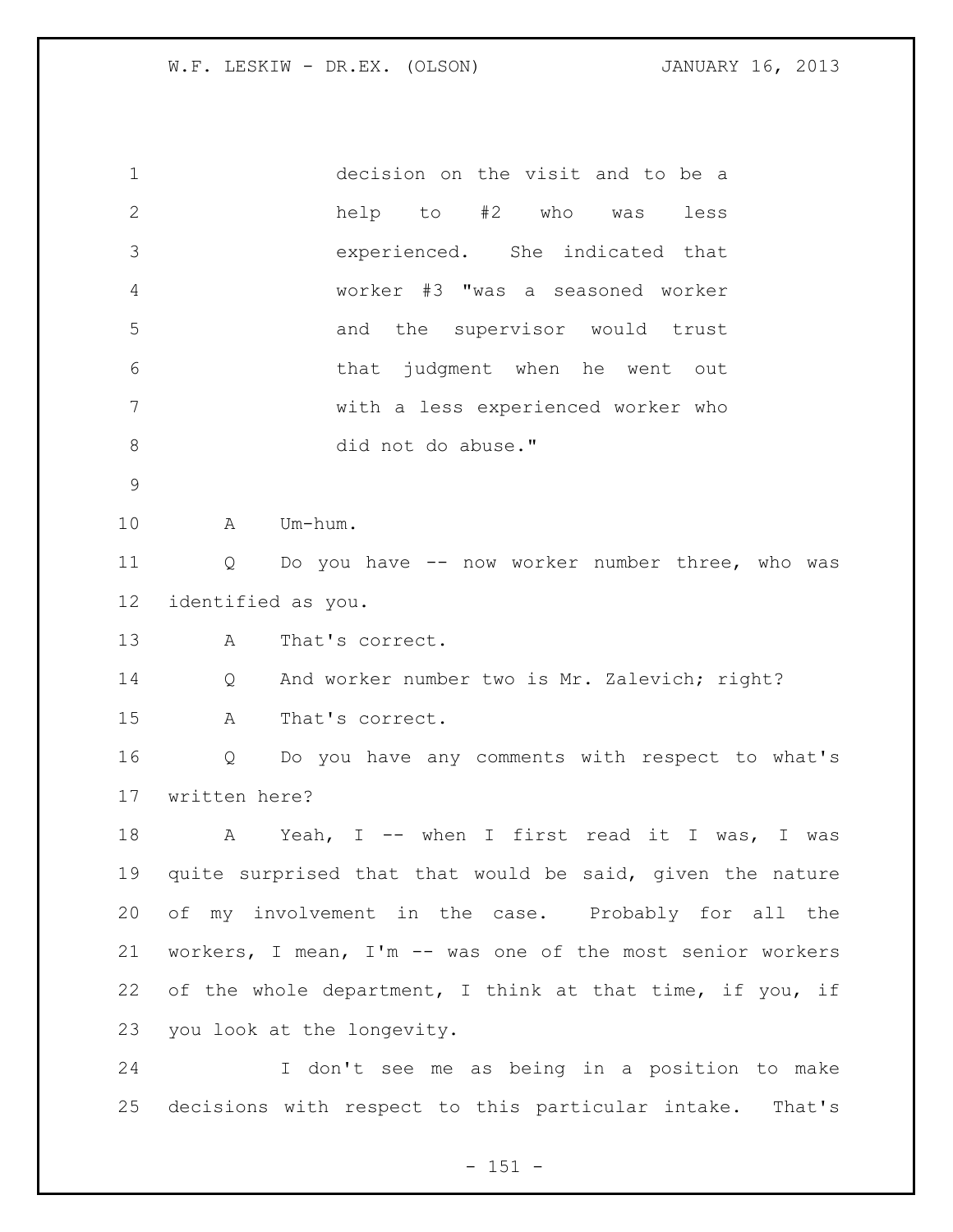not the role of the backup worker. If a supervisor or a superior is wanting me to be in a position to make decisions then that should be indicated to me. Either to meet with me and say you are a backup worker but I am uncomfortable with this particular workers, or uncertain or whatever, and can you just kind of keep an eye out. That happens sometimes when you have students and you're going out with a student.

9 To -- the, the issue of Mr. Zalevich being -- and I think the term less experienced worker, that's -- that obviously is the case, I've got quite a bit more years of experience than he has. One has to assume that if one is functioning at a role of a CRU worker then one has the abilities to be able to perform the job adequately.

 I was not chosen to be his backup in that particular matter, to my understanding, by that supervisor. There was no guarantee, as I said earlier, that I would have even been considered or no guarantee that I would have been the worker that backed up Mr. Zalevich at that particular time because there was no guarantees that I may have -- would have been available at the time that he chose to go.

 I think that's more of a hindsight position. The comment about Mr. Zalevich, who did not do abuse, in fact, Mr. Zalevich, as was testified earlier, has experience as

 $- 152 -$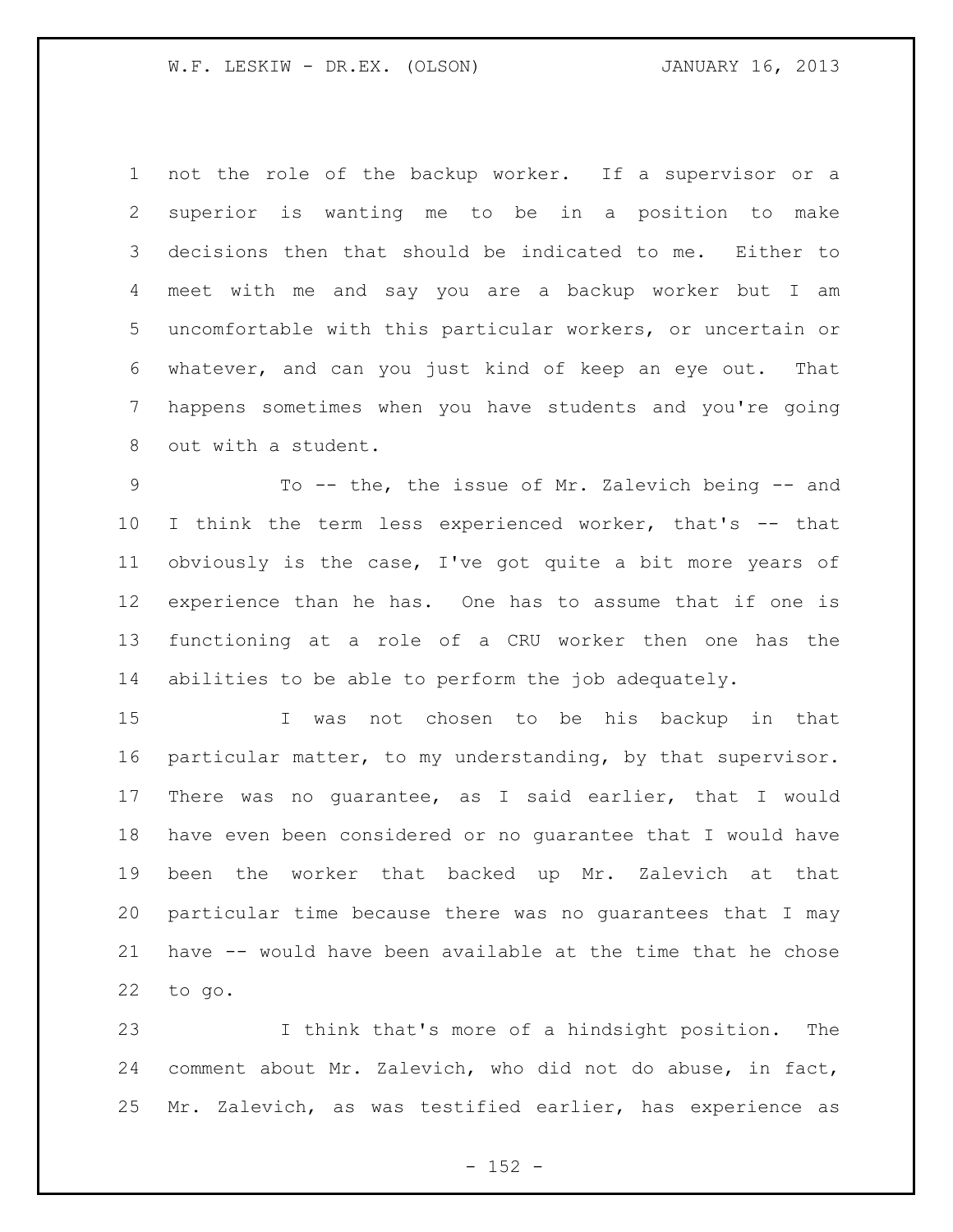an abuse worker. In many cases I've, just as Mr. Zalevich has relied on colleagues to assist him in his training and, and understanding of, of the dynamics of certain situations, I've gone to Mr. Zalevich on a number of occasions with regards to specific abuse related questions and he's been helpful to me.

 Q Did he -- did you have any abuse training, yourself?

 A I had -- I was involved in abuse cases back when I was more of a generic intake worker back at Northwest Child and Family but to have specific abuse training, as abuse workers have now, no, I, I may have taken some courses about interview techniques, et cetera, but not to the degree that they have now. Or would have had then.

 Q Right. So you would have then deferred to Mr. Zalevich in an abuse situation?

17 A I have, in the past, used his expertise to assist 18 me with regards to that understanding of, of certain situations, and still, too, to this day I do trust his judgment and experience with regards to his, his experience as an abuse worker.

 Q Is there any, any other comments you would like to make with respect to what's recorded there?

 A Well, I guess the only other thing I would like to say is I'm not sure what the right decision she's

 $- 153 -$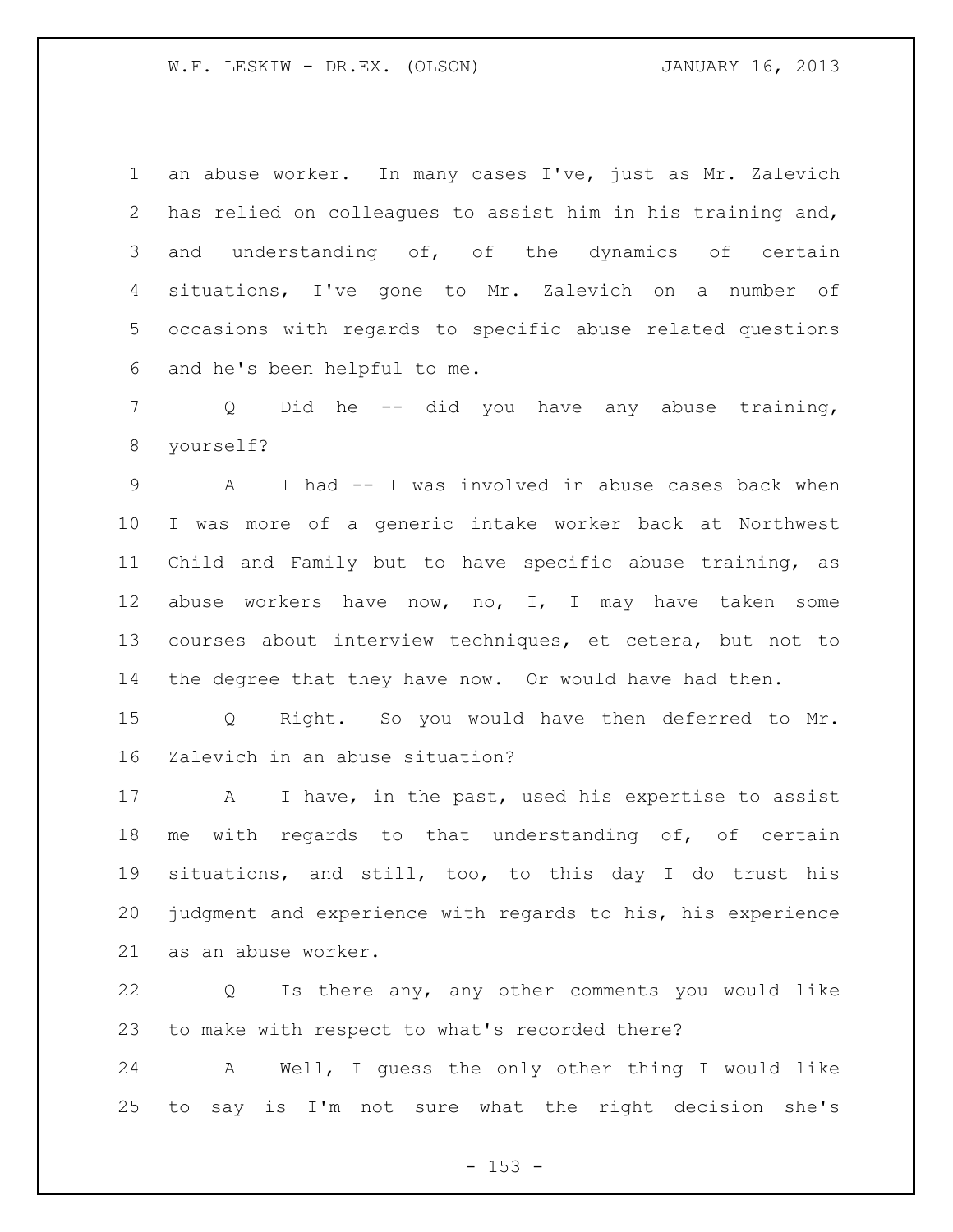referring to. It's confounding to me. I don't know what decision she feels should have been made and, and I guess just in summary the fact that this has been in this report all these years and had never been brought to my attention until sometime within the last year was, again, I think somewhat upsetting.

 Q Would you have liked to have been provided with your report sooner then?

 A I -- yes, I would have liked that. It would have provided me with an opportunity to form a rebuttal, to explore that a little bit further. If I have not done something properly, if that's the assumption being made, I would like to know that so that if I'm in a similar situation I'm not going to potentially make the wrong decision again, if that's the assumption that is being made that I did not make the right decision.

 Q Prior to seeing this report were you aware of anyone criticizing your involvement with respect to this matter?

 A I received no criticism with respect to this matter at all. This was the first I -- that I've been, you know, obviously aware of.

 Q Okay. Was there anything else you wanted to say --

A No.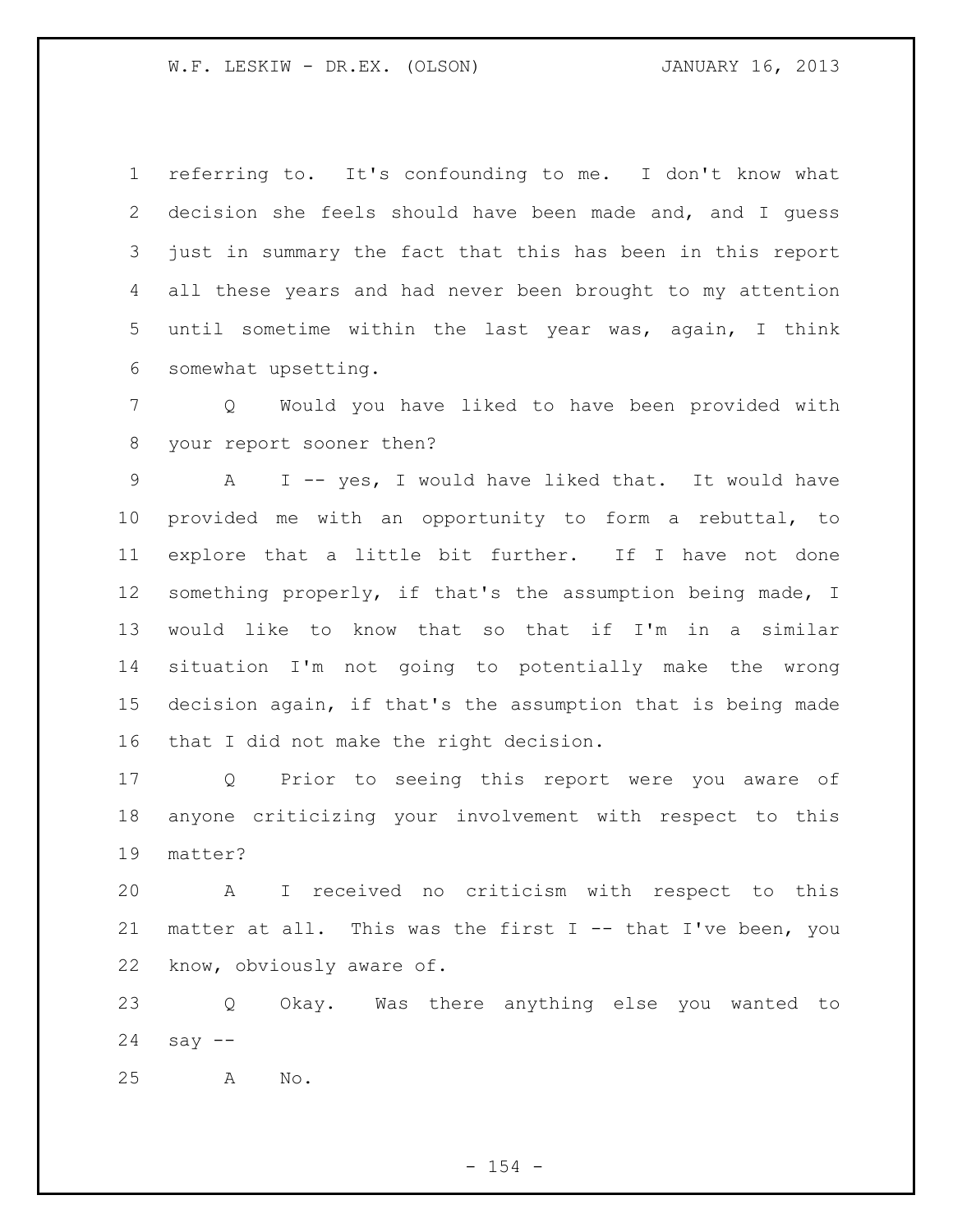Q -- with respect to that. A I'm sorry if I've rambled on a bit that's -- THE COMMISSIONER: No, you're quite entitled to say what you said. 5 THE WITNESS: Thank you. BY MR. OLSON: Q I would now like to give you an opportunity to respond to comments made in what we've called the Section 10 report. That can be found -- it's Commission disclosure two, and the pages referencing your involvement would be -- they would start at page 162. A Yes, I have it. Q About the last third of the second paragraph there. The last third of the first full paragraph, I guess where it says: "The worker recommended that the intake Unit open the file for further service." The last line of the sentence says: "The worker went out to the home again on Wednesday, March 9 and gained entry to the building when another tenant --" A Oh, maybe I'm on the wrong page. Sorry, what's on the screen? Okay, I'll go with that. Sure. Q So I just, I just want to give you an opportunity to comment on anything written -- A Sure, okay.

 $- 155 -$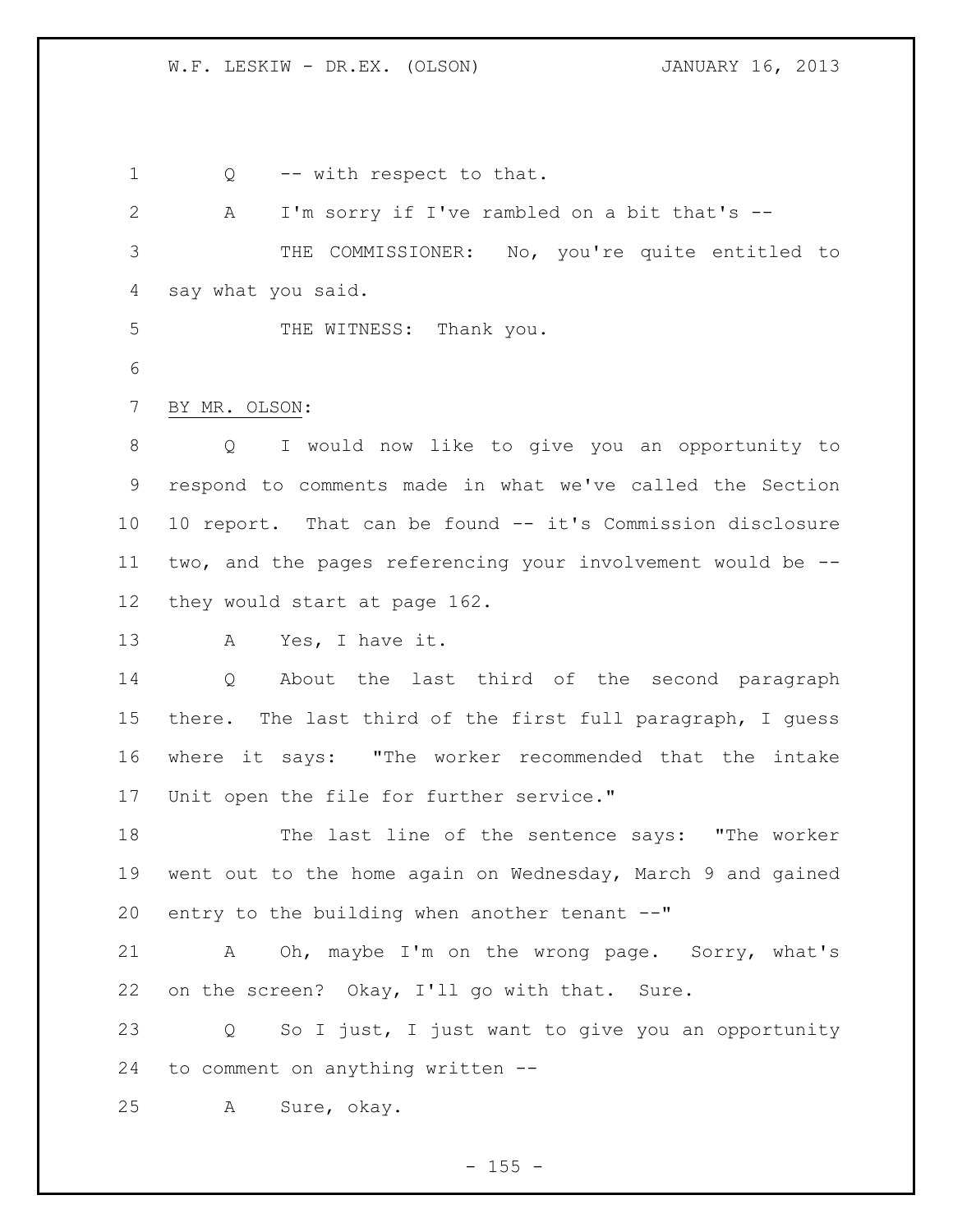Q -- there and as you'll see on page 163 and 164. You have had these -- you've had a chance to look at this previously; right? A Just within the last year. Q Okay. Did you look at this in preparation for today? A I've seen it. Q Okay. Maybe just take a minute and -- A Okay. And you wanted me to start at what point again, I'm sorry? Q It's about the -- go to the last line of the full first full paragraph on that page. A Okay. Okay. Okay. 14 Q Is there anything you wanted to comment on, on that page? A Well, other than it's, again, I think being aware of Mr. Zalevich's information that there is some differences between, you know, what was said in the report, that it was believed that there was another adult present and I think it here it did not believe any other adult, 21 other than Ms. Kematch was in the home. Q Okay. But you don't have a recollection of that, one way or the other? A No. Q Okay.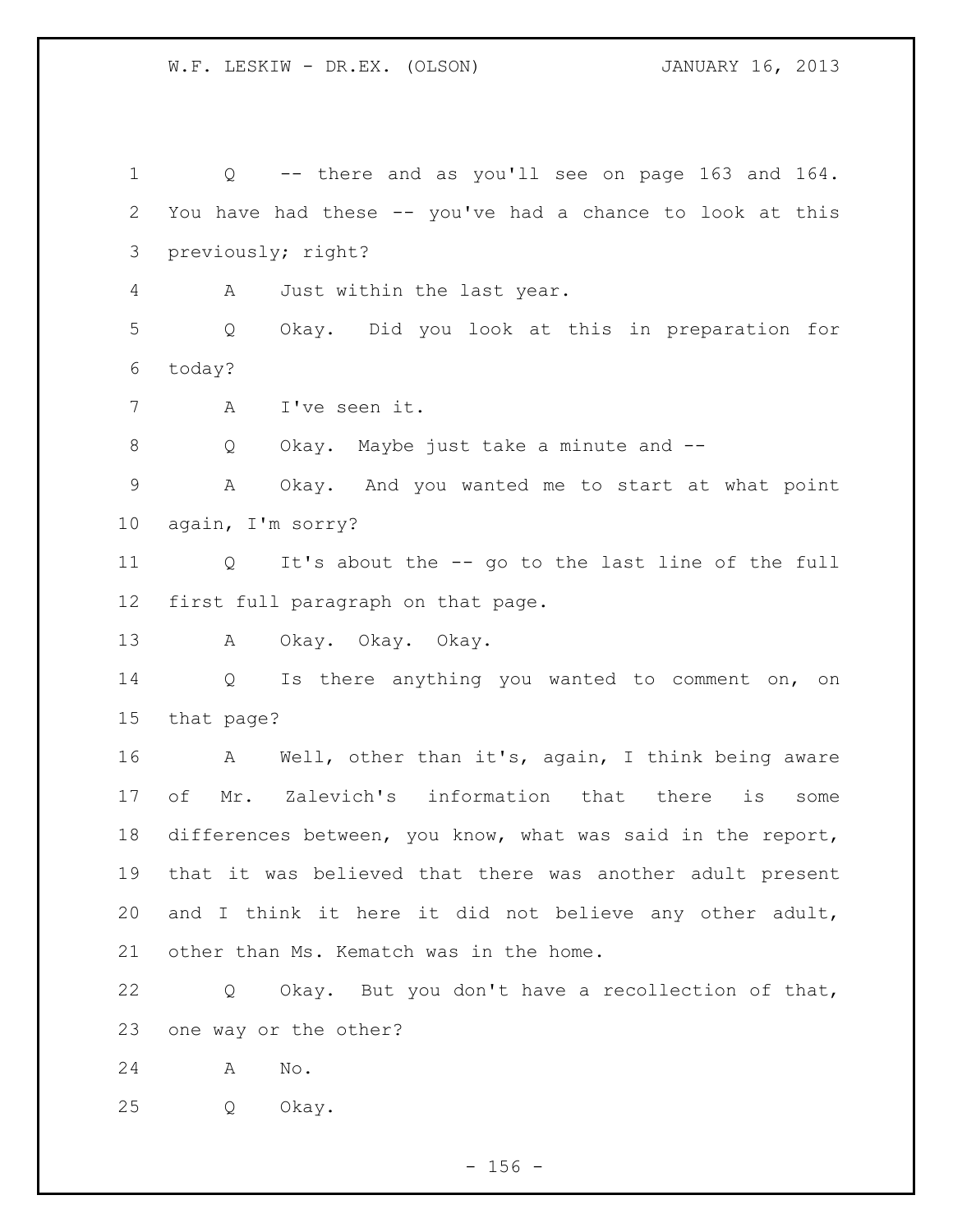A No. Q If you go to the next page where it says in bold: "Although the Agency had sent workers out to Investigate a complaint of maltreatment of **Phoenix**, the child was not seen nor was her location requested. 9 [The baby's] condition was accepted as a proxy for Phoenix's condition." Do you have any comments with respect to that? 14 A No, I ... Q If you want to just take a minute there are, there are other comments where your involvement is discussed. I just want to give you an opportunity to 18 respond, if you have any response. A Sure. How far did you want me to read? Q Actually go to, to page 164. A All right. Q Midway through. THE COMMISSIONER: How far down in 164? MR. OLSON: Just midway through, to end of the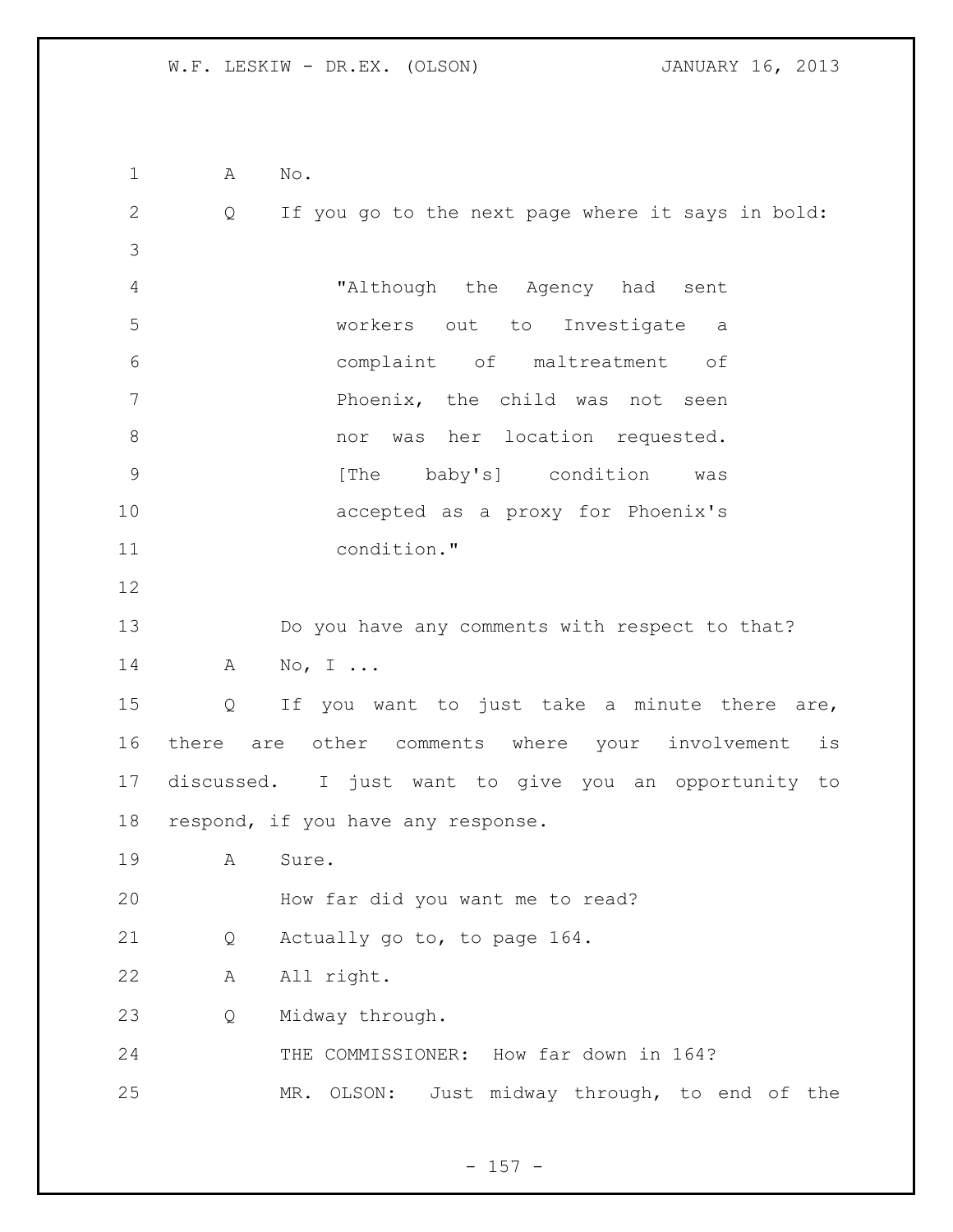first full paragraph.

| 2               | THE COMMISSIONER: "Seek out the child"?                     |
|-----------------|-------------------------------------------------------------|
| 3               | MR. OLSON: No, the next one.                                |
| 4               | THE COMMISSIONER: "There is a crisis."                      |
| 5               | MR. OLSON: "There is a crisis."                             |
| 6               | THE WITNESS: All right.                                     |
| 7               |                                                             |
| 8               | BY MR. OLSON:                                               |
| $\overline{9}$  | Would you like to make any comments on anything<br>Q        |
| 10 <sub>o</sub> | written on those pages?                                     |
| 11              | No, that's her expert opinion at the time upon<br>A         |
| 12              | reviewing the matter, based on data that she would have     |
| 13              | access to. The only, maybe, comment I could make is that    |
| 14              | if this information was given to me, earlier, it's possible |
| 15 <sub>1</sub> | that it -- some of the dynamics that she's referring to     |
| 16              | from research could have been incorporated into my own way  |
| 17              | of doing things.                                            |
| 18              | You mean the comments she's making<br>her<br>Q<br>in        |
| 19              | reports, if you had that, that may have impacted on how you |
|                 | 20 practised as a social worker?                            |
| 21              | Well, yeah. Yes, some of the information she's<br>A         |
| 22              | provided is from research with respect to better practise   |
| 23              | within social work.                                         |
| 24              | So it may have been helpful to you?<br>Q                    |
|                 |                                                             |

A It may have been.

- 158 -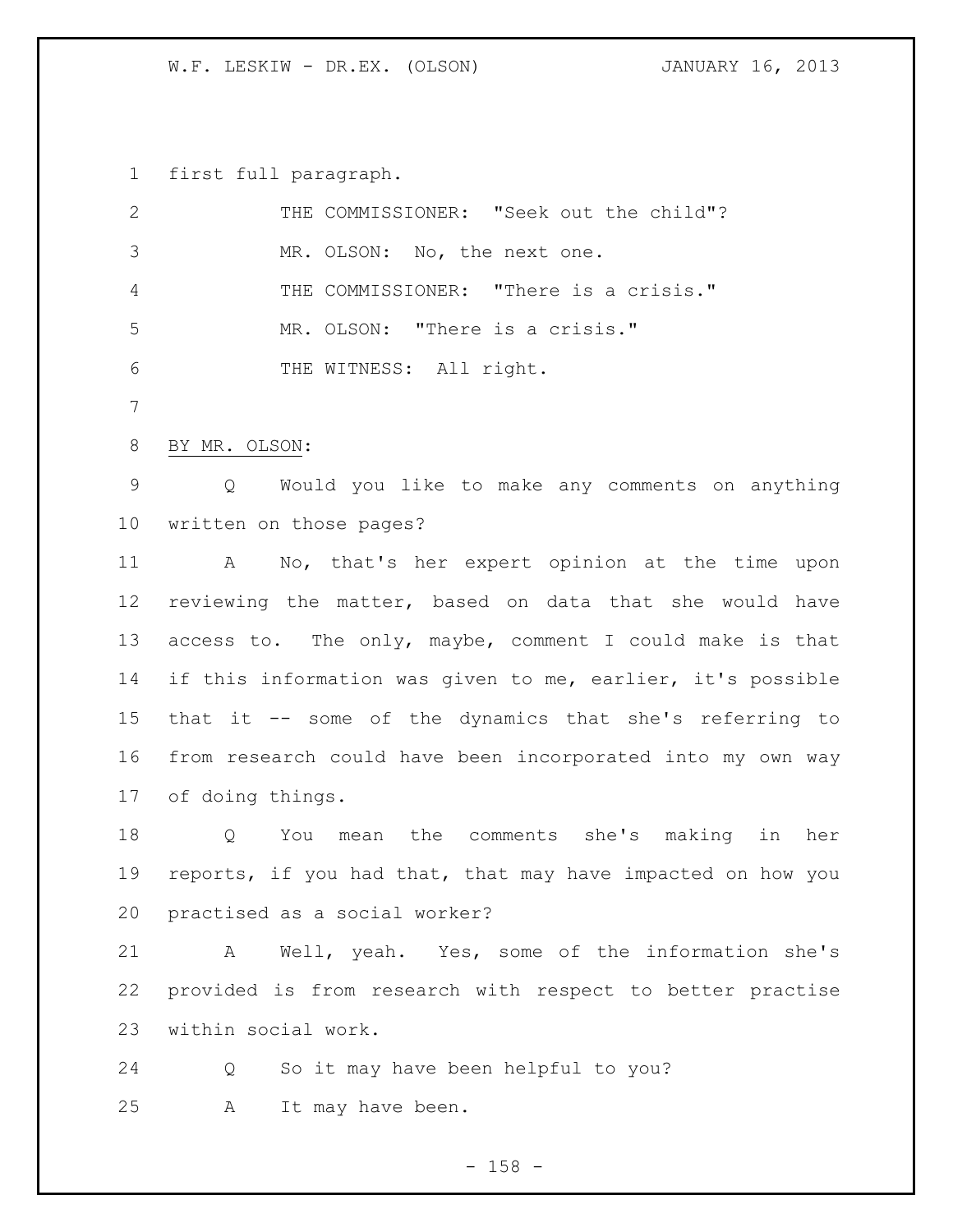Q Okay. The last report I want to give you an opportunity to respond to is the internal report prepared by Rhonda Warren. That's Commission disclosure 1802 and the specific page is 38038. It -- starting at the top of the page. A All right. And how far down? Q Down to the -- you see the bold, where it says: "Did the hospital notify the agency"? A Yeah. Q Right above that. A Okay. All right. Q Do you have any comments you would like to make? A Yeah. Q Okay. A I should have had a highlighter but there are a few. I mean, I -- with respect to the statement workers inquired on Phoenix but did not request to see her, I'm not sure what her definition of inquired is, whether she's saying that we asked to see the child or not, again, I've -- I know that she's basing that on the information that was provided in the report.

 "Did the Agency comply with standards conducting an abuse investigation?" I don't see this as being an abuse investigation. Reason being it was not with the abuse unit, it was with, with the CRU program. If it had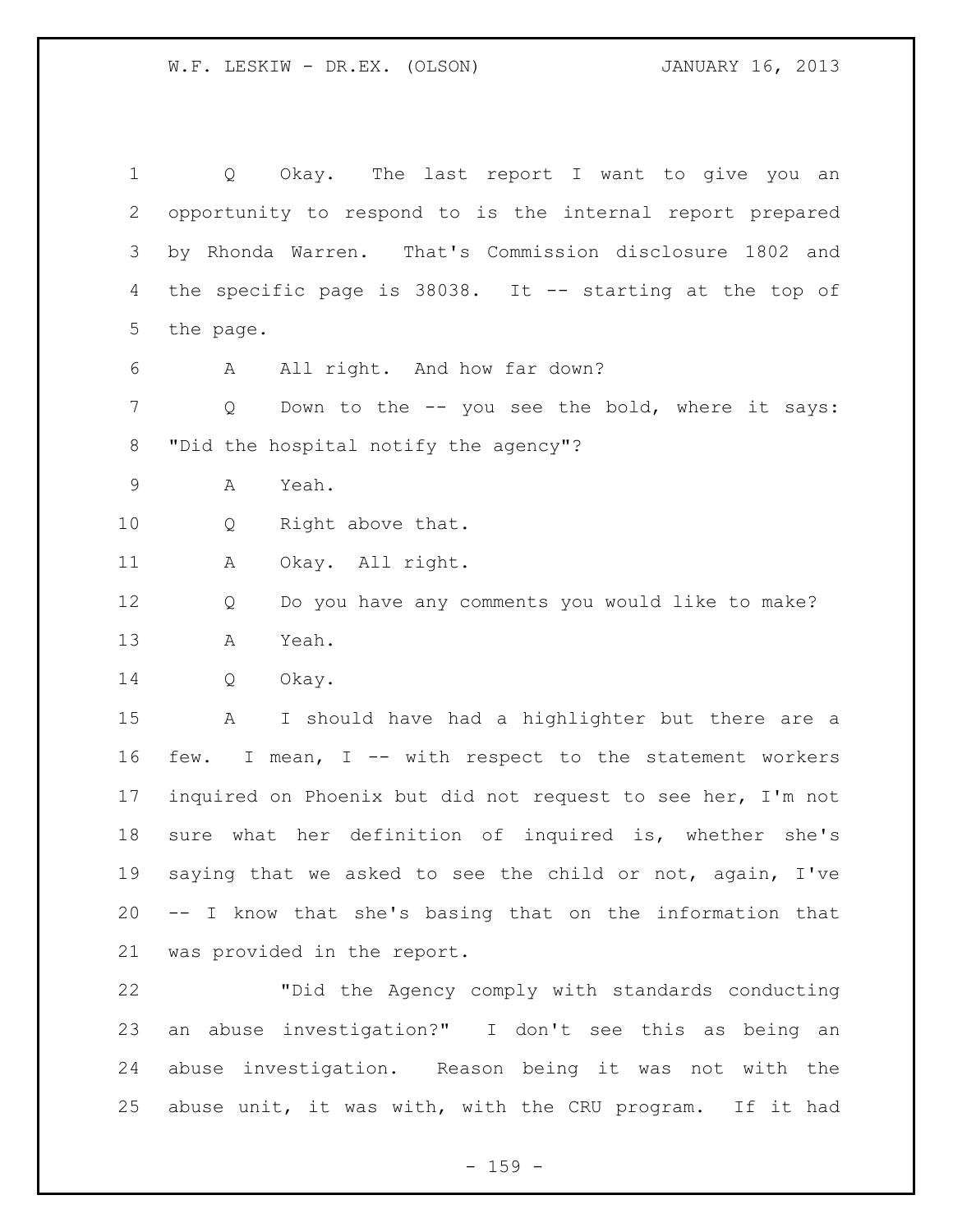been confirmed that there was an abuse, then I would assume the matter would be with an abuse unit.

 The comment about add the -- just the last sentence, "add the allegation that Samantha and/or Wes was being abusive to Phoenix," there's nothing in the original referral with respect to Wes or I'm assuming Karl McKay, there was nothing to indicate that that individual was or - - abusing the child, it was with -- I think the term in the original one, I don't have it in front of me, was that, that Ms. Kematch was abusing Phoenix. That's about it.

 MR. OLSON: Okay. Those are my questions for you. I notice it's three o'clock now.

13 THE COMMISSIONER: Well, let's just see who, who has questions. Do you, do you -- are you ...

 You -- if you fellows want to adjourn for mid-afternoon we will, if you're ready to go, we'll go.

17 Mr. Saxberg?

 MR. SAXBERG: Thank you, Mr. Commissioner, I think what we had agreed is, because I just have a few questions, maybe I can do them before the break and then --

21 THE COMMISSIONER: Well, if we --

22 MR. SAXBERG: -- Mr. Gindin will --

 THE COMMISSIONER: -- complete this witness in the next half hour, we'll do that, if not, we'll take a break then.

 $- 160 -$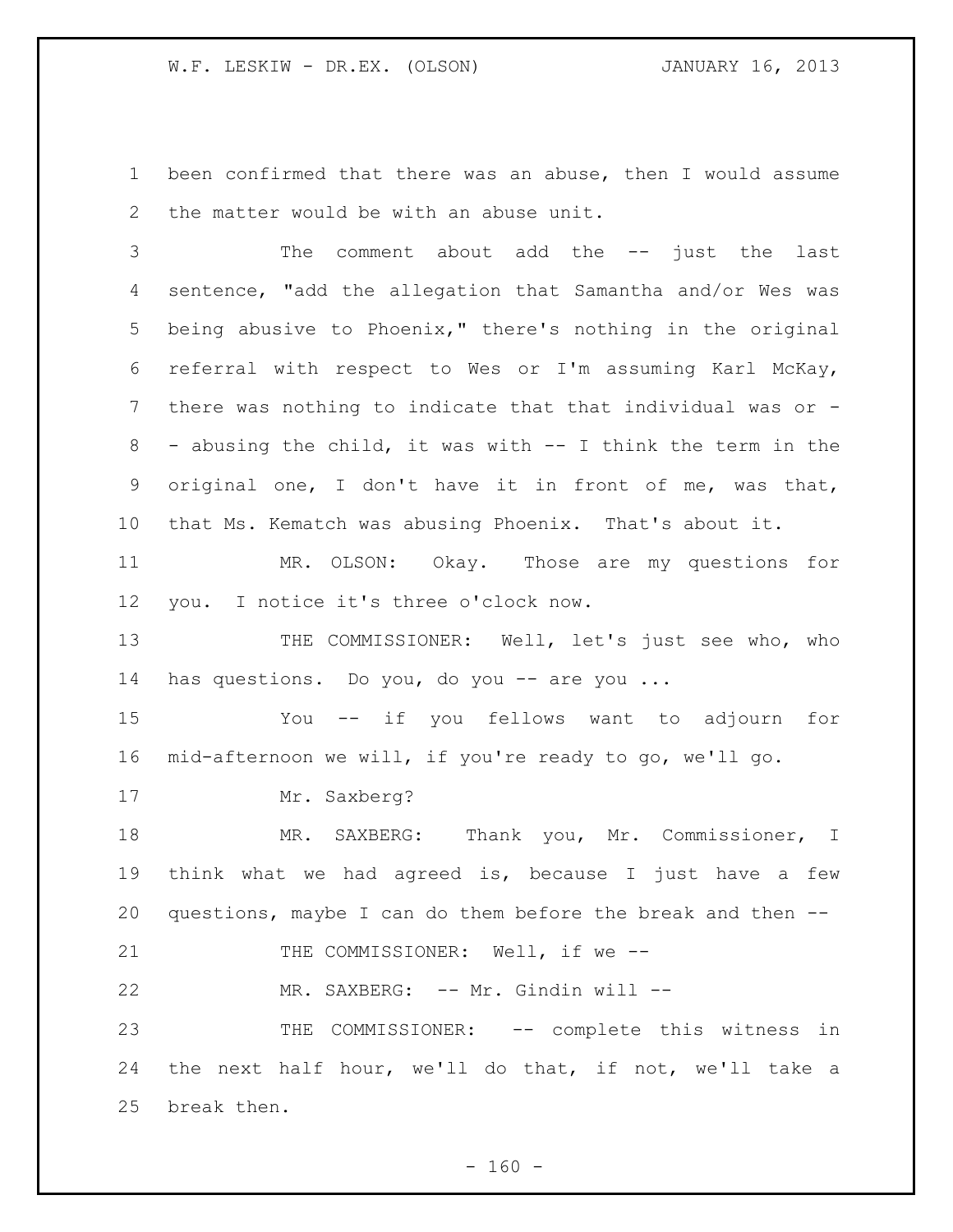1 MR. SAXBERG: Okay, thank you.

CROSS-EXAMINATION BY MR. SAXBERG:

 Q Good afternoon, Mr. Leskiw, my name is Chris Saxberg and I --

A Good afternoon.

 Q -- act for ANCR and three of the authorities that regulate child welfare, the three other than the Metis Authority. I also act for several witnesses, including Diva Faria.

 And I just, just have a couple of clarifications. One, that, that really just flows out of your last answer 13 and I want to make sure that, that the information you gave is understood.

 If we could turn on the screen to page 36932 and 16 scroll down to the bottom of the page -- yes, right there, under "Presenting Problem/Intervention." And you're familiar with this document, it's, it's from -- well, if you scroll to the next page just to, to orientate the witness. Yeah. This is a report prepared by Richard Buchkowski and Ms. Verrier, recommending that the file be opened to intake. Do you see that?

A Yeah.

24 THE COMMISSIONER: Just, just a minute, 36932. MR. SAXBERG: Right. And then I scrolled through

- 161 -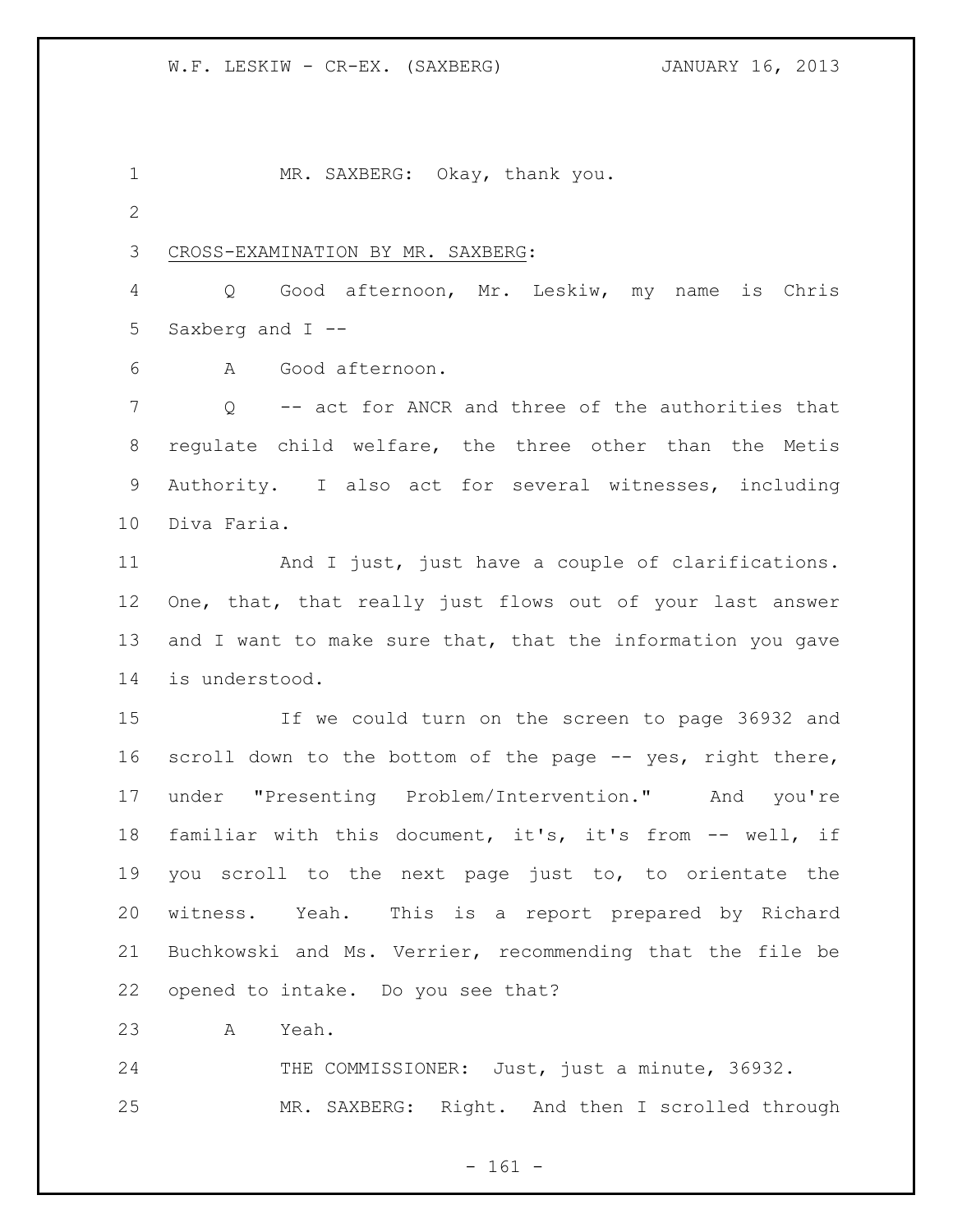W.F. LESKIW - CR-EX. (SAXBERG) **JANUARY 16, 2013** 

to the next page, 36933.

| $\overline{2}$ | THE COMMISSIONER: Yeah, well, I've got that.               |
|----------------|------------------------------------------------------------|
| 3              | I've got three -- up to 36930. Go to 36926 for me, will    |
| 4              | you, that's -- I need to figure out where the rest of this |
| 5              | is.                                                        |
| 6              | MR. OLSON: Yeah, you just have a different                 |
| 7              | version of -- Mr. Commissioner, perhaps if --              |
| 8              | THE COMMISSIONER: Is it the same document?                 |
| $\mathsf 9$    | MR. OLSON: It's, it's the document -- you have a           |
| 10             | document that was added to. If, if you refer to page       |
| 11             | 36928.                                                     |
| 12             | THE COMMISSIONER: Well, you're going to the                |
| 13             | signature page, is that correct, Mr. Saxberg?              |
| 14             | MR. SAXBERG: Yeah, I'm, I'm looking at the CRU             |
| 15             | report that was prepared and would have been given to Mr.  |
| 16             | Zalevich.                                                  |
| 17             | THE COMMISSIONER: Oh, I've got the one that                |
| 18             | bears his name so -- it's all right, I think I understand  |
| 19             | what you're doing.                                         |
| 20             | MR. OLSON: It would be, it would be essentially            |
| 21             | the same information on, on page 36928, excluding what was |
| 22             | added after.                                               |
| 23             | SAXBERG: Well, if we look at the screen.<br>MR.            |
| 24             | I'm just (inaudible).                                      |
| 25             | THE COMMISSIONER: Well, I have, I have that.               |

- 162 -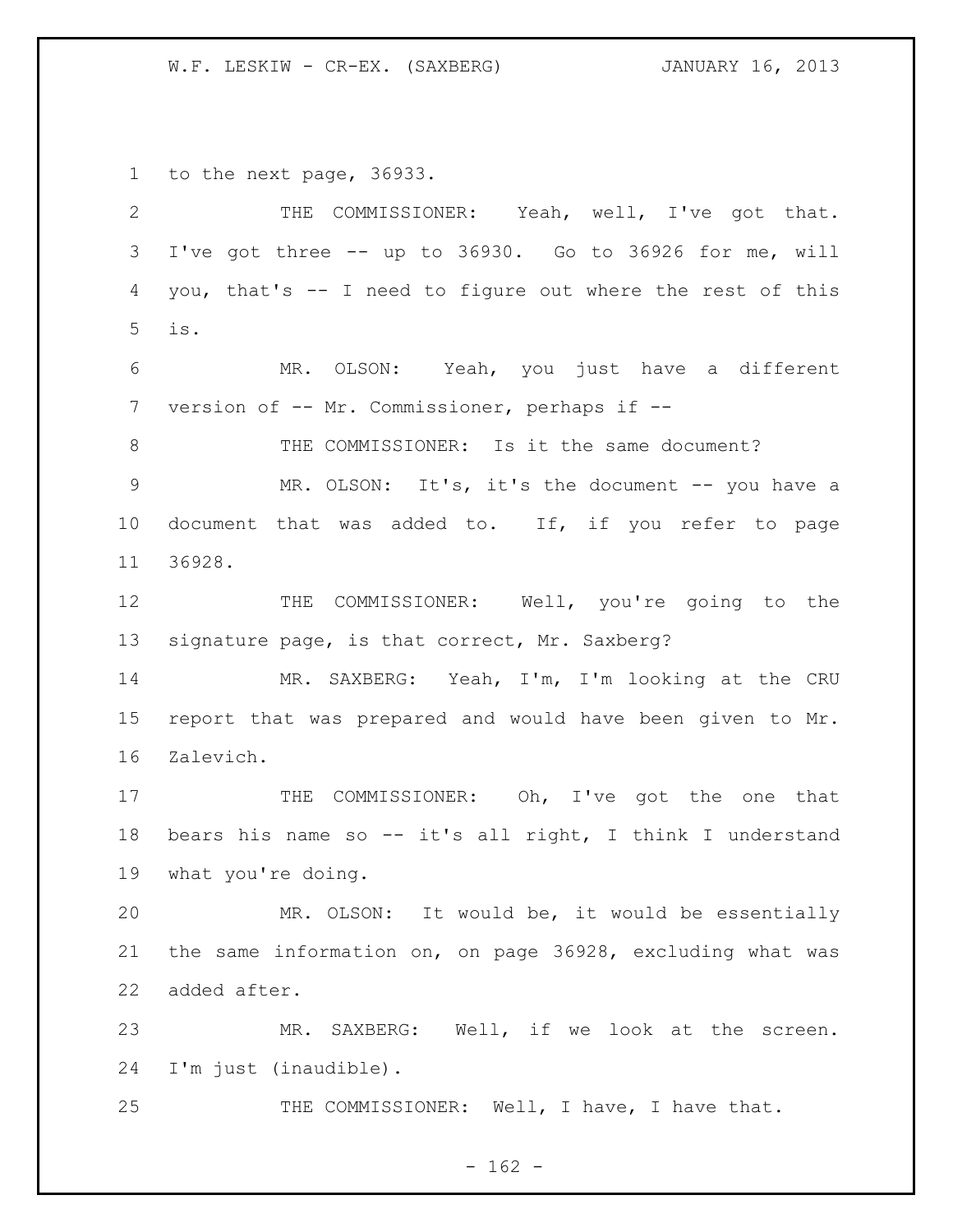MR. SAXBERG: Yeah. THE COMMISSIONER: It is recommended that the file, this file be opened at intake. MR. SAXBERG: Right. Okay. THE COMMISSIONER: I have that on page -- I think it's here somewhere -- I have that on page 36928. MR. SAXBERG: Okay. Well, this is a separate document, this was a -- 9 THE COMMISSIONER: Okay. MR. SAXBERG: This was the document that was produced when Mr. Buchkowski -- THE COMMISSIONER: Before Mr. Zalevich added to it. 14 MR. SAXBERG: Exactly. 15 THE COMMISSIONER: Okay, that's fair. 16 MR. SAXBERG: And the --17 THE COMMISSIONER: Fair enough. 18 MR. SAXBERG: -- the -- that's fine, I just wanted to orientate him to see that. BY MR. SAXBERG: Q And this would have been the document that Mr. Zalevich would have started with when he was given his assignment; correct? A I would assume so, yes.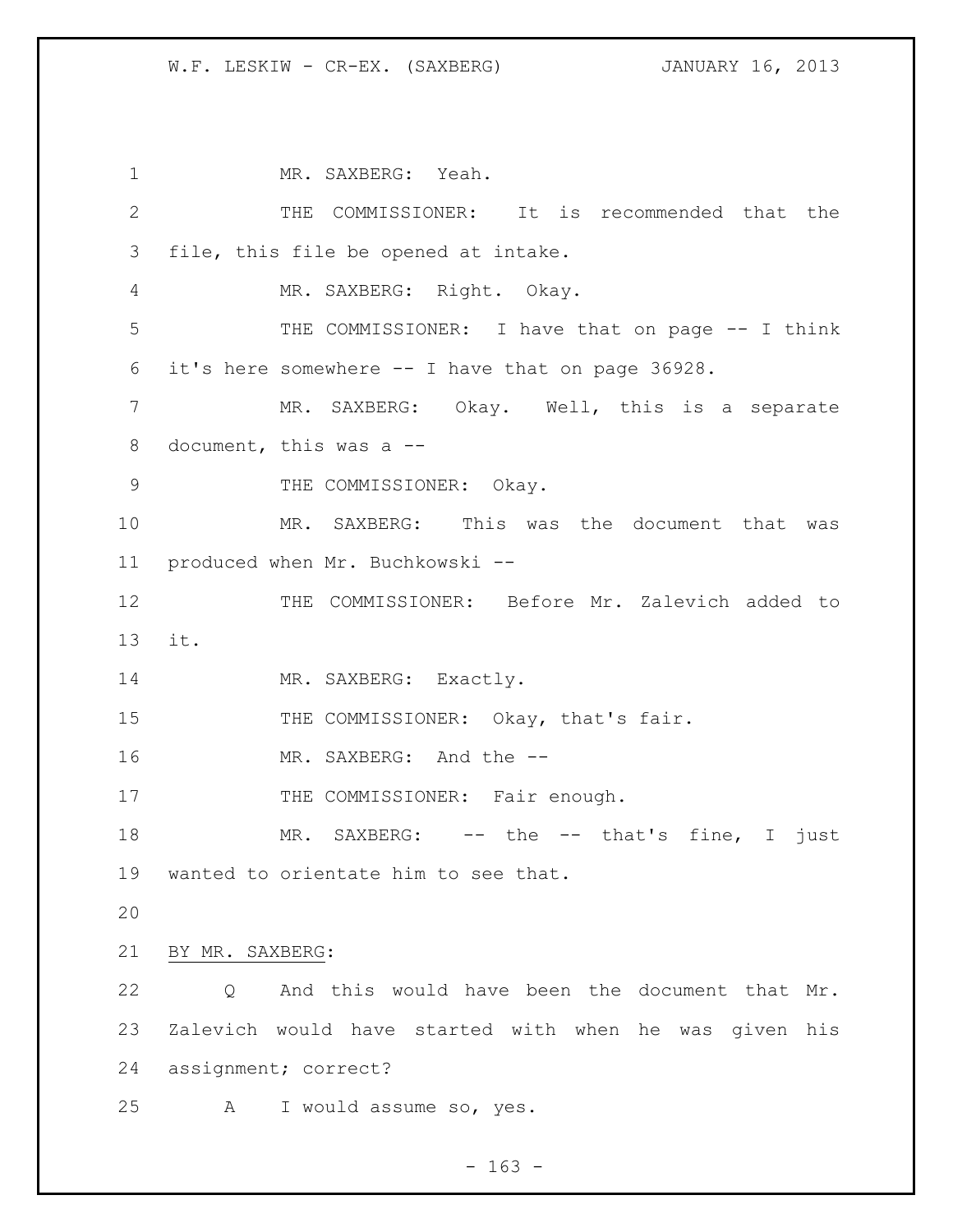Q And so it would have been the information that Mr. Zalevich would have conveyed to you had he been updating you about what the matter is about on the way to the field, if that had been --

 A I'm not, I'm not sure if he would have reviewed Mr. Buchkowski's efforts. He may have, if he did review it with me, he may reviewed specifics about why we may be going, not necessarily the efforts that were made prior to. Has been the practise in the past.

 Q If we could scroll up the page to the presenting problems? Now, here I'm -- I just want to ask you -- the question that I'm going to ask you isn't about whether you remember what happened back in 2005, I'm asking you for your opinion, as a CRU worker, about certain of the information that I'm going to put to you from this presenting problem; okay?

A Right.

 Q And the presenting problem indicates, in the 19 second sentence -- third sentence, sorry.

 "This person told [blank] that she 22 suspects that Samantha Kematch is abusing her daughter Phoenix. 24 [she] does not have any details as to what this alleged abuse might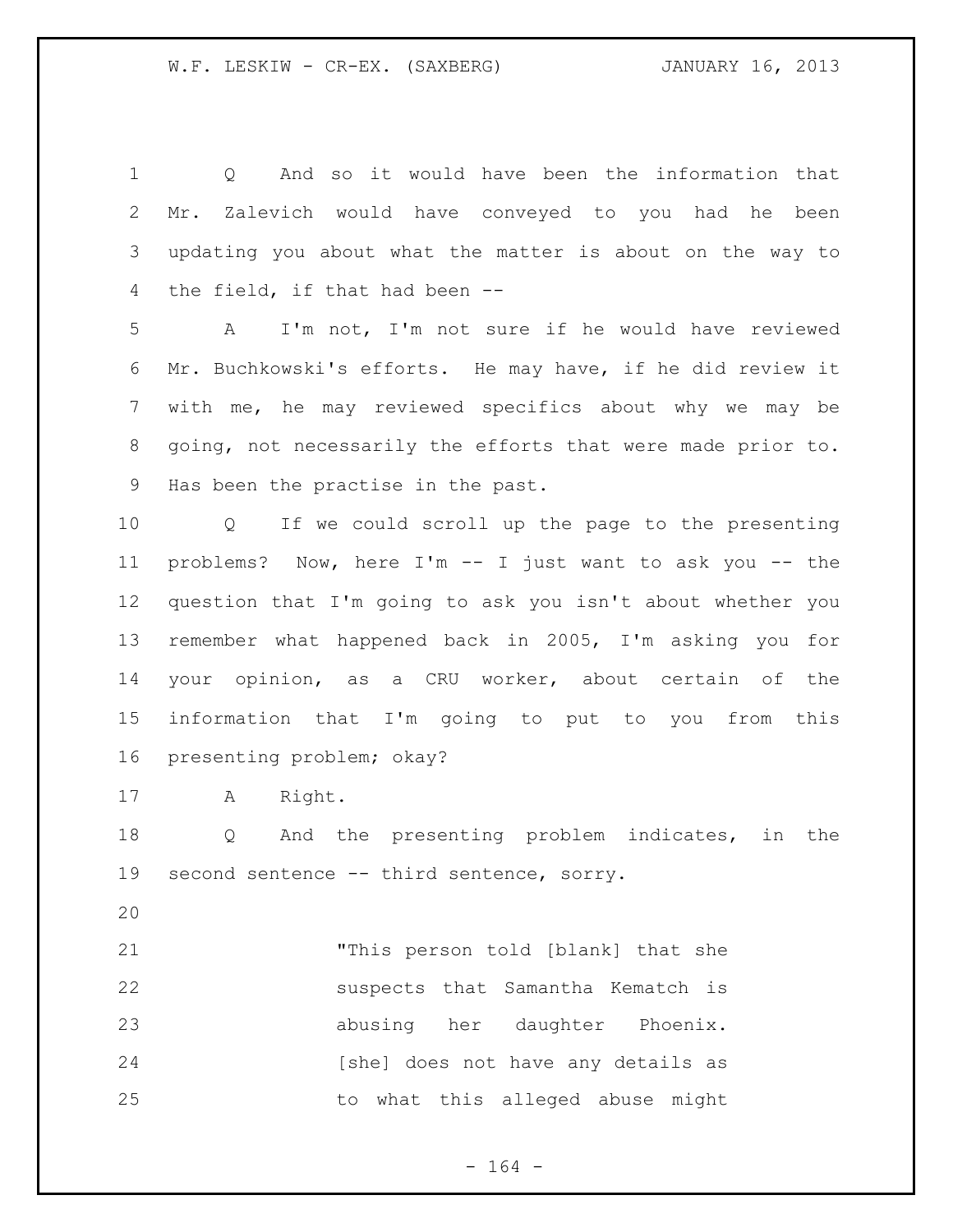be." And I'll just stop there. You've indicated that would not qualify for a referral to the abuse unit. A At that time, no. Q And, and -- well, it wouldn't today either, just a -- A Yeah. Q -- blanket abuse like that? A Yeah. 12 Q Is that correct? 13 A I would, I would assume so, yes. Q And you don't need to confirm abuse has occurred to refer to the abuse unit, what you need is specifics of certain actions by individuals which meet the definition of abuse; correct? 18 A Correct. Q You need specifics not confirmed -- A Exactly. Q -- information; is that true? A Yes. Q Yes? Now, when, when you were -- you, you acknowledge you feel that with Mr. Zalevich that's something that we know from the documentation, we -- even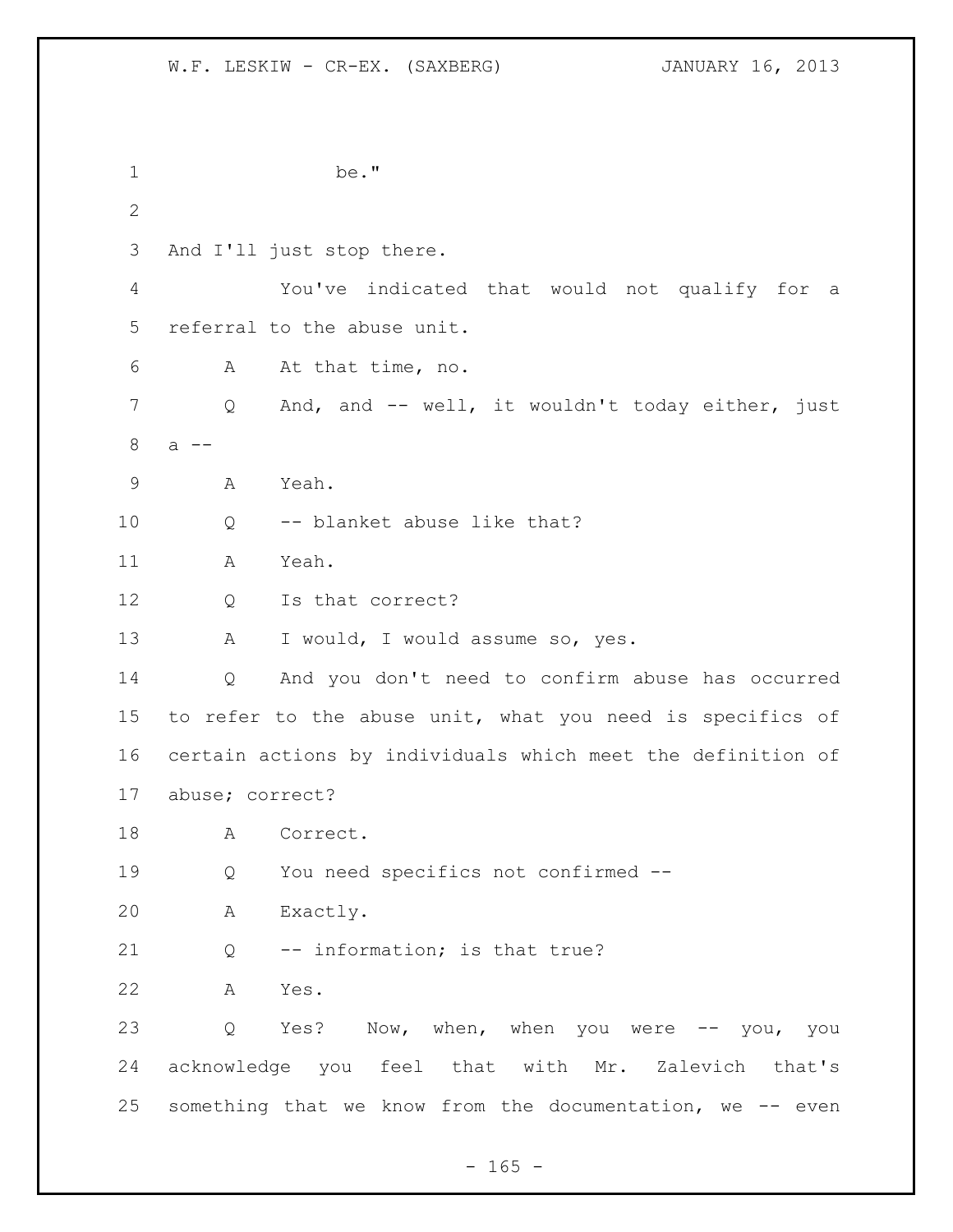W.F. LESKIW - CR-EX. (SAXBERG) **JANUARY 16, 2013** 

though you don't recall that; correct?

- A Um-hum.
- Q Is that right?
- A I'm sorry, repeat the question?

Q We know that you fielded with Mr. Zalevich --

- A Yes.
- Q -- on this --
- 8 A Yeah.

 Q -- on this referral and what I'm -- what I want you to clarify is that that fielding, that investigation that was going on by CRU with Mr. Zalevich as the primary worker, that was not an abuse investigation?

A No.

 Q And just because there had been a referral, wherein the source of referral had used the word abuse, does not mean that what you're doing is an abuse investigation such that it would be obvious to do a face-to-face contact with all the children?

19 a If, if, if it was to have been an abuse investigation it would have been done by an abuse unit. If 21 the abuse  $-$  and I'm not  $-$  I have never been an abuse worker, per se, if the requirement is to have face-to-face with all the children, as a result of an abuse investigation, then yeah.

Q And let me just back that up --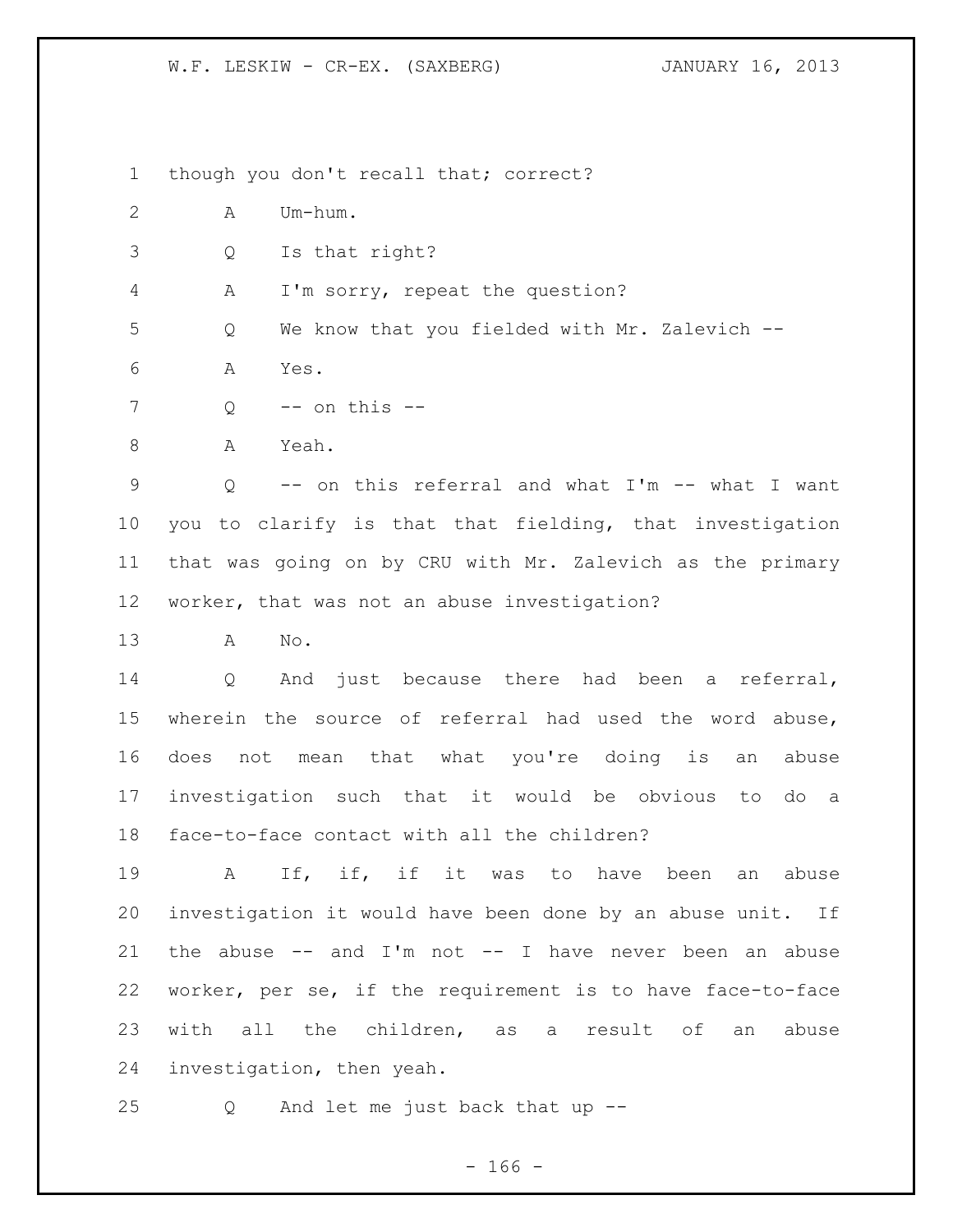1 A Sure.

 Q -- because I want to get it clear on the record here, some -- you're, you're answering, I think, one or two questions ahead of me.

A All right.

 Q If the matter was a referral that fit in the definition of abuse, for abuse intake to take it, you're saying their -- the abuse intake workers at the time would definitely make sure there was face-to-face contact. That's what you're saying; correct?

 A I can't speak for an abuse worker at that time. I would assume so.

Q Yes, you would assume so and --

A Yeah.

 Q -- you, you, you haven't worked in that unit so you don't know otherwise but I'm putting to you that that is the case and you don't have any information that's contrary to that?

A Correct.

 Q But CRU, in doing an investigation of a referral 21 of the nature that we have just discussed here, where the referral is there is abuse but no details of it, that's not an abuse investigation being carried out by CRU, you've said; correct?

A Correct.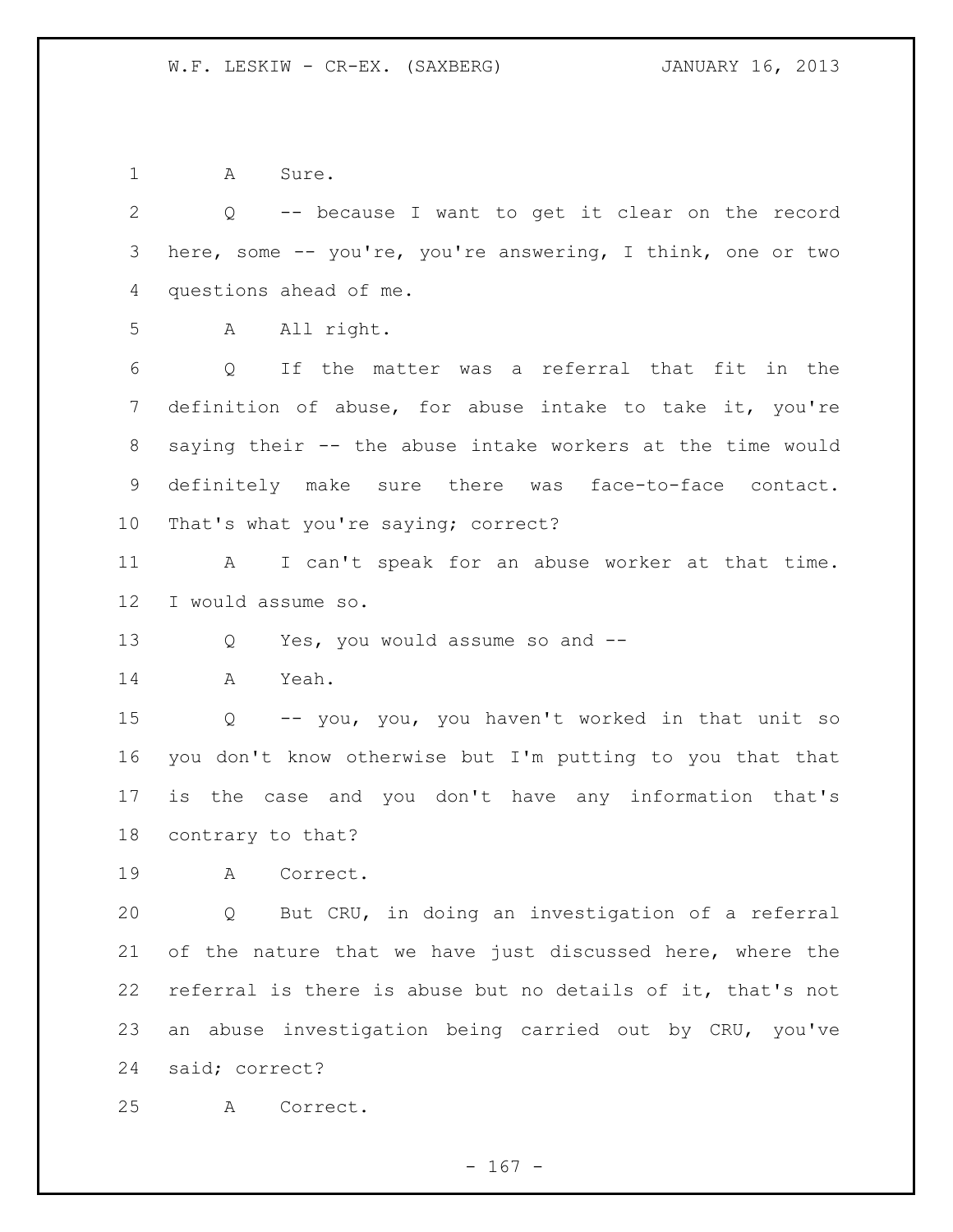1 0 And so as a result, there is no -- it's not obvious or automatic that the child that's the subject of that allegation must be seen, at that time, in 2005; correct? A I would say so. Q You would agree with me? A I would agree. Q And if we go to the next line in the referral. The next line, from where I left off, it says, quote: "Also this person suspects that Samantha may be locking Phoenix in her bedroom." Now, is that a referral or information that would qualify for a referral to the abuse unit? 14 A No, that wouldn't. Q That wouldn't. And would the field by CRU to investigate that allegation constitute an abuse investigation? A No, it wouldn't. Q And, similarly, there wouldn't then be any automatic or policy requirement that the child that's the subject of that allegation must be seen at the time, in 2005; correct? A I, I would assume so. Q Yeah. A Yes.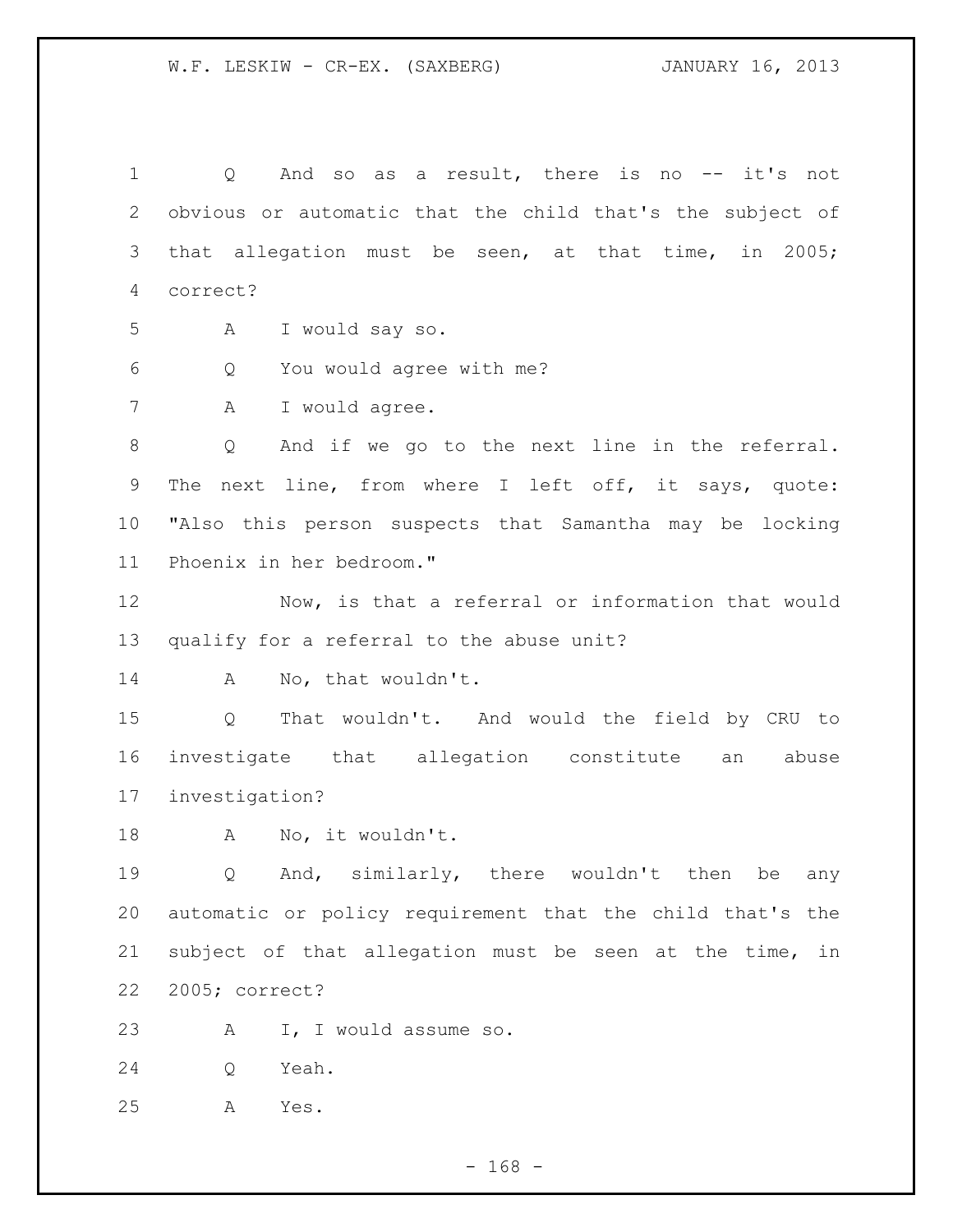W.F. LESKIW - CR-EX. (SAXBERG) JANUARY 16, 2013

 Q You would agree with me? A Yes. Q Now, today it's a whole different world at ANCR; correct? A Um-hum. That's correct. Q And you were here when Mr. Zalevich was testifying about today's practises and standards? 8 A Um-hum. Q Yes? A Yes. Q Did -- and did you disagree with anything that he said with -- A I -- Q -- respect to the requirement to see children today? A No, I don't disagree with Mr. Zalevich with respect to that, no. Q He, he got it right? A Yes. Q You can't close a file now on an allegation of abuse or neglect during a CRU investigation without seeing all of the children; correct? A Well, abuse or neglect that's being investigated likely would go to different levels of intake -- Q Right.

 $- 169 -$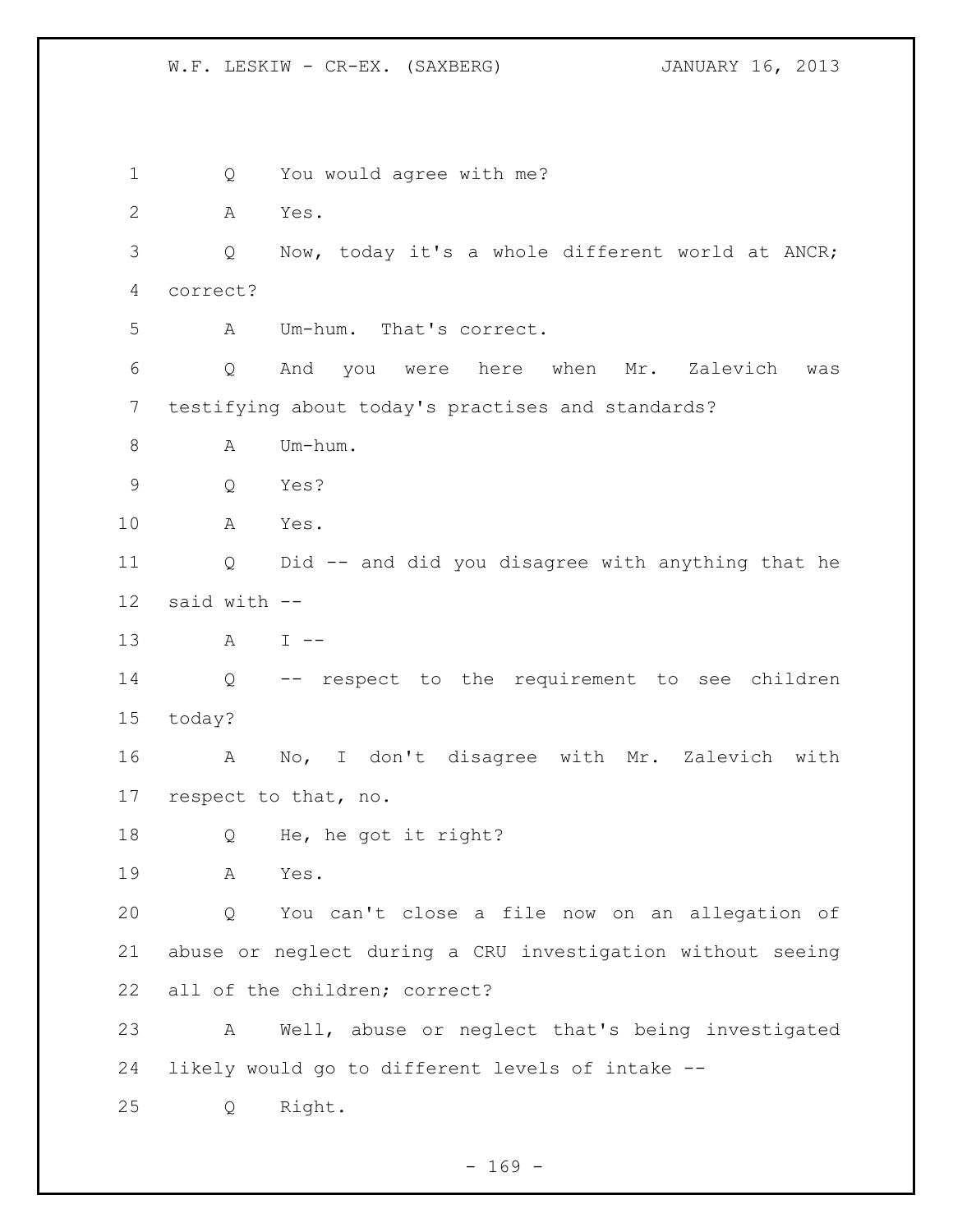A -- so --

Q Neglect, I --

A Yeah.

Q -- I should have --

A Yeah.

Q -- been specific.

 A Yeah. So if it is with those levels of, of the system then my understanding is that, that all the children need to be seen.

 Q Right. And, and at CRU, with respect to investigation of, of neglect and other serious child protection concerns, there's a requirement to see all of the children?

14 A Well, currently, if, if the matter warrants that 15 the children are seen because of a neglect matter, a serious neglect matter, that would be going to tier 2 intake, and similarly, with respect to abuse, that matter would go to abuse intake. And then there -- I would assume there would be that requirement, that all children need to be seen by those units.

 Q Well, let me -- I know the distinction that you're making, I'm not sure that everyone else fully appreciate but what you're saying is when, whenever it rises to that level of a, of a serious allegation, of course CRU is just moving the matter along to intake and

 $- 170 -$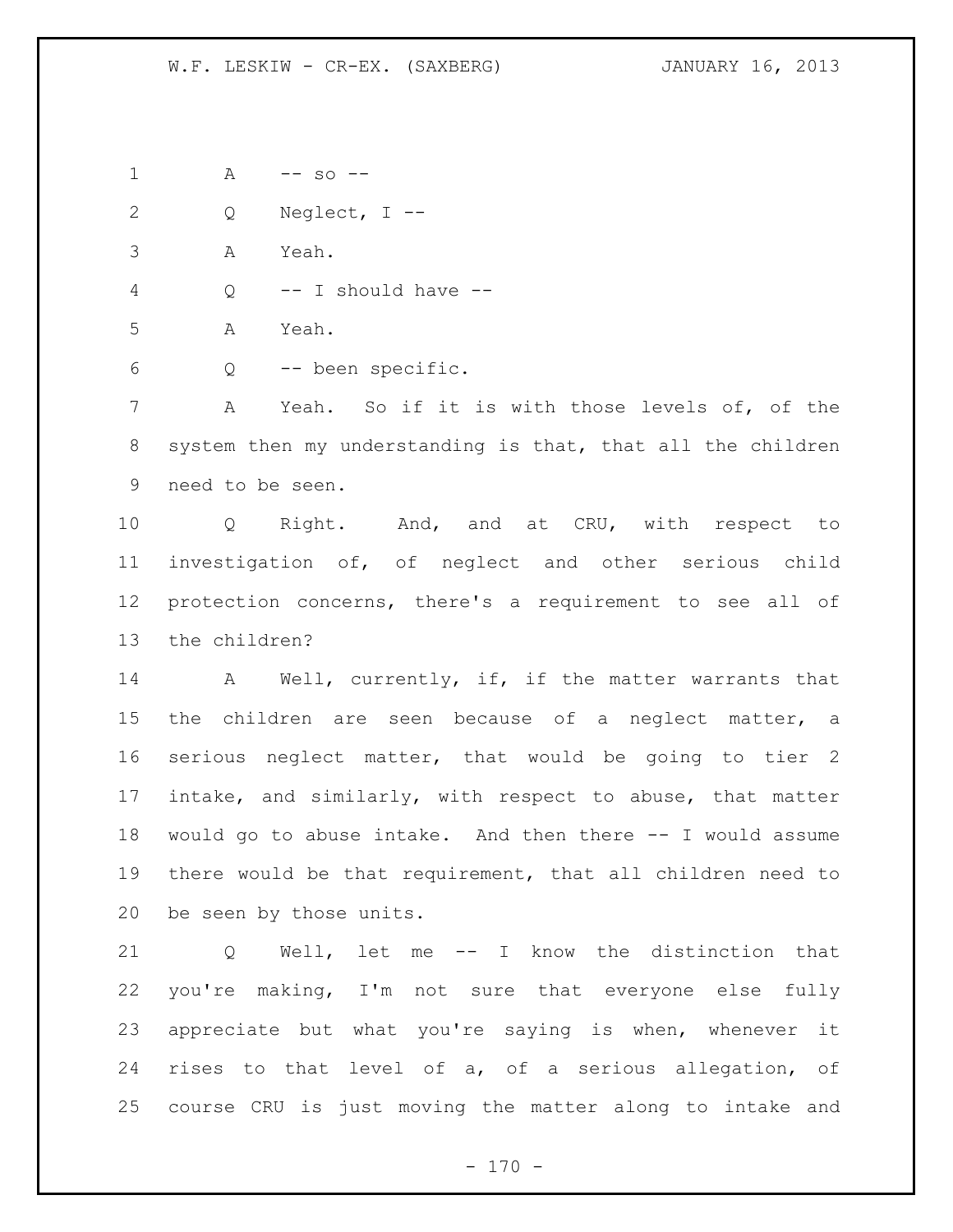intake is going to be dealing with it on a more protracted basis with a more serious assessment; correct?

 A Correct. Currently we have the ability to move those cases, specifically and directly, less so in 2005.

 Q Right. And you're saying they don't -- the issue of what's being euphemistically called the walk of shame, where files are being returned from intake back to CRU, that's not occurring today? To your knowledge.

 A There are some circumstances where, for instance, if a matter has gone to tier 2 intake but within a very short period of time an emergency has arisen where there needs to be an immediate response, that matter may come back to CRU because that is the nature of our role, is to deal with immediate emergencies and/or --

Q Yes.

 A -- you know. So there has been but, but that's fairly understood, I, I don't think there's any conflict for lack of a better term or, or, or issue, I think it's just understood that the dynamics have changed in a fairly short period of time that was unheard of, or unseen, and -- or unforeseen and, therefore, it needs to come back for a period of time.

23 Q Okay. And this file, the Kematch file, was closed without there being a safety assessment or a risk assessment done at CRU. Today, if a file is going to be

- 171 -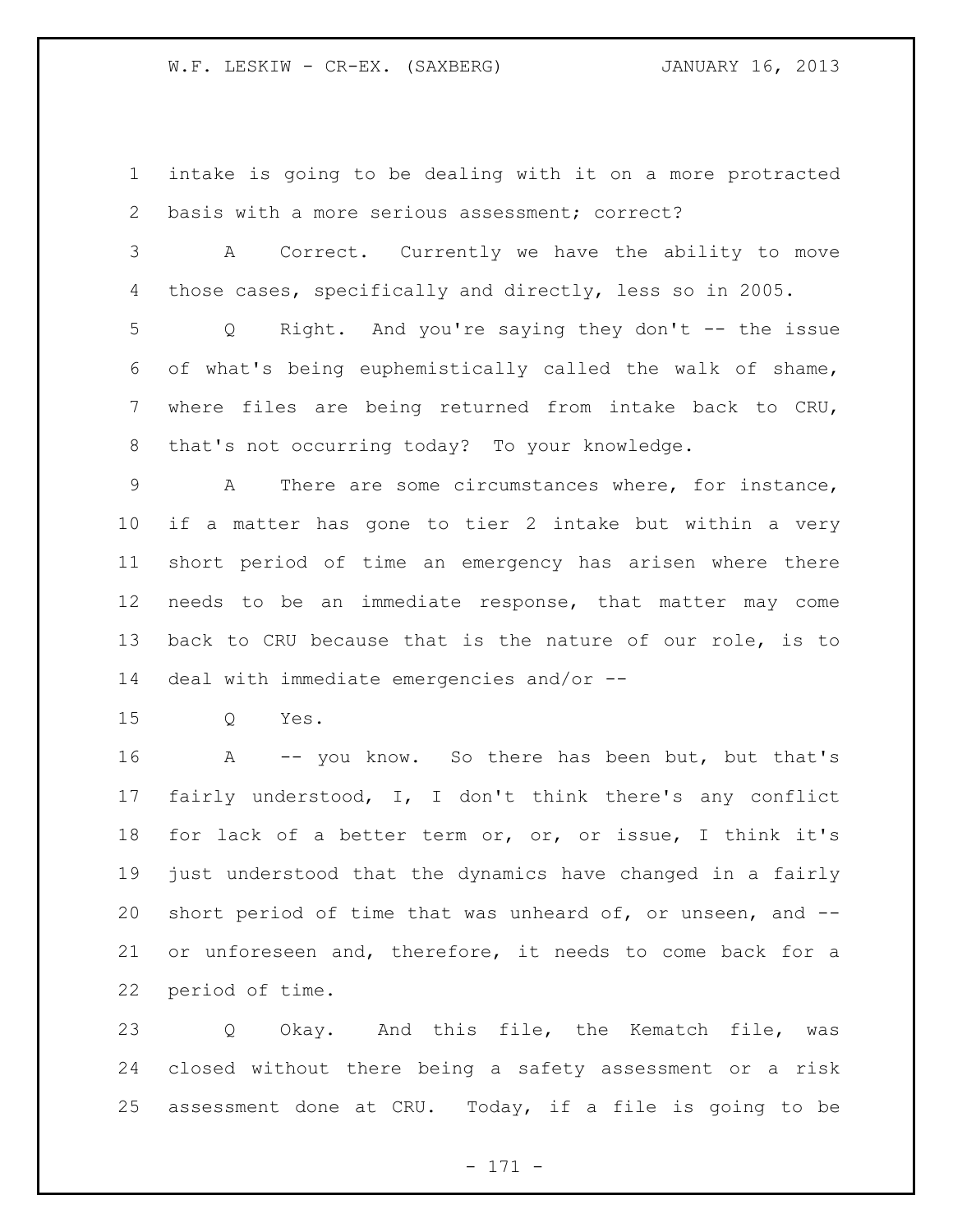W.F. LESKIW - CR-EX. (SAXBERG) **JANUARY 16, 2013** 

 closed at CRU, there has to be a risk assessment through the probability of future harm tool done; correct?

A That's correct.

 Q And the same applies, there has to be a safety assessment done, as well; correct?

A If it's required, it's done, yes.

 Q And, and I appreciate your evidence that you don't have any recollection of, of your involvement in this matter so you can only talk about your practise in terms of working backup. And I believe your evidence is that as backup you're really just there for the purposes of safety of the other worker; correct?

13 A Safety of the other worker, safety of children involved, if -- again, if, if circumstances dictate that a more involved response is required.

 Q That's right. So it's the safety of the worker that you're with and you're there as needed as events occur; correct?

A That's correct.

 Q And if events occur where you are needed, you'll sometimes have notes of that or that will be incorporated directly into the report of the primary worker; correct?

 A I generally will not take -- I would not take notes as a backup worker, I can't speak for all backup workers. Unless it was, it was requested of me to take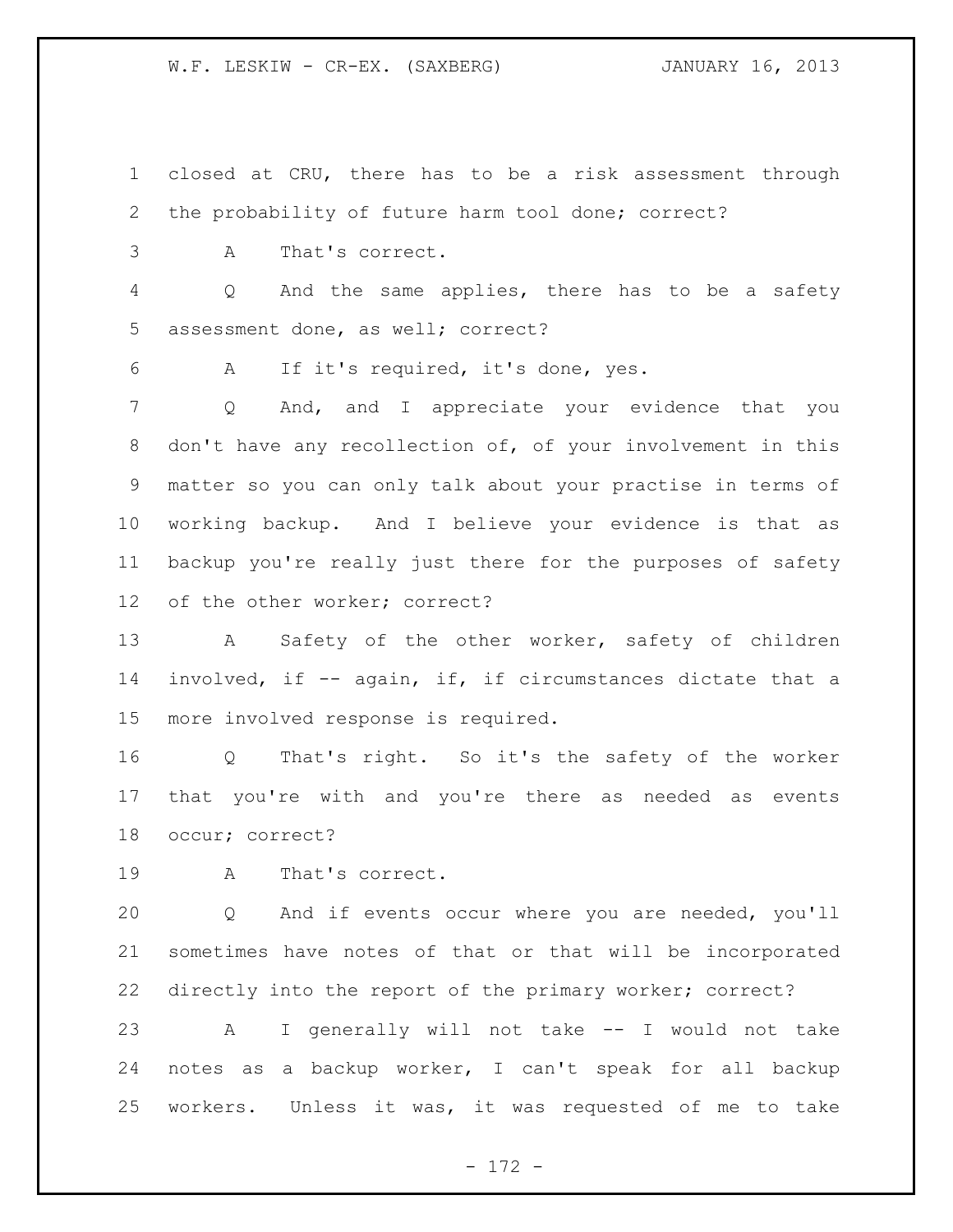W.F. LESKIW - CR-EX. (SAXBERG) JANUARY 16, 2013

 notes by the primary worker. But if I become involved in a, in a fairly serious matter I will have input in a report. They won't generally be through notes, they will be through recollections.

 Q Right. And that's what I -- okay. And what I was characterizing was that if you're needed on the field then you become involved, then your involvement shows up in the report. Is that fair?

A It can, yes.

 Q And so, can you take from that then that you weren't, in that sense, needed in this file because your involvement doesn't show up in the report?

A I would assume so.

 Q And is it also fair that if you had a serious objection with the way that work was being done by Mr. Zalevich you would have spoken up?

 A If there was something that would constitute an immediate child protection concern I would have spoken up if it was being missed by the worker.

 Q And if we could just quickly turn to page 52 of CD1. And scroll down to -- yes, the -- that's fine. And the paragraph that you were being referred to, Mr. Leskiw, the second last paragraph on the page that's on the screen before you, do you see that?

A Yes.

- 173 -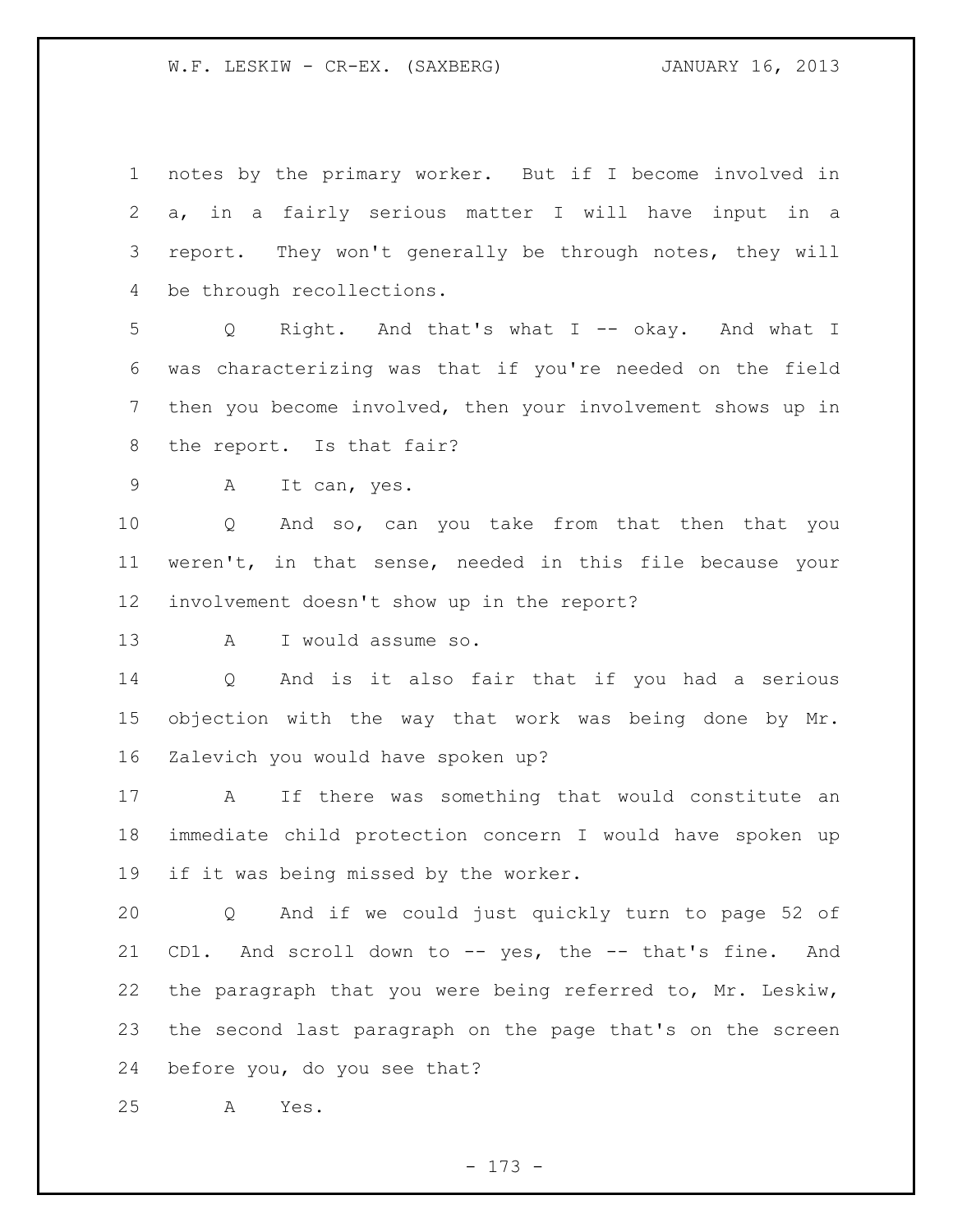Q And I take it that you were -- it was your impression that the comment, quote: "She trusted Worker #3 3 to make the right decision on the visit and to ... help ... #2," you were taking that as a criticism? A Yes. Q And I'll just put to you that the -- to me the sentence is indicating that Ms. Faria, as your supervisor, respected your experience and opinion and so whatever recommendation was coming out would, would have been a reliable one to her because she, she respected you and your work. So could you -- you didn't interpret that sentence that way? A Well, I guess when I see the term "trusted the worker to make the right decision" -- Q But she's endorsed that decision, back then -- A Well, she -- Q -- and in this report. A Well, I guess it doesn't indicate that I was -- for instance, acknowledged the fact that worker number three made the right decisions. It was I trusted worker number three to make the right decision and to assist, et cetera, and, and that's not my understanding of my particular role. So to me that appears as a criticism -- Q Okay, and -- A -- more so than an acknowledgement of my work or

- 174 -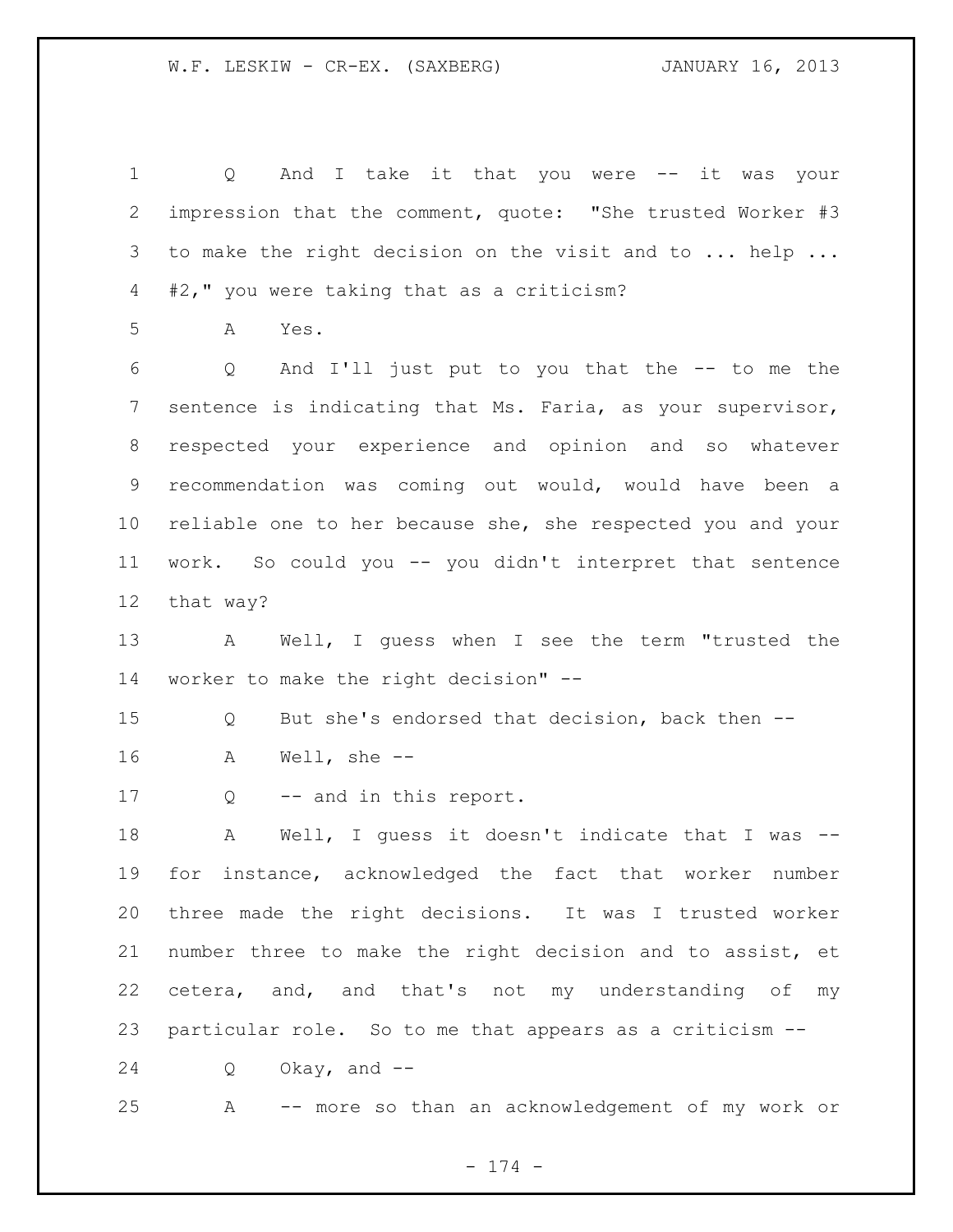W.F. LESKIW - CR-EX. (SAXBERG) JANUARY 16, 2013

involvement.

| $\overline{2}$ | Q I think what she's saying is that another reason         |
|----------------|------------------------------------------------------------|
| 3              | why it was the right decision was because you agreed with  |
| 4              | it. If you take it as that it's not a critique, obviously, |
| 5              | it's a compliment.                                         |
| 6              | Well, I quess it depends. I'm not a mind reader<br>A       |
| 7              | and $--$                                                   |
| 8              | No, no, no, I know that.<br>Q                              |
| $\mathsf 9$    | Α<br>Yeah, yeah.                                           |
| 10             | And $I'm$ --<br>Q                                          |
| 11             | Yeah.<br>A                                                 |
| 12             | -- I'm just suggesting then that might explain<br>Q        |
| 13             | why no one took this report to you and said, you know, we  |
| 14             | want you to correct your activities, if -- there's nothing |
| 15             | there to $-$ -                                             |
| 16             | THE COMMISSIONER: I doubt he knows why they                |
| 17             | didn't take it to him.                                     |
| 18             | MR. SAXBERG: Right. That's, that's correct.                |
| 19             | That's correct, sir.                                       |
| 20             | Okay, I, I just wanted to raise that with you and          |
| 21             | so those are my questions.                                 |
| 22             | THE COMMISSIONER: Thank you, Mr., Mr. Saxberg.             |
| 23             | Mr. Gindin, do you want to take the break first?           |
| 24             | MR. GINDIN: I would.                                       |
| 25             | COMMISSIONER: Fine.<br>THE<br>We'll take<br>15<br>our      |

- 175 -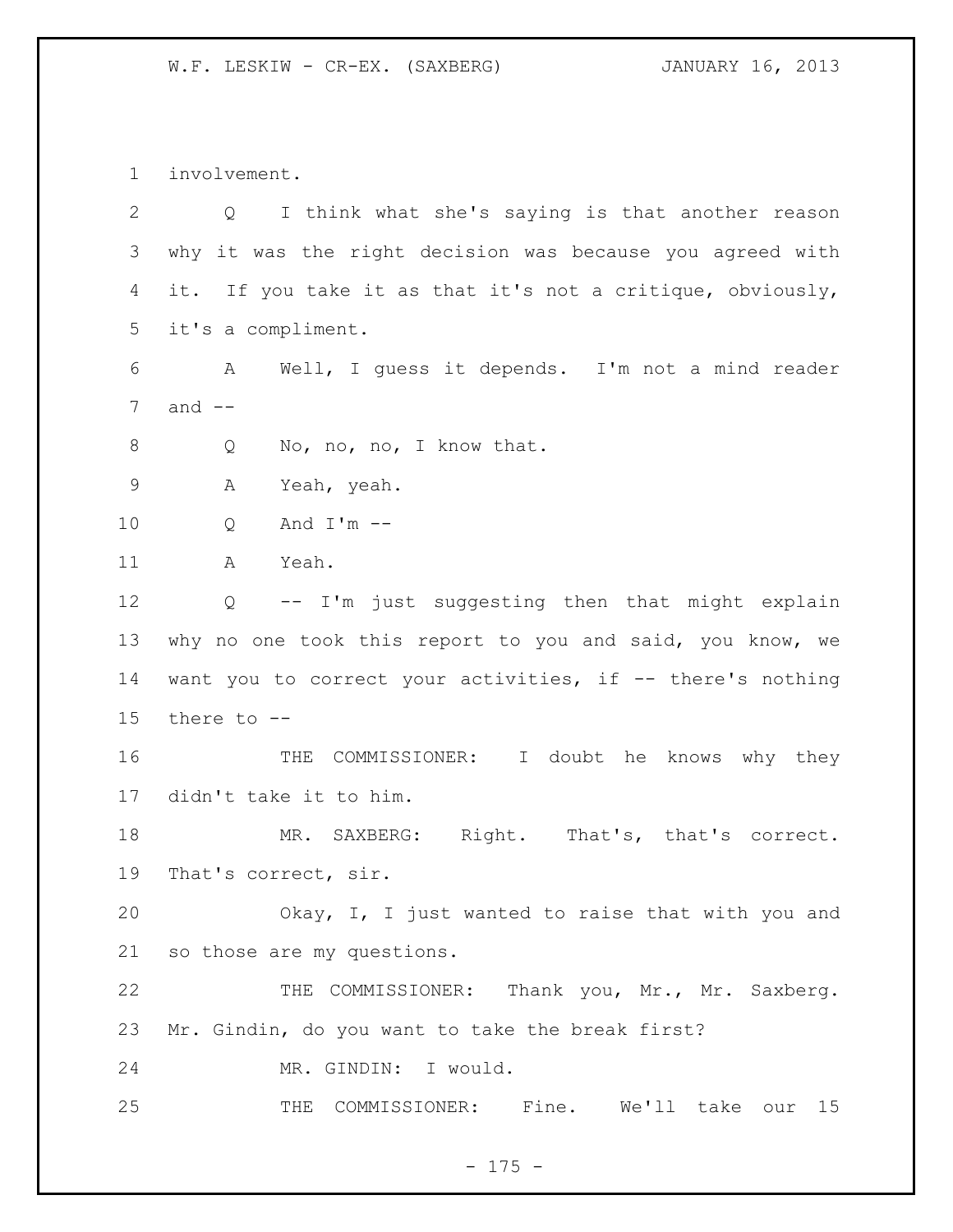W.F. LESKIW - CR-EX. (GINDIN) **JANUARY 16, 2013** 

 minute mid-afternoon break. (BRIEF RECESS) 5 THE COMMISSIONER: All right, Mr. Gindin, please. MR. GINDIN: Thank you. CROSS-EXAMINATION BY MR. GINDIN: Q Mr. Zalevich (sic), my name if Jeff Gindin -- A Leskiw. Q -- I represent -- A I'm sorry? Q -- Kim Edwards and Steve Sinclair. A Yes, I'm sorry, I thought you had said Zalevich, I'm sorry. Q Oh, pardon me, pardon me, Mr. Leskiw. A Yes. Q I was going to ask you some questions about Mr. Zalevich, obviously. A Okay. Yes. Q I apologize for that. A No problem. Q I have some general questions, first of all, and you've obviously had an awful lot of experience in this area, as a social worker and from a general point of view,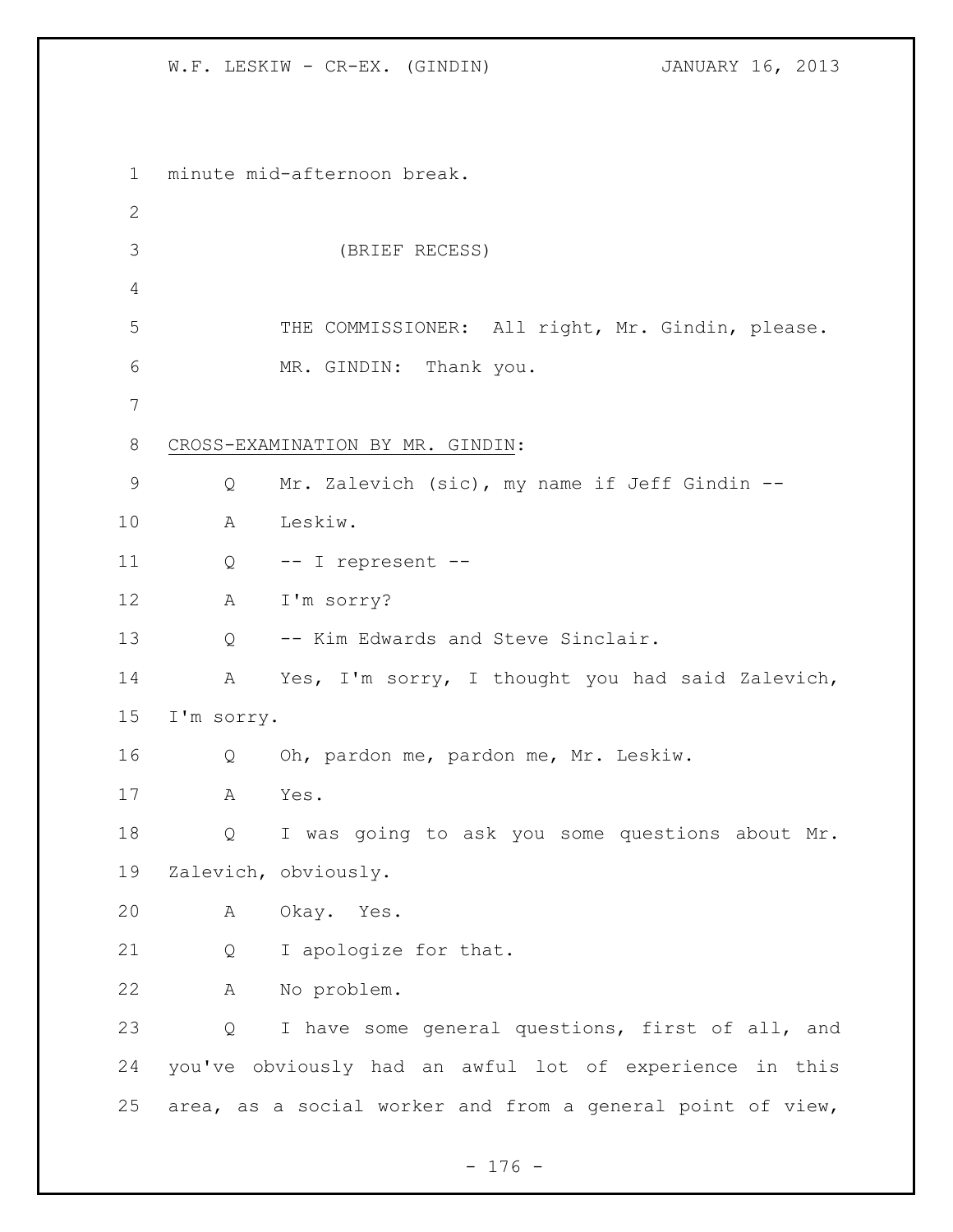you would agree, I take it, that the history is very, very important.

A I agree.

 Q And obviously the more information that you can gather and read the better position you might be in with respect to many matters?

7 A I agree.

 Q And, for example, going out to a home to look into a certain situation you might get a certain response from a mother which might be determined to be an acceptable response but if you had the file and found out that that similar response was given many times in the past it might affect your attitude or how you handled the file, for example?

A That's quite possible.

 Q Right. There has been evidence here that one of the main changes that has taken place is that now face-to-face contact with all of the children in a particular home is required before a file is closed; correct?

21 A My understanding, yes.

 Q If that was the policy back in 2005, when you were involved in this matter, clearly that file would not have been closed at that time.

A I -- based on, on what you're saying, I would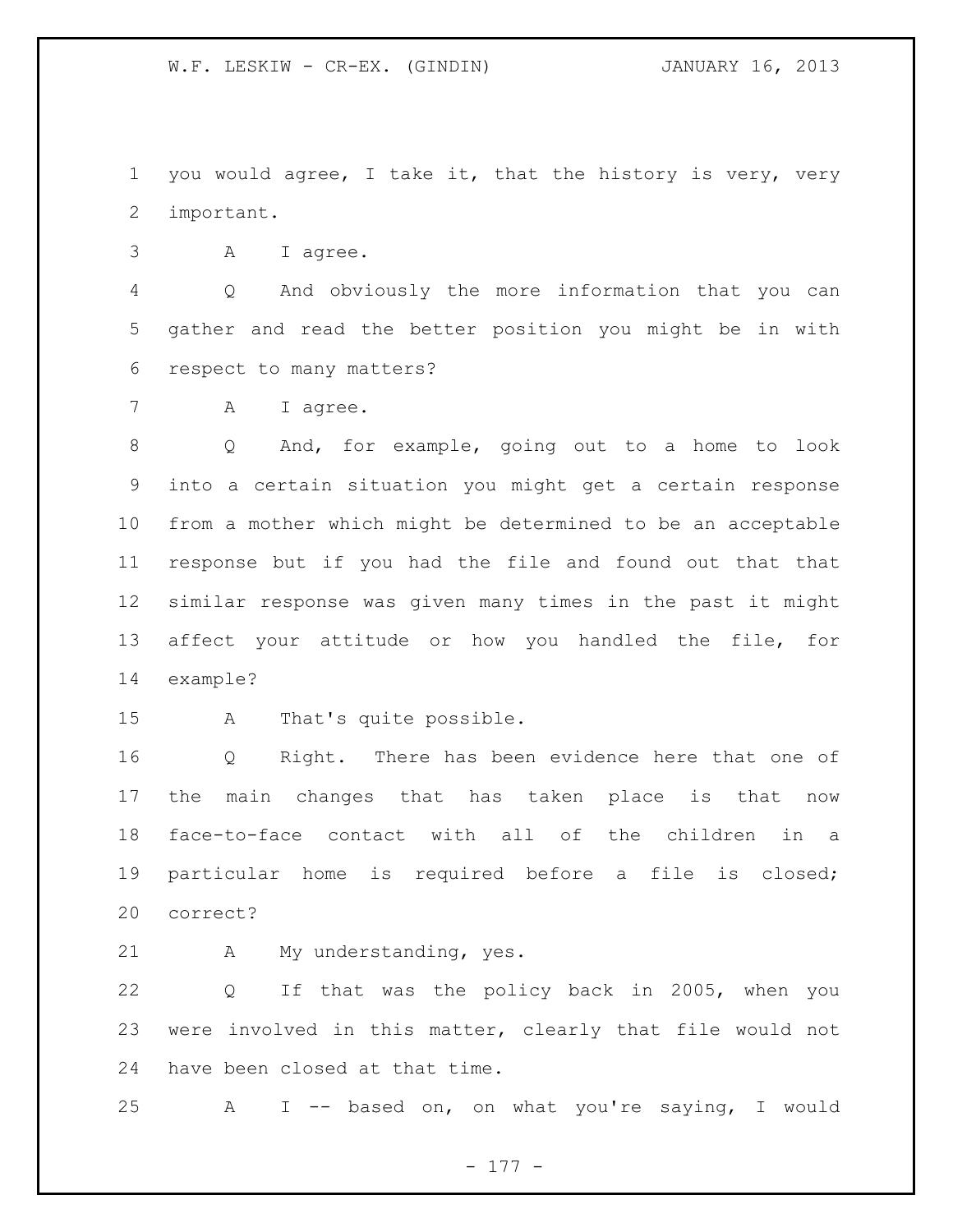assume.

 Q Because there was no face-to-face contact with Phoenix Sinclair on that day? 4 A According to the report, yes. Q And what likely would happen today is it would be referred to intake or for some form of follow up so that the child could actually be seen? 8 A I would assume so, yes. Q But that wasn't the policy then, you say? A Well, obviously because it was with CRU at the time. Q Um-hum. But aside from whether or not it was a policy, it's pretty wise? A It's always best to have the most information possible -- Q Yeah. 17 A -- at all times, if, if possible. Q And if a child -- if child abuse -- if a child abuse allegation is being made, as there was in this case, albeit general or vague, whatever, one of the best specifics, if you're looking for more specificity, would be actually seeing the child, obviously? A Well, I mean if, if the, if the abuse indicates that there is an injury to a child, seeing whether there is an injury or not is, is required. If there is a vague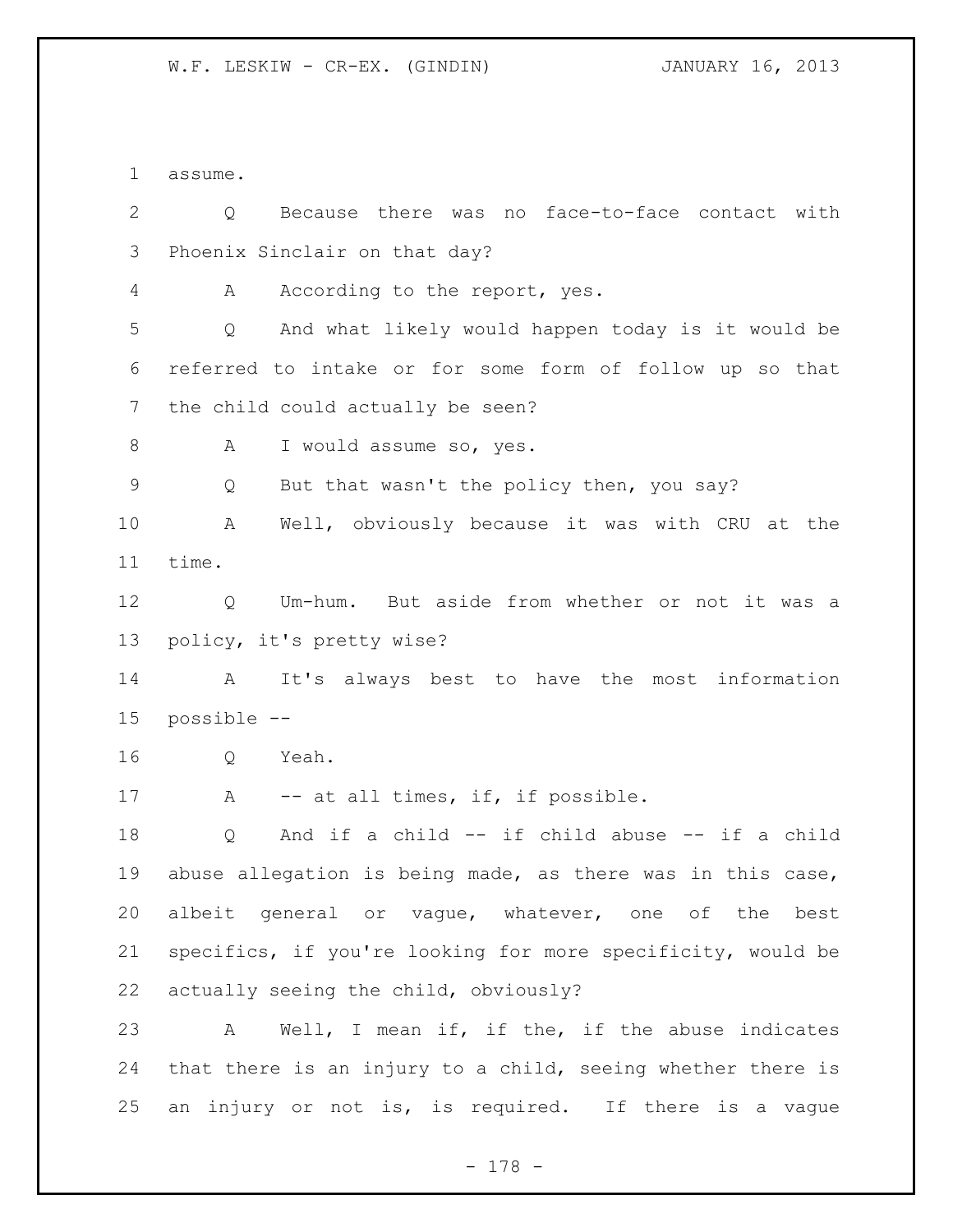allegation of abuse seeing the child may or may not necessarily rule out that the type of abuse that's maybe vaguely being referred to has been addressed. Q But it still would be better to see the child, if you could? A Again, it's always best to have the most information possible. Q We've heard a lot here about the fact that a lot of the decisions you made -- not just you but social workers -- are really judgment calls often? A There's a lot of times that you have to make decisions based on past experience. Q And your own judgment? A Yes. Q And different people might sometimes differ, of course, on the decision that's being made? A Every case is unique and every worker is unique. Q Yeah. And you're familiar with the SDM tool that's now been developed? A Yes. Q One of the things about it is it does lead to a little more consistency; correct? A It, it does, yes. Q Prior to its use, though, you had to rely more on the individual judgment of a particular worker?

- 179 -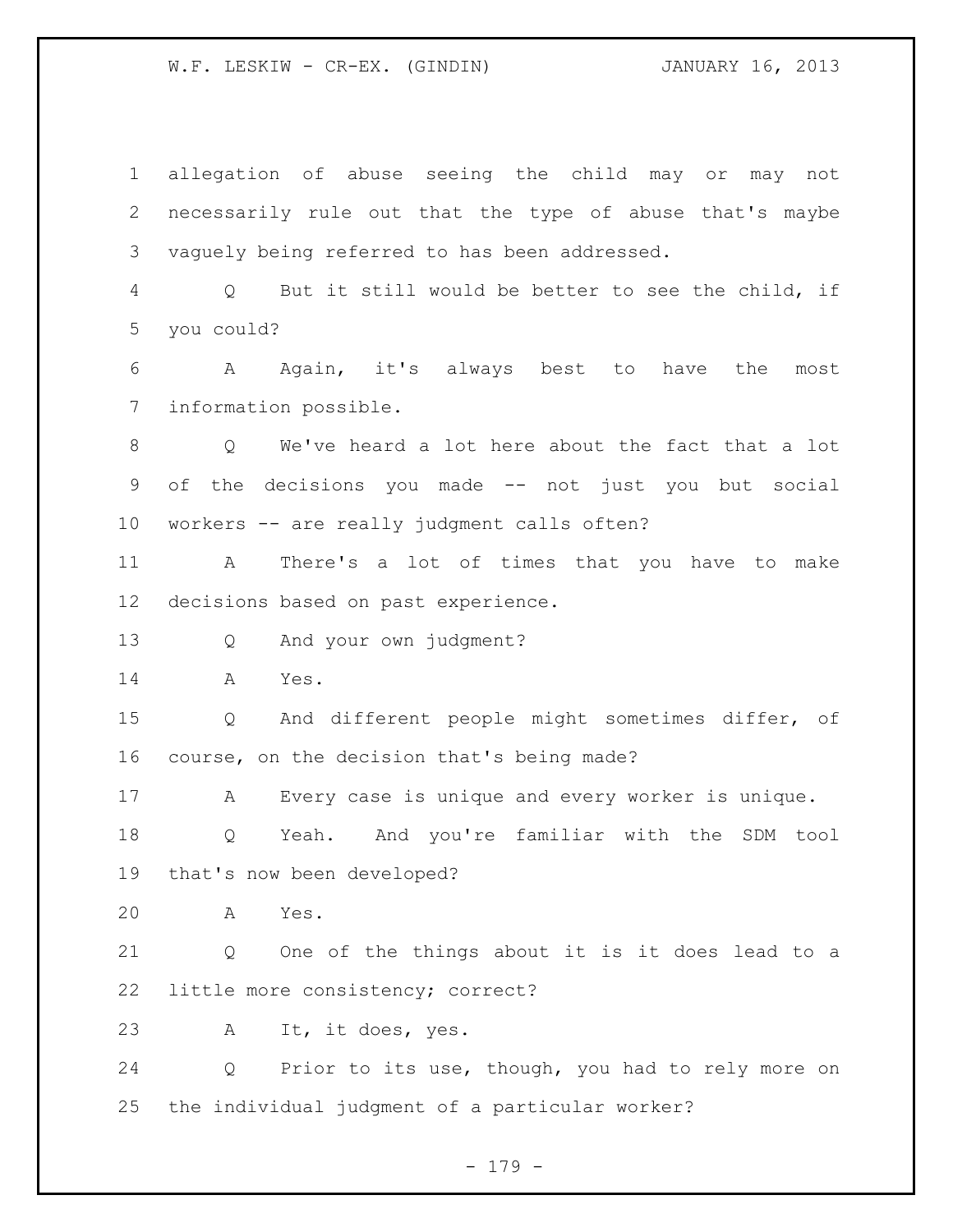A Rely on judgments based on information available, yes.

 Q And again, that might differ with the worker? A Different workers have different ways of looking at things, so they have different experiences, different trainings.

 Q And I appreciate that you don't have a great recollection of this event on March the 9th but had you been the primary worker on that day, rather than the backup, it's conceivable that you might have come to a different conclusion because these are judgment calls and you might have come to a different conclusion if you were, in fact, the primary worker. Would you agree with that?

 A I agree if, if, if I had additional information that the worker at the time didn't have, or whatever, then certainly something different could have been done.

 Q But if you were the primary worker, clearly you would have handled it in your way, based on your own experience, and it might have been a different decision than the one that was made?

 A Well, generally one would assume that there is some consistency with respect to responses that workers make with regards to certain types of cases, an example, given if a -- if there's a clear indication of abuse the response by the CRU worker is to refer the matter to an

 $- 180 -$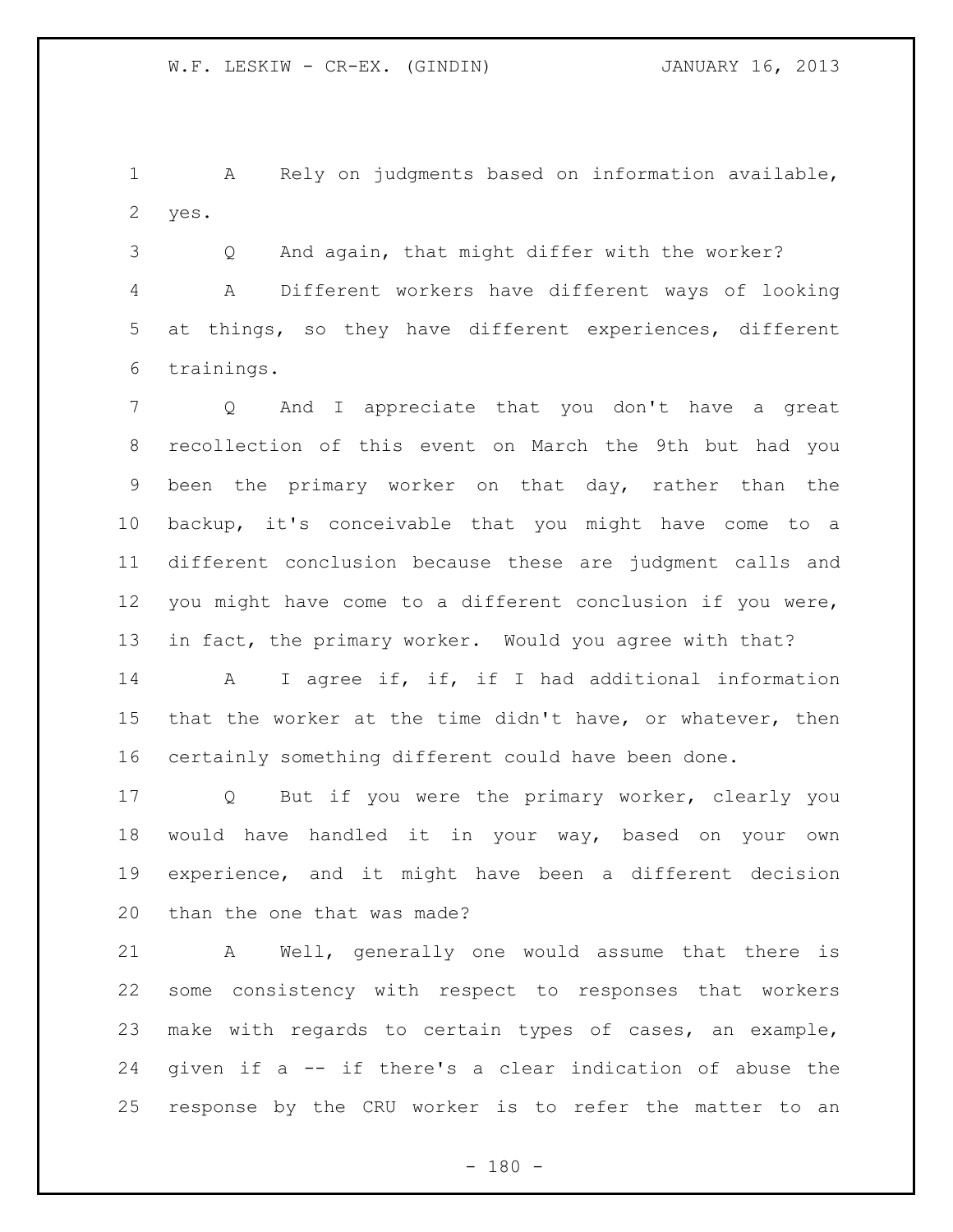abuse unit. That's regardless of differences in training or experience, et cetera. So there are certain types of responses that are automatic.

 Q Yeah. Well, one of -- I think one of the things you're talking about might be that deciding this shouldn't go to the abuse unit, for example?

A I'm sorry?

 Q Deciding this matter shouldn't go to the abuse unit, for example, would be an example of what you're referring to?

 A Well, depending on, on if there's enough information available to make a clear determination with respect to where a matter needs to go beyond where the, the unit that you're working with and certainly that's more of an automatic response.

16 0 But on the issue of whether or not a file should be closed or perhaps sent over to intake or perhaps keeping it open one day longer to try again, that's something that would be a judgment call and you might have made a different judgment?

 A Well, I can't speak to that, I mean, that would have to -- a decision, generally, from what you're referring to with respect to this matter would be something that would be reviewed by the supervisor and staff.

Q And you know that supervisors sometimes don't

- 181 -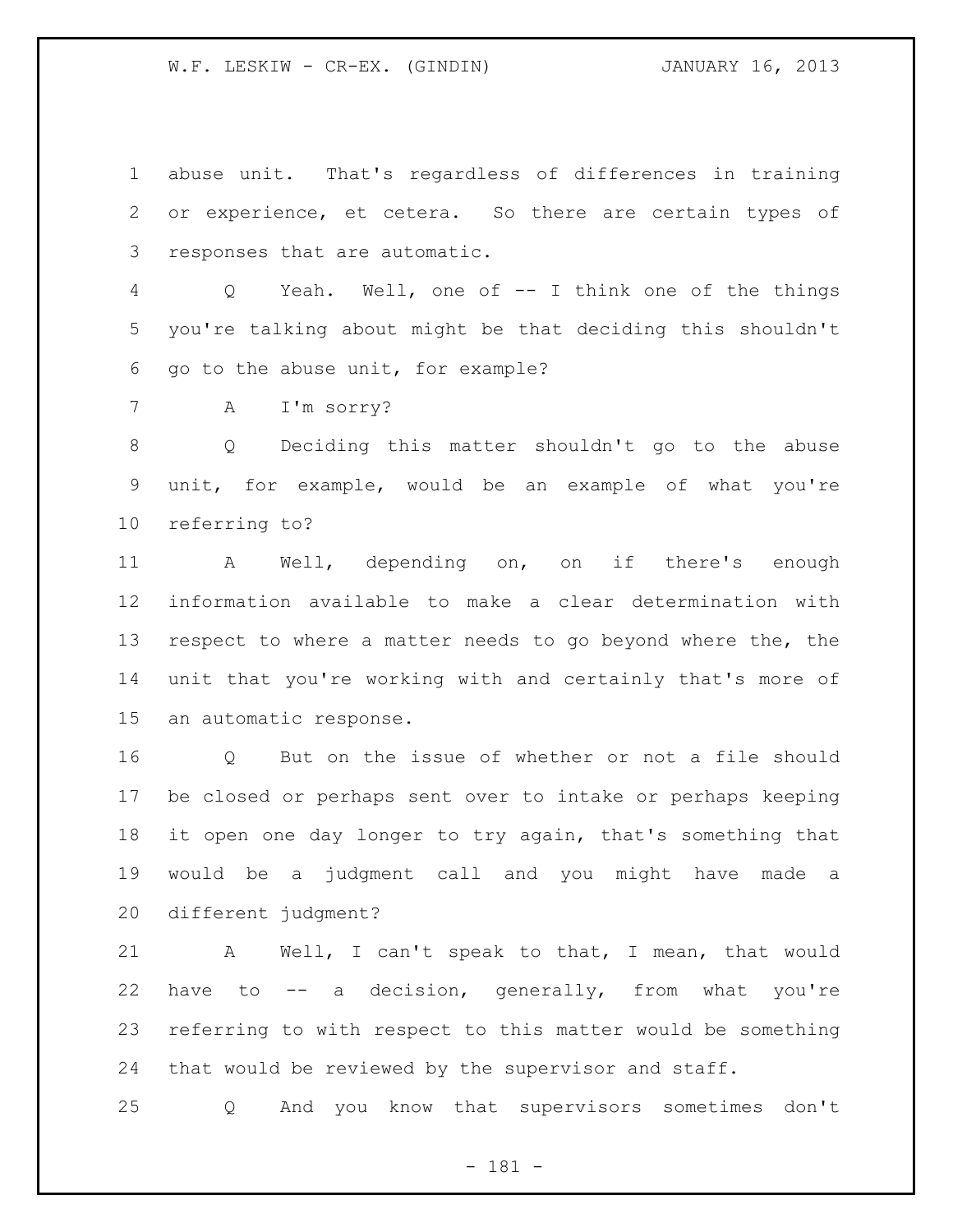necessarily agree with what you or someone like you recommend. That happens?

 A There has been incidences in the past where a supervisor has not agreed with what I felt --

Q Yeah.

A -- is --

 Q Another, another example, judgment calls and different opinions.

A Um-hum.

 Q Right? Now, I just want to ask you, on that particular day do you recall if you were the one driving or?

 A No, I don't. I, I attempted to find out, I do keep a log book of when I do mileage and I do have that book from that date and it didn't indicate that I recorded any mileage. I can't assume that I didn't drive and I may have missed that but generally that would indicate, to me, that I would have driven if I had had that in my book.

 Q But there's nothing to suggest that you coming along with Chris was for transportation reasons?

A I'm sorry?

 Q There's nothing to suggest, in any notes, anywhere, that you came along just because he needed transportation or a ride?

A No. The, the purpose of, of a backup worker is

- 182 -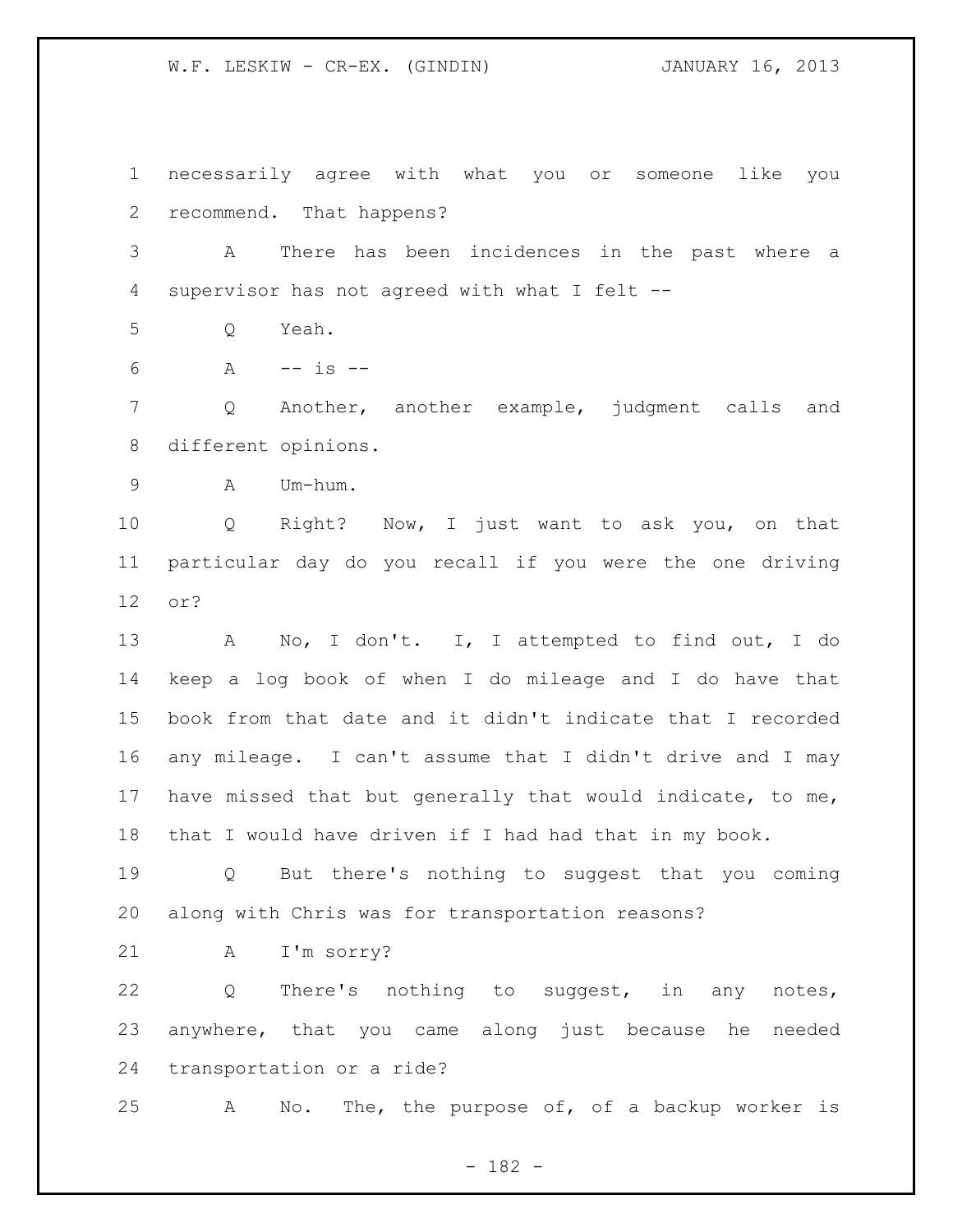to assist or to provide support or security, you know, to a worker.

 Q Now, I think earlier you said that among the reasons for backup being required would be, for example, if there was expected violence or potential for violence. That's one reason. I think you indicated that earlier.

 A That's something that has led to the requirement. You, you never know when you're going into a situation, what you're going to come up with. There have been some pretty tame matters that have blown out of -- into, into a crisis in the past when a worker has been by themselves and, and having a backup worker would have been a good idea.

 Q But we know here, for example, just a couple of days before Mr. Buchkowski went on -- out on his own.

A Um-hum.

 Q So a couple of days later you're now going out there as backup?

19 A Yes. And -- sorry.

 Q And often when there's backup required, it is because, I think you mentioned a few reasons, sometimes a suspected apprehension may take place, so you're coming along for backup. I think that's one of the reasons that you gave as a possibility; correct?

A What I have indicated, I think with respect to

- 183 -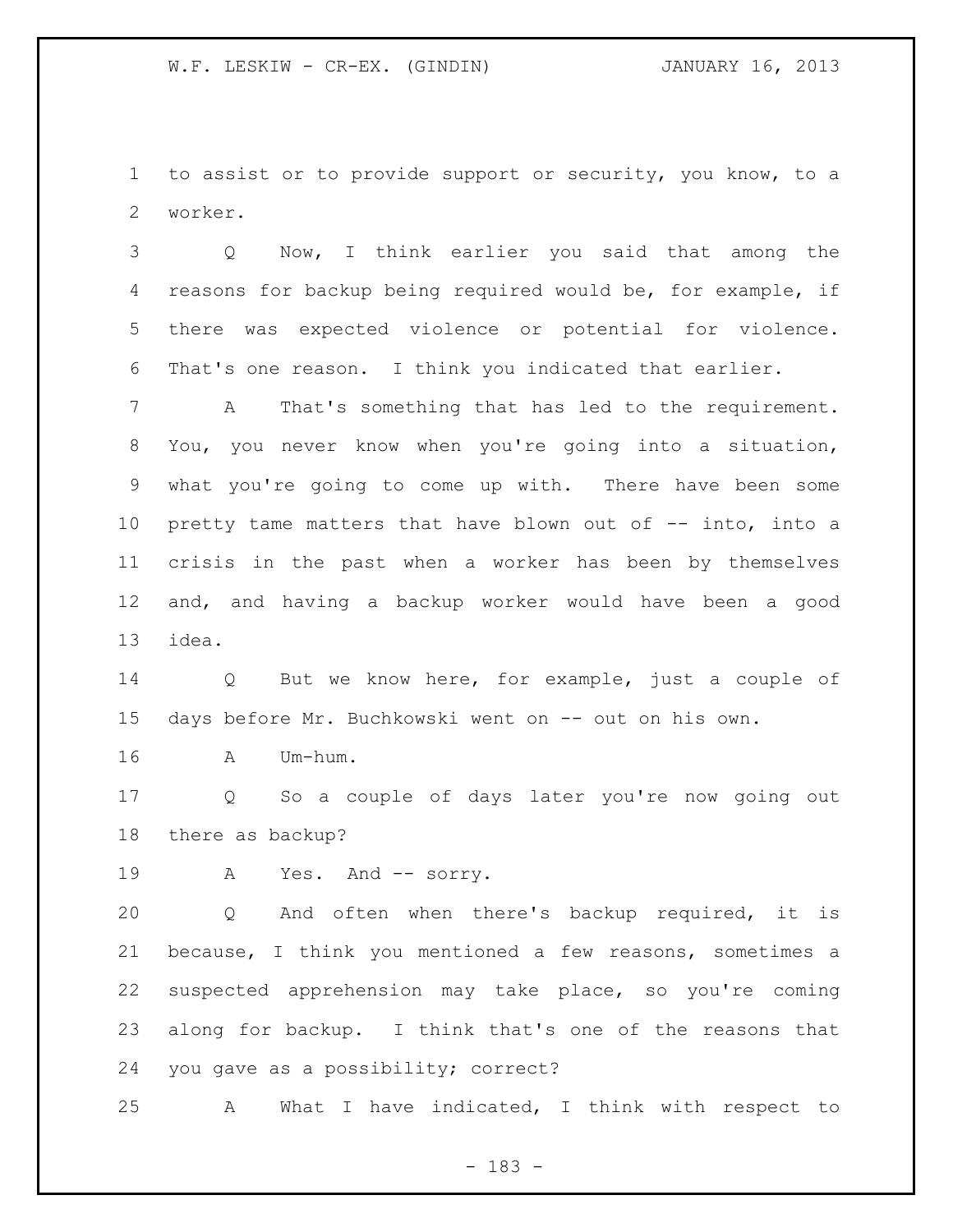when I was referring to apprehensions is that would be one situation where, as a backup worker, I may have specific recall of a case.

Q I see.

 A But at the time, I believe I indicated earlier, that at that time that wasn't a standard practise across the board, that all workers were required to have a backup as they are now. That was a transitional period and workers -- my recommendation at that time was that workers take a backup at all times, regardless of the matter because one can never be certain what they're going to head into.

 So, I believe that was the practise that we had at that time with respect to the people I was going out with backup on or that I would choose for backup is just as a matter of course as opposed to a situation like you're referring to, where backup would be more specifically helpful in a situation where an apprehension is, is known to have to occur.

Q It wasn't a policy back then --

A No, it wasn't.

Q -- to always have a backup.

A It wasn't, no.

 Q You can see that because a few days earlier there was no backup?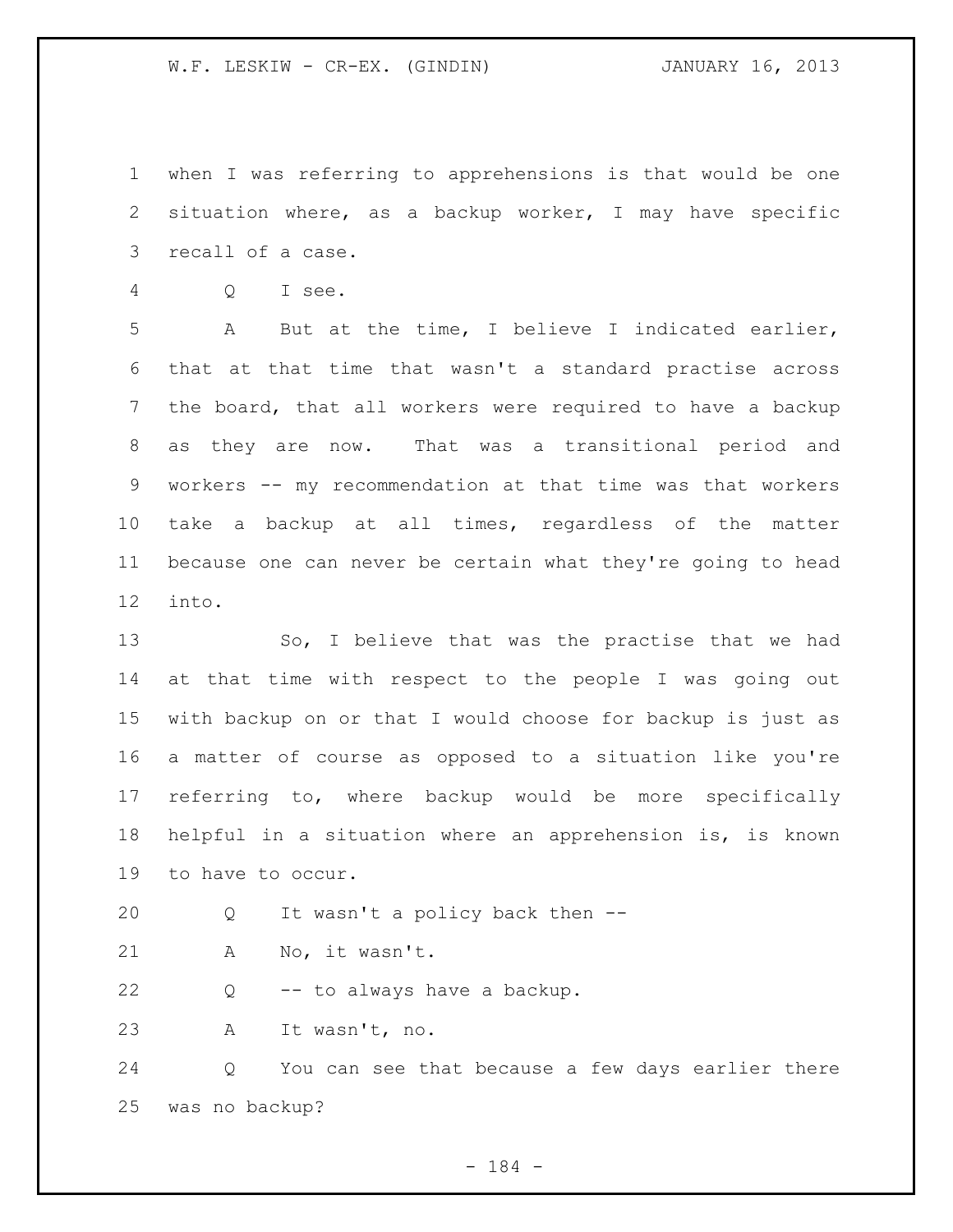A Exactly, yeah.

 Q Do you have any recollection of why, specifically, on March the 9th you came along as a backup and a few days prior somebody went out alone?

 A Well, as I said earlier, Richard Buchkowski is on a different unit. My recollection with respect to my colleagues in my unit is that the preference was that we always go out with a backup. There were some occasions, for instance, delivering emergency food to a home that had been visited earlier, where it's clearly understood what will happen. I, I still believe that there should be a backup worker, even in a situation like that, things can change in a matter of minutes. I can't speak to Mr. Buchkowski, with regards to his -- why he decided to go on his own. He had the ability to do that at that time but, for the most part, the, the persons on our unit would always go with a backup.

 Q But, but this decision here wasn't one that you made, obviously Chris is the one who asked you to come along for backup?

 A That would be my expectation of the situation at the time, yeah.

 Q So the question is, do you have any information 24 or recollection or notes as to why, specifically, on this occasion he asked you to come along with him?

 $- 185 -$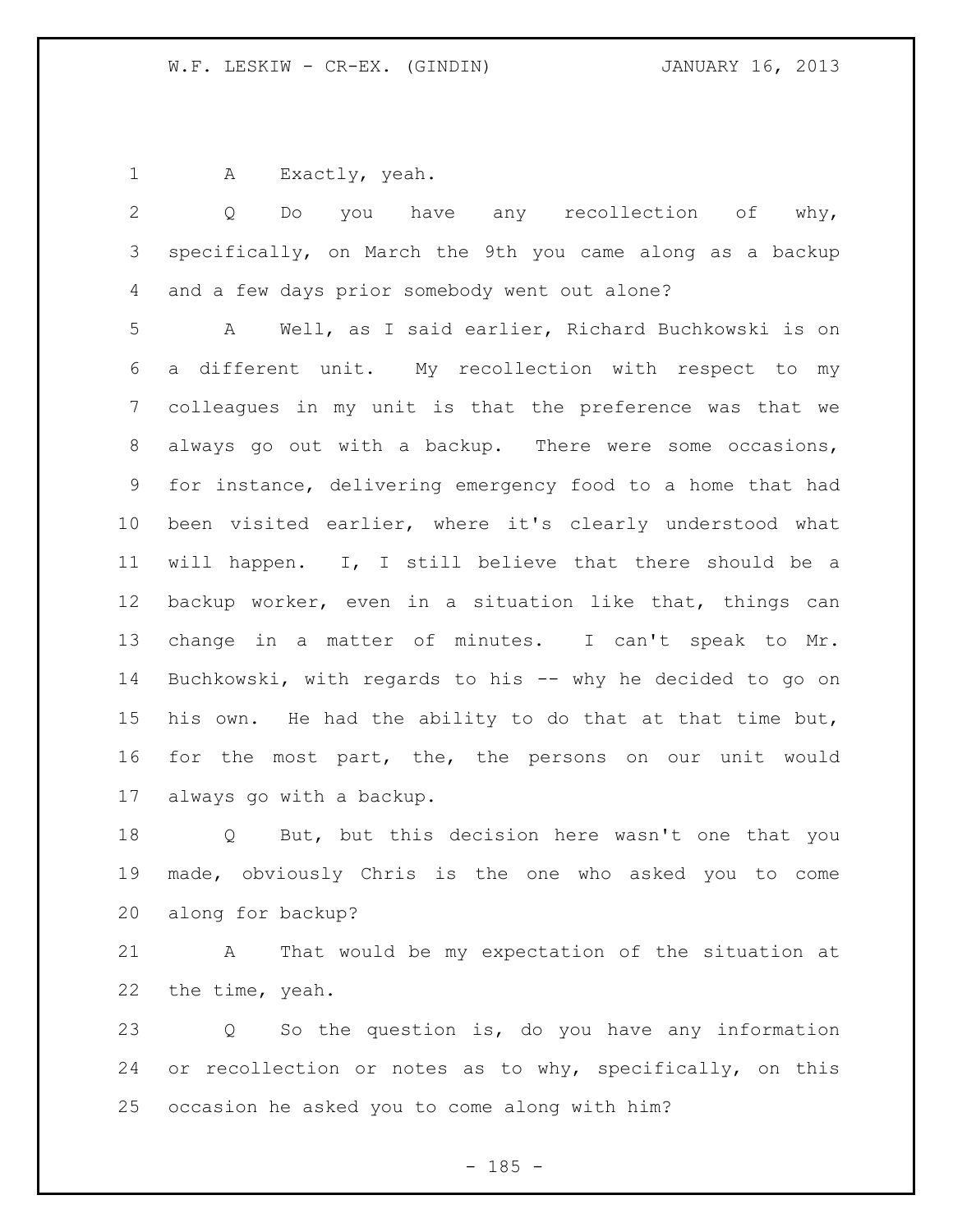| $\mathbf 1$ | It could have been -- no, I don't have anything<br>$\mathbf{A}$        |
|-------------|------------------------------------------------------------------------|
| 2           | and it could have been something as simple as I was                    |
| 3           | available at the time.                                                 |
| 4           | I just want to draw your attention to page 36873.<br>$Q \qquad \qquad$ |
| 5           | If you can bring that up, please.                                      |
| 6           | Around the middle of that, and that's, I believe,                      |
| 7           | your interview with Mr. Koster, if I have that correct,                |
| 8           | which you were shown earlier. Correct?                                 |
| 9           | A<br>Yes.                                                              |
| 10          | And $--$<br>Q                                                          |
| 11          | THE COMMISSIONER: Do you want this back?                               |
| 12          | THE WITNESS: No, I can read from -- thank you                          |
| 13          | very much.                                                             |
| 14          |                                                                        |
| 15          | BY MR. GINDIN:                                                         |
| 16          | Q Around the middle of that page, it says:                             |
| 17          |                                                                        |
| 18          | "He<br>the back up worker for<br>was                                   |
| 19          | Chris in situations when you do                                        |
| 20          | want<br>alone.<br>not<br>to<br>go out                                  |
| 21          | Sometimes to help workers in risky                                     |
| 22          | situation<br>but<br>also<br>to<br>help                                 |
| 23          | transportation etc."                                                   |
| 24          |                                                                        |
| 25          | You see that?                                                          |

- 186 -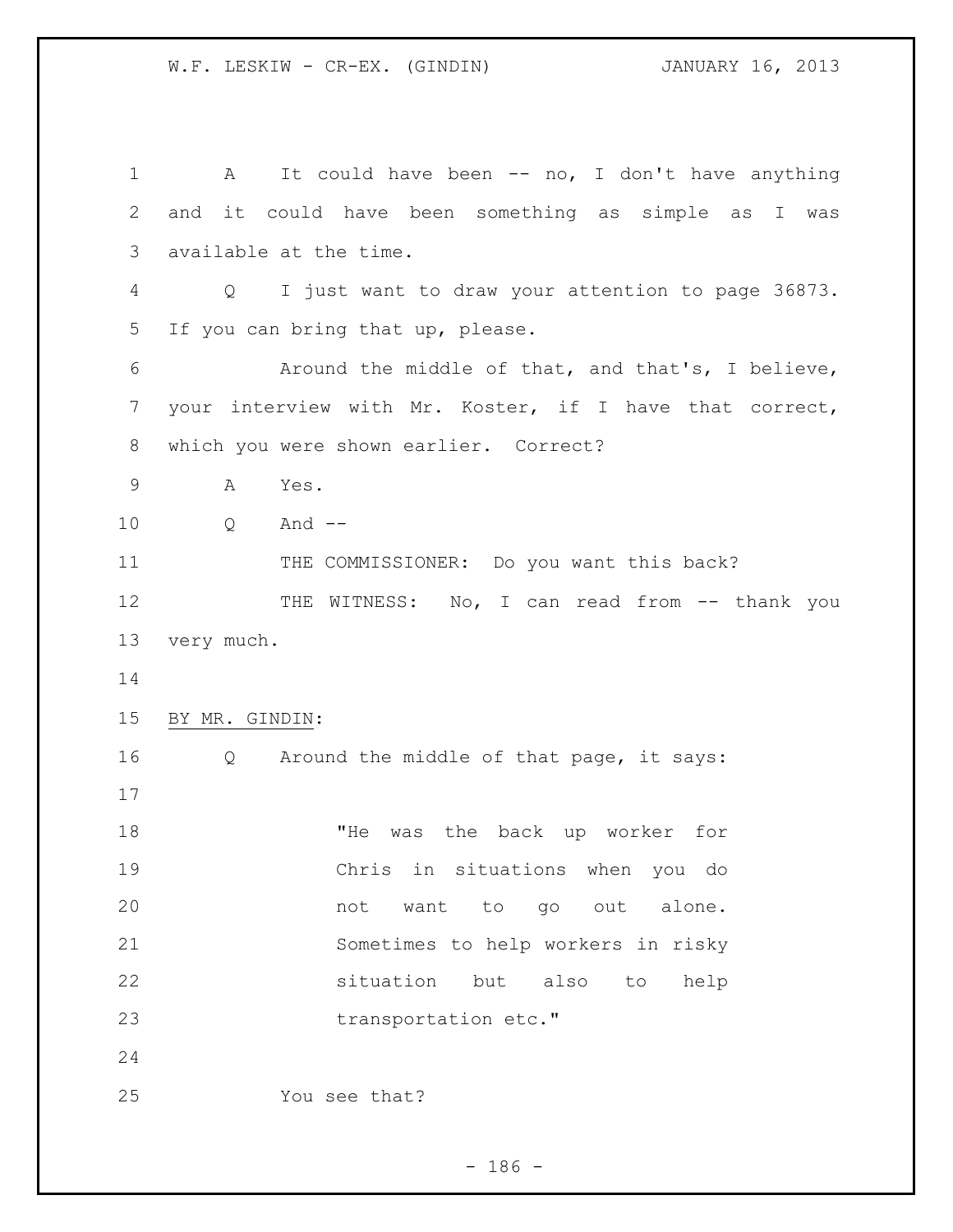A Yes.

 Q Now, we know it wasn't transportation, you've dealt with that. So was it something that was considered a risky situation then, in this case? A Well, well, the, the point of help in transportation is, for instance, if you've apprehended three or four children and you're by yourself in a vehicle in a rush hour traffic and children start to get out of a booster seat or a car seat, you need to have a second staff available to, to ensure the safety and well being of the children in transportation. I think that's what that's referring to. Q Okay, that wasn't an issue here though? A No. And yes, to help in situations that could be

 risky, that's when you know, up front, that you know, an apprehension, for instance, is going to take place, you'll take a backup worker with you to meet with the police at a home, to be able to, you know, complete the apprehension as safely as possible, et cetera.

 Q So you can't really tell us whether or not you were asked to come along because Chris perceived this to be a risky situation as your interview might suggest?

 A I, I would say that at that time there was not a requirement that all workers go with backup at all times, as Mr. Buchkowski's report indicates that he went by

- 187 -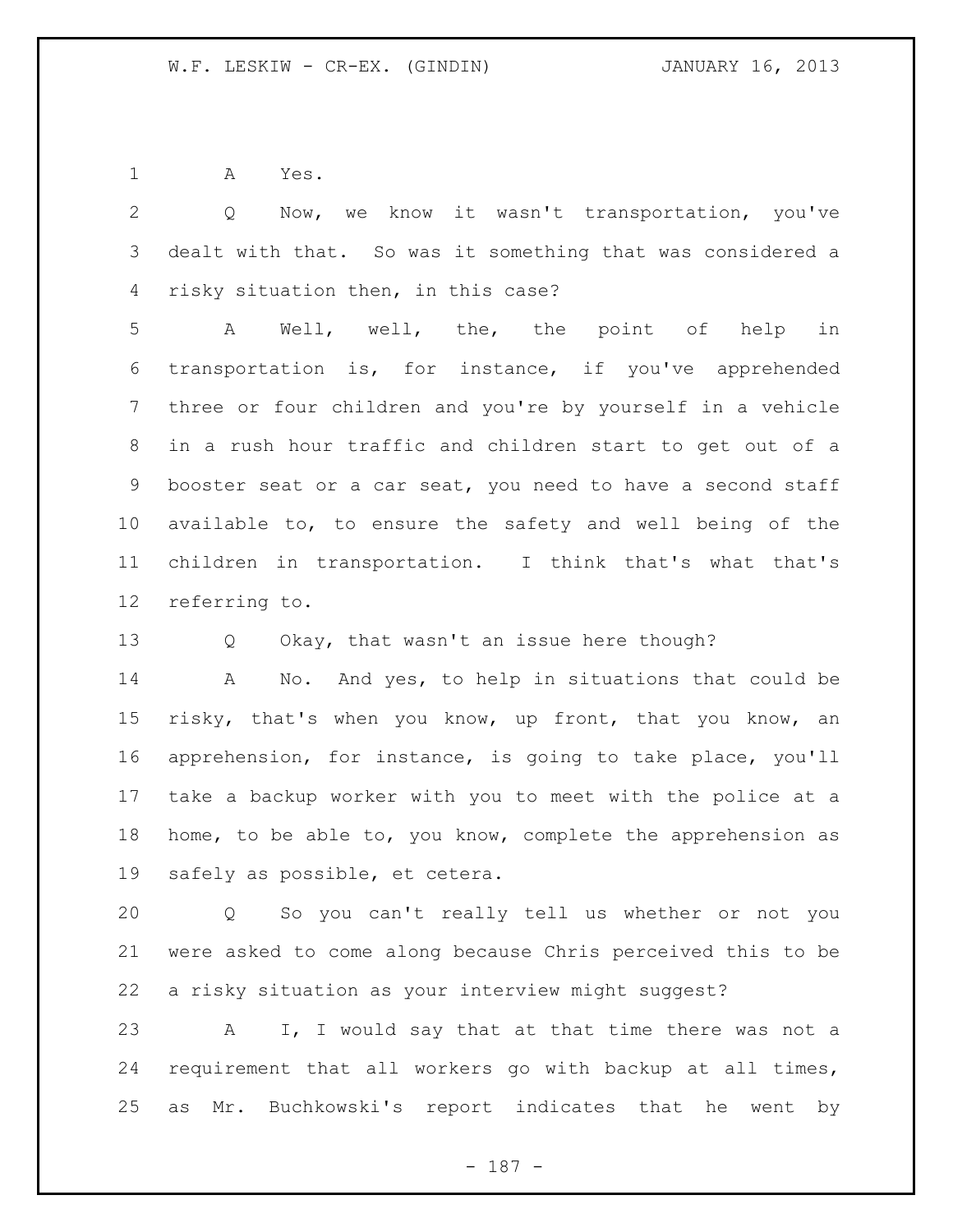| $\mathbf 1$     | himself, and that's why I'm saying I was the backup for               |
|-----------------|-----------------------------------------------------------------------|
| 2               | Chris. It's in situations when you don't want to go out               |
| 3               | alone. Some workers choose to go out alone, at that time,             |
| 4               | some workers prefer to have backup workers with them in the           |
| 5               | event that unforeseen circumstances require the need to               |
| 6               | have somebody to assist them in, in a more, in a, in a more           |
| 7               | involved manner.                                                      |
| 8               | So, with regards to this, seeing the report, I                        |
| 9               | don't think that this was anything other than I'm going on            |
| 10 <sub>o</sub> | fields and can you come with me on my fields?                         |
| 11              | So you had very little information when you went<br>$Q \qquad \qquad$ |
| 12              | along for the reasons you've given us?                                |
| 13              | I would assume so.<br>A                                               |
| 14              | And you're telling us that you can't recall any<br>Q                  |
| 15              | specific concerns that were mentioned to you --                       |
| 16              | No.<br>A                                                              |
| 17              | -- requiring a backup; right?<br>Q                                    |
| 18              | Right.<br>Α                                                           |
| 19              | Q And it would appear as though your role there was                   |
| 20              | quite limited, was it analogous to just being muscle,                 |
| 21              | perhaps someone, someone there in the event something                 |
| 22              | happened?                                                             |
| 23              | A Well, I, I don't think I would refer to myself as                   |
| 24              | being muscle in, in the matter. I think Mr. Zalevich is               |
| 25              | younger than, stronger than I am, but no I think that it's            |

- 188 -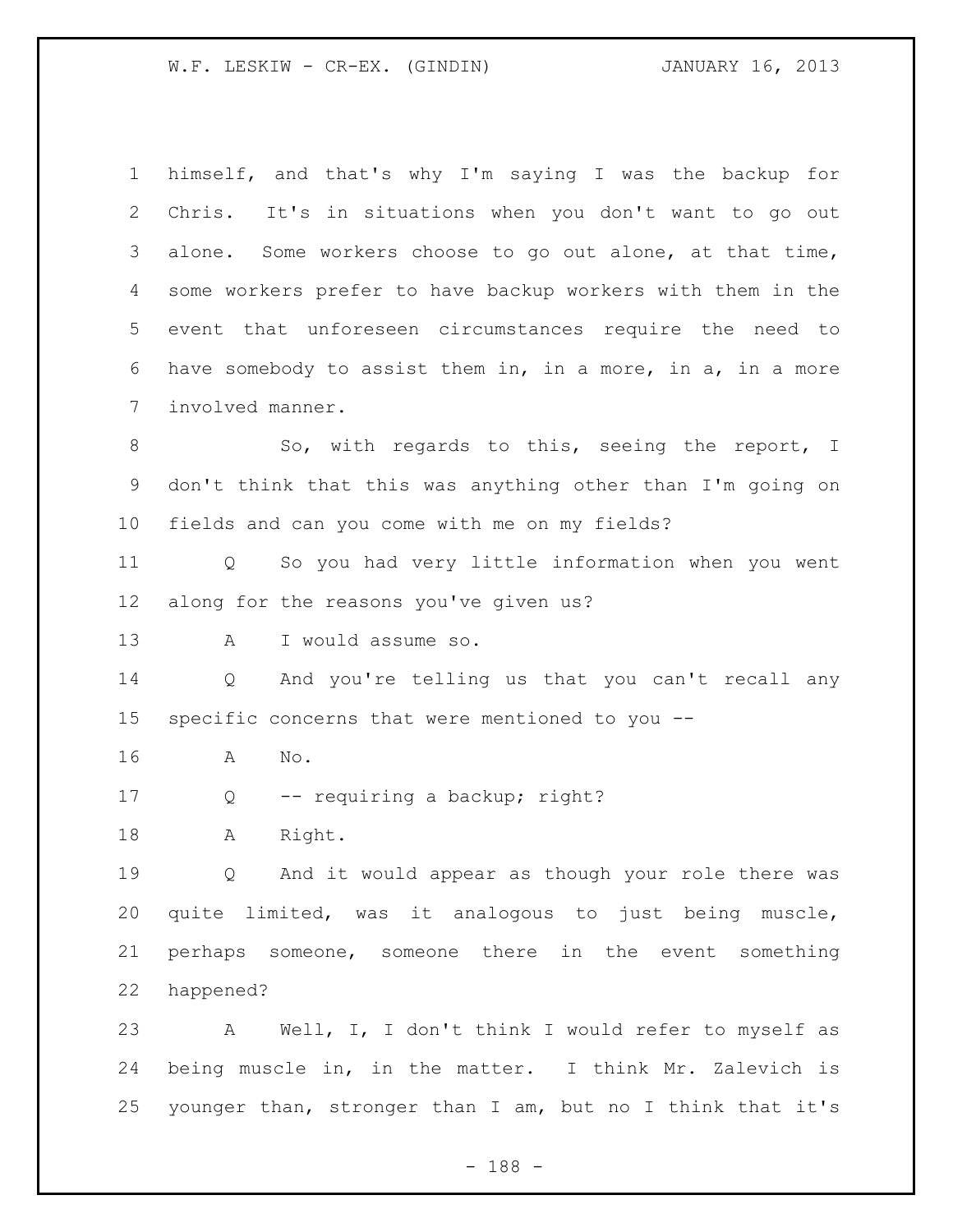with respect to, in many cases when you're a backup worker, to be able to assist the primary worker. If the decision is made that a more involved response needs to take place, if a decision is made that a worker is working with the family and they want to separate two parents, to be able to speak to them independently, you know, to assist a worker, for instance in this case where Mr. Buchkowski wasn't able to get into the apartment, a lot of times we would go to different doors within an apartment and wait for somebody to leave. That allows us more of an opportunity to gain entrance. So it's just basic things like that, it's not anything that is a pre-planned, except in the exception of where you know you're doing an apprehension, you know the police are on route, you know specifically what your immediate roles will be, then on route you discuss the matter further to ensure that you clearly understand what responsibilities you have with regards to the matter.

 Q But it's obviously a discretionary matter because you know just a few days earlier someone went out on their own, and now someone is coming up -- going out with backup? A It, it -- as I said earlier, it was a discretionary decision, some workers would go out on their own. Many workers felt that it was a -- it was necessary 24 and I do recall, at the time, that there was efforts being made to make that a policy.

- 189 -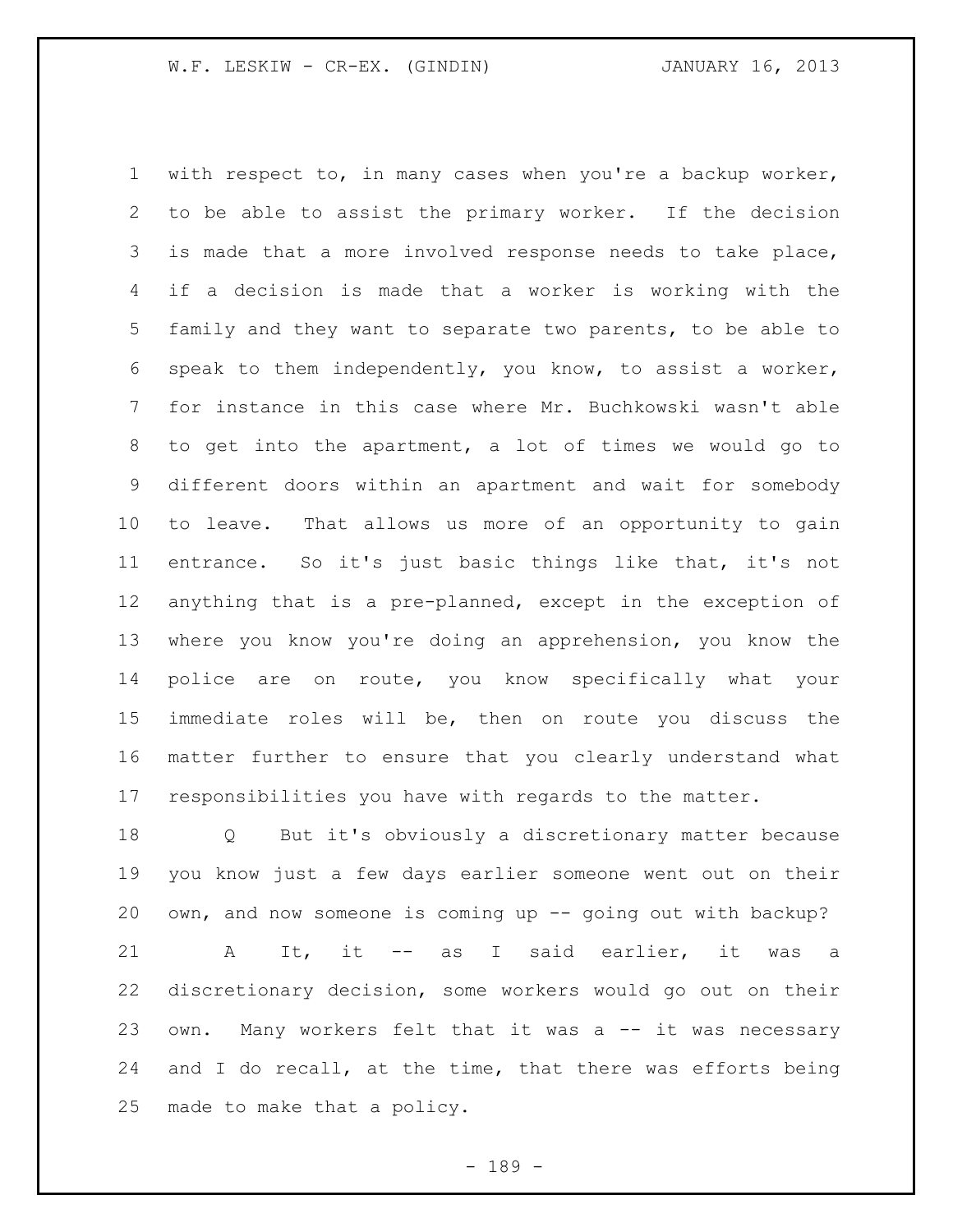Q You were asked earlier whether, as a backup, you might ever go over the primary worker's head, so to speak, in overruling them or commenting on something. You said you wouldn't really do that. Has that got anything to do with the dynamics of, of working with a colleague and ...

 A Well, again, the primary worker will have the, the most information available, the primary worker may have been working with the case for a number of days. The primary worker would likely have access to a lot more information than the backup worker will.

11 As I said earlier, in many cases -- a backup worker isn't like, you know, where you have a police detective and his partner, where they work together exclusively. A backup worker doesn't work with a particular worker exclusively, they work with other workers within the unit and are drawn into it at the request of the primary worker. So to answer your question with regards to 18 going over the head of the primary worker, that can be done in unique circumstances if the situation warrants it. For instance, if the primary worker is not aware of a situation that would, that -- where a child protection matter is being identified and then that information can be brought to the attention of the primary worker who would then be in 24 a position to respond. But it's not -- and I, I can provide you with an example because sometimes it's hard to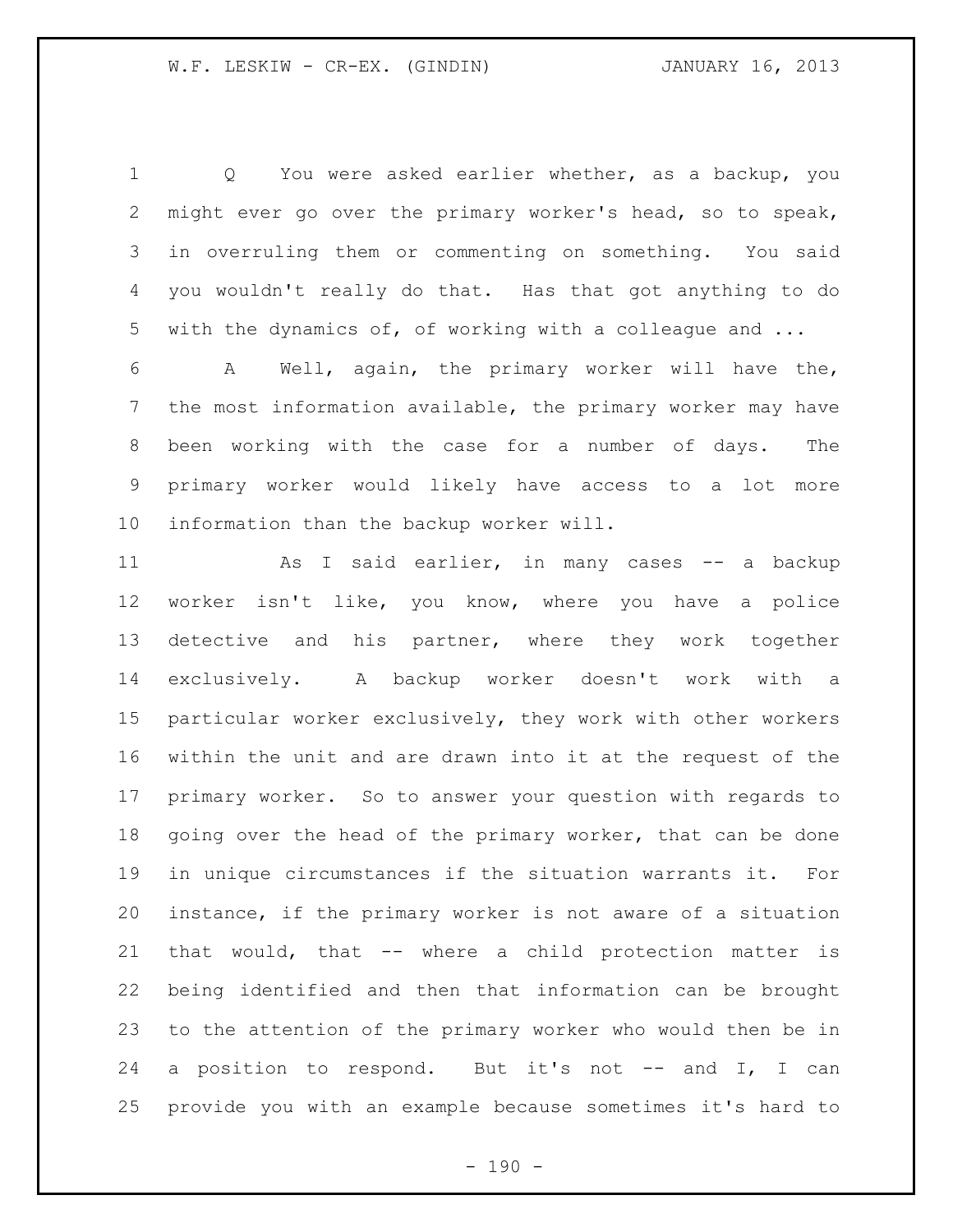understand the differences between the two. But it's not something that a backup worker, I believe, should be doing. Q Okay. If you felt strongly that you disagreed with the way in which something was taking place, you would have done something about it, you would have spoken up? A If there was an immediate emergency. If, let's say, hypothetically, I truly believed there was some, you know, infant locked in a place and a primary worker said, you know what, I'm going back to the office, I may say no, that's not what we're -- we need to do here because -- and explain the situation.

12 And I, and I'm sorry, I sort of -- if you could repeat your question again, I could be more specific.

 Q I'm, I'm wondering, whether you, if you felt strongly --

A Um-hum.

 Q -- or even mildly that the primary worker should be doing something differently, or you have a real concern with the way the matter is being handled, you would speak up, I take it?

 A Well, or -- and thank you for, for repeating the question. Or in some situations it's possible that I may go to a superior and say, you know, this has occurred or this has occurred with respect to a particular worker and allow them an opportunity to discuss the matter but, again,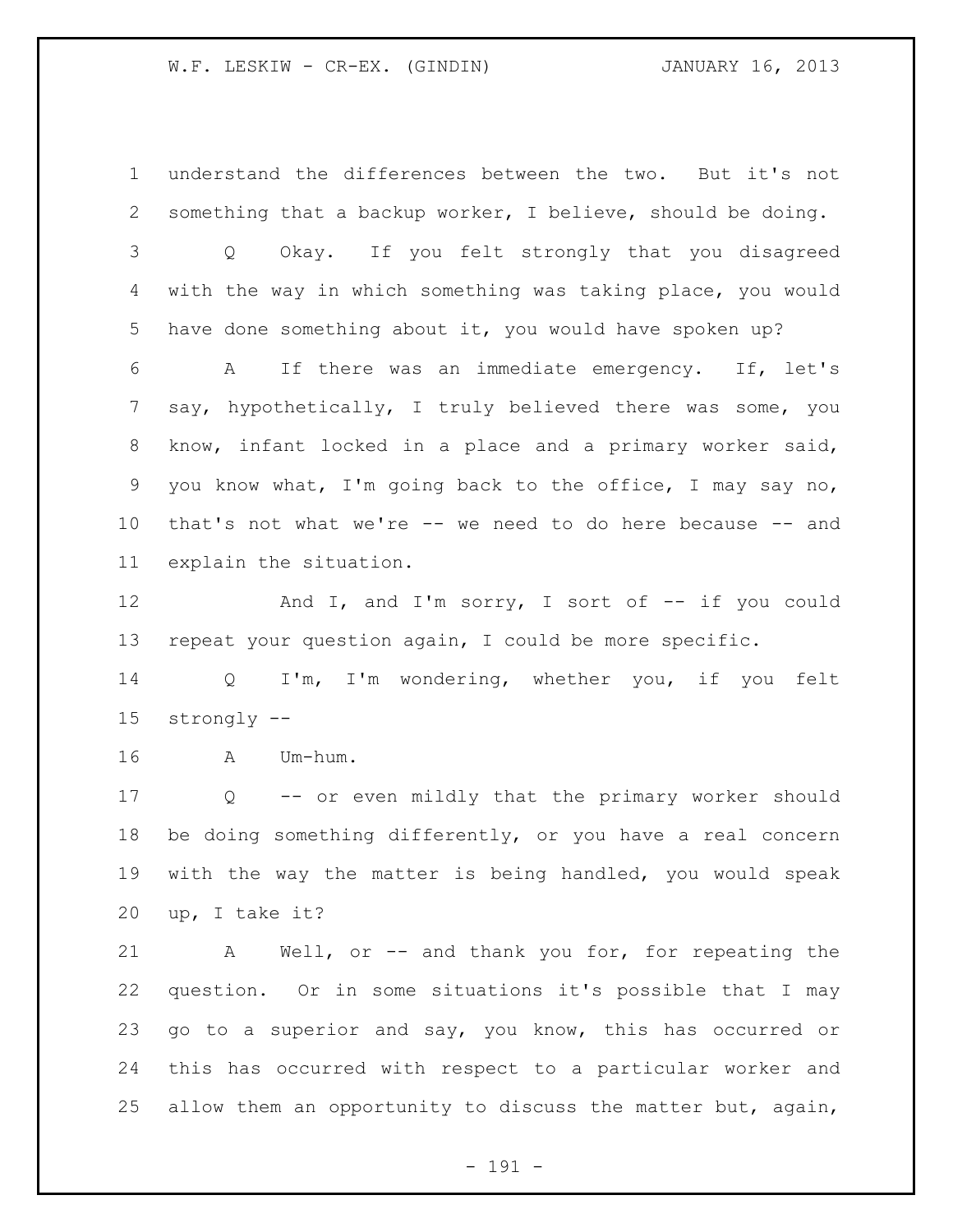generally as a backup worker you're not necessarily privy to a great degree of information on any given case, and it's been my practise to defer to the primary worker with the assumption that they are the person responsible for the matter, they're the person that's best informed with respect to the dynamics of the situation and are, are definitely the one that would have to deal with a supervisor and, and make decisions with regards to the direction the case will go.

 Q Can we assume here that you acquiesced in what was going on and the decision that was made after to close the file?

 A Well, I would assume, based on what I've read, that I accepted the decision to return back to the office.

 Q Okay. I think you said that if Samantha had not acknowledged that there was a lock on the bedroom door you might have had a different opinion as to what should take place?

 A Well, again, and that's based on speculation. You know, the fact that, again, if an individual indicates that they have done something which they perceived as being inappropriate and, and if they've -- presenting in a way that they weren't aware that this is inappropriate, then it takes on a different dynamic than if there's been previous involvement where that action has happened and the, the

- 192 -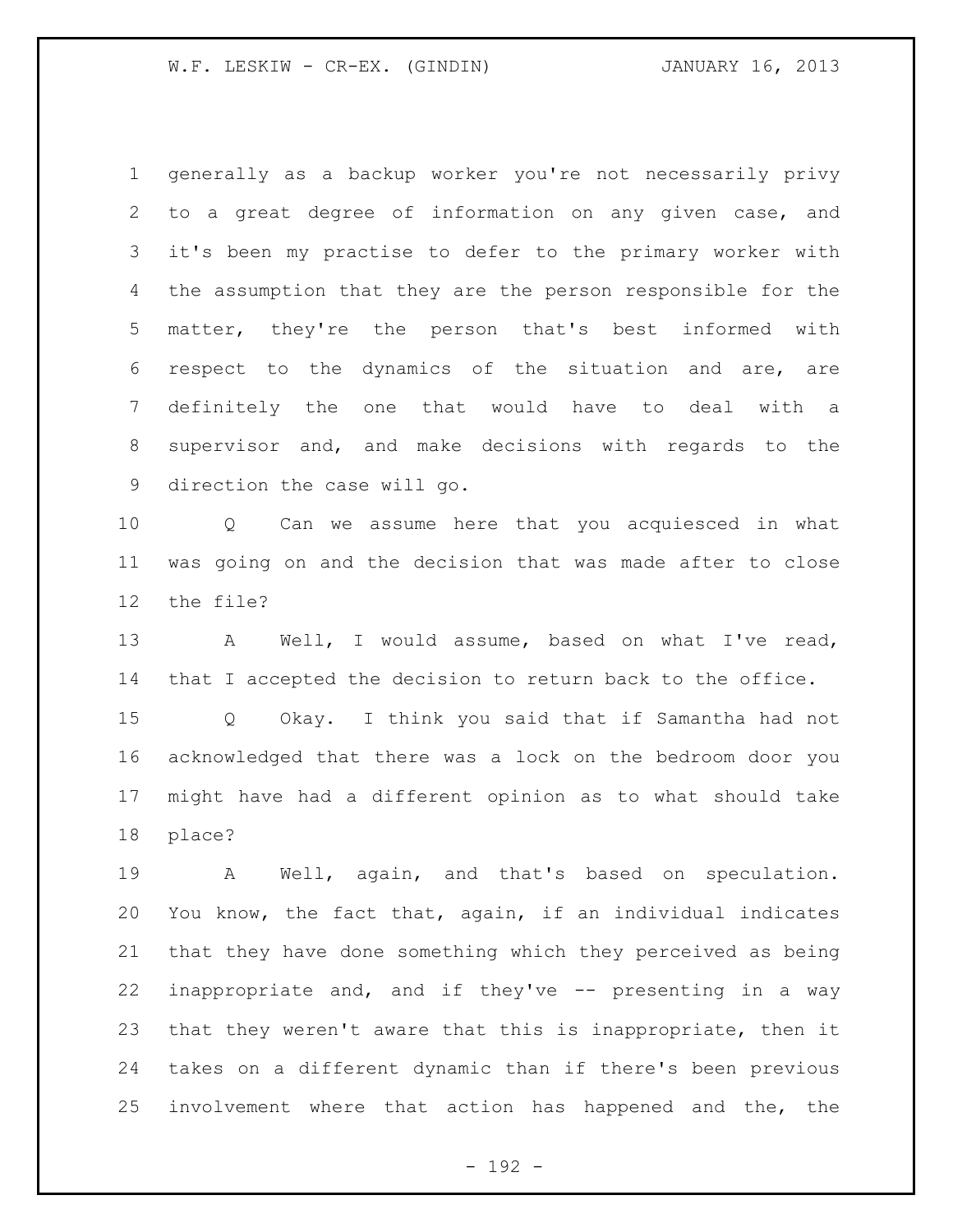person has been warned and cautioned to not allow it to happen again and now it's a second time.

 Q Which you wouldn't know because you had no history?

A Exactly. And as a -- but yeah.

 Q What you're saying, I think, is that she was asked about this lock on the bedroom, she admitted it was there, and that seemed to be satisfactory but the reverse, if she hadn't admitted it was there, you would have wanted to go in and see the bedroom?

 A Again, I can't say I, I would specifically or -- I wanted to go in it, it would have been a factor with regards to how I would approach the matter further, possibly. And again, that's speculative based on, you know, if I had additional history or information, et cetera.

17 And, and I think that, and I don't have -- I'm just looking here to see if I have that information, I, I do believe that the -- Ms. Kematch acknowledged that that was the case and I think that there was some information provided with respect to that being inappropriate.

 Q That's correct. No, I was just questioning -- A Yeah.

Q -- your decision --

A Yeah.

- 193 -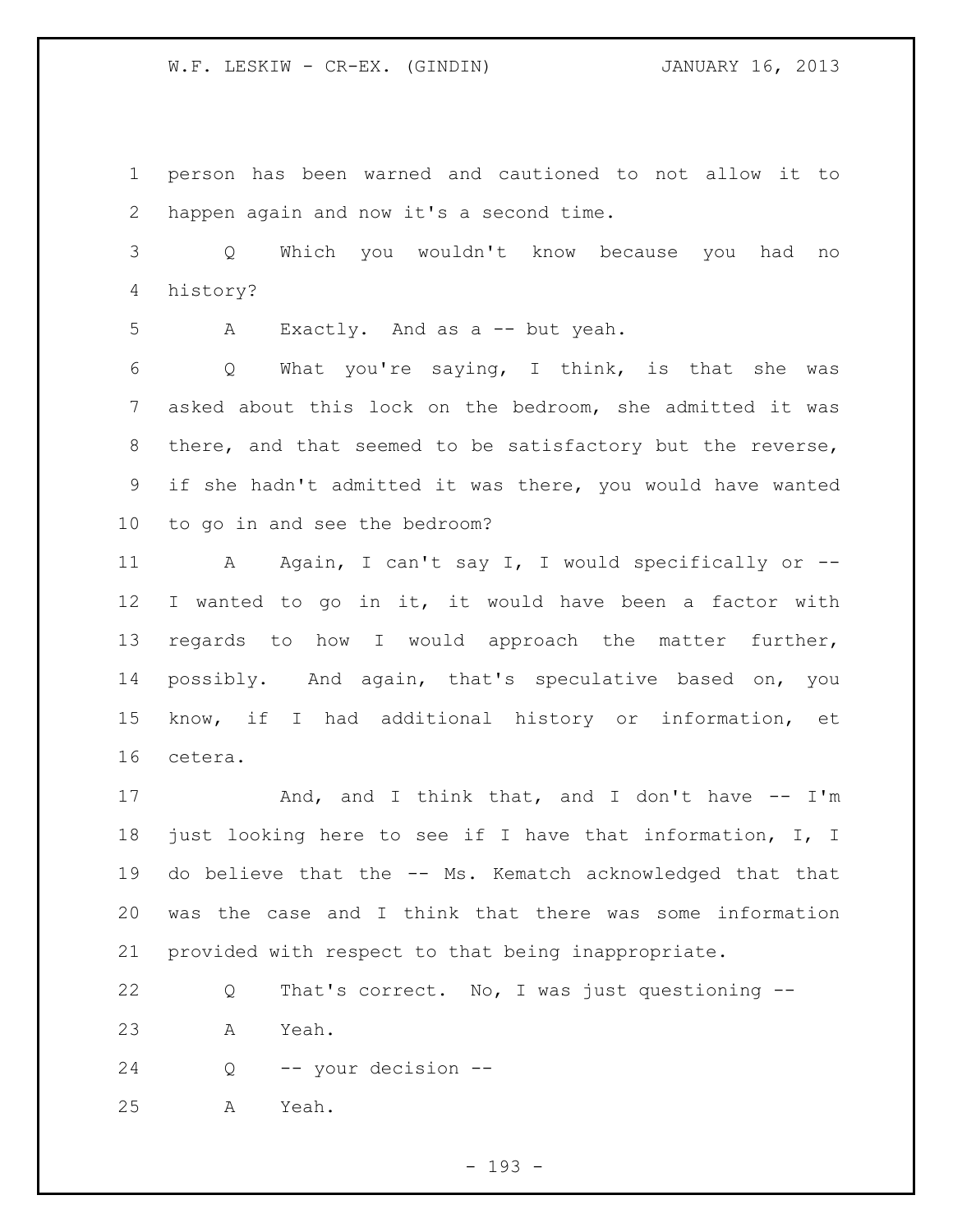Q -- or your comment that if she hadn't admitted that there was a lock on the door, then you might have -- A Then there, there -- Q -- wanted to go in and have a look. A Then there may have been, there may have been a 6 different  $--$  I  $--$  again, if it was my case at the time, 7 then again that's speculative. Q Okay. You were asked about what options there were available to you if you felt that a child should actually be seen and you have someone who isn't allowing you in or doesn't seem to want you to come in. What are some of those options? A Well, if -- Q I think one was you said you could call the police? 16 A If, if, if, you know, getting into the home is paramount at that particular time, then contacting the authorities is, is one response. Sometimes, you know -- I mean, it depends on the circumstances. Q What would -- A There are -- Q -- some of the other options be, other than calling the police?

 A Well, if, if let's say, for instance, if an individual isn't present at the home and there's an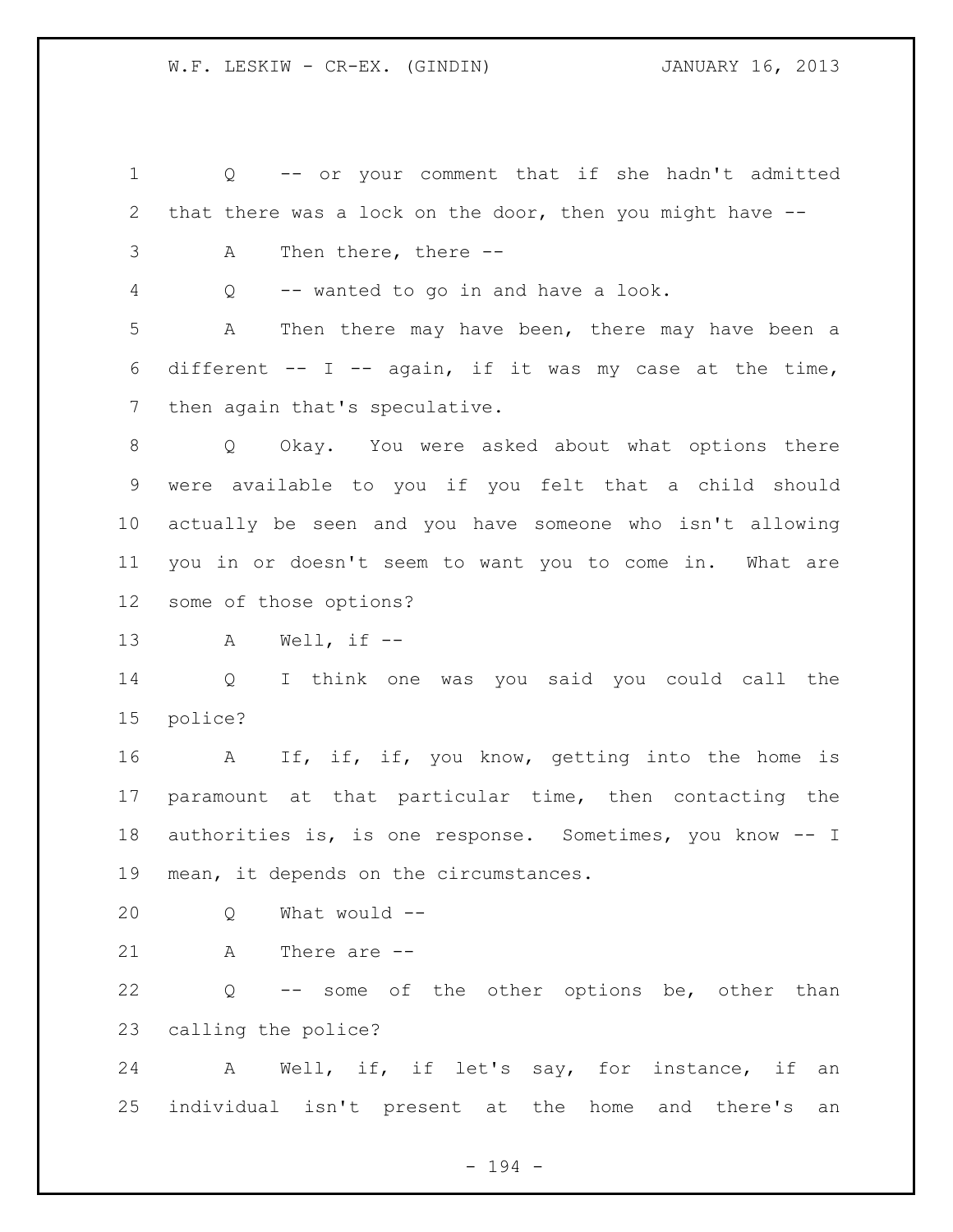allegation that a child is left unattended and, and the parent refuses to attend to the circumstances then one can request the assistance of the building manager or something along those lines to assist. Q But, but here, where someone is there and you're talking to the mother -- A Um-hum. Q -- and you feel like this child should be seen, what are some of the options that you could -- A Well -- 11 Q -- use? 12 A -- yeah, and I think that I, I referred to that earlier when the matter can be reviewed with a supervisor to determine whether a more forceful response is required based on the, the dynamics of the situation and the history, et cetera. Q Or you could ask the mother that's there, again, to reconsider and let you come in. That's another option. A Sure. Q Yeah. A I mean I would assume that based on what I've read that that option may have been exhausted or that's the impression that was had. Q There's nothing in your notes about -- A I know.

- 195 -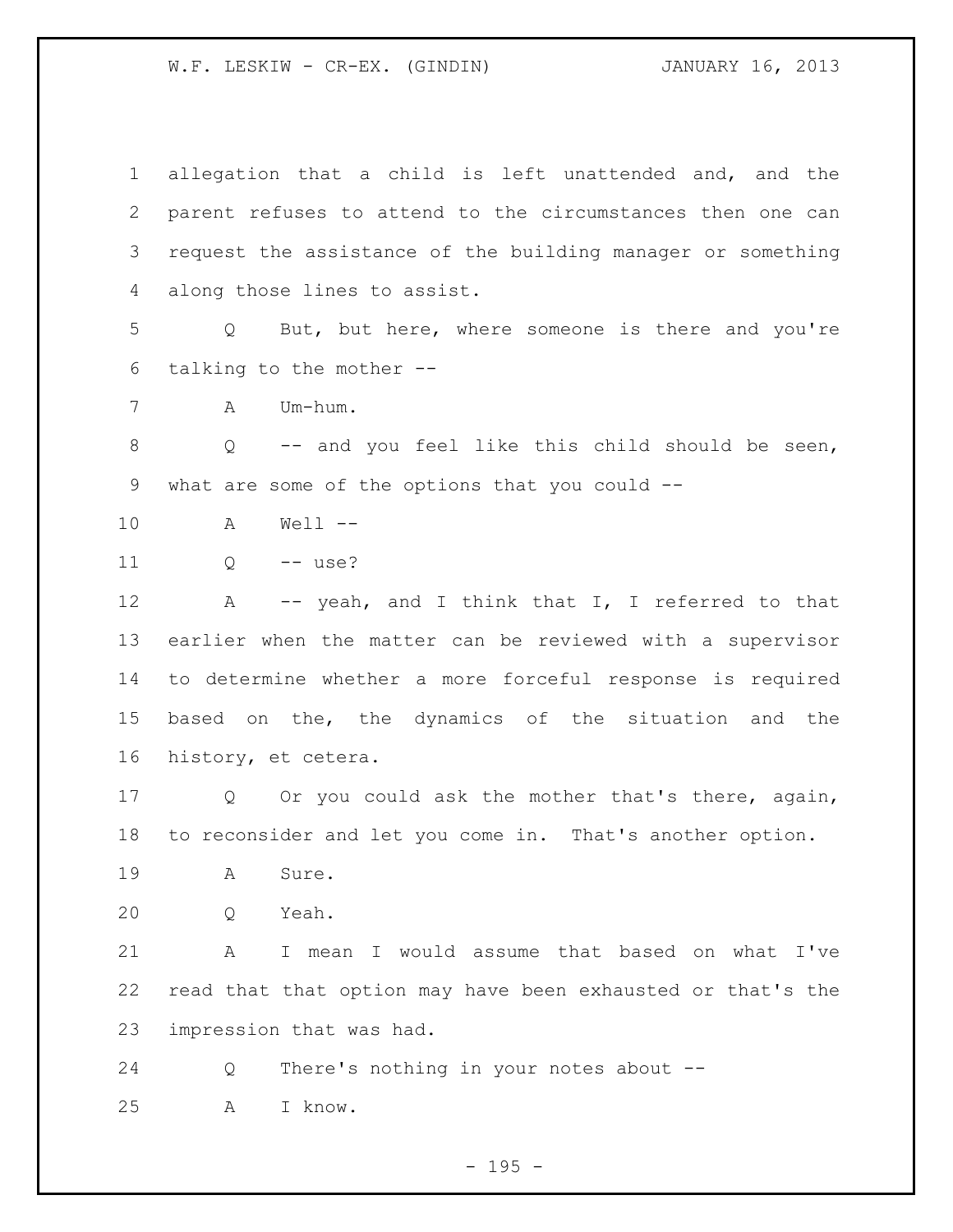Q -- asking again, yeah. 2 A And there's nothing in the notes. Q But so looking at the notes we know that that was asked once -- A Um-hum. Q -- and there was no evidence that it was asked again. That certainly is an option, to ask again. 8 A Exactly, I agree. Q Another option might be to contact the source of referral who provided the information in the first place and try and get some more details? A Yeah, always if it's possible to contact the source of referral. When we take information from a source of referral we request if they're willing to provide their phone number so that we can contact them back. That is something that's routinely done. Q We know in this case that that phone number was available and, in fact, it was an employee of CFS that had made the call. So, again, that would be an option of getting more information by phoning that person. A That wouldn't necessarily answer, I think, the

 original question with regards to different ways of getting into the home but it certainly is an additional option to try to get additional information, yeah.

Q Right. Another option would be return to your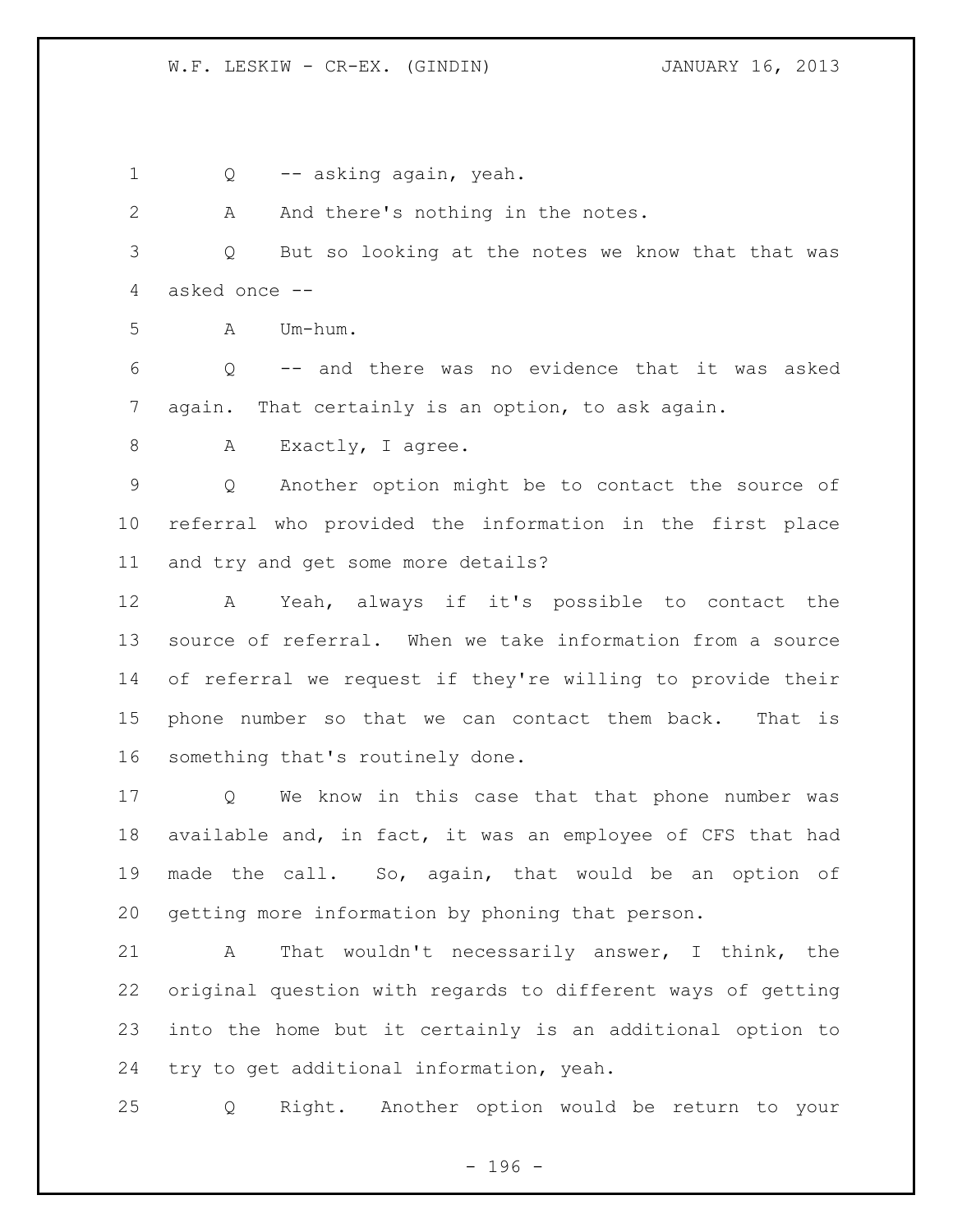office, refer the matter to intake, and then someone else would try to follow up.

 A Yes, that's another option or refer the matter to after hours and have somebody go out in the evening and see if there's a different response.

 Q You were being referred to the Section 10 report earlier and we don't have to bring it up but there was some research that was being --

A Um-hum.

 Q -- referred to in that report. And I think that you said that you would have liked to have some of this earlier on because it might have impacted on their work?

 A It's possible. Every bit of information is helpful and that's research that I'm not familiar with.

 Q But you do have an obligation, as a social worker, to keep up to date with research, in any event, do you not?

18 A We try.

19 MR. GINDIN: You try. Those are my questions. Thank you.

21 THE COMMISSIONER: Thank you, Mr. Gindin. Mr. Paul? No? Mr. Khan?

 MR. KHAN: Mr. Commissioner, I might have just one question but can I take a couple of minutes?

THE COMMISSIONER: Yes.

- 197 -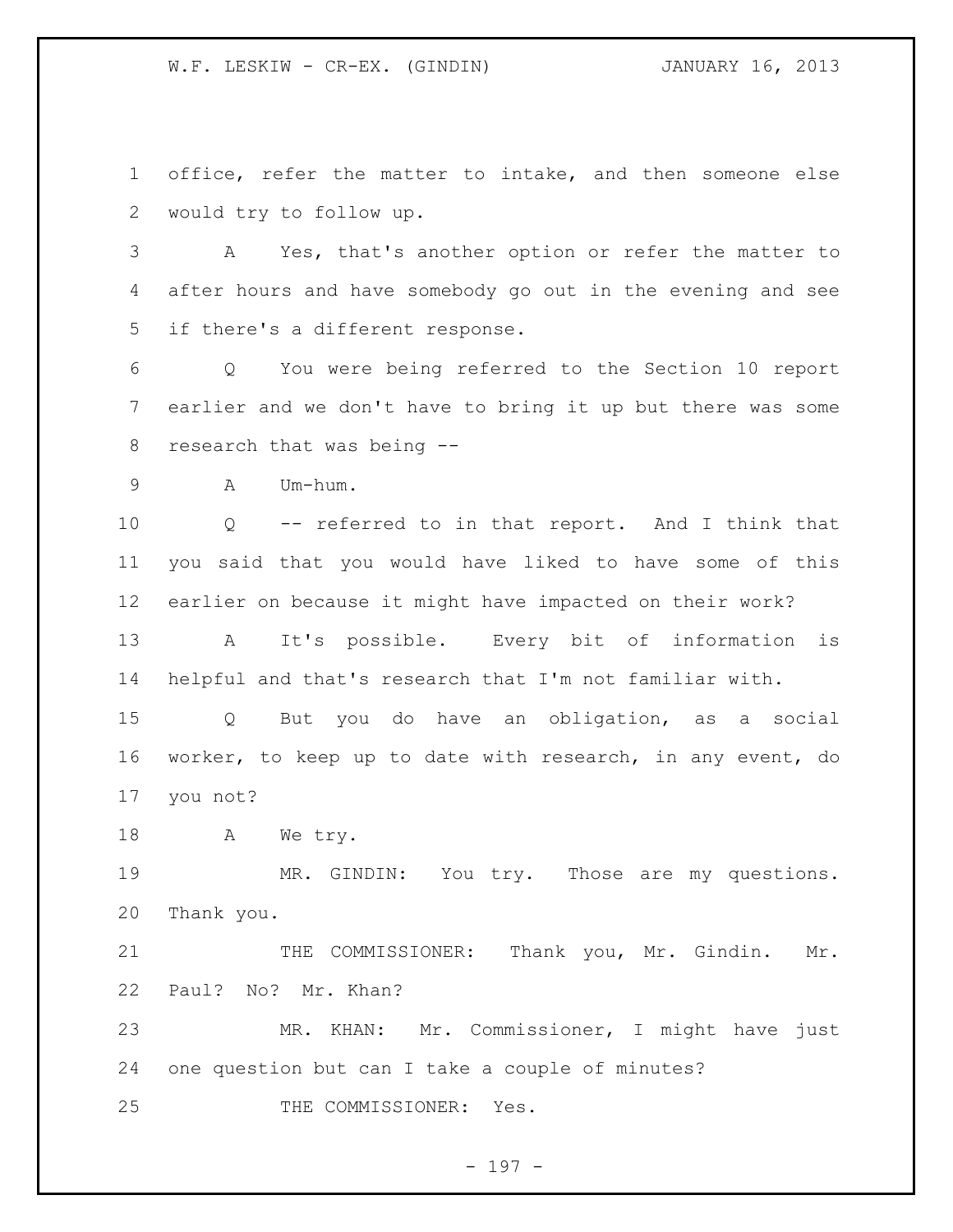1 MR. KHAN: Thank you. THE COMMISSIONER: Mr. Khan, I don't think we'll be starting another witness today, given the hour. Do you want to break for 10 minutes and get your point clarified? MR. KHAN: Sure, I would. Thank you. THE COMMISSIONER: All right. We'll come back -- we will reconvene this afternoon and deal with whatever it is, and Mr. Ray and any re-examination but that will do it for the day. MR. KHAN: Thank you, Mr. Commissioner. 11 THE COMMISSIONER: So we'll rise for 10 minutes. (BRIEF RECESS) 15 THE COMMISSIONER: Yes, Mr. Khan. MR. KAHN: Thank you, Mr. Commissioner. CROSS-EXAMINATION BY MR. KHAN: Q Mr. Leskiw. A Yes. Q My name is Hafeez Khan, I'm counsel for Intertribal Child and Family Services. If the court can bring up CD779 it's page 17767. I don't think it will be in your documents but it's on your screen. Do you see the document?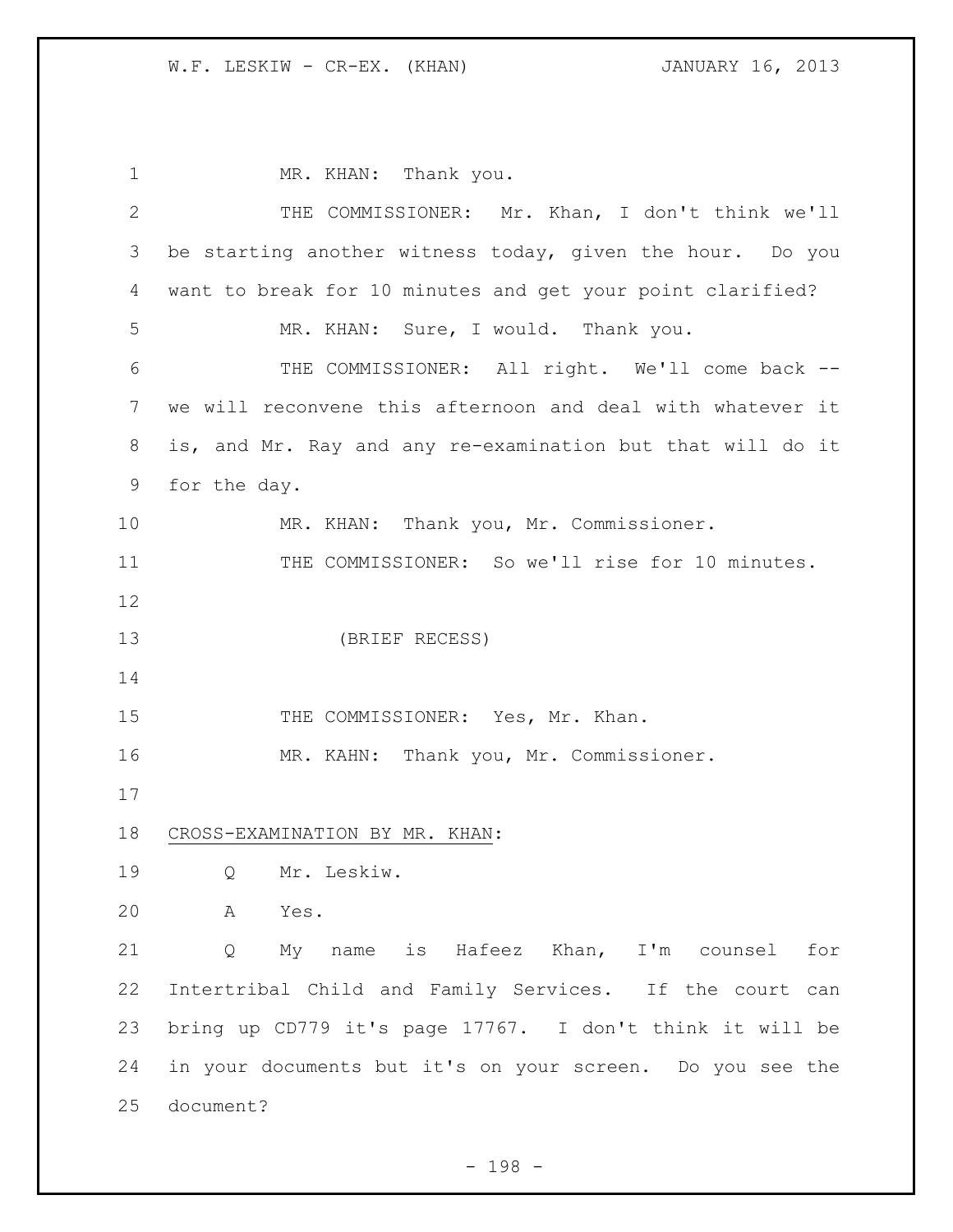A Yes.

 Q Do you, do you recognize the document? A I recognize my name on the document, I recognize that it is a document that would be generated by the early intervention program.

 Q Do you have any recollections of dealing with Ms. ?

A No.

 Q No? And if the clerk can just scroll to -- four pages down. There. Sorry. Now, at the top of the, the document it writes the "mother has recently adopted plans 12 to have stay with his birth dad, Karl McKay for the upcoming summer."

14 Now, I note that the worker on the file was -- is Bryan Emond and the supervisor is Eleanor Payne. Is this something that you would have been involved with or would that have been only Bryan Emond?

 A Well, the nature of my involvement I would suspect was likely with regards to a document I looked at earlier where I generated a CRU report with respect to this family and likely I had forwarded it to an intake unit.

22 I would suspect that the intake unit may have forwarded the matter on to the community arm of the agency 24 at that time, which is the type of work that Mr. Emond and, and Ms. Payne would, would be doing.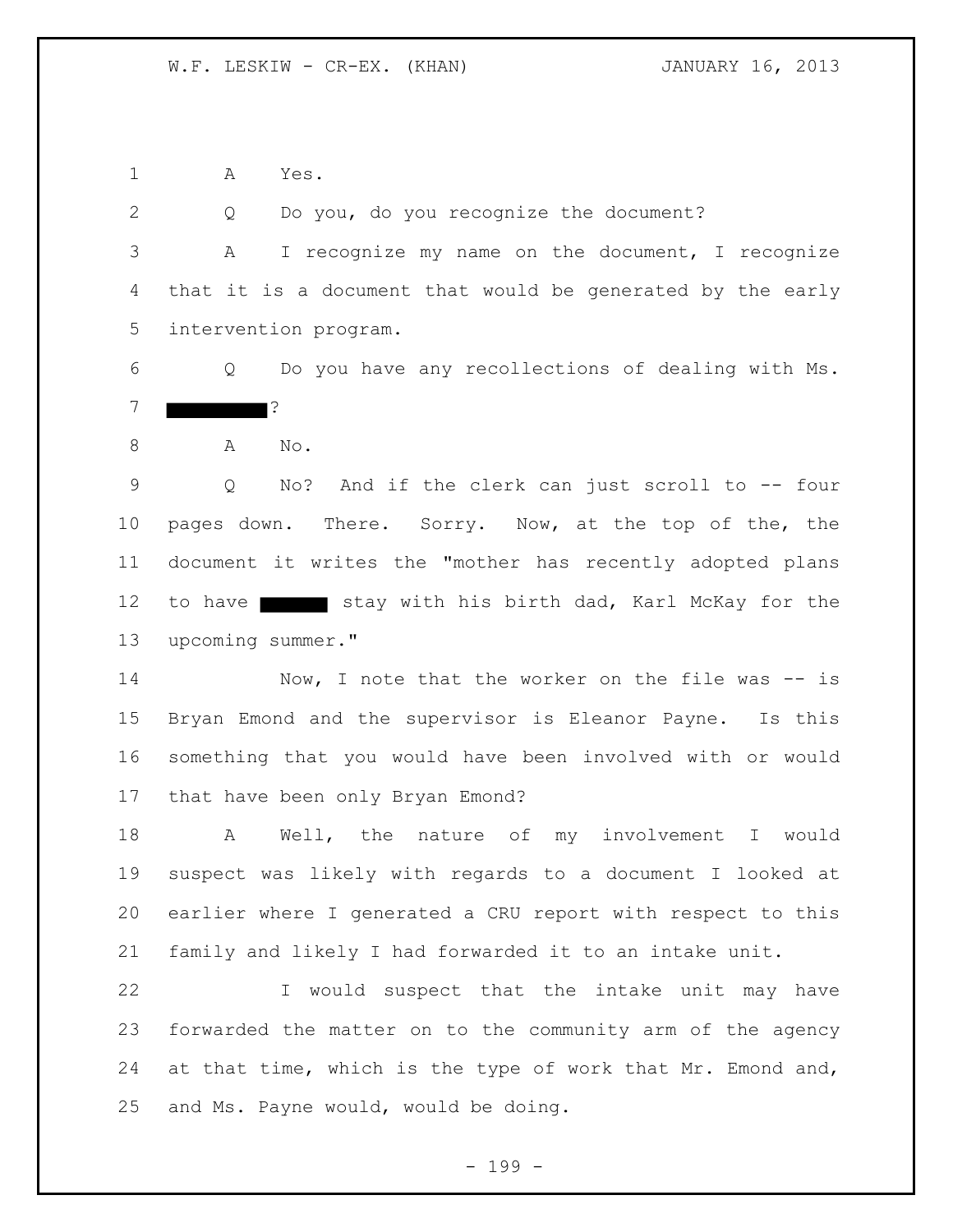W.F. LESKIW - CR-EX. (KHAN) **JANUARY 16, 2013** W.F. LESKIW - RE-EX. (RAY)

 Q So then the information at the top of the page is -- it's not information that you would have known, personally? A No. 5 MR. KHAN: Thank you. Those are my  $-$ 6 THE WITNESS: Okay. 7 MR. KHAN: -- that's my question, thank you. 8 THE WITNESS: Okay. 9 THE COMMISSIONER: Mr. Ray? MR. RAY: Yes, Mr. Commissioner. Ray for the record.

## RE-EXAMINATION BY MR. RAY:

 Q One question for you, you were asked a question about -- by Mr. Gindin about I think you said can we assume you acquiesced in the decision to close the file. Can you tell us, as a backup worker, what would normally be your involvement in a decision to close the file, if any? And when I say decision I mean the -- any interaction with the primary worker and the supervisor.

 A Well, depending on the case. There's some circumstances where input from a backup worker is, is relied on by a primary worker and, and, and a supervisor but for the most part that decision is made by the primary worker and the supervisor. Again, because there's no